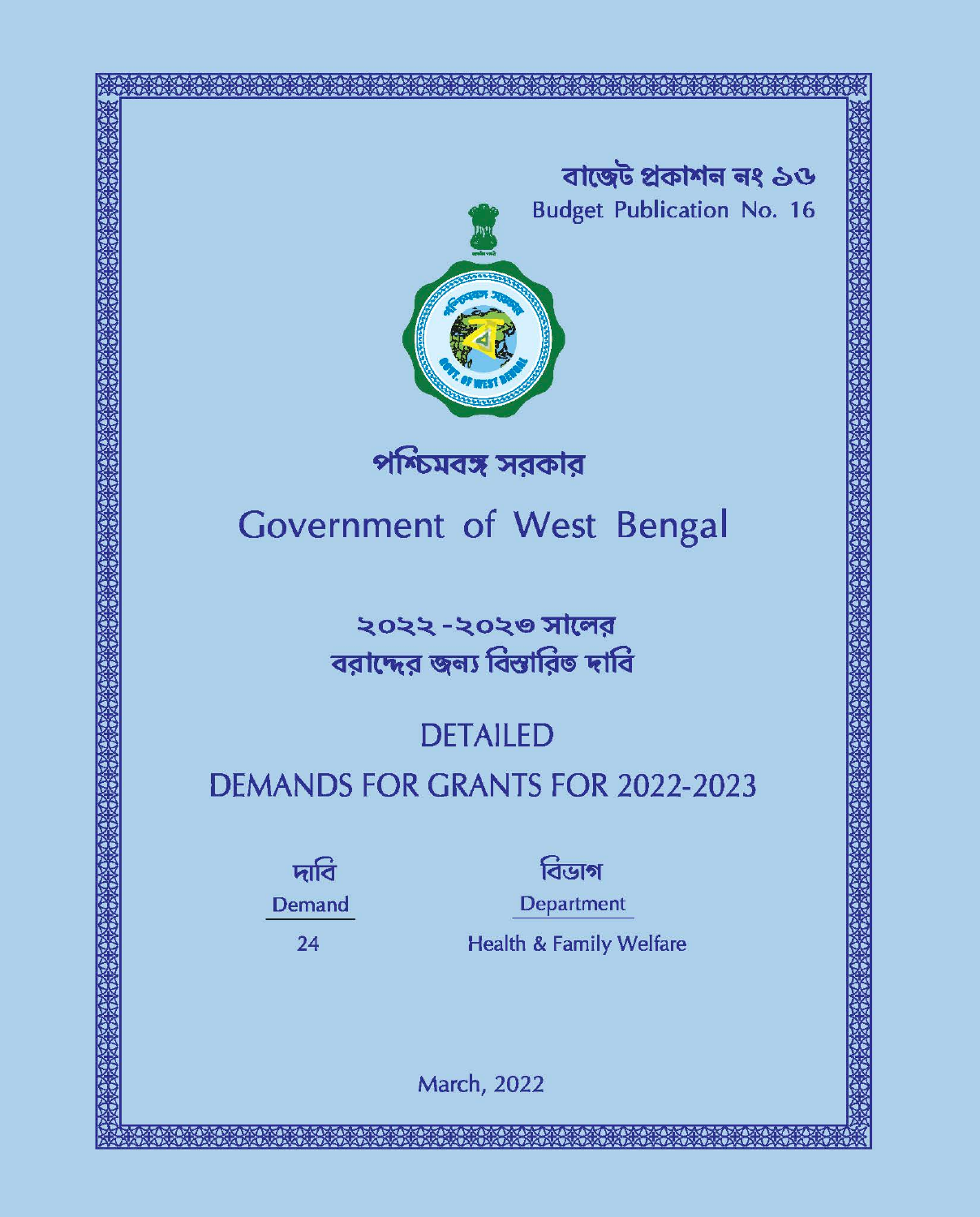# **Detailed Demands for Grants for 2022-2023**

| Demand No.   |                                                    |   | Pages       |
|--------------|----------------------------------------------------|---|-------------|
| / Serial No. | <b>Major Heads</b>                                 |   |             |
| 24           | 2049 - Interest Payments                           |   | $1-2$       |
|              | 2051 - Public Service Commission                   |   | $3 - 5$     |
|              | 2210 - Medical and Public Health                   |   | $6 - 138$   |
|              | 2211 - Family Welfare                              | . | 139-158     |
|              | 2235 - Social Security And Welfare                 |   | 159-161     |
|              | 2236 - Nutrition                                   |   | $162 - 164$ |
|              | 2250 - Other Social Services                       |   | 165-166     |
|              | 2251 - Secretariat--Social Services                |   | $167 - 169$ |
|              | 2515 - Other Rural Development Programmes          | . | 170-172     |
|              | 2551 - Hill Areas                                  |   | 173-174     |
|              | 4210 - Capital Outlay on Medical and Public Health |   | 175-194     |
|              | 6210 - Loans for Medical and Public Health         |   | 195-196     |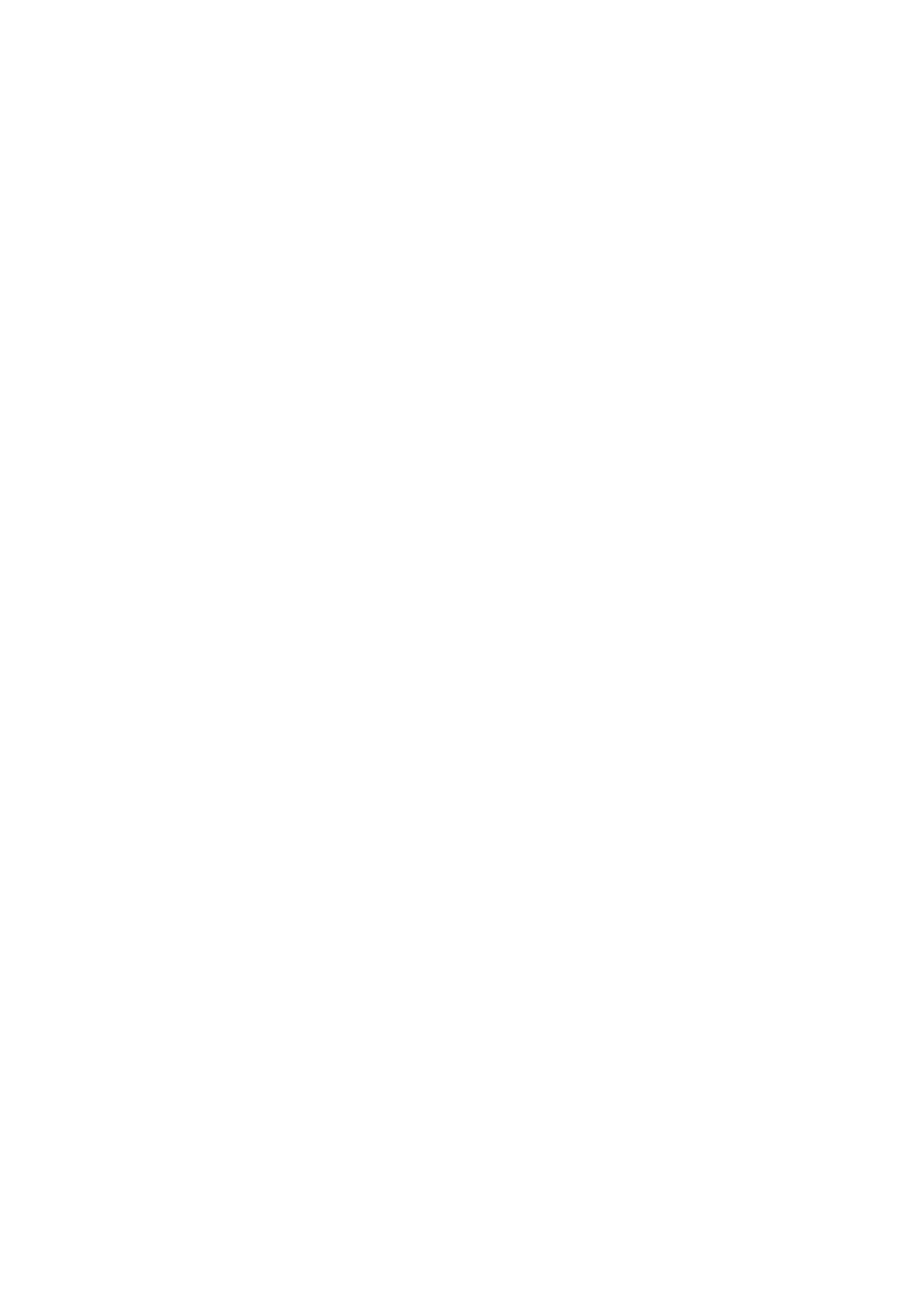# REVENUE EXPENDITURE

#### **DEMAND No. 24**

#### **Health & Family Welfare Department**

# A. General Services - (c) Interest payment and servicing of Debt

# **Head of Account : 2049 - Interest Payments**

| <b>Voted Rs. Nil</b>     | <b>Charged Rs. Nil</b> |          |                       | <b>Total Rs. Nil</b> |
|--------------------------|------------------------|----------|-----------------------|----------------------|
|                          |                        |          | Voted Rs. Charged Rs. | <b>Total Rs.</b>     |
| <b>Gross Expenditure</b> |                        | $\cdots$ |                       | $\cdots$             |
| Deduct - Recoveries      |                        |          | $\cdots$              | $\cdots$             |
| <b>Net Expenditure</b>   |                        |          |                       |                      |

#### REVENUE EXPENDITURE **ABSTRACT ACCOUNT**

---------------------------------

|                                            | Actuals,<br>2020-2021<br>Rs. | <b>Budget</b><br>Estimate,<br>2021-2022<br>Rs. | Revised<br>Estimate,<br>2021-2022<br>Rs. | <b>Budget</b><br>Estimate,<br>2022-2023<br>Rs. |
|--------------------------------------------|------------------------------|------------------------------------------------|------------------------------------------|------------------------------------------------|
| 01 - INTEREST ON INTERNAL DEBT             |                              |                                                |                                          |                                                |
| 200- Interest on Other Intenal Debts       |                              |                                                |                                          |                                                |
| Administrative Expenditure<br><b>Voted</b> | and the company of the       |                                                |                                          |                                                |
| Charged                                    | 1,79,68,801                  |                                                |                                          |                                                |
| <b>Total - 200</b>                         | 1,79,68,801                  | $\cdots$                                       | $\cdots$                                 |                                                |
| <b>Grand Total - Gross</b>                 | 1,79,68,801                  | $\ddotsc$                                      |                                          |                                                |
| Voted                                      | $\ddotsc$                    | $\cdots$                                       | $\cdots$                                 |                                                |
|                                            | Charged 1,79,68,801          | $\cdots$                                       |                                          |                                                |
| <b>Administrative Expenditure</b>          | 1,79,68,801                  | $\cdots$                                       | $\cdots$                                 |                                                |
| Voted                                      | $\cdots$                     | $\cdots$                                       | $\cdots$                                 |                                                |
| Charged                                    | 1,79,68,801                  | $\cdots$                                       | $\cdots$                                 | $\cdots$                                       |
| <b>Deduct Recoveries</b>                   | $\cdots$                     | $\cdots$                                       |                                          |                                                |
| <b>Grand Total - Net</b>                   | 1,79,68,801                  | $\cdots$                                       | $\cdots$                                 |                                                |
| Voted                                      | $\cdots$                     | $\cdots$                                       | $\cdots$                                 |                                                |
|                                            | Charged 1,79,68,801          | $\cdots$                                       | $\cdots$                                 | $\cdots$                                       |
|                                            |                              |                                                |                                          |                                                |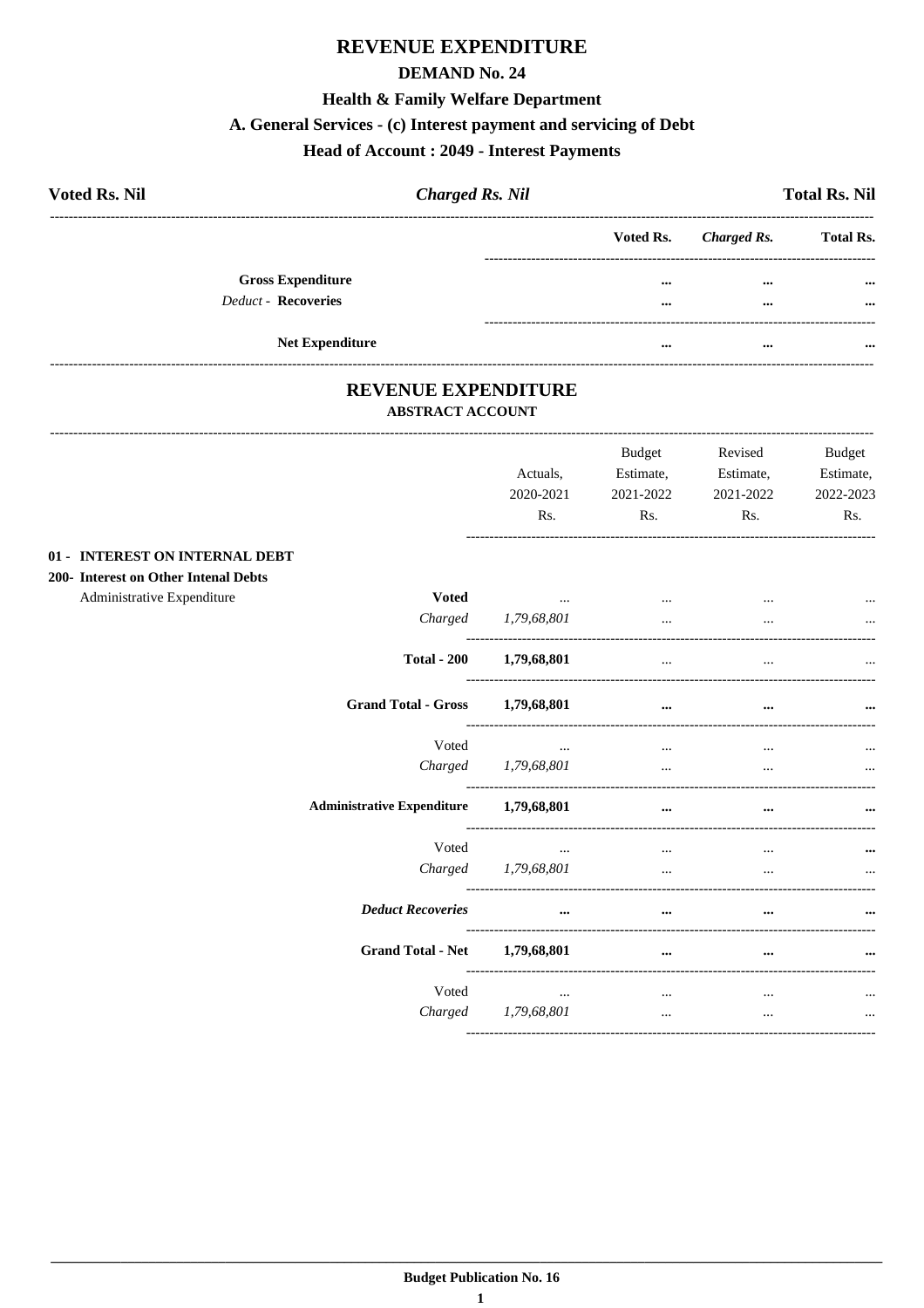|                                      |                                                                           |             | <b>Budget</b> | Revised   | Budget    |
|--------------------------------------|---------------------------------------------------------------------------|-------------|---------------|-----------|-----------|
|                                      |                                                                           | Actuals,    | Estimate,     | Estimate, | Estimate, |
|                                      |                                                                           | 2020-2021   | 2021-2022     | 2021-2022 | 2022-2023 |
|                                      |                                                                           | Rs.         | Rs.           | Rs.       | Rs.       |
|                                      | <b>DETAILED ACCOUNT NO. 2049-01-200 - INTEREST ON OTHER INTENAL DEBTS</b> |             |               |           |           |
| 01 - INTEREST ON INTERNAL DEBT       |                                                                           |             |               |           |           |
| 200- Interest on Other Intenal Debts |                                                                           |             |               |           |           |
| <b>Administrative Expenditure</b>    |                                                                           |             |               |           |           |
|                                      | 044- Interest on Loan for Implementation of Development Schemes           |             |               |           |           |
| [HF]                                 |                                                                           |             |               |           |           |
| 45- Interest/Dividend                | Charged                                                                   | 1,79,68,801 | $\cdots$      |           | $\cdots$  |
|                                      | <b>Total - Administrative Expenditure</b>                                 | 1,79,68,801 |               |           |           |
|                                      | Total - 2049-01-200                                                       | 1,79,68,801 | $\cdots$      | $\cdots$  |           |
|                                      | Voted                                                                     | $\cdots$    | $\cdots$      | $\cdots$  | $\cdots$  |
|                                      | Charged                                                                   | 1,79,68,801 | $\cdots$      | $\cdots$  | $\cdots$  |

-----------------------------------------------------------------------------------------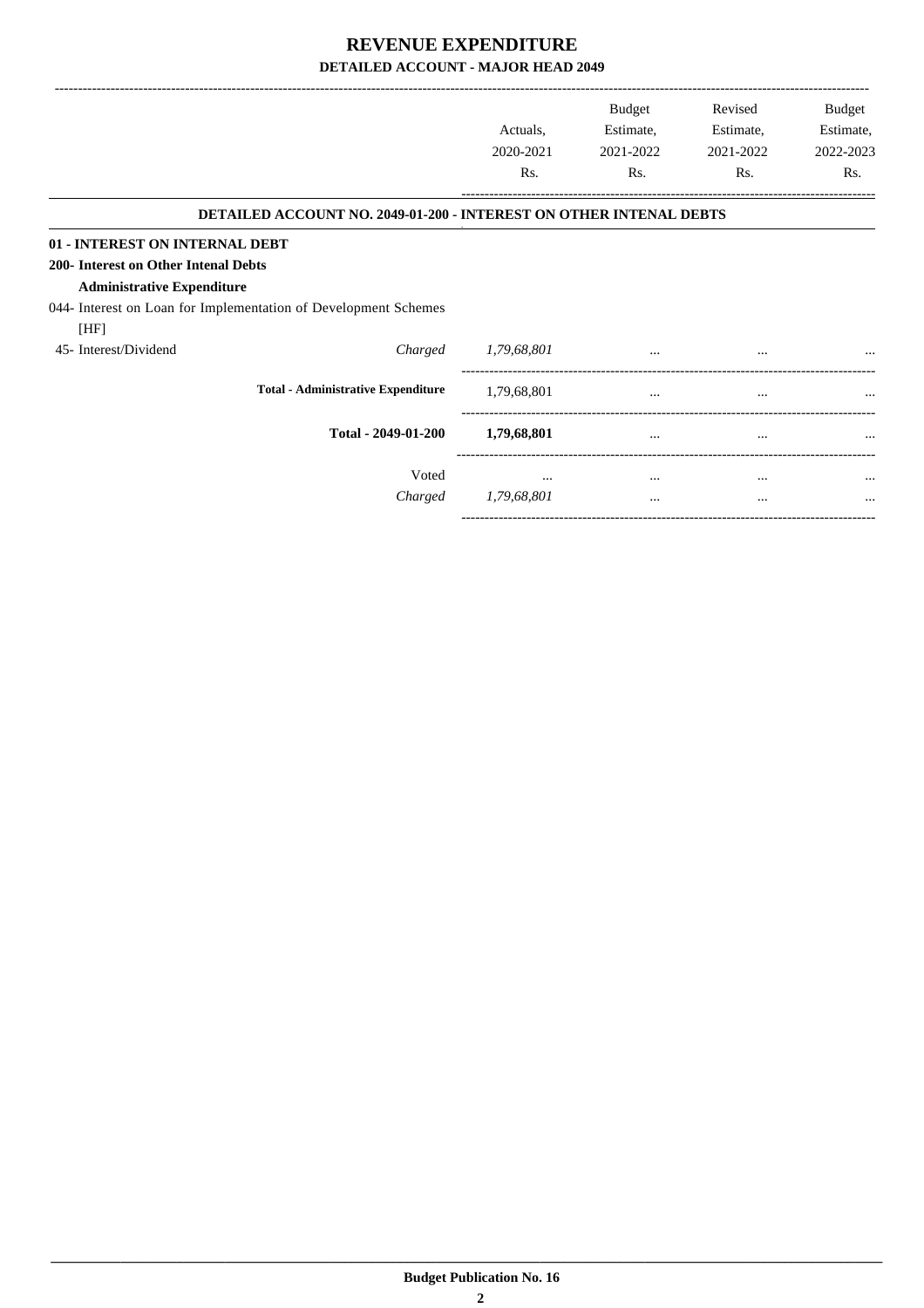### **REVENUE EXPENDITURE**

#### **DEMAND No. 24**

**Health & Family Welfare Department**

**A. General Services - (d) Administrative Services**

#### **Head of Account : 2051 - Public Service Commission**

| Voted Rs. 3,27,98,000      | <b>Charged Rs. Nil</b> |             | Total Rs. 3,27,98,000 |                  |  |
|----------------------------|------------------------|-------------|-----------------------|------------------|--|
|                            |                        | Voted Rs.   | Charged Rs.           | <b>Total Rs.</b> |  |
| <b>Gross Expenditure</b>   |                        | 3,27,98,000 | $\cdots$              | 3,27,98,000      |  |
| <b>Deduct - Recoveries</b> |                        | $-1.000$    | $\cdots$              | $-1,000$         |  |
|                            | <b>Net Expenditure</b> | 3,27,97,000 | $\cdots$              | 3,27,97,000      |  |
|                            |                        |             |                       |                  |  |

#### **REVENUE EXPENDITURE ABSTRACT ACCOUNT**

---------------------------------------------------------------------------------------------------------------------------------------------------------------------------------

|                                                               |                                                                            | Actuals,<br>2020-2021<br>Rs.                                                                                        | <b>Budget</b><br>Estimate,<br>2021-2022<br>Rs.              | Revised<br>Estimate,<br>2021-2022<br>Rs.                                                                                       | <b>Budget</b><br>Estimate,<br>2022-2023<br>Rs. |
|---------------------------------------------------------------|----------------------------------------------------------------------------|---------------------------------------------------------------------------------------------------------------------|-------------------------------------------------------------|--------------------------------------------------------------------------------------------------------------------------------|------------------------------------------------|
| 103- Staff Selection Commission<br>Administrative Expenditure |                                                                            |                                                                                                                     | 3,00,40,415 3,76,62,000 3,19,69,000 3,27,98,000             |                                                                                                                                |                                                |
|                                                               | <b>Total - 103</b>                                                         |                                                                                                                     | 3,00,40,415 3,76,62,000 3,19,69,000 3,27,98,000             |                                                                                                                                |                                                |
|                                                               | <b>Grand Total - Gross</b>                                                 |                                                                                                                     | 3,00,40,415 3,76,62,000 3,19,69,000 3,27,98,000             |                                                                                                                                |                                                |
|                                                               | Voted<br>Charged                                                           | and the contract of the contract of the contract of the contract of the contract of the contract of the contract of | 3,00,40,415 3,76,62,000 3,19,69,000 3,27,98,000             | $\mathbf{r}$ and $\mathbf{r}$ are all $\mathbf{r}$ and $\mathbf{r}$ are all $\mathbf{r}$ and $\mathbf{r}$ are all $\mathbf{r}$ |                                                |
|                                                               | Administrative Expenditure 3,00,40,415 3,76,62,000 3,19,69,000 3,27,98,000 |                                                                                                                     |                                                             |                                                                                                                                |                                                |
|                                                               | <b>Deduct Recoveries</b>                                                   | and the contract of the contract of the                                                                             | $-1,000$                                                    |                                                                                                                                | $-1,000$ $-1,000$                              |
|                                                               | <b>Grand Total - Net</b>                                                   |                                                                                                                     | 3,00,40,415 3,76,61,000 3,19,68,000 3,27,97,000             |                                                                                                                                |                                                |
|                                                               | Voted<br>Charged                                                           | $\cdots$                                                                                                            | 3,00,40,415 3,76,61,000 3,19,68,000 3,27,97,000<br>$\cdots$ | $\cdots$                                                                                                                       |                                                |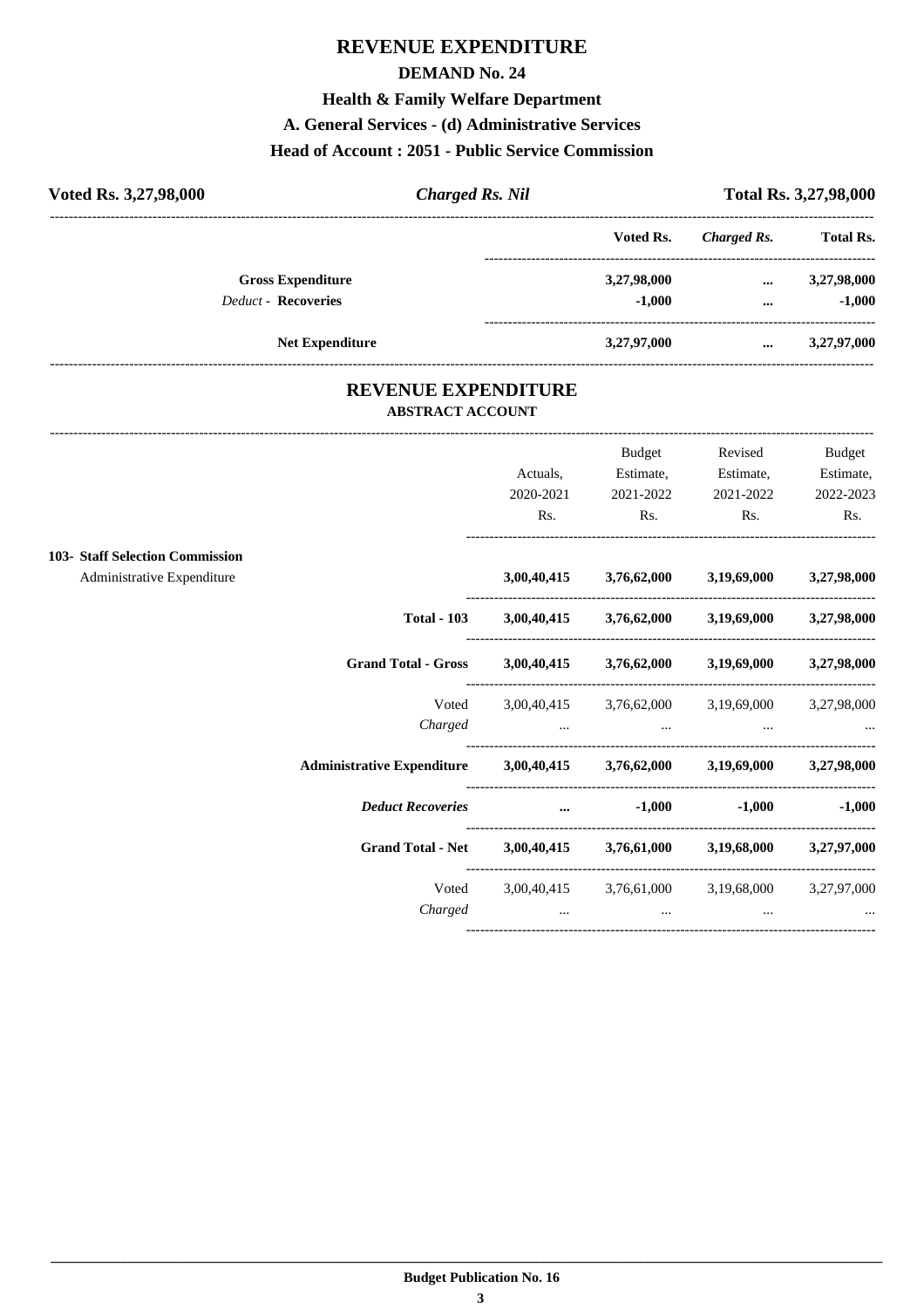|                                                               | Actuals,<br>2020-2021<br>Rs. | <b>Budget</b><br>Estimate,<br>2021-2022<br>Rs. | Revised<br>Estimate,<br>2021-2022<br>Rs. | <b>Budget</b><br>Estimate,<br>2022-2023<br>Rs. |
|---------------------------------------------------------------|------------------------------|------------------------------------------------|------------------------------------------|------------------------------------------------|
| DETAILED ACCOUNT NO. 2051-00-103 - STAFF SELECTION COMMISSION |                              |                                                |                                          |                                                |
| <b>103- Staff Selection Commission</b>                        |                              |                                                |                                          |                                                |
| <b>Administrative Expenditure</b>                             |                              |                                                |                                          |                                                |
| 002- Establishment of West Bengal Health Recruitment Board    |                              |                                                |                                          |                                                |
| (WBHRB) [HF]                                                  |                              |                                                |                                          |                                                |
| 01- Salaries                                                  |                              |                                                |                                          |                                                |
| 01-Pay                                                        | 1,20,82,808                  | 1,25,35,000                                    | 1,10,00,000                              | 1,13,30,000                                    |
| 14-Grade Pay                                                  | $\cdots$                     | $\cdots$                                       | $\cdots$                                 |                                                |
| 02-Dearness Allowance                                         | 38,352                       | 3,77,000                                       | 1,88,000                                 | 1,94,000                                       |
| 03-House Rent Allowance                                       | 8,54,134                     | 10,66,000                                      | 10,66,000                                | 10,98,000                                      |
| 04-Ad hoc Bonus                                               | 29,400                       | 31,000                                         | 30,000                                   | 31,000                                         |
| 07-Other Allowances                                           | 7,200                        | 52,000                                         | 7,000                                    | 7,000                                          |
| 12-Medical Allowance                                          | 6,000                        | 7,000                                          | 6,000                                    | 6,000                                          |
| Total - 2051-00-103-002-01                                    | 1,30,17,894                  | 1.40.68.000                                    | 1,22,97,000                              | 1,26,66,000                                    |
| 02- Wages                                                     | $\cdots$                     | $\cdots$                                       |                                          |                                                |
| 07- Medical Reimbursements                                    |                              | $\cdots$                                       |                                          |                                                |
| 11- Travel Expenses                                           |                              | $\cdots$                                       | $\cdots$                                 |                                                |
| 12- Medical Reimbursements under WBHS 2008                    | 44,118                       | 1,00,000                                       | 1,00,000                                 | 1,02,000                                       |
| 13- Office Expenses                                           |                              |                                                |                                          |                                                |
| 01-Electricity                                                | 4,88,635                     | 5,77,000                                       | 5,77,000                                 | 5,89,000                                       |
| 02-Telephone                                                  | 1,94,599                     | 1,71,000                                       | 1,71,000                                 | 1,74,000                                       |
| 03-Maintenance / P.O.L. for Office Vehicles                   | 7,88,727                     | 8,31,000                                       | 19,00,000                                | 20,00,000                                      |
| 04-Other Office Expenses                                      | 12,34,786                    | 22,54,000                                      | 18,00,000                                | 18,36,000                                      |
| Total - 2051-00-103-002-13                                    | 27,06,747                    | 38,33,000                                      | 44,48,000                                | 45,99,000                                      |
| 14- Rents, Rates and Taxes                                    | 1,02,74,637                  | 1,11,30,000                                    | 1,03,77,000                              | 1,05,85,000                                    |
| 26- Advertising and Publicity Expenses                        | 11,19,618                    | 28,47,000                                      | 11,42,000                                | 11,76,000                                      |
| 28- Payment of Professional and Special Services              |                              |                                                |                                          |                                                |
| 02-Other charges                                              | 13,73,990                    | 22,46,000                                      | 13,74,000                                | 13,74,000                                      |
| 50- Other Charges                                             | 13, 14, 458                  | 20,40,000                                      | 20,40,000                                | 21,01,000                                      |
| 77- Computerisation                                           | 1,88,953                     | 13,98,000                                      | 1,91,000                                 | 1,95,000                                       |
| <b>Total - Administrative Expenditure</b>                     | 3,00,40,415                  | 3,76,62,000                                    | 3,19,69,000                              | 3,27,98,000                                    |
| Total - 2051-00-103                                           | 3,00,40,415                  | 3,76,62,000                                    | 3,19,69,000                              | 3,27,98,000                                    |
| Voted<br>Charged                                              | 3,00,40,415                  | 3,76,62,000<br>$\cdots$                        | 3,19,69,000<br>$\cdots$                  | 3,27,98,000                                    |

#### **DETAILED ACCOUNT NO. 2051 - DEDUCT RECOVERIES IN REDUCTION OF EXPENDITURE**

 **\_\_\_\_\_\_\_\_\_\_\_\_\_\_\_\_\_\_\_\_\_\_\_\_\_\_\_\_\_\_\_\_\_\_\_\_\_\_\_\_\_\_\_\_\_\_\_\_\_\_\_\_\_\_\_\_\_\_\_\_\_\_\_\_\_\_\_\_\_\_\_\_\_\_\_\_\_\_\_\_\_\_\_\_\_\_\_\_\_\_\_\_\_\_\_\_\_\_\_\_\_\_\_\_\_\_\_\_\_\_\_\_\_\_\_\_\_\_\_**

**--------------------------------------------------------------------------------------------------------------------------------------------------------------------------------**

**--------------------------------------------------------------------------------------------------------------------------------------------------------------------------------**

**103- Staff Selection Commission**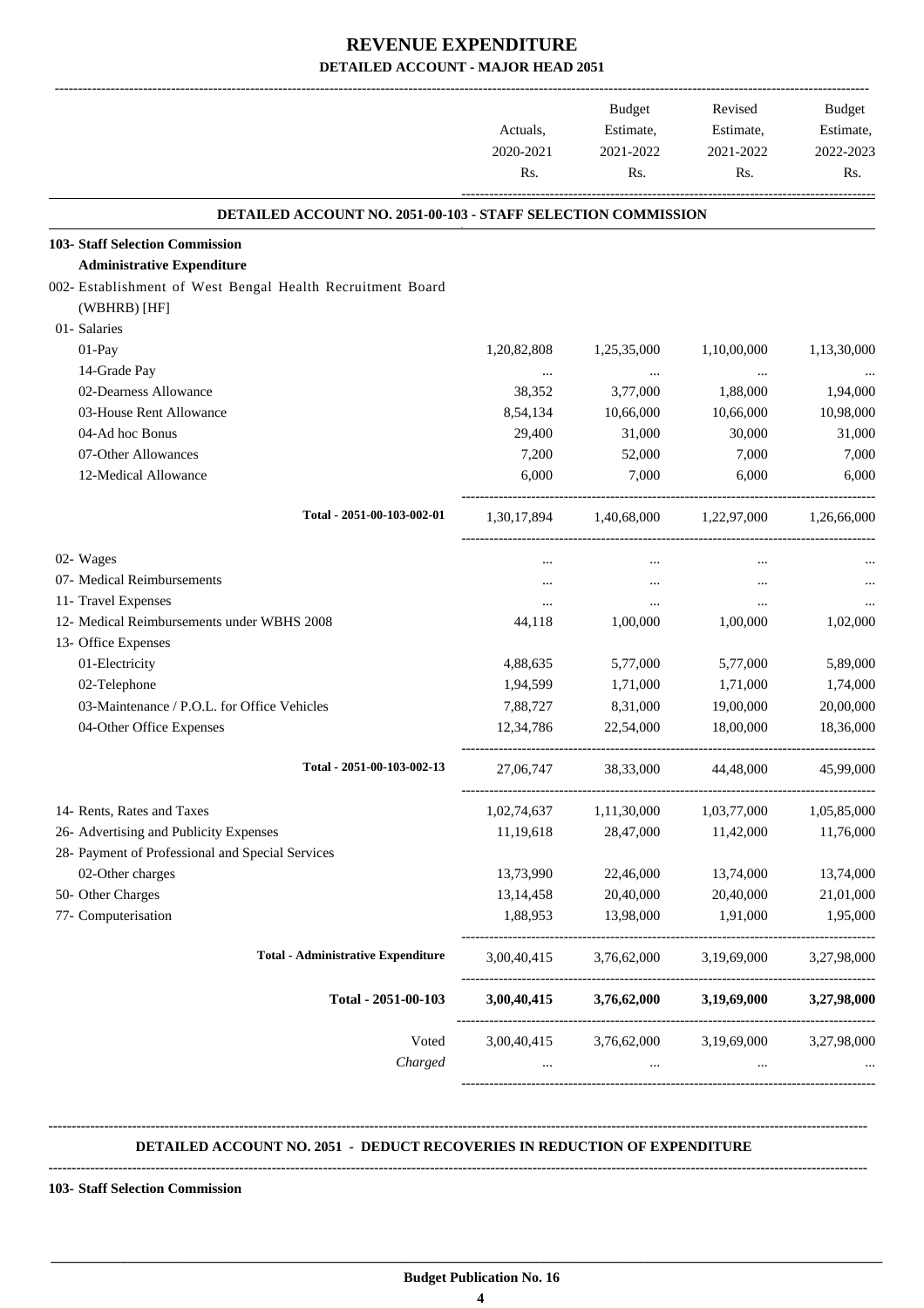|                                                                                                           | Actuals.<br>2020-2021<br>Rs. | Budget<br>Estimate,<br>2021-2022<br>Rs. | Revised<br>Estimate,<br>2021-2022<br>Rs. | <b>Budget</b><br>Estimate,<br>2022-2023<br>Rs. |
|-----------------------------------------------------------------------------------------------------------|------------------------------|-----------------------------------------|------------------------------------------|------------------------------------------------|
| Administrative Expenditure<br>002-Establishment of West Bengal Health Recruitment Board<br>$(WBHRB)$ [HF] |                              |                                         |                                          |                                                |
| 70-Deduct Recoveries<br>01-Others                                                                         | $\cdots$                     | -1.000                                  | $-1.000$                                 | $-1.000$                                       |
| Total - 103 - Deduct - Recoveries                                                                         | $\cdots$                     | $-1,000$                                | $-1.000$                                 | $-1,000$                                       |
| Total - 2051 - Deduct - Recoveries                                                                        | $\cdots$                     | $-1,000$                                | $-1.000$                                 | $-1.000$                                       |
|                                                                                                           |                              |                                         |                                          |                                                |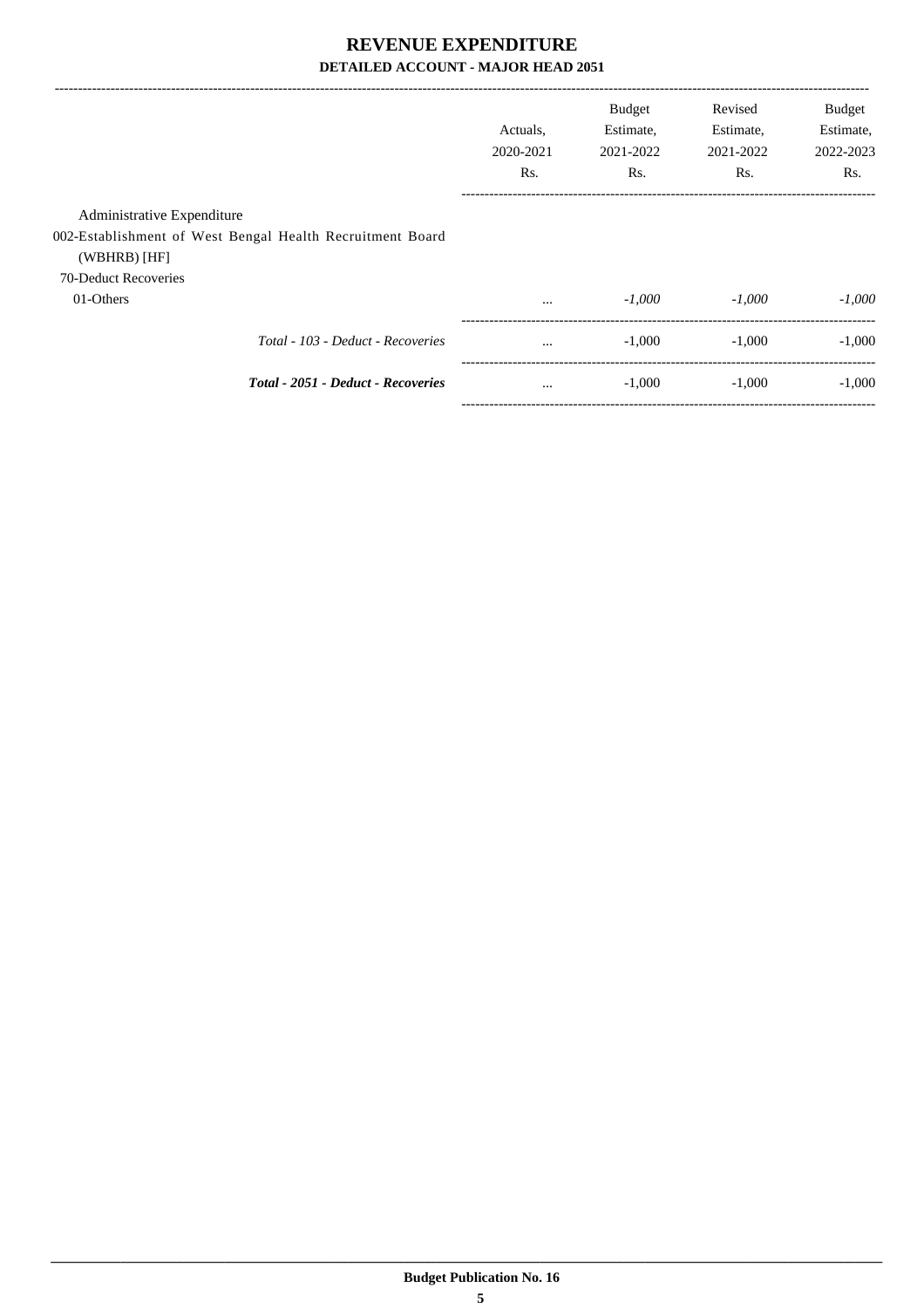# **REVENUE EXPENDITURE DEMAND No. 24 Health & Family Welfare Department B - Social Services - (b) Health and Family Welfare Head of Account : 2210 - Medical and Public Health**

| Voted Rs. 13689,76,20,000                                               |                         | <b>Charged Rs. Nil</b>                                                  |                                                         |                                                  | Total Rs. 13689,76,20,000                              |
|-------------------------------------------------------------------------|-------------------------|-------------------------------------------------------------------------|---------------------------------------------------------|--------------------------------------------------|--------------------------------------------------------|
|                                                                         |                         |                                                                         | Voted Rs.                                               |                                                  | Charged Rs. Total Rs.                                  |
| <b>Gross Expenditure</b><br><b>Deduct - Recoveries</b>                  |                         |                                                                         | 13689,76,20,000<br>$-5,08,24,000$                       |                                                  | $\ldots$ 13689,76,20,000<br>$-5,08,24,000$<br>$\cdots$ |
| <b>Net Expenditure</b>                                                  |                         |                                                                         | 13684,67,96,000                                         |                                                  | $\ldots$ 13684,67,96,000                               |
|                                                                         | <b>ABSTRACT ACCOUNT</b> | <b>REVENUE EXPENDITURE</b>                                              |                                                         |                                                  |                                                        |
|                                                                         |                         |                                                                         | <b>Budget</b>                                           | Revised                                          | Budget                                                 |
|                                                                         |                         | Actuals,                                                                | Estimate,                                               | Estimate,                                        | Estimate,                                              |
|                                                                         |                         | 2020-2021                                                               | 2021-2022                                               | 2021-2022                                        | 2022-2023                                              |
|                                                                         |                         | Rs.                                                                     | Rs.                                                     | Rs.                                              | Rs.                                                    |
| 01 - URBAN HEALTH SERVICES - ALLOPATHY                                  |                         |                                                                         |                                                         |                                                  |                                                        |
| 001- Direction and Administration                                       |                         |                                                                         |                                                         |                                                  |                                                        |
| Administrative Expenditure                                              |                         |                                                                         | 268,01,47,429 278,33,28,000 277,41,68,000 285,22,13,000 |                                                  |                                                        |
| <b>State Development Schemes</b>                                        |                         |                                                                         |                                                         |                                                  |                                                        |
|                                                                         | <b>Total - 001</b>      |                                                                         | 268,01,47,429 278,33,28,000 277,41,68,000 285,22,13,000 |                                                  |                                                        |
| 102- Employees State Insurance Scheme                                   |                         |                                                                         |                                                         |                                                  |                                                        |
| Administrative Expenditure                                              |                         |                                                                         | 20,000                                                  |                                                  |                                                        |
|                                                                         | <b>Total - 102</b>      | $\mathbf{1}$                                                            | 20,000                                                  |                                                  |                                                        |
| <b>104- Medical Stores Depots</b>                                       |                         |                                                                         |                                                         |                                                  |                                                        |
| Administrative Expenditure<br><b>State Development Schemes</b>          |                         | 87, 21, 32, 564                                                         | 94,67,59,000<br>20,00,000                               | 97,02,33,000<br>6,67,000                         | 98,99,47,000<br>21,00,000                              |
|                                                                         | <b>Total - 104</b>      |                                                                         | 87,21,32,564 94,87,59,000 97,09,00,000 99,20,47,000     |                                                  |                                                        |
| 110- Hospital and Dispensaries                                          |                         |                                                                         |                                                         |                                                  |                                                        |
| Administrative Expenditure                                              |                         |                                                                         | 3286,24,20,802 3580,29,47,000 3576,79,62,000            |                                                  | 3683,45,75,000                                         |
| <b>State Development Schemes</b>                                        |                         | 315,97,72,902                                                           | 311,35,20,000                                           | 317,74,82,000                                    | 337,41,96,000                                          |
| State Development Schemes (Central Assistance)<br>Central Sector Scheme |                         |                                                                         | $\cdots$                                                | 40,00,00,000 7,44,00,000                         | 12,40,00,000                                           |
|                                                                         |                         |                                                                         |                                                         | and the same of the same of the same<br>$\cdots$ |                                                        |
|                                                                         |                         | Total - 110 3602,21,93,704 3931,64,67,000 3901,98,44,000 4033,27,71,000 |                                                         |                                                  |                                                        |
| 200- Other Health Schemes                                               |                         |                                                                         |                                                         |                                                  |                                                        |
| <b>State Development Schemes</b>                                        |                         | 34,28,00,000                                                            | 25,95,32,000                                            |                                                  |                                                        |
| State Development Schemes (Central Assistance)                          |                         | $\cdots$                                                                | 60,00,00,000                                            | 193,17,72,000                                    | 193, 17, 72, 000                                       |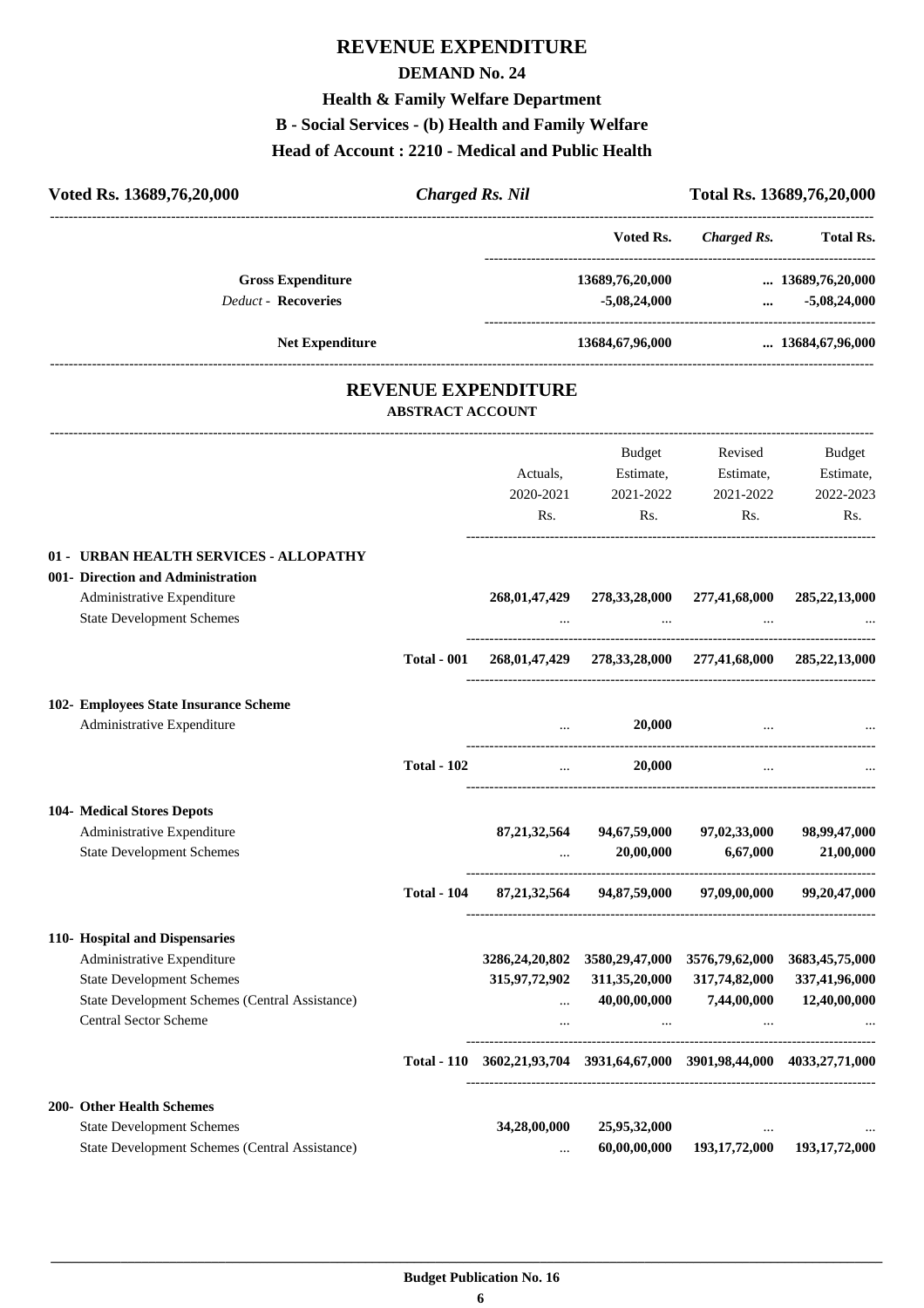|                                                                                    |                    |              | <b>Budget</b>                                                                                                                                                                                                                        | Revised               | Budget       |
|------------------------------------------------------------------------------------|--------------------|--------------|--------------------------------------------------------------------------------------------------------------------------------------------------------------------------------------------------------------------------------------|-----------------------|--------------|
|                                                                                    |                    | Actuals,     |                                                                                                                                                                                                                                      | Estimate, Estimate,   | Estimate,    |
|                                                                                    |                    | 2020-2021    | 2021-2022                                                                                                                                                                                                                            | 2021-2022             | 2022-2023    |
|                                                                                    |                    | Rs.          | Rs.                                                                                                                                                                                                                                  | Rs.                   | Rs.          |
|                                                                                    | <b>Total - 200</b> |              | 34,28,00,000 85,95,32,000 193,17,72,000 193,17,72,000                                                                                                                                                                                |                       |              |
| 789- Special Component Plan for Scheduled Castes                                   |                    |              |                                                                                                                                                                                                                                      |                       |              |
| <b>State Development Schemes</b><br>State Development Schemes (Central Assistance) |                    |              | $11,00,67,000$ $41,18,000$<br><b><i>Committee States</i></b>                                                                                                                                                                         |                       |              |
|                                                                                    | <b>Total - 789</b> |              | $11,00,67,000$ $41,18,000$                                                                                                                                                                                                           | $\cdots$              |              |
| 796- Tribal Areas Sub-Plan                                                         |                    |              |                                                                                                                                                                                                                                      |                       |              |
| <b>State Development Schemes</b>                                                   |                    |              | 2,70,67,000 16,02,000                                                                                                                                                                                                                |                       |              |
| State Development Schemes (Central Assistance)                                     |                    |              | $\mathbf{r}$ and $\mathbf{r}$ are all the set of the set of the set of the set of the set of the set of the set of the set of the set of the set of the set of the set of the set of the set of the set of the set of the set of the |                       |              |
|                                                                                    | <b>Total - 796</b> |              | 2,70,67,000 16,02,000                                                                                                                                                                                                                |                       |              |
| 800- Other Expenditure                                                             |                    |              |                                                                                                                                                                                                                                      |                       |              |
| Administrative Expenditure                                                         |                    |              | 11,49,000 12,21,000 11,49,000 11,60,000                                                                                                                                                                                              |                       |              |
|                                                                                    |                    |              | Total - 800 11,49,000 12,21,000 11,49,000 11,60,000                                                                                                                                                                                  |                       |              |
|                                                                                    |                    |              | Total - 01 4005,55,56,697 4391,50,47,000 4469,78,33,000 4610,99,63,000                                                                                                                                                               |                       |              |
| 02 - URBAN HEALTH SERVICES--OTHER SYSTEMS OF<br><b>MEDICINES</b>                   |                    |              |                                                                                                                                                                                                                                      |                       |              |
| 001- Direction and Administration                                                  |                    |              |                                                                                                                                                                                                                                      |                       |              |
| <b>State Development Schemes</b>                                                   |                    |              | $\cdots$                                                                                                                                                                                                                             | 9,43,55,000           | 23,50,00,000 |
| State Development Schemes (Central Assistance)                                     |                    |              | $\cdots$                                                                                                                                                                                                                             | 14,16,00,000          | 46,00,00,000 |
|                                                                                    | <b>Total - 001</b> | $\ddots$     |                                                                                                                                                                                                                                      | $\ldots$ 23,59,55,000 | 69,50,00,000 |
| 101- Ayurveda                                                                      |                    |              |                                                                                                                                                                                                                                      |                       |              |
| Administrative Expenditure                                                         |                    | 30,64,18,992 | 30,89,93,000                                                                                                                                                                                                                         | 32,18,30,000          | 33,07,61,000 |
| <b>State Development Schemes</b>                                                   |                    | 58,30,270    | 4,01,37,000                                                                                                                                                                                                                          | 1,60,55,000           | 4,21,44,000  |
|                                                                                    | <b>Total - 101</b> | 31,22,49,262 | 34,91,30,000                                                                                                                                                                                                                         | 33,78,85,000          | 37,29,05,000 |
| 102- Homeopathy                                                                    |                    |              |                                                                                                                                                                                                                                      |                       |              |
| Administrative Expenditure                                                         |                    | 39,60,78,972 | 44,84,11,000                                                                                                                                                                                                                         | 40,36,89,000          | 41,45,30,000 |
| <b>State Development Schemes</b>                                                   |                    | 1,39,24,445  | 5,50,00,000                                                                                                                                                                                                                          | 1,83,33,000           | 5,77,50,000  |
|                                                                                    | <b>Total - 102</b> | 41,00,03,417 | 50,34,11,000                                                                                                                                                                                                                         | 42,20,22,000          | 47,22,80,000 |
| 103- Unani                                                                         |                    |              |                                                                                                                                                                                                                                      |                       |              |
| Administrative Expenditure                                                         |                    | 37, 43, 714  | 38,80,000                                                                                                                                                                                                                            | 39,20,000             | 40,38,000    |
| <b>State Development Schemes</b>                                                   |                    | 9,00,000     | 80,00,000                                                                                                                                                                                                                            | 26,67,000             | 84,00,000    |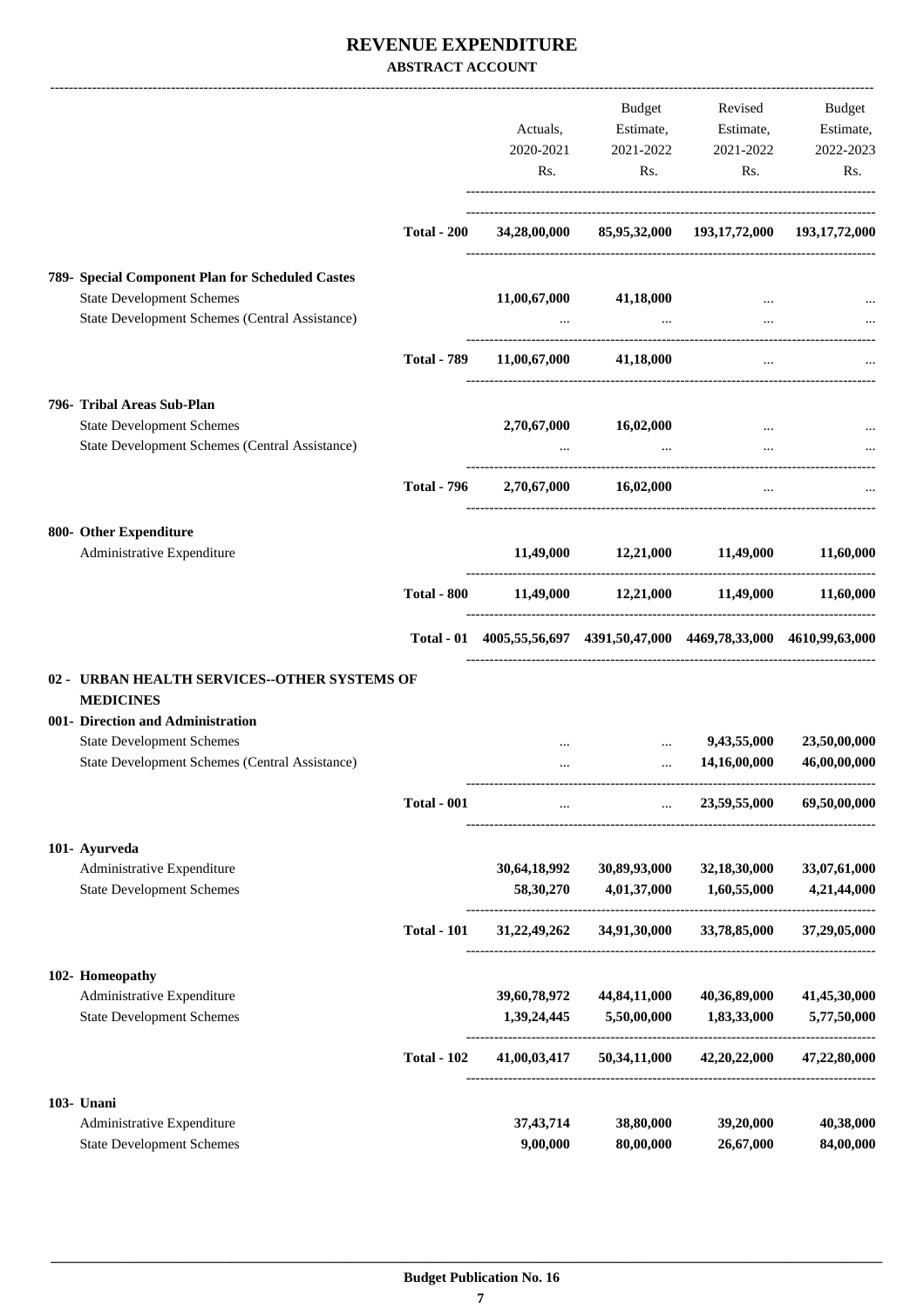|                                                                                           |                    |                  | Budget                                     | Revised                                                                 | Budget                     |
|-------------------------------------------------------------------------------------------|--------------------|------------------|--------------------------------------------|-------------------------------------------------------------------------|----------------------------|
|                                                                                           |                    | Actuals,         | Estimate,                                  | Estimate,                                                               | Estimate,                  |
|                                                                                           |                    | 2020-2021        | 2021-2022                                  | 2021-2022                                                               | 2022-2023                  |
|                                                                                           |                    | Rs.              | Rs.                                        | Rs.                                                                     | Rs.                        |
|                                                                                           | <b>Total - 103</b> | 46,43,714        |                                            | 1,18,80,000 65,87,000                                                   | 1,24,38,000                |
| 789- Special Component Plan for Scheduled Castes                                          |                    |                  |                                            |                                                                         |                            |
| <b>State Development Schemes</b>                                                          |                    |                  | $\cdots$                                   | 2,99,12,000                                                             | 7,50,00,000                |
| State Development Schemes (Central Assistance)                                            |                    |                  | $\ddotsc$                                  | 4,48,00,000                                                             | 14,00,00,000               |
|                                                                                           | <b>Total - 789</b> | $\cdots$         | $\cdots$                                   | 7,47,12,000                                                             | 21,50,00,000               |
| 796- Tribal Areas Sub-Plan                                                                |                    |                  |                                            |                                                                         |                            |
| <b>State Development Schemes</b><br><b>State Development Schemes (Central Assistance)</b> |                    |                  | $\cdots$<br>$\ddotsc$                      | 86,23,000<br>1,29,33,000                                                | 2,00,00,000<br>5,50,00,000 |
|                                                                                           |                    |                  |                                            |                                                                         |                            |
|                                                                                           | <b>Total - 796</b> | $\cdots$         |                                            | 2,15,56,000<br>$\mathbf{L}$ and $\mathbf{L}$ and $\mathbf{L}$           | 7,50,00,000                |
|                                                                                           | Total - 02         | 72,68,96,393     |                                            | 86,44,21,000 109,87,17,000                                              | 184, 26, 23, 000           |
| 03 - RURAL HEALTH SERVICES--ALLOPATHY<br>001- Direction and Administration                |                    |                  |                                            |                                                                         |                            |
| <b>State Development Schemes</b>                                                          |                    |                  |                                            | 823,06,86,000                                                           | 718,39,00,000              |
| State Development Schemes (Central Assistance)                                            |                    |                  | $\ddotsc$                                  | 665,15,66,000                                                           | 926,44,00,000              |
|                                                                                           | <b>Total - 001</b> | $\cdots$         |                                            | $\ldots$ 1488,22,52,000 1644,83,00,000                                  |                            |
| 103- Primary Health Centres                                                               |                    |                  |                                            |                                                                         |                            |
| Administrative Expenditure                                                                |                    |                  |                                            | 1162,29,28,664 1214,09,92,000 1240,68,35,000 1263,00,43,000             |                            |
| <b>State Development Schemes</b><br>State Development Schemes (Central Assistance)        |                    | $\ddotsc$        | $\mathbf{r}$ , $\mathbf{r}$ , $\mathbf{r}$ | 419,82,44,000                                                           | 419,82,44,000              |
|                                                                                           |                    |                  |                                            | Total - 103 1162,29,28,664 1214,09,92,000 1660,50,79,000 1682,82,87,000 |                            |
|                                                                                           |                    |                  |                                            |                                                                         |                            |
| 110- Hospitals and Dispensaries<br>Administrative Expenditure                             |                    | 193,63,02,433    | 215,48,68,000                              | 123,91,71,000                                                           | 127,43,18,000              |
| <b>State Development Schemes</b>                                                          |                    | 296, 37, 94, 157 | 290,13,00,000                              | 315,83,66,000                                                           | 304,63,65,000              |
|                                                                                           | <b>Total - 110</b> | 490,00,96,590    | 505,61,68,000                              | 439,75,37,000                                                           | 432,06,83,000              |
| 789- Special Component Plan for Scheduled Castes                                          |                    |                  |                                            |                                                                         |                            |
| Administrative Expenditure                                                                |                    | 32,40,16,807     | 32,83,13,000                               | 32,83,21,000                                                            | 33,83,66,000               |
| <b>State Development Schemes</b>                                                          |                    | 230, 25, 35, 000 | 13, 13, 22, 000                            | 246,49,10,000                                                           | 208,45,00,000              |
| State Development Schemes (Central Assistance)                                            |                    | 265,39,00,000    | 477,02,40,000                              | 136,21,32,000                                                           | 170,53,00,000              |
|                                                                                           | <b>Total - 789</b> | 528,04,51,807    | 522,98,75,000                              | 415,53,63,000                                                           | 412,81,66,000              |
| 796- Tribal Areas Sub-Plan                                                                |                    |                  |                                            |                                                                         |                            |
| Administrative Expenditure                                                                |                    | 4,25,48,351      | 4,91,62,000                                | 4,88,01,000                                                             | 5,04,38,000                |
| <b>State Development Schemes</b>                                                          |                    | 48,74,83,700     | 3,17,81,000                                | 85,61,72,000                                                            | 93,01,00,000               |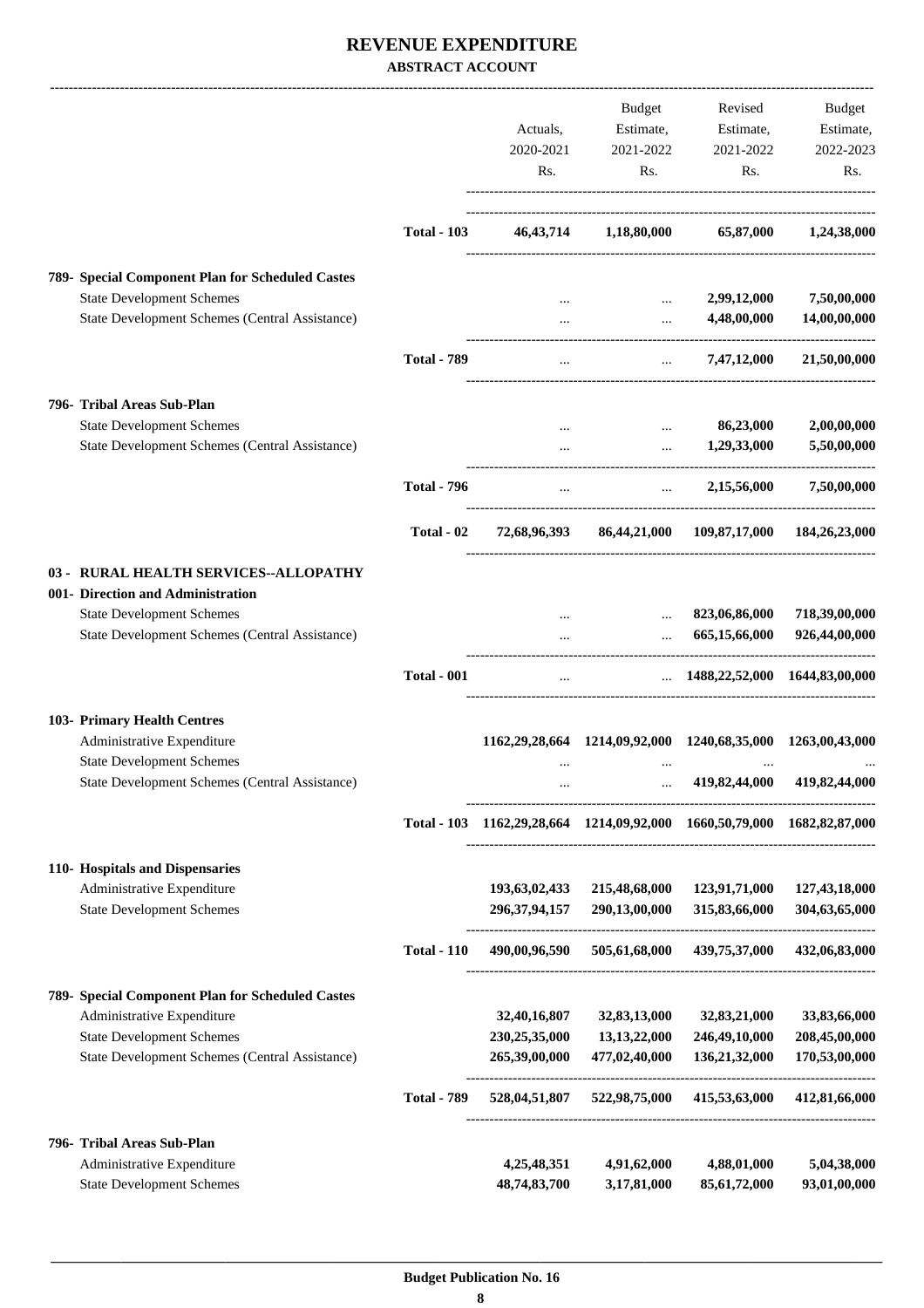|                                                                                                                                                                                                                                                                                                                                                                                                                                                                                                                                                                                                                                                                                                               |                                              | <b>Budget</b>                                        | Revised                                                                                                                                 | Budget                                                                                                                                                                                                                                                                                                                                                                                                                                                                   |
|---------------------------------------------------------------------------------------------------------------------------------------------------------------------------------------------------------------------------------------------------------------------------------------------------------------------------------------------------------------------------------------------------------------------------------------------------------------------------------------------------------------------------------------------------------------------------------------------------------------------------------------------------------------------------------------------------------------|----------------------------------------------|------------------------------------------------------|-----------------------------------------------------------------------------------------------------------------------------------------|--------------------------------------------------------------------------------------------------------------------------------------------------------------------------------------------------------------------------------------------------------------------------------------------------------------------------------------------------------------------------------------------------------------------------------------------------------------------------|
|                                                                                                                                                                                                                                                                                                                                                                                                                                                                                                                                                                                                                                                                                                               |                                              |                                                      |                                                                                                                                         | Estimate,                                                                                                                                                                                                                                                                                                                                                                                                                                                                |
|                                                                                                                                                                                                                                                                                                                                                                                                                                                                                                                                                                                                                                                                                                               | Rs.                                          | Rs.                                                  | Rs.                                                                                                                                     | 2022-2023<br>Rs.                                                                                                                                                                                                                                                                                                                                                                                                                                                         |
|                                                                                                                                                                                                                                                                                                                                                                                                                                                                                                                                                                                                                                                                                                               |                                              |                                                      | 42,80,01,000                                                                                                                            | 57,51,00,000                                                                                                                                                                                                                                                                                                                                                                                                                                                             |
| <b>Total - 796</b>                                                                                                                                                                                                                                                                                                                                                                                                                                                                                                                                                                                                                                                                                            |                                              |                                                      |                                                                                                                                         | 155,56,38,000                                                                                                                                                                                                                                                                                                                                                                                                                                                            |
|                                                                                                                                                                                                                                                                                                                                                                                                                                                                                                                                                                                                                                                                                                               |                                              |                                                      |                                                                                                                                         |                                                                                                                                                                                                                                                                                                                                                                                                                                                                          |
|                                                                                                                                                                                                                                                                                                                                                                                                                                                                                                                                                                                                                                                                                                               |                                              |                                                      |                                                                                                                                         | 38,04,03,000                                                                                                                                                                                                                                                                                                                                                                                                                                                             |
|                                                                                                                                                                                                                                                                                                                                                                                                                                                                                                                                                                                                                                                                                                               | 641, 62, 76, 900                             | 41,16,45,000                                         | 133,30,87,000                                                                                                                           |                                                                                                                                                                                                                                                                                                                                                                                                                                                                          |
|                                                                                                                                                                                                                                                                                                                                                                                                                                                                                                                                                                                                                                                                                                               |                                              | 424,00,10,000                                        | 113,50,00,000                                                                                                                           |                                                                                                                                                                                                                                                                                                                                                                                                                                                                          |
|                                                                                                                                                                                                                                                                                                                                                                                                                                                                                                                                                                                                                                                                                                               |                                              |                                                      |                                                                                                                                         | 38,04,03,000                                                                                                                                                                                                                                                                                                                                                                                                                                                             |
|                                                                                                                                                                                                                                                                                                                                                                                                                                                                                                                                                                                                                                                                                                               |                                              |                                                      |                                                                                                                                         |                                                                                                                                                                                                                                                                                                                                                                                                                                                                          |
|                                                                                                                                                                                                                                                                                                                                                                                                                                                                                                                                                                                                                                                                                                               |                                              |                                                      |                                                                                                                                         |                                                                                                                                                                                                                                                                                                                                                                                                                                                                          |
|                                                                                                                                                                                                                                                                                                                                                                                                                                                                                                                                                                                                                                                                                                               |                                              |                                                      |                                                                                                                                         |                                                                                                                                                                                                                                                                                                                                                                                                                                                                          |
|                                                                                                                                                                                                                                                                                                                                                                                                                                                                                                                                                                                                                                                                                                               | 40,61,32,973                                 | 41,70,63,000                                         | 42,07,30,000                                                                                                                            | 43,40,10,000                                                                                                                                                                                                                                                                                                                                                                                                                                                             |
|                                                                                                                                                                                                                                                                                                                                                                                                                                                                                                                                                                                                                                                                                                               |                                              |                                                      |                                                                                                                                         |                                                                                                                                                                                                                                                                                                                                                                                                                                                                          |
| <b>Total - 101</b>                                                                                                                                                                                                                                                                                                                                                                                                                                                                                                                                                                                                                                                                                            |                                              |                                                      | 42,07,30,000                                                                                                                            | 43,40,10,000                                                                                                                                                                                                                                                                                                                                                                                                                                                             |
|                                                                                                                                                                                                                                                                                                                                                                                                                                                                                                                                                                                                                                                                                                               |                                              |                                                      |                                                                                                                                         |                                                                                                                                                                                                                                                                                                                                                                                                                                                                          |
|                                                                                                                                                                                                                                                                                                                                                                                                                                                                                                                                                                                                                                                                                                               | 27,91,95,181                                 | 30,48,90,000                                         | 29,26,49,000                                                                                                                            | 30,19,44,000                                                                                                                                                                                                                                                                                                                                                                                                                                                             |
|                                                                                                                                                                                                                                                                                                                                                                                                                                                                                                                                                                                                                                                                                                               |                                              |                                                      |                                                                                                                                         |                                                                                                                                                                                                                                                                                                                                                                                                                                                                          |
| <b>Total - 102</b>                                                                                                                                                                                                                                                                                                                                                                                                                                                                                                                                                                                                                                                                                            |                                              |                                                      | 29,26,49,000                                                                                                                            | 30,19,44,000                                                                                                                                                                                                                                                                                                                                                                                                                                                             |
|                                                                                                                                                                                                                                                                                                                                                                                                                                                                                                                                                                                                                                                                                                               |                                              |                                                      |                                                                                                                                         |                                                                                                                                                                                                                                                                                                                                                                                                                                                                          |
|                                                                                                                                                                                                                                                                                                                                                                                                                                                                                                                                                                                                                                                                                                               | 19,00,00,000                                 | 19,30,00,000                                         | 18,00,00,000                                                                                                                            | 20,26,50,000                                                                                                                                                                                                                                                                                                                                                                                                                                                             |
| <b>Total - 198</b>                                                                                                                                                                                                                                                                                                                                                                                                                                                                                                                                                                                                                                                                                            |                                              |                                                      | 18,00,00,000                                                                                                                            | 20,26,50,000                                                                                                                                                                                                                                                                                                                                                                                                                                                             |
|                                                                                                                                                                                                                                                                                                                                                                                                                                                                                                                                                                                                                                                                                                               |                                              |                                                      |                                                                                                                                         |                                                                                                                                                                                                                                                                                                                                                                                                                                                                          |
|                                                                                                                                                                                                                                                                                                                                                                                                                                                                                                                                                                                                                                                                                                               | 1,75,13,232                                  | 1,88,98,000                                          | 1,85,71,000                                                                                                                             | 1,90,96,000                                                                                                                                                                                                                                                                                                                                                                                                                                                              |
|                                                                                                                                                                                                                                                                                                                                                                                                                                                                                                                                                                                                                                                                                                               |                                              |                                                      |                                                                                                                                         | 6,59,40,000                                                                                                                                                                                                                                                                                                                                                                                                                                                              |
| <b>Total - 789</b>                                                                                                                                                                                                                                                                                                                                                                                                                                                                                                                                                                                                                                                                                            |                                              |                                                      |                                                                                                                                         |                                                                                                                                                                                                                                                                                                                                                                                                                                                                          |
|                                                                                                                                                                                                                                                                                                                                                                                                                                                                                                                                                                                                                                                                                                               |                                              |                                                      |                                                                                                                                         |                                                                                                                                                                                                                                                                                                                                                                                                                                                                          |
|                                                                                                                                                                                                                                                                                                                                                                                                                                                                                                                                                                                                                                                                                                               | 43,93,000                                    | 1,75,70,000<br>$\cdots$                              |                                                                                                                                         | 1,84,49,000                                                                                                                                                                                                                                                                                                                                                                                                                                                              |
| <b>Total - 796</b>                                                                                                                                                                                                                                                                                                                                                                                                                                                                                                                                                                                                                                                                                            |                                              |                                                      |                                                                                                                                         | 1,84,49,000                                                                                                                                                                                                                                                                                                                                                                                                                                                              |
| Total - 04                                                                                                                                                                                                                                                                                                                                                                                                                                                                                                                                                                                                                                                                                                    |                                              |                                                      |                                                                                                                                         |                                                                                                                                                                                                                                                                                                                                                                                                                                                                          |
| State Development Schemes (Central Assistance)<br>800- Other Expenditure<br>Administrative Expenditure<br><b>State Development Schemes</b><br>State Development Schemes (Central Assistance)<br><b>MEDICINES</b><br>101- Ayurveda<br>Administrative Expenditure<br><b>State Development Schemes</b><br>102- Homeopathy<br>Administrative Expenditure<br><b>State Development Schemes</b><br>198- Assistance to Gram Panchayats.<br><b>State Development Schemes</b><br>789- Special Component Plan for Scheduled Castes<br>Administrative Expenditure<br><b>State Development Schemes</b><br>796- Tribal Areas Sub-Plan<br><b>State Development Schemes</b><br>State Development Schemes (Central Assistance) | 04 - RURAL HEALTH SERVICES--OTHER SYSTEMS OF | Actuals,<br>2020-2021<br>34,97,99,548<br>2,88,06,122 | Estimate,<br>2021-2022<br>56,42,00,000<br>109,42,32,051<br>36,41,00,000<br>864,67,75,680<br>40,61,32,973<br>27,91,95,181<br>6,28,00,000 | Estimate,<br>2021-2022<br>79,17,50,000<br>87,26,93,000 133,29,74,000<br>36,93,61,000<br>Total - 800 1541,28,52,128 501,57,55,000 283,74,48,000<br>Total - 03 3831,05,61,240 2831,54,83,000 4421,06,53,000 4366,14,77,000<br>41,70,63,000<br>30,48,90,000<br>$19,00,00,000$ $19,30,00,000$<br>6,66,67,000<br>4,63,19,354 8,16,98,000 8,52,38,000 8,50,36,000<br>1,20,53,000<br>43,93,000 1,75,70,000 1,20,53,000<br>92,60,40,508 101,42,21,000 99,06,70,000 104,20,89,000 |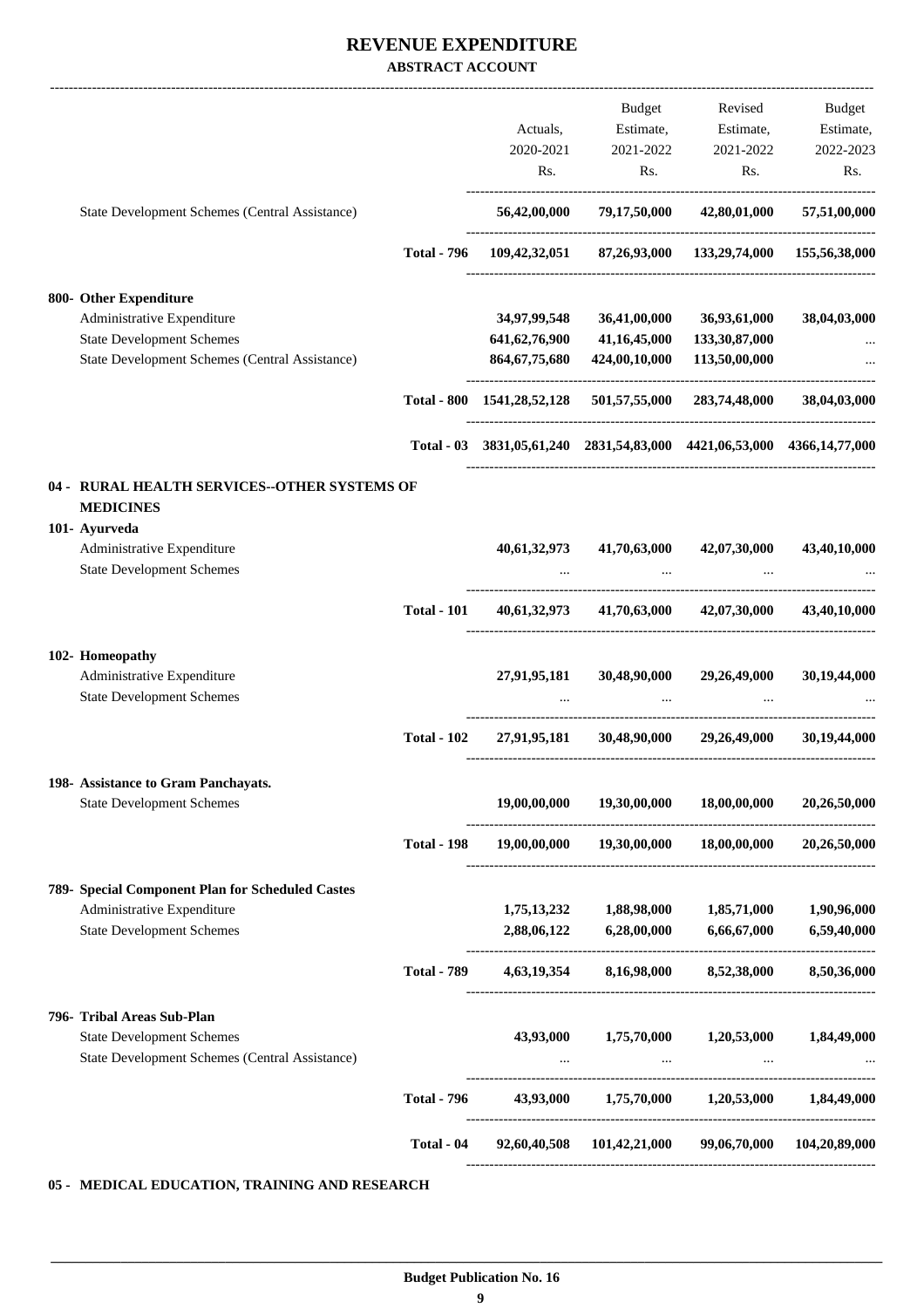|                                                       |                    |                      | Budget                             | Revised                                                                        | Budget           |
|-------------------------------------------------------|--------------------|----------------------|------------------------------------|--------------------------------------------------------------------------------|------------------|
|                                                       |                    |                      |                                    |                                                                                |                  |
|                                                       |                    | Actuals,             | Estimate,                          | Estimate,                                                                      | Estimate,        |
|                                                       |                    | 2020-2021            | 2021-2022                          | 2021-2022                                                                      | 2022-2023        |
|                                                       |                    | Rs.                  | Rs.                                | Rs.                                                                            | Rs.              |
| 105- Allopathy                                        |                    |                      |                                    |                                                                                |                  |
| Administrative Expenditure                            |                    |                      |                                    | 983,29,01,192 1083,91,55,000 1065,39,84,000 1097,66,86,000                     |                  |
| <b>State Development Schemes</b>                      |                    | 33,81,21,455         | 74,42,00,000                       | 40,17,24,000                                                                   | 78,14,09,000     |
| <b>State Development Schemes (Central Assistance)</b> |                    |                      |                                    | 94,000                                                                         |                  |
|                                                       |                    | $\cdots$             | $\cdots$                           |                                                                                |                  |
| <b>Central Sector Scheme</b>                          |                    | $\cdots$             | $\cdots$                           |                                                                                |                  |
|                                                       |                    |                      |                                    | Total - 105 1017,10,22,647 1158,33,55,000 1105,58,02,000 1175,80,95,000        |                  |
| 200- Other Systems                                    |                    |                      |                                    |                                                                                |                  |
| <b>State Development Schemes</b>                      |                    |                      | 58,83,333 1,00,00,000 5,27,00,000  |                                                                                | 2,50,00,000      |
| State Development Schemes (Central Assistance)        |                    | 88,25,000            |                                    | 24,00,00,000 7,91,00,000                                                       | 6,00,00,000      |
|                                                       | <b>Total - 200</b> | 1,47,08,333          |                                    | 25,00,00,000 13,18,00,000 8,50,00,000                                          |                  |
| 789- Special Component Plan for Scheduled Castes      |                    |                      |                                    |                                                                                |                  |
| <b>State Development Schemes</b>                      |                    |                      |                                    |                                                                                |                  |
| State Development Schemes (Central Assistance)        |                    |                      | $\cdots$                           |                                                                                |                  |
|                                                       |                    |                      |                                    |                                                                                |                  |
|                                                       | <b>Total - 789</b> |                      | $\cdots$                           |                                                                                |                  |
| 796- Tribal Areas Sub-Plan                            |                    |                      |                                    |                                                                                |                  |
| <b>State Development Schemes</b>                      |                    |                      |                                    |                                                                                |                  |
| State Development Schemes (Central Assistance)        |                    | $\cdots$<br>$\cdots$ | $\cdots$<br>$\cdots$               | $\cdots$<br>$\cdots$                                                           |                  |
|                                                       | <b>Total - 796</b> | $\cdots$             | $\cdots$                           | $\cdots$                                                                       |                  |
|                                                       |                    |                      |                                    |                                                                                |                  |
|                                                       |                    |                      |                                    | Total - 05 1018,57,30,980 1183,33,55,000 1118,76,02,000 1184,30,95,000         |                  |
| 06 - PUBLIC HEALTH                                    |                    |                      |                                    |                                                                                |                  |
| 001- Direction and Administration                     |                    |                      |                                    |                                                                                |                  |
| Administrative Expenditure                            |                    | 42,61,06,294         | 35,41,47,000                       | 45,05,03,000                                                                   | 46,25,36,000     |
| <b>State Development Schemes</b>                      |                    |                      | $\cdots$                           | 1,40,00,000                                                                    |                  |
| State Development Schemes (Central Assistance)        |                    | $\cdots$             |                                    | $20,00,000$                                                                    | 40,00,000        |
|                                                       | <b>Total - 001</b> |                      |                                    | $42,61,06,294$ $35,41,47,000$ $46,65,03,000$                                   | 46,65,36,000     |
| 101- Prevention and Control of Diseases               |                    |                      |                                    |                                                                                |                  |
| Administrative Expenditure                            |                    |                      | 134,73,99,830 247,83,11,000        | 161,41,35,000                                                                  | 166, 14, 31, 000 |
| <b>State Development Schemes</b>                      |                    |                      | 619, 13, 67, 944 1188, 83, 00, 000 | 496,86,31,000                                                                  | 189,67,50,000    |
| State Development Schemes (Central Assistance)        |                    |                      | $\ldots$ 20,50,00,000              | 16,02,01,000                                                                   |                  |
| Central Sector Scheme                                 |                    |                      |                                    | and the control of the control of the control of the control of the control of | $\ddots$         |
|                                                       | <b>Total - 101</b> |                      |                                    | 753,87,67,774 1457,16,11,000 674,29,67,000 355,81,81,000                       |                  |
| 102- Prevention of Food Adulteration                  |                    |                      |                                    |                                                                                |                  |
| Administrative Expenditure                            |                    | 5,53,92,601          | 6,17,85,000                        | 5,88,40,000                                                                    | 6,07,24,000      |
| <b>State Development Schemes</b>                      |                    |                      |                                    |                                                                                |                  |
|                                                       |                    | $\cdots$             | $\cdots$                           | $\cdots$                                                                       |                  |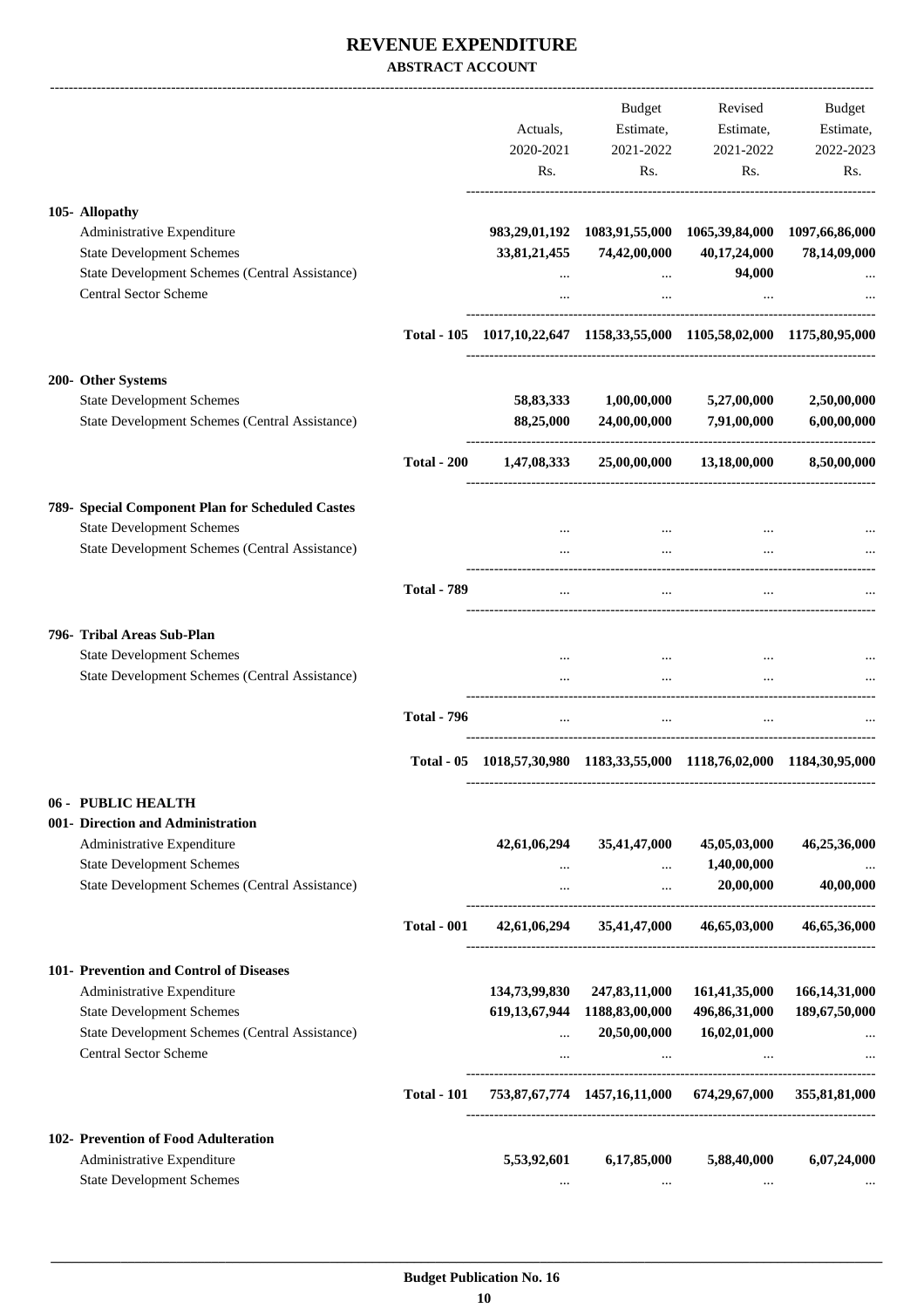|                                                                  |                    |             | Budget                              | Revised                                                         | Budget        |
|------------------------------------------------------------------|--------------------|-------------|-------------------------------------|-----------------------------------------------------------------|---------------|
|                                                                  |                    | Actuals,    | Estimate,                           | Estimate,                                                       | Estimate,     |
|                                                                  |                    | 2020-2021   | 2021-2022                           | 2021-2022                                                       | 2022-2023     |
|                                                                  |                    | Rs.         | Rs.                                 | Rs.                                                             | Rs.           |
|                                                                  | <b>Total - 102</b> |             | 5,53,92,601 6,17,85,000 5,88,40,000 |                                                                 | 6,07,24,000   |
| 104- Drug Control                                                |                    |             |                                     |                                                                 |               |
| Administrative Expenditure<br><b>State Development Schemes</b>   |                    |             | $\dots$ 15,00,000                   | 21,03,37,912 21,92,11,000 21,73,04,000 22,40,32,000<br>5,00,000 | 15,75,000     |
|                                                                  | <b>Total - 104</b> |             |                                     | 21,03,37,912 22,07,11,000 21,78,04,000 22,56,07,000             |               |
| 106- Manufacture of Sera / Vaccine<br>Administrative Expenditure |                    |             |                                     |                                                                 |               |
|                                                                  |                    |             | 1,35,99,189 1,67,84,000 1,67,76,000 |                                                                 | 1,69,04,000   |
|                                                                  | <b>Total - 106</b> |             |                                     | 1,35,99,189 1,67,84,000 1,67,76,000 1,69,04,000                 |               |
| 107- Public Health Laboratories<br>Administrative Expenditure    |                    |             | 3,13,28,437 3,61,71,000 3,40,36,000 |                                                                 | 3,50,83,000   |
| <b>State Development Schemes</b>                                 |                    |             | $\sim$ 100 $\mu$                    |                                                                 |               |
|                                                                  | <b>Total - 107</b> |             |                                     | $3,13,28,437$ $3,61,71,000$ $3,40,36,000$                       | 3,50,83,000   |
| 112- Public Health Education<br>Administrative Expenditure       |                    |             | 44,55,283 86,49,000 47,51,000       |                                                                 | 48,93,000     |
|                                                                  | <b>Total - 112</b> |             |                                     | 44,55,283 86,49,000 47,51,000                                   | 48,93,000     |
|                                                                  |                    |             |                                     |                                                                 |               |
| 113- Food Safety & Standards<br>Administrative Expenditure       |                    | 48,00,000   | 80,00,000                           | 80,00,000                                                       | 81,60,000     |
| <b>State Development Schemes</b>                                 |                    |             |                                     |                                                                 |               |
|                                                                  | <b>Total - 113</b> |             |                                     | 48,00,000 80,00,000 80,00,000 81,60,000                         |               |
| 789- Special Component Plan for Scheduled Castes                 |                    |             |                                     |                                                                 |               |
| <b>State Development Schemes</b>                                 |                    |             |                                     | 19,28,23,457 1167,30,00,000 343,26,33,000                       | 545,26,50,000 |
|                                                                  | <b>Total - 789</b> |             |                                     | 19,28,23,457 1167,30,00,000 343,26,33,000 545,26,50,000         |               |
| 796- Tribal Areas Sub-Plan<br><b>State Development Schemes</b>   |                    |             |                                     | 1,06,66,907 801,02,00,000 460,67,33,000 517,12,10,000           |               |
|                                                                  | <b>Total - 796</b> | 1,06,66,907 |                                     | 801,02,00,000 460,67,33,000 517,12,10,000                       |               |
|                                                                  |                    |             |                                     |                                                                 |               |
| 800- Other Expenditure<br>Administrative Expenditure             |                    |             |                                     |                                                                 |               |
| <b>State Development Schemes</b>                                 |                    |             |                                     | 736,48,13,463 1491,62,00,000 1732,27,95,000 1596,09,60,000      |               |
|                                                                  | <b>Total - 800</b> |             |                                     | 736,48,13,463 1491,62,00,000 1732,27,95,000 1596,09,60,000      |               |
|                                                                  |                    |             |                                     |                                                                 |               |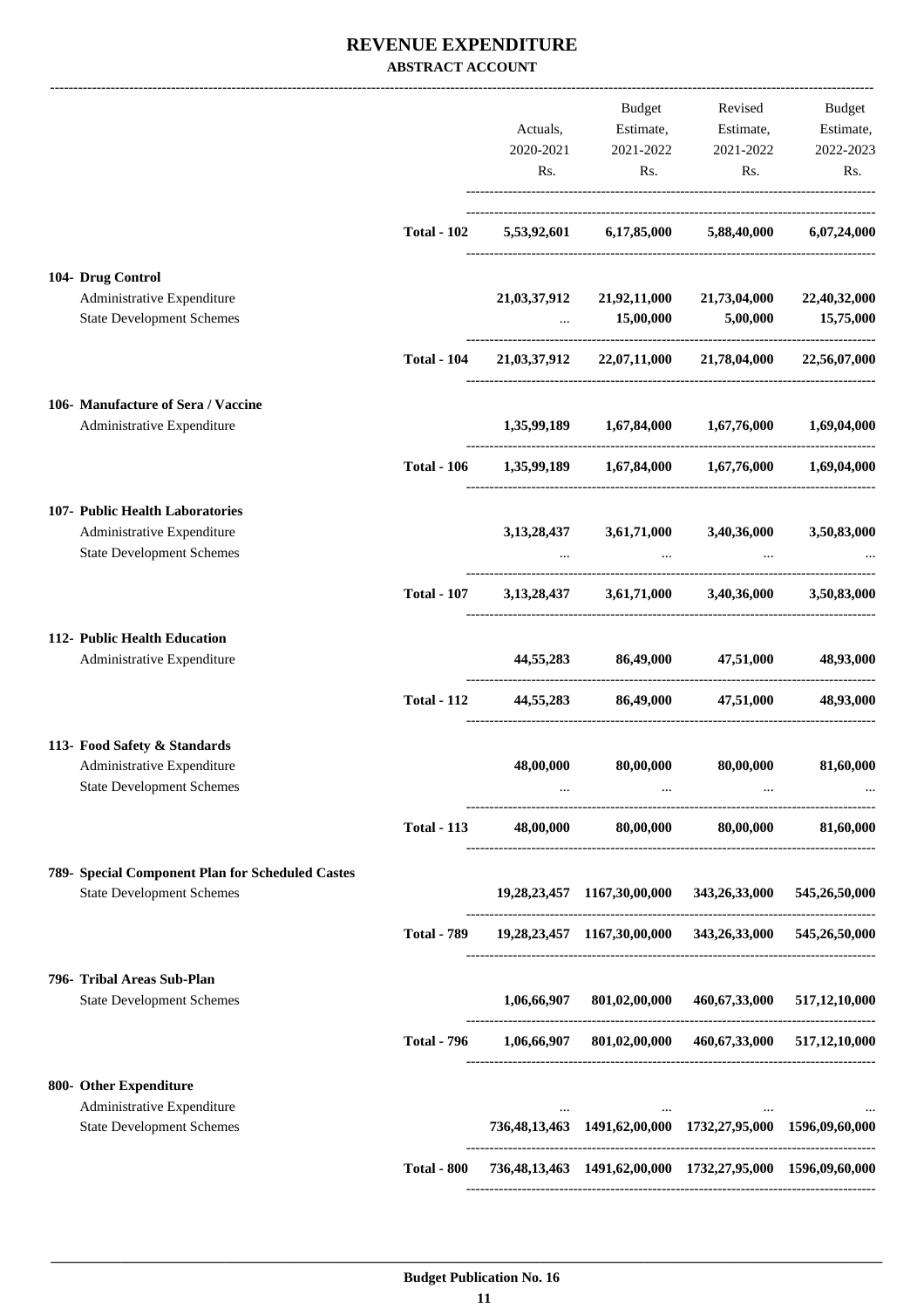|                                                                                                            |                                                                       | Budget                | Revised                                                                                         | Budget       |
|------------------------------------------------------------------------------------------------------------|-----------------------------------------------------------------------|-----------------------|-------------------------------------------------------------------------------------------------|--------------|
|                                                                                                            | Actuals,                                                              | Estimate,             | Estimate,                                                                                       | Estimate,    |
|                                                                                                            | 2020-2021                                                             | 2021-2022             | 2021-2022                                                                                       | 2022-2023    |
|                                                                                                            | Rs.                                                                   | Rs.                   | Rs.                                                                                             | Rs.          |
| Total - 06                                                                                                 |                                                                       |                       | 1585,30,91,317 4987,72,58,000 3291,18,38,000 3096,09,08,000                                     |              |
| 80 - GENERAL                                                                                               |                                                                       |                       |                                                                                                 |              |
| 004- Health Statistics and Evaluation                                                                      |                                                                       |                       |                                                                                                 |              |
| Administrative Expenditure                                                                                 | 1,38,32,578                                                           | 7,16,27,000           | 6,99,21,000                                                                                     | 7,14,65,000  |
| <b>Total - 004</b>                                                                                         | 1,38,32,578                                                           | 7,16,27,000           | 6,99,21,000                                                                                     | 7,14,65,000  |
| 101- Ayushman Bharat-Ayushman Bharat-Pradhan Mantri Jan                                                    |                                                                       |                       |                                                                                                 |              |
| Arogya Yojana (PMJAY)                                                                                      |                                                                       |                       |                                                                                                 |              |
| <b>State Development Schemes</b>                                                                           |                                                                       | $\ddotsc$             | 25,93,79,000                                                                                    | 28,50,00,000 |
| State Development Schemes (Central Assistance)                                                             |                                                                       | $\cdots$              | 38,90,67,000                                                                                    | 48,00,00,000 |
| <b>Total - 101</b>                                                                                         |                                                                       | $\dddot{\phantom{0}}$ | 64,84,46,000                                                                                    | 76,50,00,000 |
| 789- Special Component Plan for Scheduled Castes                                                           |                                                                       |                       |                                                                                                 |              |
| <b>State Development Schemes</b>                                                                           |                                                                       | $\cdots$              | 18,43,55,000                                                                                    | 18,50,00,000 |
| State Development Schemes (Central Assistance)                                                             |                                                                       |                       | 27,65,33,000                                                                                    | 32,00,00,000 |
| <b>Total - 789</b>                                                                                         |                                                                       |                       | 46,08,88,000                                                                                    | 50,50,00,000 |
| 796- Tribal Area Sub-plan                                                                                  |                                                                       |                       |                                                                                                 |              |
| <b>State Development Schemes</b>                                                                           | $\cdots$                                                              | $\cdots$              | 2,72,86,000                                                                                     | 4,10,00,000  |
| State Development Schemes (Central Assistance)                                                             |                                                                       | $\ddotsc$             | 4,09,33,000                                                                                     | 5,50,00,000  |
| <b>Total - 796</b>                                                                                         |                                                                       | $\cdots$              | 6,82,19,000                                                                                     | 9,60,00,000  |
|                                                                                                            | Total - 80  1,38,32,578  7,16,27,000  124,74,74,000  143,74,65,000    |                       |                                                                                                 |              |
| Grand Total - Gross 10607,17,09,713 13589,14,12,000 13634,47,87,000 13689,76,20,000                        |                                                                       |                       |                                                                                                 |              |
|                                                                                                            | Voted 10607,17,09,713 13589,14,12,000 13634,47,87,000 13689,76,20,000 |                       |                                                                                                 |              |
| Charged                                                                                                    |                                                                       |                       | the contract of the contract of the contract of the contract of the contract of the contract of |              |
| Administrative Expenditure 6404,06,81,978 7016,76,85,000 6849,56,40,000 7037,77,56,000                     |                                                                       |                       |                                                                                                 |              |
| State Development Schemes 3015,73,27,055 5447,67,27,000 5092,07,71,000 4714,70,48,000                      |                                                                       |                       |                                                                                                 |              |
| State Development Schemes (Central Assistance) 1187,37,00,680 1124,70,00,000 1692,83,76,000 1937,28,16,000 |                                                                       |                       |                                                                                                 |              |
| <b>Central Sector Scheme</b>                                                                               |                                                                       |                       | $\cdots$ and $\cdots$ are all $\cdots$ and $\cdots$ are all $\cdots$ and $\cdots$               |              |
| Deduct Recoveries -30,80,78,176 -5,19,71,000 -20,66,39,000 -5,08,24,000                                    |                                                                       |                       |                                                                                                 |              |
|                                                                                                            |                                                                       |                       |                                                                                                 |              |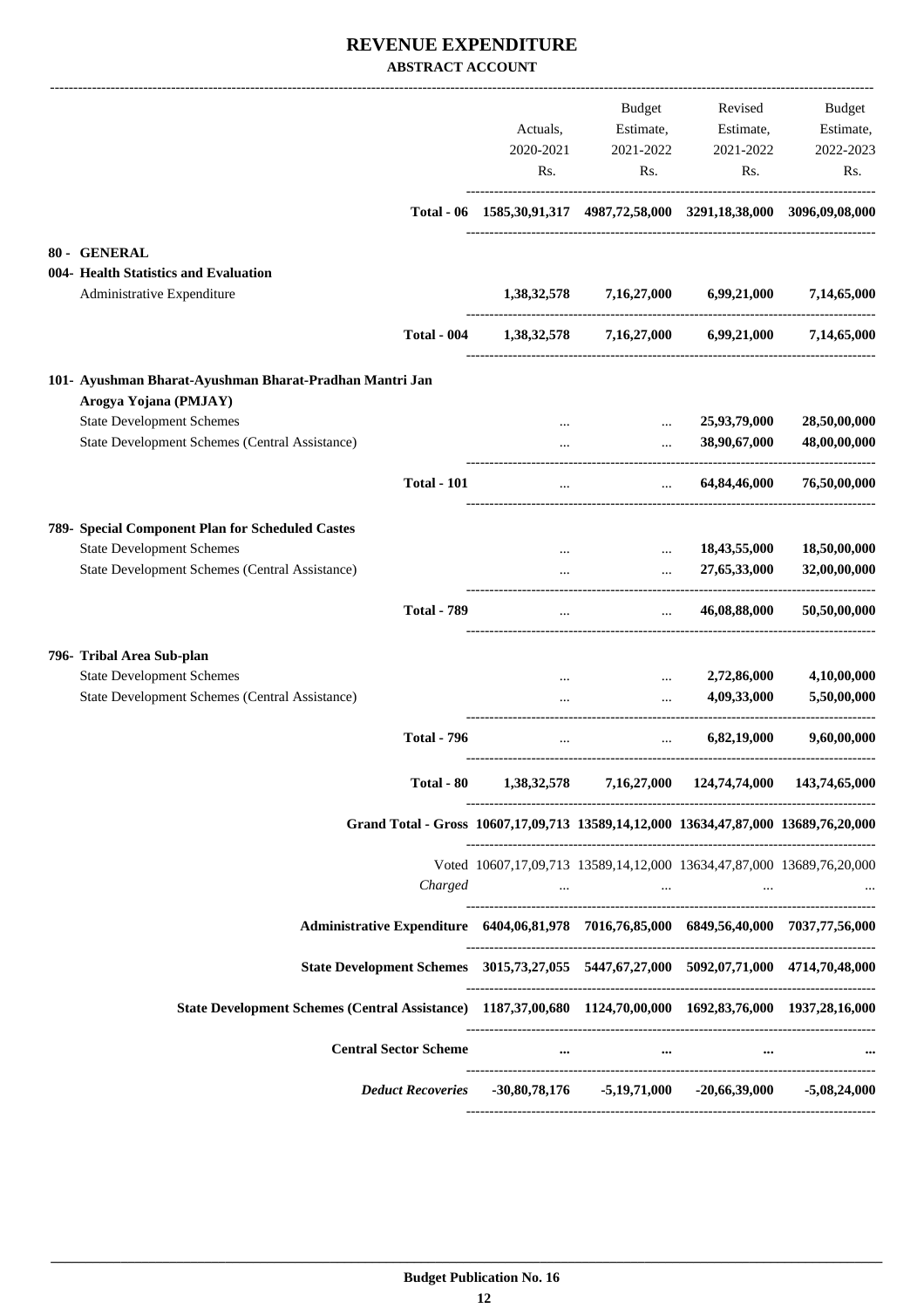| Grand Total - Net 10576,36,31,537 13583,94,41,000 13613,81,48,000 13684,67,96,000 |           |           |               |
|-----------------------------------------------------------------------------------|-----------|-----------|---------------|
| Rs.                                                                               | Rs.       | Rs.       | $\rm Rs$      |
| 2020-2021                                                                         | 2021-2022 | 2021-2022 | 2022-2023     |
| Actuals.                                                                          | Estimate. | Estimate. | Estimate,     |
|                                                                                   | Budget    | Revised   | <b>Budget</b> |
|                                                                                   |           |           |               |

 $Grand To$ 

Voted 10576,36,31,537 13583,94,41,000 13613,81,48,000 13684,67,96,000 *Charged ... ... ... ...* ----------------------------------------------------------------------------------------

----------------------------------------------------------------------------------------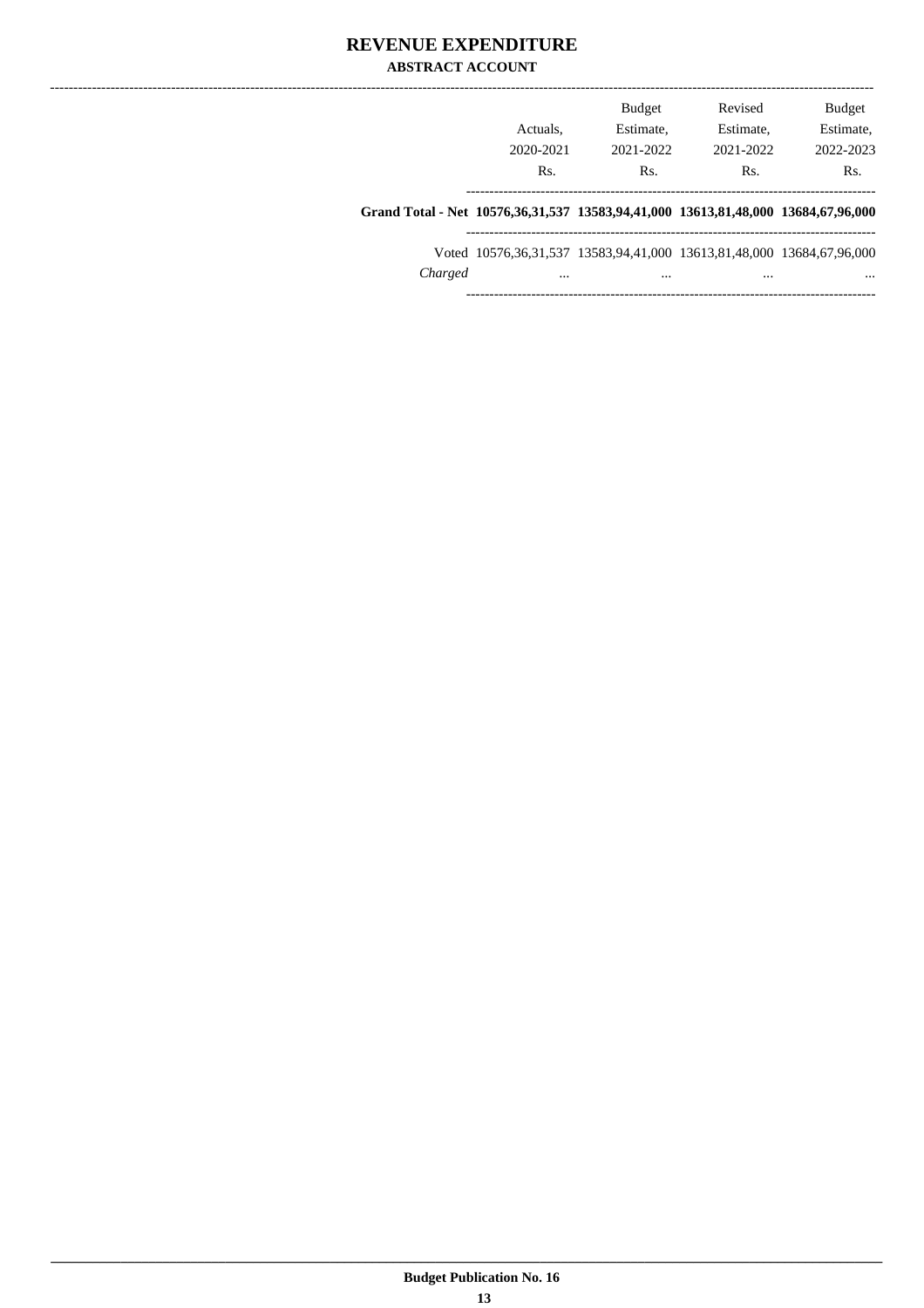|                                                                        | Actuals.<br>2020-2021<br>Rs. | Budget<br>Estimate,<br>2021-2022<br>Rs. | Revised<br>Estimate,<br>2021-2022<br>Rs.               | Budget<br>Estimate,<br>2022-2023<br>Rs. |
|------------------------------------------------------------------------|------------------------------|-----------------------------------------|--------------------------------------------------------|-----------------------------------------|
| <b>DETAILED ACCOUNT NO. 2210-01-001 - DIRECTION AND ADMINISTRATION</b> |                              |                                         |                                                        |                                         |
| 01 - URBAN HEALTH SERVICES - ALLOPATHY                                 |                              |                                         |                                                        |                                         |
| 001- Direction and Administration                                      |                              |                                         |                                                        |                                         |
| <b>Administrative Expenditure</b>                                      |                              |                                         |                                                        |                                         |
| 001- District Medical Establishment [HF]                               |                              |                                         |                                                        |                                         |
| 01- Salaries                                                           |                              |                                         |                                                        |                                         |
| 01-Pay                                                                 | 37, 51, 65, 753              | 37,94,96,000                            | 40, 14, 13, 000                                        | 41,34,56,000                            |
| 14-Grade Pay                                                           | 1,37,331                     | 3,50,000                                | 1,00,000                                               | 1,00,000                                |
| 02-Dearness Allowance                                                  | 31,14,531                    | 1,13,85,000                             | 1,29,08,000                                            | 1,32,96,000                             |
| 03-House Rent Allowance                                                | 3,33,84,676                  | 3,60,52,000                             | 3,58,75,000                                            | 3,69,52,000                             |
| 04-Ad hoc Bonus                                                        | 17,76,600                    | 17,75,000                               | 18,12,000                                              | 18,48,000                               |
| 05-Interim Relief                                                      | 1,821                        | $\cdots$                                | 2,000                                                  | 2,000                                   |
| 07-Other Allowances                                                    | 8,65,162                     | 9,85,000                                | 8,70,000                                               | 8,88,000                                |
| 11-Compensatory Allowance                                              | 9,81,319                     | 7,83,000                                | 10,00,000                                              | 10,10,000                               |
| 12-Medical Allowance                                                   | 21, 12, 644                  | 20,12,000                               | 21,55,000                                              | 23,20,000                               |
| Total - 2210-01-001-001-01                                             | 41,75,39,837                 | 43,28,38,000                            | 45,61,35,000                                           | 46,98,72,000                            |
| 02- Wages                                                              | 7,64,94,229                  | 6,07,99,000                             | 9,66,87,000                                            | 9,80,00,000                             |
| 07- Medical Reimbursements                                             |                              | 30,000                                  | 30,000                                                 | 31,000                                  |
| 11- Travel Expenses                                                    | 95,307                       | 2,76,000                                | 2,50,000                                               | 2,55,000                                |
| 12- Medical Reimbursements under WBHS 2008                             | 14,64,598                    | 23,77,000                               | 20,00,000                                              | 20,40,000                               |
| 13- Office Expenses                                                    |                              |                                         |                                                        |                                         |
| 01-Electricity                                                         | 10,52,41,976                 | 4,82,02,000                             | 4,82,02,000                                            | 4,91,66,000                             |
| 02-Telephone                                                           | 13,37,858                    | 13,83,000                               | 13,83,000                                              | 14,11,000                               |
| 03-Maintenance / P.O.L. for Office Vehicles                            | 1,02,94,435                  | 1,01,51,000                             | 1,05,00,000                                            | 1,07,10,000                             |
| 04-Other Office Expenses                                               | 25,63,603                    | 24,48,000                               | 24,48,000                                              | 24,97,000                               |
| Total - 2210-01-001-001-13                                             |                              |                                         | 11,94,37,872 6,21,84,000 6,25,33,000 6,37,84,000       |                                         |
| 14- Rents, Rates and Taxes                                             |                              | 3,72,712 1,55,000                       | 3,76,000                                               | 3,84,000                                |
| 19- Maintenance                                                        | $\cdots$                     | $\cdots$                                | $\cdots$                                               |                                         |
| 28- Payment of Professional and Special Services                       |                              |                                         |                                                        |                                         |
| 01-Capitation fees for IMPs                                            | $\cdots$                     |                                         |                                                        |                                         |
| 50- Other Charges                                                      | 34,98,868                    | 24,50,000                               | 24,50,000                                              | 25,24,000                               |
| 77- Computerisation                                                    | 88,995                       | 42,000                                  | 42,000                                                 | 43,000                                  |
| Total - 2210-01-001-001                                                |                              |                                         | 61,89,92,418  56,11,51,000  62,05,03,000  63,69,33,000 |                                         |
| 002- Director of Health Services [HF]                                  |                              |                                         |                                                        |                                         |
| 01- Salaries                                                           |                              |                                         |                                                        |                                         |
| $01-Pay$                                                               | 161, 53, 75, 421             | 164,68,49,000                           | 163,00,00,000                                          | 167,89,00,000                           |
| 14-Grade Pay                                                           | 7,38,494                     | 20,000                                  | 19,87,000                                              | 19,87,000                               |
| 02-Dearness Allowance                                                  | 1,09,84,903                  | 4,94,06,000                             | 5,29,22,000                                            | 5,45,10,000                             |
| 03-House Rent Allowance                                                | 13,67,61,605                 | 15,64,51,000                            | 14,50,00,000                                           | 14,93,50,000                            |
| 04-Ad hoc Bonus                                                        | 6,88,800                     | 6,70,000                                | 7,03,000                                               | 7,17,000                                |
| 05-Interim Relief                                                      | 1,83,135                     | 4,00,000                                | 1,89,000                                               | 1,89,000                                |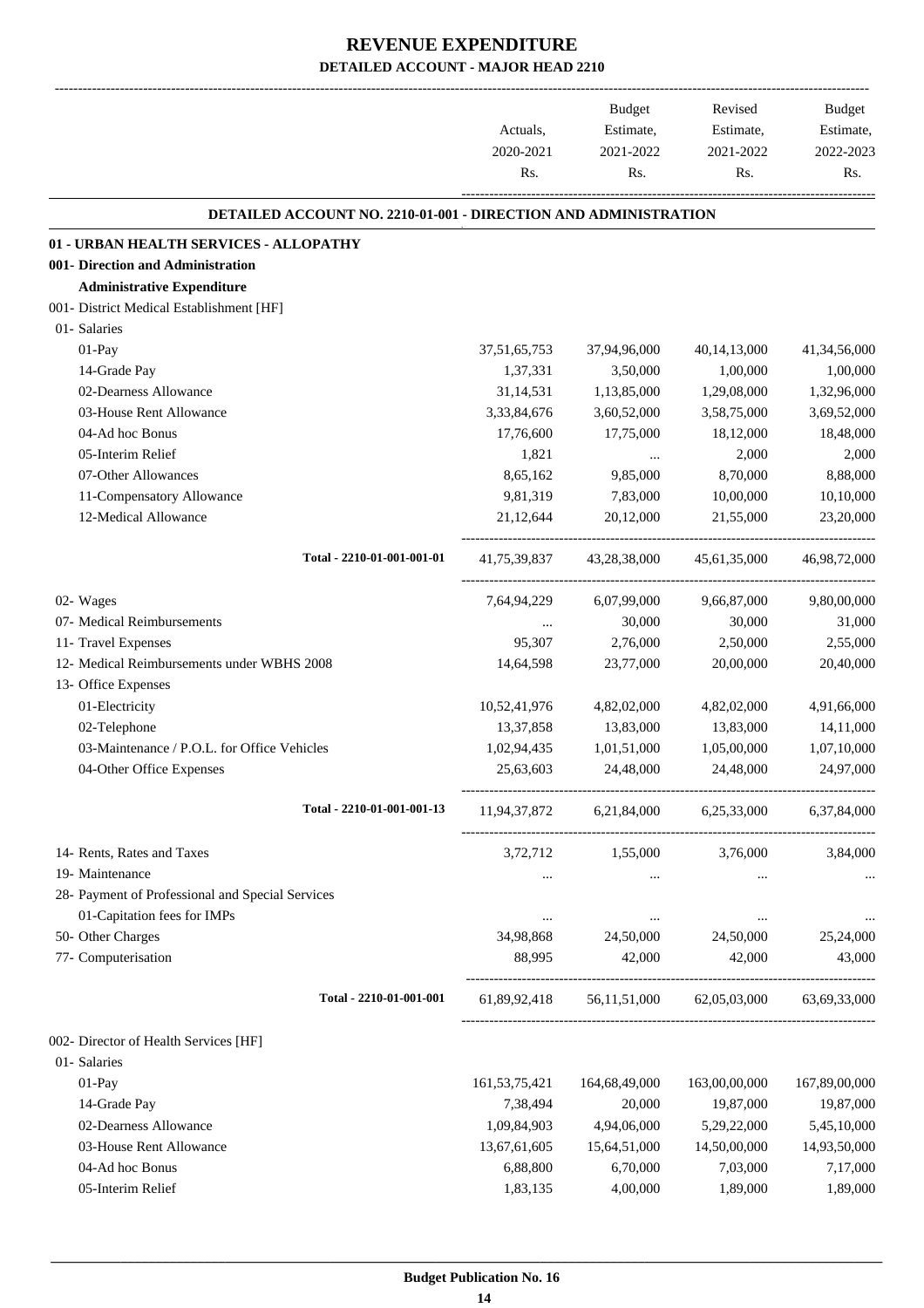|                                                              |                | Budget                   | Revised                                                    | Budget      |
|--------------------------------------------------------------|----------------|--------------------------|------------------------------------------------------------|-------------|
|                                                              | Actuals,       | Estimate,                | Estimate,                                                  | Estimate,   |
|                                                              | 2020-2021      | 2021-2022                | 2021-2022                                                  | 2022-2023   |
|                                                              | Rs.            | Rs.                      | Rs.                                                        | Rs.         |
| 07-Other Allowances                                          | 2,90,397       | 4,50,000                 | 3,50,000                                                   | 3,57,000    |
| 12-Medical Allowance                                         | 35, 16, 253    | 34,55,000                | 33,50,000                                                  | 33,84,000   |
| Total - 2210-01-001-002-01                                   |                |                          | 176,85,39,008  185,77,01,000  183,45,01,000  188,93,94,000 |             |
|                                                              |                |                          |                                                            |             |
| 07- Medical Reimbursements                                   | 88,610         | 1,02,000                 | 1,02,000                                                   | 1,04,000    |
| 11- Travel Expenses                                          | $\cdots$       | 61,000                   | 40,000                                                     | 45,000      |
| 12- Medical Reimbursements under WBHS 2008                   | 11,29,566      | 27,00,000                | 23,00,000                                                  | 23,46,000   |
| 13- Office Expenses                                          |                |                          |                                                            |             |
| 01-Electricity                                               | 1,25,50,565    | 1,26,32,000              | 1,26,32,000                                                | 1,28,85,000 |
| 02-Telephone                                                 | 9,04,850       | 9,61,000                 | 9,61,000                                                   | 9,80,000    |
| 03-Maintenance / P.O.L. for Office Vehicles                  | $\ldots$       | <b>Contract Contract</b> | $\cdots$                                                   |             |
| 04-Other Office Expenses                                     | 23, 37, 831    | 25,50,000                | 25,50,000                                                  | 26,01,000   |
| Total - 2210-01-001-002-13                                   |                |                          | 1,57,93,246 1,61,43,000 1,61,43,000 1,64,66,000            |             |
| 14- Rents, Rates and Taxes                                   | $\cdots$       | 52,000                   | $\cdots$                                                   |             |
| 19- Maintenance                                              | 1,81,791       | 57,000                   | 50,000                                                     | 51,000      |
| 28- Payment of Professional and Special Services             |                |                          |                                                            |             |
| 01-Capitation fees for IMPs                                  | $\cdots$       | $\cdots$                 | $\cdots$                                                   |             |
| 50- Other Charges                                            | 11,87,035      | 25,50,000                | 23,00,000                                                  | 23,46,000   |
| 77- Computerisation                                          | $\cdots$       | 16,000                   | $\ddotsc$                                                  |             |
| 78- Outsourcing of Services                                  | 1,02,63,223    | 1,84,39,000              | 46,10,000                                                  | 47,03,000   |
| Total - 2210-01-001-002                                      | 179.71.82.479  | 189,78,21,000            | 186,00,46,000 191,54,55,000                                |             |
| 003- Organisation for maintenance, replacement and repair of |                |                          |                                                            |             |
| Vehicles and Ambulances [HF]                                 |                |                          |                                                            |             |
| 01- Salaries                                                 |                |                          |                                                            |             |
| 01-Pay                                                       | 6, 33, 32, 468 | 6,51,45,000              | 6,44,00,000                                                | 6,63,32,000 |
| 14-Grade Pay                                                 | $\cdots$       | $\ldots$                 | $\ddots$                                                   |             |
| 02-Dearness Allowance                                        | 3, 17, 253     | 19,55,000                | 25,84,000                                                  | 32,00,000   |
| 03-House Rent Allowance                                      | 62,33,130      | 61,89,000                | 62,79,000                                                  | 64,68,000   |
| 04-Ad hoc Bonus                                              | 4,66,200       | 4,79,000                 | 4,76,000                                                   | 4,86,000    |
| 07-Other Allowances                                          | 6,51,510       | 3,41,000                 | 30,00,000                                                  | 30,00,000   |
| 12-Medical Allowance                                         | 3,67,500       | 3,67,000                 | 3,70,000                                                   | 3,74,000    |
| Total - 2210-01-001-003-01                                   | 7,13,68,061    | 7,44,76,000              | 7,71,09,000                                                | 7,98,60,000 |
| 02- Wages                                                    | 1,98,51,001    | 1,80,83,000              | 2,05,00,000                                                | 2,10,00,000 |
| 07- Medical Reimbursements                                   | $\cdots$       | $\ldots$                 | $\ldots$                                                   |             |
| 11- Travel Expenses                                          | 5,765          | 42,000                   | 30,000                                                     | 31,000      |
| 12- Medical Reimbursements under WBHS 2008                   | 1,59,841       | 2,60,000                 | 2,60,000                                                   | 2,65,000    |
| 13- Office Expenses                                          |                |                          |                                                            |             |
| 01-Electricity                                               | 2,80,429       | 90,000                   | 28,00,000                                                  | 3,00,000    |
| 02-Telephone                                                 | 50,991         | 51,000                   | 51,000                                                     | 52,000      |
| 03-Maintenance / P.O.L. for Office Vehicles                  | 1,62,41,318    | 1,70,30,000              | 1,65,66,000                                                | 1,68,97,000 |
|                                                              |                |                          |                                                            |             |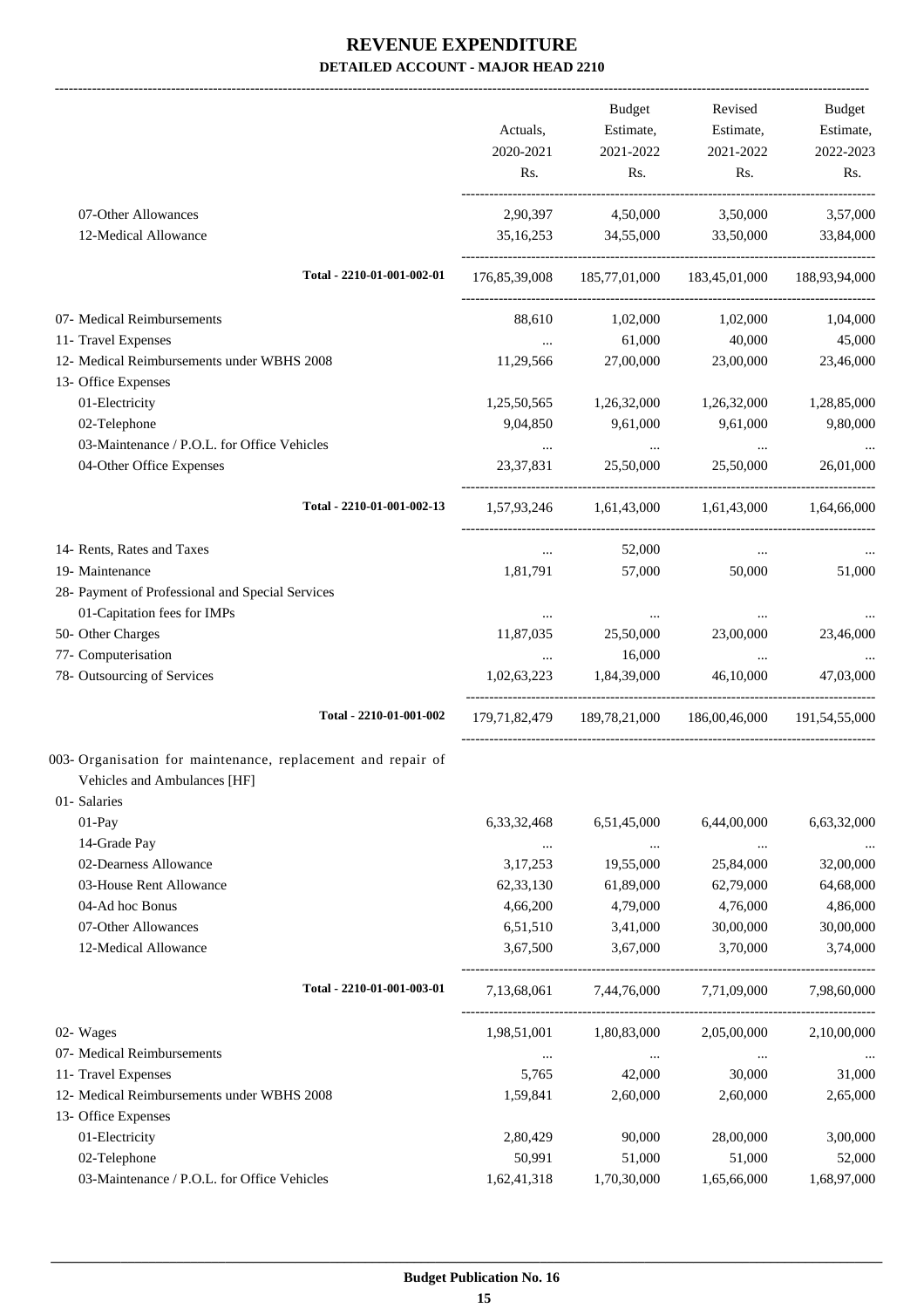|                                                 |              | Budget                  | Revised                                             | Budget       |
|-------------------------------------------------|--------------|-------------------------|-----------------------------------------------------|--------------|
|                                                 | Actuals,     | Estimate,               | Estimate,                                           | Estimate,    |
|                                                 | 2020-2021    | 2021-2022               | 2021-2022                                           | 2022-2023    |
|                                                 | Rs.          | Rs.                     | Rs.                                                 | Rs.          |
| 04-Other Office Expenses                        | 3,67,057     | 3,84,000 3,84,000       |                                                     | 3,92,000     |
| Total - 2210-01-001-003-13                      |              |                         | 1,69,39,795 1,75,55,000 1,98,01,000 1,76,41,000     |              |
| 21- Materials and Supplies/Stores and Equipment |              |                         |                                                     |              |
| 04-Others                                       | 23, 12, 955  | 28,82,000               | 28,82,000                                           | 29,40,000    |
| 34- Scholarships and Stipends                   |              | 92,388 3,63,000         | 3,63,000                                            | 3,70,000     |
| 50- Other Charges                               | 17,48,978    | 4,39,000                | 4,39,000                                            | 4,52,000     |
| 77- Computerisation                             | 31,565       | 47,000                  | 32,000                                              | 33,000       |
| 78- Outsourcing of Services                     |              | <b>Section Contract</b> | 56,00,000                                           | 57,12,000    |
| Total - 2210-01-001-003                         |              |                         | 11,25,10,349 11,41,47,000 12,70,16,000 12,83,04,000 |              |
| 004- Director Of Medical Education. [HF]        |              |                         |                                                     |              |
| 01- Salaries                                    |              |                         |                                                     |              |
| $01-Pay$                                        | 13,26,04,294 | 17,66,84,000            | 14,22,12,000                                        | 14,64,79,000 |
| 14-Grade Pay                                    | 89,071       | 5,00,000                | 35,000                                              | 35,000       |
| 02-Dearness Allowance                           | 8,25,569     | 53,01,000               | 43,48,000                                           | 44,79,000    |
| 03-House Rent Allowance                         | 99, 30, 978  | 1,67,85,000             | 1,08,93,000                                         | 1,12,20,000  |
| 04-Ad hoc Bonus                                 | $\cdots$     | $\cdots$                | $\cdots$                                            |              |
| 05-Interim Relief                               | $\cdots$     | $\cdots$                | $\cdots$                                            |              |
| 07-Other Allowances                             | 4,400        | 9,000                   | 5,000                                               | 6,000        |
| 12-Medical Allowance                            | 2,51,000     | 2,42,000                | 2,85,000                                            | 2,88,000     |
| Total - 2210-01-001-004-01                      |              |                         | 14,37,05,312 19,95,21,000 15,77,78,000 16,25,07,000 |              |
| 02- Wages                                       |              | $\cdots$                | 13,15,000                                           | 13,30,000    |
| 07- Medical Reimbursements                      | $\cdots$     |                         |                                                     | $\cdots$     |
| 11- Travel Expenses                             | 3,750        | 14,000                  | 14,000                                              | 14,000       |
| 12- Medical Reimbursements under WBHS 2008      | 26,720       | 2,60,000                | 8,31,000                                            | 8,48,000     |
| 13- Office Expenses                             |              |                         |                                                     |              |
| 02-Telephone                                    | $\cdots$     | $\cdots$                | $\ddotsc$                                           |              |
| 03-Maintenance / P.O.L. for Office Vehicles     | $\cdots$     | $\cdots$                | $\cdots$                                            | $\cdots$     |
| 04-Other Office Expenses                        | 69,446       | 82,000                  | 82,000                                              | 84,000       |
| Total - 2210-01-001-004-13                      | 69.446       | 82,000                  | 82,000                                              | 84,000       |
| 50- Other Charges                               | $\cdots$     | 8,000                   | $\cdots$                                            |              |
| Total - 2210-01-001-004                         |              |                         | 14,38,05,228 19,98,85,000 16,00,20,000 16,47,83,000 |              |
| 005- Regional Health Ministers Conference. [HF] |              |                         |                                                     |              |
| 01- Salaries                                    |              |                         |                                                     |              |
| 01-Pay                                          |              | $\cdots$                | $\cdots$                                            |              |
| 14-Grade Pay                                    | $\cdots$     | $\cdots$                |                                                     | $\cdots$     |
| 02-Dearness Allowance                           | $\cdots$     |                         |                                                     |              |
| 03-House Rent Allowance                         |              | $\cdots$                |                                                     | $\cdots$     |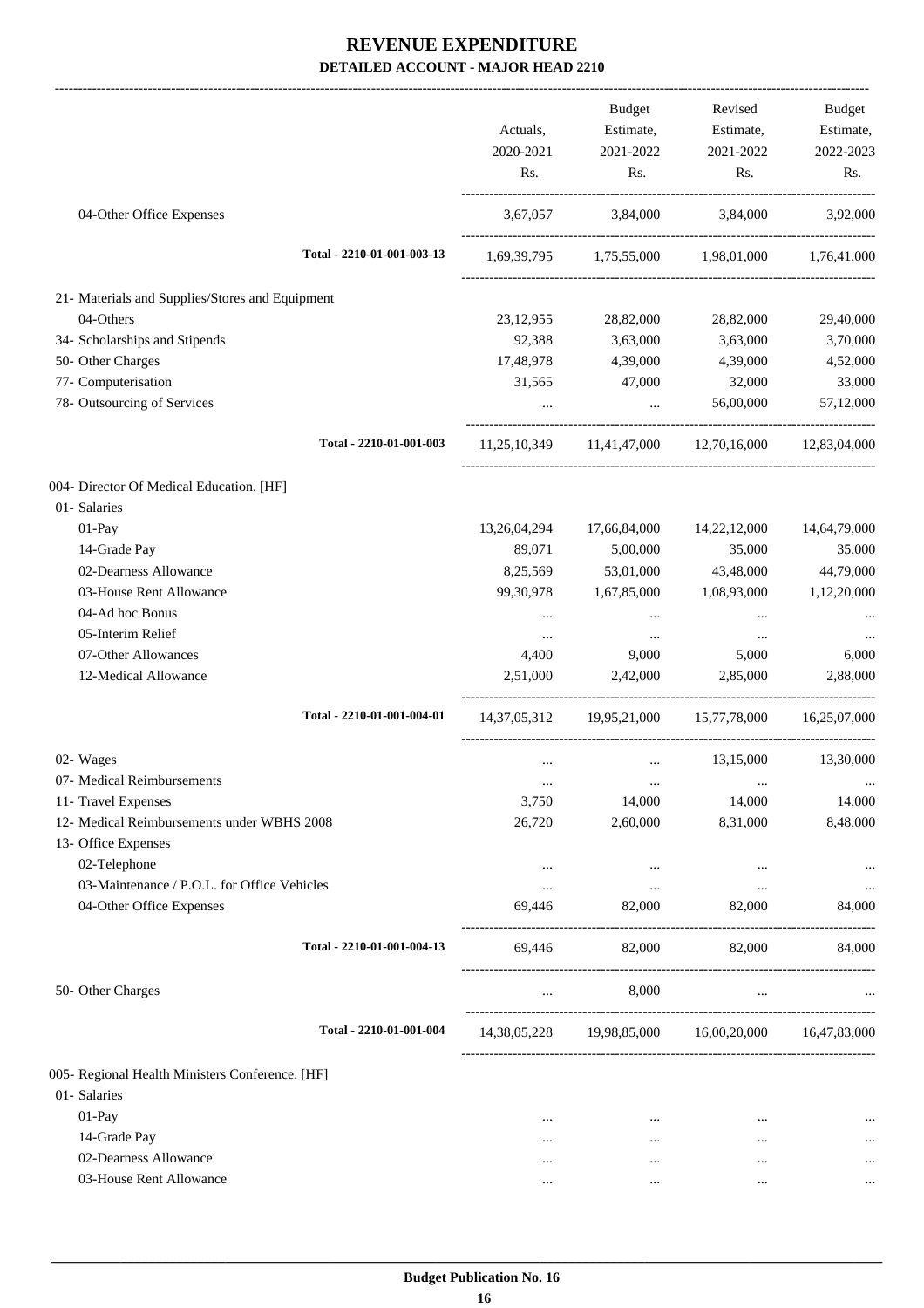|                                                                                                                       | Actuals,<br>2020-2021<br>Rs. | <b>Budget</b><br>Estimate,<br>2021-2022<br>Rs. | Revised<br>Estimate,<br>2021-2022<br>Rs. | Budget<br>Estimate,<br>2022-2023<br>Rs. |
|-----------------------------------------------------------------------------------------------------------------------|------------------------------|------------------------------------------------|------------------------------------------|-----------------------------------------|
|                                                                                                                       |                              |                                                |                                          |                                         |
| 07-Other Allowances                                                                                                   | $\ddotsc$                    | $\cdots$                                       | $\cdots$                                 |                                         |
| 12-Medical Allowance                                                                                                  |                              |                                                |                                          |                                         |
| 12- Medical Reimbursements under WBHS 2008                                                                            |                              |                                                |                                          |                                         |
| 13- Office Expenses                                                                                                   |                              |                                                |                                          |                                         |
| 02-Telephone                                                                                                          |                              |                                                | $\ddotsc$                                |                                         |
| 04-Other Office Expenses                                                                                              |                              |                                                | $\ddotsc$                                |                                         |
| 50- Other Charges                                                                                                     |                              |                                                | $\ddotsc$                                |                                         |
| 006- Internal Audit Wing of Health Directorate. [HF]                                                                  |                              |                                                |                                          |                                         |
| 02- Wages                                                                                                             | 23,85,319                    | 24,55,000                                      | 24,21,000                                | 24,94,000                               |
| 13- Office Expenses                                                                                                   |                              |                                                |                                          |                                         |
| 01-Electricity                                                                                                        | $\cdots$                     | $\cdots$                                       | $\cdots$                                 |                                         |
| 04-Other Office Expenses                                                                                              | 6,000                        | 18,000                                         | 18,000                                   | 18,000                                  |
| Total - 2210-01-001-006-13                                                                                            | 6,000                        | 18,000                                         | 18,000                                   | 18,000                                  |
| 14- Rents, Rates and Taxes                                                                                            | 1,22,980                     | 1,07,000                                       | 1,24,000                                 | 1,26,000                                |
| 28- Payment of Professional and Special Services                                                                      |                              |                                                |                                          |                                         |
| 02-Other charges                                                                                                      | 51,42,656                    | 76,50,000                                      | 40,00,000                                | 40,80,000                               |
| 50- Other Charges                                                                                                     |                              | 27,000                                         | 20,000                                   | 20,000                                  |
|                                                                                                                       | $\cdots$                     |                                                |                                          |                                         |
| 98- Training                                                                                                          |                              |                                                |                                          |                                         |
| Total - 2210-01-001-006                                                                                               | 76,56,955                    | 1,02,57,000                                    | 65,83,000                                | 67,38,000                               |
| 007- Payment to the Organisations Engaged as PPP Consultants [HF]<br>28- Payment of Professional and Special Services |                              |                                                |                                          |                                         |
| 02-Other charges                                                                                                      |                              | 67,000                                         |                                          |                                         |
| Total - 2210-01-001-007                                                                                               |                              | 67,000                                         |                                          |                                         |
| <b>Total - Administrative Expenditure</b>                                                                             | 268,01,47,429                | 278, 33, 28, 000                               | 277,41,68,000                            | 285, 22, 13, 000                        |
| Total - 2210-01-001                                                                                                   | 268,01,47,429                | 278, 33, 28, 000                               | 277,41,68,000                            | 285,22,13,000                           |
| Voted<br>Charged                                                                                                      | 268,01,47,429<br>$\ddotsc$   | 278, 33, 28, 000<br>$\cdots$                   | 277,41,68,000<br>$\ddotsc$               | 285, 22, 13, 000                        |

#### **DETAILED ACCOUNT NO. 2210-01-102 - EMPLOYEES STATE INSURANCE SCHEME .**

.

| 01 - URBAN HEALTH SERVICES - ALLOPATHY                   |          |        |          |          |
|----------------------------------------------------------|----------|--------|----------|----------|
|                                                          |          |        |          |          |
| 102 Employees State Insurance Scheme                     |          |        |          |          |
| <b>Administrative Expenditure</b>                        |          |        |          |          |
| 011- Opening of the Central Pathological Laboratory [HF] |          |        |          |          |
| 50- Other Charges                                        | $\cdots$ | 20,000 | $\cdots$ | $\cdots$ |
|                                                          |          |        |          |          |
| <b>Total - Administrative Expenditure</b>                | $\cdots$ | 20,000 | $\cdots$ | $\cdots$ |
|                                                          |          |        |          |          |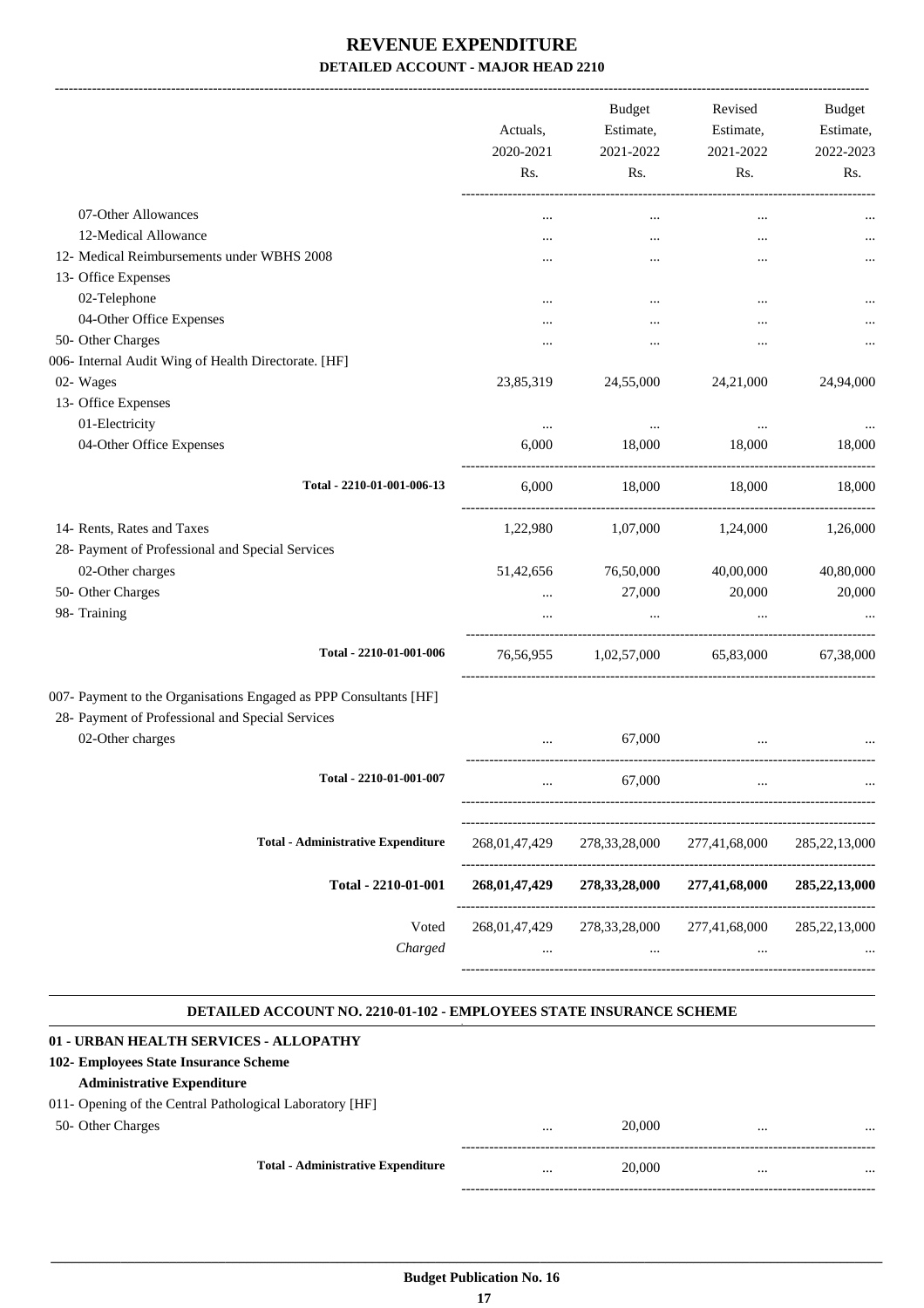|                                                          |                 |                     | Revised                                             |                     |
|----------------------------------------------------------|-----------------|---------------------|-----------------------------------------------------|---------------------|
|                                                          | Actuals,        | Budget<br>Estimate, | Estimate,                                           | Budget<br>Estimate, |
|                                                          | 2020-2021       | 2021-2022           | 2021-2022                                           | 2022-2023           |
|                                                          | Rs.             | Rs.                 | Rs.                                                 | Rs.                 |
|                                                          |                 |                     |                                                     |                     |
| Total - 2210-01-102                                      | $\cdots$        | 20,000              | $\ddots$                                            |                     |
| Voted                                                    | $\cdots$        | 20,000              | $\cdots$                                            |                     |
| Charged                                                  | $\cdots$        | $\cdots$            | $\cdots$                                            |                     |
| DETAILED ACCOUNT NO. 2210-01-104 - MEDICAL STORES DEPOTS |                 |                     |                                                     |                     |
| 01 - URBAN HEALTH SERVICES - ALLOPATHY                   |                 |                     |                                                     |                     |
| <b>104- Medical Stores Depots</b>                        |                 |                     |                                                     |                     |
| <b>Administrative Expenditure</b>                        |                 |                     |                                                     |                     |
| 001- Medical Stores Depots [HF]                          |                 |                     |                                                     |                     |
| 13- Office Expenses                                      |                 |                     |                                                     |                     |
| 04-Other Office Expenses                                 | 18,962          | 51,000              | 51,000                                              | 52,000              |
| 21- Materials and Supplies/Stores and Equipment          |                 |                     |                                                     |                     |
| 02-Drug                                                  | 80,69,47,191    | 87,05,02,000        | 87,05,02,000                                        | 88,79,12,000        |
| 03-Other Hospital Consumables                            | 5,46,66,179     | 7,03,95,000         | 6,85,00,000                                         | 6,98,70,000         |
| 05-Medical Gases including Oxygen                        | 1,03,26,517     | 53,34,000           | 3,09,30,000                                         | 3,18,58,000         |
| Total - 2210-01-104-001-21                               |                 |                     | 87,19,39,887 94,62,31,000 96,99,32,000 98,96,40,000 |                     |
| 50- Other Charges                                        |                 |                     | 1,73,715 4,77,000 2,50,000 2,55,000                 |                     |
| <b>Total - Administrative Expenditure</b>                |                 |                     | 87,21,32,564 94,67,59,000 97,02,33,000 98,99,47,000 |                     |
| <b>State Development Schemes</b>                         |                 |                     |                                                     |                     |
| 002- Development of Storing Arrangement [HF]             |                 |                     |                                                     |                     |
| 27- Minor Works/ Maintenance                             | $\cdots$        | 20,00,000           | 6,67,000                                            | 21,00,000           |
| 50- Other Charges                                        |                 |                     |                                                     |                     |
| <b>Total - State Development Schemes</b>                 | $\cdots$        | 20,00,000           | 6,67,000                                            | 21,00,000           |
| Total - 2210-01-104                                      | 87, 21, 32, 564 | 94,87,59,000        | 97,09,00,000                                        | 99,20,47,000        |
| Voted                                                    | 87, 21, 32, 564 | 94,87,59,000        | 97,09,00,000                                        | 99, 20, 47, 000     |
| Charged                                                  | $\cdots$        | $\cdots$            | $\cdots$                                            |                     |
|                                                          |                 |                     |                                                     |                     |

#### **DETAILED ACCOUNT NO. 2210-01-110 - HOSPITAL AND DISPENSARIES .**

| 01 - URBAN HEALTH SERVICES - ALLOPATHY        |                  |               |               |               |
|-----------------------------------------------|------------------|---------------|---------------|---------------|
| 110- Hospital and Dispensaries                |                  |               |               |               |
| <b>Administrative Expenditure</b>             |                  |               |               |               |
| 001 - Kolkata Hospitals and Dispensaries [HF] |                  |               |               |               |
| 01-Salaries                                   |                  |               |               |               |
| $01-Pav$                                      | 127, 22, 51, 660 | 130.81.00.000 | 128,58,27,000 | 132,44,02,000 |
| 14-Grade Pay                                  | 1.29.047         | $\cdots$      | 8.45.000      | 5,00,000      |
| 02-Dearness Allowance                         | 68, 35, 267      | 4,02,43,000   | 4,02,76,000   | 4,14,85,000   |
|                                               |                  |               |               |               |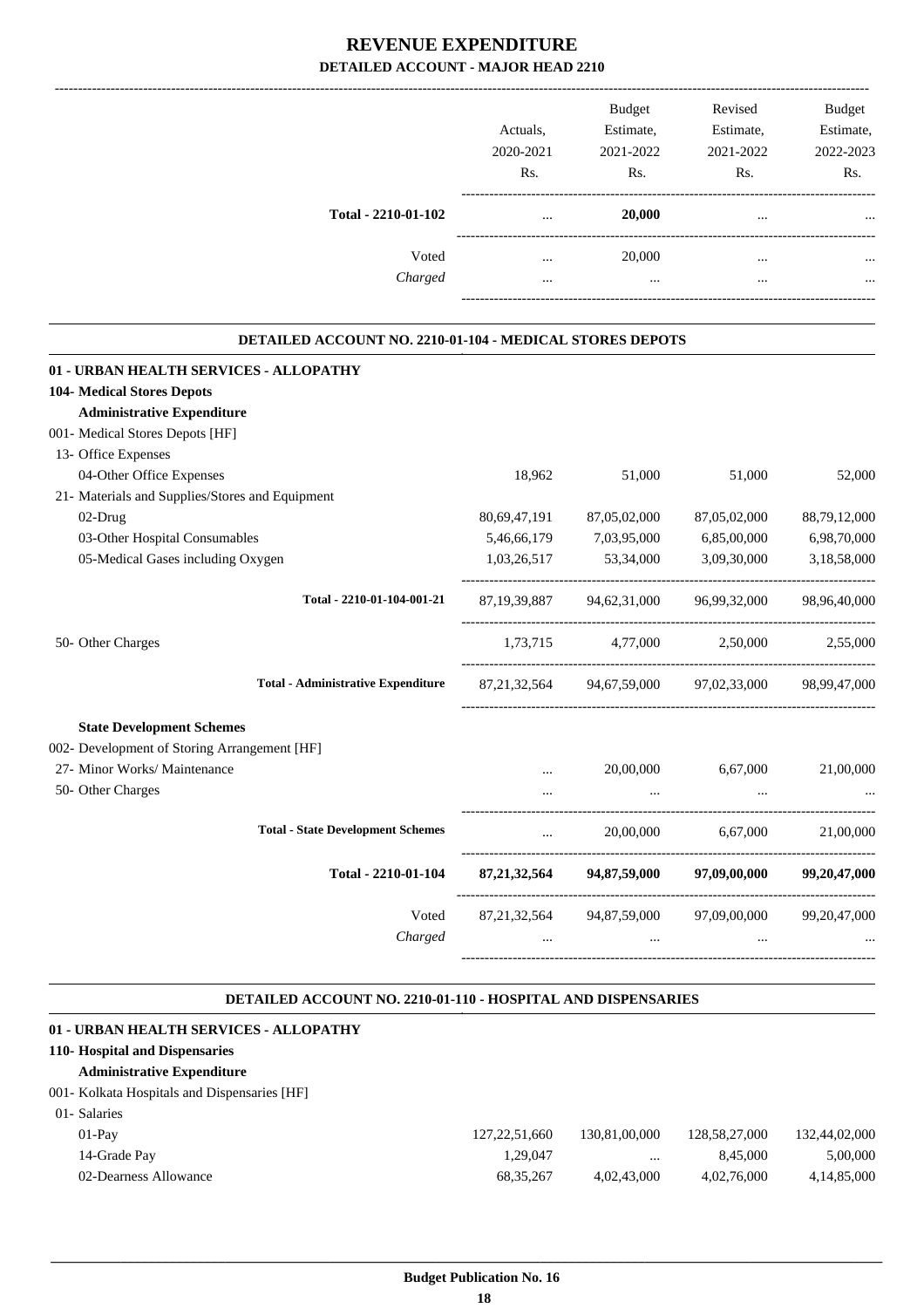-------------------------------------------------------------------------------------------------------------------------------------------------------------------------------

|                                                            |                                                | <b>Budget</b>            | Revised                                          | <b>Budget</b> |
|------------------------------------------------------------|------------------------------------------------|--------------------------|--------------------------------------------------|---------------|
|                                                            | Actuals,                                       | Estimate,                | Estimate,                                        | Estimate,     |
|                                                            | 2020-2021                                      | 2021-2022                | 2021-2022                                        | 2022-2023     |
|                                                            | Rs.                                            | Rs.                      | Rs.                                              | Rs.           |
| 03-House Rent Allowance                                    | 11,37,04,228                                   | 12,42,70,000             | 11,45,59,000                                     | 11,79,96,000  |
| 04-Ad hoc Bonus                                            | 51,91,200                                      | 51,95,000                | 52,95,000                                        | 53,00,000     |
| 05-Interim Relief                                          | 7,481                                          | <b>Contract Contract</b> | 33,000                                           | 33,000        |
| 07-Other Allowances                                        | 44,30,142                                      | 44,81,000                | 44,77,000                                        | 44,96,000     |
| 12-Medical Allowance                                       | 66,72,405                                      | 66,24,000                | 66,80,000                                        | 67,47,000     |
| Total - 2210-01-110-001-01                                 |                                                |                          | 140,92,21,430   148,89,13,000   145,79,92,000    | 150,09,59,000 |
| 02- Wages                                                  |                                                |                          | 3,87,35,096 3,75,87,000 3,93,52,000              | 4,05,33,000   |
| 07- Medical Reimbursements                                 | $\mathbf{1}$ and $\mathbf{1}$ and $\mathbf{1}$ | 82,000                   | $\cdots$                                         |               |
| 11- Travel Expenses                                        |                                                | 4,716 1,28,000           | 50,000                                           | 51,000        |
| 12- Medical Reimbursements under WBHS 2008                 | 19,32,221                                      | 27,80,000                | 55,00,000                                        | 56,00,000     |
| 13- Office Expenses                                        |                                                |                          |                                                  |               |
| 01-Electricity                                             | 5,82,20,781                                    | 6,46,47,000              | 12,46,47,000                                     | 6,50,00,000   |
| 02-Telephone                                               | 6,89,946                                       | 6,55,000                 | 6,55,000                                         | 6,68,000      |
| 03-Maintenance / P.O.L. for Office Vehicles                | 4,01,592                                       | 7,20,000                 | 4,10,000                                         | 4,18,000      |
| 04-Other Office Expenses                                   | 95,48,308                                      | 90,38,000                | 90,38,000                                        | 92,19,000     |
| Total - 2210-01-110-001-13                                 |                                                |                          | 6,88,60,627 7,50,60,000 13,47,50,000 7,53,05,000 |               |
| 14- Rents, Rates and Taxes                                 | $\cdots$                                       | 40,000                   | $\cdots$                                         |               |
| 19- Maintenance                                            | 30,22,560                                      | 32,35,000                | 30,83,000                                        | 31,75,000     |
| 21- Materials and Supplies/Stores and Equipment            |                                                |                          |                                                  |               |
| 01-Diet                                                    | 2,94,00,473                                    | 4,00,38,000              | 3,70,00,000                                      | 3,77,40,000   |
| 02-Drug                                                    | 3, 24, 63, 155                                 | 8,95,97,000              | 6,90,00,000                                      | 7,03,80,000   |
| 03-Other Hospital Consumables                              | 20, 16, 753                                    | 24,24,000                | 24,24,000                                        | 24,72,000     |
| 05-Medical Gases including Oxygen                          | 2,44,55,604                                    | 2,07,27,000 2,74,42,000  |                                                  | 2,82,66,000   |
| Total - 2210-01-110-001-21                                 | 8,83,35,985                                    | 15,27,86,000             | 13,58,66,000                                     | 13,88,58,000  |
| 27- Minor Works/ Maintenance                               | $\cdots$                                       | 10,20,000                | 3,00,000                                         | 3,06,000      |
| 28- Payment of Professional and Special Services           |                                                |                          |                                                  |               |
| 02-Other charges                                           | 88,800                                         | 50,00,000                | 17,56,000                                        | 17,92,000     |
| 34- Scholarships and Stipends                              | 11,78,75,717                                   | 11,62,92,000             | 11,62,92,000                                     | 11,86,18,000  |
| 50- Other Charges                                          | 3,22,30,180                                    | 2,81,98,000              | 2,81,98,000                                      | 2,90,44,000   |
| 75- Purchase                                               | 1,08,609                                       | 1,18,000                 | 5,00,000                                         | 5,00,000      |
| 77- Computerisation                                        | 1,06,009                                       | 1,03,000                 | 1,00,000                                         | 1,02,000      |
| 78- Outsourcing of Services                                | 15,28,66,869                                   | 14,51,85,000             | 14,96,04,000                                     | 15,25,97,000  |
| 86- Hospital and Sanitation Charges                        | $\cdots$                                       | 25,00,000                | 30,00,000                                        | 35,00,000     |
| Total - 2210-01-110-001                                    | 191, 33, 88, 819                               | 205,90,27,000            | 207, 63, 43, 000                                 | 207,09,40,000 |
| 002- Kolkata Hospitals and Dispensaries- Medical College & |                                                |                          |                                                  |               |
| Hospital, Kolkata [HF]                                     |                                                |                          |                                                  |               |
| 01- Salaries                                               |                                                |                          |                                                  |               |
| 01-Pay                                                     | 70,000                                         |                          |                                                  |               |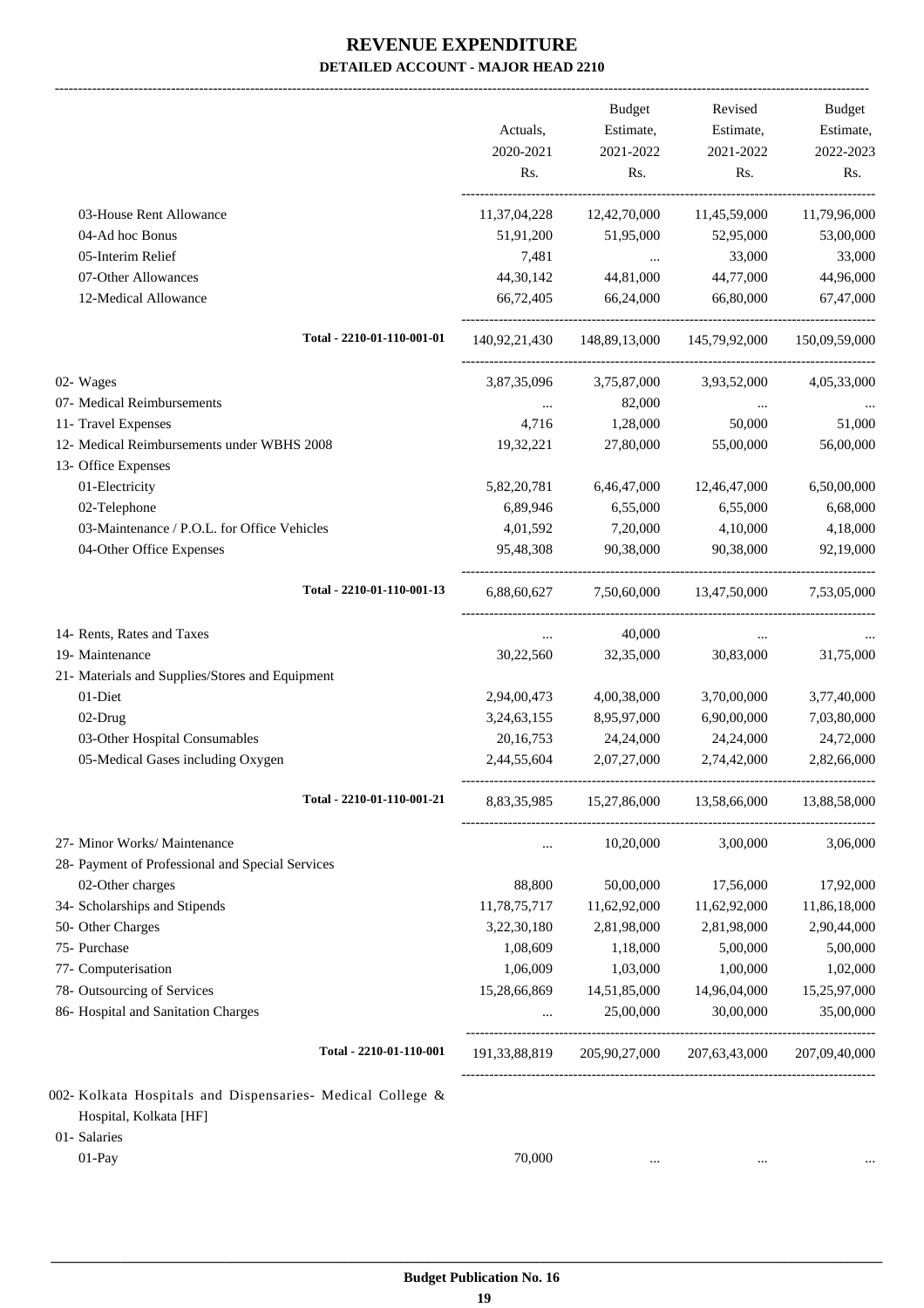|                                                 | Actuals,     | Budget<br>Estimate,   | Revised<br>Estimate,                          | Budget<br>Estimate, |
|-------------------------------------------------|--------------|-----------------------|-----------------------------------------------|---------------------|
|                                                 | 2020-2021    | 2021-2022             | 2021-2022                                     | 2022-2023           |
|                                                 | Rs.          | Rs.                   | Rs.                                           | Rs.                 |
| Total - 2210-01-110-002                         | 70,000       | $\cdots$              | $\ddots$                                      |                     |
| 009- T.B. Hospitals [HF]                        |              |                       |                                               |                     |
| 01- Salaries                                    |              |                       |                                               |                     |
| $01-Pay$                                        | 22,58,22,533 | 24,55,00,000          | 22,80,00,000                                  | 23,48,40,000        |
| 14-Grade Pay                                    | 8,700        | $\cdots$              | $\cdots$                                      |                     |
| 02-Dearness Allowance                           | 11,36,526    | 72,50,000             | 64,64,000                                     | 66,58,000           |
| 03-House Rent Allowance                         | 1,76,54,457  | 2,40,45,000           | 1,90,00,000                                   | 1,95,70,000         |
| 04-Ad hoc Bonus                                 | 8,10,600     | 12,91,000             | 8,27,000                                      | 8,44,000            |
| 05-Interim Relief                               |              | $\ldots$              | $\cdots$                                      |                     |
| 07-Other Allowances                             | 13,16,048    | 20,08,000             | 18,00,000                                     | 18,36,000           |
| 11-Compensatory Allowance                       | 14,67,290    | 16,04,000             | 15,10,000                                     | 15,20,000           |
| 12-Medical Allowance                            | 13,66,971    | 16,44,000             | 13,94,000                                     | 13,25,000           |
| Total - 2210-01-110-009-01                      |              |                       | 24,95,83,125 28,33,42,000 25,89,95,000        | 26,65,93,000        |
| 02- Wages                                       | 7,83,363     | 8,50,000              | 10,98,000                                     | 11,31,000           |
| 07- Medical Reimbursements                      | $\cdots$     | $\sim 100$ km $^{-1}$ | $\ldots$                                      |                     |
| 11- Travel Expenses                             | 36,918       | 80,000                | 50,000                                        | 51,000              |
| 12- Medical Reimbursements under WBHS 2008      | 1,21,571     | 4,00,000              | 2,50,000                                      | 2,55,000            |
| 13- Office Expenses                             |              |                       |                                               |                     |
| 01-Electricity                                  | 1,44,04,770  | 2,10,00,000           | 1,65,00,000                                   | 1,68,30,000         |
| 02-Telephone                                    | 1,23,463     | 1,38,000              | 1,38,000                                      | 1,41,000            |
| 03-Maintenance / P.O.L. for Office Vehicles     | 7,76,475     | 10,17,000             | 7,92,000                                      | 8,08,000            |
| 04-Other Office Expenses                        | 19,29,562    | 14,54,000             | 14,54,000                                     | 14,83,000           |
| Total - 2210-01-110-009-13                      | 1,72,34,270  |                       | 2,36,09,000 1,88,84,000 1,92,62,000           |                     |
| 14- Rents, Rates and Taxes                      | 4,97,157     | 15,45,000             | 5,02,000                                      | 5,12,000            |
| 19- Maintenance                                 | 34,000       | 47,000                | 35,000                                        | 36,000              |
| 21- Materials and Supplies/Stores and Equipment |              |                       |                                               |                     |
| 01-Diet                                         | 59,81,306    | 79,19,000             | 65,00,000                                     | 66,30,000           |
| 02-Drug                                         | 2,27,720     | 88,61,000             | 88,61,000                                     | 90,38,000           |
| 03-Other Hospital Consumables                   | 1,63,663     | 1,60,000              | 1,60,000                                      | 1,63,000            |
| 05-Medical Gases including Oxygen               | 2,595        | 56,000                | 40,000                                        | 40,000              |
| Total - 2210-01-110-009-21                      |              |                       | 63,75,284 1,69,96,000 1,55,61,000 1,58,71,000 |                     |
| 50- Other Charges                               |              | 9,40,750 17,34,000    | 14,50,000                                     | 14,79,000           |
| 77- Computerisation                             | 20,950       | 30,000                | 21,000                                        | 21,000              |
| 78- Outsourcing of Services                     | 34,500       | 70,000                | 31,000                                        | 32,000              |
| 86- Hospital and Sanitation Charges             | $\ddotsc$    | 10,00,000             | 10,00,000                                     | 10,30,000           |
| Total - 2210-01-110-009                         | 27,56,61,888 |                       | 32,97,03,000 29,78,77,000                     | 30,62,73,000        |
|                                                 |              |                       |                                               |                     |

010- Mental Hospitals [HF]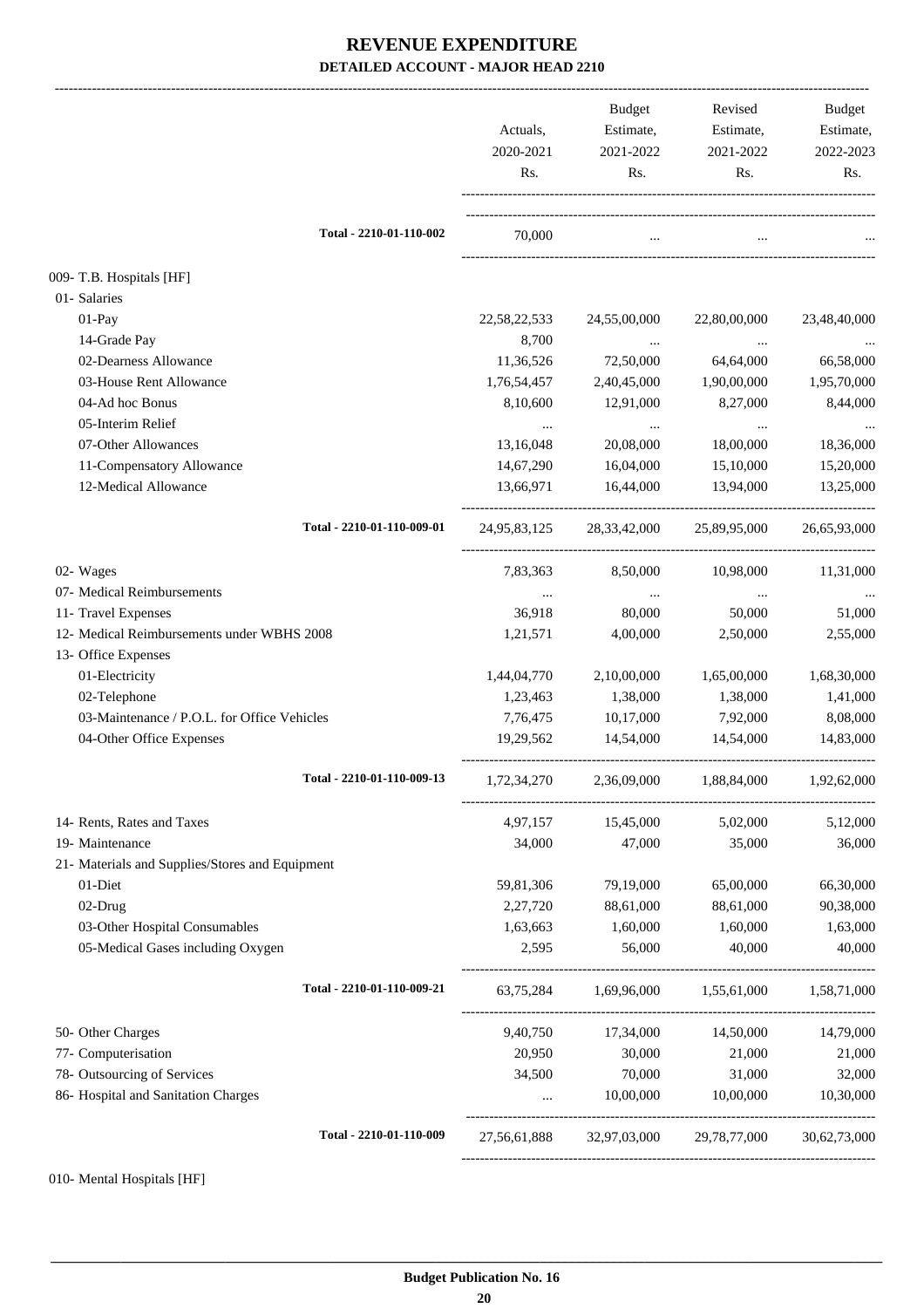|                                                                   | Actuals,<br>2020-2021<br>Rs. | Budget<br>Estimate,<br>2021-2022<br>Rs.         | Revised<br>Estimate,<br>2021-2022<br>Rs. | Budget<br>Estimate,<br>2022-2023<br>Rs. |
|-------------------------------------------------------------------|------------------------------|-------------------------------------------------|------------------------------------------|-----------------------------------------|
| 01- Salaries                                                      |                              |                                                 |                                          |                                         |
| 01-Pay                                                            | 40,74,71,409                 | 42,00,55,000                                    | 41,00,00,000                             | 42,23,00,000                            |
| 14-Grade Pay                                                      |                              | $\sim 100$ and $\sim 100$                       |                                          |                                         |
| 02-Dearness Allowance                                             | 20, 10, 741                  | 1,26,02,000                                     | 1,25,02,000                              | 1,28,78,000                             |
| 03-House Rent Allowance                                           | 3,81,35,881                  | 3,99,06,000                                     | 3,90,00,000                              | 4,01,70,000                             |
| 04-Ad hoc Bonus                                                   | 19,95,000                    | 20,90,000                                       | 20,35,000                                | 20,76,000                               |
| 07-Other Allowances                                               | 15,23,689                    | 18,36,000                                       | 16,23,000                                | 16,56,000                               |
| 12-Medical Allowance                                              | 28,95,180                    | 29,50,000                                       | 29,53,000                                | 30,12,000                               |
| Total - 2210-01-110-010-01                                        |                              | 45,40,31,900 47,94,39,000 46,81,13,000          |                                          | 48,20,92,000                            |
| 02- Wages                                                         |                              | $1,05,07,285$ $1,29,50,000$ $1,07,00,000$       |                                          | 1,10,00,000                             |
| 07- Medical Reimbursements                                        | $\cdots$                     | $\cdots$                                        | $\cdots$                                 |                                         |
| 11- Travel Expenses                                               | 13,361                       | 11,000                                          | 11,000                                   | 11,000                                  |
| 12- Medical Reimbursements under WBHS 2008<br>13- Office Expenses | 2,16,703                     | 1,97,000                                        | 2,13,000                                 | 2,18,000                                |
| 01-Electricity                                                    | 3,28,74,001                  | 3,47,47,000                                     | 4,10,00,000                              | 3,54,42,000                             |
| 02-Telephone                                                      | 1,79,906                     | 1,99,000                                        | 1,99,000                                 | 2,03,000                                |
| 03-Maintenance / P.O.L. for Office Vehicles                       | 3,87,300                     | 2,66,000                                        | 2,66,000                                 | 2,72,000                                |
| 04-Other Office Expenses                                          | 8,61,927                     | 8,85,000                                        | 8,85,000                                 | 9,03,000                                |
| Total - 2210-01-110-010-13                                        |                              | 3,43,03,134 3,60,97,000 4,23,50,000             |                                          | 3,68,20,000                             |
| 14- Rents, Rates and Taxes                                        | $\cdots$                     | 5,56,000                                        | $\ldots$                                 |                                         |
| 19- Maintenance                                                   | 1,54,694                     | 71,000                                          | 1,58,000                                 | 1,63,000                                |
| 21- Materials and Supplies/Stores and Equipment                   |                              |                                                 |                                          |                                         |
| 01-Diet                                                           | 5,50,53,001                  | 5,49,87,000                                     | 5,49,87,000                              | 5,60,87,000                             |
| 02-Drug                                                           | 61,54,261                    | 69,64,000                                       | 69,64,000                                | 71,03,000                               |
| 03-Other Hospital Consumables<br>04-Others                        | 16,07,406                    | 31,70,000                                       | 26,00,000                                | 26,52,000                               |
|                                                                   |                              | $\cdots$                                        | $\cdots$                                 |                                         |
| Total - 2210-01-110-010-21                                        |                              | 6,28,14,668 6,51,21,000 6,45,51,000 6,58,42,000 |                                          |                                         |
| 28- Payment of Professional and Special Services                  |                              |                                                 |                                          |                                         |
| 01-Capitation fees for IMPs                                       | $\cdots$                     | 53,000                                          | 20,000                                   | 21,000                                  |
| 50- Other Charges                                                 | 44,94,747                    | 27,50,000                                       | 27,50,000                                | 28,33,000                               |
| 77- Computerisation                                               | 15,442                       | 41,000                                          | 16,000                                   | 16,000                                  |
| 78- Outsourcing of Services                                       | 2,43,79,282                  | 2,65,54,000                                     | 2,66,41,000                              | 2,71,74,000                             |
| 86- Hospital and Sanitation Charges                               | $\cdots$                     | 15,00,000                                       | 25,00,000                                | 27,00,000                               |
| Total - 2210-01-110-010                                           |                              | 59,09,31,216 62,53,40,000 61,80,23,000          |                                          | 62,88,90,000                            |
| 011- Other General Hospitals [HF]                                 |                              |                                                 |                                          |                                         |
| 01- Salaries                                                      |                              |                                                 |                                          |                                         |
| 01-Pay                                                            | 205,88,98,060                | 220,00,00,000                                   | 213,63,13,000                            | 220,04,03,000                           |
| 14-Grade Pay                                                      | 9,36,834                     | 50,000                                          | 11,00,000                                | 11,00,000                               |
| 02-Dearness Allowance                                             | 1,46,00,794                  | 6,60,00,000                                     | 6,72,64,000                              | 6,92,82,000                             |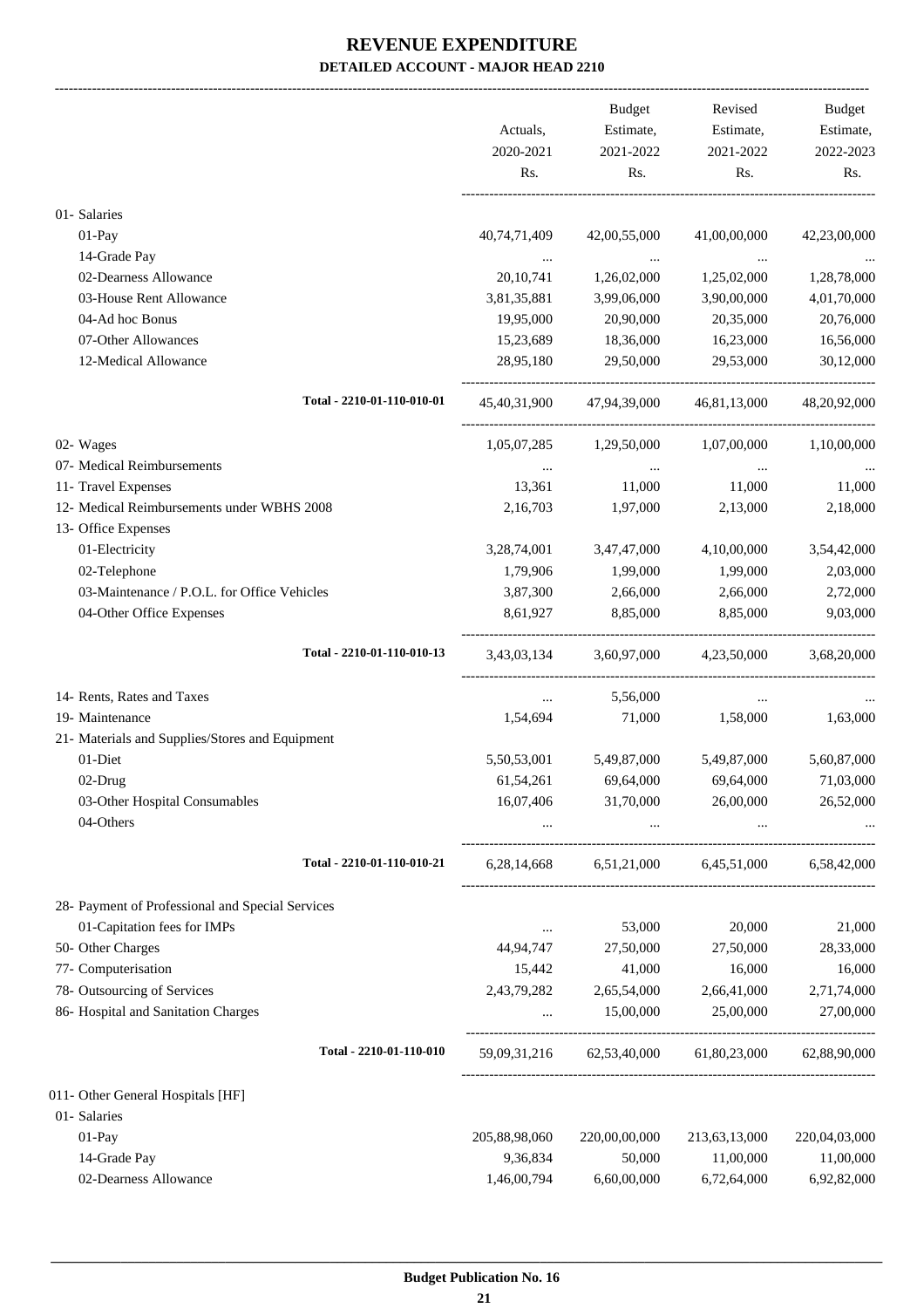-------------------------------------------------------------------------------------------------------------------------------------------------------------------------------

|                                                 | Actuals,<br>2020-2021<br>Rs. | <b>Budget</b><br>Estimate,<br>2021-2022<br>Rs. | Revised<br>Estimate,<br>2021-2022<br>Rs. | <b>Budget</b><br>Estimate,<br>2022-2023<br>Rs. |
|-------------------------------------------------|------------------------------|------------------------------------------------|------------------------------------------|------------------------------------------------|
| 03-House Rent Allowance                         | 18,43,69,035                 | 20,90,00,000                                   | 19,50,00,000                             | 20,08,50,000                                   |
| 04-Ad hoc Bonus                                 | 59,55,600                    | 63,00,000                                      | 60,75,000                                | 61,97,000                                      |
| 05-Interim Relief                               | 63,094                       | $\ddots$                                       | 63,000                                   | 63,000                                         |
| 07-Other Allowances                             | 68,80,029                    | 74,61,000                                      | 74,60,000                                | 76,10,000                                      |
| 11-Compensatory Allowance                       | 22,000                       | 1,48,000                                       | 10,000                                   | 10,000                                         |
| 12-Medical Allowance                            | 1,02,69,076                  | 1,03,07,000                                    | 1,04,91,000                              | 1,05,96,000                                    |
| Total - 2210-01-110-011-01                      | 228, 19, 94, 522             | 249,92,66,000                                  | 242,37,76,000                            | 249,61,11,000                                  |
| 02- Wages                                       | 11,31,02,090                 | 11,10,07,000                                   | 11,40,00,000                             | 11,74,20,000                                   |
| 07- Medical Reimbursements                      |                              | $\cdots$                                       |                                          |                                                |
| 11- Travel Expenses                             | 68,462                       | 2,10,000                                       | 2,00,000                                 | 2,10,000                                       |
| 12- Medical Reimbursements under WBHS 2008      | 41,11,720                    | 44,27,000                                      | 65,00,000                                | 50,00,000                                      |
| 13- Office Expenses                             |                              |                                                |                                          |                                                |
| 01-Electricity                                  | 6,64,43,688                  | 6,59,75,000                                    | 6,59,75,000                              | 6,72,95,000                                    |
| 02-Telephone                                    | 7,10,263                     | 8,20,000                                       | 8,20,000                                 | 8,36,000                                       |
| 03-Maintenance / P.O.L. for Office Vehicles     | 56,57,988                    | 35,16,000                                      | 60,00,000                                | 70,00,000                                      |
| 04-Other Office Expenses                        | 66,53,747                    | 56,61,000                                      | 72,00,000                                | 75,00,000                                      |
| Total - 2210-01-110-011-13                      | 7,94,65,686                  | 7,59,72,000                                    | 7,99,95,000                              | 8,26,31,000                                    |
| 14- Rents, Rates and Taxes                      | 19,49,050                    | 50,98,000                                      | 19,69,000                                | 20,08,000                                      |
| 19- Maintenance                                 | 1,13,11,130                  | 1,05,24,000                                    | 1,05,24,000                              | 1,07,35,000                                    |
| 21- Materials and Supplies/Stores and Equipment |                              |                                                |                                          |                                                |
| 01-Diet                                         | 4,74,72,332                  | 5,87,87,000                                    | 5,50,00,000                              | 5,61,00,000                                    |
| 02-Drug                                         | 4,54,88,778                  | 6,62,54,000                                    | 6,62,54,000                              | 6,75,79,000                                    |
| 03-Other Hospital Consumables                   | 51,42,149                    | 31,62,000                                      | 31,62,000                                | 32,25,000                                      |
| 05-Medical Gases including Oxygen               | 78,85,620                    | 42,84,000                                      | 1,10,00,000                              | 1,20,00,000                                    |
| Total - 2210-01-110-011-21                      | 10,59,88,879                 | 13,24,87,000                                   | 13,54,16,000                             | 13,89,04,000                                   |
| 27- Minor Works/ Maintenance                    | 4,11,950                     | 6,12,000                                       | 2,00,000                                 | 2,04,000                                       |
| 34- Scholarships and Stipends                   | 42, 42, 106                  | 36,85,000                                      | 36,85,000                                | 37,59,000                                      |
| 50- Other Charges                               | 1,96,64,214                  | 1,53,00,000                                    | 1,70,00,000                              | 1,73,40,000                                    |
| 75- Purchase                                    | $\cdots$                     | $\cdots$                                       |                                          |                                                |
| 77- Computerisation                             | 45,790                       | 52,000                                         | 46,000                                   | 47,000                                         |
| 78- Outsourcing of Services                     | 10,90,53,775                 | 10,25,51,000                                   | 10,30,00,000                             | 10,50,60,000                                   |
| 86- Hospital and Sanitation Charges             |                              | 50,00,000                                      | 70,00,000                                | 85,00,000                                      |
| Total - 2210-01-110-011                         | 273, 14, 09, 374             | 296,61,91,000                                  | 290, 33, 11, 000                         | 298,79,29,000                                  |
| 013- District and Sub-Divisional Hospitals [HF] |                              |                                                |                                          |                                                |
| 01- Salaries                                    |                              |                                                |                                          |                                                |
| $01-Pay$                                        | 876, 58, 92, 180             | 940,67,74,000                                  | 915,00,00,000                            | 942,45,00,000                                  |
| 14-Grade Pay                                    | 34,89,028                    | 25,00,000                                      | 28,00,000                                | 28,00,000                                      |
| 02-Dearness Allowance                           | 5,71,02,721                  | 30,61,65,000                                   | 35,76,48,000                             | 45,00,00,000                                   |
| 03-House Rent Allowance                         | 83,07,63,084                 | 84,45,23,000                                   | 84,10,00,000                             | 86,62,30,000                                   |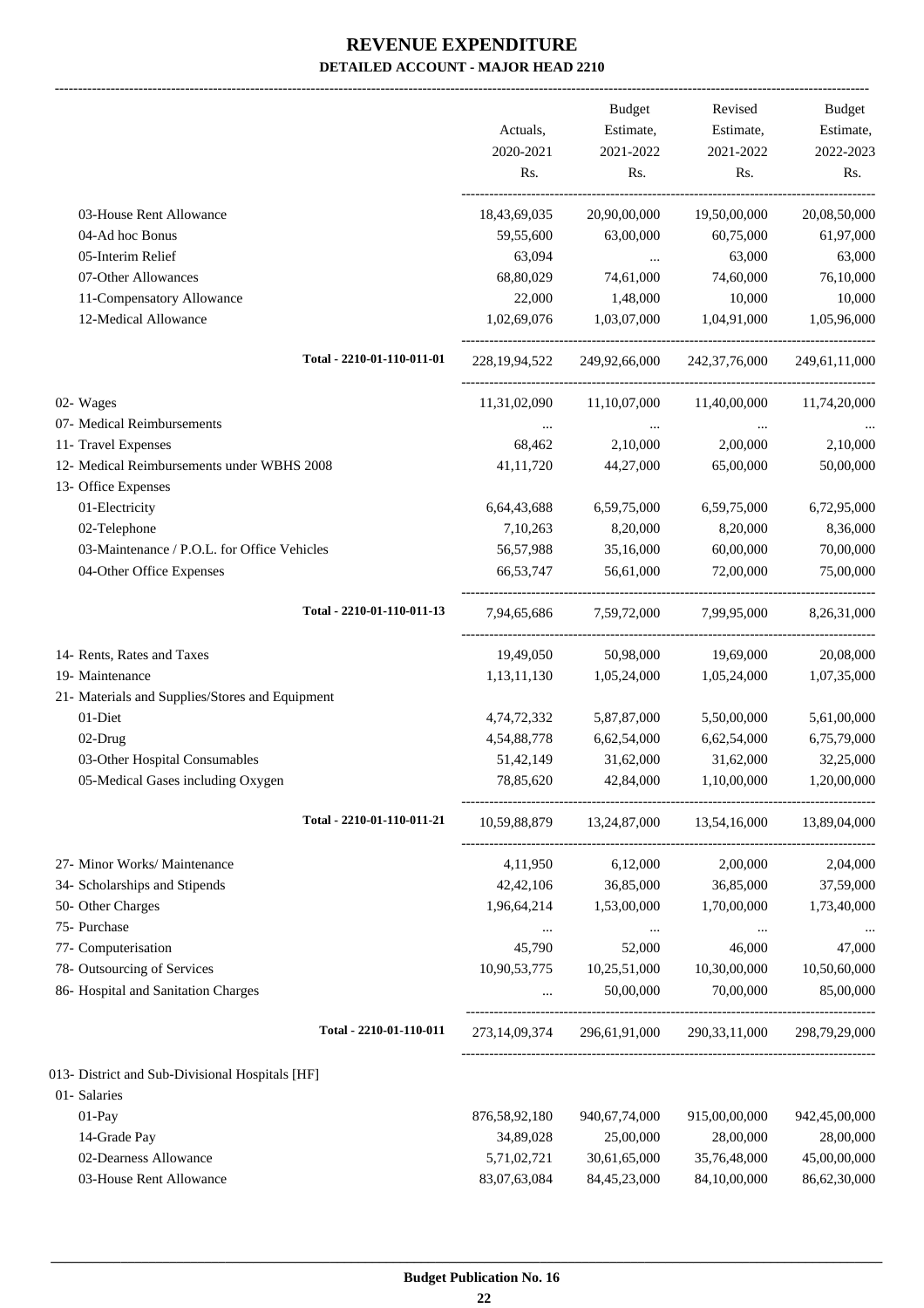-------------------------------------------------------------------------------------------------------------------------------------------------------------------------------

|                                                            | Actuals,<br>2020-2021 | <b>Budget</b><br>Estimate,<br>2021-2022 | Revised<br>Estimate,<br>2021-2022                           | <b>Budget</b><br>Estimate,<br>2022-2023 |
|------------------------------------------------------------|-----------------------|-----------------------------------------|-------------------------------------------------------------|-----------------------------------------|
|                                                            | Rs.                   | Rs.                                     | Rs.                                                         | Rs.                                     |
| 04-Ad hoc Bonus                                            | 3,28,06,200           | 3,36,00,000                             | 3,34,62,000                                                 | 3,36,00,000                             |
| 05-Interim Relief                                          | 89,109                | $\ldots$                                | 1,50,000                                                    | 1,50,000                                |
| 07-Other Allowances                                        | 3,10,00,384           | 3,20,33,000                             | 3,15,00,000                                                 | 3,21,30,000                             |
| 11-Compensatory Allowance                                  |                       |                                         |                                                             |                                         |
| 12-Medical Allowance                                       | 5,69,96,019           | 5,59,99,000                             | 5,66,00,000                                                 | 5,71,66,000                             |
| Total - 2210-01-110-013-01                                 | 977,81,38,725         | 1068, 15, 94, 000                       | 1047,31,60,000                                              | 1086, 65, 76, 000                       |
| 02- Wages                                                  | 37, 67, 35, 288       | 38, 34, 08, 000                         | 38, 34, 08, 000                                             | 39,49,11,000                            |
| 07- Medical Reimbursements                                 | $\cdots$              | 6,000                                   |                                                             |                                         |
| 11- Travel Expenses                                        | 8,43,918              | 6,12,000                                | 6,12,000                                                    | 6,24,000                                |
| 12- Medical Reimbursements under WBHS 2008                 | 1,88,41,063           | 1,72,37,000                             | 1,72,37,000                                                 | 1,75,82,000                             |
| 13- Office Expenses                                        |                       |                                         |                                                             |                                         |
| 01-Electricity                                             | 33, 27, 54, 790       | 40,65,21,000                            | 38,50,00,000                                                | 39,27,00,000                            |
| 02-Telephone                                               | 23,65,591             | 23,62,000                               | 23,62,000                                                   | 24,09,000                               |
| 03-Maintenance / P.O.L. for Office Vehicles                | 2,32,65,942           | 1,60,68,000                             | 1,90,00,000                                                 | 1,93,80,000                             |
| 04-Other Office Expenses                                   | 2,99,51,042           | 2,52,06,000                             | 2,52,06,000                                                 | 2,57,10,000                             |
| Total - 2210-01-110-013-13                                 | 38, 83, 37, 365       | 45,01,57,000                            | 43,15,68,000                                                | 44,01,99,000                            |
| 14- Rents, Rates and Taxes                                 | 34,09,376             | 56,38,000                               | 34,43,000                                                   | 35,12,000                               |
| 19- Maintenance                                            | 3,08,37,688           | 1,97,24,000                             | 2,00,00,000                                                 | 2,04,00,000                             |
| 21- Materials and Supplies/Stores and Equipment            |                       |                                         |                                                             |                                         |
| 01-Diet                                                    | 29, 12, 53, 274       | 38,67,12,000                            | 35,00,00,000                                                | 35,70,00,000                            |
| 02-Drug                                                    | 18, 13, 76, 492       | 19,38,45,000                            | 19,38,45,000                                                | 19,77,22,000                            |
| 03-Other Hospital Consumables                              | 1,70,93,445           | 69,45,000                               | 75,00,000                                                   | 76,50,000                               |
| 05-Medical Gases including Oxygen                          | 7,47,18,593           | 5,36,36,000                             | 11,00,00,000                                                | 11,50,00,000                            |
| Total - 2210-01-110-013-21                                 | 56,44,41,804          | 64, 11, 38, 000                         | 66, 13, 45, 000                                             | 67, 73, 72, 000                         |
| 27- Minor Works/ Maintenance                               | $\cdots$              | 8,16,000                                | 2,00,000                                                    | 2,04,000                                |
| 28- Payment of Professional and Special Services           |                       |                                         |                                                             |                                         |
| 02-Other charges                                           | 2,28,17,976           | 3,04,63,000                             | 2,00,00,000                                                 | 2,04,00,000                             |
| 31- Grants-in-aid-GENERAL                                  |                       |                                         |                                                             |                                         |
| 02-Other Grants                                            |                       |                                         |                                                             |                                         |
| 34- Scholarships and Stipends                              | 13,33,39,628          | 16,10,86,000                            | 15,50,00,000                                                | 15,81,00,000                            |
| 50- Other Charges                                          | 6,23,89,336           | 4,38,59,000                             | 4,60,00,000                                                 | 4,69,20,000                             |
| 75- Purchase                                               | $\cdots$              | $\cdots$                                | $\cdots$                                                    |                                         |
| 77- Computerisation                                        | $\cdots$              | 36,000                                  | 20,000                                                      | 20,000                                  |
| 78- Outsourcing of Services                                | 44,28,69,211          | 41,44,87,000                            | 43,50,00,000                                                | 44,37,00,000                            |
| 86- Hospital and Sanitation Charges                        | $\cdots$              | 70,00,000                               | 3,50,00,000                                                 | 3,60,00,000                             |
| Total - 2210-01-110-013                                    |                       |                                         | 1182,30,01,378 1285,72,61,000 1268,19,93,000 1312,65,20,000 |                                         |
| 015- Aid to non-Government Hospitals and Dispensaries [HF] |                       |                                         |                                                             |                                         |
| 31- Grants-in-aid-GENERAL                                  |                       |                                         |                                                             |                                         |
| 02-Other Grants                                            | 3,77,88,500           | 3,39,61,000                             | 3,00,00,000                                                 | 3,06,00,000                             |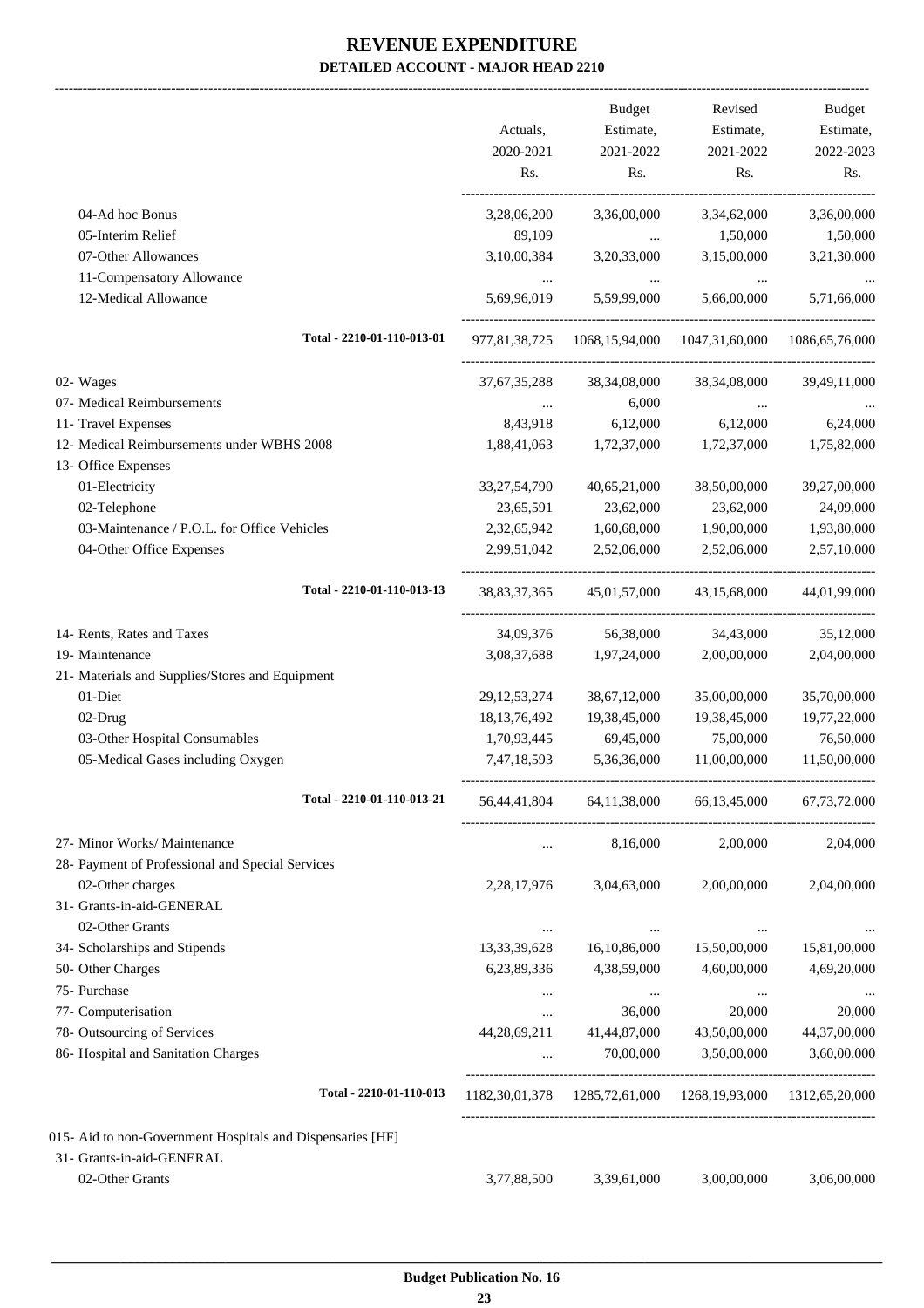|                                                           | Actuals,<br>2020-2021<br>Rs. | Budget<br>Estimate,<br>2021-2022<br>Rs. | Revised<br>Estimate,<br>2021-2022<br>Rs.                | Budget<br>Estimate,<br>2022-2023<br>Rs. |
|-----------------------------------------------------------|------------------------------|-----------------------------------------|---------------------------------------------------------|-----------------------------------------|
| Total - 2210-01-110-015                                   |                              |                                         | 3,77,88,500 3,39,61,000 3,00,00,000 3,06,00,000         |                                         |
| 020- State Illness Assistance Fund. [HF]                  |                              |                                         |                                                         |                                         |
| 31- Grants-in-aid-GENERAL                                 |                              |                                         |                                                         |                                         |
| 02-Other Grants                                           |                              |                                         | 7,00,06,000 14,28,13,000 12,00,00,000 12,24,00,000      |                                         |
| Total - 2210-01-110-020                                   |                              |                                         | 7,00,06,000 14,28,13,000 12,00,00,000 12,24,00,000      |                                         |
| 023- Establishment of an Acupunture Research Centre. [HF] |                              |                                         |                                                         |                                         |
| 01- Salaries                                              |                              |                                         |                                                         |                                         |
| 01-Pay                                                    | 1,01,51,965                  | 1,04,51,000                             | 1,03,55,000                                             | 1,06,66,000                             |
| 14-Grade Pay                                              | 51,019                       | $\cdots$                                | $\cdots$                                                |                                         |
| 02-Dearness Allowance                                     | 1,51,010                     | 6,10,000                                | 4,00,000                                                | 4,12,000                                |
| 03-House Rent Allowance                                   | 8,84,246                     | 9,93,000                                | 9,60,000                                                | 9,89,000                                |
| 04-Ad hoc Bonus                                           | 8,400                        | 10,000                                  | 9,000                                                   | 9,000                                   |
| 07-Other Allowances                                       | 840                          | 1,000                                   | 1,000                                                   | 1,000                                   |
| 12-Medical Allowance                                      |                              |                                         |                                                         |                                         |
| Total - 2210-01-110-023-01                                |                              |                                         | $1,12,47,480$ $1,20,65,000$ $1,17,25,000$ $1,20,77,000$ |                                         |
| 02- Wages                                                 | 4,39,329                     |                                         | 16,57,000 16,57,000 17,07,000                           |                                         |
| 11- Travel Expenses                                       | $\cdots$                     | $\ldots$                                | $\cdots$                                                | $\cdots$                                |
| 12- Medical Reimbursements under WBHS 2008                | 2,49,976                     | 1,42,000                                | 1,42,000                                                | 1,45,000                                |
| 13- Office Expenses                                       |                              |                                         |                                                         |                                         |
| 01-Electricity                                            | 14,986                       | 33,000                                  | 20,000                                                  | 21,000                                  |
| 02-Telephone                                              | 9,888                        | 10,000                                  | 10,000                                                  | 10,000                                  |
| 04-Other Office Expenses                                  | 6,000                        | 1,000                                   | 1,000                                                   | 1,000                                   |
| Total - 2210-01-110-023-13                                | 30,874                       | 44,000                                  | 31,000                                                  | 32,000                                  |
| 21- Materials and Supplies/Stores and Equipment           |                              |                                         |                                                         |                                         |
| 03-Other Hospital Consumables                             | $\cdots$                     | 53,000                                  | 53,000                                                  | 54,000                                  |
| 28- Payment of Professional and Special Services          |                              |                                         |                                                         |                                         |
| 01-Capitation fees for IMPs                               |                              | 1,02,000                                | 30,000                                                  | 31,000                                  |
| 50- Other Charges                                         | 1,15,087                     | 1,60,000                                | 1,60,000                                                | 1,65,000                                |
| 77- Computerisation                                       | 4,300                        | 3,000                                   | 4,000                                                   | 4,000                                   |
| Total - 2210-01-110-023                                   |                              |                                         | 1,20,87,046 1,42,26,000 1,38,02,000                     | 1,42,15,000                             |
| 025- Liability of completed SHSDP-II Project [HF]         |                              |                                         |                                                         |                                         |
| 02- Wages                                                 |                              | 2,06,000                                | $\cdots$                                                |                                         |
| 13- Office Expenses                                       |                              |                                         |                                                         |                                         |
| 01-Electricity                                            |                              | $\cdots$                                | $\cdots$                                                |                                         |
| 02-Telephone                                              | $\cdots$                     | $\cdots$                                | $\cdots$                                                | $\cdots$                                |
| 03-Maintenance / P.O.L. for Office Vehicles               |                              | 15,30,000                               | 10,00,000                                               | 10,00,000                               |
| 04-Other Office Expenses                                  | $\cdots$                     | 1,82,000                                | $\ldots$                                                | $\cdots$                                |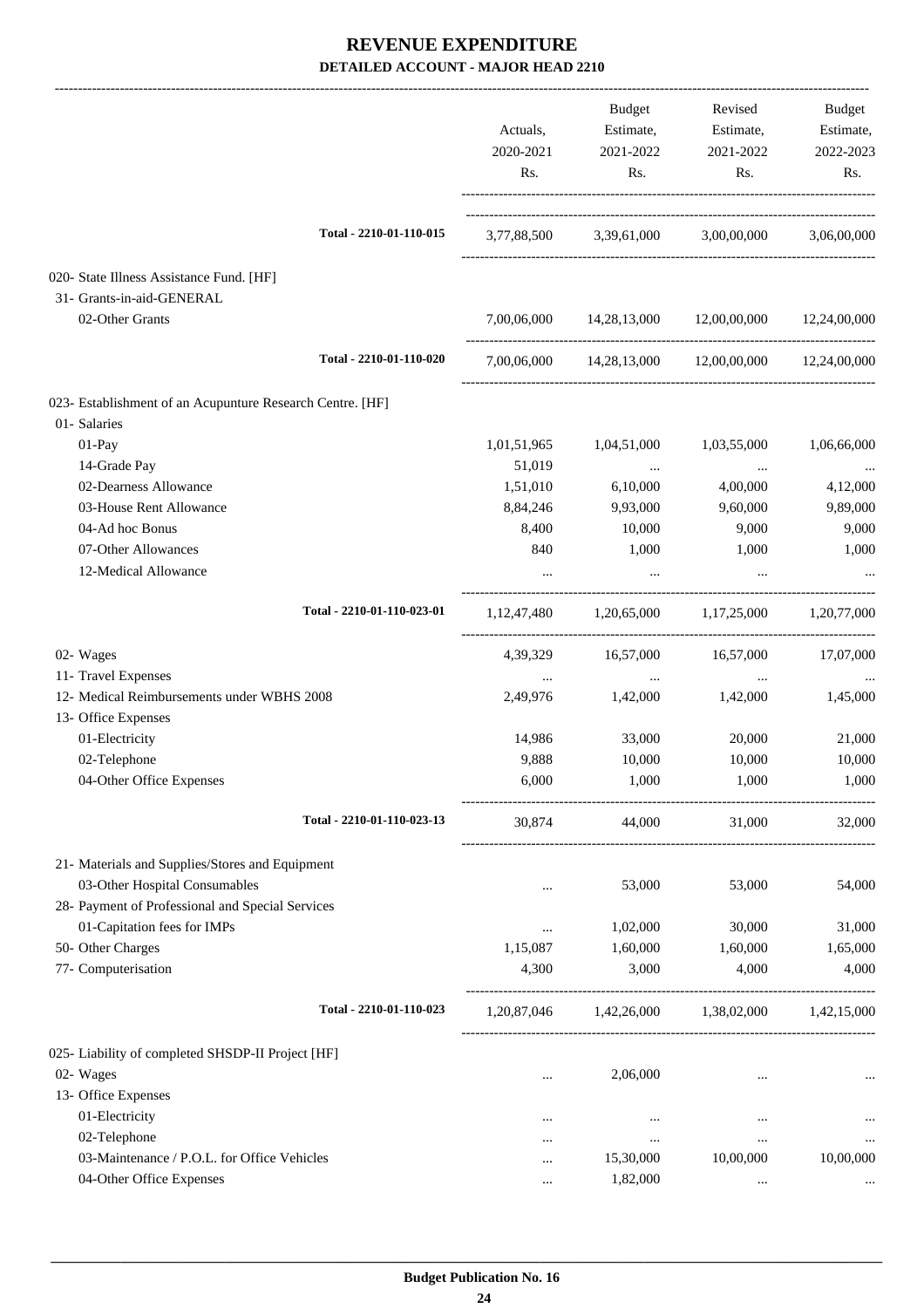|                                                                                   | Actuals,<br>2020-2021<br>Rs.                   | <b>Budget</b><br>Estimate,<br>2021-2022<br>Rs.           | Revised<br>Estimate,<br>2021-2022<br>Rs.          | Budget<br>Estimate,<br>2022-2023<br>Rs. |
|-----------------------------------------------------------------------------------|------------------------------------------------|----------------------------------------------------------|---------------------------------------------------|-----------------------------------------|
| Total - 2210-01-110-025-13                                                        | $\cdots$ . The same is a set of $\mathbb{R}^n$ |                                                          | 17,12,000 10,00,000                               | 10,00,000                               |
| 19- Maintenance                                                                   | $\cdots$                                       | 72,00,000                                                | 50,00,000                                         | 51,00,000                               |
| 21- Materials and Supplies/Stores and Equipment                                   |                                                |                                                          |                                                   |                                         |
| 02-Drug                                                                           |                                                |                                                          |                                                   |                                         |
| 27- Minor Works/ Maintenance                                                      | .                                              |                                                          | $\ddotsc$                                         |                                         |
| 31- Grants-in-aid-GENERAL                                                         |                                                |                                                          |                                                   |                                         |
| 02-Other Grants                                                                   |                                                | 20,00,000                                                |                                                   |                                         |
| 50- Other Charges                                                                 | $\cdots$                                       | 4,57,48,000                                              | 25,00,000                                         | 25,00,000                               |
| Total - 2210-01-110-025                                                           | $\cdots$                                       | 5,68,66,000                                              | 85,00,000                                         | 86,00,000                               |
| 037- Establishment of Super Speciality Hospitals (Located in Urban<br>Areas) [HF] |                                                |                                                          |                                                   |                                         |
| 13- Office Expenses                                                               |                                                |                                                          |                                                   |                                         |
| 01-Electricity                                                                    | 15,95,64,558                                   | 15,69,30,000                                             | 18,95,57,000                                      | 19,33,49,000                            |
| 02-Telephone                                                                      | 62,227                                         | 1,20,000                                                 | 80,000                                            | 82,000                                  |
| 03-Maintenance / P.O.L. for Office Vehicles                                       | 15,26,225                                      | 10,20,000                                                | 10,20,000                                         | 10,41,000                               |
| 04-Other Office Expenses                                                          | 21,06,057                                      | 19,28,000                                                | 19,28,000                                         | 19,67,000                               |
| Total - 2210-01-110-037-13                                                        |                                                |                                                          | 16,32,59,067 15,99,98,000 19,25,85,000            | 19,64,39,000                            |
| 19- Maintenance                                                                   | 5,09,69,441                                    | 5,78,46,000                                              | 5,19,89,000                                       | 5,35,49,000                             |
| 21- Materials and Supplies/Stores and Equipment                                   |                                                |                                                          |                                                   |                                         |
| 01-Diet                                                                           | 2, 23, 95, 554                                 | 3,67,77,000                                              | 2,70,00,000                                       | 2,75,40,000                             |
| 02-Drug                                                                           | 4, 10, 22, 378                                 | 4,08,00,000                                              | 4,08,00,000                                       | 4,16,16,000                             |
| 03-Other Hospital Consumables                                                     | 21,22,201                                      | 22,77,000                                                | 22,77,000                                         | 23,23,000                               |
| 05-Medical Gases including Oxygen                                                 | 1,30,43,686                                    | 1,01,69,000                                              | 4,00,00,000                                       | 4,10,00,000                             |
| Total - 2210-01-110-037-21                                                        |                                                |                                                          | 7,85,83,819 9,00,23,000 11,00,77,000 11,24,79,000 |                                         |
| 28- Payment of Professional and Special Services                                  |                                                |                                                          |                                                   |                                         |
| 02-Other charges                                                                  | 4,23,344                                       | 16,94,000                                                | 4,23,000                                          | 4,23,000                                |
| 34- Scholarships and Stipends                                                     | $\ldots$                                       | <b>Contract Contract</b>                                 | $\cdots$                                          | $\cdots$                                |
| 50- Other Charges                                                                 | 34,01,181                                      | 30,60,000                                                | 30,60,000                                         | 31,52,000                               |
| 75- Purchase                                                                      | $\cdots$                                       | $\ldots$                                                 | $\cdots$                                          |                                         |
| 77- Computerisation                                                               | 2,31,816                                       | 2,04,000                                                 | 1,50,000                                          | 1,53,000                                |
| 78- Outsourcing of Services                                                       | 62,88,07,440                                   | 63,94,89,000                                             | 63,90,00,000                                      | 64,50,00,000                            |
| 86- Hospital and Sanitation Charges                                               |                                                | 50,00,000                                                | 50,00,000                                         | 51,00,000                               |
| Total - 2210-01-110-037                                                           |                                                | 92,56,76,108  95,73,14,000  100,22,84,000  101,62,95,000 |                                                   |                                         |

045- Assistance towards expenditure on hospitilasation of the poor, West Bengal State Illness Fund. [HF]

31- Grants-in-aid-GENERAL

02-Other Grants ... ... ... ...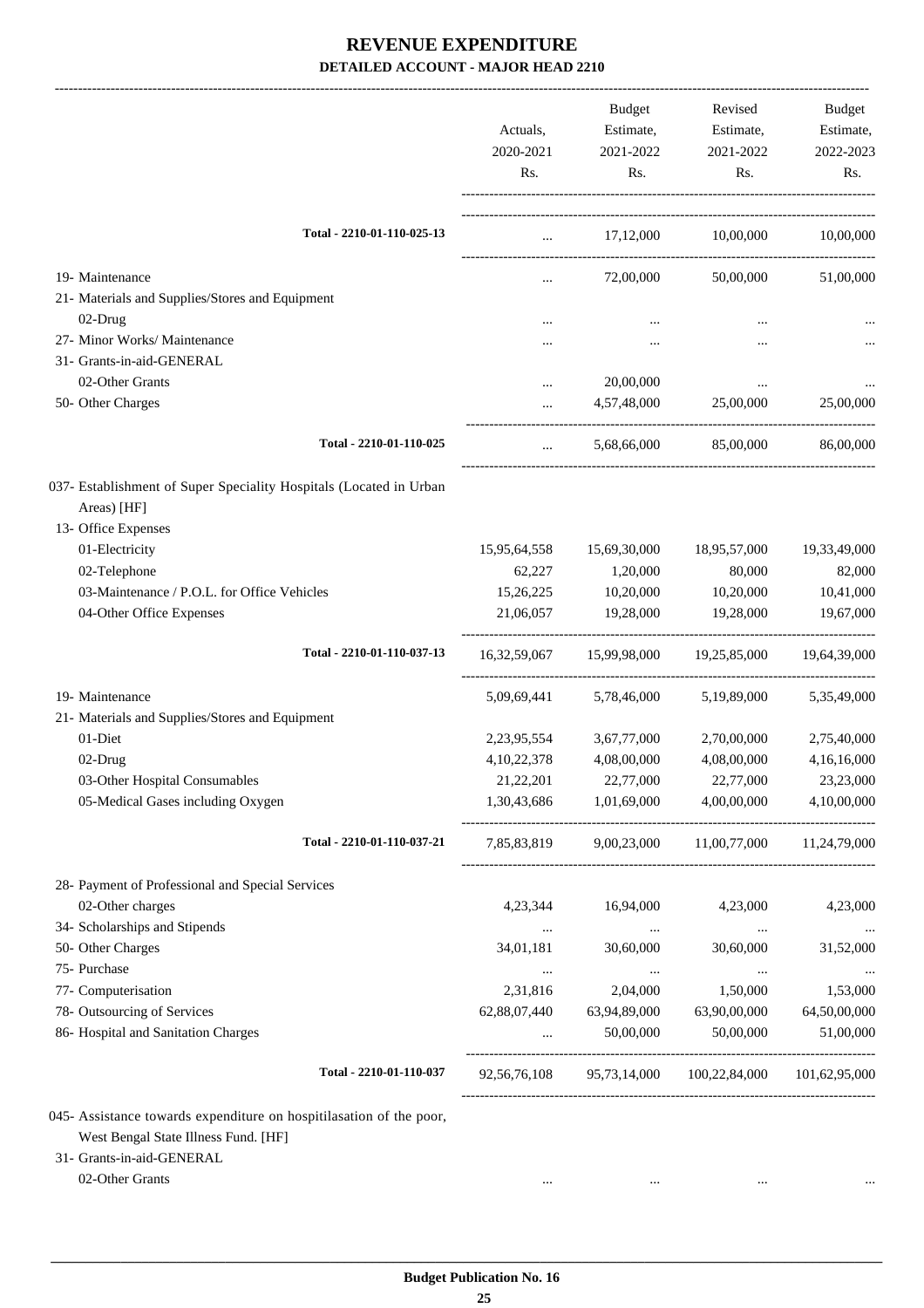|                                                                                     | Actuals,<br>2020-2021<br>Rs. | <b>Budget</b><br>Estimate,<br>2021-2022<br>Rs. | Revised<br>Estimate,<br>2021-2022<br>Rs.           | Budget<br>Estimate,<br>2022-2023<br>Rs. |
|-------------------------------------------------------------------------------------|------------------------------|------------------------------------------------|----------------------------------------------------|-----------------------------------------|
| 070- Development of Hospitals other than Teaching Hospital at                       |                              |                                                |                                                    |                                         |
| Kolkata. [HF]                                                                       |                              |                                                |                                                    |                                         |
| 12- Medical Reimbursements under WBHS 2008                                          |                              |                                                |                                                    |                                         |
| 071- Development Of Under-Graduate Teaching Hospitals. [HF]                         |                              |                                                |                                                    |                                         |
| 12- Medical Reimbursements under WBHS 2008                                          |                              |                                                |                                                    |                                         |
| 072- Establishment of A.C.M.O.H offices. [HF]                                       |                              |                                                |                                                    |                                         |
| 01- Salaries                                                                        |                              |                                                |                                                    |                                         |
| 01-Pay                                                                              | 2,26,80,963                  | 27,00,00,000                                   | 11,67,97,000                                       | 12,03,01,000                            |
| 14-Grade Pay                                                                        | 28,560                       | 5,00,000                                       | 80,000                                             | 80,000                                  |
| 02-Dearness Allowance                                                               | 1,87,649                     | 85,00,000                                      | 45,00,000                                          | 46,35,000                               |
| 03-House Rent Allowance                                                             | 19,48,909                    | 2,40,00,000                                    | 1,10,00,000                                        | 1,13,30,000                             |
| 04-Ad hoc Bonus                                                                     | 50,400                       | 4,00,000                                       | 3,95,000                                           | 3,98,000                                |
| 05-Interim Relief                                                                   | $\cdots$                     | $\cdots$                                       | $\cdots$                                           |                                         |
| 07-Other Allowances                                                                 | 31,140                       | 3,40,000                                       | 2,50,000                                           | 2,55,000                                |
| 12-Medical Allowance                                                                | 46,565                       | 10,20,000                                      | 4,20,000                                           | 4,22,000                                |
| Total - 2210-01-110-072-01                                                          | 2,49,74,186                  | 30,47,60,000                                   | 13,34,42,000                                       | 13,74,21,000                            |
| 07- Medical Reimbursements                                                          | $\cdots$                     | $\cdots$                                       | $\cdots$                                           |                                         |
| 11- Travel Expenses                                                                 | 16,980                       | 2,00,000                                       | 2,00,000                                           | 2,04,000                                |
| 12- Medical Reimbursements under WBHS 2008                                          | 80,204                       | 5,00,000                                       | 5,50,000                                           | 5,50,000                                |
| 13- Office Expenses                                                                 |                              |                                                |                                                    |                                         |
| 01-Electricity                                                                      | 9,376                        | 10,00,000                                      | 3,50,000                                           | 3,57,000                                |
| 02-Telephone                                                                        | 1,28,062                     | 9,00,000                                       | 5,00,000                                           | 5,10,000                                |
| 03-Maintenance / P.O.L. for Office Vehicles                                         | 3,43,057                     | 5,00,000                                       | 5,00,000                                           | 5,10,000                                |
| 04-Other Office Expenses                                                            | 1,93,884                     | 6,00,000                                       | 5.00.000                                           | 5,10,000                                |
| Total - 2210-01-110-072-13                                                          | 6,74,379                     | 30,00,000                                      | 18,50,000                                          | 18,87,000                               |
| 14- Rents, Rates and Taxes                                                          | $\ldots$                     | 3,00,000                                       | 2,50,000                                           | 2,50,000                                |
| 50- Other Charges                                                                   | 61,651                       | 10,00,000                                      | 8,00,000                                           | 8,16,000                                |
| 77- Computerisation                                                                 | 63,394                       | 2,00,000                                       | 1,04,000                                           | 1,07,000                                |
| Total - 2210-01-110-072                                                             |                              |                                                | 2,58,70,794 30,99,60,000 13,71,96,000 14,12,35,000 |                                         |
| 077- Payment to the Medical officer(s) attached to Banga<br>Bhawan, New Delhi. [HF] |                              |                                                |                                                    |                                         |
| 02- Wages                                                                           | $\cdots$                     | $\ldots$                                       |                                                    |                                         |
| 28- Payment of Professional and Special Services                                    |                              |                                                |                                                    |                                         |
| 02-Other charges                                                                    | 6,60,000                     | 8,47,000                                       | 5,66,000                                           | 5,78,000                                |
| Total - 2210-01-110-077                                                             |                              |                                                | $6,60,000$ $8,47,000$ $5,66,000$                   | 5,78,000                                |
| 082- Govt. Medical College Hospitals [HF]                                           |                              |                                                |                                                    |                                         |
| 01- Salaries                                                                        |                              |                                                |                                                    |                                         |
| $01-Pay$                                                                            | 810,09,02,285                | 862,13,83,000                                  | 830,00,00,000                                      | 849,37,00,000                           |
| 14-Grade Pay                                                                        | 7,85,381                     | 10,00,000                                      | 25,00,000                                          | 25,00,000                               |
|                                                                                     |                              |                                                |                                                    |                                         |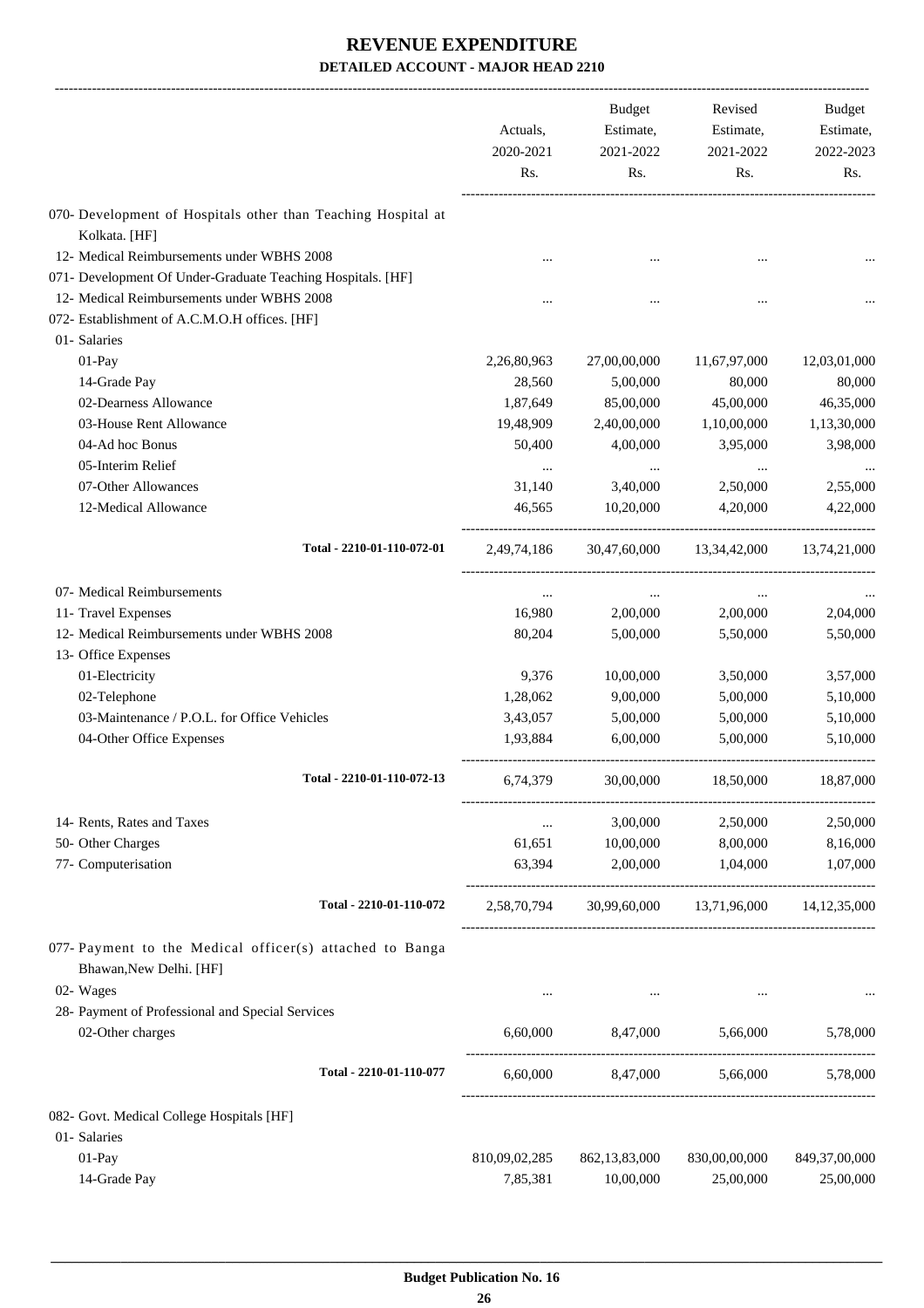-------------------------------------------------------------------------------------------------------------------------------------------------------------------------------

|                                                  |                  | <b>Budget</b>     | Revised                                                        | <b>Budget</b>   |
|--------------------------------------------------|------------------|-------------------|----------------------------------------------------------------|-----------------|
|                                                  | Actuals,         | Estimate,         | Estimate,                                                      | Estimate,       |
|                                                  | 2020-2021        | 2021-2022         | 2021-2022                                                      | 2022-2023       |
|                                                  | Rs.              | Rs.               | Rs.                                                            | Rs.             |
| 02-Dearness Allowance                            | 4,73,35,210      | 44, 21, 42, 000   | 40,50,00,000                                                   | 46,20,00,000    |
| 03-House Rent Allowance                          | 80,65,47,093     | 86,67,82,000      | 82,00,00,000                                                   | 83,50,00,000    |
| 04-Ad hoc Bonus                                  | 3,76,48,400      | 3,80,00,000       | 3,84,01,000                                                    | 3,91,69,000     |
| 05-Interim Relief                                | 2,51,535         | 60,000            | 2,00,000                                                       | 2,00,000        |
| 07-Other Allowances                              | 3,24,86,336      | 3,09,41,000       | 3,25,00,000                                                    | 3,31,50,000     |
| 12-Medical Allowance                             | 6,24,12,363      | 6,14,85,000       | 6,40,00,000                                                    | 6,46,40,000     |
| Total - 2210-01-110-082-01                       | 908, 83, 68, 603 | 1006, 17, 93, 000 | 966,26,01,000                                                  | 993,03,59,000   |
| 02- Wages                                        | 38, 63, 70, 545  | 35,68,74,000      | 48,00,00,000                                                   | 49,00,00,000    |
| 07- Medical Reimbursements                       |                  | 1,00,000          |                                                                |                 |
| 11- Travel Expenses                              | 2,52,471         | 11,94,000         | 8,50,000                                                       | 8,67,000        |
| 12- Medical Reimbursements under WBHS 2008       | 85,97,601        | 1,02,65,000       | 1,03,09,000                                                    | 1,05,16,000     |
| 13- Office Expenses                              |                  |                   |                                                                |                 |
| 01-Electricity                                   | 59,07,61,052     | 60,18,00,000      | 72,00,00,000                                                   | 75,00,00,000    |
| 02-Telephone                                     | 46,97,401        | 48,10,000         | 48,10,000                                                      | 49,06,000       |
| 03-Maintenance / P.O.L. for Office Vehicles      | 91,71,534        | 56,39,000         | 91,75,000                                                      | 93,59,000       |
| 04-Other Office Expenses                         | 5,30,72,948      | 6,33,37,000       | 6,33,37,000                                                    | 5,70,00,000     |
| Total - 2210-01-110-082-13                       | 65,77,02,935     | 67,55,86,000      | 79, 73, 22, 000                                                | 82, 12, 65, 000 |
| 14- Rents, Rates and Taxes                       | 2, 29, 45, 643   | 2,10,00,000       | 2,31,75,000                                                    | 2,36,39,000     |
| 19- Maintenance                                  | 6,02,04,250      | 8,02,17,000       | 7,90,00,000                                                    | 8,05,80,000     |
| 21- Materials and Supplies/Stores and Equipment  |                  |                   |                                                                |                 |
| 01-Diet                                          | 26, 42, 12, 405  | 41,04,86,000      | 40,00,00,000                                                   | 40,80,00,000    |
| 02-Drug                                          | 94,87,36,238     | 90,79,08,000      | 110,79,08,000                                                  | 120,00,00,000   |
| 03-Other Hospital Consumables                    | 2,85,83,188      | 3,05,47,000       | 3,05,47,000                                                    | 3,11,58,000     |
| 05-Medical Gases including Oxygen                | 47,87,64,922     | 42,77,45,000      | 68,00,00,000                                                   | 70,00,00,000    |
| Total - 2210-01-110-082-21                       | 172,02,96,753    | 177,66,86,000     | 221,84,55,000                                                  | 233,91,58,000   |
|                                                  |                  |                   |                                                                |                 |
| 27- Minor Works/ Maintenance                     | 95,23,085        | 2,00,00,000       | 65,00,000                                                      | 66,30,000       |
| 28- Payment of Professional and Special Services |                  |                   |                                                                |                 |
| 02-Other charges                                 | 76,56,232        | 2,70,00,000       | 2,84,59,000                                                    | 3,50,00,000     |
| 34- Scholarships and Stipends                    | 99,39,49,880     | 100,08,08,000     | 100,08,08,000                                                  | 102,08,24,000   |
| 50- Other Charges<br>Voted                       | 14,65,78,739     | 14,01,83,000      | 14,01,83,000                                                   | 14,43,88,000    |
| Charged                                          |                  | $\ldots$          |                                                                |                 |
| 75- Purchase                                     | $\cdots$         | 82,000            |                                                                |                 |
| 77- Computerisation                              | 3,79,122         | 4,20,000          | 3,00,000                                                       | 3,06,000        |
| 78- Outsourcing of Services                      | 135, 30, 43, 820 | 126,92,30,000     | 138,01,05,000                                                  | 142,15,08,000   |
| 86- Hospital and Sanitation Charges              |                  | 80,00,000         | 5,00,00,000                                                    | 5,50,60,000     |
| Total - 2210-01-110-082                          |                  |                   | 1445,58,69,679  1544,94,38,000  1587,80,67,000  1638,01,00,000 |                 |
| <b>Total - Administrative Expenditure</b>        | 3286,24,20,802   |                   | 3580,29,47,000 3576,79,62,000                                  | 3683,45,75,000  |
|                                                  |                  |                   |                                                                |                 |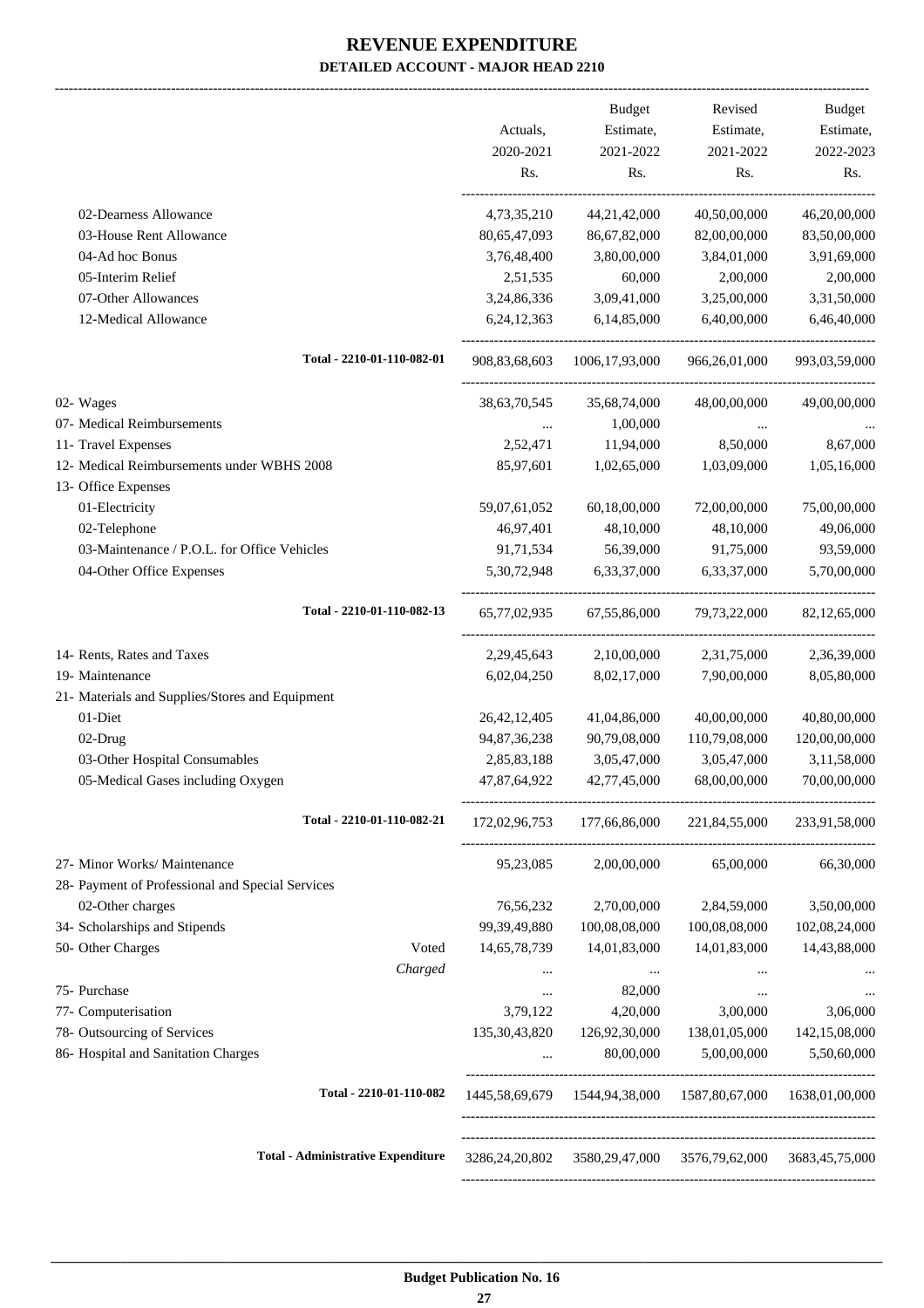|                                                                                                           | Actuals,<br>2020-2021<br>Rs. | Budget<br>Estimate,<br>2021-2022<br>Rs.                     | Revised<br>Estimate,<br>2021-2022<br>Rs.                | Budget<br>Estimate,<br>2022-2023<br>Rs. |
|-----------------------------------------------------------------------------------------------------------|------------------------------|-------------------------------------------------------------|---------------------------------------------------------|-----------------------------------------|
| <b>State Development Schemes</b>                                                                          |                              |                                                             |                                                         |                                         |
| 008- Grants to Non-Govt Medical Institutions [HF]                                                         |                              |                                                             |                                                         |                                         |
| 31- Grants-in-aid-GENERAL                                                                                 |                              |                                                             |                                                         |                                         |
| 02-Other Grants                                                                                           | 1,75,00,000                  | 7,00,00,000                                                 | 2,86,09,000                                             | 7,35,00,000                             |
| Total - 2210-01-110-008                                                                                   |                              |                                                             | $1,75,00,000$ $7,00,00,000$ $2,86,09,000$ $7,35,00,000$ |                                         |
| 030- Improvement of Information Technology in the Urban Health<br>Sector [HF]                             |                              |                                                             |                                                         |                                         |
| 77- Computerisation                                                                                       |                              |                                                             | 20,74,02,850 30,00,00,000 28,52,36,000 31,50,00,000     |                                         |
| Total - 2210-01-110-030                                                                                   | 20,74,02,850                 |                                                             | 30,00,00,000 28,52,36,000 31,50,00,000                  |                                         |
| 035- Medical Care Facilities for Urban Population [HF]<br>21- Materials and Supplies/Stores and Equipment |                              |                                                             |                                                         |                                         |
| 02-Drug                                                                                                   | 161,95,64,250                | 122,00,00,000                                               | 109,20,00,000                                           | 128,10,00,000                           |
| 03-Other Hospital Consumables                                                                             | 19,91,19,783                 | 25,00,00,000                                                | 20,40,00,000                                            | 26,25,00,000                            |
| 04-Others                                                                                                 |                              | $\ldots$ 10,00,000                                          |                                                         | 10,50,000<br><b>Section</b> (1997)      |
| Total - 2210-01-110-035-21                                                                                |                              |                                                             | 181,86,84,033 147,10,00,000 129,60,00,000 154,45,50,000 |                                         |
| Total - 2210-01-110-035                                                                                   |                              |                                                             | 181,86,84,033 147,10,00,000 129,60,00,000 154,45,50,000 |                                         |
| 053- Establishment of Cancer Treatment Centres [HF]                                                       |                              |                                                             |                                                         |                                         |
| 50- Other Charges                                                                                         |                              | 10,00,000<br>$\mathbf{r}$ and $\mathbf{r}$ and $\mathbf{r}$ | 3,33,000 10,50,000                                      |                                         |
| Total - 2210-01-110-053                                                                                   | $\cdots$                     | 10,00,000                                                   | 3,33,000                                                | 10,50,000                               |
| 055- Development of Chittaranjan National Cancer Institute [HF]                                           |                              |                                                             |                                                         |                                         |
| 31- Grants-in-aid-GENERAL<br>02-Other Grants                                                              |                              |                                                             | 96,00,000 2,00,00,000 66,67,000 2,10,00,000             |                                         |
|                                                                                                           |                              |                                                             |                                                         |                                         |
| Total - 2210-01-110-055                                                                                   |                              |                                                             | 96,00,000 2,00,00,000 66,67,000 2,10,00,000             |                                         |
| 058- Blood Transfusion Services [HF]                                                                      |                              |                                                             |                                                         |                                         |
| 31- Grants-in-aid-GENERAL<br>02-Other Grants                                                              |                              |                                                             | $5,00,00,000$ $6,31,00,000$ $2,10,33,000$ $6,62,55,000$ |                                         |
|                                                                                                           |                              |                                                             |                                                         |                                         |
| Total - 2210-01-110-058                                                                                   |                              |                                                             | 5,00,00,000 6,31,00,000 2,10,33,000 6,62,55,000         |                                         |
| 062- Ambulance for Medical Care Services [HF]<br>24- P.O.L.(Police, Ambulance etc.)                       | $\cdots$                     | $\sim$ 0.000 $\mu$                                          | $\cdots$                                                |                                         |
| 073- Setting up of Acupuncture Clinic in the Districts [HF]<br>50- Other Charges                          |                              |                                                             | 1,96,840 11,20,000 3,73,000 11,76,000                   |                                         |
| Total - 2210-01-110-073                                                                                   |                              |                                                             | 1,96,840 11,20,000 3,73,000 11,76,000                   |                                         |
|                                                                                                           |                              |                                                             |                                                         |                                         |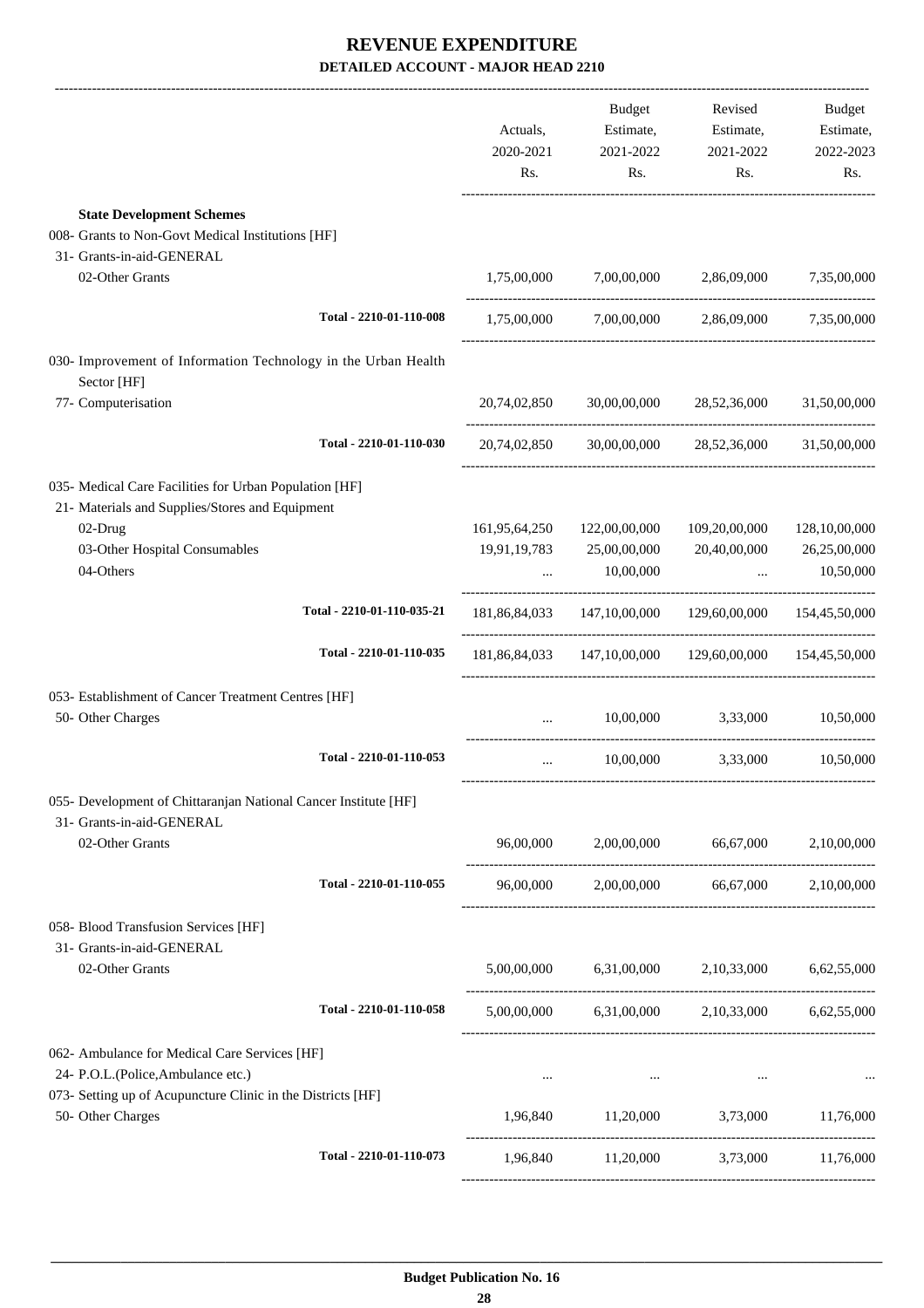|                                                                                                                                                                                                      | Actuals,<br>2020-2021<br>Rs.        | Budget<br>Estimate,<br>2021-2022<br>Rs.        | Revised<br>Estimate,<br>2021-2022<br>Rs.                | Budget<br>Estimate,<br>2022-2023<br>Rs. |
|------------------------------------------------------------------------------------------------------------------------------------------------------------------------------------------------------|-------------------------------------|------------------------------------------------|---------------------------------------------------------|-----------------------------------------|
| 079- Free Diagnostic Expenses [HF]                                                                                                                                                                   |                                     |                                                |                                                         |                                         |
| 21- Materials and Supplies/Stores and Equipment                                                                                                                                                      |                                     |                                                |                                                         |                                         |
| 02-Drug                                                                                                                                                                                              | $\cdots$                            |                                                |                                                         |                                         |
| 04-Others                                                                                                                                                                                            | $\cdots$                            | $\cdots$                                       | $\cdots$                                                |                                         |
| 50- Other Charges                                                                                                                                                                                    | 73,03,10,649                        | 80,00,00,000                                   | 95,56,15,000                                            | 84,00,00,000                            |
| Total - 2210-01-110-079                                                                                                                                                                              |                                     |                                                | 73,03,10,649 80,00,00,000 95,56,15,000 84,00,00,000     |                                         |
| 080- Free Dialysis Services [HF]                                                                                                                                                                     |                                     |                                                |                                                         |                                         |
| 21- Materials and Supplies/Stores and Equipment                                                                                                                                                      |                                     |                                                |                                                         |                                         |
| 02-Drug                                                                                                                                                                                              | $\cdots$                            |                                                | $\ddotsc$                                               |                                         |
| 04-Others                                                                                                                                                                                            |                                     | $\cdots$                                       | $\cdots$                                                |                                         |
| 50- Other Charges                                                                                                                                                                                    | 2,38,27,530<br>-------------------- |                                                | 10,00,00,000 13,33,33,000                               | 10,50,00,000                            |
| Total - 2210-01-110-080                                                                                                                                                                              |                                     |                                                | 2,38,27,530 10,00,00,000 13,33,33,000 10,50,00,000      |                                         |
| <b>Total - State Development Schemes</b>                                                                                                                                                             |                                     |                                                | 285,75,21,902 282,62,20,000 272,71,99,000 296,75,31,000 |                                         |
| <b>State Development Schemes</b>                                                                                                                                                                     |                                     |                                                |                                                         |                                         |
| 018- Aid to Chittaranjan Cancer Hospital (State Share) (OTHER)<br>[HF]                                                                                                                               |                                     |                                                |                                                         |                                         |
| 31- Grants-in-aid-GENERAL                                                                                                                                                                            |                                     |                                                |                                                         |                                         |
| 02-Other Grants                                                                                                                                                                                      |                                     |                                                | 30,22,51,000 28,73,00,000 38,30,67,000                  | 30,16,65,000                            |
| Total - 2210-01-110-018                                                                                                                                                                              | 30,22,51,000                        |                                                | 28,73,00,000 38,30,67,000                               | 30,16,65,000                            |
| 085- Capacity Building for Developing Trauma Care Facilities in<br>Government Hospitals on National Highway under Tertiary Care<br>Programs (State Share) (OCASPS) [HF]<br>31- Grants-in-aid-GENERAL |                                     |                                                |                                                         |                                         |
| 02-Other Grants                                                                                                                                                                                      |                                     | $\cdots$                                       | 4,84,44,000                                             | 8,00,00,000                             |
| 35- Grants for creation of Capital Assets                                                                                                                                                            |                                     | $\mathbf{r}$ and $\mathbf{r}$                  | 1,67,72,000                                             | 2,00,00,000                             |
| Total - 2210-01-110-085                                                                                                                                                                              | $\cdots$                            | $\mathbf{1}$ and $\mathbf{1}$ and $\mathbf{1}$ | 6,52,16,000                                             | 10,00,00,000                            |
| 087- National Mental Health Programme under Tertiary Care                                                                                                                                            |                                     |                                                |                                                         |                                         |
| Programs(State Share) (OCASPS) [HF]<br>50- Other Charges                                                                                                                                             |                                     | and the state of the state of the              | 20,00,000                                               | 50,00,000                               |
| Total - 2210-01-110-087                                                                                                                                                                              | $\cdots$                            |                                                | $\ldots$ 20,00,000                                      | 50,00,000                               |
|                                                                                                                                                                                                      |                                     |                                                |                                                         |                                         |
|                                                                                                                                                                                                      |                                     |                                                |                                                         |                                         |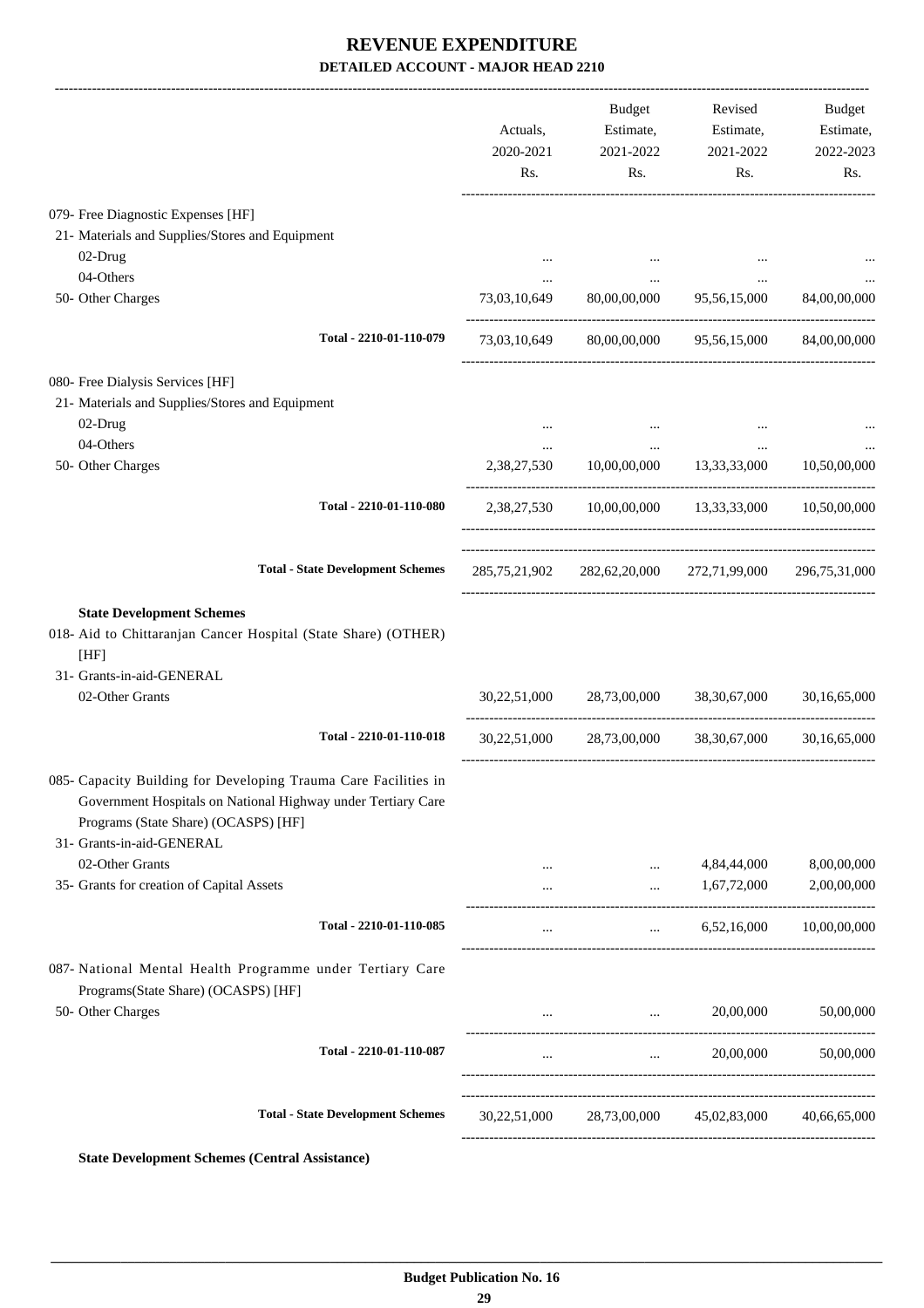|                                                                                                                                                                                                        | Actuals,<br>2020-2021<br>Rs. | Budget<br>Estimate,<br>2021-2022<br>Rs. | Revised<br>Estimate,<br>2021-2022<br>Rs. | Budget<br>Estimate,<br>2022-2023<br>Rs. |
|--------------------------------------------------------------------------------------------------------------------------------------------------------------------------------------------------------|------------------------------|-----------------------------------------|------------------------------------------|-----------------------------------------|
| 078- Starting of OPD in Super Speciality Hospitals under WBDFP-II<br>(WBDFP-II) [HF]                                                                                                                   |                              |                                         |                                          |                                         |
| 50- Other Charges                                                                                                                                                                                      |                              |                                         |                                          |                                         |
| 084- Capacity Building for Developing Trauma Care Facilities in<br>Government Hospitals on National Highway under Tertiary Care<br>Programs (Central Share) (OCASPS) [HF]<br>31- Grants-in-aid-GENERAL |                              |                                         |                                          |                                         |
| 02-Other Grants                                                                                                                                                                                        |                              | $\cdots$                                | 5,45,00,000                              | 8,00,00,000                             |
| 35- Grants for creation of Capital Assets                                                                                                                                                              |                              | $\cdots$                                | 1,89,00,000                              | 4,00,00,000                             |
| Total - 2210-01-110-084                                                                                                                                                                                |                              |                                         | $\ldots$ 7,34,00,000 12,00,00,000        |                                         |
| 086- National Mental Health Programme under Tertiary Care<br>Programs(Central Share) (OCASPS) [HF]                                                                                                     |                              |                                         |                                          |                                         |
| 50- Other Charges                                                                                                                                                                                      | $\cdots$                     |                                         | $\ldots$ 10,00,000                       | 40,00,000                               |
| Total - 2210-01-110-086                                                                                                                                                                                | $\cdots$                     | $\cdots$                                | 10,00,000                                | 40,00,000                               |
| <b>Total - State Development Schemes (Central Assistance)</b>                                                                                                                                          |                              |                                         | $\ldots$ 7,44,00,000 12,40,00,000        |                                         |
| <b>State Development Schemes (Central Assistance)</b><br>081- Free Diagnostics and Treatment Services under PPP mode<br>(WBDFP-II) (WBDFP-II) [HF]                                                     |                              |                                         |                                          |                                         |
| 50- Other Charges                                                                                                                                                                                      |                              | 40,00,00,000                            |                                          |                                         |
| <b>Total - State Development Schemes (Central Assistance)</b>                                                                                                                                          | $\cdots$                     | 40,00,00,000                            | $\cdots$                                 |                                         |
| Total - 2210-01-110                                                                                                                                                                                    |                              | 3602,21,93,704 3931,64,67,000           | 3901,98,44,000                           | 4033,27,71,000                          |
| Voted                                                                                                                                                                                                  |                              | 3602,21,93,704 3931,64,67,000           | 3901,98,44,000                           | 4033,27,71,000                          |
| Charged                                                                                                                                                                                                | $\cdots$                     | $\cdots$                                | $\cdots$                                 |                                         |
| DETAILED ACCOUNT NO. 2210-01-200 - OTHER HEALTH SCHEMES                                                                                                                                                |                              |                                         |                                          |                                         |
| 01 - URBAN HEALTH SERVICES - ALLOPATHY<br>200- Other Health Schemes<br><b>State Development Schemes</b>                                                                                                |                              |                                         |                                          |                                         |

| 002- Special Programme under National Urban Health Mission |  |
|------------------------------------------------------------|--|
| (NUHM) (State Share) (OCASPS) [HF]                         |  |

| 31- Grants-in-aid-GENERAL<br>02-Other Grants |                         | 34,28,00,000 | 95,32,000 | $\cdots$ | $\cdot \cdot \cdot$ |
|----------------------------------------------|-------------------------|--------------|-----------|----------|---------------------|
|                                              | Total - 2210-01-200-002 | 34,28,00,000 | 95,32,000 |          |                     |

003- Rastriya Swasthya Bima Yojana (RSBY) (State Share) (C:S 75:25) (OCASPS) [HF]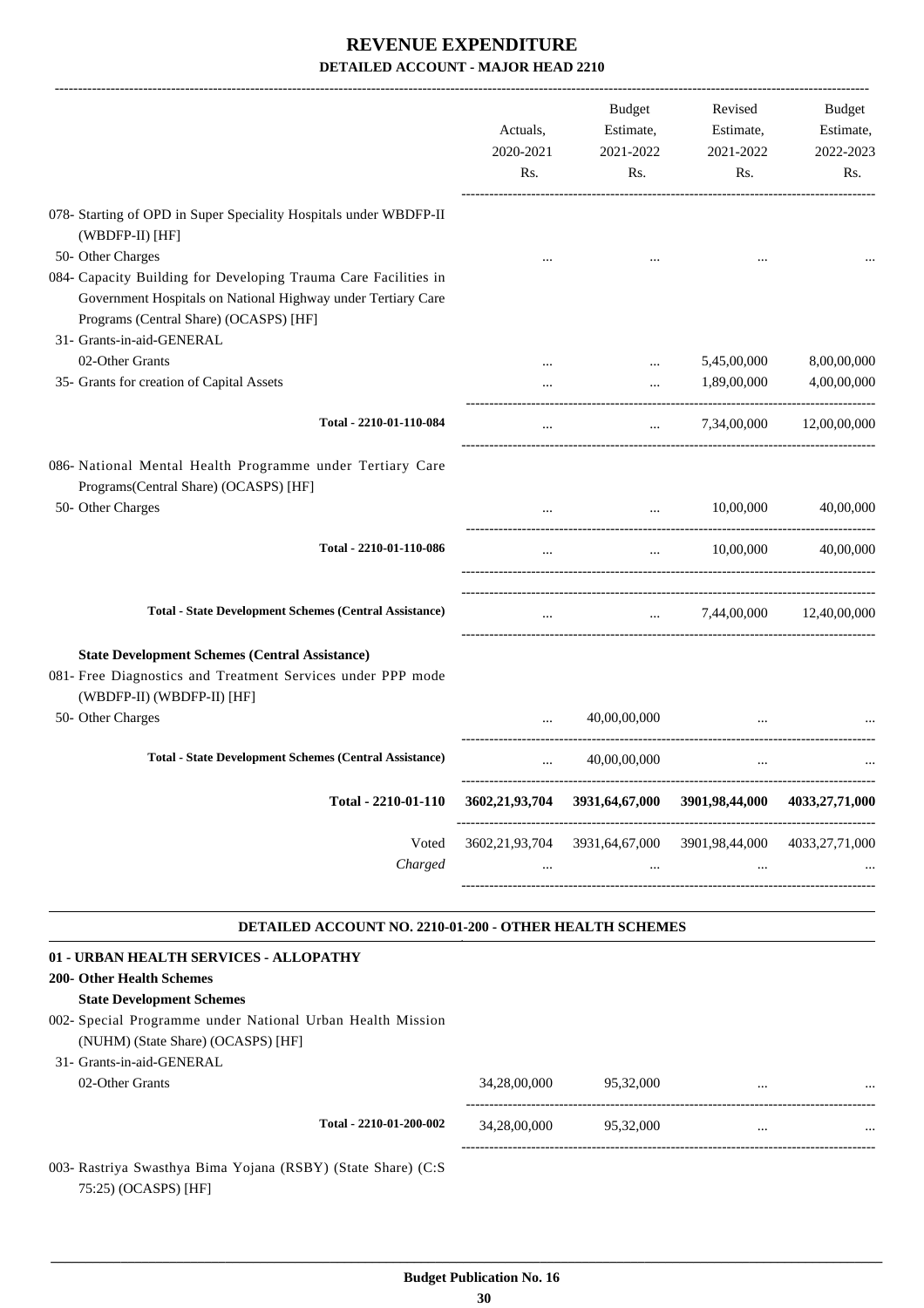|                                                                                                                                                                 | Actuals,<br>2020-2021<br>Rs. | Budget<br>Estimate,<br>2021-2022<br>Rs. | Revised<br>Estimate,<br>2021-2022<br>Rs. | Budget<br>Estimate,<br>2022-2023<br>Rs. |
|-----------------------------------------------------------------------------------------------------------------------------------------------------------------|------------------------------|-----------------------------------------|------------------------------------------|-----------------------------------------|
| 31- Grants-in-aid-GENERAL                                                                                                                                       |                              |                                         |                                          |                                         |
| 02-Other Grants<br>008- Care Services under Strengthening the Social Protection System<br>funded by World Bank (State Share) (EAP) [HF]                         |                              |                                         |                                          |                                         |
| 02- Wages                                                                                                                                                       | $\ddotsc$                    | 5,00,00,000                             |                                          |                                         |
| 21- Materials and Supplies/Stores and Equipment<br>02-Drug                                                                                                      |                              | 5,00,00,000                             |                                          |                                         |
| Total - 2210-01-200-008                                                                                                                                         | $\cdots$                     | 10,00,00,000                            | $\ldots$                                 |                                         |
| 010- Telemedicine Services for Elderly and Disabled under<br>Strengthening the Social Protection System funded by World<br>Bank (State Share) (EAP) [HF]        |                              |                                         |                                          |                                         |
| 50- Other Charges                                                                                                                                               |                              | 5,00,00,000                             |                                          |                                         |
| Total - 2210-01-200-010                                                                                                                                         | $\cdots$                     | 5,00,00,000                             | $\cdots$                                 |                                         |
| 012- Training of Doctor, Nurses & Technicians under Strengthening<br>the Social Protection System funded by World Bank (State<br>Share) (EAP) [HF]              |                              |                                         |                                          |                                         |
| 98- Training                                                                                                                                                    | $\cdots$                     | 5,00,00,000                             |                                          |                                         |
| Total - 2210-01-200-012                                                                                                                                         | $\ldots$                     | 5,00,00,000                             | $\ldots$                                 |                                         |
| 014- Training of Frontline Workers to manage Elderly Care under<br>Strengthening the Social Protection System funded by World<br>Bank (State Share) (EAP) [HF]  |                              |                                         |                                          |                                         |
| 98- Training                                                                                                                                                    |                              | 5,00,00,000                             |                                          |                                         |
| Total - 2210-01-200-014                                                                                                                                         | $\cdots$                     | 5,00,00,000                             | $\cdots$                                 |                                         |
| <b>Total - State Development Schemes</b>                                                                                                                        |                              | 34,28,00,000 25,95,32,000               | $\cdots$                                 |                                         |
| <b>State Development Schemes (Central Assistance)</b><br>005- Rastriya Swasthya Bima Yojana (RSBY) (CentralShare)<br>(OCASPS) [HF]<br>31- Grants-in-aid-GENERAL |                              |                                         |                                          |                                         |
| 02-Other Grants<br>006- Premium payment of RSBY under WBDFP-II (WBDFP-II) [HF]<br>31- Grants-in-aid-GENERAL                                                     | $\cdots$                     | $\cdots$                                | $\cdots$                                 | $\ddotsc$                               |
| 02-Other Grants<br>007- Care Services under Strengthening the Social Protection System                                                                          |                              | $\cdots$                                | $\ddotsc$                                |                                         |
| funded by World Bank (Central Share) (EAP) [HF]<br>02- Wages<br>21- Materials and Supplies/Stores and Equipment                                                 |                              | 10,00,00,000                            | $\cdots$                                 |                                         |
| 02-Drug                                                                                                                                                         | $\cdots$                     | 10,00,00,000                            | $\cdots$                                 |                                         |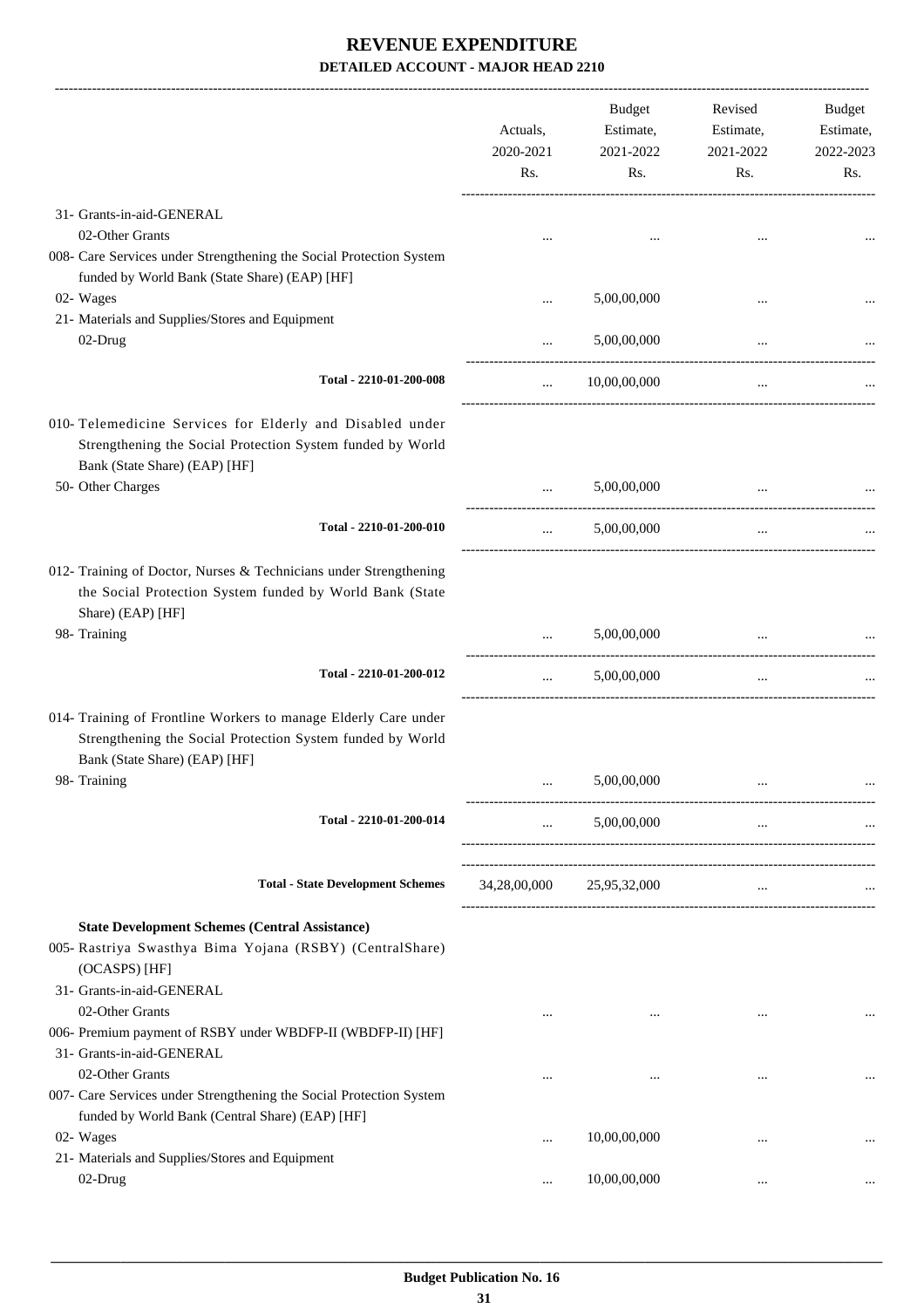|                                                                                                                                                                                                                   | Actuals,<br>2020-2021 | Budget<br>Estimate,<br>2021-2022     | Revised<br>Estimate,<br>2021-2022    | Budget<br>Estimate,<br>2022-2023 |
|-------------------------------------------------------------------------------------------------------------------------------------------------------------------------------------------------------------------|-----------------------|--------------------------------------|--------------------------------------|----------------------------------|
|                                                                                                                                                                                                                   | Rs.                   | Rs.                                  | Rs.                                  | Rs.                              |
| Total - 2210-01-200-007                                                                                                                                                                                           | $\cdots$              | 20,00,00,000                         | $\cdots$                             |                                  |
| 009- Telemedicine Services for Elderly and Disabled under<br>Strengthening the Social Protection System funded by World<br>Bank (Central Share) (EAP) [HF]                                                        |                       |                                      |                                      |                                  |
| 50- Other Charges                                                                                                                                                                                                 | $\cdots$              | 10,00,00,000                         | $\cdots$                             |                                  |
| Total - 2210-01-200-009                                                                                                                                                                                           | $\cdots$              | 10,00,00,000                         | $\ldots$                             |                                  |
| 011- Training of Doctor, Nurses & Technicians under Strengthening<br>the Social Protection System funded by World Bank (Central<br>Share) (EAP) [HF]                                                              |                       |                                      |                                      |                                  |
| 98- Training                                                                                                                                                                                                      |                       | 10,00,00,000                         |                                      |                                  |
| Total - 2210-01-200-011                                                                                                                                                                                           | $\cdots$              | 10,00,00,000                         | $\cdots$                             |                                  |
| 013- Training of Frontline Workers to manage Elderly Care under<br>Strengthening the Social Protection System funded by World<br>Bank (Central Share) (EAP) [HF]                                                  |                       |                                      |                                      |                                  |
| 98- Training                                                                                                                                                                                                      | $\cdots$              | 20,00,00,000                         |                                      |                                  |
| Total - 2210-01-200-013                                                                                                                                                                                           | $\cdots$              | 20,00,00,000                         | $\cdots$                             |                                  |
| <b>Total - State Development Schemes (Central Assistance)</b>                                                                                                                                                     | $\cdots$              | 60,00,00,000                         |                                      |                                  |
| <b>State Development Schemes (Central Assistance)</b><br>015- Assistance for Diagnostic Infrastructure to Urban PHCs under<br>recommendation of 15th Finance Commission (15-FC) [HF]<br>31- Grants-in-aid-GENERAL |                       |                                      |                                      |                                  |
| 02-Other Grants                                                                                                                                                                                                   |                       | $\sim 10^{-10}$                      | 26, 37, 72, 000                      | 26, 37, 72, 000                  |
| Total - 2210-01-200-015                                                                                                                                                                                           | $\cdots$              | $\cdots$ . The set of $\mathbb{R}^n$ |                                      | 26, 37, 72, 000 26, 37, 72, 000  |
| 016- Assistance for Urban Health and Wellness Centres (UHWC)<br>under the recommendation of 15th Finance Commission (15-FC)<br>[HF]                                                                               |                       |                                      |                                      |                                  |
| 31- Grants-in-aid-GENERAL<br>02-Other Grants                                                                                                                                                                      |                       | $\ddotsc$                            | 166,80,00,000                        | 166,80,00,000                    |
| Total - 2210-01-200-016                                                                                                                                                                                           | $\cdots$              | <b>Sales Control</b>                 | 166,80,00,000 166,80,00,000          |                                  |
| <b>Total - State Development Schemes (Central Assistance)</b>                                                                                                                                                     | $\cdots$              |                                      | $\ldots$ 193,17,72,000 193,17,72,000 |                                  |
|                                                                                                                                                                                                                   |                       |                                      |                                      |                                  |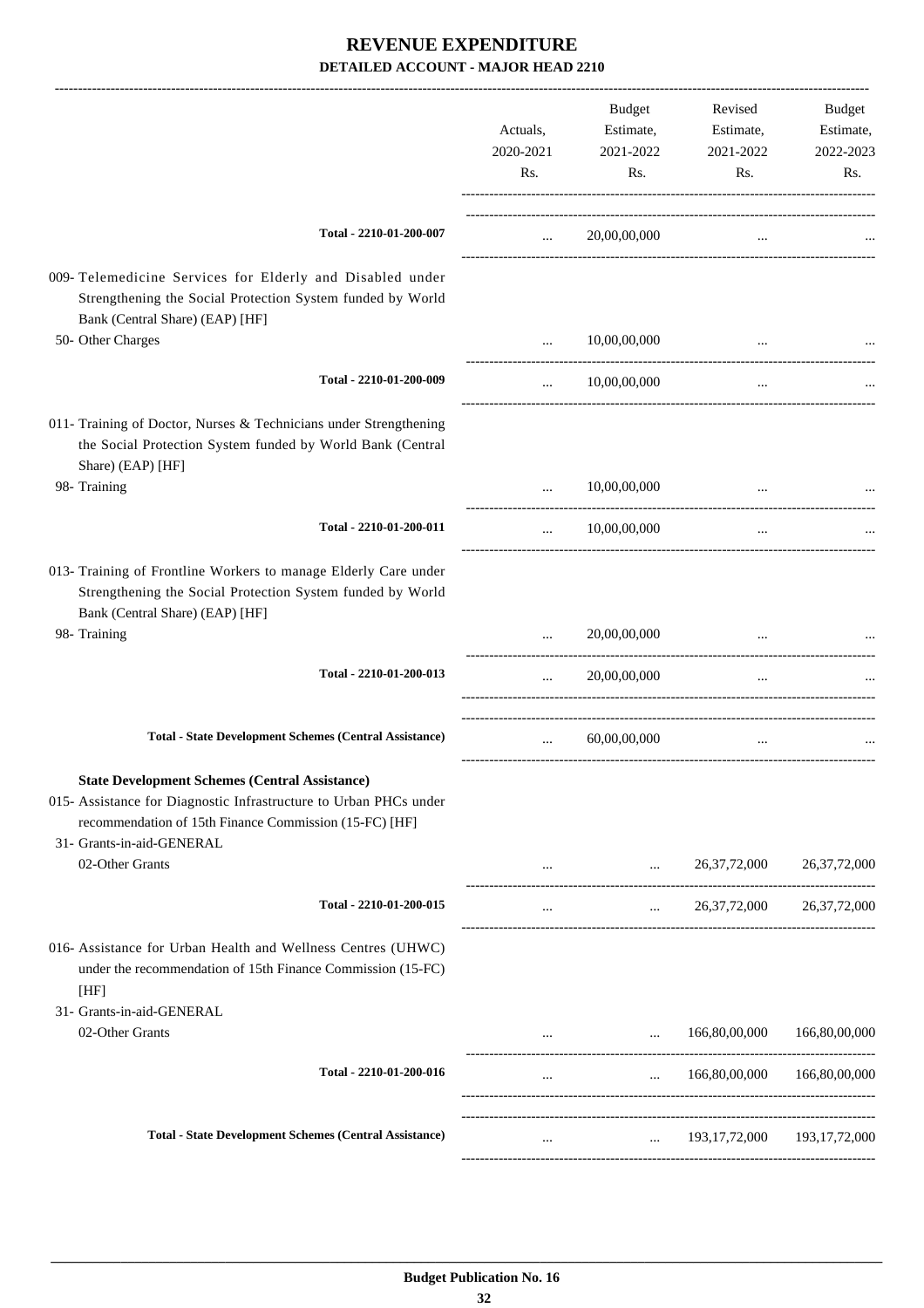#### **REVENUE EXPENDITURE HED LOCOUNT MAJOR HEAD 2210**

| DETAILED ACCOUNT - MAJOR HEAD 2210                                             |              |                                                |                                                       |                  |
|--------------------------------------------------------------------------------|--------------|------------------------------------------------|-------------------------------------------------------|------------------|
|                                                                                |              | <b>Budget</b>                                  | Revised                                               | Budget           |
|                                                                                | Actuals,     | Estimate,                                      | Estimate,                                             | Estimate,        |
|                                                                                | 2020-2021    | 2021-2022                                      | 2021-2022                                             | 2022-2023        |
|                                                                                | Rs.          | Rs.                                            | Rs.                                                   | Rs.              |
| Total - 2210-01-200                                                            | 34,28,00,000 |                                                | 85,95,32,000 193,17,72,000                            | 193, 17, 72, 000 |
| Voted                                                                          |              |                                                | 34,28,00,000 85,95,32,000 193,17,72,000 193,17,72,000 |                  |
| Charged                                                                        | $\cdots$     | <b>Sales Control</b>                           | $\cdots$                                              |                  |
| DETAILED ACCOUNT NO. 2210-01-789 - SPECIAL COMPONENT PLAN FOR SCHEDULED CASTES |              |                                                |                                                       |                  |
| 01 - URBAN HEALTH SERVICES - ALLOPATHY                                         |              |                                                |                                                       |                  |
| 789- Special Component Plan for Scheduled Castes                               |              |                                                |                                                       |                  |
| <b>State Development Schemes</b>                                               |              |                                                |                                                       |                  |
| 004- Special Programme under National Urban Health Mission                     |              |                                                |                                                       |                  |
| (NUHM) (State Share) (OCASPS) [HF]                                             |              |                                                |                                                       |                  |
| 31- Grants-in-aid-GENERAL                                                      |              |                                                |                                                       |                  |
| 02-Other Grants                                                                | 11,00,67,000 | 41,18,000                                      | $\cdots$                                              |                  |
| <b>Total - State Development Schemes</b>                                       | 11,00,67,000 | 41,18,000                                      | $\cdots$                                              |                  |
| <b>State Development Schemes (Central Assistance)</b>                          |              |                                                |                                                       |                  |
| 005- Rastriya Swasthya Bima Yojana (RSBY) (Central Share)                      |              |                                                |                                                       |                  |
| (OCASPS) [HF]<br>31- Grants-in-aid-GENERAL                                     |              |                                                |                                                       |                  |
| 02-Other Grants                                                                |              |                                                |                                                       |                  |
| Total - 2210-01-789                                                            | 11,00,67,000 | 41,18,000                                      |                                                       |                  |
| Voted                                                                          | 11,00,67,000 | ---------------------------------<br>41,18,000 | $\cdots$                                              |                  |
| Charged                                                                        | $\cdots$     |                                                |                                                       |                  |
|                                                                                |              |                                                |                                                       |                  |
| <b>DETAILED ACCOUNT NO. 2210-01-796 - TRIBAL AREAS SUB-PLAN</b>                |              |                                                |                                                       |                  |
| 01 - URBAN HEALTH SERVICES - ALLOPATHY                                         |              |                                                |                                                       |                  |
| 796- Tribal Areas Sub-Plan                                                     |              |                                                |                                                       |                  |
| <b>State Development Schemes</b>                                               |              |                                                |                                                       |                  |
| 004- Special Programme under National Urban Health Mission                     |              |                                                |                                                       |                  |
| (NUHM) (State Share) (OCASPS) [HF]                                             |              |                                                |                                                       |                  |
| 31- Grants-in-aid-GENERAL                                                      |              |                                                |                                                       |                  |
| 02-Other Grants                                                                | 2,70,67,000  | 16,02,000                                      | $\ddotsc$                                             |                  |

02-Other Grants ... ... ... ...

-----------------------------------------------------------------------------------------

-----------------------------------------------------------------------------------------

------------------------------------------------------------------------------------------

**Total - State Development Schemes** 2,70,67,000 16,02,000 ... ... ... ... ... ...

**Total - 2210-01-796 2,70,67,000 16,02,000** ... ... ... ...

 **\_\_\_\_\_\_\_\_\_\_\_\_\_\_\_\_\_\_\_\_\_\_\_\_\_\_\_\_\_\_\_\_\_\_\_\_\_\_\_\_\_\_\_\_\_\_\_\_\_\_\_\_\_\_\_\_\_\_\_\_\_\_\_\_\_\_\_\_\_\_\_\_\_\_\_\_\_\_\_\_\_\_\_\_\_\_\_\_\_\_\_\_\_\_\_\_\_\_\_\_\_\_\_\_\_\_\_\_\_\_\_\_\_\_\_\_\_\_\_**

**State Development Schemes (Central Assistance)**

(OCASPS) [HF] 31- Grants-in-aid-GENERAL

005- Rastriya Swasthya Bima Yojana (RSBY) (Central Share)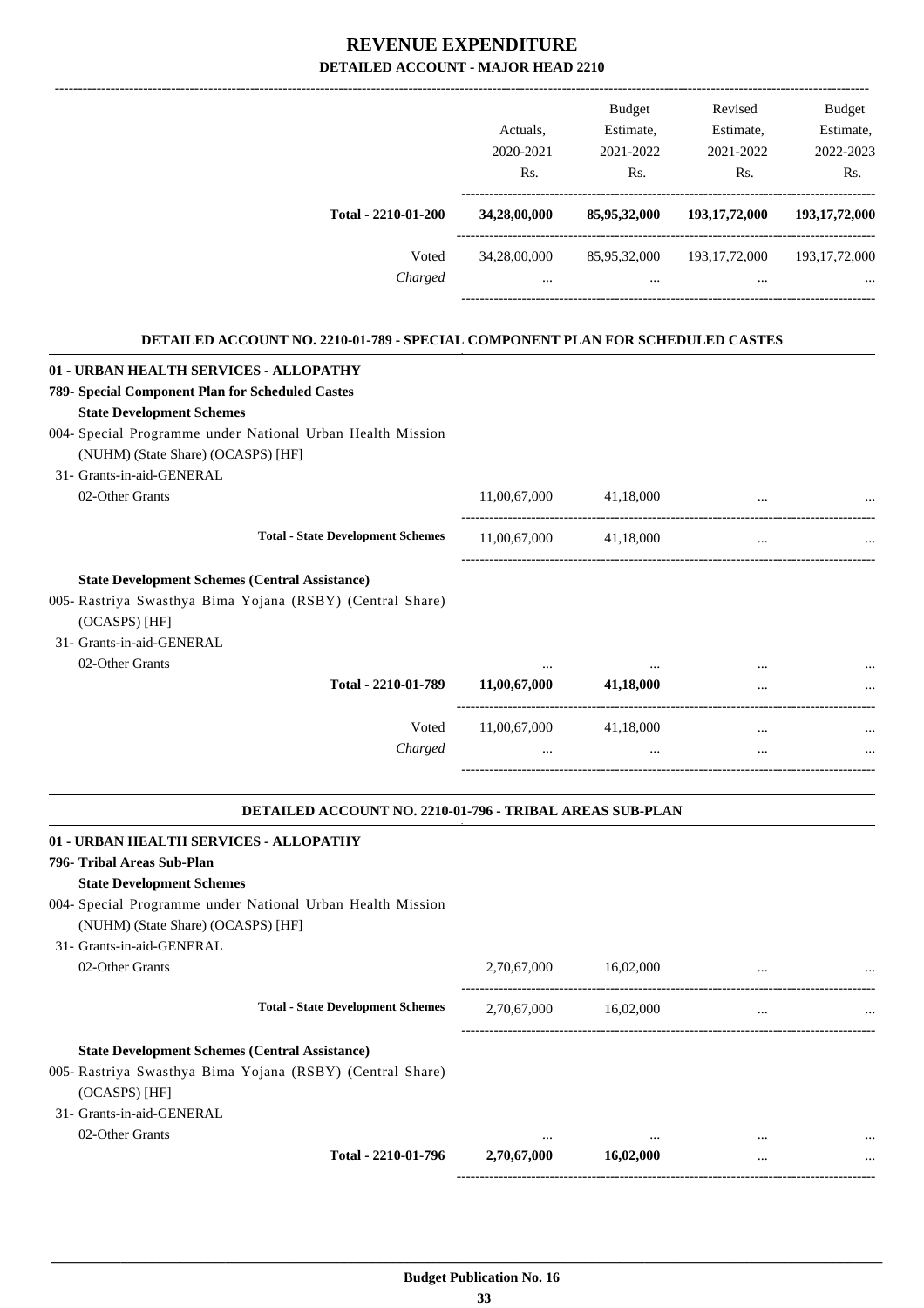|                                                                                   | Actuals,<br>2020-2021<br>Rs. | Budget<br>Estimate,<br>2021-2022<br>Rs. | Revised<br>Estimate,<br>2021-2022<br>Rs. | <b>Budget</b><br>Estimate,<br>2022-2023<br>Rs. |
|-----------------------------------------------------------------------------------|------------------------------|-----------------------------------------|------------------------------------------|------------------------------------------------|
| Voted                                                                             | 2,70,67,000                  | 16,02,000                               | $\cdots$                                 |                                                |
| Charged                                                                           | $\cdots$                     | $\cdots$                                | $\cdots$                                 |                                                |
| DETAILED ACCOUNT NO. 2210-01-800 - OTHER EXPENDITURE                              |                              |                                         |                                          |                                                |
| 01 - URBAN HEALTH SERVICES - ALLOPATHY                                            |                              |                                         |                                          |                                                |
| 800- Other Expenditure                                                            |                              |                                         |                                          |                                                |
| <b>Administrative Expenditure</b>                                                 |                              |                                         |                                          |                                                |
| 002- Grants to the West Bengal Council of Medical Registration [HF]               |                              |                                         |                                          |                                                |
| 31- Grants-in-aid-GENERAL<br>02-Other Grants                                      | 4,49,000                     | 5,00,000                                | 4,49,000                                 | 4,53,000                                       |
| Total - 2210-01-800-002                                                           | 4,49,000                     |                                         | 5,00,000 4,49,000                        | 4,53,000                                       |
|                                                                                   |                              |                                         |                                          |                                                |
| 003- Grants to the State Medical Faculty [HF]<br>31- Grants-in-aid-GENERAL        |                              |                                         |                                          |                                                |
| 02-Other Grants                                                                   |                              |                                         |                                          |                                                |
| 004- Grants to the West Bengal Nursing Council [HF]                               |                              |                                         |                                          |                                                |
| 31- Grants-in-aid-GENERAL                                                         |                              |                                         |                                          |                                                |
| 02-Other Grants                                                                   |                              |                                         |                                          |                                                |
| 36- Grants-in-aid-Salaries                                                        |                              |                                         |                                          |                                                |
| 005- Other Medical Grants [HF]                                                    |                              |                                         |                                          |                                                |
| 31- Grants-in-aid-GENERAL                                                         |                              |                                         |                                          |                                                |
| 02-Other Grants                                                                   | 7,00,000                     | 7,21,000                                | 7,00,000                                 | 7,07,000                                       |
| Total - 2210-01-800-005                                                           | 7,00,000                     | 7,21,000                                | 7,00,000                                 | 7,07,000                                       |
| 006- Grants to the West Bengal Pharmacy Council [HF]<br>31- Grants-in-aid-GENERAL |                              |                                         |                                          |                                                |
| 02-Other Grants                                                                   | $\cdots$                     | $\ldots$                                | $\cdots$                                 |                                                |
| <b>Total - Administrative Expenditure</b>                                         | 11,49,000                    | 12,21,000                               | 11,49,000                                | 11,60,000                                      |
| Total - 2210-01-800                                                               | 11,49,000                    | 12,21,000                               | 11,49,000                                | 11,60,000                                      |
| Voted                                                                             | 11,49,000                    | 12,21,000                               | 11,49,000                                | 11,60,000                                      |
| Charged                                                                           | $\cdots$                     | $\ddots$                                | $\ldots$                                 |                                                |

#### **DETAILED ACCOUNT NO. 2210-02-001 - DIRECTION AND ADMINISTRATION .**

.

#### **02 - URBAN HEALTH SERVICES--OTHER SYSTEMS OF**

**MEDICINES**

#### **001- Direction and Administration**

#### **State Development Schemes**

002- Other Health System for activities covered under Flexible Pool of NUHM (State Share) (OCASPS) [HF]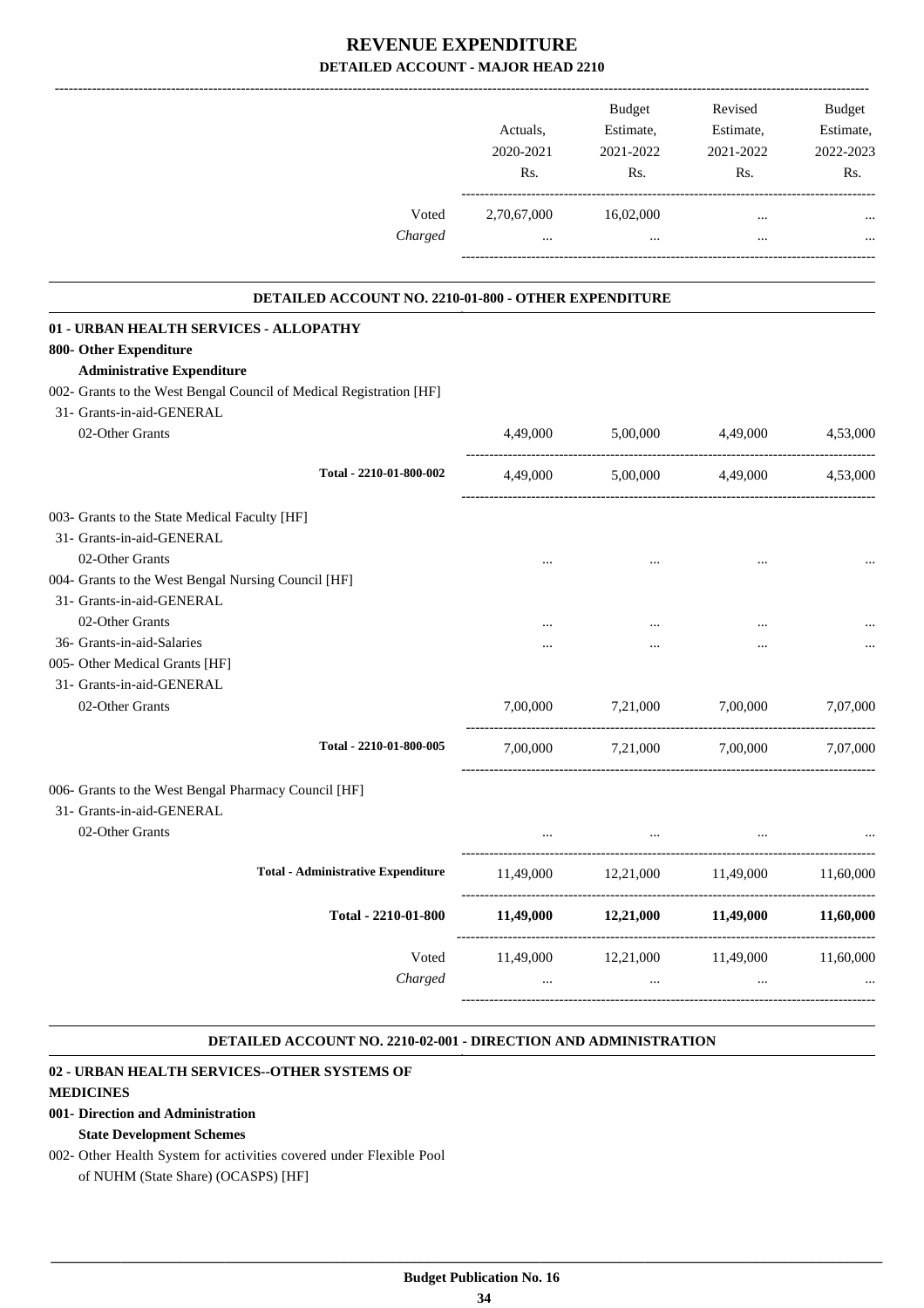-------------------------------------------------------------------------------------------------------------------------------------------------------------------------------

|                                                                                                              | Actuals,<br>2020-2021 | <b>Budget</b><br>Estimate,<br>2021-2022    | Revised<br>Estimate,<br>2021-2022 | <b>Budget</b><br>Estimate,<br>2022-2023 |
|--------------------------------------------------------------------------------------------------------------|-----------------------|--------------------------------------------|-----------------------------------|-----------------------------------------|
|                                                                                                              | Rs.                   | Rs.                                        | Rs.                               | Rs.                                     |
| 31- Grants-in-aid-GENERAL                                                                                    |                       |                                            |                                   |                                         |
| 02-Other Grants                                                                                              |                       | $\cdots$                                   | 7,67,11,000                       | 21,00,00,000                            |
| 35- Grants for creation of Capital Assets                                                                    | $\cdots$              | $\cdots$                                   | 1,76,44,000                       | 2,50,00,000                             |
| <b>Total - State Development Schemes</b>                                                                     | $\cdots$              | $\cdots$                                   | 9,43,55,000                       | 23,50,00,000                            |
| <b>State Development Schemes (Central Assistance)</b>                                                        |                       |                                            |                                   |                                         |
| 001- Other Health System for activities covered under Flexible Pool<br>of NUHM (Central Share) (OCASPS) [HF] |                       |                                            |                                   |                                         |
| 31- Grants-in-aid-GENERAL                                                                                    |                       |                                            |                                   |                                         |
| 02-Other Grants                                                                                              |                       |                                            | 11,50,67,000                      | 40,00,00,000                            |
| 35- Grants for creation of Capital Assets                                                                    | $\cdots$              | $\cdots$                                   | 2,65,33,000                       | 6,00,00,000                             |
| <b>Total - State Development Schemes (Central Assistance)</b>                                                | $\cdots$              | $\mathbf{r}$ , $\mathbf{r}$ , $\mathbf{r}$ | 14,16,00,000                      | 46,00,00,000                            |
| Total - 2210-02-001                                                                                          | $\cdots$              | $\cdots$                                   | 23,59,55,000                      | 69,50,00,000                            |
| Voted                                                                                                        | $\cdots$              |                                            | $\ldots$ 23,59,55,000             | 69,50,00,000                            |
| Charged                                                                                                      | $\cdots$              | $\cdots$                                   |                                   |                                         |
|                                                                                                              |                       |                                            |                                   |                                         |

#### **DETAILED ACCOUNT NO. 2210-02-101 - AYURVEDA**

| 14,68,62,721    | 15,45,00,000 | 14,80,00,000 | 15,24,40,000 |
|-----------------|--------------|--------------|--------------|
| $\cdots$        | $\cdots$     | $\cdots$     |              |
| 7,21,841        | 46,35,000    | 45,00,000    | 46,35,000    |
| 1,34,10,668     | 1,46,78,000  | 1,36,00,000  | 1,40,08,000  |
| 3,90,600        | 4,15,000     | 3,98,000     | 4,06,000     |
| 2,19,794        | 2,99,000     | 2,26,000     | 2,33,000     |
| 4, 29, 783      | 4,32,000     | 4,30,000     | 4,35,000     |
| 16, 20, 35, 407 | 17,49,59,000 | 16,71,54,000 | 17,21,57,000 |
| 14,56,215       | 20,94,000    | 25,00,000    | 26,00,000    |
| $\cdots$        | $\cdots$     | $\cdots$     |              |
| 14,977          | 33,000       | 33,000       | 34,000       |
| 1,50,926        | 1,86,000     | 4,80,000     | 5,00,000     |
|                 |              |              |              |
| 33,77,485       | 45,69,000    | 42,37,000    | 43,22,000    |
| 1,79,170        | 1,84,000     | 1,84,000     | 1,88,000     |
| 10,77,618       | 5,61,000     | 10,99,000    | 11,21,000    |
| 7,17,429        | 5,10,000     | 5,10,000     | 5,20,000     |
|                 |              |              |              |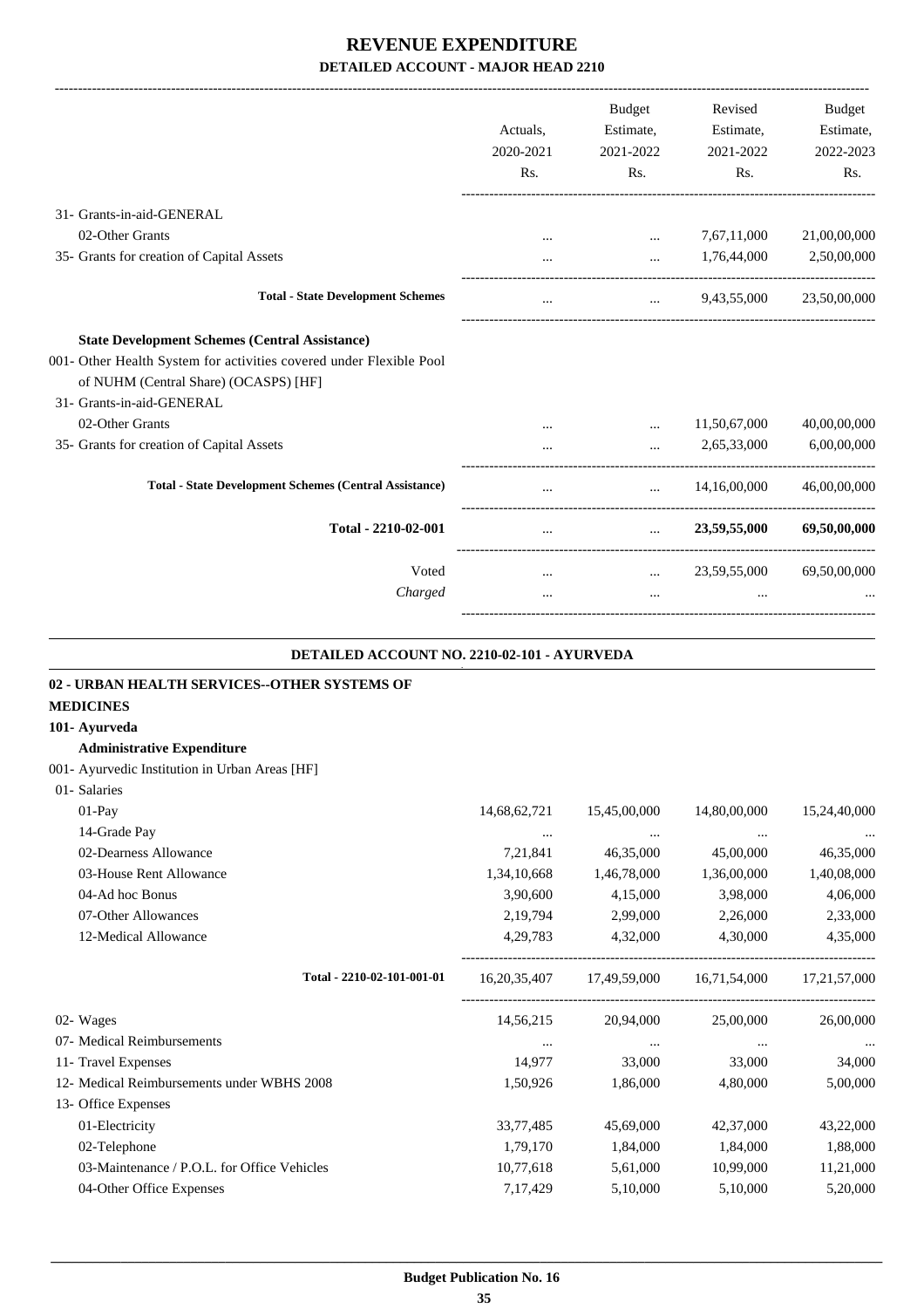-------------------------------------------------------------------------------------------------------------------------------------------------------------------------------

|                                                                | Actuals,<br>2020-2021 | <b>Budget</b><br>Estimate,<br>2021-2022 | Revised<br>Estimate,<br>2021-2022 | <b>Budget</b><br>Estimate,<br>2022-2023 |
|----------------------------------------------------------------|-----------------------|-----------------------------------------|-----------------------------------|-----------------------------------------|
|                                                                | Rs.                   | Rs.                                     | Rs.                               | Rs.                                     |
| Total - 2210-02-101-001-13                                     | 53,51,702             | 58,24,000                               | 60,30,000                         | 61,51,000                               |
| 14- Rents, Rates and Taxes                                     | $\cdots$              | $\cdots$                                | $\cdots$                          |                                         |
| 19- Maintenance                                                | $\cdots$              | $\cdots$                                | $\cdots$                          |                                         |
| 21- Materials and Supplies/Stores and Equipment                |                       |                                         |                                   |                                         |
| 01-Diet                                                        | 18,94,154             | 63,47,000                               | 35,00,000                         | 35,70,000                               |
| 02-Drug                                                        | 3,38,04,968           | 2,24,62,000                             | 2,24,62,000                       | 2,29,11,000                             |
| 03-Other Hospital Consumables                                  | 8,09,747              | 8,33,000                                | 8,33,000                          | 8,50,000                                |
| 05-Medical Gases including Oxygen                              | 15,226                | 23,000                                  | 16,000                            | 16,000                                  |
| Total - 2210-02-101-001-21                                     | 3,65,24,095           | 2,96,65,000                             | 2,68,11,000                       | 2,73,47,000                             |
| 34- Scholarships and Stipends                                  | 6,87,99,532           | 6,37,82,000                             | 8,50,00,000                       | 8,70,00,000                             |
| 50- Other Charges                                              | 11,38,785             | 10,20,000                               | 10,20,000                         | 10,51,000                               |
| 77- Computerisation                                            | 70,961                | 1,00,000                                | 60,000                            | 62,000                                  |
| 78- Outsourcing of Services                                    | 2, 11, 51, 481        | 2,00,13,000                             | 2,15,75,000                       | 2,22,22,000                             |
| 86- Hospital and Sanitation Charges                            |                       | 10,00,000                               | 10,00,000                         | 12,00,000                               |
| Total - 2210-02-101-001                                        | 29,66,94,081          | 29,86,76,000                            | 31,16,63,000                      | 32,03,24,000                            |
| 002- Aid in connection with Ayurvedic Systems of Medicine [HF] |                       |                                         |                                   |                                         |
| 31- Grants-in-aid-GENERAL                                      |                       |                                         |                                   |                                         |
| 02-Other Grants                                                |                       |                                         |                                   |                                         |
| 003- Drug Production & Research Centre. [HF]                   |                       |                                         |                                   |                                         |
| 01- Salaries                                                   |                       |                                         |                                   |                                         |
| 01-Pay                                                         | 61,13,200             | 62,80,000                               | 62,35,000                         | 64,22,000                               |
| 14-Grade Pay                                                   |                       | $\cdots$                                | $\ddotsc$                         |                                         |
| 02-Dearness Allowance                                          | 30,864                | 1,89,000                                | 1,90,000                          | 1,96,000                                |
| 03-House Rent Allowance                                        | 7,33,584              | 5,97,000                                | 6,63,000                          | 6,83,000                                |
| 04-Ad hoc Bonus                                                | 63,000                | 67,000                                  | 64,000                            | 65,000                                  |
| 07-Other Allowances                                            | 7,200                 | 10,000                                  | 10,000                            | 11,000                                  |
| 12-Medical Allowance                                           | 30,000                | 30,000                                  | 30,000                            | 31,000                                  |
| Total - 2210-02-101-003-01                                     | 69,77,848             | 71,73,000                               | 71,92,000                         | 74,08,000                               |
| 02- Wages                                                      | 9,22,929              | 9,50,000                                | 9,25,000                          | 9,35,000                                |
| 07- Medical Reimbursements                                     | $\cdots$              | $\ldots$                                | $\cdots$                          |                                         |
| 11- Travel Expenses                                            | 1,477                 | 6,000                                   | 6,000                             | 6,000                                   |
| 12- Medical Reimbursements under WBHS 2008                     | 24,019                | 1,50,000                                | 50,000                            | 51,000                                  |
| 13- Office Expenses                                            |                       |                                         |                                   |                                         |
| 01-Electricity                                                 | 5,86,529              | 7,18,000                                | 7,02,000                          | 7,17,000                                |
| 02-Telephone                                                   | 31,988                | 30,000                                  | 30,000                            | 31,000                                  |
| 03-Maintenance / P.O.L. for Office Vehicles                    | 29,772                | 52,000                                  | 52,000                            | 54,000                                  |
| 04-Other Office Expenses                                       | 26,071                | 50,000                                  | 50,000                            | 51,000                                  |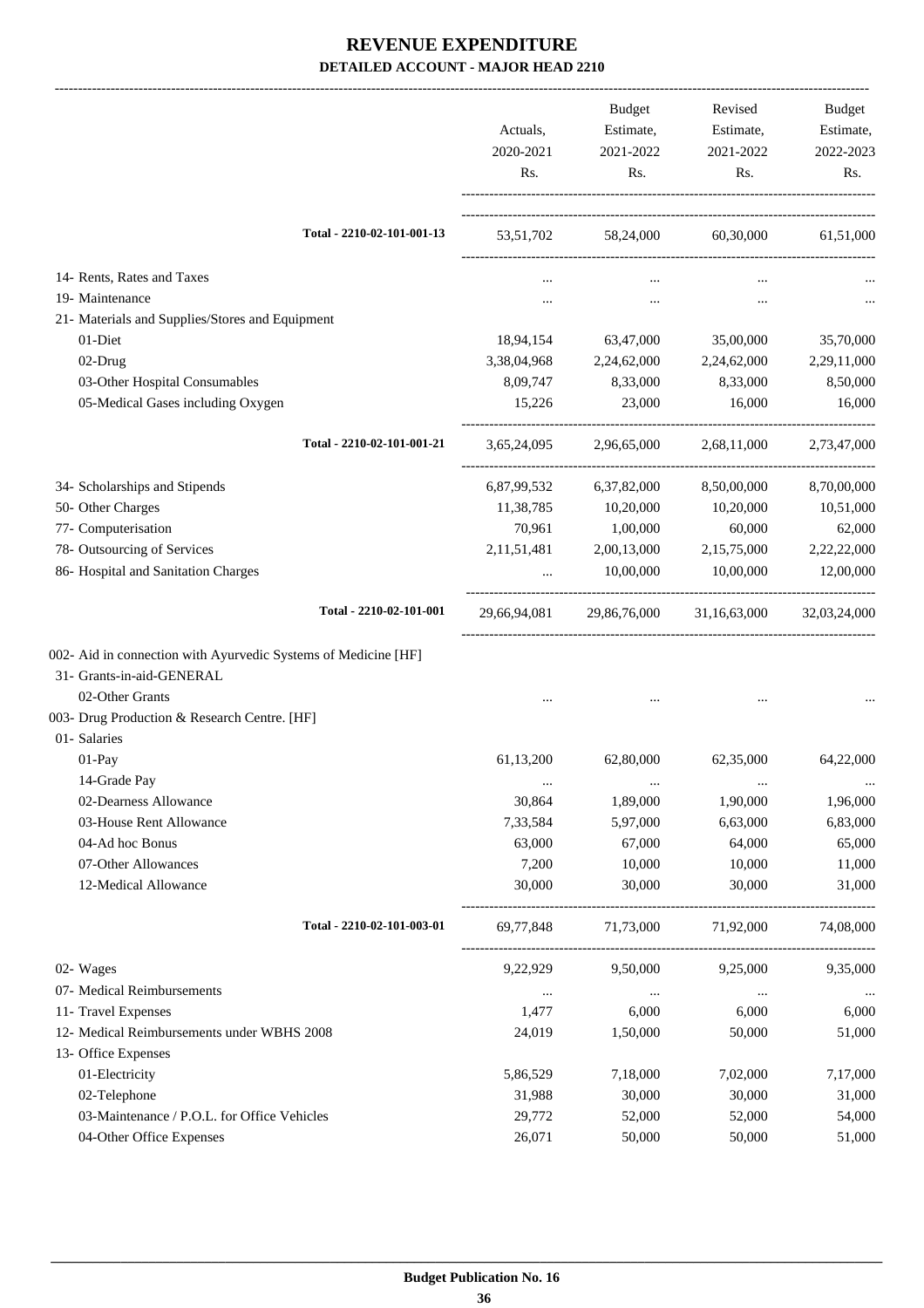|                                                                                  | Actuals,<br>2020-2021<br>Rs. | Budget<br>Estimate,<br>2021-2022<br>Rs. | Revised<br>Estimate,<br>2021-2022<br>Rs.            | Budget<br>Estimate,<br>2022-2023<br>Rs. |
|----------------------------------------------------------------------------------|------------------------------|-----------------------------------------|-----------------------------------------------------|-----------------------------------------|
|                                                                                  |                              |                                         |                                                     |                                         |
| Total - 2210-02-101-003-13                                                       |                              |                                         | 6,74,360 8,50,000 8,34,000 8,53,000                 |                                         |
| 19- Maintenance                                                                  | 20,803                       | 36,000                                  | 21,000                                              | 22,000                                  |
| 21- Materials and Supplies/Stores and Equipment                                  |                              |                                         |                                                     |                                         |
| 03-Other Hospital Consumables                                                    | 10,49,353                    | 10,60,000                               | 10,60,000                                           | 10,81,000                               |
| 50- Other Charges                                                                | 42,922                       | 68,000                                  | 68,000                                              | 70,000                                  |
| 77- Computerisation                                                              | 11,200                       | 24,000                                  | 11,000                                              | 11,000                                  |
| Total - 2210-02-101-003                                                          |                              |                                         | 97,24,911 1,03,17,000 1,01,67,000 1,04,37,000       |                                         |
| <b>Total - Administrative Expenditure</b>                                        |                              |                                         | 30,64,18,992 30,89,93,000 32,18,30,000 33,07,61,000 |                                         |
| <b>State Development Schemes</b>                                                 |                              |                                         |                                                     |                                         |
| 004- Development of Colleges and Hospitals under Ayurveda [HF]                   |                              |                                         |                                                     |                                         |
| 31- Grants-in-aid-GENERAL                                                        |                              |                                         |                                                     |                                         |
| 02-Other Grants                                                                  | 35,69,000                    | 1,65,00,000                             | 55,00,000                                           | 1,73,25,000                             |
| 50- Other Charges                                                                | 22,61,270                    | 1,10,00,000                             | 36,67,000                                           | 1,15,50,000                             |
| Total - 2210-02-101-004                                                          |                              |                                         | 58,30,270 2,75,00,000 91,67,000                     | 2,88,75,000                             |
| 005- Establishment of State ISM Drug Testing Laboratory [HF]                     |                              |                                         |                                                     |                                         |
| 21- Materials and Supplies/Stores and Equipment<br>03-Other Hospital Consumables | $\cdots$                     | 6,60,000                                | 2,20,000                                            | 6,93,000                                |
| Total - 2210-02-101-005                                                          | $\cdots$                     | 6,60,000                                | 2,20,000                                            | 6,93,000                                |
| 007- Setting up of a State Pharmacy of Ayurveda at Kalyani [HF]                  |                              |                                         |                                                     |                                         |
| 13- Office Expenses                                                              |                              |                                         |                                                     |                                         |
| 04-Other Office Expenses                                                         |                              | 44,00,000                               | 14,67,000                                           | 46,20,000                               |
| 21- Materials and Supplies/Stores and Equipment                                  |                              |                                         |                                                     |                                         |
| 04-Others                                                                        | .                            | 27,50,000                               | 9,17,000                                            | 28,88,000                               |
| Total - 2210-02-101-007                                                          | $\cdots$                     | 71,50,000                               | 23,84,000                                           | 75,08,000                               |
|                                                                                  |                              |                                         |                                                     |                                         |
| 012- Drug Production and Research Centre [HF]<br>50- Other Charges               | $\cdots$                     | 15,00,000                               | 5,00,000                                            | 15,75,000                               |
|                                                                                  |                              |                                         |                                                     |                                         |
| Total - 2210-02-101-012                                                          | $\cdots$                     |                                         | 15,00,000 5,00,000 15,75,000                        |                                         |
| 013- Setting up of a State Medicinal Plants Board [HF]                           |                              |                                         |                                                     |                                         |
| 31- Grants-in-aid-GENERAL                                                        |                              |                                         |                                                     |                                         |
| 02-Other Grants                                                                  |                              | 33,00,000                               | 11,00,000                                           | 34,65,000                               |
| 50- Other Charges                                                                |                              | 27,000                                  | 9,000                                               | 28,000                                  |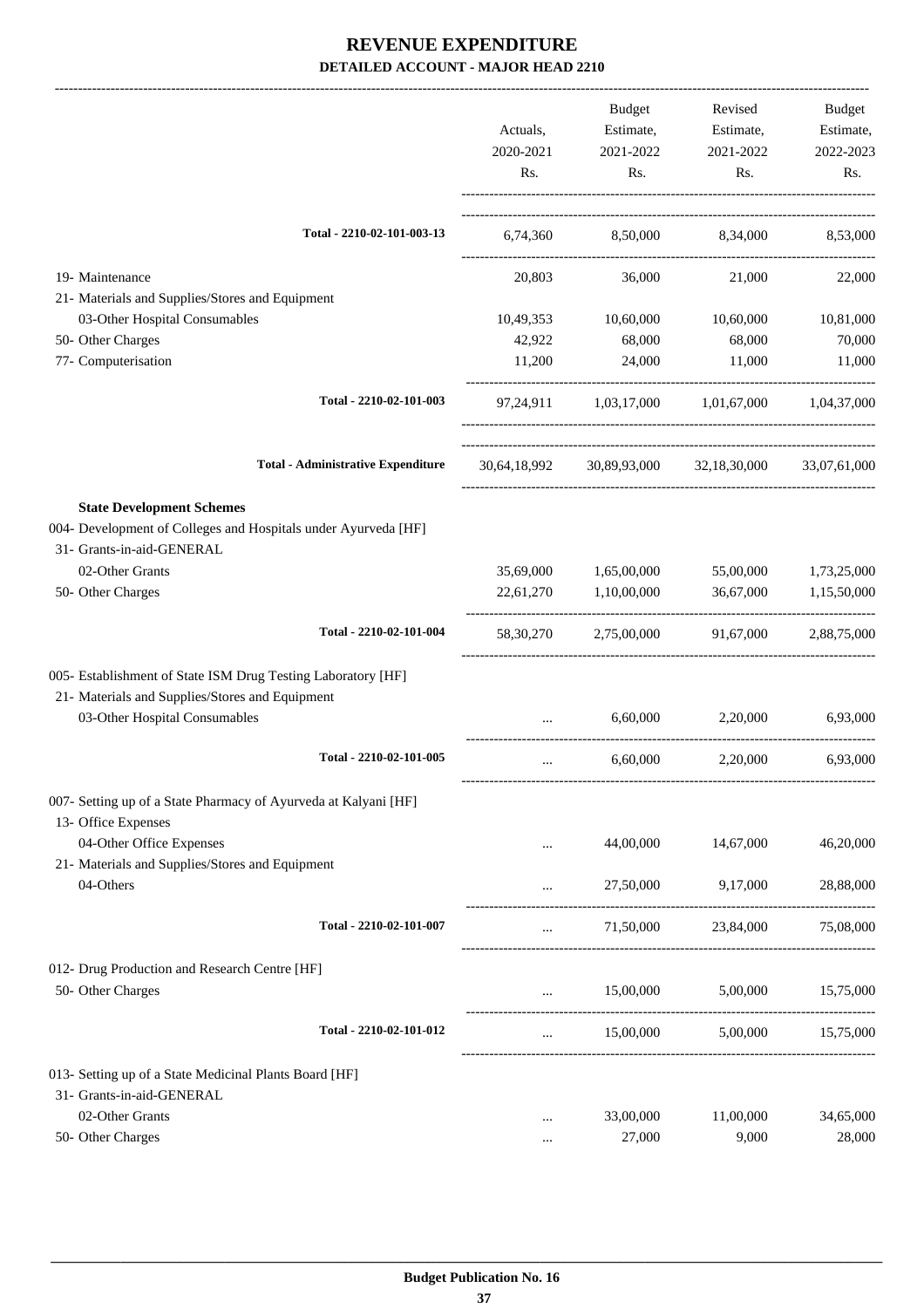|                                                                                   | Actuals,<br>2020-2021<br>Rs. | <b>Budget</b><br>Estimate,<br>2021-2022<br>Rs. | Revised<br>Estimate,<br>2021-2022<br>Rs. | <b>Budget</b><br>Estimate,<br>2022-2023<br>Rs. |
|-----------------------------------------------------------------------------------|------------------------------|------------------------------------------------|------------------------------------------|------------------------------------------------|
| Total - 2210-02-101-013                                                           | $\ddotsc$                    | 33,27,000                                      | 11,09,000                                | 34,93,000                                      |
| 014- Development of Treatment & Teaching Facilities in Yoga &<br>Naturapothy [HF] |                              |                                                |                                          |                                                |
| 02- Wages                                                                         | $\cdots$                     | $\ddotsc$                                      | 9,28,000                                 |                                                |
| 13- Office Expenses                                                               |                              |                                                |                                          |                                                |
| 01-Electricity                                                                    |                              | $\cdots$                                       | 67,000                                   |                                                |
| 02-Telephone                                                                      |                              | $\cdots$                                       | 13,000                                   |                                                |
| 04-Other Office Expenses                                                          |                              |                                                | 2,67,000                                 |                                                |
| Total - 2210-02-101-014-13                                                        |                              |                                                | 3,47,000                                 |                                                |
| 50- Other Charges                                                                 | $\ddotsc$                    | $\ddotsc$                                      | 3,33,000                                 |                                                |
| Total - 2210-02-101-014                                                           |                              | $\ddotsc$                                      | 16,08,000                                |                                                |
| 015- West Bengal Council of Yoga & Naturopathy [HF]                               |                              |                                                |                                          |                                                |
| 31- Grants-in-aid-GENERAL                                                         |                              |                                                |                                          |                                                |
| 02-Other Grants                                                                   |                              |                                                | 10,67,000                                |                                                |
| Total - 2210-02-101-015                                                           |                              | $\dddot{\phantom{0}}$                          | 10,67,000                                |                                                |
| <b>Total - State Development Schemes</b>                                          | 58, 30, 270                  | 4,01,37,000                                    | 1,60,55,000                              | 4,21,44,000                                    |
| Total - 2210-02-101                                                               | 31, 22, 49, 262              | 34,91,30,000                                   | 33,78,85,000                             | 37,29,05,000                                   |
| Voted<br>Charged                                                                  | 31,22,49,262                 | 34,91,30,000<br>$\ddotsc$                      | --------------------<br>33,78,85,000     | 37,29,05,000                                   |
|                                                                                   |                              |                                                |                                          |                                                |

#### **DETAILED ACCOUNT NO. 2210-02-102 - HOMEOPATHY .**

.

| 02 - URBAN HEALTH SERVICES--OTHER SYSTEMS OF      |             |             |             |             |
|---------------------------------------------------|-------------|-------------|-------------|-------------|
| <b>MEDICINES</b>                                  |             |             |             |             |
| 102- Homeopathy                                   |             |             |             |             |
| <b>Administrative Expenditure</b>                 |             |             |             |             |
| 001- Homoeopathic Institution in Urban Areas [HF] |             |             |             |             |
| 01- Salaries                                      |             |             |             |             |
| $01-Pav$                                          | 6,62,73,012 | 9,63,65,000 | 6,75,98,000 | 6,96,26,000 |
| 14-Grade Pay                                      | $\cdots$    | $\cdots$    | $\cdots$    | $\cdots$    |
| 02-Dearness Allowance                             | 3,03,275    | 25,28,000   | 23,50,000   | 25,50,000   |
| 03-House Rent Allowance                           | 47,60,174   | 67,45,000   | 48,00,000   | 49,44,000   |
| 04-Ad hoc Bonus                                   | 75,600      | 89,000      | 77,000      | 79,000      |
| 07-Other Allowances                               | 25,202      | 1,01,000    | 26,000      | 27,000      |
| 12-Medical Allowance                              | 1.26.301    | 1.31.000    | 1.29,000    | 1.32.000    |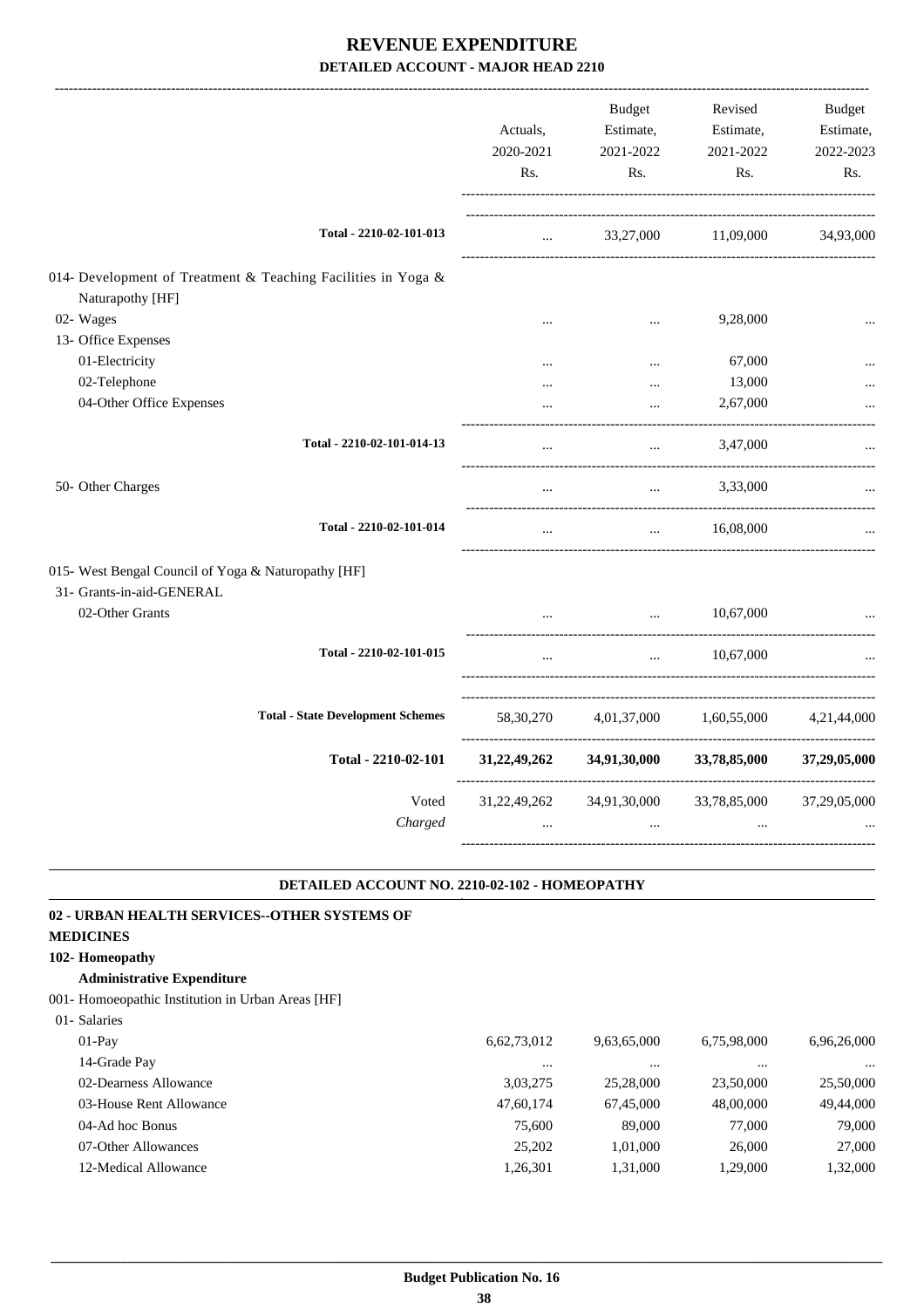|                                                              | Actuals,<br>2020-2021<br>Rs. | <b>Budget</b><br>Estimate,<br>2021-2022<br>Rs. | Revised<br>Estimate,<br>2021-2022<br>Rs. | Budget<br>Estimate,<br>2022-2023<br>Rs. |
|--------------------------------------------------------------|------------------------------|------------------------------------------------|------------------------------------------|-----------------------------------------|
| Total - 2210-02-102-001-01                                   | 7, 15, 63, 564               |                                                | 10,59,59,000 7,49,80,000                 | 7,73,58,000                             |
| 02- Wages                                                    | 61,61,665                    | 55,75,000                                      | 70,00,000                                | 72,10,000                               |
| 07- Medical Reimbursements                                   | $\cdots$                     | $\cdots$                                       |                                          |                                         |
| 11- Travel Expenses                                          | $\cdots$                     | $\cdots$                                       | $\ddotsc$                                |                                         |
| 12- Medical Reimbursements under WBHS 2008                   | 1,34,375                     | 1,50,000                                       | 1,40,000                                 | 1,43,000                                |
| 13- Office Expenses                                          |                              |                                                |                                          |                                         |
| 01-Electricity                                               |                              |                                                |                                          |                                         |
| 02-Telephone                                                 |                              |                                                |                                          |                                         |
| 03-Maintenance / P.O.L. for Office Vehicles                  | $\cdots$                     | $\cdots$                                       | $\cdots$                                 |                                         |
| 04-Other Office Expenses                                     | 40,210                       | 85,000                                         | 66,000                                   | 68,000                                  |
| Total - 2210-02-102-001-13                                   | 40,210                       | 85,000                                         | 66,000                                   | 68,000                                  |
| 14- Rents, Rates and Taxes                                   | $\cdots$                     | $\cdots$                                       | $\cdots$                                 |                                         |
| 21- Materials and Supplies/Stores and Equipment              |                              |                                                |                                          |                                         |
| 02-Drug                                                      | 52,991                       | 50,000                                         | 50,000                                   | 51,000                                  |
| 50- Other Charges                                            | 8,347                        | 13,000                                         | 13,000                                   | 13,000                                  |
| 77- Computerisation                                          | $\cdots$                     | 37,000                                         | $\cdots$                                 |                                         |
| 78- Outsourcing of Services                                  |                              |                                                | $\cdots$                                 |                                         |
| Total - 2210-02-102-001                                      | 7,79,61,152                  |                                                | 11,18,69,000 8,22,49,000                 | 8,48,43,000                             |
| 002- Aid for Development of Homoeopathy [HF]                 |                              |                                                |                                          |                                         |
| 31- Grants-in-aid-GENERAL                                    |                              |                                                |                                          |                                         |
| 02-Other Grants                                              |                              | 5,00,000                                       |                                          |                                         |
| 50- Other Charges                                            |                              | 50,000                                         | 50,000                                   | 52,000                                  |
| Total - 2210-02-102-002                                      | $\cdots$                     | 5,50,000                                       | 50,000                                   | 52,000                                  |
| 021- Government Homeopathic Medical College & Hospital. [HF] |                              |                                                |                                          |                                         |
| 01- Salaries                                                 |                              |                                                |                                          |                                         |
| 01-Pay                                                       | 13,99,82,426                 | 15,20,00,000                                   | 14,27,82,000                             | 14,70,65,000                            |
| 14-Grade Pay                                                 | 44,567                       | $\cdots$                                       | $\cdots$                                 |                                         |
| 02-Dearness Allowance                                        | 9,56,618                     | 45,60,000                                      | 47,00,000                                | 48,41,000                               |
| 03-House Rent Allowance                                      | 1,20,59,732                  | 1,44,40,000                                    | 1,30,50,000                              | 1,34,42,000                             |
| 04-Ad hoc Bonus                                              | 92,400                       | 1,10,000                                       | 94,000                                   | 96,000                                  |
| 07-Other Allowances                                          | 1,71,725                     | 2,58,000                                       | 1,60,000                                 | 1,64,000                                |
| 12-Medical Allowance                                         | 3,75,014                     | 4,07,000                                       | 3,83,000                                 | 3,91,000                                |
| Total - 2210-02-102-021-01                                   |                              | 15,36,82,482 17,17,75,000                      | 16,11,69,000                             | 16,59,99,000                            |
| 02- Wages                                                    | 1,17,80,410                  | 1,28,60,000                                    | 1,24,00,000                              | 1,27,72,000                             |
| 07- Medical Reimbursements                                   | $\cdots$                     | $\ldots$                                       | $\cdots$                                 |                                         |
| 11- Travel Expenses                                          | $\cdots$                     | 1,10,000                                       | 50,000                                   | 51,000                                  |
| 12- Medical Reimbursements under WBHS 2008                   | 1,65,992                     | 2,65,000                                       | 2,20,000                                 | 2,25,000                                |
|                                                              |                              |                                                |                                          |                                         |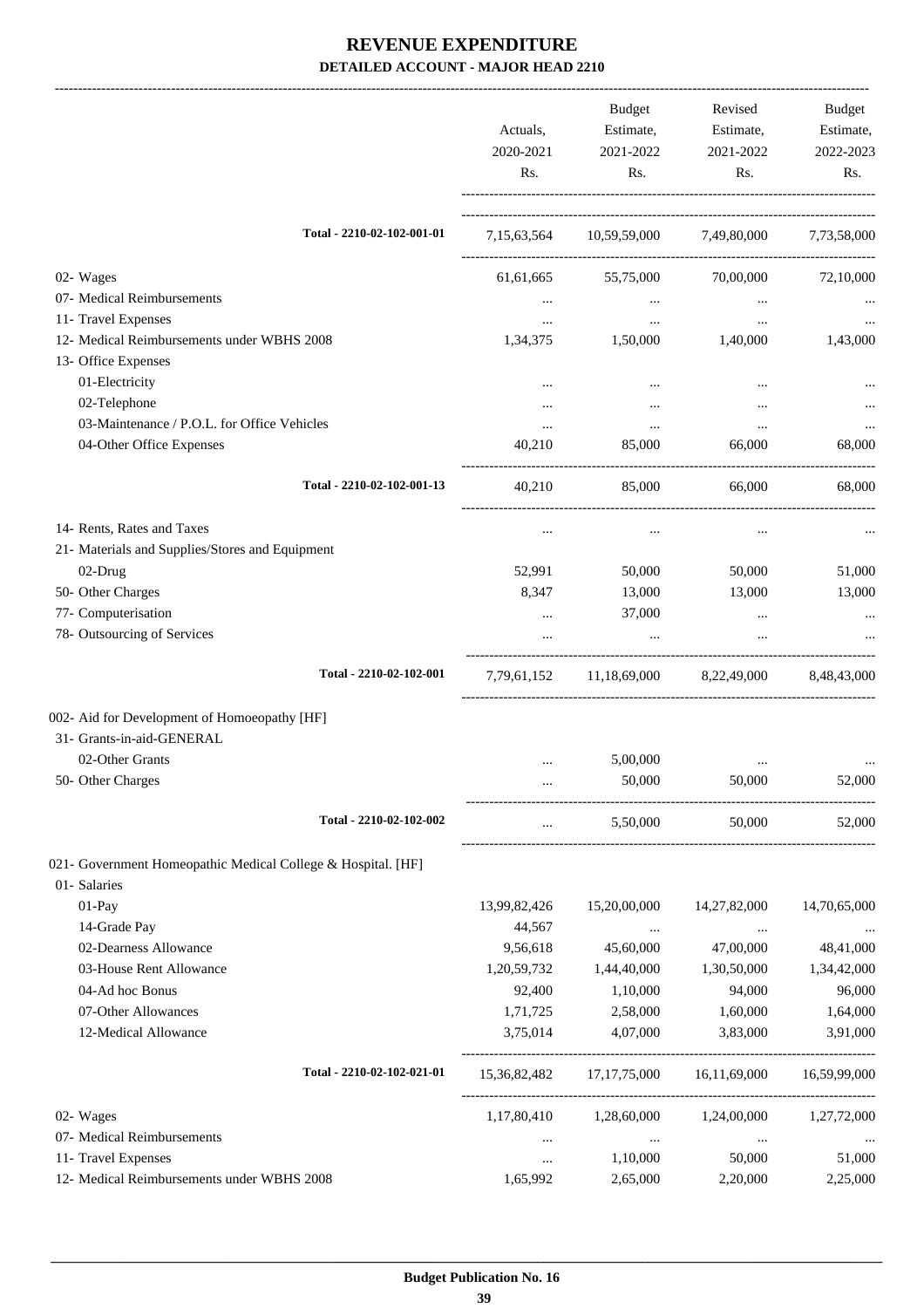|                                                              |              | <b>Budget</b>   | Revised      | Budget       |
|--------------------------------------------------------------|--------------|-----------------|--------------|--------------|
|                                                              | Actuals,     | Estimate,       | Estimate,    | Estimate,    |
|                                                              | 2020-2021    | 2021-2022       | 2021-2022    | 2022-2023    |
|                                                              | Rs.          | Rs.             | Rs.          | Rs.          |
| 13- Office Expenses                                          |              |                 |              |              |
| 01-Electricity                                               | 35,98,133    | 54,16,000       | 36,00,000    | 36,72,000    |
| 02-Telephone                                                 | 1,26,911     | 2,01,000        | 1,40,000     | 1,43,000     |
| 03-Maintenance / P.O.L. for Office Vehicles                  | 10,53,298    | 9,11,000        | 10,60,000    | 10,82,000    |
| 04-Other Office Expenses                                     | 10,05,340    | 10,27,000       | 10,27,000    | 10,48,000    |
| Total - 2210-02-102-021-13                                   | 57,83,682    | 75,55,000       | 58,27,000    | 59,45,000    |
| 14- Rents, Rates and Taxes                                   | $\cdots$     | 43,000          | $\cdots$     |              |
| 21- Materials and Supplies/Stores and Equipment              |              |                 |              |              |
| 01-Diet                                                      | 21,38,071    | 31,44,000       | 28,00,000    | 28,56,000    |
| 02-Drug                                                      | 12,79,065    | 14,93,000       | 14,93,000    | 15,23,000    |
| 05-Medical Gases including Oxygen                            | 8,050        | 26,000          | 8,000        | 8,000        |
| Total - 2210-02-102-021-21                                   | 34, 25, 186  | 46,63,000       | 43,01,000    | 43,87,000    |
| 28- Payment of Professional and Special Services             |              |                 |              |              |
| 02-Other charges                                             | 2,09,887     | 1,16,000        | 1,00,000     | 1,02,000     |
| 34- Scholarships and Stipends                                | 13,99,46,081 | 13,22,04,000    | 13,22,04,000 | 13,48,48,000 |
| 50- Other Charges                                            | 14,86,301    | 13,17,000       | 13,17,000    | 13,57,000    |
| 77- Computerisation                                          | 49,279       | 84,000          | 50,000       | 51,000       |
| 78- Outsourcing of Services                                  | 15,88,520    | 30,00,000       | 22,52,000    | 22,98,000    |
| 86- Hospital and Sanitation Charges                          |              | 20,00,000       | 15,00,000    | 16,00,000    |
| Total - 2210-02-102-021                                      | 31,81,17,820 | 33,59,92,000    | 32,13,90,000 | 32,96,35,000 |
| <b>Total - Administrative Expenditure</b>                    | 39,60,78,972 | 44,84,11,000    | 40,36,89,000 | 41,45,30,000 |
| <b>State Development Schemes</b>                             |              |                 |              |              |
| 007- Development of Colleges and Hospitals under Homoeopathy |              |                 |              |              |
| [HF]                                                         |              |                 |              |              |
| 13- Office Expenses                                          |              |                 |              |              |
| 04-Other Office Expenses                                     | 78,914       | 45,00,000       | 15,00,000    | 47,25,000    |
| 31- Grants-in-aid-GENERAL                                    |              |                 |              |              |
| 02-Other Grants                                              | 1,30,58,000  | 4,50,00,000     | 1,50,00,000  | 4,72,50,000  |
| 50- Other Charges                                            | 7,87,531     | 55,00,000       | 18,33,000    | 57,75,000    |
| <b>Total - State Development Schemes</b>                     | 1,39,24,445  | 5,50,00,000     | 1,83,33,000  | 5,77,50,000  |
| Total - 2210-02-102                                          | 41,00,03,417 | 50,34,11,000    | 42,20,22,000 | 47,22,80,000 |
| Voted                                                        | 41,00,03,417 | 50, 34, 11, 000 | 42,20,22,000 | 47,22,80,000 |
| Charged                                                      |              |                 |              |              |
|                                                              |              |                 |              |              |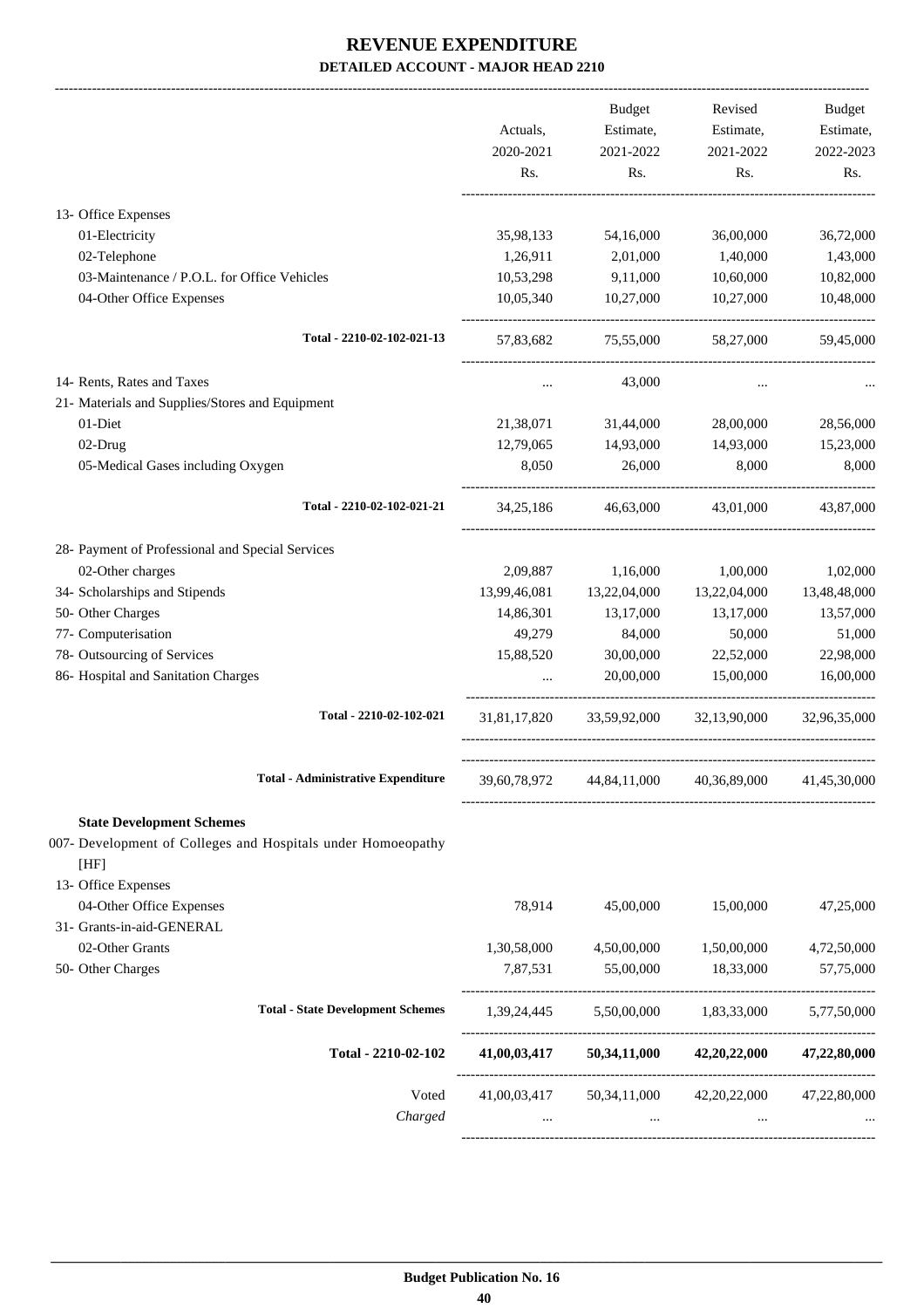|                                                                                                         | Actuals,  | Budget<br>Estimate, | Revised<br>Estimate,                    | <b>Budget</b><br>Estimate, |
|---------------------------------------------------------------------------------------------------------|-----------|---------------------|-----------------------------------------|----------------------------|
|                                                                                                         | 2020-2021 | 2021-2022           | 2021-2022                               | 2022-2023                  |
|                                                                                                         | Rs.       | Rs.                 | Rs.                                     | Rs.                        |
| DETAILED ACCOUNT NO. 2210-02-103 - UNANI                                                                |           |                     |                                         |                            |
| 02 - URBAN HEALTH SERVICES--OTHER SYSTEMS OF                                                            |           |                     |                                         |                            |
| <b>MEDICINES</b>                                                                                        |           |                     |                                         |                            |
| 103- Unani                                                                                              |           |                     |                                         |                            |
| <b>Administrative Expenditure</b>                                                                       |           |                     |                                         |                            |
| 001- Development of Treatment & Teaching facilities in Unani<br>system of Medicine in Urban Areas. [HF] |           |                     |                                         |                            |
| 01- Salaries                                                                                            |           |                     |                                         |                            |
| 01-Pay                                                                                                  | 18,21,600 | 18,71,000           | 18,58,000                               | 19,14,000                  |
| 14-Grade Pay                                                                                            | $\cdots$  | $\cdots$            | $\ldots$                                |                            |
| 02-Dearness Allowance                                                                                   | 9,198     | 57,000              | 65,000                                  | 67,000                     |
| 03-House Rent Allowance                                                                                 | 2,18,592  | 1,78,000            | 2,25,000                                | 2,32,000                   |
| 04-Ad hoc Bonus                                                                                         | 12,600    | 15,000              | 13,000                                  | 13,000                     |
| 07-Other Allowances                                                                                     | $\cdots$  | $\cdots$            | $\cdots$                                |                            |
| 12-Medical Allowance                                                                                    | 6,000     | 6,000               | 6,000                                   | 6,000                      |
| Total - 2210-02-103-001-01                                                                              | 20,67,990 | 21,27,000           | 21,67,000                               | 22,32,000                  |
| 12- Medical Reimbursements under WBHS 2008                                                              |           | $\cdots$            | $\cdots$                                |                            |
| 13- Office Expenses                                                                                     |           |                     |                                         |                            |
| 02-Telephone                                                                                            |           |                     |                                         |                            |
| 03-Maintenance / P.O.L. for Office Vehicles                                                             |           |                     |                                         |                            |
| 04-Other Office Expenses                                                                                |           | $\cdots$            |                                         |                            |
| 77- Computerisation                                                                                     |           | 30,000              |                                         |                            |
| Total - 2210-02-103-001                                                                                 | 20,67,990 | 21,57,000           | 21,67,000                               | 22,32,000                  |
| 002- Setting up of Unani Dispensaries in Urban Areas [HF]                                               |           |                     |                                         |                            |
| 01- Salaries                                                                                            |           |                     |                                         |                            |
| 01-Pay                                                                                                  | 14,80,400 | 15,21,000           | 15,10,000                               | 15,55,000                  |
| 14-Grade Pay                                                                                            | $\cdots$  | $\ldots$            | $\cdots$                                |                            |
| 02-Dearness Allowance                                                                                   | 7,476     | 46,000              | 46,000                                  | 48,000                     |
| 03-House Rent Allowance                                                                                 | 1,77,648  | 1,45,000            | 1,81,000                                | 1,87,000                   |
| 04-Ad hoc Bonus                                                                                         | 4,200     | 5,000               | 10,000                                  | 10,000                     |
| 07-Other Allowances                                                                                     | $\cdots$  | $\sim$ $\sim$       | $\cdots$                                | $\ldots$                   |
| 12-Medical Allowance                                                                                    | 6,000     | 6,000               | 6,000                                   | 6,000                      |
| Total - 2210-02-103-002-01                                                                              |           |                     | 16,75,724 17,23,000 17,53,000           | 18,06,000                  |
| 02- Wages                                                                                               | $\cdots$  | $\ldots$            | $\cdots$                                |                            |
| 12- Medical Reimbursements under WBHS 2008                                                              | $\cdots$  | $\cdots$            | $\cdots$                                |                            |
| 14- Rents, Rates and Taxes                                                                              | $\cdots$  | $\cdots$            | $\cdots$                                | $\ddots$                   |
| Total - 2210-02-103-002                                                                                 |           |                     | 16,75,724 17,23,000 17,53,000 18,06,000 |                            |
|                                                                                                         |           |                     |                                         |                            |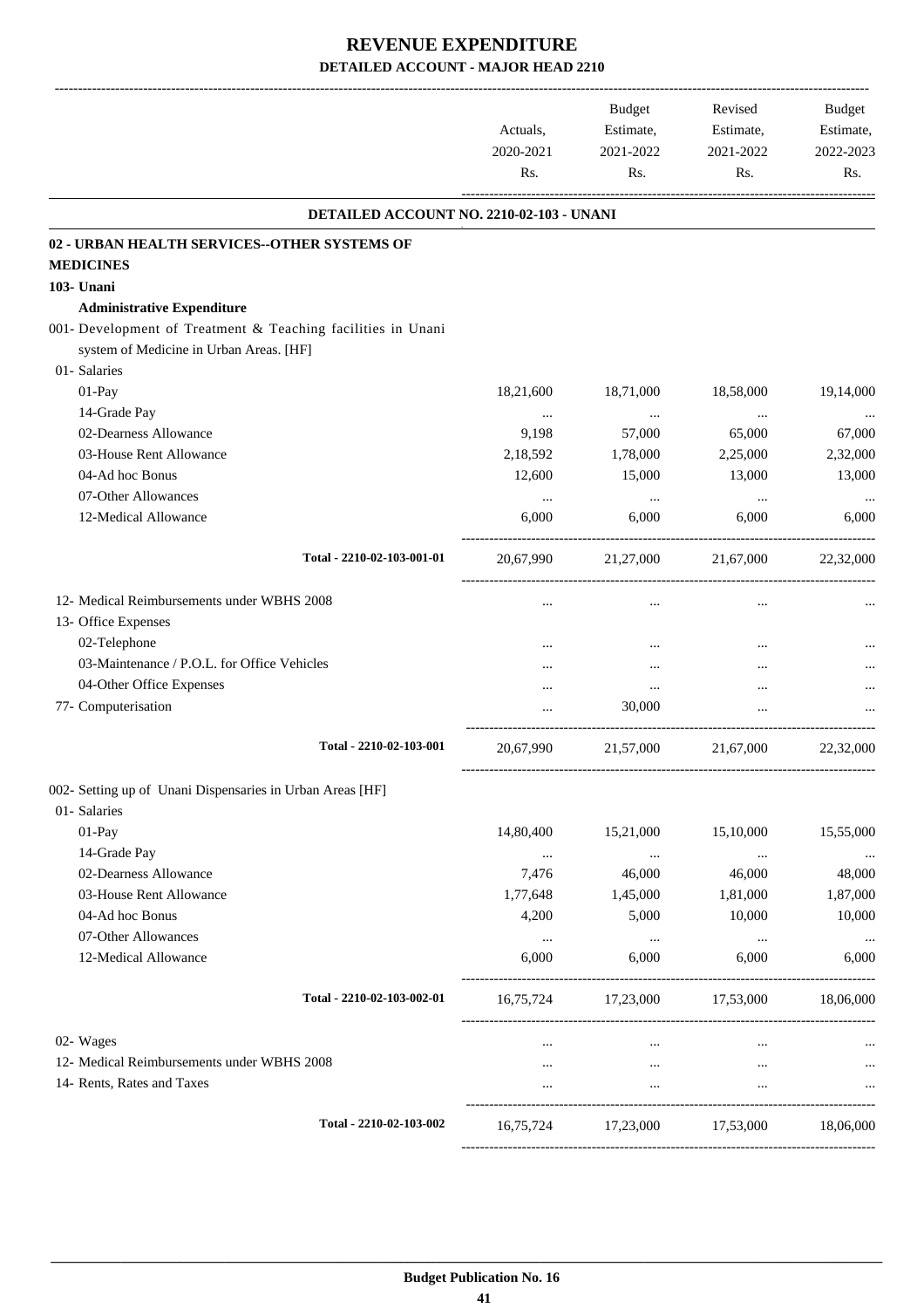|                                                                                                                                                                                                                                                                                                                                                                     | Actuals,<br>2020-2021<br>Rs. | Budget<br>Estimate,<br>2021-2022<br>Rs.                | Revised<br>Estimate,<br>2021-2022<br>Rs.    | Budget<br>Estimate,<br>2022-2023<br>Rs. |
|---------------------------------------------------------------------------------------------------------------------------------------------------------------------------------------------------------------------------------------------------------------------------------------------------------------------------------------------------------------------|------------------------------|--------------------------------------------------------|---------------------------------------------|-----------------------------------------|
| <b>Total - Administrative Expenditure</b>                                                                                                                                                                                                                                                                                                                           |                              | 37,43,714 38,80,000 39,20,000 40,38,000                |                                             |                                         |
| <b>State Development Schemes</b><br>004- Development of existing Unani Colleges and Hospitals and<br>Setting up of New Unani Colleges and Hospitals under N.G.Os<br>[HF]                                                                                                                                                                                            |                              |                                                        |                                             |                                         |
| 31- Grants-in-aid-GENERAL<br>02-Other Grants                                                                                                                                                                                                                                                                                                                        | 9,00,000                     |                                                        | 80,00,000 26,67,000                         | 84,00,000                               |
| <b>Total - State Development Schemes</b>                                                                                                                                                                                                                                                                                                                            |                              | 9,00,000 80,00,000 26,67,000 84,00,000                 |                                             |                                         |
| Total - 2210-02-103                                                                                                                                                                                                                                                                                                                                                 |                              | 46,43,714 1,18,80,000 65,87,000 1,24,38,000            |                                             |                                         |
| Voted<br>Charged                                                                                                                                                                                                                                                                                                                                                    | $\cdots$                     | $\ddots$                                               | 46,43,714 1,18,80,000 65,87,000 1,24,38,000 |                                         |
| 02 - URBAN HEALTH SERVICES--OTHER SYSTEMS OF<br><b>MEDICINES</b><br>789- Special Component Plan for Scheduled Castes<br><b>State Development Schemes</b><br>002- Other Health System for activities covered under Flexible Pool<br>of NUHM (State Share) (OCASPS) [HF]<br>31- Grants-in-aid-GENERAL<br>02-Other Grants<br>35- Grants for creation of Capital Assets |                              |                                                        | 2,44,45,000<br>54,67,000                    | 7,00,00,000<br>50,00,000                |
| <b>Total - State Development Schemes</b>                                                                                                                                                                                                                                                                                                                            |                              | $\cdots$<br>$\mathbf{r}$ , $\mathbf{r}$ , $\mathbf{r}$ | 2,99,12,000                                 | 7,50,00,000                             |
| <b>State Development Schemes (Central Assistance)</b><br>001- Other Health System for activities covered under Flexible Pool<br>of NUHM (Central Share) (OCASPS) [HF]<br>31- Grants-in-aid-GENERAL<br>02-Other Grants<br>35- Grants for creation of Capital Assets                                                                                                  |                              |                                                        | 3,66,67,000<br>81,33,000                    | 10,00,00,000<br>4,00,00,000             |
| <b>Total - State Development Schemes (Central Assistance)</b>                                                                                                                                                                                                                                                                                                       | $\cdots$                     | $\cdots$                                               | 4,48,00,000                                 | 14,00,00,000                            |
| Total - 2210-02-789                                                                                                                                                                                                                                                                                                                                                 | $\cdots$                     | $\ldots$ .                                             | 7,47,12,000                                 | 21,50,00,000                            |
| Voted<br>Charged                                                                                                                                                                                                                                                                                                                                                    | $\cdots$                     | $\cdots$<br>$\cdots$                                   | 7,47,12,000                                 | 21,50,00,000                            |
|                                                                                                                                                                                                                                                                                                                                                                     |                              |                                                        |                                             |                                         |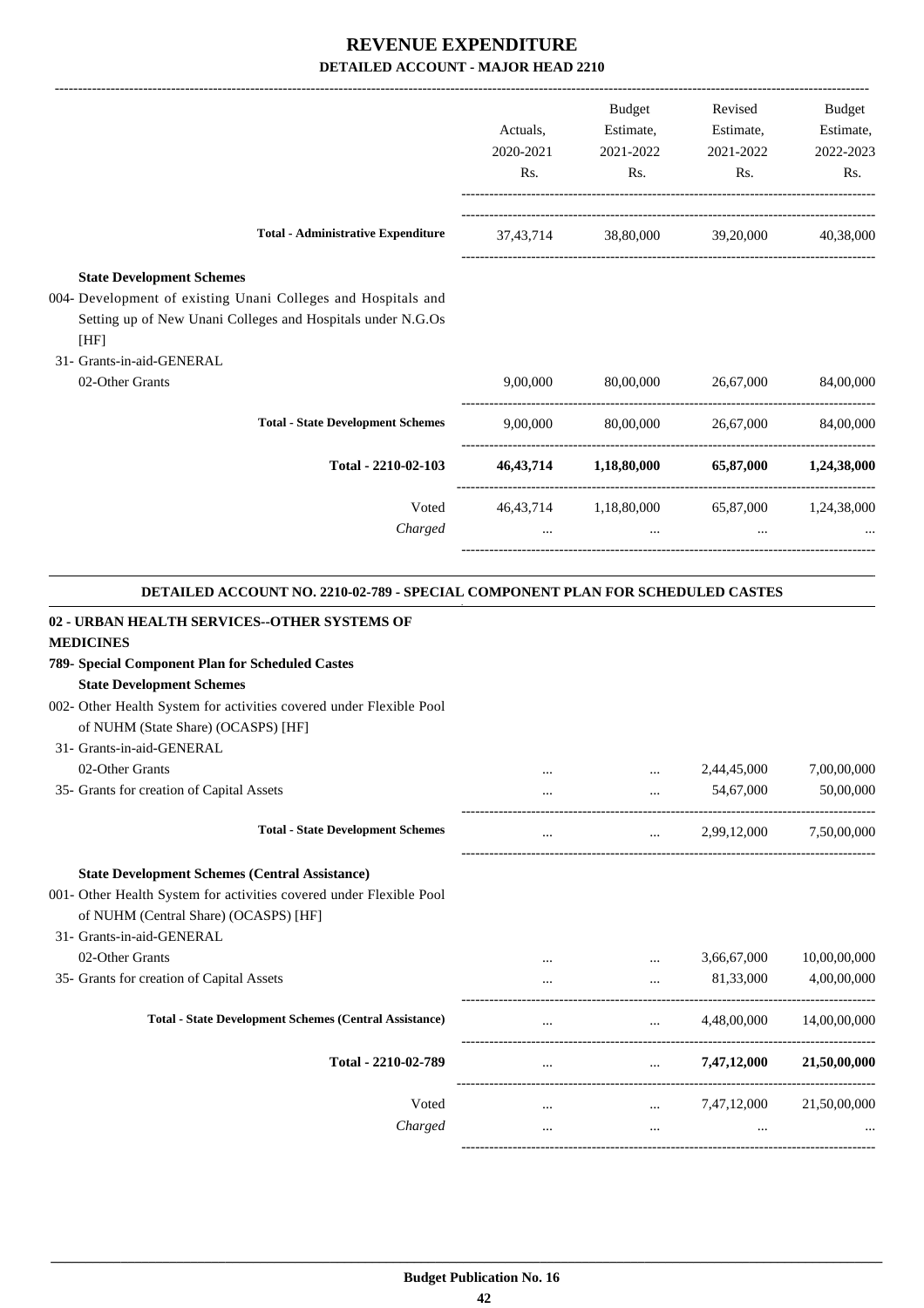|                                                                       |           | <b>Budget</b> | Revised     | <b>Budget</b> |
|-----------------------------------------------------------------------|-----------|---------------|-------------|---------------|
|                                                                       | Actuals,  | Estimate,     | Estimate,   | Estimate,     |
|                                                                       | 2020-2021 | 2021-2022     | 2021-2022   | 2022-2023     |
|                                                                       | Rs.       | Rs.           | Rs.         | Rs.           |
| <b>DETAILED ACCOUNT NO. 2210-02-796 - TRIBAL AREAS SUB-PLAN</b>       |           |               |             |               |
| 02 - URBAN HEALTH SERVICES--OTHER SYSTEMS OF                          |           |               |             |               |
| <b>MEDICINES</b>                                                      |           |               |             |               |
| 796- Tribal Areas Sub-Plan                                            |           |               |             |               |
| <b>State Development Schemes</b>                                      |           |               |             |               |
| 002- Other Health System for activities covered under Flexible Pool   |           |               |             |               |
| of NUHM (State Share) (OCASPS) [HF]                                   |           |               |             |               |
| 31- Grants-in-aid-GENERAL                                             |           |               |             |               |
| 02-Other Grants                                                       |           | $\cdots$      | 78,23,000   | 1,80,00,000   |
| 35- Grants for creation of Capital Assets                             | $\cdots$  | $\ddotsc$     | 8,00,000    | 20,00,000     |
|                                                                       |           |               |             |               |
| <b>Total - State Development Schemes</b>                              |           | $\cdots$      | 86,23,000   | 2,00,00,000   |
| <b>State Development Schemes (Central Assistance)</b>                 |           |               |             |               |
| 001- Other Health System for activities covered under Flexible Pool   |           |               |             |               |
| of NUHM (Central Share) (OCASPS) [HF]                                 |           |               |             |               |
| 31- Grants-in-aid-GENERAL                                             |           |               |             |               |
| 02-Other Grants                                                       | $\cdots$  | $\ddotsc$     | 1,17,33,000 | 5,00,00,000   |
| 35- Grants for creation of Capital Assets                             |           |               | 12,00,000   | 50,00,000     |
| <b>Total - State Development Schemes (Central Assistance)</b>         | $\cdots$  | $\cdots$      | 1,29,33,000 | 5,50,00,000   |
|                                                                       |           |               |             |               |
| Total - 2210-02-796                                                   | $\cdots$  | $\cdots$      | 2,15,56,000 | 7,50,00,000   |
| Voted                                                                 | $\ddotsc$ | $\cdots$      | 2,15,56,000 | 7,50,00,000   |
| Charged                                                               | $\ldots$  | $\ldots$      |             |               |
| DETAILED ACCOUNT NO. 2210-03-001 - DIRECTION AND ADMINISTRATION       |           |               |             |               |
|                                                                       |           |               |             |               |
| <b>03 - RURAL HEALTH SERVICES--ALLOPATHY</b>                          |           |               |             |               |
| 001- Direction and Administration<br><b>State Development Schemes</b> |           |               |             |               |

#### 002- Implementation of Schemes under RCH Flexible pool under NHM (State Share) (OCASPS) [HF]

#### 31- Grants-in-aid-GENERAL 02-Other Grants ... ... 51,52,89,000 48,00,00,000 ---------------------------------------------------------------------------------------- **Total - 2210-03-001-002** ... ... ... ... ... ... ... ... ... 51,52,89,000 48,00,00,000 ----------------------------------------------------------------------------------------- 003- ASHA Benefit Packages (State Share) (OCASPS) [HF] 31- Grants-in-aid-GENERAL 02-Other Grants ... ... 17,89,32,000 21,50,00,000 ---------------------------------------------------------------------------------------- **Total - 2210-03-001-003** ... ... 17,89,32,000 21,50,00,000 -----------------------------------------------------------------------------------------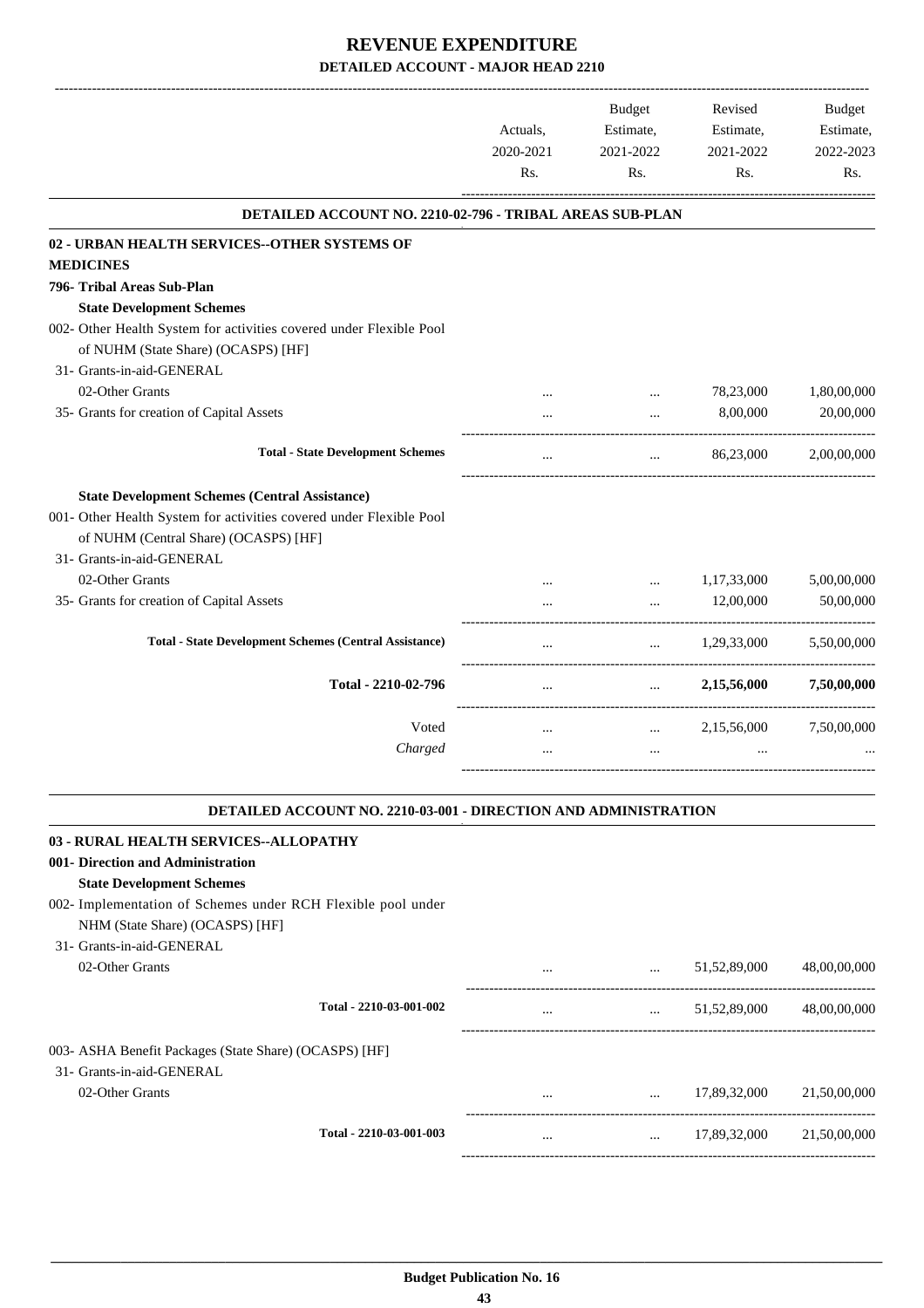|                                                                                                                                                                            | Actuals,<br>2020-2021<br>Rs. | <b>Budget</b><br>Estimate,<br>2021-2022<br>Rs. | Revised<br>Estimate,<br>2021-2022<br>Rs. | Budget<br>Estimate,<br>2022-2023<br>Rs. |
|----------------------------------------------------------------------------------------------------------------------------------------------------------------------------|------------------------------|------------------------------------------------|------------------------------------------|-----------------------------------------|
| 006- Routine Immunization Programme under Flexible Pool under<br>NRHM (State Share) (OCASPS) [HF]                                                                          |                              |                                                |                                          |                                         |
| 31- Grants-in-aid-GENERAL<br>02-Other Grants                                                                                                                               |                              |                                                |                                          |                                         |
| 35- Grants for creation of Capital Assets                                                                                                                                  |                              |                                                | $\cdots$                                 | 3,00,000<br>2,00,000                    |
|                                                                                                                                                                            |                              |                                                | $\cdots$                                 |                                         |
| Total - 2210-03-001-006                                                                                                                                                    | $\cdots$                     | $\cdots$                                       | $\cdots$                                 | 5,00,000                                |
| 008- Pulse Polio Immunization under Flexible Pool under NRHM<br>(State Share) (OCASPS) [HF]<br>31- Grants-in-aid-GENERAL                                                   |                              |                                                |                                          |                                         |
| 02-Other Grants                                                                                                                                                            |                              |                                                | $\cdots$                                 | 3,00,000                                |
| 35- Grants for creation of Capital Assets                                                                                                                                  |                              |                                                |                                          | 2,00,000                                |
| Total - 2210-03-001-008                                                                                                                                                    | $\cdots$                     | $\cdots$                                       | $\cdots$                                 | 5,00,000                                |
| 010- National Iodine Deficiency Disorder Programme under Flexible<br>Pool under NRHM (State Share) (OCASPS) [HF]<br>31- Grants-in-aid-GENERAL                              |                              |                                                |                                          |                                         |
| 02-Other Grants                                                                                                                                                            |                              |                                                | $\cdots$                                 | 4,00,000                                |
| 35- Grants for creation of Capital Assets                                                                                                                                  |                              |                                                |                                          | 1,00,000                                |
| Total - 2210-03-001-010                                                                                                                                                    | $\cdots$                     | $\ldots$                                       | $\ldots$                                 | 5,00,000                                |
| 012- Schemes under Flexible Pool for Non-Communicable Diseases<br>under NRHM (State Share) (OCASPS) [HF]                                                                   |                              |                                                |                                          |                                         |
| 31- Grants-in-aid-GENERAL                                                                                                                                                  |                              |                                                |                                          |                                         |
| 02-Other Grants                                                                                                                                                            | $\cdots$                     |                                                | 3,98,23,000                              | 20,00,00,000                            |
| 35- Grants for creation of Capital Assets                                                                                                                                  | $\ldots$                     | $\cdots$                                       | 44,44,000                                | 2,15,00,000                             |
| Total - 2210-03-001-012                                                                                                                                                    | $\cdots$                     |                                                | $4,42,67,000$ $22,15,00,000$             |                                         |
| 014- Integrated Disease Surveillance Project (IDSP) under Flexible<br>Pool for Communicable Diseases under NRHM (State Share)<br>(OCASPS) [HF]                             |                              |                                                |                                          |                                         |
| 31- Grants-in-aid-GENERAL                                                                                                                                                  |                              |                                                |                                          |                                         |
| 02-Other Grants                                                                                                                                                            |                              | $\cdots$                                       | 53,33,000                                | 2,50,00,000                             |
| 35- Grants for creation of Capital Assets                                                                                                                                  |                              | $\cdots$                                       | $\cdots$                                 | 10,00,000                               |
| Total - 2210-03-001-014                                                                                                                                                    |                              |                                                | $\ldots$ 53,33,000                       | 2,60,00,000                             |
| 016- National Leprosy Elimination Programme (NLEP) under<br>Flexible Pool for Communicable Diseases under NRHM (State<br>Share) (OCASPS) [HF]<br>31- Grants-in-aid-GENERAL |                              |                                                |                                          |                                         |
| 02-Other Grants                                                                                                                                                            | $\cdots$                     |                                                | 24,89,000                                | 1,10,00,000                             |
| 35- Grants for creation of Capital Assets                                                                                                                                  | $\cdots$                     | $\cdots$                                       | $\cdots$                                 | 15,00,000                               |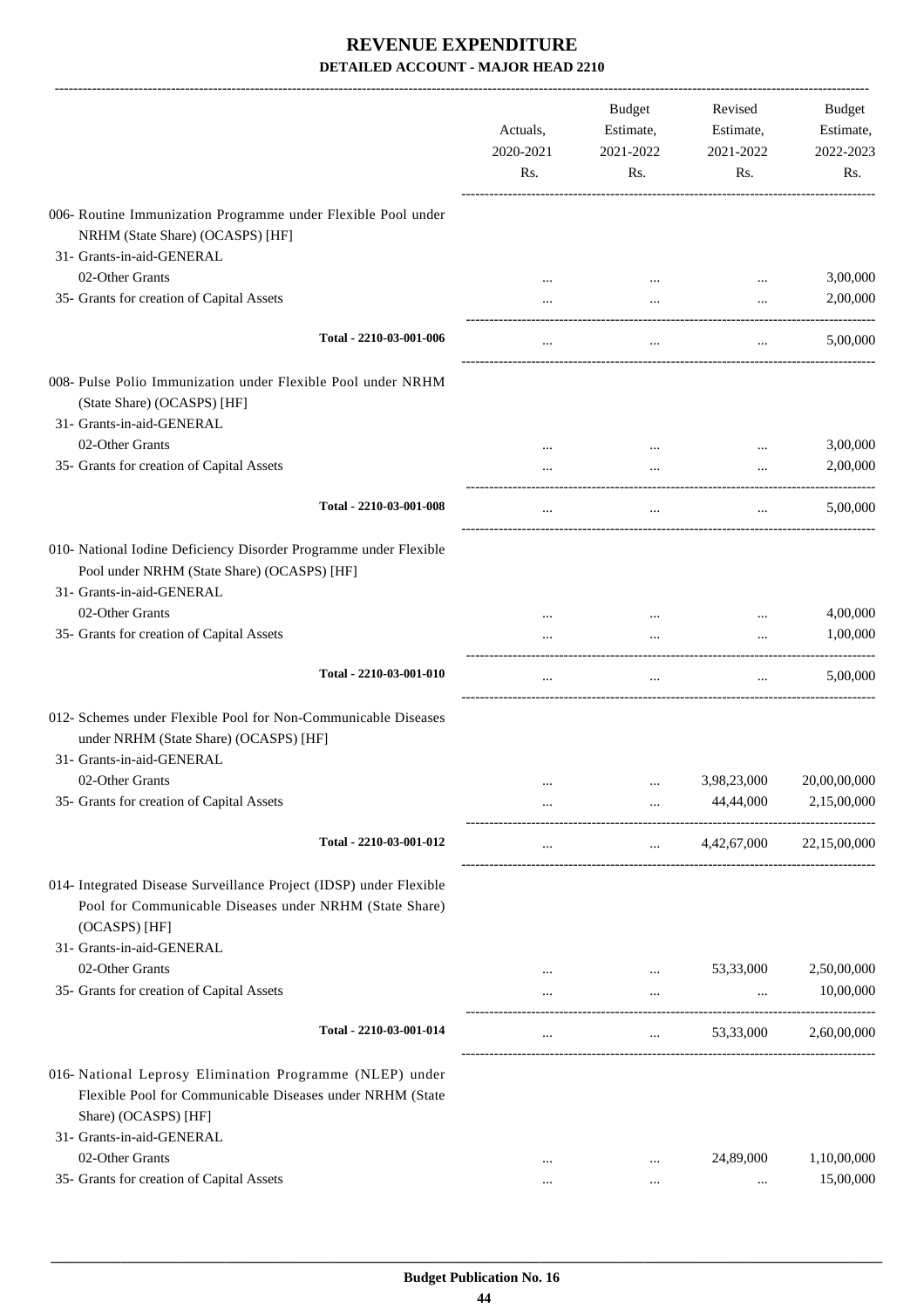|                                                                                                                                                                                                        | Actuals,<br>2020-2021<br>Rs. | Budget<br>Estimate,<br>2021-2022<br>Rs. | Revised<br>Estimate,<br>2021-2022<br>Rs. | Budget<br>Estimate,<br>2022-2023<br>Rs. |
|--------------------------------------------------------------------------------------------------------------------------------------------------------------------------------------------------------|------------------------------|-----------------------------------------|------------------------------------------|-----------------------------------------|
| Total - 2210-03-001-016                                                                                                                                                                                | $\cdots$                     | <b>Contract Contract</b>                |                                          | 24,89,000 1,25,00,000                   |
| 018- National Viral Hepatitis Control Programme (NVHCP) under<br>Flexible Pool for Communicable Diseases under NRHM (State<br>Share) (OCASPS) [HF]                                                     |                              |                                         |                                          |                                         |
| 31- Grants-in-aid-GENERAL                                                                                                                                                                              |                              |                                         |                                          |                                         |
| 02-Other Grants                                                                                                                                                                                        |                              | $\cdots$                                | 23,11,000                                | 1,10,00,000                             |
| 35- Grants for creation of Capital Assets                                                                                                                                                              |                              |                                         | $\cdots$                                 | 14,00,000                               |
| Total - 2210-03-001-018                                                                                                                                                                                | $\cdots$                     | $\cdots$                                |                                          | 23,11,000 1,24,00,000                   |
| 020- Other Health System for activities under NRHM (State Share)                                                                                                                                       |                              |                                         |                                          |                                         |
| (OCASPS) [HF]                                                                                                                                                                                          |                              |                                         |                                          |                                         |
| 31- Grants-in-aid-GENERAL                                                                                                                                                                              |                              |                                         |                                          |                                         |
| 02-Other Grants                                                                                                                                                                                        |                              | $\cdots$                                | 83,07,00,000                             | 56,00,00,000                            |
| 35- Grants for creation of Capital Assets                                                                                                                                                              |                              | $\cdots$                                | 9,04,00,000                              | 4,00,00,000                             |
| Total - 2210-03-001-020                                                                                                                                                                                | $\cdots$                     | $\mathbf{1}$                            | 92,11,00,000                             | 60,00,00,000                            |
| 022- Schemes under Flexible Pool for Communicable Diseases (State<br>Share) (OCASPS) [HF]                                                                                                              |                              |                                         |                                          |                                         |
| 31- Grants-in-aid-GENERAL                                                                                                                                                                              |                              |                                         |                                          |                                         |
| 02-Other Grants<br>35- Grants for creation of Capital Assets                                                                                                                                           |                              |                                         | $\cdots$                                 | 20,00,000<br>10,00,000                  |
|                                                                                                                                                                                                        |                              |                                         |                                          |                                         |
| Total - 2210-03-001-022                                                                                                                                                                                | $\cdots$                     | $\cdots$                                | $\ddotsc$                                | 30,00,000                               |
| 023- Infrastructure Maintenance under NRHM (State Share)<br>(OCASPS) [HF]                                                                                                                              |                              |                                         |                                          |                                         |
| 31- Grants-in-aid-GENERAL                                                                                                                                                                              |                              |                                         |                                          |                                         |
| 02-Other Grants                                                                                                                                                                                        |                              | $\ddotsc$                               | 243,56,20,000                            | 250,00,00,000                           |
| Total - 2210-03-001-023                                                                                                                                                                                |                              | $\cdots$                                | 243,56,20,000                            | 250,00,00,000                           |
| 025- India Covid-19 Emergency Response & Health System<br>Preparedness package under Other Health System for activities<br>covered under NRHM (State Share) (OCASPS) [HF]<br>31- Grants-in-aid-GENERAL |                              |                                         |                                          |                                         |
| 02-Other Grants                                                                                                                                                                                        |                              |                                         | 405,00,00,000                            | 269,00,00,000                           |
| Total - 2210-03-001-025                                                                                                                                                                                |                              | $\cdots$                                | 405,00,00,000                            | 269,00,00,000                           |
| 027- National Vector Borne Disease Control Programme (NVBDCP)                                                                                                                                          |                              |                                         |                                          |                                         |

under Flexible Pool for Communicable Diseases under NRHM (State Share) (OCASPS) [HF]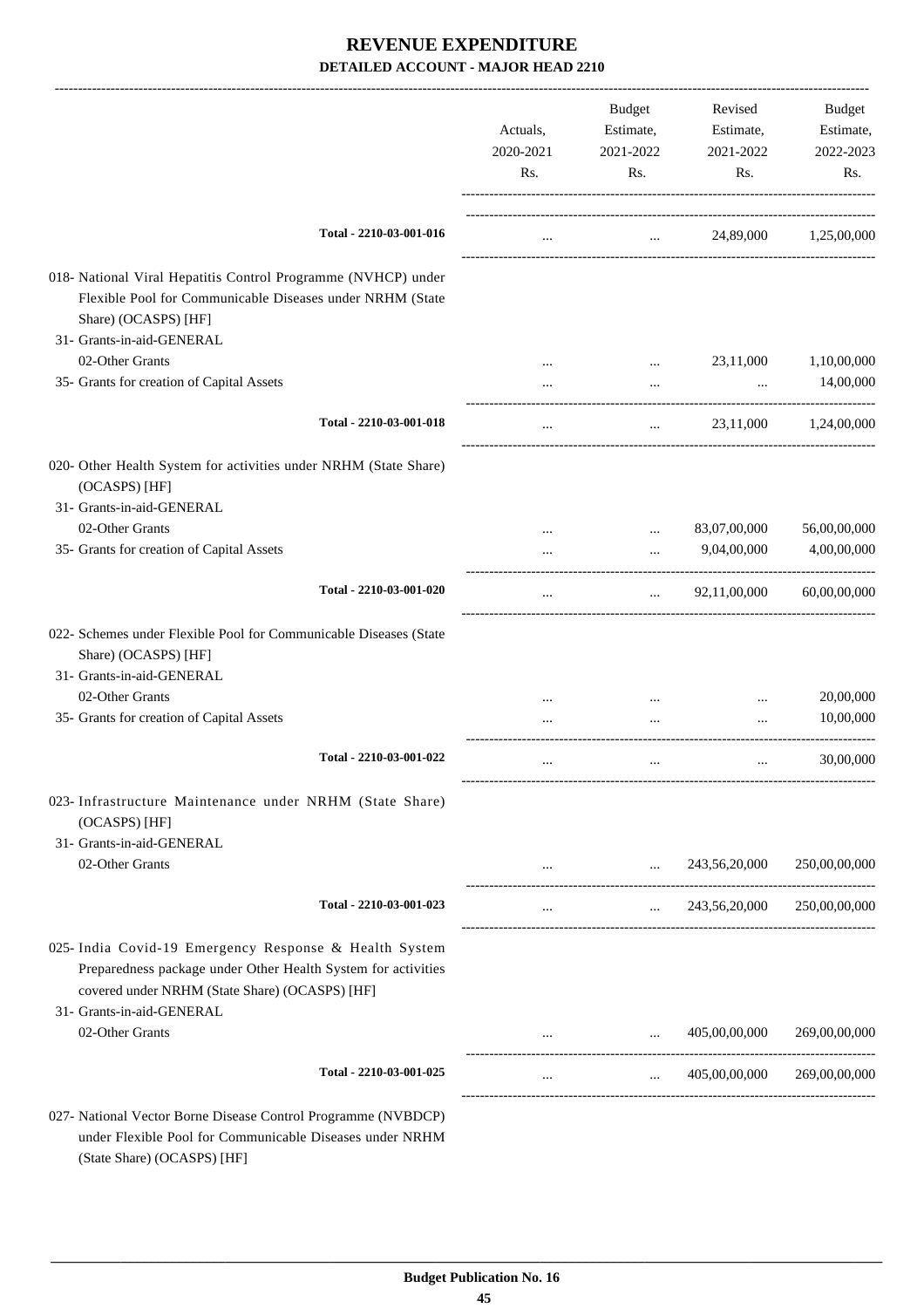|                                                                                                                                                                                                                                                  | Actuals,<br>2020-2021<br>Rs. | Budget<br>Estimate,<br>2021-2022<br>Rs.                      | Revised<br>Estimate,<br>2021-2022<br>Rs. | Budget<br>Estimate,<br>2022-2023<br>Rs. |
|--------------------------------------------------------------------------------------------------------------------------------------------------------------------------------------------------------------------------------------------------|------------------------------|--------------------------------------------------------------|------------------------------------------|-----------------------------------------|
| 31- Grants-in-aid-GENERAL                                                                                                                                                                                                                        |                              |                                                              |                                          |                                         |
| 02-Other Grants                                                                                                                                                                                                                                  |                              | and the contract of the contract of                          | 88,89,000                                | 4,45,00,000                             |
| Total - 2210-03-001-027                                                                                                                                                                                                                          |                              | $\mathbf{1}$                                                 |                                          | 88,89,000 4,45,00,000                   |
| 029- National Tuberculosis Elimination Programme(NTEP)under<br>Flexible Pool for Communicable Diseases under NRHM(State<br>Share) (OCASPS) [HF]                                                                                                  |                              |                                                              |                                          |                                         |
| 31- Grants-in-aid-GENERAL<br>02-Other Grants                                                                                                                                                                                                     |                              | the company of the company of the                            | 5,79,56,000                              | 29,00,00,000                            |
| Total - 2210-03-001-029                                                                                                                                                                                                                          | $\cdots$                     | $\mathbf{1}$                                                 | 5,79,56,000                              | 29,00,00,000                            |
| 031- National Programme for Control of Blindness (NPCB) under<br>Flexible Pool for Non-Communicable Diseases under NRHM<br>(State Share) (OCASPS) [HF]<br>31- Grants-in-aid-GENERAL                                                              |                              |                                                              |                                          |                                         |
| 02-Other Grants                                                                                                                                                                                                                                  |                              | $\mathbf{r}$ and $\mathbf{r}$ and $\mathbf{r}$               | 20,00,000                                | 1,80,00,000                             |
| Total - 2210-03-001-031                                                                                                                                                                                                                          | $\cdots$                     | $\mathbf{r}$                                                 |                                          | 20,00,000 1,80,00,000                   |
| 033- National Programme for Health Care for Elderly (NPHCE) under<br>Flexible Pool for Non-Communicable Diseases under NRHM<br>(State Share) (OCASPS) [HF]<br>31- Grants-in-aid-GENERAL                                                          |                              |                                                              |                                          |                                         |
| 02-Other Grants                                                                                                                                                                                                                                  |                              |                                                              | 15,00,000                                | 1,75,00,000                             |
| Total - 2210-03-001-033                                                                                                                                                                                                                          |                              |                                                              |                                          | 15,00,000 1,75,00,000                   |
| 034- National Programme for Prevention & Control of Cancer,<br>Diabetes, Cardiovascular Diseases and Stroke(NPCDCS)under<br>Flexible Pool for Non-Communicable Diseases under NRHM<br>(State Share) (OCASPS) [HF]                                |                              |                                                              |                                          |                                         |
| 31- Grants-in-aid-GENERAL<br>02-Other Grants                                                                                                                                                                                                     |                              | $\cdots$                                                     | 20,00,000                                | 1,70,00,000                             |
| Total - 2210-03-001-034                                                                                                                                                                                                                          | $\cdots$                     | $\cdots$                                                     | 20,00,000                                | 1,70,00,000                             |
| 035- National Programme for Prevention & Control of Cancer,<br>Diabetes, Cardiovascular Diseases and Stroke(NPCDCS)under<br>Flexible Pool for Non-Communicable Diseases under NRHM<br>(Central Share) (OCASPS) [HF]<br>31- Grants-in-aid-GENERAL |                              |                                                              |                                          |                                         |
| 02-Other Grants                                                                                                                                                                                                                                  |                              | <b>Sales Contractor</b><br>and the state of the state of the | 10,00,000                                | 1,70,00,000                             |
| Total - 2210-03-001-035                                                                                                                                                                                                                          | $\cdots$                     | $\cdots$                                                     | 10,00,000                                | 1,70,00,000                             |
|                                                                                                                                                                                                                                                  |                              |                                                              |                                          |                                         |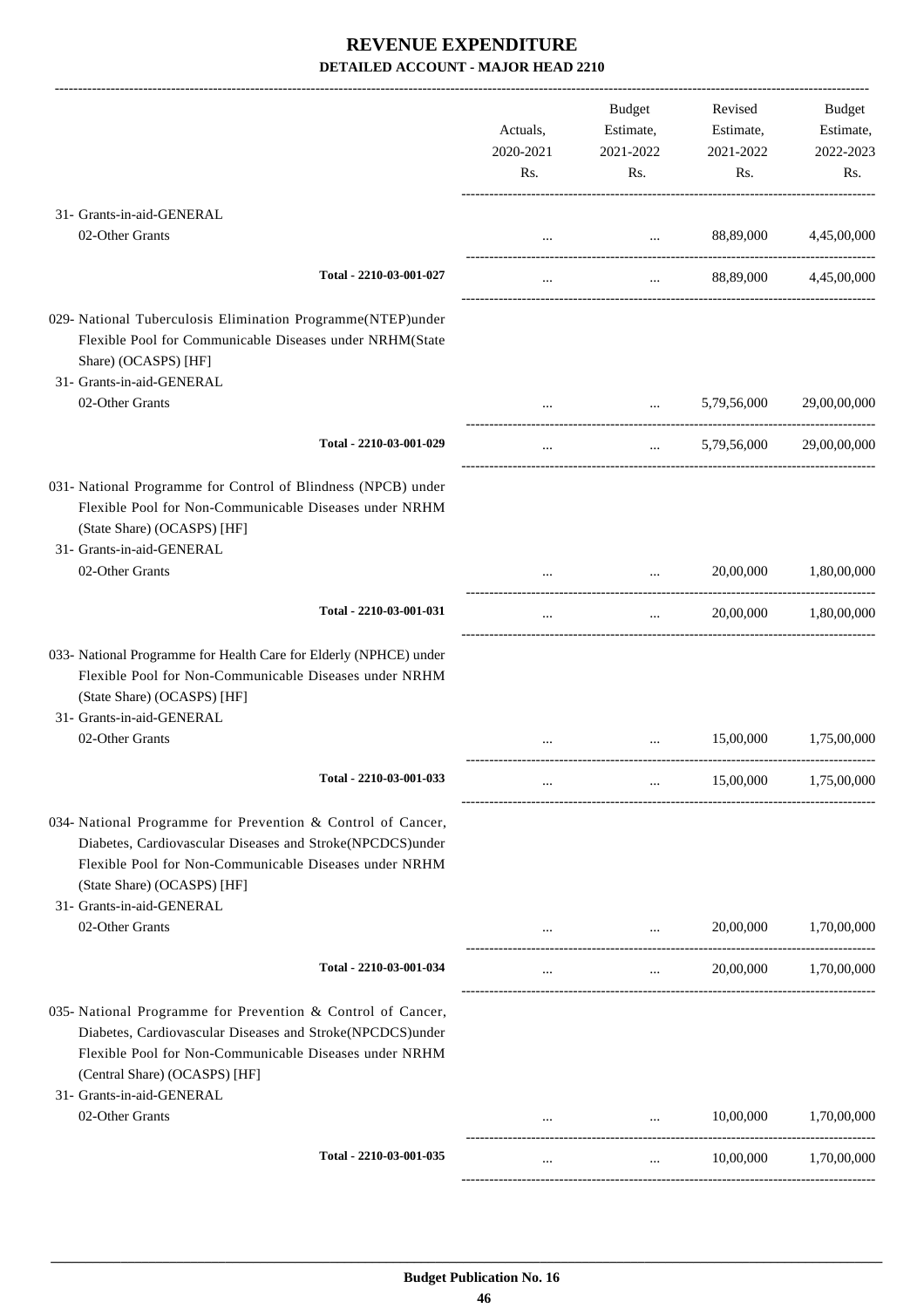|                                                                                                                                              | Actuals,<br>2020-2021<br>Rs. | Budget<br>Estimate,<br>2021-2022<br>Rs. | Revised<br>Estimate,<br>2021-2022<br>Rs.      | Budget<br>Estimate,<br>2022-2023<br>Rs. |
|----------------------------------------------------------------------------------------------------------------------------------------------|------------------------------|-----------------------------------------|-----------------------------------------------|-----------------------------------------|
| 037- National Tobacco Control Programme (NTCP) under Flexible<br>Pool for Non-Communicable Diseases under NRHM(State<br>Share) (OCASPS) [HF] |                              |                                         |                                               |                                         |
| 31- Grants-in-aid-GENERAL                                                                                                                    |                              |                                         |                                               |                                         |
| 02-Other Grants                                                                                                                              |                              | $\cdots$                                | 20,00,000                                     | 1,80,00,000                             |
| Total - 2210-03-001-037                                                                                                                      | $\cdots$                     |                                         | and the state                                 | 20,00,000 1,80,00,000                   |
| <b>Total - State Development Schemes</b>                                                                                                     |                              |                                         | $823,06,86,000$ $718,39,00,000$               |                                         |
| <b>State Development Schemes (Central Assistance)</b>                                                                                        |                              |                                         |                                               |                                         |
| 001- Implementation of Schemes under RCH Flexible pool under<br>NHM (Central Share) (OCASPS) [HF]<br>31- Grants-in-aid-GENERAL               |                              |                                         |                                               |                                         |
| 02-Other Grants                                                                                                                              | $\cdots$                     | $\cdots$ . The set of $\mathbb{R}^n$    |                                               | 77,29,33,000 97,00,00,000               |
| Total - 2210-03-001-001                                                                                                                      | $\cdots$                     |                                         | $\ldots$ 77,29,33,000 97,00,00,000            |                                         |
| 004- ASHA Benefit Packages (Central Share) (OCASPS) [HF]<br>31- Grants-in-aid-GENERAL                                                        |                              |                                         |                                               |                                         |
| 02-Other Grants                                                                                                                              |                              |                                         | $26,84,00,000$ $41,00,00,000$                 |                                         |
| Total - 2210-03-001-004                                                                                                                      | $\cdots$                     | $\cdots$                                | 26,84,00,000                                  | 41,00,00,000                            |
| 005- Routine Immunization Programme under Flexible Pool under<br>NRHM (Central Share) (OCASPS) [HF]<br>31- Grants-in-aid-GENERAL             |                              |                                         |                                               |                                         |
| 02-Other Grants                                                                                                                              |                              |                                         |                                               | 8,00,000                                |
| 35- Grants for creation of Capital Assets                                                                                                    | $\cdots$                     | $\cdots$                                | $\cdots$                                      | 2,00,000                                |
| Total - 2210-03-001-005                                                                                                                      |                              | $\cdots$                                | $\cdots$                                      | 10,00,000                               |
| 007- Pulse Polio Immunization under Flexible Pool under NRHM<br>(Central Share) (OCASPS) [HF]<br>31- Grants-in-aid-GENERAL                   |                              |                                         |                                               |                                         |
| 02-Other Grants                                                                                                                              | $\cdots$                     |                                         | $\cdots$<br>the company of the company of the | 9,00,000                                |
| Total - 2210-03-001-007                                                                                                                      |                              | $\cdots$                                | $\cdots$                                      | 9,00,000                                |
| 009- National Iodine Deficiency Disorder Programme under Flexible                                                                            |                              |                                         |                                               |                                         |
| Pool under NRHM (Central Share) (OCASPS) [HF]<br>31- Grants-in-aid-GENERAL                                                                   |                              |                                         |                                               |                                         |
| 02-Other Grants                                                                                                                              | $\cdots$                     | $\cdots$                                | $\cdots$                                      | 9,00,000                                |
| 35- Grants for creation of Capital Assets                                                                                                    | $\cdots$                     | $\cdots$                                | $\ddotsc$                                     | 1,00,000                                |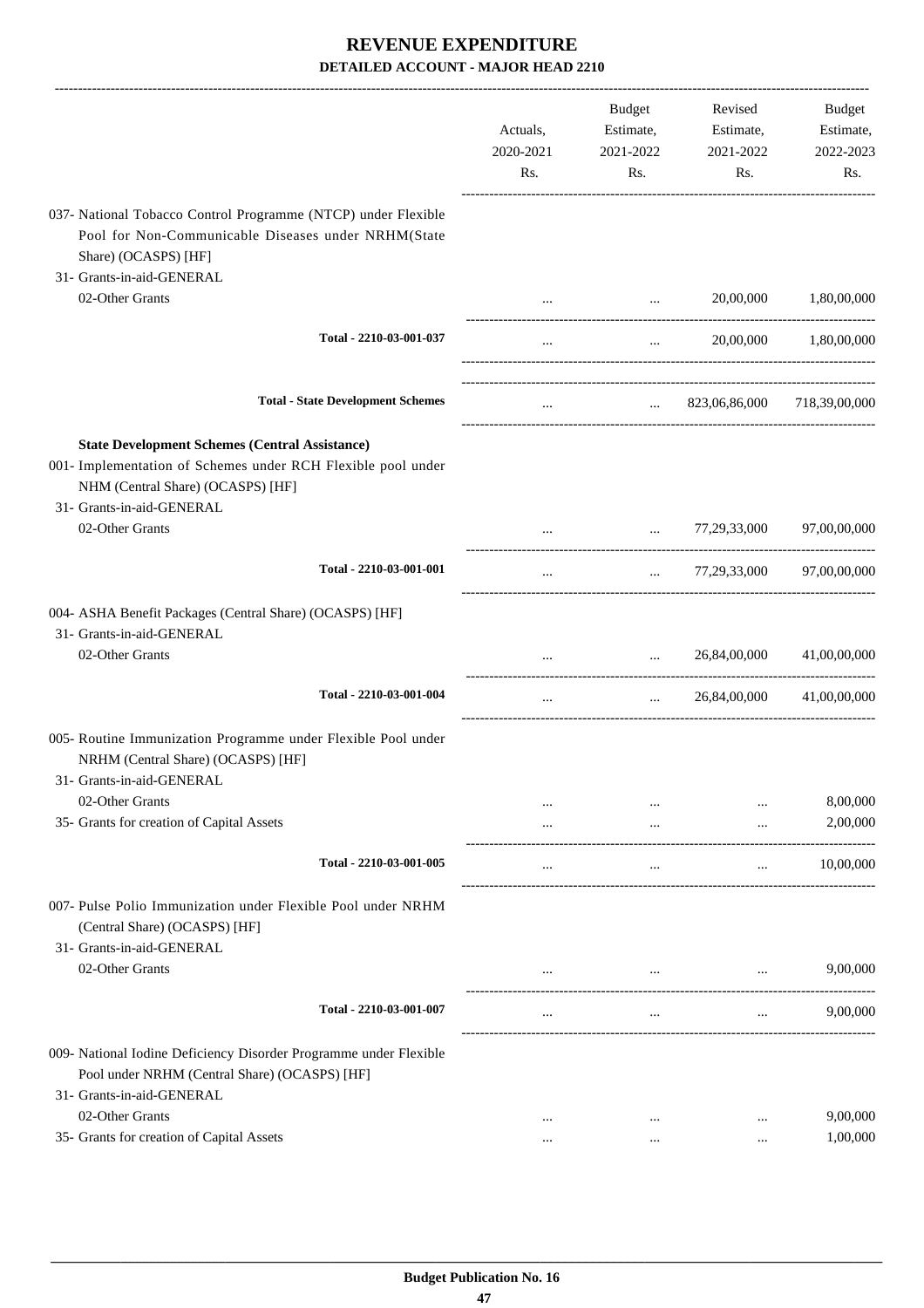|                                                                                                                                                      | Actuals,<br>2020-2021<br>Rs. | Budget<br>Estimate,<br>2021-2022<br>Rs.        | Revised<br>Estimate,<br>2021-2022<br>Rs.  | Budget<br>Estimate,<br>2022-2023<br>Rs. |
|------------------------------------------------------------------------------------------------------------------------------------------------------|------------------------------|------------------------------------------------|-------------------------------------------|-----------------------------------------|
| Total - 2210-03-001-009                                                                                                                              |                              | $\ldots$                                       | the company of the company of the company | 10,00,000                               |
| 011- Schemes under Flexible Pool for Non-Communicable Diseases<br>under NRHM (Central Share) (OCASPS) [HF]<br>31- Grants-in-aid-GENERAL              |                              |                                                |                                           |                                         |
|                                                                                                                                                      |                              |                                                |                                           |                                         |
| 02-Other Grants                                                                                                                                      |                              | .                                              | 5,97,33,000                               | 30,00,00,000                            |
| 35- Grants for creation of Capital Assets                                                                                                            |                              | $\cdots$                                       | 66,67,000                                 | 3,00,00,000                             |
| Total - 2210-03-001-011                                                                                                                              | $\cdots$                     | $\mathbf{r}$ and $\mathbf{r}$ and $\mathbf{r}$ | 6,64,00,000                               | 33,00,00,000                            |
| 013- Integrated Disease Surveillance Project (IDSP) under Flexible<br>Pool for Communicable Diseases under NRHM (Central Share)                      |                              |                                                |                                           |                                         |
| (OCASPS) [HF]<br>31- Grants-in-aid-GENERAL                                                                                                           |                              |                                                |                                           |                                         |
| 02-Other Grants                                                                                                                                      |                              |                                                | 80,00,000                                 | 3,50,00,000                             |
| 35- Grants for creation of Capital Assets                                                                                                            |                              | $\cdots$                                       | $\ldots$                                  | 50,00,000                               |
|                                                                                                                                                      |                              |                                                |                                           |                                         |
| Total - 2210-03-001-013                                                                                                                              |                              | $\cdots$                                       | 80,00,000                                 | 4,00,00,000                             |
| 015- National Leprosy Elimination Programme (NLEP) under<br>Flexible Pool for Communicable Diseases under NRHM (Central<br>Share) (OCASPS) [HF]      |                              |                                                |                                           |                                         |
| 31- Grants-in-aid-GENERAL                                                                                                                            |                              |                                                |                                           |                                         |
| 02-Other Grants                                                                                                                                      |                              | $\cdots$                                       | 37,33,000                                 | 1,70,00,000                             |
| 35- Grants for creation of Capital Assets                                                                                                            |                              |                                                |                                           | 20,00,000                               |
| Total - 2210-03-001-015                                                                                                                              |                              |                                                |                                           | 37,33,000 1,90,00,000                   |
| 017- National Viral Hepatitis Control Programme (NVHCP) under<br>Flexible Pool for Communicable Diseases under NRHM (Central<br>Share) (OCASPS) [HF] |                              |                                                |                                           |                                         |
| 31- Grants-in-aid-GENERAL                                                                                                                            |                              |                                                |                                           |                                         |
| 02-Other Grants                                                                                                                                      |                              |                                                | 34,67,000                                 | 1,55,00,000                             |
| 35- Grants for creation of Capital Assets                                                                                                            | .                            | $\ddots$                                       | $\ddotsc$                                 | 20,00,000                               |
| Total - 2210-03-001-017                                                                                                                              | $\cdots$                     | $\cdots$                                       | 34,67,000                                 | 1,75,00,000                             |
| 019- Other Health System for activities under NRHM (Central Share)<br>(OCASPS) [HF]                                                                  |                              |                                                |                                           |                                         |
| 31- Grants-in-aid-GENERAL                                                                                                                            |                              |                                                |                                           |                                         |
| 02-Other Grants                                                                                                                                      |                              | $\cdots$                                       | 125,00,00,000                             | 110,00,00,000                           |
| 35- Grants for creation of Capital Assets                                                                                                            | $\cdots$                     | $\cdots$                                       | 14,00,00,000                              | 20,00,00,000                            |
| Total - 2210-03-001-019                                                                                                                              | $\cdots$                     | $\cdots$                                       | 139,00,00,000                             | 130,00,00,000                           |
|                                                                                                                                                      |                              |                                                |                                           |                                         |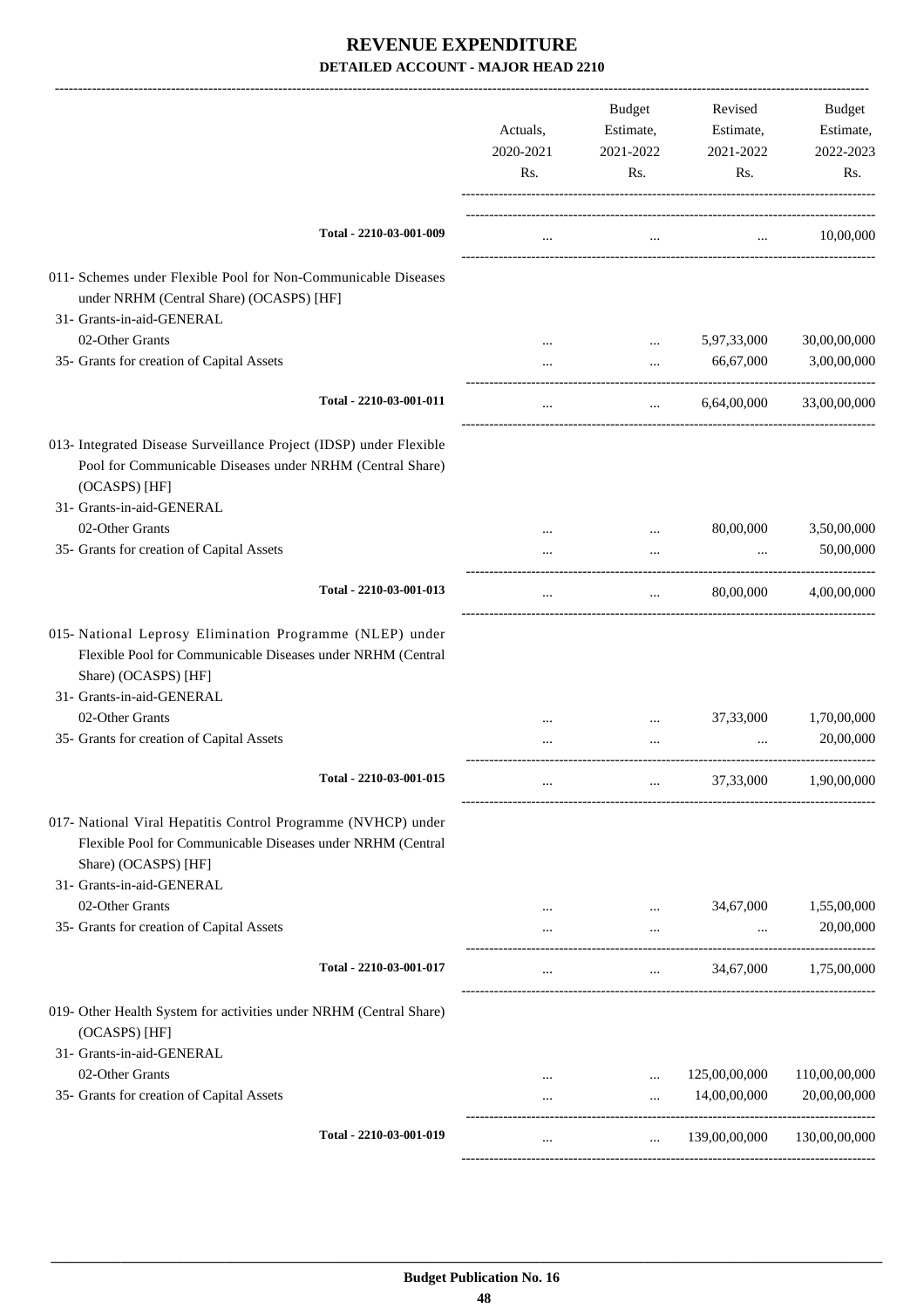|                                                                                                                                                                                                          | Actuals,<br>2020-2021<br>Rs. | Budget<br>Estimate,<br>2021-2022<br>Rs.                                                                                           | Revised<br>Estimate,<br>2021-2022<br>Rs.     | Budget<br>Estimate,<br>2022-2023<br>Rs. |
|----------------------------------------------------------------------------------------------------------------------------------------------------------------------------------------------------------|------------------------------|-----------------------------------------------------------------------------------------------------------------------------------|----------------------------------------------|-----------------------------------------|
| 021- Schemes under Flexible Pool for Communicable Diseases<br>(Central Share) (OCASPS) [HF]                                                                                                              |                              |                                                                                                                                   |                                              |                                         |
| 31- Grants-in-aid-GENERAL                                                                                                                                                                                |                              |                                                                                                                                   |                                              |                                         |
| 02-Other Grants                                                                                                                                                                                          |                              |                                                                                                                                   | $\cdots$                                     | 20,00,000                               |
| 35- Grants for creation of Capital Assets                                                                                                                                                                |                              | $\cdots$                                                                                                                          |                                              | 10,00,000                               |
| Total - 2210-03-001-021                                                                                                                                                                                  | $\cdots$                     | $\cdots$                                                                                                                          | $\cdots$                                     | 30,00,000                               |
| 024- India Covid-19 Emergency Response & Health System<br>Preparedness package under Other Health System for activities<br>covered under NRHM (Central Share) (OCASPS) [HF]<br>31- Grants-in-aid-GENERAL |                              |                                                                                                                                   |                                              |                                         |
| 02-Other Grants                                                                                                                                                                                          |                              | $\mathbf{1}_{\mathbf{1}_{\mathbf{2}}\mathbf{1}_{\mathbf{3}}\mathbf{2}_{\mathbf{4}}\mathbf{3}_{\mathbf{5}}\mathbf{4}_{\mathbf{6}}$ | 403,18,67,000                                | 552,00,00,000                           |
| Total - 2210-03-001-024                                                                                                                                                                                  | $\cdots$                     | $\cdots$                                                                                                                          | 403,18,67,000                                | 552,00,00,000                           |
| 026- National Vector Borne Disease Control Programme (NVBDCP)<br>under Flexible Pool for Communicable Diseases under NRHM<br>(Central Share) (OCASPS) [HF]<br>31- Grants-in-aid-GENERAL                  |                              |                                                                                                                                   |                                              |                                         |
| 02-Other Grants                                                                                                                                                                                          |                              | $\cdots$                                                                                                                          | 1,33,33,000                                  | 6,70,00,000                             |
| Total - 2210-03-001-026                                                                                                                                                                                  | $\ldots$                     | $\cdots$ . The set of $\mathbb{R}^n$                                                                                              | 1,33,33,000                                  | 6,70,00,000                             |
| 028- National Tuberculosis Elimination Programme(NTEP) under<br>Flexible Pool for Communicable Diseases under NRHM (Central<br>Share) (OCASPS) [HF]<br>31- Grants-in-aid-GENERAL                         |                              |                                                                                                                                   |                                              |                                         |
| 02-Other Grants                                                                                                                                                                                          |                              | $\cdots$                                                                                                                          | 8,69,33,000                                  | 43,50,00,000                            |
| Total - 2210-03-001-028                                                                                                                                                                                  | $\cdots$                     |                                                                                                                                   | $8,69,33,000$ $43,50,00,000$                 |                                         |
| 030- National Programme for Control of Blindness (NPCB) under<br>Flexible Pool for Non-Communicable Diseases under NRHM<br>(Central Share) (OCASPS) [HF]<br>31- Grants-in-aid-GENERAL                    |                              |                                                                                                                                   |                                              |                                         |
| 02-Other Grants                                                                                                                                                                                          | $\cdots$                     |                                                                                                                                   | 40,00,000<br><b>Second Contract Contract</b> | 5,00,00,000                             |
| Total - 2210-03-001-030                                                                                                                                                                                  | $\cdots$                     | $\cdots$                                                                                                                          | 40,00,000                                    | 5,00,00,000                             |
|                                                                                                                                                                                                          |                              |                                                                                                                                   |                                              |                                         |
| 032- National Programme for Health Care for Elderly (NPHCE) under<br>Flexible Pool for Non-Communicable Diseases under NRHM<br>(Central Share) (OCASPS) [HF]                                             |                              |                                                                                                                                   |                                              |                                         |
| 31- Grants-in-aid-GENERAL<br>02-Other Grants                                                                                                                                                             |                              |                                                                                                                                   | 5,00,000                                     | 6,00,00,000                             |
|                                                                                                                                                                                                          | $\cdots$                     | $\cdots$                                                                                                                          |                                              |                                         |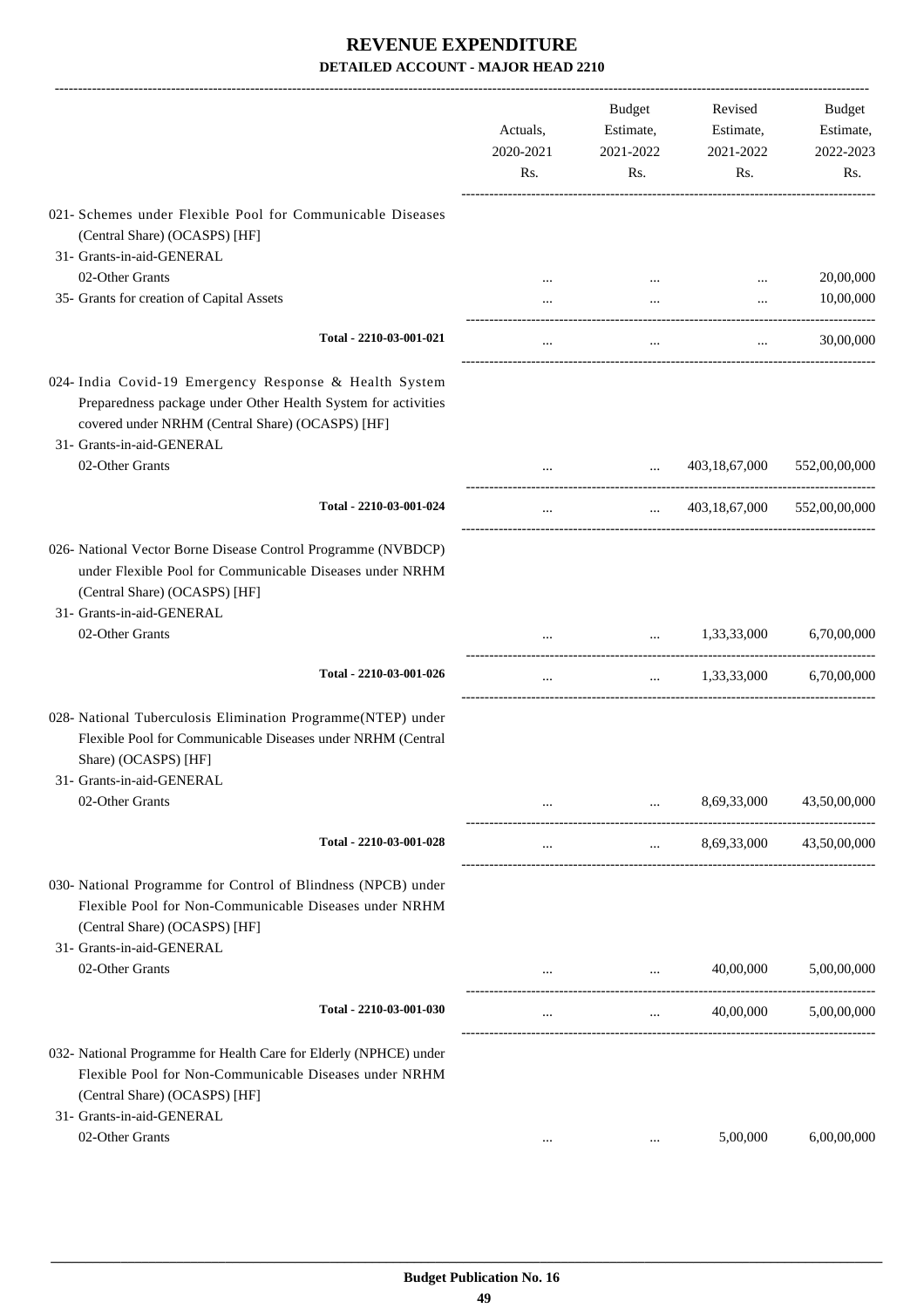-------------------------------------------------------------------------------------------------------------------------------------------------------------------------------

|                                                                                                                                                                             | Actuals.<br>2020-2021<br>Rs. | <b>Budget</b><br>Estimate,<br>2021-2022<br>Rs. | Revised<br>Estimate,<br>2021-2022<br>Rs. | <b>Budget</b><br>Estimate,<br>2022-2023<br>Rs. |
|-----------------------------------------------------------------------------------------------------------------------------------------------------------------------------|------------------------------|------------------------------------------------|------------------------------------------|------------------------------------------------|
| Total - 2210-03-001-032                                                                                                                                                     |                              | $\cdots$                                       | 5,00,000                                 | 6,00,00,000                                    |
| 036- National Tobacco Control Programme (NTCP) under Flexible<br>Pool for Non-Communicable Diseases under NRHM(Central<br>Share) (OCASPS) [HF]<br>31- Grants-in-aid-GENERAL |                              |                                                |                                          |                                                |
| 02-Other Grants                                                                                                                                                             |                              | $\cdots$                                       | 20,00,000                                | 4,00,00,000                                    |
| Total - 2210-03-001-036                                                                                                                                                     | $\cdots$                     | $\cdots$                                       | 20,00,000                                | 4,00,00,000                                    |
| <b>Total - State Development Schemes (Central Assistance)</b>                                                                                                               |                              | $\cdots$                                       | 665,15,66,000                            | 926,44,00,000                                  |
| Total - 2210-03-001                                                                                                                                                         | $\cdots$                     | $\cdots$                                       |                                          | 1488,22,52,000 1644,83,00,000                  |
| Voted<br>Charged                                                                                                                                                            | $\cdots$<br>$\cdots$         | $\cdots$<br>$\cdots$                           | $\cdots$                                 | 1488, 22, 52, 000 1644, 83, 00, 000            |
|                                                                                                                                                                             |                              |                                                |                                          |                                                |

#### **DETAILED ACCOUNT NO. 2210-03-103 - PRIMARY HEALTH CENTRES**

.

| 03 - RURAL HEALTH SERVICES--ALLOPATHY       |                  |               |                                                             |                |
|---------------------------------------------|------------------|---------------|-------------------------------------------------------------|----------------|
| 103- Primary Health Centres                 |                  |               |                                                             |                |
| <b>Administrative Expenditure</b>           |                  |               |                                                             |                |
| 001- Health Units [HF]                      |                  |               |                                                             |                |
| 01- Salaries                                |                  |               |                                                             |                |
| $01-Pav$                                    | 978, 42, 41, 206 | 985,00,00,000 | 1010,00,00,000                                              | 1025,00,00,000 |
| 14-Grade Pay                                | 14,05,825        | 5,50,000      | 8,83,000                                                    | 8,83,000       |
| 02-Dearness Allowance                       | 5,94,18,783      | 28,70,00,000  | 33,00,00,000                                                | 35,00,00,000   |
| 03-House Rent Allowance                     | 80,79,01,789     | 94,05,00,000  | 91,20,00,000                                                | 94,40,00,000   |
| 04-Ad hoc Bonus                             | 4,52,88,400      | 4,70,00,000   | 4,80,00,000                                                 | 4,85,00,000    |
| 05-Interim Relief                           | 62,215           | $\cdots$      | 62,000                                                      | 62,000         |
| 07-Other Allowances                         | 4,50,64,225      | 4,22,30,000   | 4,35,00,000                                                 | 4,43,70,000    |
| 12-Medical Allowance                        | 8, 12, 18, 031   | 7,77,94,000   | 8,36,00,000                                                 | 8,44,36,000    |
| Total - 2210-03-103-001-01                  |                  |               | 1082,46,00,474 1124,50,74,000 1151,80,45,000 1172,22,51,000 |                |
| 02- Wages                                   | 10,25,97,965     | 10,56,18,000  | 10,35,00,000                                                | 10,60,00,000   |
| 07- Medical Reimbursements                  | $\cdots$         |               |                                                             |                |
| 11- Travel Expenses                         | 2,66,250         | 12,24,000     | 7,00,000                                                    | 7,14,000       |
| 12- Medical Reimbursements under WBHS 2008  | 1,24,51,642      | 1,82,29,000   | 1,44,13,000                                                 | 1,47,02,000    |
| 13- Office Expenses                         |                  |               |                                                             |                |
| 01-Electricity                              | 18,56,91,988     | 20,84,44,000  | 20,84,00,000                                                | 21,10,00,000   |
| 02-Telephone                                | 24,87,009        | 36,72,000     | 28,00,000                                                   | 28,56,000      |
| 03-Maintenance / P.O.L. for Office Vehicles | 94, 34, 712      | 1,23,00,000   | 1,00,00,000                                                 | 1,02,00,000    |
| 04-Other Office Expenses                    | 1,20,96,193      | 1,22,40,000   | 1,22,40,000                                                 | 1,24,85,000    |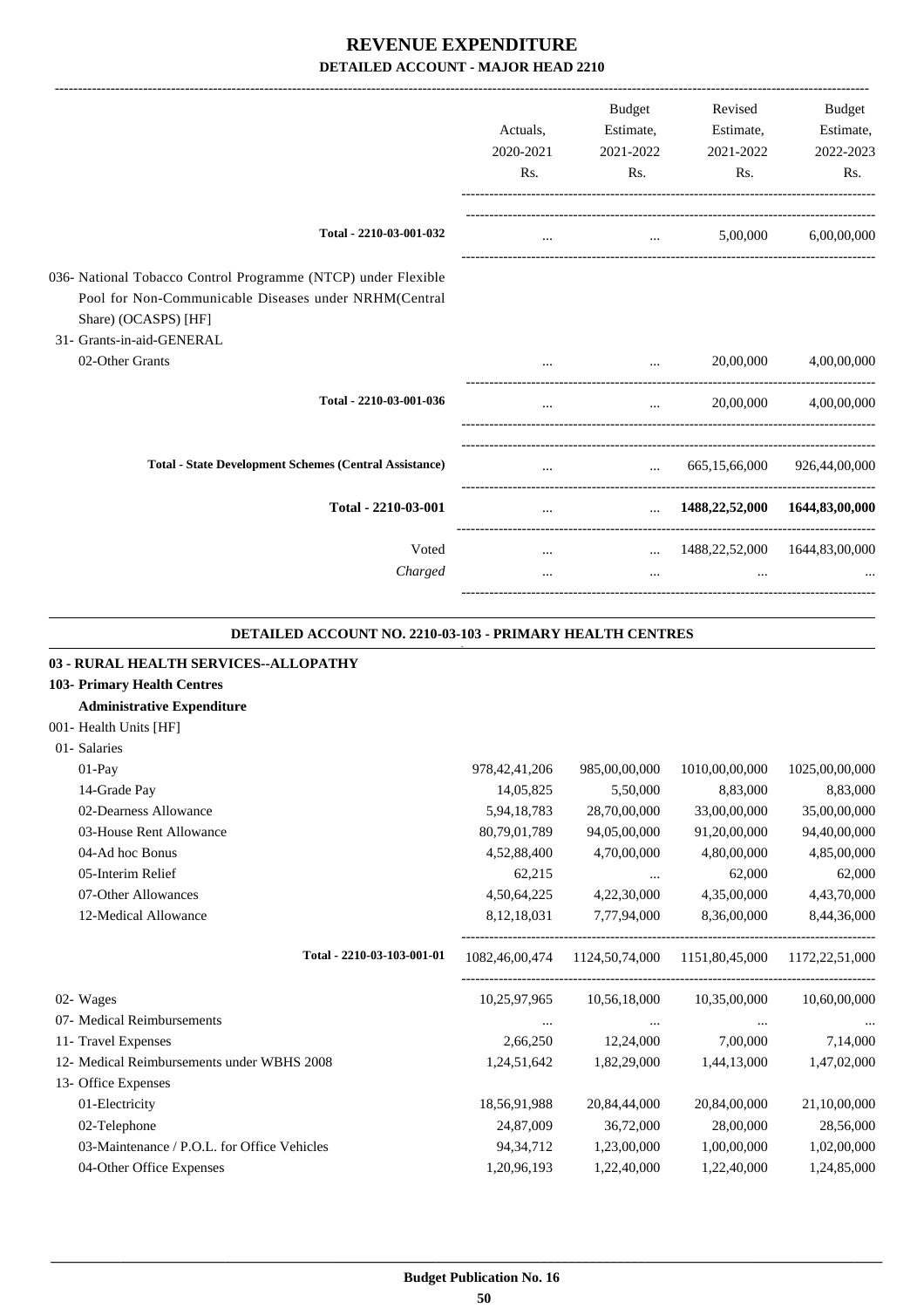|                                                                                                                     | Actuals,<br>2020-2021<br>Rs. | Budget<br>Estimate,<br>2021-2022<br>Rs.                                 | Revised<br>Estimate,<br>2021-2022<br>Rs. | Budget<br>Estimate,<br>2022-2023<br>Rs. |
|---------------------------------------------------------------------------------------------------------------------|------------------------------|-------------------------------------------------------------------------|------------------------------------------|-----------------------------------------|
| Total - 2210-03-103-001-13                                                                                          |                              | 20,97,09,902 23,66,56,000 23,34,40,000 23,65,41,000                     |                                          |                                         |
| 14- Rents, Rates and Taxes                                                                                          | $\cdots$                     | 5,04,000                                                                |                                          |                                         |
| 19- Maintenance                                                                                                     |                              | 2,13,18,315 1,78,50,000                                                 | 1,78,50,000                              | 1,82,07,000                             |
| 21- Materials and Supplies/Stores and Equipment                                                                     |                              |                                                                         |                                          |                                         |
| 01-Diet                                                                                                             | 13,21,69,479                 | 21,30,59,000                                                            | 19,50,00,000                             | 19,89,00,000                            |
| 02-Drug                                                                                                             | 8,01,00,491                  | 6,63,00,000                                                             | 6,63,00,000                              | 6,76,26,000                             |
| 03-Other Hospital Consumables                                                                                       | 12, 15, 554                  | 35,70,000                                                               | 30,00,000                                | 30,60,000                               |
| Total - 2210-03-103-001-21                                                                                          |                              | 21,34,85,524 28,29,29,000 26,43,00,000                                  |                                          | 26,95,86,000                            |
| 28- Payment of Professional and Special Services                                                                    |                              |                                                                         |                                          |                                         |
| 02-Other charges                                                                                                    |                              | 20,00,000                                                               | 7,50,000                                 | 7,65,000                                |
| 50- Other Charges                                                                                                   | 3,95,05,083                  | 4,82,87,000                                                             | 4,82,87,000                              | 4,97,36,000                             |
| 77- Computerisation                                                                                                 |                              | 1,02,000                                                                | 50,000                                   | 51,000                                  |
| 78- Outsourcing of Services                                                                                         | 19,89,93,509                 | 17,65,19,000                                                            | 19,95,00,000                             | 20,34,90,000                            |
| 86- Hospital and Sanitation Charges                                                                                 |                              | 60,00,000                                                               | 60,00,000                                | 80,00,000                               |
| <b>Total - Administrative Expenditure</b>                                                                           |                              | 1162, 29, 28, 664 1214, 09, 92, 000 1240, 68, 35, 000 1263, 00, 43, 000 |                                          |                                         |
| <b>State Development Schemes (Central Assistance)</b>                                                               |                              |                                                                         |                                          |                                         |
| 004- Assistance for Diagnostic Infrastructure to Health Sub Centres /                                               |                              |                                                                         |                                          |                                         |
| Primary Health Centres under recommendation of 15th Finance                                                         |                              |                                                                         |                                          |                                         |
| Commission (15-FC) [HF]                                                                                             |                              |                                                                         |                                          |                                         |
| 31- Grants-in-aid-GENERAL                                                                                           |                              |                                                                         |                                          |                                         |
| 02-Other Grants                                                                                                     |                              |                                                                         | 203, 37, 47, 000                         | 203, 37, 47, 000                        |
| Total - 2210-03-103-004                                                                                             | $\cdots$                     | $\cdots$                                                                | 203, 37, 47, 000                         | 203, 37, 47, 000                        |
|                                                                                                                     |                              |                                                                         |                                          |                                         |
| 005- Assistance for Conversion of Rural Health Sub Centres / Primary                                                |                              |                                                                         |                                          |                                         |
| Health Centres into Health & Wellness Centres under                                                                 |                              |                                                                         |                                          |                                         |
| recommendation of 15th Finance Commission (15-FC) [HF]                                                              |                              |                                                                         |                                          |                                         |
| 31- Grants-in-aid-GENERAL                                                                                           |                              |                                                                         |                                          |                                         |
| 02-Other Grants                                                                                                     |                              |                                                                         | 147,23,00,000 147,23,00,000              |                                         |
| Total - 2210-03-103-005                                                                                             | $\cdots$                     | $\cdots$                                                                |                                          | 147,23,00,000 147,23,00,000             |
| 006- Assistance for Block Level Public Health Units under<br>recommendation of 15th Finance Commission (15-FC) [HF] |                              |                                                                         |                                          |                                         |
| 31- Grants-in-aid-GENERAL<br>02-Other Grants                                                                        |                              |                                                                         | 69,21,97,000 69,21,97,000                |                                         |
| Total - 2210-03-103-006                                                                                             | $\cdots$                     | $\cdots$                                                                | 69,21,97,000                             | 69,21,97,000                            |
|                                                                                                                     |                              |                                                                         |                                          |                                         |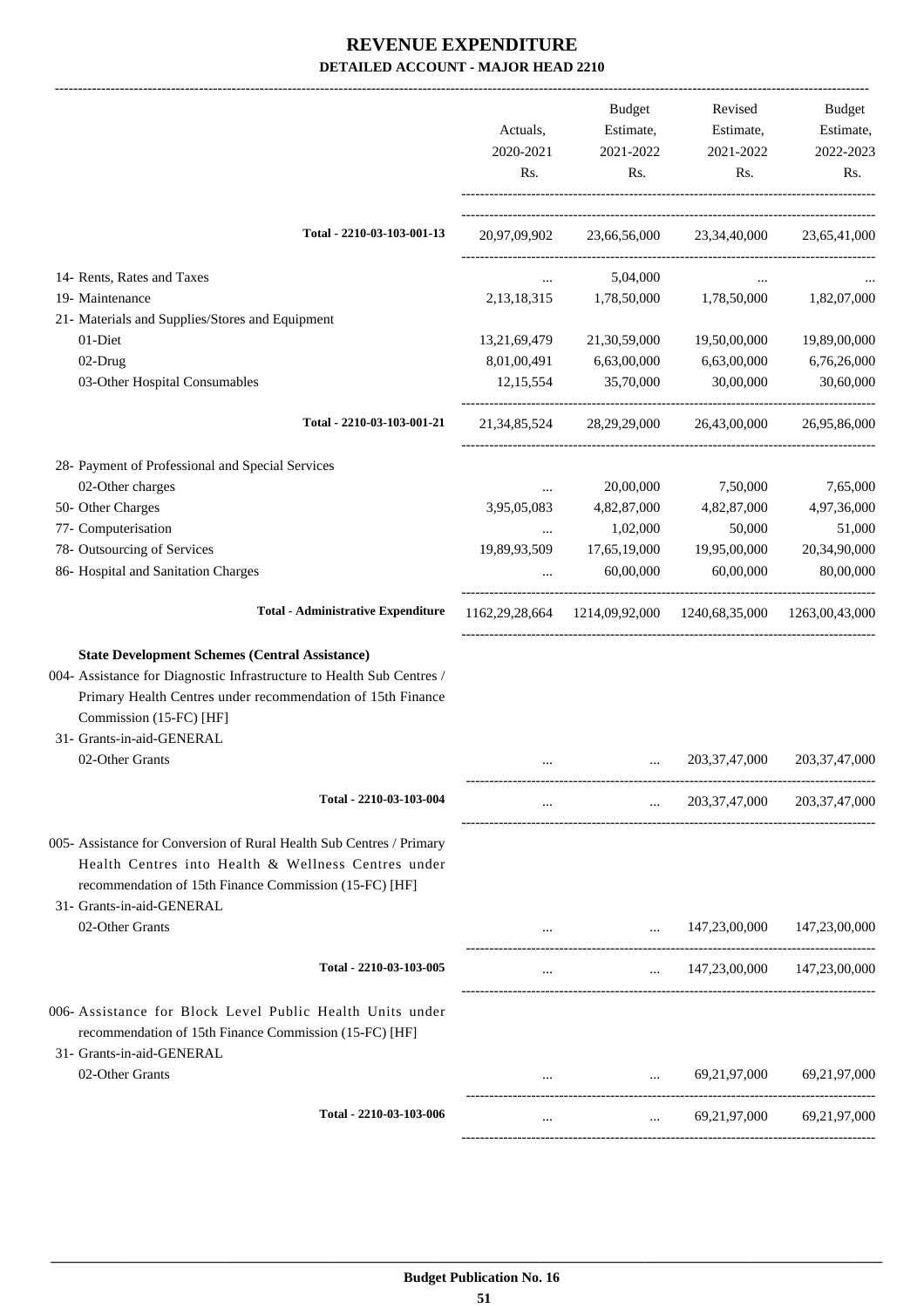|              | Budget       | Revised                                                       | Budget                                                                                                                                                                                                                                                                                                                                                                                                                                                                              |
|--------------|--------------|---------------------------------------------------------------|-------------------------------------------------------------------------------------------------------------------------------------------------------------------------------------------------------------------------------------------------------------------------------------------------------------------------------------------------------------------------------------------------------------------------------------------------------------------------------------|
| Actuals,     | Estimate,    | Estimate,                                                     | Estimate,                                                                                                                                                                                                                                                                                                                                                                                                                                                                           |
| 2020-2021    | 2021-2022    | 2021-2022                                                     | 2022-2023                                                                                                                                                                                                                                                                                                                                                                                                                                                                           |
| Rs.          | Rs.          | Rs.                                                           | Rs.                                                                                                                                                                                                                                                                                                                                                                                                                                                                                 |
|              |              |                                                               |                                                                                                                                                                                                                                                                                                                                                                                                                                                                                     |
|              |              |                                                               |                                                                                                                                                                                                                                                                                                                                                                                                                                                                                     |
|              |              |                                                               |                                                                                                                                                                                                                                                                                                                                                                                                                                                                                     |
|              |              |                                                               |                                                                                                                                                                                                                                                                                                                                                                                                                                                                                     |
|              |              |                                                               |                                                                                                                                                                                                                                                                                                                                                                                                                                                                                     |
|              |              |                                                               |                                                                                                                                                                                                                                                                                                                                                                                                                                                                                     |
|              |              |                                                               |                                                                                                                                                                                                                                                                                                                                                                                                                                                                                     |
|              |              |                                                               |                                                                                                                                                                                                                                                                                                                                                                                                                                                                                     |
|              |              |                                                               |                                                                                                                                                                                                                                                                                                                                                                                                                                                                                     |
|              |              |                                                               |                                                                                                                                                                                                                                                                                                                                                                                                                                                                                     |
| 7,92,073     | $\cdots$     | $\cdots$                                                      |                                                                                                                                                                                                                                                                                                                                                                                                                                                                                     |
| 7.92.073     | $\cdots$     | $\cdots$                                                      |                                                                                                                                                                                                                                                                                                                                                                                                                                                                                     |
|              |              |                                                               |                                                                                                                                                                                                                                                                                                                                                                                                                                                                                     |
|              |              |                                                               |                                                                                                                                                                                                                                                                                                                                                                                                                                                                                     |
|              |              |                                                               |                                                                                                                                                                                                                                                                                                                                                                                                                                                                                     |
| 48,57,92,995 | 47,87,00,000 | $\cdots$                                                      |                                                                                                                                                                                                                                                                                                                                                                                                                                                                                     |
| $\cdots$     |              | $\cdots$                                                      |                                                                                                                                                                                                                                                                                                                                                                                                                                                                                     |
| 24, 22, 229  | 1,49,61,000  | $\ddotsc$                                                     |                                                                                                                                                                                                                                                                                                                                                                                                                                                                                     |
|              |              | $\mathbf{r}$ and $\mathbf{r}$ are all the set of $\mathbf{r}$ | $\ldots$ 419,82,44,000 419,82,44,000<br>1162,29,28,664 1214,09,92,000 1660,50,79,000 1682,82,87,000<br>1162,29,28,664 1214,09,92,000 1660,50,79,000 1682,82,87,000<br>$\mathbf{r}$ , and the set of the set of the set of the set of the set of the set of the set of the set of the set of the set of the set of the set of the set of the set of the set of the set of the set of the set of the set<br>$\cdots$<br>DETAILED ACCOUNT NO. 2210-03-110 - HOSPITALS AND DISPENSARIES |

| 03-House Rent Allowance                         | 3,98,42,805     | 4,73,77,000  | $\ddotsc$ |           |
|-------------------------------------------------|-----------------|--------------|-----------|-----------|
| 04-Ad hoc Bonus                                 | 23,10,000       | 24,00,000    |           |           |
| 07-Other Allowances                             | 20,94,691       | 21,59,000    | $\cdots$  |           |
| 12-Medical Allowance                            | 33,03,962       | 32,82,000    | $\cdots$  |           |
| Total - 2210-03-110-002-01                      | 53, 57, 66, 682 | 54,88,79,000 |           |           |
| 02- Wages                                       | 2,44,87,579     | 2,58,87,000  | $\cdots$  |           |
| 07- Medical Reimbursements                      |                 | 62,000       | $\cdots$  |           |
| 11- Travel Expenses                             | 22,478          | 51,000       | $\cdots$  |           |
| 12- Medical Reimbursements under WBHS 2008      | 2,97,029        | 6,00,000     | $\cdots$  |           |
| 13- Office Expenses                             |                 |              |           |           |
| 01-Electricity                                  | 3,55,66,243     | 4,03,50,000  | $\cdots$  |           |
| 02-Telephone                                    |                 | 7,000        |           |           |
| 03-Maintenance / P.O.L. for Office Vehicles     | 5,79,587        | 5,33,000     |           |           |
| 04-Other Office Expenses                        | 41,23,821       | 34,50,000    | $\cdots$  |           |
| Total - 2210-03-110-002-13                      | 4,02,69,651     | 4,43,40,000  | $\cdots$  |           |
| 19- Maintenance                                 | 8,23,883        | 8,00,000     | $\cdots$  |           |
| 21- Materials and Supplies/Stores and Equipment |                 |              |           |           |
| 01-Diet                                         | 1,49,25,337     | 2,06,74,000  | $\cdots$  | $\ddotsc$ |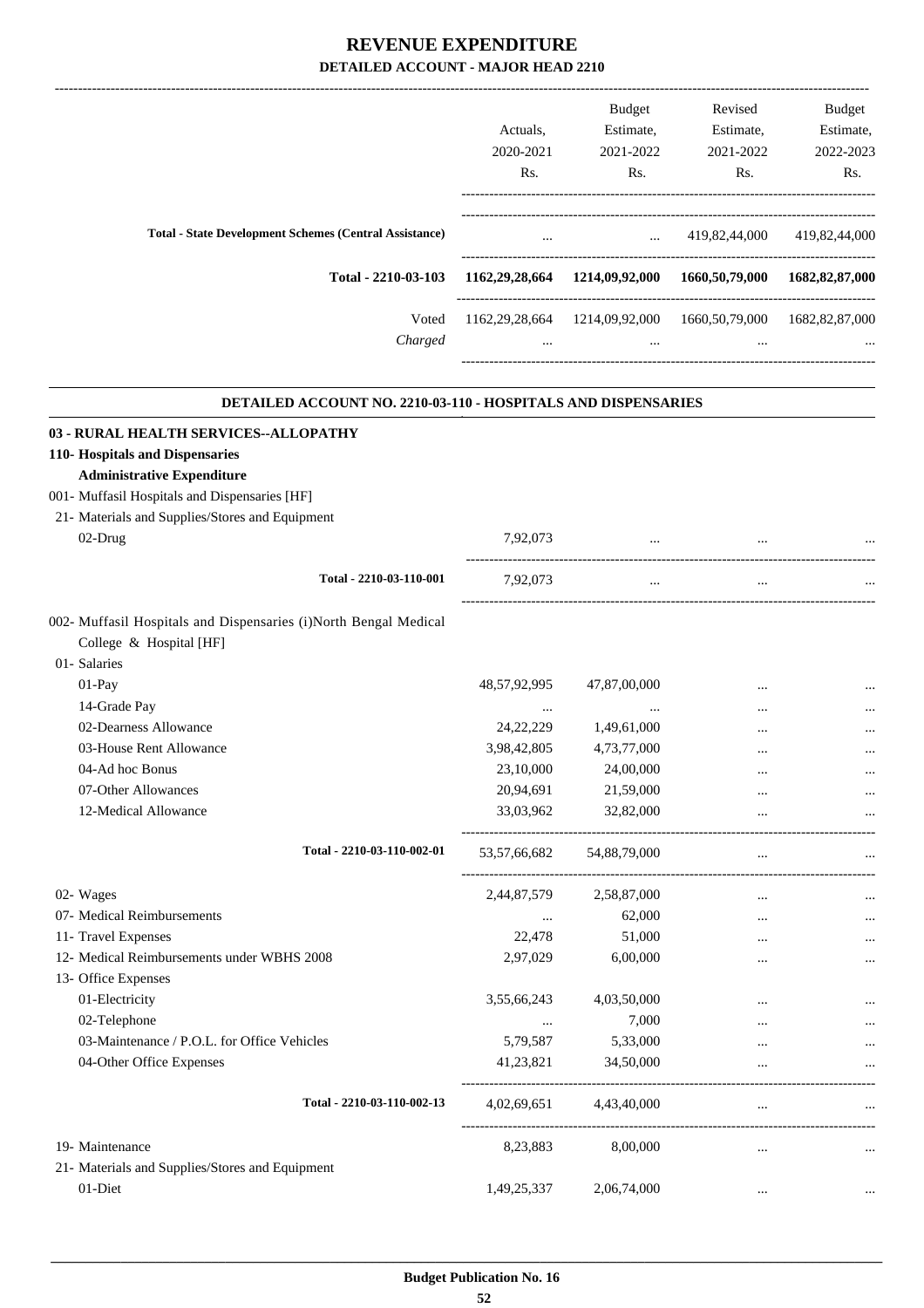-------------------------------------------------------------------------------------------------------------------------------------------------------------------------------

|                                                                                                          | Actuals,<br>2020-2021<br>Rs. | <b>Budget</b><br>Estimate,<br>2021-2022<br>Rs. | Revised<br>Estimate,<br>2021-2022<br>Rs.                | <b>Budget</b><br>Estimate,<br>2022-2023<br>Rs. |
|----------------------------------------------------------------------------------------------------------|------------------------------|------------------------------------------------|---------------------------------------------------------|------------------------------------------------|
|                                                                                                          |                              |                                                |                                                         |                                                |
| 02-Drug                                                                                                  | 7,82,56,074                  | 5,48,99,000                                    |                                                         |                                                |
| 03-Other Hospital Consumables                                                                            | 5,89,744                     | 6,86,000                                       | $\cdots$                                                |                                                |
| 05-Medical Gases including Oxygen                                                                        | 6,20,91,087                  | 6,92,71,000                                    | $\cdots$                                                |                                                |
| Total - 2210-03-110-002-21                                                                               | 15,58,62,242                 | 14,55,30,000                                   | $\cdots$                                                |                                                |
| 34- Scholarships and Stipends                                                                            | 10,04,08,268                 | 9,70,49,000                                    | $\cdots$                                                |                                                |
| 50- Other Charges                                                                                        | 84,18,246                    | 74,46,000                                      | $\cdots$                                                |                                                |
| 77- Computerisation                                                                                      | 30,797                       | 37,000                                         |                                                         |                                                |
| 78- Outsourcing of Services                                                                              | 4, 20, 45, 836               | 4,03,65,000                                    |                                                         |                                                |
| Total - 2210-03-110-002                                                                                  |                              | 90,84,32,691 91,10,46,000                      | $\cdots$                                                |                                                |
| 005- Establishment of Super Speciality Hospitals (Located in Rural<br>Areas) [HF]<br>13- Office Expenses |                              |                                                |                                                         |                                                |
| 01-Electricity                                                                                           | 9,54,43,106                  | 10,21,79,000                                   | 10,21,79,000                                            | 10,42,23,000                                   |
| 02-Telephone                                                                                             | 40,271                       | 35,000                                         | 35,000                                                  | 36,000                                         |
| 03-Maintenance / P.O.L. for Office Vehicles                                                              | 37,90,664                    | 45,00,000                                      | 38,66,000                                               | 45,50,000                                      |
| 04-Other Office Expenses                                                                                 | 42,13,971                    | 40,50,000                                      | 40,50,000                                               | 41,31,000                                      |
| Total - 2210-03-110-005-13                                                                               | 10,34,88,012                 | 11,07,64,000                                   | 11,01,30,000                                            | 11,29,40,000                                   |
| 14- Rents, Rates and Taxes                                                                               | $\cdots$                     | 25,000                                         | $\cdots$                                                |                                                |
| 19- Maintenance                                                                                          | 97,84,718                    | 1,01,00,000                                    | 99,80,000                                               | 1,02,79,000                                    |
| 21- Materials and Supplies/Stores and Equipment                                                          |                              |                                                |                                                         |                                                |
| 01-Diet                                                                                                  | 2,48,87,669                  | 2,15,76,000                                    | 2,45,65,000                                             | 2,50,57,000                                    |
| 02-Drug                                                                                                  | 49,96,642                    | 52,93,000                                      | 52,93,000                                               | 53,99,000                                      |
| 03-Other Hospital Consumables                                                                            | 3,85,350                     | 4,12,000                                       | 4,12,000                                                | 4,20,000                                       |
| 05-Medical Gases including Oxygen                                                                        | 1,19,27,100                  | 93,00,000                                      | 1,80,00,000                                             | 1,90,00,000                                    |
| Total - 2210-03-110-005-21                                                                               | 4,21,96,761                  | 3,65,81,000                                    | 4,82,70,000                                             | 4,98,76,000                                    |
| 28- Payment of Professional and Special Services                                                         |                              |                                                |                                                         |                                                |
| 02-Other charges                                                                                         | 3,21,000                     | 3,50,000                                       | 2,00,000                                                | 2,04,000                                       |
| 34- Scholarships and Stipends                                                                            | $\cdots$                     | 7,50,000                                       | 10,96,000                                               | 11,18,000                                      |
| 50- Other Charges                                                                                        | 48,95,224                    | 21,00,000                                      | 42,00,000                                               | 45,00,000                                      |
| 75- Purchase                                                                                             | $\cdots$                     | $\cdots$                                       |                                                         |                                                |
| 77- Computerisation                                                                                      | $\cdots$                     | 1,52,000                                       | $\cdots$                                                |                                                |
| 78- Outsourcing of Services                                                                              | 86,63,91,954                 | 108,00,00,000                                  | 106,00,00,000                                           | 109,00,00,000                                  |
| 86- Hospital and Sanitation Charges                                                                      | $\cdots$                     | 30,00,000                                      | 52,95,000                                               | 54,01,000                                      |
| Total - 2210-03-110-005                                                                                  |                              |                                                | 102,70,77,669 124,38,22,000 123,91,71,000 127,43,18,000 |                                                |
|                                                                                                          |                              |                                                |                                                         |                                                |

009- Creation of Medical Care facilities in areas resided by Scheduled Castes Population [HF]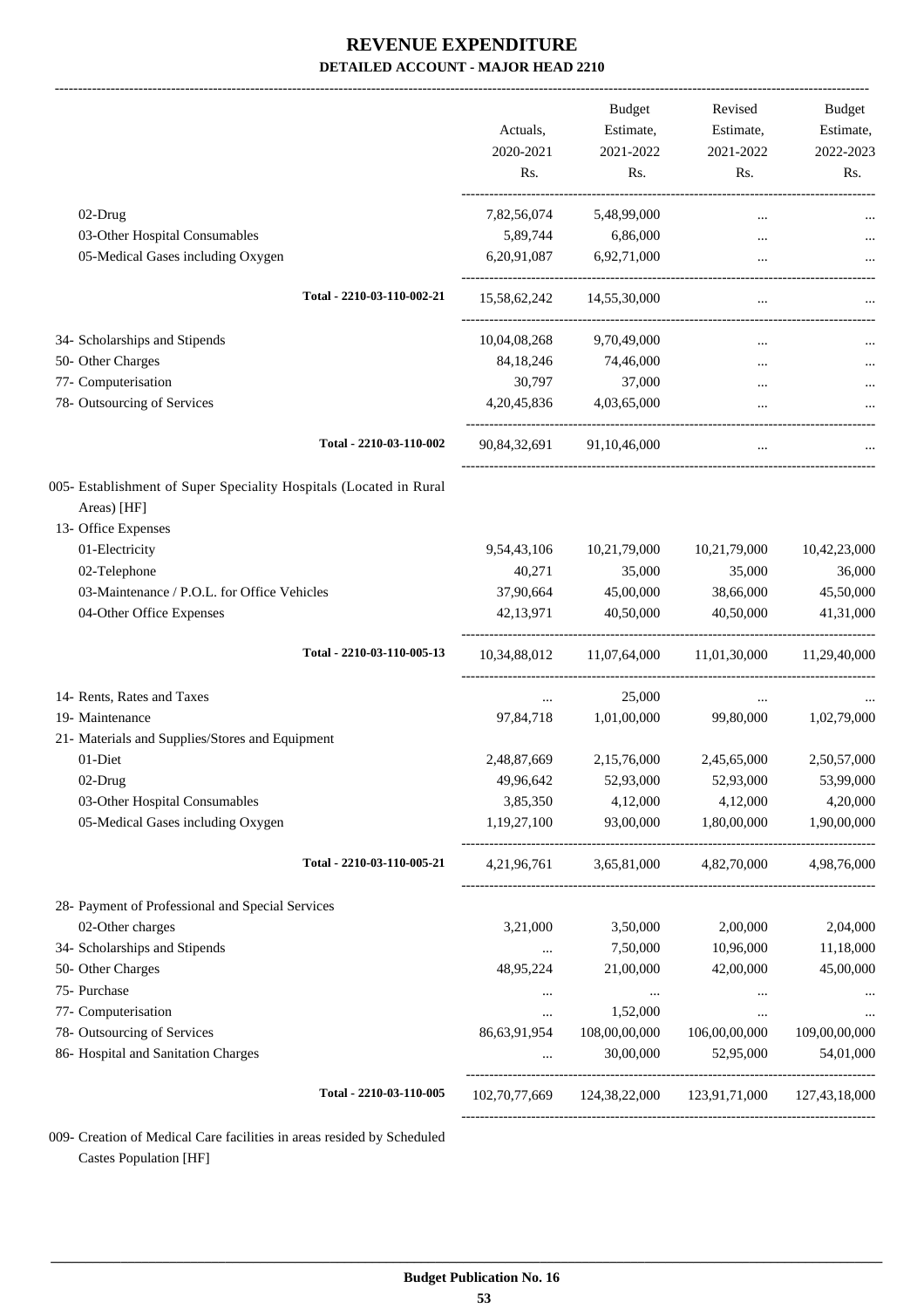| 01- Salaries                                                                                            |                                   |
|---------------------------------------------------------------------------------------------------------|-----------------------------------|
| 12-Medical Allowance<br>$\mathbf{r}$ and $\mathbf{r}$ are all the set of $\mathbf{r}$                   |                                   |
| <b>Total - Administrative Expenditure</b><br>215,48,68,000 123,91,71,000 127,43,18,000<br>193,63,02,433 |                                   |
| <b>State Development Schemes</b>                                                                        |                                   |
| 003- Medical Care facilities for Rural Population [HF]                                                  |                                   |
| 13- Office Expenses                                                                                     |                                   |
| 03-Maintenance / P.O.L. for Office Vehicles<br>3, 37, 78, 569<br>4,70,00,000                            | 4,93,50,000<br>6,26,67,000        |
| 21- Materials and Supplies/Stores and Equipment                                                         |                                   |
| 02-Drug<br>225, 33, 56, 548<br>215,00,00,000                                                            | 231, 36, 35, 000<br>225,75,00,000 |
| 03-Other Hospital Consumables<br>49, 29, 57, 498<br>55,00,00,000<br>71,45,85,000                        | 57,75,00,000                      |
| Total - 2210-03-110-003-21<br>270,00,00,000<br>274,63,14,046                                            | 302,82,20,000<br>283,50,00,000    |
| 31- Grants-in-aid-GENERAL                                                                               |                                   |
| 02-Other Grants<br>15,00,000<br>15,00,000                                                               | 5,00,000<br>15,75,000             |
| 36- Grants-in-aid-Salaries<br>27,56,000<br>28,00,000                                                    | 9,33,000<br>29,40,000             |
| 50- Other Charges<br>15,00,00,000<br>17,94,45,542                                                       | 6,60,46,000<br>15,75,00,000       |
| <b>Total - State Development Schemes</b><br>296, 37, 94, 157<br>290,13,00,000                           | 315,83,66,000<br>304,63,65,000    |
| Total - 2210-03-110<br>490,00,96,590<br>505,61,68,000                                                   | 439,75,37,000<br>432,06,83,000    |
| Voted<br>490,00,96,590<br>505,61,68,000 439,75,37,000 432,06,83,000                                     |                                   |
| Charged<br>$\cdots$<br>$\ddotsc$                                                                        | $\overline{\phantom{a}}$          |

#### **DETAILED ACCOUNT NO. 2210-03-789 - SPECIAL COMPONENT PLAN FOR SCHEDULED CASTES .**

.

#### **03 - RURAL HEALTH SERVICES--ALLOPATHY**

#### **789- Special Component Plan for Scheduled Castes**

#### **Administrative Expenditure**

01- Salaries

001- Creation Of Medical Care Facilities in Areas resided by

Scheduled Castes Population . [HF]

| $01-Pav$                   |                            | 26,98,81,732 | 26,24,00,000 | 27,52,79,000 | 28, 35, 37, 000 |
|----------------------------|----------------------------|--------------|--------------|--------------|-----------------|
| 14-Grade Pay               |                            | 1,000        |              |              |                 |
| 02-Dearness Allowance      |                            | 16,65,014    | 78,72,000    | 60,50,000    | 62,32,000       |
| 03-House Rent Allowance    |                            | 2,39,80,652  | 2,49,28,000  | 1,60,00,000  | 1,70,00,000     |
| 04-Ad hoc Bonus            |                            | 14.28.000    | 15,00,000    | 8,00,000     | 8,20,000        |
| 07-Other Allowances        |                            | 10.09.292    | 9,79,000     | 9.79.000     | 9,99,000        |
| 12-Medical Allowance       |                            | 27,46,114    | 26,19,000    | 28,01,000    | 28,30,000       |
|                            | Total - 2210-03-789-001-01 | 30,07,11,804 | 30,02,98,000 | 30.19.09.000 | 31.14.18.000    |
| 07- Medical Reimbursements |                            | $\cdots$     |              |              | $\cdots$        |
| 11- Travel Expenses        |                            |              | 27,000       | 27,000       | 28,000          |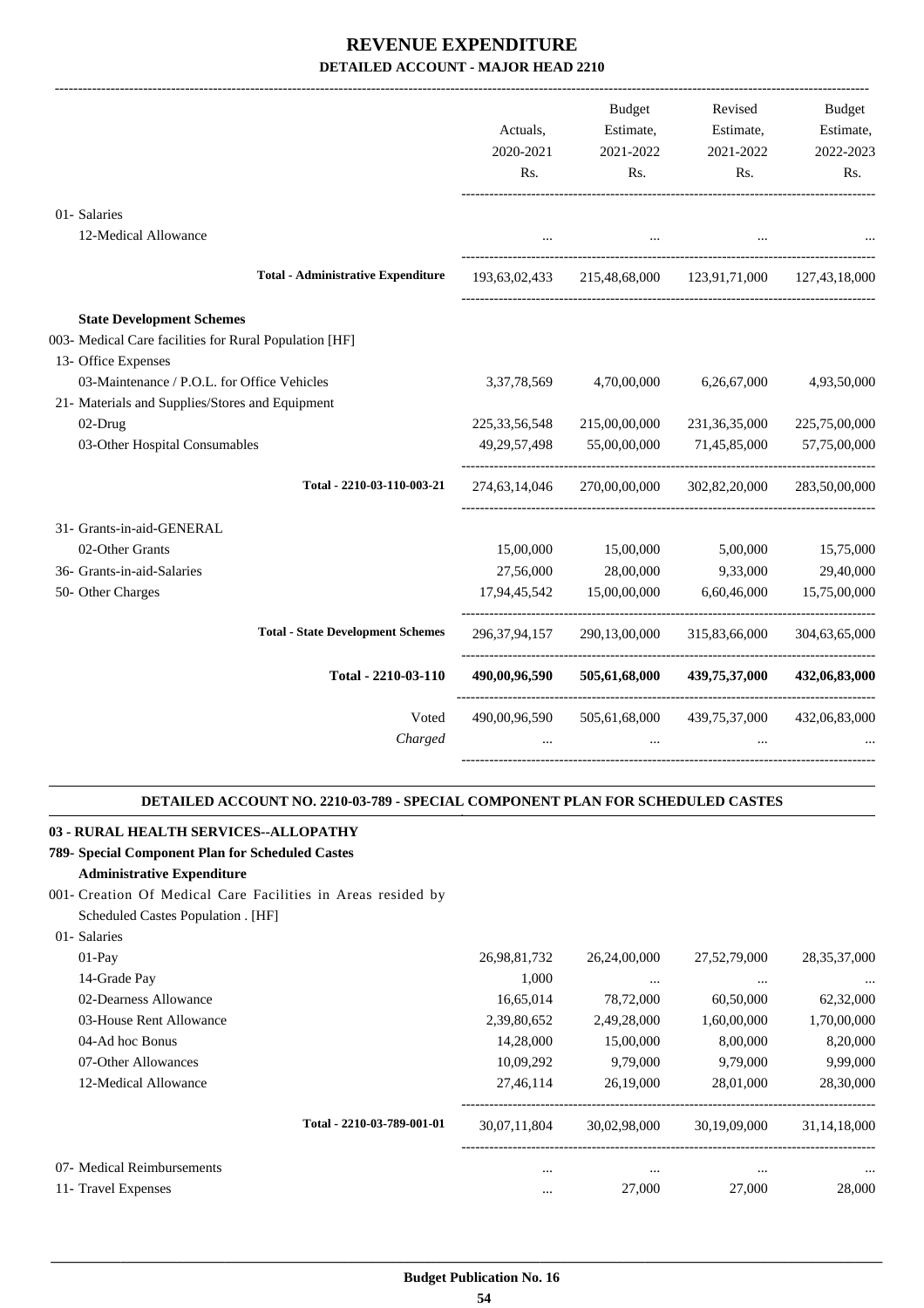|                                                                                                                                                                  |               | Budget                                  |                                                     | Revised Budget |
|------------------------------------------------------------------------------------------------------------------------------------------------------------------|---------------|-----------------------------------------|-----------------------------------------------------|----------------|
|                                                                                                                                                                  | Actuals,      | Estimate,                               | Estimate,                                           | Estimate,      |
|                                                                                                                                                                  | 2020-2021     | 2021-2022                               | 2021-2022                                           | 2022-2023      |
|                                                                                                                                                                  | Rs.           | $\mathbf{Rs.}$                          | Rs.                                                 | Rs.            |
| 12- Medical Reimbursements under WBHS 2008                                                                                                                       | 3,570         | 25,000                                  | 25,000                                              | 26,000         |
| 13- Office Expenses                                                                                                                                              |               |                                         |                                                     |                |
| 01-Electricity                                                                                                                                                   | 66,83,707     | 80,52,000                               | 68,00,000                                           | 69,36,000      |
| 02-Telephone                                                                                                                                                     | 26,277        | 47,000                                  | 47,000                                              | 48,000         |
| 03-Maintenance / P.O.L. for Office Vehicles                                                                                                                      | 1,20,322      | 1,72,000                                | 1,23,000                                            | 1,25,000       |
| 04-Other Office Expenses                                                                                                                                         |               | 5,67,248 5,67,000                       | 5,67,000                                            | 5,78,000       |
| Total - 2210-03-789-001-13                                                                                                                                       |               |                                         | 73,97,554 88,38,000 75,37,000 76,87,000             |                |
| 14- Rents, Rates and Taxes                                                                                                                                       |               | 93,406 1,02,000                         | $\cdots$                                            |                |
| 21- Materials and Supplies/Stores and Equipment                                                                                                                  |               |                                         |                                                     |                |
| 01-Diet                                                                                                                                                          |               |                                         | 72,25,649   1,07,18,000   1,07,18,000   1,09,32,000 |                |
| 02-Drug                                                                                                                                                          |               | 77,64,160 67,60,000 67,60,000           |                                                     | 68,95,000      |
| 03-Other Hospital Consumables                                                                                                                                    |               |                                         | 2,03,509 1,65,000 1,65,000 1,68,000                 |                |
| Total - 2210-03-789-001-21                                                                                                                                       |               |                                         | 1,51,93,318 1,76,43,000 1,76,43,000 1,79,95,000     |                |
| 50- Other Charges                                                                                                                                                |               |                                         | 6,17,155 8,80,000 8,80,000                          | 9,06,000       |
| 77- Computerisation                                                                                                                                              | $\cdots$      | <b>Contract Contract</b>                | $\sim$ $\sim$ $\sim$                                |                |
| 86- Hospital and Sanitation Charges                                                                                                                              | $\cdots$      | 5,00,000                                | 3,00,000                                            | 3,06,000       |
| <b>Total - Administrative Expenditure</b>                                                                                                                        |               |                                         | 32,40,16,807 32,83,13,000 32,83,21,000 33,83,66,000 |                |
| <b>State Development Schemes</b><br>009-Special Programme under National Rural Health<br>Mission(NRHM)- (State Share) (OCASPS) [HF]<br>31- Grants-in-aid-GENERAL |               |                                         |                                                     |                |
| 02-Other Grants                                                                                                                                                  | 226,06,33,000 | 13,00,00,000 77,11,32,000               |                                                     |                |
| Total - 2210-03-789-009                                                                                                                                          |               | 226,06,33,000 13,00,00,000 77,11,32,000 |                                                     |                |
| 010- Drugs for mother and children under NRHM (OCASPS) [HF]<br>31- Grants-in-aid-GENERAL                                                                         |               |                                         |                                                     |                |
| 02-Other Grants                                                                                                                                                  |               | 4,19,02,000 13,22,000                   |                                                     |                |
| Total - 2210-03-789-010                                                                                                                                          |               | 4,19,02,000 13,22,000                   | $\cdots$                                            |                |
| 016- Implementation of Schemes under RCH Flexible pool under<br>NHM (State Share) (OCASPS) [HF]                                                                  |               |                                         |                                                     |                |
| 31- Grants-in-aid-GENERAL<br>02-Other Grants                                                                                                                     |               |                                         | $\ldots$ 22,70,21,000                               | 22,00,00,000   |
| Total - 2210-03-789-016                                                                                                                                          | $\cdots$      | $\cdots$                                | 22,70,21,000                                        | 22,00,00,000   |
| 017- ASHA Benefit Packages (State Share) (OCASPS) [HF]<br>31- Grants-in-aid-GENERAL                                                                              |               |                                         |                                                     |                |
| 02-Other Grants                                                                                                                                                  | $\cdots$      |                                         | 14,40,89,000                                        | 14,00,00,000   |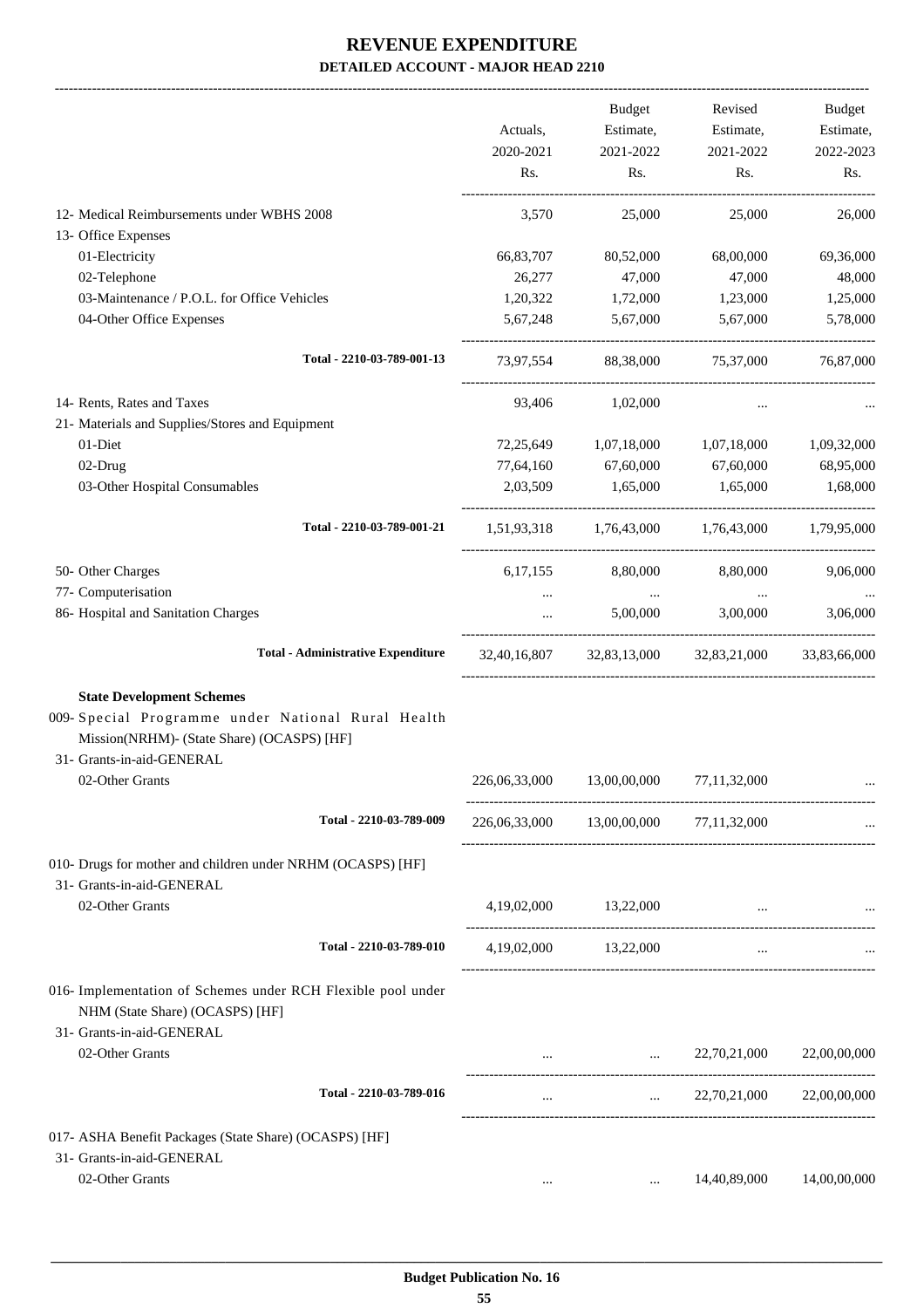|                                                                                                                                                                  | Actuals,<br>2020-2021<br>Rs. | Budget<br>Estimate,<br>2021-2022<br>Rs. | Revised<br>Estimate,<br>2021-2022<br>Rs. | Budget<br>Estimate,<br>2022-2023<br>Rs. |
|------------------------------------------------------------------------------------------------------------------------------------------------------------------|------------------------------|-----------------------------------------|------------------------------------------|-----------------------------------------|
| Total - 2210-03-789-017                                                                                                                                          | $\cdots$                     |                                         | $\ldots$ 14,40,89,000                    | 14,00,00,000                            |
| 020- Routine Immunization Programme under Flexible Pool under                                                                                                    |                              |                                         |                                          |                                         |
| NRHM (State Share) (OCASPS) [HF]                                                                                                                                 |                              |                                         |                                          |                                         |
| 31- Grants-in-aid-GENERAL<br>02-Other Grants                                                                                                                     |                              |                                         |                                          |                                         |
| 35- Grants for creation of Capital Assets                                                                                                                        |                              |                                         | $\cdots$                                 | 3,00,000<br>2,00,000                    |
|                                                                                                                                                                  |                              | $\cdots$                                | $\cdots$                                 |                                         |
| Total - 2210-03-789-020                                                                                                                                          | $\cdots$                     | $\cdots$                                | $\cdots$                                 | 5,00,000                                |
| 022- Pulse Polio Immunization under Flexible Pool under NRHM<br>(State Share) (OCASPS) [HF]                                                                      |                              |                                         |                                          |                                         |
| 31- Grants-in-aid-GENERAL                                                                                                                                        |                              |                                         |                                          |                                         |
| 02-Other Grants                                                                                                                                                  |                              | $\cdots$                                | $\cdots$                                 | 4,00,000                                |
| 35- Grants for creation of Capital Assets                                                                                                                        |                              | $\cdots$                                | $\cdots$                                 | 1,00,000                                |
| Total - 2210-03-789-022                                                                                                                                          |                              | $\cdots$                                | $\cdots$                                 | 5,00,000                                |
| 024- National Iodine Deficiency Disorder Programme under Flexible<br>Pool under NRHM (State Share) (OCASPS) [HF]<br>31- Grants-in-aid-GENERAL<br>02-Other Grants |                              | $\cdots$                                | $\cdots$                                 | 3,00,000                                |
| 35- Grants for creation of Capital Assets                                                                                                                        |                              | $\cdots$                                | $\cdots$                                 | 2,00,000                                |
| Total - 2210-03-789-024                                                                                                                                          |                              |                                         |                                          | 5,00,000                                |
| 026- Schemes under Flexible Pool for Non-Communicable Diseases<br>under NRHM (State Share) (OCASPS) [HF]<br>31- Grants-in-aid-GENERAL                            |                              |                                         |                                          |                                         |
| 02-Other Grants                                                                                                                                                  |                              | $\cdots$                                | 1,32,44,000                              | 7,00,00,000                             |
| 35- Grants for creation of Capital Assets                                                                                                                        |                              | $\cdots$                                | 14,23,000                                | 35,00,000                               |
| Total - 2210-03-789-026                                                                                                                                          |                              | $\cdots$                                | 1,46,67,000                              | 7,35,00,000                             |
| 028- Integrated Disease Surveillance Project (IDSP) under Flexible<br>Pool for Communicable Diseases under NRHM (State Share)<br>(OCASPS) [HF]                   |                              |                                         |                                          |                                         |
| 31- Grants-in-aid-GENERAL                                                                                                                                        |                              |                                         |                                          |                                         |
| 02-Other Grants<br>35- Grants for creation of Capital Assets                                                                                                     | $\cdots$                     | $\cdots$                                | 8,89,000                                 | 40,00,000<br>5,00,000                   |
| Total - 2210-03-789-028                                                                                                                                          |                              |                                         | 8,89,000                                 | 45,00,000                               |
| 030- National Leprosy Elimination Programme (NLEP) under<br>Flexible Pool for Communicable Diseases under NRHM (State                                            | $\cdots$                     | $\cdots$                                |                                          |                                         |

Share) (OCASPS) [HF]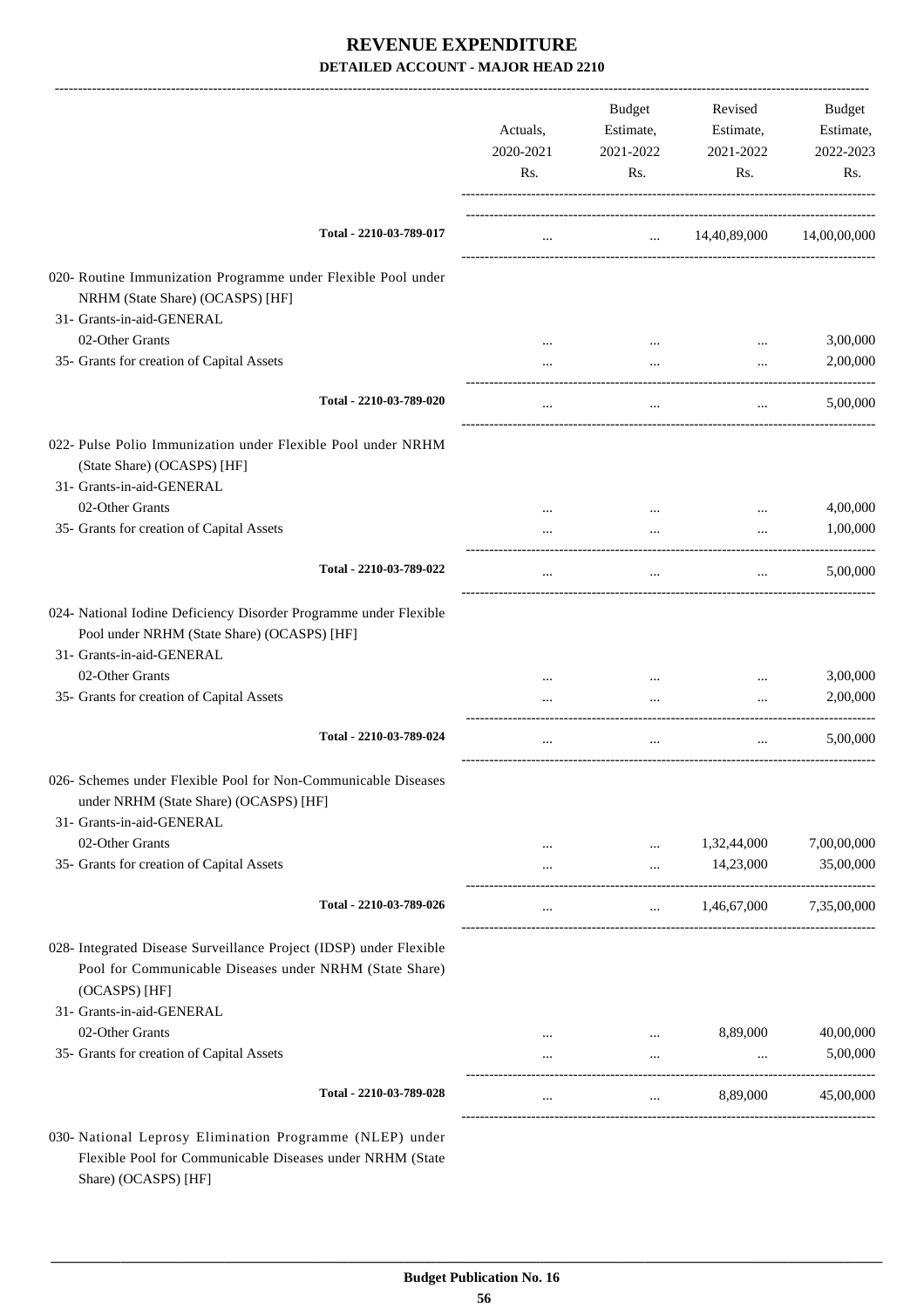|                                                                                                                                                                                 | Actuals,<br>2020-2021<br>Rs. | <b>Budget</b><br>Estimate,<br>2021-2022<br>Rs. | Revised<br>Estimate,<br>2021-2022<br>Rs. | Budget<br>Estimate,<br>2022-2023<br>Rs.                     |
|---------------------------------------------------------------------------------------------------------------------------------------------------------------------------------|------------------------------|------------------------------------------------|------------------------------------------|-------------------------------------------------------------|
| 31- Grants-in-aid-GENERAL                                                                                                                                                       |                              |                                                |                                          |                                                             |
| 02-Other Grants                                                                                                                                                                 |                              | $\cdots$                                       | 29,33,000                                | 1,40,00,000                                                 |
| 35- Grants for creation of Capital Assets                                                                                                                                       |                              | $\cdots$                                       | $\cdots$                                 | 10,00,000                                                   |
| Total - 2210-03-789-030                                                                                                                                                         |                              | $\cdots$                                       |                                          | 29,33,000 1,50,00,000                                       |
| 032- National Viral Hepatitis Control Programme (NVHCP) under<br>Flexible Pool for Communicable Diseases under NRHM (State<br>Share) (OCASPS) [HF]<br>31- Grants-in-aid-GENERAL |                              |                                                |                                          |                                                             |
| 02-Other Grants                                                                                                                                                                 |                              |                                                | 8,00,000                                 | 30,00,000                                                   |
| 35- Grants for creation of Capital Assets                                                                                                                                       |                              | $\cdots$                                       | $\cdots$                                 | 10,00,000                                                   |
| Total - 2210-03-789-032                                                                                                                                                         |                              | $\ddots$                                       | 8,00,000                                 | 40,00,000                                                   |
| 034- Other Health System for activities under NRHM (State Share)<br>(OCASPS) [HF]<br>31- Grants-in-aid-GENERAL                                                                  |                              |                                                |                                          |                                                             |
| 02-Other Grants                                                                                                                                                                 |                              |                                                | 19,00,00,000                             | 22,00,00,000                                                |
| 35- Grants for creation of Capital Assets                                                                                                                                       |                              |                                                | 3,09,00,000                              | 2,00,00,000                                                 |
| Total - 2210-03-789-034                                                                                                                                                         | $\cdots$                     | $\cdots$                                       | 22,09,00,000                             | 24,00,00,000                                                |
| 036- Schemes under Flexible Pool for Communicable Diseases (State<br>Share) (OCASPS) [HF]<br>31- Grants-in-aid-GENERAL                                                          |                              |                                                |                                          |                                                             |
| 02-Other Grants                                                                                                                                                                 |                              | $\cdots$                                       |                                          | 10,00,000                                                   |
| 35- Grants for creation of Capital Assets                                                                                                                                       |                              |                                                |                                          | 10,00,000                                                   |
| Total - 2210-03-789-036                                                                                                                                                         | $\cdots$                     | $\ldots$ .                                     |                                          | 20,00,000<br>$\mathbf{1}$ and $\mathbf{1}$ and $\mathbf{1}$ |
| 037- Infrastructure Maintenance under NRHM (State Share)<br>(OCASPS) [HF]<br>31- Grants-in-aid-GENERAL                                                                          |                              |                                                |                                          |                                                             |
| 02-Other Grants                                                                                                                                                                 | $\cdots$                     | $\cdots$                                       | 103, 37, 78, 000                         | 110,00,00,000                                               |
| Total - 2210-03-789-037                                                                                                                                                         | $\cdots$                     | $\ldots$ .                                     | 103,37,78,000                            | 110,00,00,000                                               |
| 039- National Vector Borne Disease Control Programme (NVBDCP)<br>under Flexible Pool for Communicable Diseases under NRHM<br>(State Share) (OCASPS) [HF]                        |                              |                                                |                                          |                                                             |
| 31- Grants-in-aid-GENERAL<br>02-Other Grants                                                                                                                                    |                              | $\cdots$                                       | 30,23,000                                | 1,50,00,000                                                 |
| Total - 2210-03-789-039                                                                                                                                                         | $\cdots$                     | $\cdots$                                       | 30,23,000                                | 1,50,00,000                                                 |
|                                                                                                                                                                                 |                              |                                                |                                          |                                                             |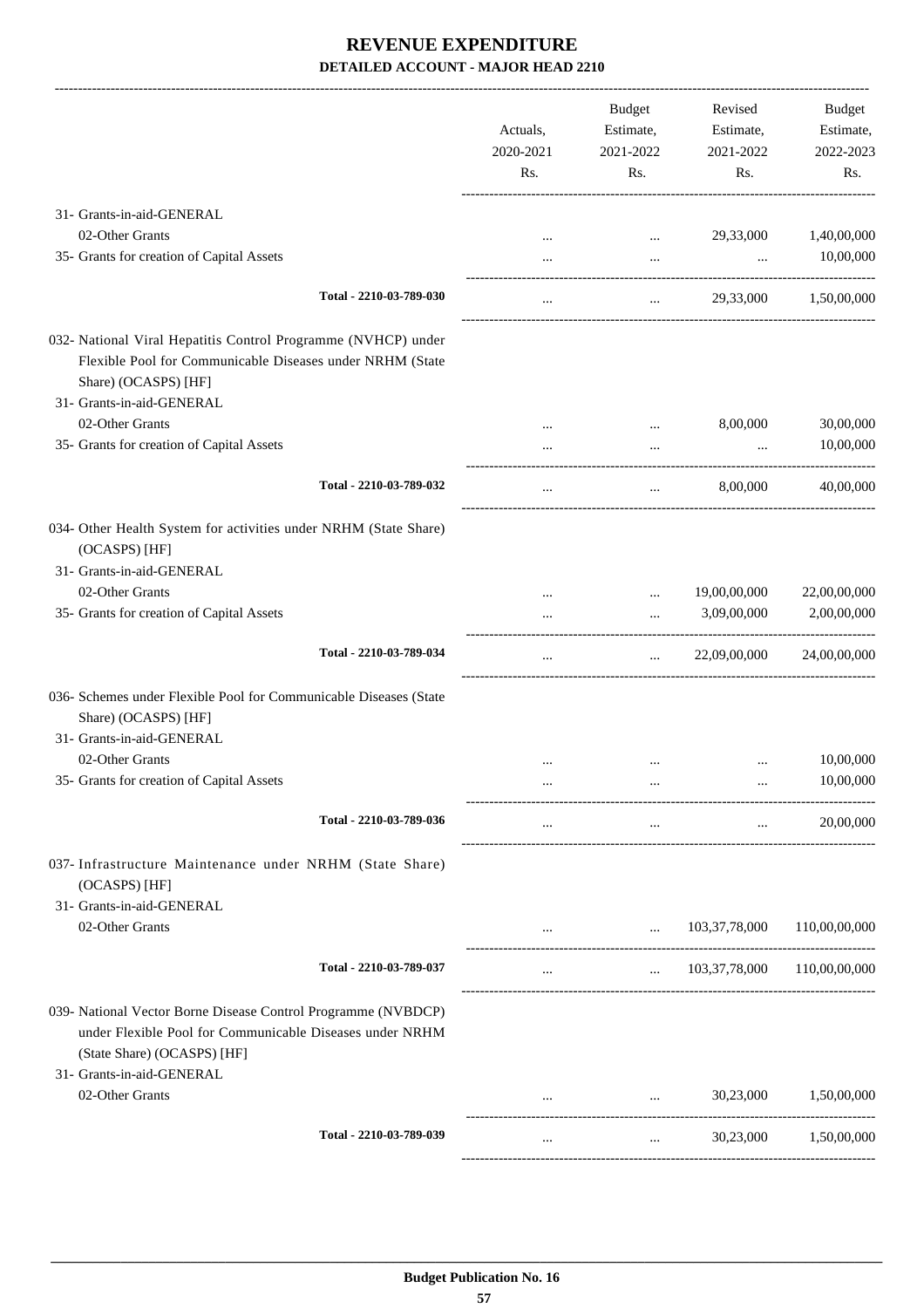|                                                                                                                                                                                                                   | Actuals,<br>2020-2021<br>Rs. | <b>Budget</b><br>Estimate,<br>2021-2022<br>Rs. | Revised<br>Estimate,<br>2021-2022<br>Rs.     | Budget<br>Estimate,<br>2022-2023<br>Rs. |
|-------------------------------------------------------------------------------------------------------------------------------------------------------------------------------------------------------------------|------------------------------|------------------------------------------------|----------------------------------------------|-----------------------------------------|
| 041- National Tuberculosis Elimination Programme(NTEP)under<br>Flexible Pool for Communicable Diseases under NRHM(State<br>Share) (OCASPS) [HF]<br>31- Grants-in-aid-GENERAL                                      |                              |                                                |                                              |                                         |
| 02-Other Grants                                                                                                                                                                                                   |                              | $\cdots$                                       | 4,01,78,000                                  | 20,05,00,000                            |
| Total - 2210-03-789-041                                                                                                                                                                                           | $\cdots$                     | $\cdots$                                       | 4,01,78,000                                  | 20,05,00,000                            |
| 043- National Programme for Control of Blindness (NPCB) under<br>Flexible Pool for Non-Communicable Diseases under NRHM<br>(State Share) (OCASPS) [HF]<br>31- Grants-in-aid-GENERAL                               |                              |                                                |                                              |                                         |
| 02-Other Grants                                                                                                                                                                                                   |                              | $\cdots$                                       | 10,00,000                                    | 1,60,00,000                             |
| Total - 2210-03-789-043                                                                                                                                                                                           | $\cdots$                     | $\ddots$                                       | 10,00,000                                    | 1,60,00,000                             |
| 045- National Programme for Health Care for Elderly (NPHCE) under<br>Flexible Pool for Non-Communicable Diseases under NRHM<br>(State Share) (OCASPS) [HF]<br>31- Grants-in-aid-GENERAL                           |                              |                                                |                                              |                                         |
| 02-Other Grants                                                                                                                                                                                                   |                              | $\cdots$                                       | 15,00,000                                    | 1,70,00,000                             |
| Total - 2210-03-789-045                                                                                                                                                                                           | $\cdots$                     | $\cdots$                                       | 15,00,000                                    | 1,70,00,000                             |
| 047- National Programme for Prevention & Control of Cancer,<br>Diabetes, Cardiovascular Diseases and Stroke(NPCDCS)under<br>Flexible Pool for Non-Communicable Diseases under NRHM<br>(State Share) (OCASPS) [HF] |                              |                                                |                                              |                                         |
| 31- Grants-in-aid-GENERAL<br>02-Other Grants                                                                                                                                                                      |                              | <b>ARCHITECT CONTRACTOR</b>                    | 20,00,000<br>$\cdots$ . The same of $\cdots$ | 1,90,00,000                             |
| Total - 2210-03-789-047                                                                                                                                                                                           | $\cdots$                     |                                                | and the state of the state                   | 20,00,000 1,90,00,000                   |
| 049- National Tobacco Control Programme (NTCP) under Flexible<br>Pool for Non-Communicable Diseases under NRHM(State<br>Share) (OCASPS) [HF]<br>31- Grants-in-aid-GENERAL                                         |                              |                                                |                                              |                                         |
| 02-Other Grants                                                                                                                                                                                                   |                              | and the state of the state of the              | 10,00,000                                    | 1,65,00,000                             |
| Total - 2210-03-789-049                                                                                                                                                                                           | $\cdots$                     | ------------------------------------           | $10,00,000$ $1,65,00,000$                    |                                         |
| <b>Total - State Development Schemes</b>                                                                                                                                                                          |                              |                                                | 230,25,35,000 13,13,22,000 246,49,10,000     | 208,45,00,000                           |
| <b>State Development Schemes (Central Assistance)</b><br>011- National Health Mission including NRHM (Central Share)<br>(OCASPS) [HF]                                                                             |                              |                                                |                                              |                                         |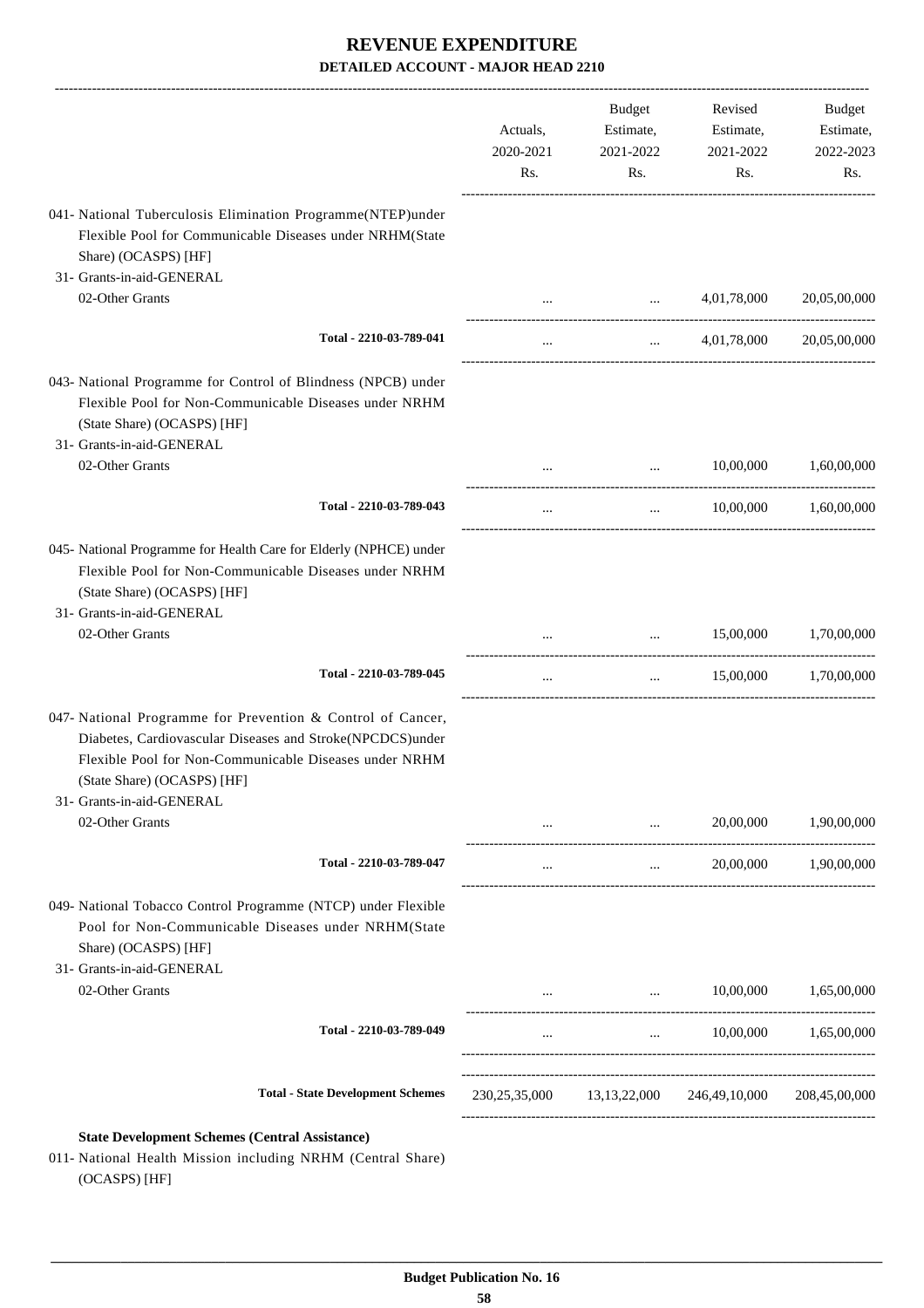|                                                                                                                                                 | Actuals,<br>2020-2021<br>Rs. | <b>Budget</b><br>Estimate,<br>2021-2022<br>Rs.     | Revised<br>Estimate,<br>2021-2022<br>Rs. | Budget<br>Estimate,<br>2022-2023<br>Rs. |
|-------------------------------------------------------------------------------------------------------------------------------------------------|------------------------------|----------------------------------------------------|------------------------------------------|-----------------------------------------|
| 31- Grants-in-aid-GENERAL                                                                                                                       |                              |                                                    |                                          |                                         |
| 02-Other Grants                                                                                                                                 |                              | 265,39,00,000 477,02,40,000 35,17,33,000           |                                          |                                         |
| Total - 2210-03-789-011                                                                                                                         |                              | 265,39,00,000 477,02,40,000 35,17,33,000           |                                          |                                         |
| 015- Implementation of Schemes under RCH Flexible pool under<br>NHM (Central Share) (OCASPS) [HF]<br>31- Grants-in-aid-GENERAL                  |                              |                                                    |                                          |                                         |
| 02-Other Grants                                                                                                                                 | $\cdots$                     |                                                    | $\ldots$ 34,05,33,000                    | 42,00,00,000                            |
| Total - 2210-03-789-015                                                                                                                         | $\cdots$                     |                                                    | $\ldots$ 34,05,33,000                    | 42,00,00,000                            |
| 018- ASHA Benefit Packages (Central Share) (OCASPS) [HF]<br>31- Grants-in-aid-GENERAL                                                           |                              |                                                    |                                          |                                         |
| 02-Other Grants                                                                                                                                 | $\cdots$                     | $\cdots$                                           | 21,61,33,000                             | 28,00,00,000                            |
| Total - 2210-03-789-018                                                                                                                         | $\ldots$                     | $\mathbf{1}$ , and $\mathbf{1}$ , and $\mathbf{1}$ | 21,61,33,000                             | 28,00,00,000                            |
| 019- Routine Immunization Programme under Flexible Pool under<br>NRHM (Central Share) (OCASPS) [HF]<br>31- Grants-in-aid-GENERAL                |                              |                                                    |                                          |                                         |
| 02-Other Grants                                                                                                                                 |                              | $\cdots$                                           | $\cdots$                                 | 10,00,000                               |
| 35- Grants for creation of Capital Assets                                                                                                       | $\cdots$                     | $\cdots$                                           | $\cdots$                                 | 1,00,000                                |
| Total - 2210-03-789-019                                                                                                                         | $\cdots$                     | $\cdots$                                           | $\cdots$                                 | 11,00,000                               |
| 021- Pulse Polio Immunization under Flexible Pool under NRHM<br>(Central Share) (OCASPS) [HF]<br>31- Grants-in-aid-GENERAL                      |                              |                                                    |                                          |                                         |
| 02-Other Grants                                                                                                                                 |                              |                                                    |                                          | 9,00,000                                |
| 35- Grants for creation of Capital Assets                                                                                                       | $\cdots$                     | $\cdots$                                           | $\cdots$                                 | 1,00,000                                |
| Total - 2210-03-789-021                                                                                                                         |                              | $\cdots$                                           | $\cdots$                                 | 10,00,000                               |
| 023- National Iodine Deficiency Disorder Programme under Flexible<br>Pool under NRHM (Central Share) (OCASPS) [HF]<br>31- Grants-in-aid-GENERAL |                              |                                                    |                                          |                                         |
| 02-Other Grants                                                                                                                                 |                              |                                                    |                                          | 9,00,000                                |
| 35- Grants for creation of Capital Assets                                                                                                       |                              | $\cdots$                                           | $\cdots$                                 | 1,00,000                                |
| Total - 2210-03-789-023                                                                                                                         |                              | $\cdots$                                           | $\cdots$                                 | 10,00,000                               |
| 025- Schemes under Flexible Pool for Non-Communicable Diseases<br>under NRHM (Central Share) (OCASPS) [HF]                                      |                              |                                                    |                                          |                                         |
| 31- Grants-in-aid-GENERAL<br>02-Other Grants                                                                                                    | $\cdots$                     | $\cdots$                                           | 1,98,67,000                              | 10,00,00,000                            |
| 35- Grants for creation of Capital Assets                                                                                                       | $\cdots$                     | $\cdots$                                           | 21,33,000                                | 1,00,00,000                             |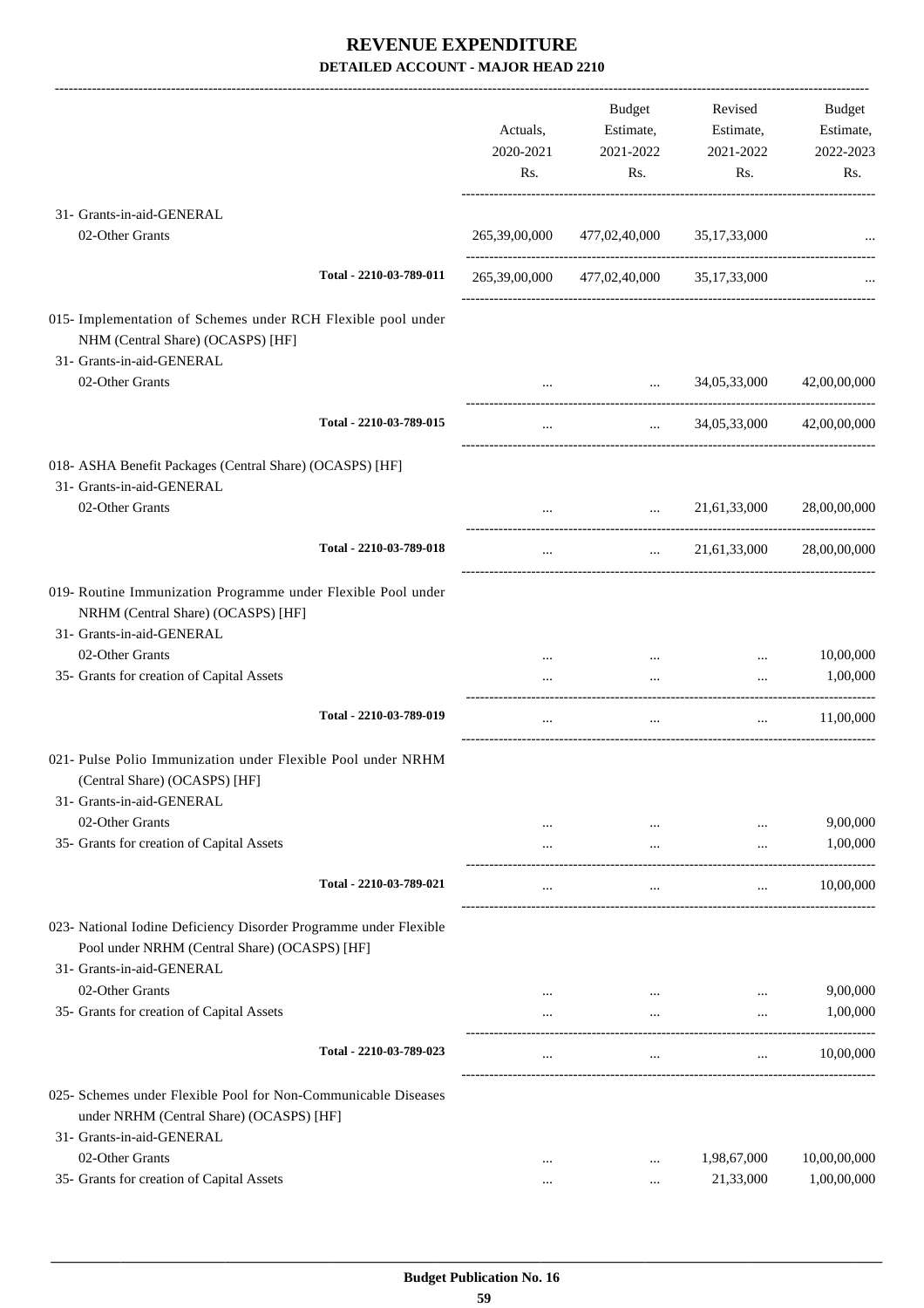|                                                                                                                                                                                                      | Actuals,<br>2020-2021<br>Rs. | <b>Budget</b><br>Estimate,<br>2021-2022<br>Rs. | Revised<br>Estimate,<br>2021-2022<br>Rs. | Budget<br>Estimate,<br>2022-2023<br>Rs. |
|------------------------------------------------------------------------------------------------------------------------------------------------------------------------------------------------------|------------------------------|------------------------------------------------|------------------------------------------|-----------------------------------------|
| Total - 2210-03-789-025                                                                                                                                                                              | $\cdots$                     | <b>Contract Contract</b>                       | 2,20,00,000                              | 11,00,00,000                            |
| 027- Integrated Disease Surveillance Project (IDSP) under Flexible<br>Pool for Communicable Diseases under NRHM (Central Share)<br>(OCASPS) [HF]                                                     |                              |                                                |                                          |                                         |
| 31- Grants-in-aid-GENERAL                                                                                                                                                                            |                              |                                                |                                          |                                         |
| 02-Other Grants                                                                                                                                                                                      |                              | $\cdots$                                       | 13,33,000                                | 60,00,000                               |
| 35- Grants for creation of Capital Assets                                                                                                                                                            |                              | $\cdots$                                       | $\ddots$                                 | 10,00,000                               |
| Total - 2210-03-789-027                                                                                                                                                                              | $\cdots$                     | $\cdots$                                       | 13,33,000                                | 70,00,000                               |
| 029- National Leprosy Elimination Programme (NLEP) under<br>Flexible Pool for Communicable Diseases under NRHM (Central<br>Share) (OCASPS) [HF]<br>31- Grants-in-aid-GENERAL                         |                              |                                                |                                          |                                         |
| 02-Other Grants                                                                                                                                                                                      |                              | $\cdots$                                       | 44,00,000                                | 2,00,00,000                             |
| 35- Grants for creation of Capital Assets                                                                                                                                                            |                              | $\cdots$                                       | $\cdots$                                 | 22,00,000                               |
| Total - 2210-03-789-029                                                                                                                                                                              | $\cdots$                     | $\cdots$                                       | 44,00,000                                | 2,22,00,000                             |
| 031- National Viral Hepatitis Control Programme (NVHCP) under<br>Flexible Pool for Communicable Diseases under NRHM (Central<br>Share) (OCASPS) [HF]<br>31- Grants-in-aid-GENERAL<br>02-Other Grants |                              |                                                | 12,00,000                                | 50,00,000                               |
| 35- Grants for creation of Capital Assets                                                                                                                                                            | .                            | $\cdots$                                       |                                          | 10,00,000                               |
|                                                                                                                                                                                                      |                              |                                                |                                          |                                         |
| Total - 2210-03-789-031                                                                                                                                                                              | $\cdots$                     | $\cdots$                                       | 12,00,000                                | 60,00,000                               |
| 033- Other Health System for activities under NRHM (Central Share)<br>(OCASPS) [HF]                                                                                                                  |                              |                                                |                                          |                                         |
| 31- Grants-in-aid-GENERAL                                                                                                                                                                            |                              |                                                |                                          |                                         |
| 02-Other Grants                                                                                                                                                                                      |                              |                                                | 30,00,00,000                             | 35,00,00,000                            |
| 35- Grants for creation of Capital Assets                                                                                                                                                            | $\cdots$                     | $\cdots$                                       | 5,00,00,000                              | 3,00,00,000                             |
| Total - 2210-03-789-033                                                                                                                                                                              | $\cdots$                     | $\cdots$                                       | 35,00,00,000                             | 38,00,00,000                            |
| 035- Schemes under Flexible Pool for Communicable Diseases<br>(Central Share) (OCASPS) [HF]<br>31- Grants-in-aid-GENERAL                                                                             |                              |                                                |                                          |                                         |
| 02-Other Grants                                                                                                                                                                                      |                              |                                                |                                          | 20,00,000                               |
| 35- Grants for creation of Capital Assets                                                                                                                                                            | $\cdots$                     | $\cdots$                                       | $\ddotsc$                                | 20,00,000                               |
| Total - 2210-03-789-035                                                                                                                                                                              | $\cdots$                     | $\cdots$                                       | $\cdots$                                 | 40,00,000                               |
|                                                                                                                                                                                                      |                              |                                                |                                          |                                         |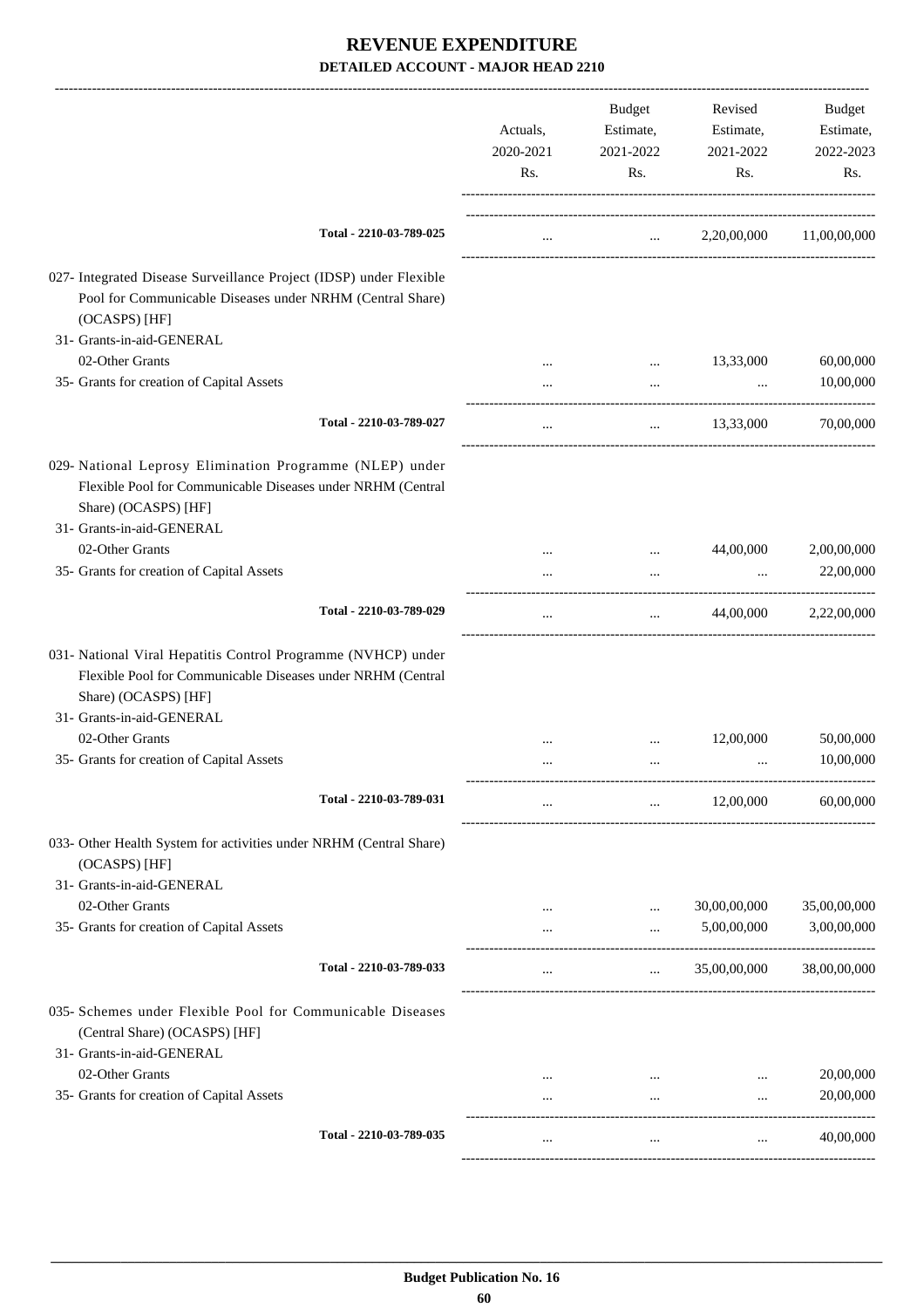|                                                                                                                                                                                                                                                  | Actuals,<br>2020-2021<br>Rs. | Budget<br>Estimate,<br>2021-2022<br>Rs. | Revised<br>Estimate,<br>2021-2022<br>Rs. | <b>Budget</b><br>Estimate,<br>2022-2023<br>Rs. |
|--------------------------------------------------------------------------------------------------------------------------------------------------------------------------------------------------------------------------------------------------|------------------------------|-----------------------------------------|------------------------------------------|------------------------------------------------|
| 038- National Vector Borne Disease Control Programme (NVBDCP)<br>under Flexible Pool for Communicable Diseases under NRHM<br>(Central Share) (OCASPS) [HF]<br>31- Grants-in-aid-GENERAL                                                          |                              |                                         |                                          |                                                |
| 02-Other Grants                                                                                                                                                                                                                                  |                              | $\cdots$                                | 45,33,000                                | 2,30,00,000                                    |
| Total - 2210-03-789-038                                                                                                                                                                                                                          | $\cdots$                     | $\cdots$                                | 45,33,000                                | 2,30,00,000                                    |
| 040- National Tuberculosis Elimination Programme(NTEP)under<br>Flexible Pool for Communicable Diseases under NRHM(Central<br>Share) (OCASPS) [HF]<br>31- Grants-in-aid-GENERAL                                                                   |                              |                                         |                                          |                                                |
| 02-Other Grants                                                                                                                                                                                                                                  |                              | $\cdots$                                | 6,02,67,000                              | 31,00,00,000                                   |
| Total - 2210-03-789-040                                                                                                                                                                                                                          | $\cdots$                     | $\cdots$ . The set of $\mathbb{R}^n$    | 6,02,67,000                              | 31,00,00,000                                   |
| 042- National Programme for Control of Blindness (NPCB) under<br>Flexible Pool for Non-Communicable Diseases under NRHM<br>(Central Share) (OCASPS) [HF]<br>31- Grants-in-aid-GENERAL                                                            |                              |                                         |                                          |                                                |
| 02-Other Grants                                                                                                                                                                                                                                  |                              |                                         | 20,00,000                                | 4,00,00,000                                    |
| Total - 2210-03-789-042                                                                                                                                                                                                                          | $\ldots$                     | $\cdots$                                | 20,00,000                                | 4,00,00,000                                    |
| 044- National Programme for Health Care for Elderly (NPHCE) under<br>Flexible Pool for Non-Communicable Diseases under NRHM<br>(Central Share) (OCASPS) [HF]                                                                                     |                              |                                         |                                          |                                                |
| 31- Grants-in-aid-GENERAL<br>02-Other Grants                                                                                                                                                                                                     |                              | $\cdots$                                | 50,00,000                                | 6,00,00,000                                    |
| Total - 2210-03-789-044                                                                                                                                                                                                                          | $\cdots$                     | $\cdots$                                | 50,00,000                                | 6,00,00,000                                    |
| 046- National Programme for Prevention & Control of Cancer,<br>Diabetes, Cardiovascular Diseases and Stroke(NPCDCS)under<br>Flexible Pool for Non-Communicable Diseases under NRHM<br>(Central Share) (OCASPS) [HF]<br>31- Grants-in-aid-GENERAL |                              |                                         |                                          |                                                |
| 02-Other Grants<br>048- National Tobacco Control Programme (NTCP) under Flexible<br>Pool for Non-Communicable Diseases under NRHM(Central<br>Share) (OCASPS) [HF]                                                                                | $\cdots$                     |                                         |                                          |                                                |
| 31- Grants-in-aid-GENERAL<br>02-Other Grants                                                                                                                                                                                                     |                              | $\cdots$                                | 30,00,000                                | 4,00,00,000                                    |
| Total - 2210-03-789-048                                                                                                                                                                                                                          | $\cdots$                     | $\cdots$                                | 30,00,000                                | 4,00,00,000                                    |
|                                                                                                                                                                                                                                                  |                              |                                         |                                          |                                                |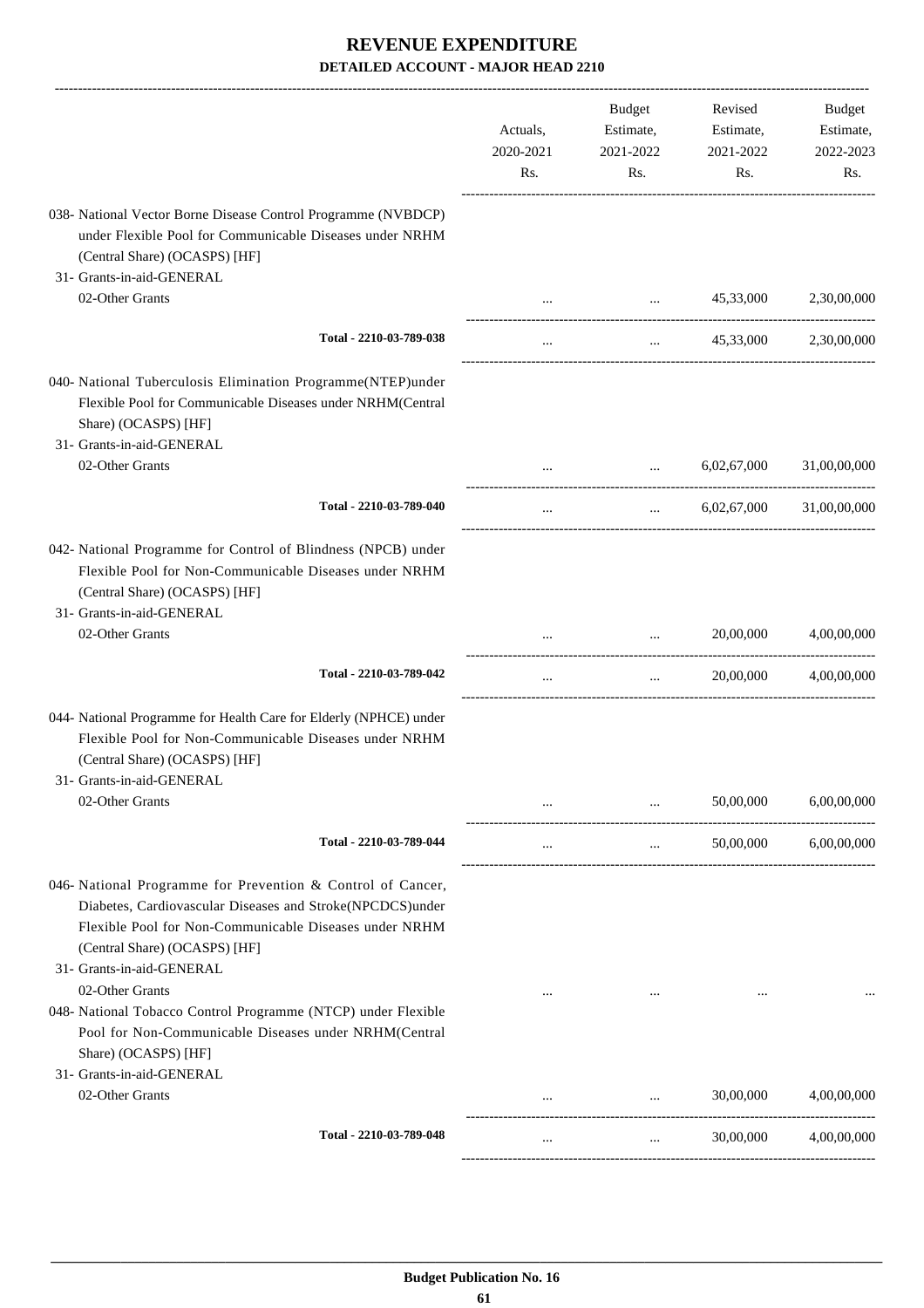|                                                               | Actuals.<br>2020-2021<br>Rs. | Budget<br>Estimate,<br>2021-2022<br>Rs. | Revised<br>Estimate,<br>2021-2022<br>Rs. | <b>Budget</b><br>Estimate,<br>2022-2023<br>Rs. |
|---------------------------------------------------------------|------------------------------|-----------------------------------------|------------------------------------------|------------------------------------------------|
| <b>Total - State Development Schemes (Central Assistance)</b> | 265,39,00,000                | 477,02,40,000                           | 136, 21, 32, 000                         | 170,53,00,000                                  |
| Total - 2210-03-789                                           | 528,04,51,807                | 522,98,75,000                           | 415,53,63,000                            | 412,81,66,000                                  |
| Voted<br>Charged                                              | 528,04,51,807<br>$\cdots$    | 522,98,75,000<br>$\cdots$               | 415,53,63,000<br>$\cdots$                | 412,81,66,000<br>$\cdots$                      |
|                                                               |                              |                                         |                                          |                                                |

.

| DETAILED ACCOUNT NO. 2210-03-796 - TRIBAL AREAS SUB-PLAN      |             |             |             |             |
|---------------------------------------------------------------|-------------|-------------|-------------|-------------|
| 03 - RURAL HEALTH SERVICES--ALLOPATHY                         |             |             |             |             |
| 796- Tribal Areas Sub-Plan                                    |             |             |             |             |
| <b>Administrative Expenditure</b>                             |             |             |             |             |
| 001- Establishment of General Hospitals and Creation of other |             |             |             |             |
| Medical Care facilities in Tribal areas [HF]                  |             |             |             |             |
| 01- Salaries                                                  |             |             |             |             |
| $01-Pay$                                                      | 3,78,83,562 | 3,81,76,000 | 3,86,41,000 | 3,98,00,000 |
| 14-Grade Pay                                                  | $\ldots$    | $\cdots$    | $\ldots$    |             |
| 02-Dearness Allowance                                         | 1,93,153    | 11,46,000   | 12,00,000   | 13,50,000   |
| 03-House Rent Allowance                                       | 22,09,304   | 36,27,000   | 27,00,000   | 29,00,000   |
| 04-Ad hoc Bonus                                               | 79,800      | 1,00,000    | 1,05,000    | 1,10,000    |
| 07-Other Allowances                                           | 87,848      | 2,60,000    | 1,50,000    | 1,53,000    |
| 12-Medical Allowance                                          | 2,48,331    | 2,40,000    | 2,42,000    | 2,45,000    |
| Total - 2210-03-796-001-01                                    | 4,07,01,998 | 4,35,49,000 | 4,30,38,000 | 4,45,58,000 |
| 07- Medical Reimbursements                                    | $\cdots$    | $\cdots$    | $\ddotsc$   |             |
| 11- Travel Expenses                                           | $\cdots$    | $\cdots$    | $\ddotsc$   |             |
| 12- Medical Reimbursements under WBHS 2008                    | $\cdots$    | $\cdots$    | $\cdots$    |             |
| 13- Office Expenses                                           |             |             |             |             |
| 01-Electricity                                                | 1,93,425    | 10,70,000   | 4,20,000    | 4,20,000    |
| 02-Telephone                                                  | 27,400      | 31,000      | 31,000      | 32,000      |
| 03-Maintenance / P.O.L. for Office Vehicles                   | 49,317      | 76,000      | 76,000      | 80,000      |
| 04-Other Office Expenses                                      | 69,858      | 1,11,000    | 1,11,000    | 1,13,000    |
| Total - 2210-03-796-001-13                                    | 3,40,000    | 12,88,000   | 6,38,000    | 6.45.000    |
| 21- Materials and Supplies/Stores and Equipment               |             |             |             |             |
| 01-Diet                                                       | 6,77,461    | 25,35,000   | 25,35,000   | 25,86,000   |
| 02-Drug                                                       | 3,79,992    | 5,76,000    | 5,76,000    | 5,88,000    |
| 03-Other Hospital Consumables                                 | 36,336      | 51,000      | 51,000      | 52,000      |
| Total - 2210-03-796-001-21                                    | 10,93,789   | 31,62,000   | 31,62,000   | 32,26,000   |
| 50- Other Charges                                             | 4,09,564    | 6,63,000    | 6,63,000    | 6,83,000    |
| 77- Computerisation                                           | 3,000       | $\ldots$    | $\ldots$    |             |
| 86- Hospital and Sanitation Charges                           | $\ddotsc$   | 5,00,000    | 13,00,000   | 13,26,000   |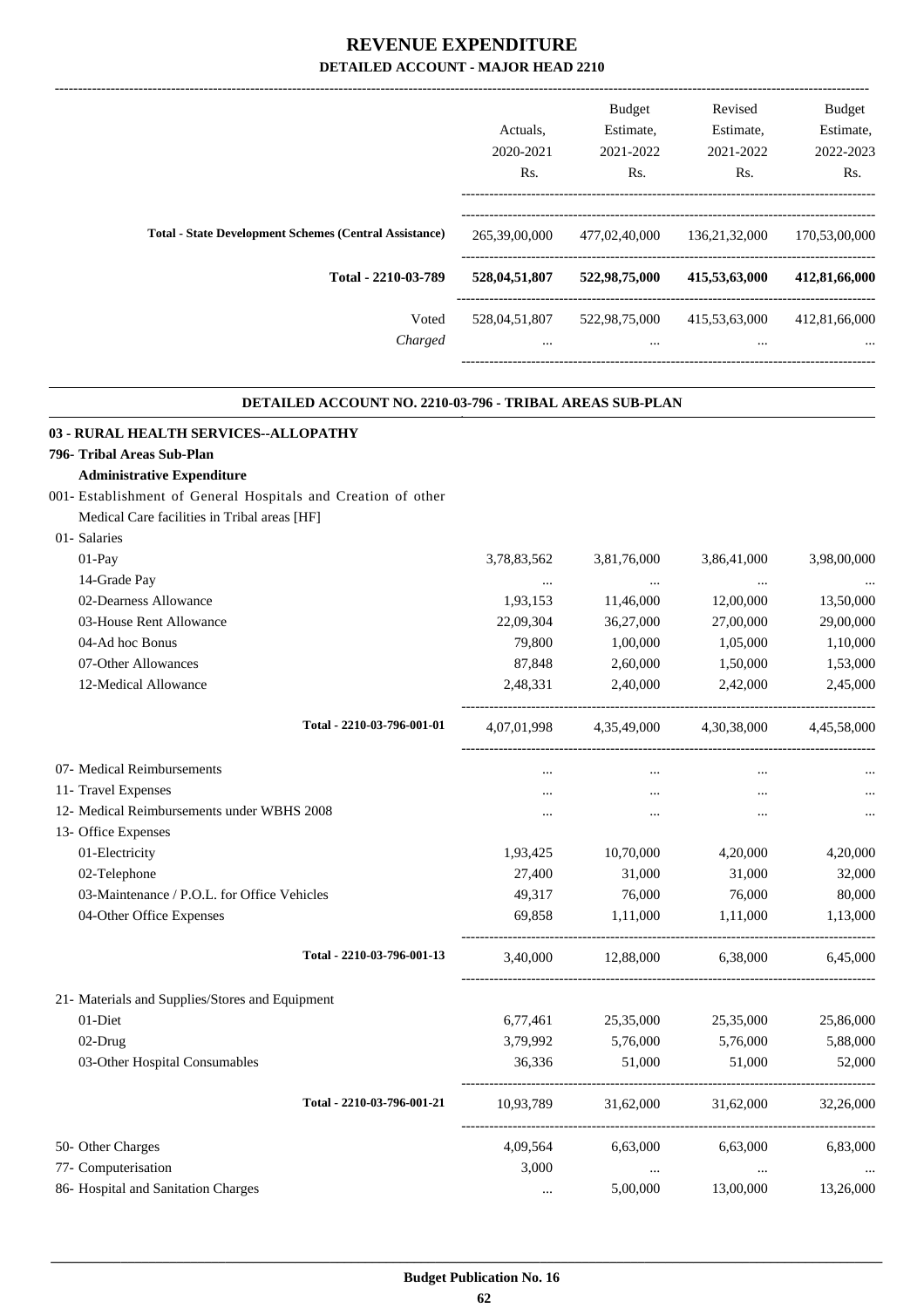|                                                                                                                                                                   | 2020-2021<br>Rs. | 2021-2022<br>Rs.                                          | Estimate,<br>Estimate,<br>2021-2022<br>Rs.      | Estimate,<br>2022-2023<br>Rs. |
|-------------------------------------------------------------------------------------------------------------------------------------------------------------------|------------------|-----------------------------------------------------------|-------------------------------------------------|-------------------------------|
| <b>Total - Administrative Expenditure</b>                                                                                                                         |                  |                                                           | 4,25,48,351 4,91,62,000 4,88,01,000 5,04,38,000 |                               |
| <b>State Development Schemes</b><br>010- Special Programme under National Rural Health<br>Mission(NRHM)- (State Share) (OCASPS) [HF]<br>31- Grants-in-aid-GENERAL |                  |                                                           |                                                 |                               |
| 02-Other Grants                                                                                                                                                   |                  | 48,47,02,700 2,90,00,000 40,49,87,000                     |                                                 |                               |
| Total - 2210-03-796-010                                                                                                                                           |                  | 48,47,02,700 2,90,00,000 40,49,87,000                     |                                                 |                               |
| 011- Drugs for mother and children under NRHM (OCASPS) [HF]<br>31- Grants-in-aid-GENERAL                                                                          |                  |                                                           |                                                 |                               |
| 02-Other Grants                                                                                                                                                   |                  | 27,81,000 27,81,000                                       |                                                 |                               |
| Total - 2210-03-796-011                                                                                                                                           | 27,81,000        | 27,81,000                                                 | $\cdots$                                        |                               |
| 016- Implementation of Schemes under RCH Flexible pool under<br>NHM (State Share) (OCASPS) [HF]<br>31- Grants-in-aid-GENERAL                                      |                  |                                                           |                                                 |                               |
| 02-Other Grants                                                                                                                                                   |                  |                                                           | $\ldots$ 5,60,89,000                            | 4,50,00,000                   |
| Total - 2210-03-796-016                                                                                                                                           | $\cdots$         | ------------------------<br>$\mathbf{r}$ and $\mathbf{r}$ |                                                 | 5,60,89,000 4,50,00,000       |
| 018- ASHA Benefit Packages (State Share) (OCASPS) [HF]<br>31- Grants-in-aid-GENERAL                                                                               |                  |                                                           |                                                 |                               |
| 02-Other Grants                                                                                                                                                   |                  | $\cdots$                                                  | 1,96,44,000                                     | 3,00,00,000                   |
| Total - 2210-03-796-018                                                                                                                                           | $\cdots$         | $\cdots$                                                  | 1,96,44,000                                     | 3,00,00,000                   |
| 020- Routine Immunization Programme under Flexible Pool under<br>NRHM (State Share) (OCASPS) [HF]<br>31- Grants-in-aid-GENERAL                                    |                  |                                                           |                                                 |                               |
| 02-Other Grants                                                                                                                                                   |                  |                                                           |                                                 | 4,00,000                      |
| 35- Grants for creation of Capital Assets                                                                                                                         |                  | $\cdots$                                                  | $\cdots$                                        | 1,00,000                      |
| Total - 2210-03-796-020                                                                                                                                           | $\cdots$         | $\ldots$                                                  | $\cdots$                                        | 5,00,000                      |
| 022- Pulse Polio Immunization under Flexible Pool under NRHM<br>(State Share) (OCASPS) [HF]<br>31- Grants-in-aid-GENERAL                                          |                  |                                                           |                                                 |                               |
| 02-Other Grants                                                                                                                                                   |                  | $\mathbf{r}$ and $\mathbf{r}$ and $\mathbf{r}$            |                                                 | 3,00,000                      |
| 35- Grants for creation of Capital Assets                                                                                                                         | $\cdots$         | $\cdots$                                                  | $\ddotsc$                                       | 2,00,000                      |
| Total - 2210-03-796-022                                                                                                                                           | $\cdots$         | $\ddotsc$                                                 | $\cdots$                                        | 5,00,000                      |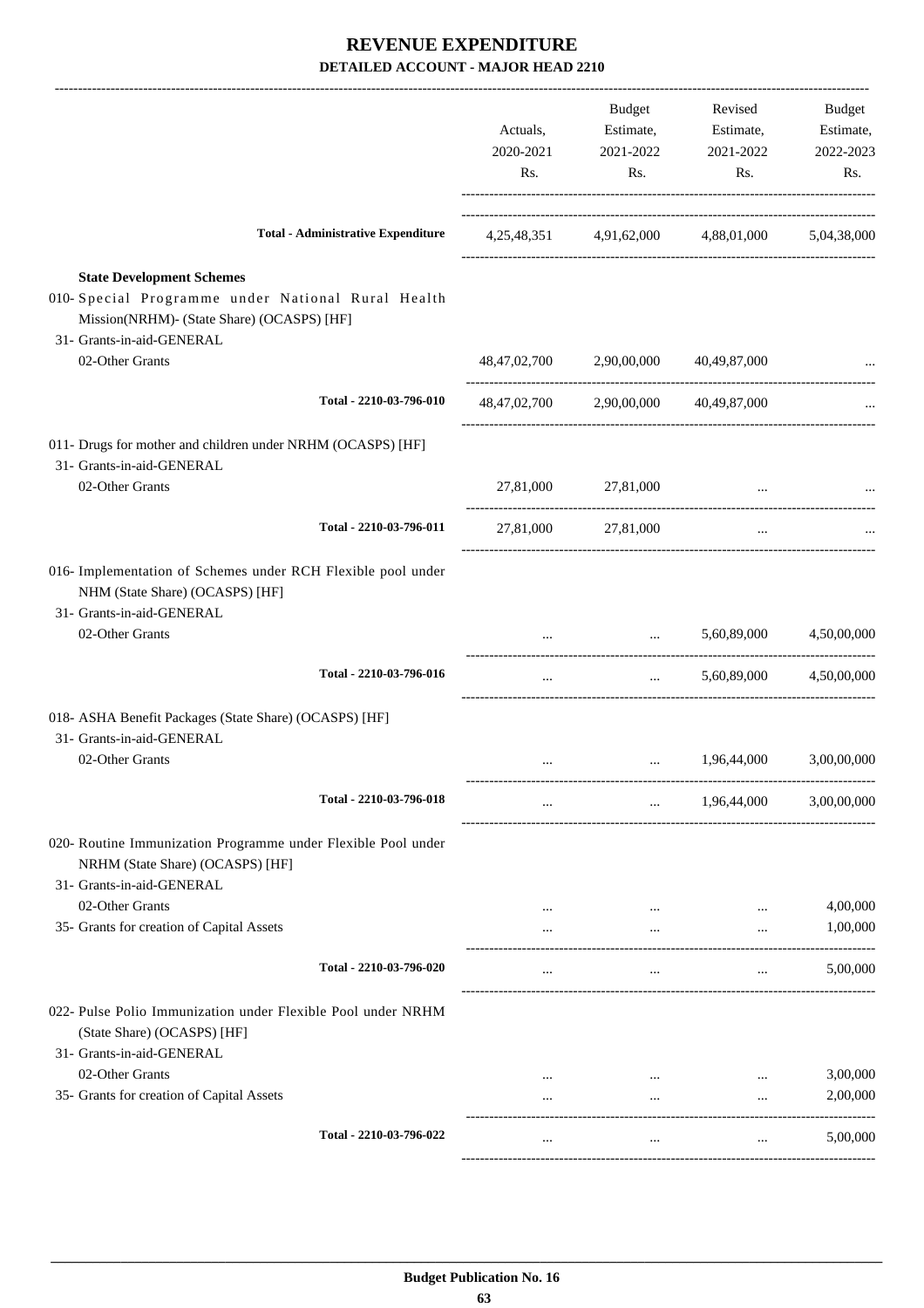|                                                                                                                                                    | Actuals,<br>2020-2021<br>Rs. | <b>Budget</b><br>Estimate,<br>2021-2022<br>Rs. | Revised<br>Estimate,<br>2021-2022<br>Rs. | Budget<br>Estimate,<br>2022-2023<br>Rs. |
|----------------------------------------------------------------------------------------------------------------------------------------------------|------------------------------|------------------------------------------------|------------------------------------------|-----------------------------------------|
| 024- National Iodine Deficiency Disorder Programme under Flexible<br>Pool under NRHM (State Share) (OCASPS) [HF]                                   |                              |                                                |                                          |                                         |
| 31- Grants-in-aid-GENERAL                                                                                                                          |                              |                                                |                                          |                                         |
| 02-Other Grants                                                                                                                                    |                              |                                                |                                          | 4,00,000                                |
| 35- Grants for creation of Capital Assets                                                                                                          |                              |                                                |                                          | 1,00,000                                |
| Total - 2210-03-796-024                                                                                                                            | $\cdots$                     | $\cdots$                                       | $\cdots$                                 | 5,00,000                                |
| 026- Schemes under Flexible Pool for Non-Communicable Diseases<br>under NRHM (State Share) (OCASPS) [HF]<br>31- Grants-in-aid-GENERAL              |                              |                                                |                                          |                                         |
| 02-Other Grants                                                                                                                                    |                              | $\cdots$                                       | 32,89,000                                | 1,50,00,000                             |
| 35- Grants for creation of Capital Assets                                                                                                          |                              | $\cdots$                                       | 3,56,000                                 | 35,00,000                               |
| Total - 2210-03-796-026                                                                                                                            | $\ldots$                     | $\cdots$                                       | 36,45,000                                | 1,85,00,000                             |
| 028- Integrated Disease Surveillance Project (IDSP) under Flexible<br>Pool for Communicable Diseases under NRHM (State Share)<br>(OCASPS) [HF]     |                              |                                                |                                          |                                         |
| 31- Grants-in-aid-GENERAL                                                                                                                          |                              |                                                |                                          |                                         |
| 02-Other Grants                                                                                                                                    |                              |                                                | 26,67,000                                | 1,30,00,000                             |
| 35- Grants for creation of Capital Assets                                                                                                          |                              |                                                |                                          | 5,00,000                                |
| Total - 2210-03-796-028                                                                                                                            | $\cdots$                     | $\cdots$                                       | 26,67,000                                | 1,35,00,000                             |
| 030- National Leprosy Elimination Programme (NLEP) under<br>Flexible Pool for Communicable Diseases under NRHM (State<br>Share) (OCASPS) [HF]      |                              |                                                |                                          |                                         |
| 31- Grants-in-aid-GENERAL                                                                                                                          |                              |                                                |                                          |                                         |
| 02-Other Grants                                                                                                                                    |                              |                                                | 1,77,000                                 | 8,80,00,000                             |
| 35- Grants for creation of Capital Assets                                                                                                          | $\cdots$                     | $\cdots$                                       | $\cdots$                                 | 5,00,000                                |
| Total - 2210-03-796-030                                                                                                                            | $\cdots$                     |                                                | 1,77,000                                 | 8,85,00,000                             |
| 032- National Viral Hepatitis Control Programme (NVHCP) under<br>Flexible Pool for Communicable Diseases under NRHM (State<br>Share) (OCASPS) [HF] |                              |                                                |                                          |                                         |
| 31- Grants-in-aid-GENERAL                                                                                                                          |                              |                                                |                                          |                                         |
| 02-Other Grants                                                                                                                                    |                              | $\cdots$                                       | 1,77,000                                 | 8,80,00,000                             |
| 35- Grants for creation of Capital Assets                                                                                                          |                              | $\cdots$                                       | $\cdots$                                 | 5,00,000                                |
| Total - 2210-03-796-032                                                                                                                            |                              | <b>Sales Control</b>                           | 1,77,000                                 | 8,85,00,000                             |
| 034- Other Health System for activities under NRHM (State Share)<br>(OCASPS) [HF]                                                                  |                              |                                                |                                          |                                         |
| 31- Grants-in-aid-GENERAL                                                                                                                          |                              |                                                |                                          |                                         |
| 02-Other Grants                                                                                                                                    | $\cdots$                     | $\cdots$                                       | 11,56,00,000                             | 11,00,00,000                            |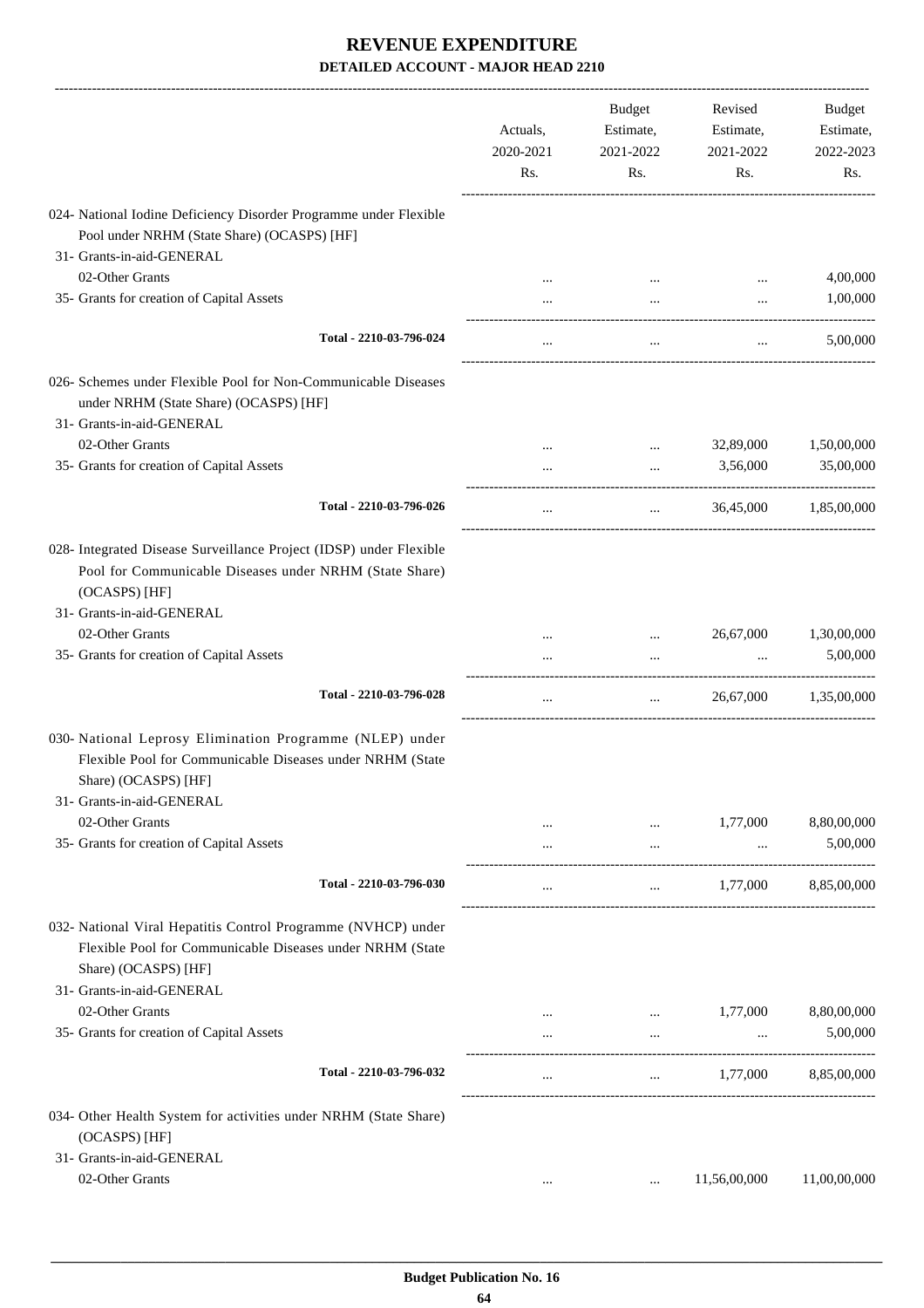|                                                                                                                                                                                     | Actuals,<br>2020-2021<br>Rs. | Budget<br>Estimate,<br>2021-2022<br>Rs.                                                    | Revised<br>Estimate,<br>2021-2022<br>Rs. | <b>Budget</b><br>Estimate,<br>2022-2023<br>Rs. |
|-------------------------------------------------------------------------------------------------------------------------------------------------------------------------------------|------------------------------|--------------------------------------------------------------------------------------------|------------------------------------------|------------------------------------------------|
| 35- Grants for creation of Capital Assets                                                                                                                                           | $\cdots$                     | $\mathbf{1.1}$ and $\mathbf{1.1}$                                                          | 1,00,00,000                              | 1,00,00,000                                    |
| Total - 2210-03-796-034                                                                                                                                                             |                              |                                                                                            | $\ldots$ 12,56,00,000 12,00,00,000       |                                                |
| 036- Schemes under Flexible Pool for Communicable Diseases under<br>NRHM(State Share) (OCASPS) [HF]<br>31- Grants-in-aid-GENERAL                                                    |                              |                                                                                            |                                          |                                                |
| 02-Other Grants                                                                                                                                                                     |                              |                                                                                            |                                          | 5,00,000                                       |
| 35- Grants for creation of Capital Assets                                                                                                                                           |                              | $\cdots$                                                                                   | $\ddots$                                 | 5,00,000                                       |
|                                                                                                                                                                                     |                              |                                                                                            |                                          |                                                |
| Total - 2210-03-796-036                                                                                                                                                             |                              | $\cdots$                                                                                   | $\cdots$                                 | 10,00,000                                      |
| 037- Infrastructure Maintenance under NRHM (State Share)<br>(OCASPS) [HF]                                                                                                           |                              |                                                                                            |                                          |                                                |
| 31- Grants-in-aid-GENERAL                                                                                                                                                           |                              |                                                                                            |                                          |                                                |
| 02-Other Grants                                                                                                                                                                     |                              | $\mathbf{1}$ , and $\mathbf{1}$ , and $\mathbf{1}$<br>. __________________________________ | 22,74,31,000                             | 40,00,00,000                                   |
| Total - 2210-03-796-037                                                                                                                                                             | $\cdots$                     |                                                                                            | $\ldots$ 22,74,31,000 40,00,00,000       |                                                |
| 039- National Vector Borne Disease Control Programme (NVBDCP)<br>under Flexible Pool for Communicable Diseases under NRHM<br>(State Share) (OCASPS) [HF]                            |                              |                                                                                            |                                          |                                                |
| 31- Grants-in-aid-GENERAL<br>02-Other Grants                                                                                                                                        |                              | $\cdots$                                                                                   | 7,11,000                                 | 36,00,000                                      |
|                                                                                                                                                                                     |                              |                                                                                            |                                          |                                                |
| Total - 2210-03-796-039                                                                                                                                                             |                              | $\cdots$                                                                                   | 7,11,000                                 | 36,00,000                                      |
| 041- National Tuberculosis Elimination Programme(NTEP)under<br>Flexible Pool for Communicable Diseases under NRHM (State<br>Share) (OCASPS) [HF]                                    |                              |                                                                                            |                                          |                                                |
| 31- Grants-in-aid-GENERAL<br>02-Other Grants                                                                                                                                        |                              |                                                                                            | 1,00,44,000                              | 5,05,00,000                                    |
|                                                                                                                                                                                     |                              | $\cdots$                                                                                   |                                          |                                                |
| Total - 2210-03-796-041                                                                                                                                                             | $\cdots$                     | $\mathbf{1}$ , and $\mathbf{1}$ , and $\mathbf{1}$                                         | 1,00,44,000                              | 5,05,00,000                                    |
| 043- National Programme for Control of Blindness (NPCB) under<br>Flexible Pool for Non-Communicable Diseases under NRHM<br>(State Share) (OCASPS) [HF]<br>31- Grants-in-aid-GENERAL |                              |                                                                                            |                                          |                                                |
| 02-Other Grants                                                                                                                                                                     |                              | $\mathbf{r}$                                                                               | 10,00,000                                | 1,60,00,000                                    |
| Total - 2210-03-796-043                                                                                                                                                             |                              | $\ddotsc$                                                                                  | 10,00,000                                | 1,60,00,000                                    |
| 045- National Programme for Health Care for Elderly (NPHCE) under                                                                                                                   |                              |                                                                                            |                                          |                                                |

Flexible Pool for Non-Communicable Diseases under NRHM (State Share) (OCASPS) [HF]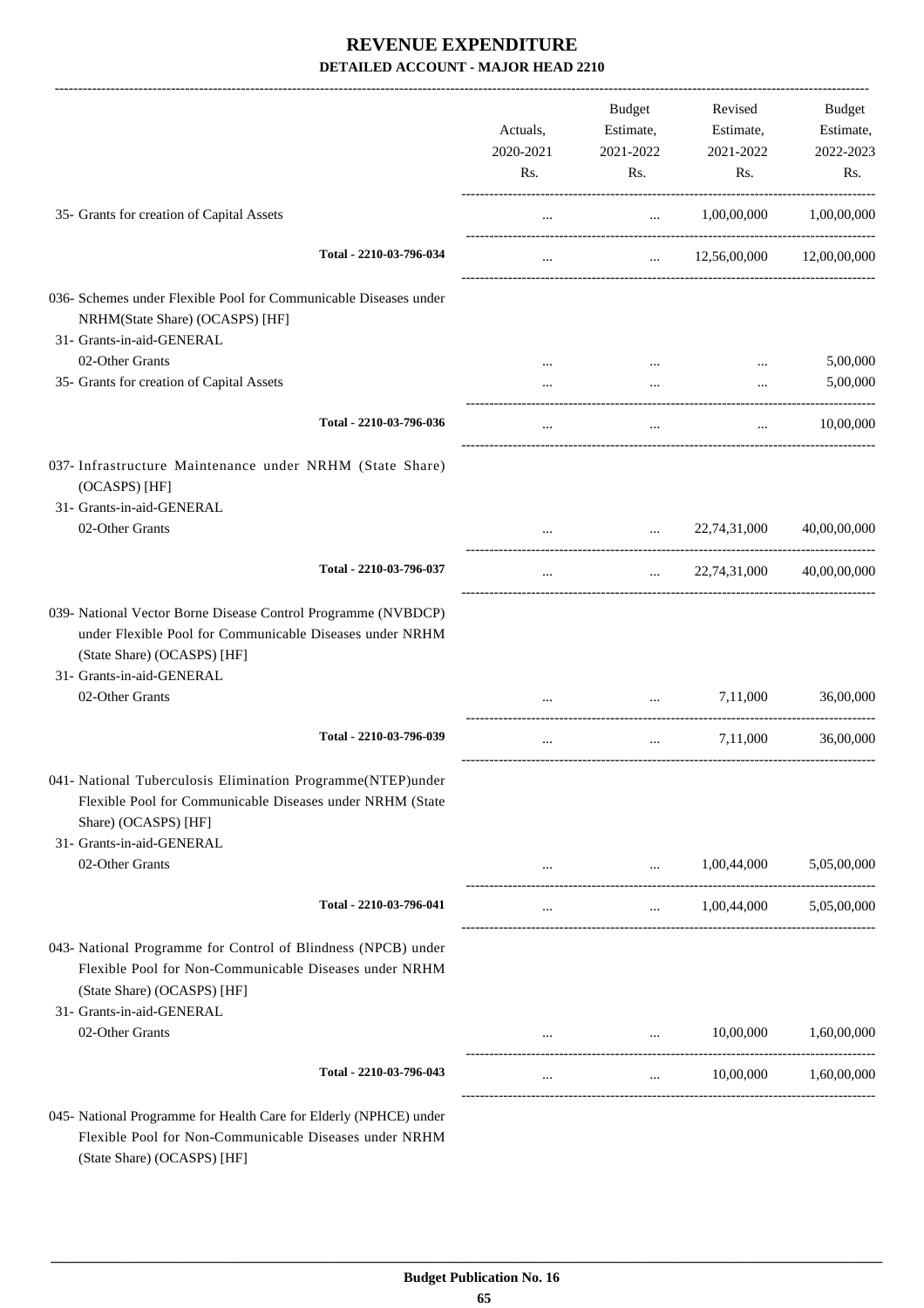|                                                                                                                                                                                                                   | Actuals,<br>2020-2021<br>Rs. | Budget<br>Estimate,<br>2021-2022<br>Rs.                                                                                                                                                                                           | Revised<br>Estimate,<br>2021-2022<br>Rs.           | Budget<br>Estimate,<br>2022-2023<br>Rs. |
|-------------------------------------------------------------------------------------------------------------------------------------------------------------------------------------------------------------------|------------------------------|-----------------------------------------------------------------------------------------------------------------------------------------------------------------------------------------------------------------------------------|----------------------------------------------------|-----------------------------------------|
| 31- Grants-in-aid-GENERAL                                                                                                                                                                                         |                              |                                                                                                                                                                                                                                   |                                                    |                                         |
| 02-Other Grants                                                                                                                                                                                                   |                              | $\mathbf{r}$ , and the contract of the contract of the contract of the contract of the contract of the contract of the contract of the contract of the contract of the contract of the contract of the contract of the contract o | 15,00,000                                          | 1,70,00,000                             |
| Total - 2210-03-796-045                                                                                                                                                                                           | $\cdots$                     |                                                                                                                                                                                                                                   | $\ldots$ 15,00,000 1,70,00,000                     |                                         |
| 047- National Programme for Prevention & Control of Cancer,<br>Diabetes, Cardiovascular Diseases and Stroke(NPCDCS)under<br>Flexible Pool for Non-Communicable Diseases under NRHM<br>(State Share) (OCASPS) [HF] |                              |                                                                                                                                                                                                                                   |                                                    |                                         |
| 31- Grants-in-aid-GENERAL<br>02-Other Grants                                                                                                                                                                      |                              | <b>Section</b> (1997)                                                                                                                                                                                                             | 15,00,000                                          | 1,85,00,000                             |
| Total - 2210-03-796-047                                                                                                                                                                                           | $\cdots$                     |                                                                                                                                                                                                                                   | $15,00,000$ $1,85,00,000$                          |                                         |
| 049- National Tobacco Control Programme (NTCP) under Flexible<br>Pool for Non-Communicable Diseases under NRHM(State<br>Share) (OCASPS) [HF]<br>31- Grants-in-aid-GENERAL                                         |                              |                                                                                                                                                                                                                                   |                                                    |                                         |
| 02-Other Grants                                                                                                                                                                                                   |                              | <b>Service</b> Committee                                                                                                                                                                                                          | 10,00,000                                          | 1,80,00,000                             |
| Total - 2210-03-796-049                                                                                                                                                                                           | $\cdots$                     |                                                                                                                                                                                                                                   | $10,00,000$ $1,80,00,000$                          |                                         |
| <b>Total - State Development Schemes</b>                                                                                                                                                                          |                              |                                                                                                                                                                                                                                   | 48,74,83,700 3,17,81,000 85,61,72,000 93,01,00,000 |                                         |
| <b>State Development Schemes (Central Assistance)</b><br>012- National Health Mission including NRHM (Central Share)<br>(OCASPS) [HF]                                                                             |                              |                                                                                                                                                                                                                                   |                                                    |                                         |
| 31- Grants-in-aid-GENERAL<br>02-Other Grants                                                                                                                                                                      |                              | 56,42,00,000 79,17,50,000 9,22,67,000                                                                                                                                                                                             |                                                    |                                         |
| Total - 2210-03-796-012                                                                                                                                                                                           |                              | 56,42,00,000 79,17,50,000 9,22,67,000                                                                                                                                                                                             |                                                    | ----------------------------            |
| 015- Implementation of Schemes under RCH Flexible pool under<br>NHM (Central Share) (OCASPS) [HF]<br>31- Grants-in-aid-GENERAL                                                                                    |                              |                                                                                                                                                                                                                                   |                                                    |                                         |
| 02-Other Grants                                                                                                                                                                                                   |                              | $\sim 10^{-10}$ and $\sim 10^{-10}$<br>and the state of the state of the                                                                                                                                                          | 8,41,33,000                                        | 10,00,00,000                            |
| Total - 2210-03-796-015                                                                                                                                                                                           |                              |                                                                                                                                                                                                                                   | $\ldots$ 8,41,33,000 10,00,00,000                  |                                         |
| 017- ASHA Benefit Packages (Central Share) (OCASPS) [HF]<br>31- Grants-in-aid-GENERAL                                                                                                                             |                              |                                                                                                                                                                                                                                   |                                                    |                                         |
| 02-Other Grants                                                                                                                                                                                                   |                              | $\mathbf{r}$ and $\mathbf{r}$ and $\mathbf{r}$                                                                                                                                                                                    | 2,94,67,000                                        | 6,00,00,000                             |
| Total - 2210-03-796-017                                                                                                                                                                                           | $\cdots$                     | and the con-                                                                                                                                                                                                                      | 2,94,67,000                                        | 6,00,00,000                             |
|                                                                                                                                                                                                                   |                              |                                                                                                                                                                                                                                   |                                                    |                                         |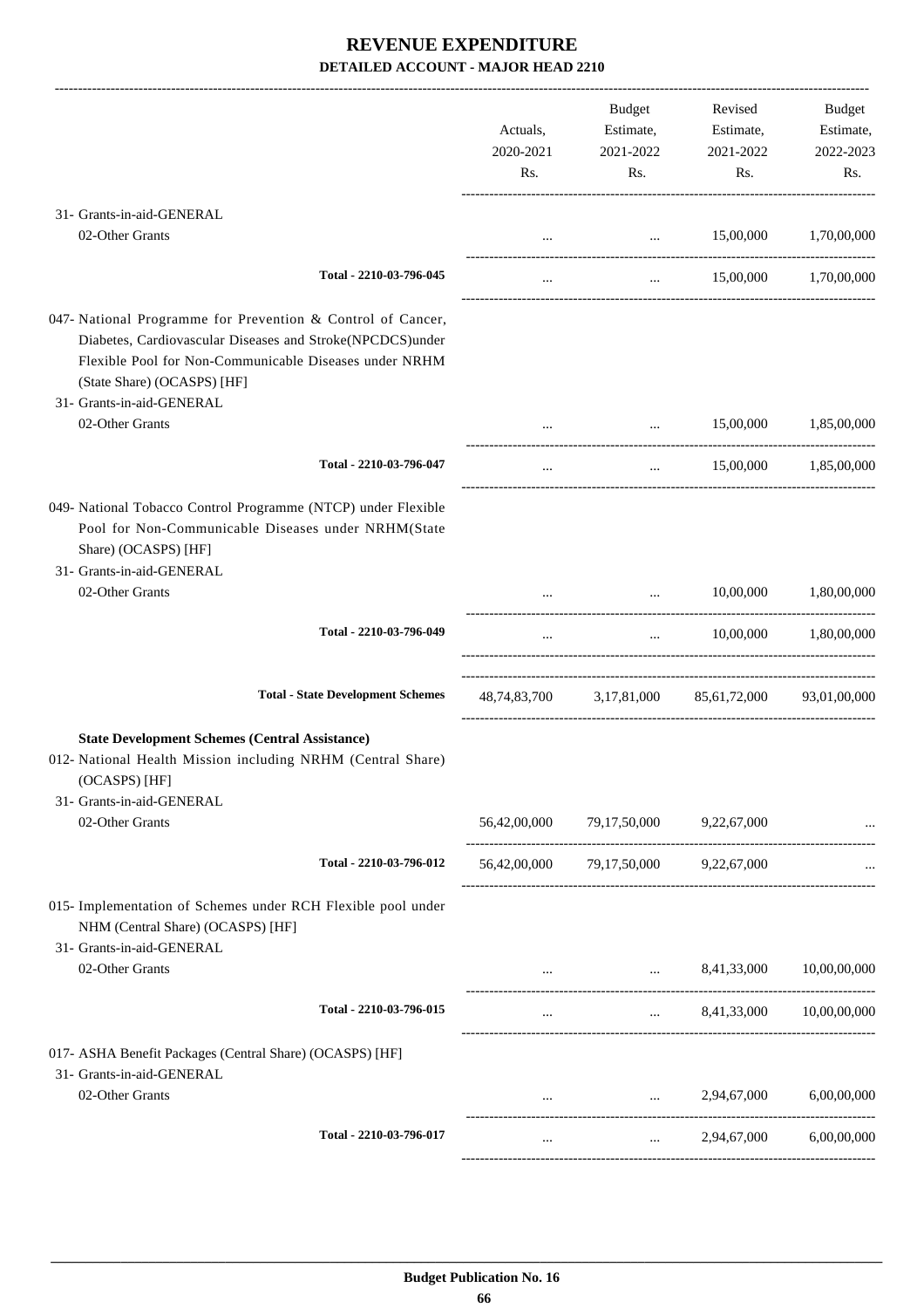|                                                                                                                                                                              | Actuals,<br>2020-2021<br>Rs. | Budget<br>Estimate,<br>2021-2022<br>Rs. | Revised<br>Estimate,<br>2021-2022<br>Rs. | Budget<br>Estimate,<br>2022-2023<br>Rs. |
|------------------------------------------------------------------------------------------------------------------------------------------------------------------------------|------------------------------|-----------------------------------------|------------------------------------------|-----------------------------------------|
| 019- Routine Immunization Programme under Flexible Pool under<br>NRHM (Central Share) (OCASPS) [HF]                                                                          |                              |                                         |                                          |                                         |
| 31- Grants-in-aid-GENERAL                                                                                                                                                    |                              |                                         |                                          |                                         |
| 02-Other Grants<br>35- Grants for creation of Capital Assets                                                                                                                 |                              |                                         | $\cdots$                                 | 7,00,000<br>1,00,000                    |
|                                                                                                                                                                              |                              | $\cdots$                                |                                          |                                         |
| Total - 2210-03-796-019                                                                                                                                                      | $\cdots$                     | $\cdots$                                | $\cdots$                                 | 8,00,000                                |
| 021- Pulse Polio Immunization under Flexible Pool under NRHM<br>(Central Share) (OCASPS) [HF]<br>31- Grants-in-aid-GENERAL                                                   |                              |                                         |                                          |                                         |
| 02-Other Grants                                                                                                                                                              |                              |                                         | $\cdots$                                 | 10,00,000                               |
| 35- Grants for creation of Capital Assets                                                                                                                                    |                              | $\cdots$                                |                                          | 2,00,000                                |
| Total - 2210-03-796-021                                                                                                                                                      | $\cdots$                     | $\ldots$                                | $\cdots$                                 | 12,00,000                               |
| 023- National Iodine Deficiency Disorder Programme under Flexible<br>Pool under NRHM (Central Share) (OCASPS) [HF]<br>31- Grants-in-aid-GENERAL                              |                              |                                         |                                          |                                         |
| 02-Other Grants                                                                                                                                                              | $\cdots$                     |                                         | $\cdots$                                 | 9,00,000                                |
| 35- Grants for creation of Capital Assets                                                                                                                                    |                              |                                         |                                          | 1,00,000                                |
| Total - 2210-03-796-023                                                                                                                                                      | $\ldots$                     | $\ldots$                                | $\cdots$                                 | 10,00,000                               |
| 025- Schemes under Flexible Pool for Non-Communicable Diseases<br>under NRHM (Central Share) (OCASPS) [HF]                                                                   |                              |                                         |                                          |                                         |
| 31- Grants-in-aid-GENERAL                                                                                                                                                    |                              |                                         |                                          |                                         |
| 02-Other Grants                                                                                                                                                              | $\cdots$                     | $\cdots$                                | 49,33,000                                | 2,00,00,000                             |
| 35- Grants for creation of Capital Assets                                                                                                                                    | $\cdots$                     | $\cdots$                                | 5,33,000                                 | 75,00,000                               |
| Total - 2210-03-796-025                                                                                                                                                      | $\cdots$                     | $\cdots$                                | 54,66,000                                | 2,75,00,000                             |
| 027- Integrated Disease Surveillance Project (IDSP) under Flexible<br>Pool for Communicable Diseases under NRHM (Central Share)<br>(OCASPS) [HF]                             |                              |                                         |                                          |                                         |
| 31- Grants-in-aid-GENERAL                                                                                                                                                    |                              |                                         |                                          |                                         |
| 02-Other Grants                                                                                                                                                              |                              |                                         | 40,00,000                                | 1,80,00,000                             |
| 35- Grants for creation of Capital Assets                                                                                                                                    | $\cdots$                     | $\cdots$                                |                                          | 20,00,000                               |
| Total - 2210-03-796-027                                                                                                                                                      |                              | $\cdots$                                | 40,00,000                                | 2,00,00,000                             |
| 029- National Leprosy Elimination Programme (NLEP) under<br>Flexible Pool for Communicable Diseases under NRHM (Central<br>Share) (OCASPS) [HF]<br>31- Grants-in-aid-GENERAL |                              |                                         |                                          |                                         |
| 02-Other Grants                                                                                                                                                              | $\cdots$                     |                                         | 2,67,000                                 | 11,00,000                               |
| 35- Grants for creation of Capital Assets                                                                                                                                    | $\cdots$                     |                                         | $\cdots$                                 | 1,00,000                                |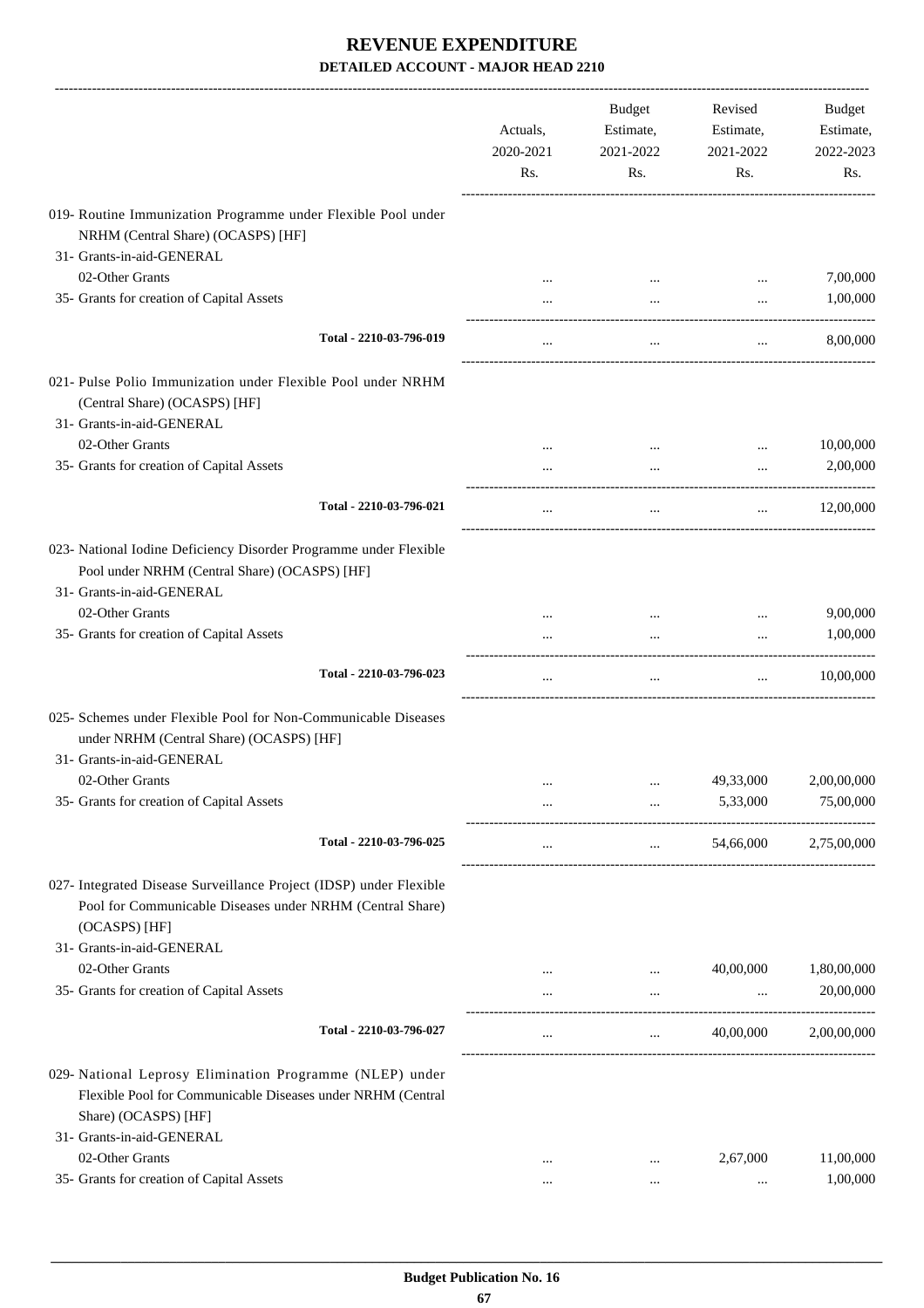|                                                                                                                                                                                         | Actuals,<br>2020-2021<br>Rs. | <b>Budget</b><br>Estimate,<br>2021-2022<br>Rs. | Revised<br>Estimate,<br>2021-2022<br>Rs.    | Budget<br>Estimate,<br>2022-2023<br>Rs. |
|-----------------------------------------------------------------------------------------------------------------------------------------------------------------------------------------|------------------------------|------------------------------------------------|---------------------------------------------|-----------------------------------------|
| Total - 2210-03-796-029                                                                                                                                                                 | $\cdots$                     |                                                | 2,67,000<br><b>Second Contract Contract</b> | 12,00,000                               |
| 031- National Viral Hepatitis Control Programme (NVHCP) under<br>Flexible Pool for Communicable Diseases under NRHM (Central<br>Share) (OCASPS) [HF]                                    |                              |                                                |                                             |                                         |
| 31- Grants-in-aid-GENERAL                                                                                                                                                               |                              |                                                |                                             |                                         |
| 02-Other Grants                                                                                                                                                                         |                              | $\cdots$                                       | 2,67,000                                    | 11,00,000                               |
| 35- Grants for creation of Capital Assets                                                                                                                                               |                              |                                                | $\cdots$                                    | 1,00,000                                |
| Total - 2210-03-796-031                                                                                                                                                                 |                              | $\cdots$                                       | 2.67.000                                    | 12,00,000                               |
| 033- Other Health System for activities under NRHM (Central Share)<br>(OCASPS) [HF]                                                                                                     |                              |                                                |                                             |                                         |
| 31- Grants-in-aid-GENERAL                                                                                                                                                               |                              |                                                |                                             |                                         |
| 02-Other Grants                                                                                                                                                                         |                              | $\cdots$                                       | 17,33,00,000                                | 12,00,00,000                            |
| 35- Grants for creation of Capital Assets                                                                                                                                               |                              | $\cdots$                                       | 1,27,00,000                                 | 1,00,00,000                             |
| Total - 2210-03-796-033                                                                                                                                                                 |                              | $\mathbf{1}$                                   | 18,60,00,000                                | 13,00,00,000                            |
| 035- Schemes under Flexible Pool for Communicable Diseases under<br>NRHM(Central Share) (OCASPS) [HF]<br>31- Grants-in-aid-GENERAL                                                      |                              |                                                |                                             |                                         |
| 02-Other Grants                                                                                                                                                                         |                              |                                                |                                             | 10,00,000                               |
| 35- Grants for creation of Capital Assets                                                                                                                                               |                              |                                                | $\cdots$                                    | 10,00,000                               |
|                                                                                                                                                                                         |                              |                                                |                                             |                                         |
| Total - 2210-03-796-035                                                                                                                                                                 | $\cdots$                     | $\cdots$                                       | $\cdots$                                    | 20,00,000                               |
| 038- National Vector Borne Disease Control Programme (NVBDCP)<br>under Flexible Pool for Communicable Diseases under NRHM<br>(Central Share) (OCASPS) [HF]<br>31- Grants-in-aid-GENERAL |                              |                                                |                                             |                                         |
| 02-Other Grants                                                                                                                                                                         |                              | $\cdots$                                       | 10,67,000                                   | 52,00,000                               |
|                                                                                                                                                                                         |                              |                                                |                                             |                                         |
| Total - 2210-03-796-038                                                                                                                                                                 | $\cdots$                     | $\cdots$                                       | 10,67,000                                   | 52,00,000                               |
| 040- National Tuberculosis Elimination Programme(NTEP)under<br>Flexible Pool for Communicable Diseases under NRHM (Central<br>Share) (OCASPS) [HF]                                      |                              |                                                |                                             |                                         |
| 31- Grants-in-aid-GENERAL<br>02-Other Grants                                                                                                                                            |                              | $\cdots$                                       | 1,50,67,000                                 | 7,50,00,000                             |
| Total - 2210-03-796-040                                                                                                                                                                 | $\cdots$                     | $\cdots$                                       | 1,50,67,000                                 | 7,50,00,000                             |
| 042- National Programme for Control of Blindness (NPCB) under<br>Flexible Pool for Non-Communicable Diseases under NRHM                                                                 |                              |                                                |                                             |                                         |

 **\_\_\_\_\_\_\_\_\_\_\_\_\_\_\_\_\_\_\_\_\_\_\_\_\_\_\_\_\_\_\_\_\_\_\_\_\_\_\_\_\_\_\_\_\_\_\_\_\_\_\_\_\_\_\_\_\_\_\_\_\_\_\_\_\_\_\_\_\_\_\_\_\_\_\_\_\_\_\_\_\_\_\_\_\_\_\_\_\_\_\_\_\_\_\_\_\_\_\_\_\_\_\_\_\_\_\_\_\_\_\_\_\_\_\_\_\_\_\_**

(Central Share) (OCASPS) [HF]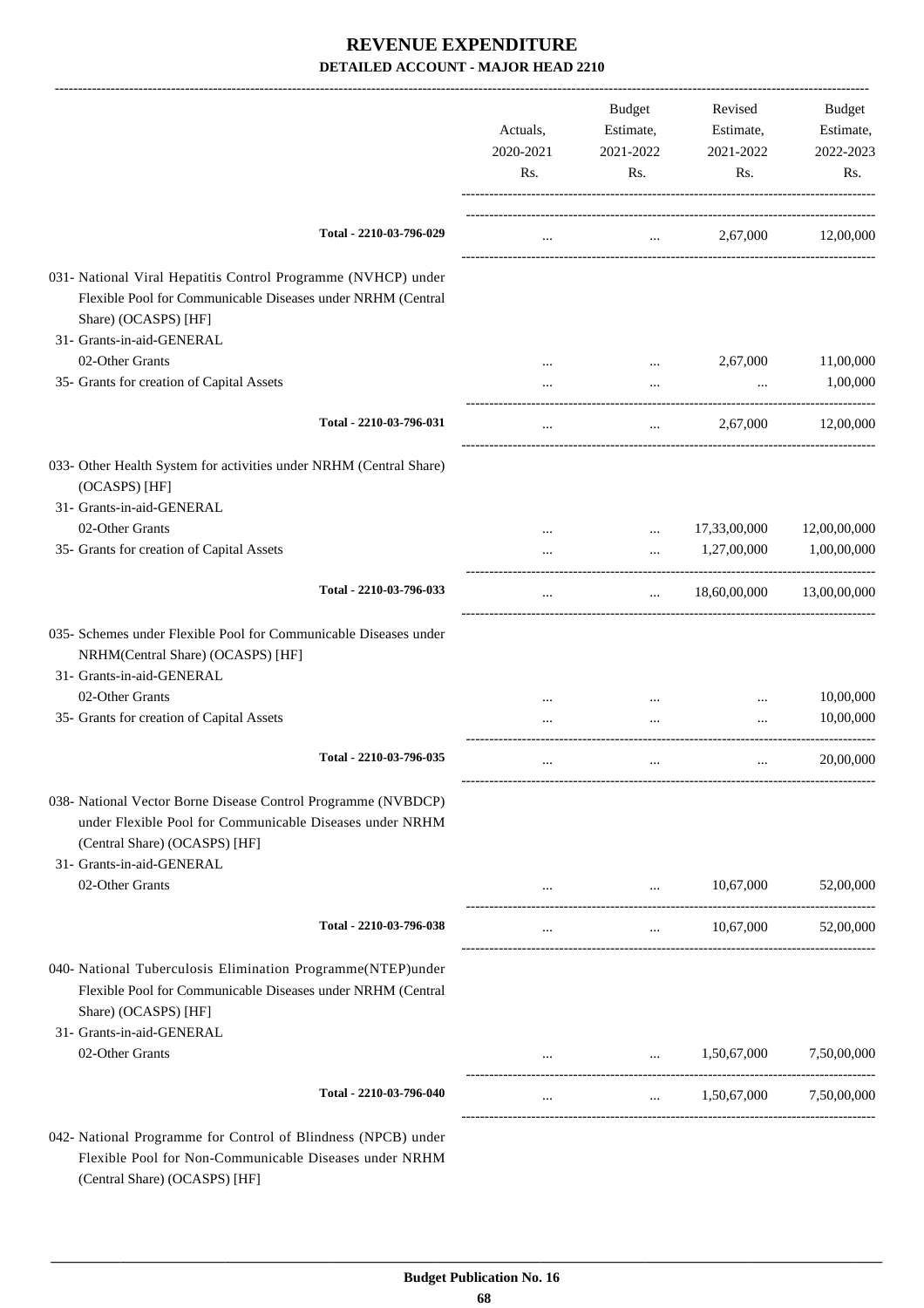|                                                                                                                                                                                                                                                  | Actuals,<br>2020-2021<br>Rs. | Budget<br>Estimate,<br>2021-2022<br>Rs. | Revised<br>Estimate,<br>2021-2022<br>Rs.                                                               | <b>Budget</b><br>Estimate,<br>2022-2023<br>Rs. |
|--------------------------------------------------------------------------------------------------------------------------------------------------------------------------------------------------------------------------------------------------|------------------------------|-----------------------------------------|--------------------------------------------------------------------------------------------------------|------------------------------------------------|
| 31- Grants-in-aid-GENERAL                                                                                                                                                                                                                        |                              |                                         |                                                                                                        |                                                |
| 02-Other Grants                                                                                                                                                                                                                                  |                              |                                         | 40,00,000<br>$\mathbf{1}_{\mathbf{1}}$ , and $\mathbf{1}_{\mathbf{1}}$ , and $\mathbf{1}_{\mathbf{1}}$ | 6,00,00,000                                    |
| Total - 2210-03-796-042                                                                                                                                                                                                                          | $\cdots$                     | $\cdots$                                | 40,00,000                                                                                              | 6.00.00.000                                    |
| 044- National Programme for Health Care for Elderly (NPHCE) under<br>Flexible Pool for Non-Communicable Diseases under NRHM<br>(Central Share) (OCASPS) [HF]<br>31- Grants-in-aid-GENERAL<br>02-Other Grants                                     |                              |                                         |                                                                                                        |                                                |
| 046- National Programme for Prevention & Control of Cancer,<br>Diabetes, Cardiovascular Diseases and Stroke(NPCDCS)under<br>Flexible Pool for Non-Communicable Diseases under NRHM<br>(Central Share) (OCASPS) [HF]<br>31- Grants-in-aid-GENERAL |                              |                                         |                                                                                                        |                                                |
| 02-Other Grants                                                                                                                                                                                                                                  | $\cdots$                     | $\ldots$                                | 40,00,000                                                                                              | 5,00,00,000                                    |
| Total - 2210-03-796-046                                                                                                                                                                                                                          | $\cdots$                     | $\cdots$                                | 40,00,000                                                                                              | 5,00,00,000                                    |
| 048- National Tobacco Control Programme (NTCP) under Flexible<br>Pool for Non-Communicable Diseases under NRHM(Central<br>Share) (OCASPS) [HF]<br>31- Grants-in-aid-GENERAL                                                                      |                              |                                         |                                                                                                        |                                                |
| 02-Other Grants                                                                                                                                                                                                                                  | $\cdots$                     | $\cdots$                                | 20,00,000                                                                                              | 4,00,00,000                                    |
| Total - 2210-03-796-048                                                                                                                                                                                                                          |                              | $\cdots$                                | 20,00,000                                                                                              | 4,00,00,000                                    |
| <b>Total - State Development Schemes (Central Assistance)</b>                                                                                                                                                                                    | 56,42,00,000                 | 79,17,50,000                            | 42,80,01,000                                                                                           | 57,51,00,000                                   |
| Total - 2210-03-796                                                                                                                                                                                                                              | 109,42,32,051                | 87,26,93,000                            | 133,29,74,000                                                                                          | 155,56,38,000                                  |
| Voted<br>Charged                                                                                                                                                                                                                                 |                              | $\cdots$                                | 109,42,32,051 87,26,93,000 133,29,74,000                                                               | 155,56,38,000                                  |
| DETAILED ACCOUNT NO. 2210-03-800 - OTHER EXPENDITURE                                                                                                                                                                                             |                              |                                         |                                                                                                        |                                                |

| 03 - RURAL HEALTH SERVICES--ALLOPATHY                   |                 |                 |              |              |
|---------------------------------------------------------|-----------------|-----------------|--------------|--------------|
| 800- Other Expenditure                                  |                 |                 |              |              |
| <b>Administrative Expenditure</b>                       |                 |                 |              |              |
| 002- Promotion of the Primary Health Care Services [HF] |                 |                 |              |              |
| 01- Salaries                                            |                 |                 |              |              |
| $01-Pav$                                                | 31, 20, 92, 650 | 31, 10, 79, 000 | 31,83,35,000 | 32,78,85,000 |
| 14-Grade Pay                                            | 48,600          |                 | $\cdots$     | $\cdots$     |
| 02-Dearness Allowance                                   | 18,56,111       | 90,38,000       | 95.65,000    | 99,50,000    |
| 03-House Rent Allowance                                 | 2,36,97,313     | 2,95,21,000     | 2,75,00,000  | 2,83,25,000  |
| 04-Ad hoc Bonus                                         | 14,99,400       | 15,60,000       | 15,10,000    | 15,20,000    |
|                                                         |                 |                 |              |              |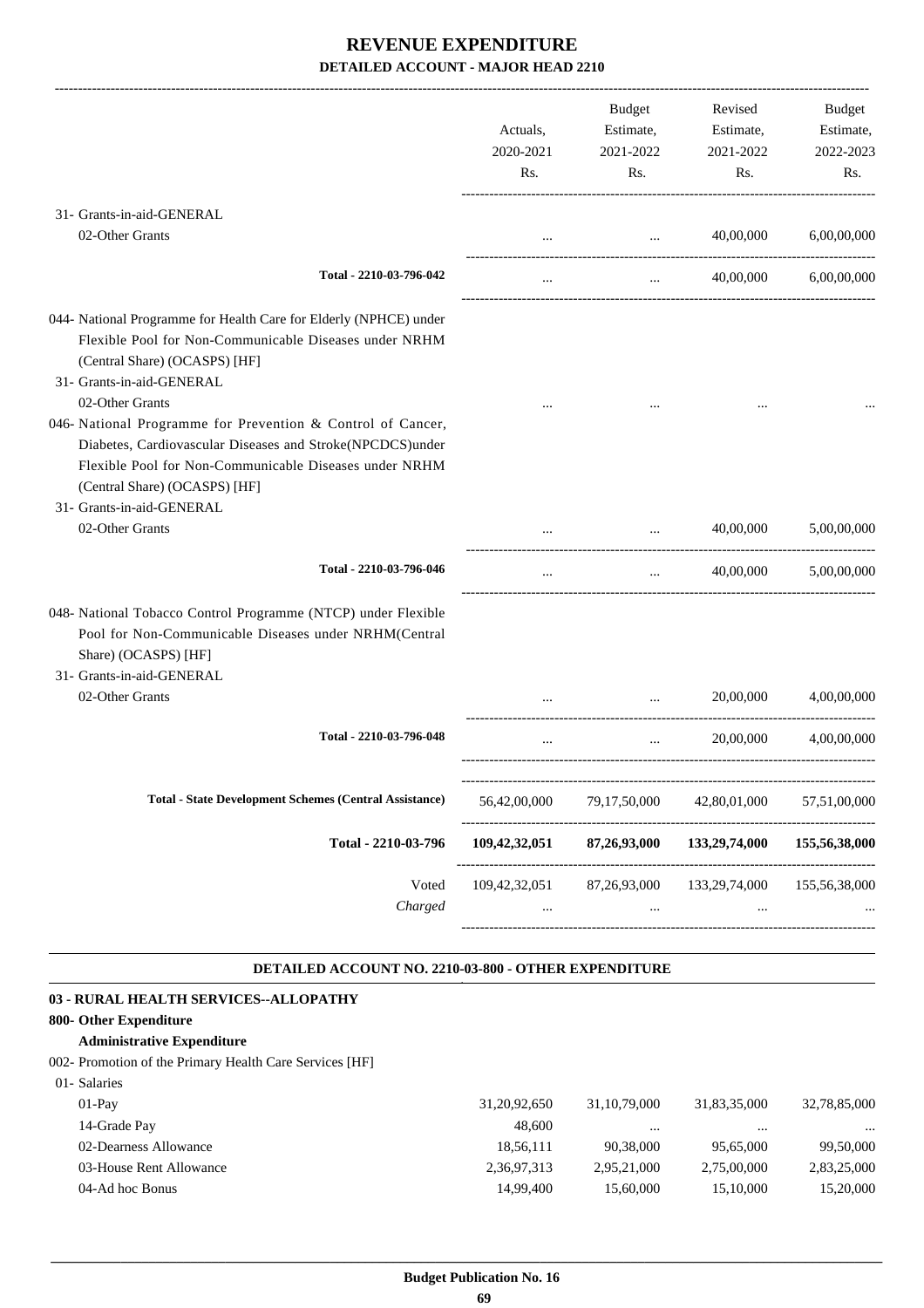|                                                                                                                                                                   | Actuals,<br>2020-2021<br>Rs. | Budget<br>Estimate,<br>2021-2022<br>Rs.  | Revised<br>Estimate,<br>2021-2022<br>Rs.                        | Budget<br>Estimate,<br>2022-2023<br>Rs. |
|-------------------------------------------------------------------------------------------------------------------------------------------------------------------|------------------------------|------------------------------------------|-----------------------------------------------------------------|-----------------------------------------|
|                                                                                                                                                                   |                              |                                          |                                                                 |                                         |
| 05-Interim Relief                                                                                                                                                 | $\cdots$                     | $\ldots$                                 | $\ldots$                                                        |                                         |
| 07-Other Allowances                                                                                                                                               | 13,10,822                    | 15,76,000                                | 13,50,000                                                       | 13,91,000                               |
| 12-Medical Allowance                                                                                                                                              | 26,56,815                    | 25,35,000                                | 27,20,000                                                       | 27,48,000                               |
| Total - 2210-03-800-002-01                                                                                                                                        |                              |                                          | 34,31,61,711 35,53,09,000 36,09,80,000                          | 37,18,19,000                            |
| 02- Wages                                                                                                                                                         | 6,46,699                     | 7,53,000                                 | 6,60,000                                                        | 6,80,000                                |
| 07- Medical Reimbursements                                                                                                                                        |                              | $\ldots$                                 | $\ldots$                                                        |                                         |
| 11- Travel Expenses                                                                                                                                               | $\cdots$                     | 41,000                                   | 41,000                                                          | 42,000                                  |
| 12- Medical Reimbursements under WBHS 2008                                                                                                                        | 1,16,008                     | 1,50,000                                 | 3,00,000                                                        | 3,06,000                                |
| 13- Office Expenses                                                                                                                                               |                              |                                          |                                                                 |                                         |
| 01-Electricity                                                                                                                                                    | 41,48,798                    | 40,61,000                                | 38,00,000                                                       | 39,00,000                               |
| 02-Telephone                                                                                                                                                      | 64,861                       | 87,000                                   | 87,000                                                          | 89,000                                  |
| 03-Maintenance / P.O.L. for Office Vehicles                                                                                                                       | 20,348                       | 20,000                                   | 10,000                                                          | 11,000                                  |
| 04-Other Office Expenses                                                                                                                                          | 2,16,482                     | 3,24,000                                 | 3,24,000                                                        | 3,30,000                                |
| Total - 2210-03-800-002-13                                                                                                                                        |                              |                                          | 44,50,489 44,92,000 42,21,000                                   | 43,30,000                               |
| 14- Rents, Rates and Taxes                                                                                                                                        | $\cdots$                     |                                          |                                                                 |                                         |
| 21- Materials and Supplies/Stores and Equipment                                                                                                                   |                              |                                          |                                                                 |                                         |
| 01-Diet                                                                                                                                                           | 11,58,039                    | 29,93,000                                | 28,00,000                                                       | 28,56,000                               |
| 02-Drug                                                                                                                                                           | $\cdots$                     | 32,000                                   | 32,000                                                          | 33,000                                  |
| 03-Other Hospital Consumables                                                                                                                                     | $\cdots$                     | $\cdots$                                 | $\cdots$                                                        |                                         |
| Total - 2210-03-800-002-21                                                                                                                                        | 11,58,039                    |                                          | 30,25,000 28,32,000                                             | 28,89,000                               |
| 50- Other Charges                                                                                                                                                 | 2,66,602                     | 3,27,000                                 | 3,27,000                                                        | 3,37,000                                |
| 77- Computerisation                                                                                                                                               |                              | 3,000                                    |                                                                 |                                         |
| <b>Total - Administrative Expenditure</b>                                                                                                                         |                              |                                          | 34,97,99,548   36,41,00,000   36,93,61,000   38,04,03,000       |                                         |
| <b>State Development Schemes</b><br>013- Special Programme under National Rural Health<br>Mission(NRHM)- (State Share) (OCASPS) [HF]<br>31- Grants-in-aid-GENERAL |                              |                                          |                                                                 |                                         |
| 02-Other Grants                                                                                                                                                   |                              | 641,23,45,900 40,77,14,000 133,30,87,000 |                                                                 |                                         |
| Total - 2210-03-800-013                                                                                                                                           |                              | 641,23,45,900 40,77,14,000 133,30,87,000 |                                                                 |                                         |
| 014- Drugs for mother and children under NRHM (OCASPS) [HF]<br>31- Grants-in-aid-GENERAL                                                                          |                              |                                          |                                                                 |                                         |
| 02-Other Grants                                                                                                                                                   |                              | 39,31,000 39,31,000                      | $\mathbf{r}$ and $\mathbf{r}$ and $\mathbf{r}$ and $\mathbf{r}$ |                                         |
| Total - 2210-03-800-014                                                                                                                                           | 39,31,000                    | 39,31,000                                | $\cdots$                                                        |                                         |
|                                                                                                                                                                   |                              |                                          |                                                                 |                                         |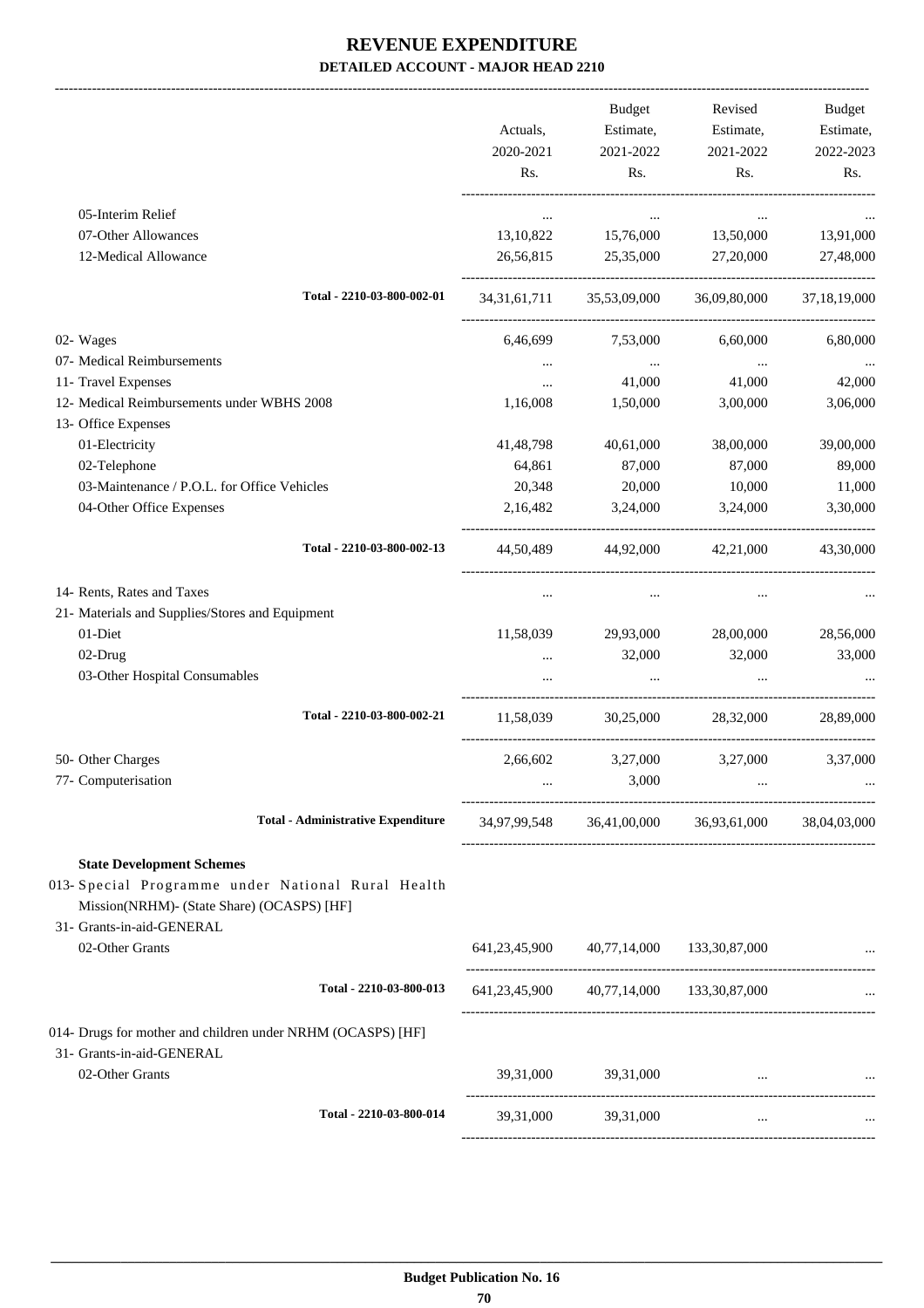-------------------------------------------------------------------------------------------------------------------------------------------------------------------------------

|                                                                                                                                                                      | Actuals.<br>2020-2021<br>Rs. | <b>Budget</b><br>Estimate,<br>2021-2022<br>Rs. | Revised<br>Estimate,<br>2021-2022<br>Rs. | Budget<br>Estimate,<br>2022-2023<br>Rs. |
|----------------------------------------------------------------------------------------------------------------------------------------------------------------------|------------------------------|------------------------------------------------|------------------------------------------|-----------------------------------------|
| <b>Total - State Development Schemes</b>                                                                                                                             | 641, 62, 76, 900             |                                                | 41,16,45,000 133,30,87,000               |                                         |
| <b>State Development Schemes (Central Assistance)</b><br>015- National Health Mission including NRHM (Central Share)<br>$(OCASPS)$ [HF]<br>31- Grants-in-aid-GENERAL |                              |                                                |                                          |                                         |
| 02-Other Grants                                                                                                                                                      | 809, 31, 75, 680             | 412,75,10,000                                  | 111,00,00,000                            |                                         |
| 35- Grants for creation of Capital Assets                                                                                                                            | 55,36,00,000                 | 11,25,00,000 2,50,00,000                       |                                          |                                         |
| <b>Total - State Development Schemes (Central Assistance)</b>                                                                                                        | 864,67,75,680                |                                                | 424,00,10,000 113,50,00,000              |                                         |
| Total - 2210-03-800                                                                                                                                                  | 1541,28,52,128               | 501,57,55,000                                  | 283,74,48,000                            | 38,04,03,000                            |
| Voted<br>Charged                                                                                                                                                     | 1541, 28, 52, 128            | $\cdots$                                       | 501,57,55,000 283,74,48,000              | 38,04,03,000                            |
|                                                                                                                                                                      |                              |                                                |                                          |                                         |

#### **DETAILED ACCOUNT NO. 2210-04-101 - AYURVEDA .**

.

| 04 - RURAL HEALTH SERVICES--OTHER SYSTEMS OF   |              |              |                                                     |              |
|------------------------------------------------|--------------|--------------|-----------------------------------------------------|--------------|
| <b>MEDICINES</b>                               |              |              |                                                     |              |
| 101- Ayurveda                                  |              |              |                                                     |              |
| <b>Administrative Expenditure</b>              |              |              |                                                     |              |
| 001- Ayurvedic Institution in Rural Areas [HF] |              |              |                                                     |              |
| 01- Salaries                                   |              |              |                                                     |              |
| $01-Pav$                                       | 26,49,97,984 | 27,06,17,000 | 27,02,98,000                                        | 27,84,07,000 |
| 14-Grade Pay                                   | 27,151       | $\cdots$     | $\cdots$                                            |              |
| 02-Dearness Allowance                          | 13,70,912    | 81,19,000    | 78,00,000                                           | 82,00,000    |
| 03-House Rent Allowance                        | 2,31,50,143  | 2,57,09,000  | 2,35,00,000                                         | 2,42,05,000  |
| 04-Ad hoc Bonus                                | 2,94,000     | 3,10,000     | 3,00,000                                            | 3,06,000     |
| 07-Other Allowances                            | 1,58,159     | 2,58,000     | 2,00,000                                            | 2,04,000     |
| 11-Compensatory Allowance                      | 74,000       | 61,000       | 76,000                                              | 78,000       |
| 12-Medical Allowance                           | 10,12,850    | 10,31,000    | 10,33,000                                           | 10,44,000    |
| Total - 2210-04-101-001-01                     |              |              | 29,10,85,199 30,61,05,000 30,32,07,000 31,24,44,000 |              |
| 02- Wages                                      |              |              | $11,24,58,141$ $10,93,52,000$ $11,60,00,000$        | 12,00,00,000 |
| 07- Medical Reimbursements                     | $\cdots$     | $\cdots$     | $\cdots$                                            | $\cdots$     |
| 11- Travel Expenses                            | 6,702        | 3,000        | 3.000                                               | 3,000        |
| 12- Medical Reimbursements under WBHS 2008     | 1,47,641     | 3,15,000     | 2,60,000                                            | 2,66,000     |
| 13- Office Expenses                            |              |              |                                                     |              |
| 01-Electricity                                 | 4,803        | 11,000       | 11,000                                              | 11,000       |
| 02-Telephone                                   | $\cdots$     | $\cdots$     | $\cdots$                                            |              |
| 03-Maintenance / P.O.L. for Office Vehicles    | $\cdots$     | $\cdots$     | $\cdots$                                            | $\cdots$     |
| 04-Other Office Expenses                       | 1,02,517     | 1,26,000     | 1,26,000                                            | 1,29,000     |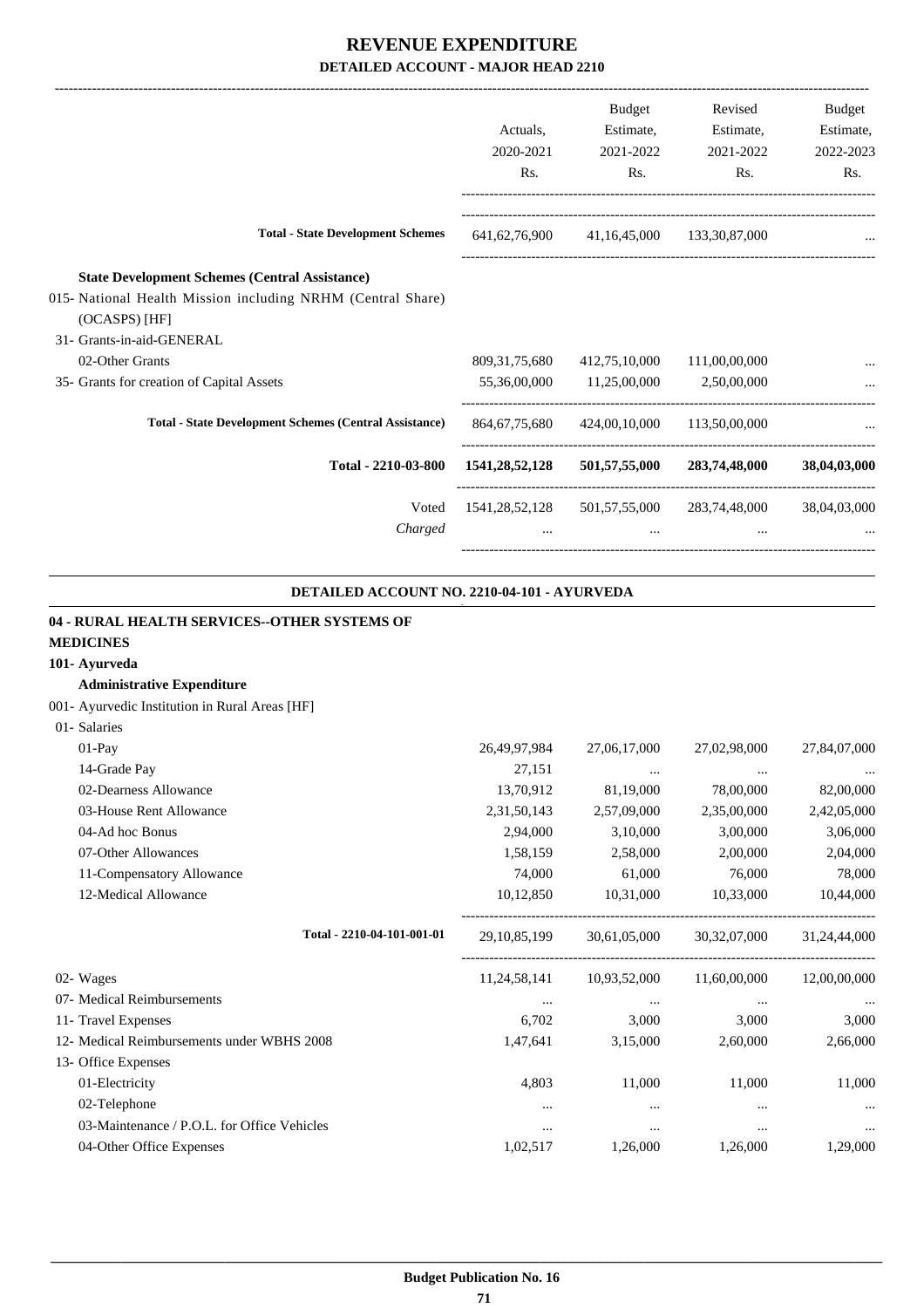|                                                                               | Actuals,<br>2020-2021<br>Rs. | Budget<br>Estimate,<br>2021-2022<br>Rs. | Revised<br>Estimate,<br>2021-2022<br>Rs.            | <b>Budget</b><br>Estimate,<br>2022-2023<br>Rs. |
|-------------------------------------------------------------------------------|------------------------------|-----------------------------------------|-----------------------------------------------------|------------------------------------------------|
| Total - 2210-04-101-001-13                                                    |                              |                                         | 1,07,320 1,37,000 1,37,000 1,40,000                 |                                                |
| 14- Rents, Rates and Taxes<br>21- Materials and Supplies/Stores and Equipment | 26,636                       | 55,000                                  | 27,000                                              | 28,000                                         |
| 02-Drug<br>03-Other Hospital Consumables                                      |                              | $\cdots$                                | 5,000<br>5,000                                      | 5,000                                          |
| Total - 2210-04-101-001-21                                                    | $\cdots$                     | 5,000                                   |                                                     | 5,000<br>5,000                                 |
| 50- Other Charges<br>77- Computerisation                                      |                              | $\cdots$                                | 23,01,334 10,91,000 10,91,000 11,24,000             |                                                |
| <b>Total - Administrative Expenditure</b>                                     |                              |                                         | 40,61,32,973 41,70,63,000 42,07,30,000 43,40,10,000 |                                                |
| Total - 2210-04-101                                                           |                              |                                         | 40,61,32,973 41,70,63,000 42,07,30,000 43,40,10,000 |                                                |
| Voted<br>Charged                                                              |                              | $\cdots$                                | 40,61,32,973 41,70,63,000 42,07,30,000 43,40,10,000 |                                                |

### **DETAILED ACCOUNT NO. 2210-04-102 - HOMEOPATHY**

.

| 04 - RURAL HEALTH SERVICES--OTHER SYSTEMS OF      |              |              |                 |              |
|---------------------------------------------------|--------------|--------------|-----------------|--------------|
| <b>MEDICINES</b>                                  |              |              |                 |              |
| 102- Homeopathy                                   |              |              |                 |              |
| <b>Administrative Expenditure</b>                 |              |              |                 |              |
| 001- Homoeopathic Institution in Rural Areas [HF] |              |              |                 |              |
| 01- Salaries                                      |              |              |                 |              |
| $01-Pay$                                          | 25,63,58,391 | 26,90,38,000 | 26, 14, 86, 000 | 26,93,31,000 |
| 14-Grade Pay                                      | $\cdots$     | $\cdots$     | $\cdots$        |              |
| 02-Dearness Allowance                             | 15,05,792    | 80,72,000    | 76,80,000       | 81,00,000    |
| 03-House Rent Allowance                           | 2,00,58,927  | 2,55,59,000  | 2,20,00,000     | 2,30,00,000  |
| 04-Ad hoc Bonus                                   | 1,30,200     | 1,35,000     | 1,33,000        | 1,36,000     |
| 07-Other Allowances                               | 2,90,449     | 3,71,000     | 2,99,000        | 3,08,000     |
| 12-Medical Allowance                              | 4,58,300     | 4,70,000     | 4,67,000        | 4,72,000     |
| Total - 2210-04-102-001-01                        | 27,88,02,059 | 30,36,45,000 | 29,20,65,000    | 30,13,47,000 |
| 07- Medical Reimbursements                        |              |              |                 |              |
| 11- Travel Expenses                               | $\cdots$     | $\cdots$     |                 | $\cdots$     |
| 12- Medical Reimbursements under WBHS 2008        | 1,10,474     | 1,50,000     | 3,00,000        | 3,06,000     |
| 13- Office Expenses                               |              |              |                 |              |
| 01-Electricity                                    |              |              |                 |              |
| 02-Telephone                                      |              |              |                 | $\cdots$     |
| 04-Other Office Expenses                          | 4,442        | 25,000       | 25,000          | 26,000       |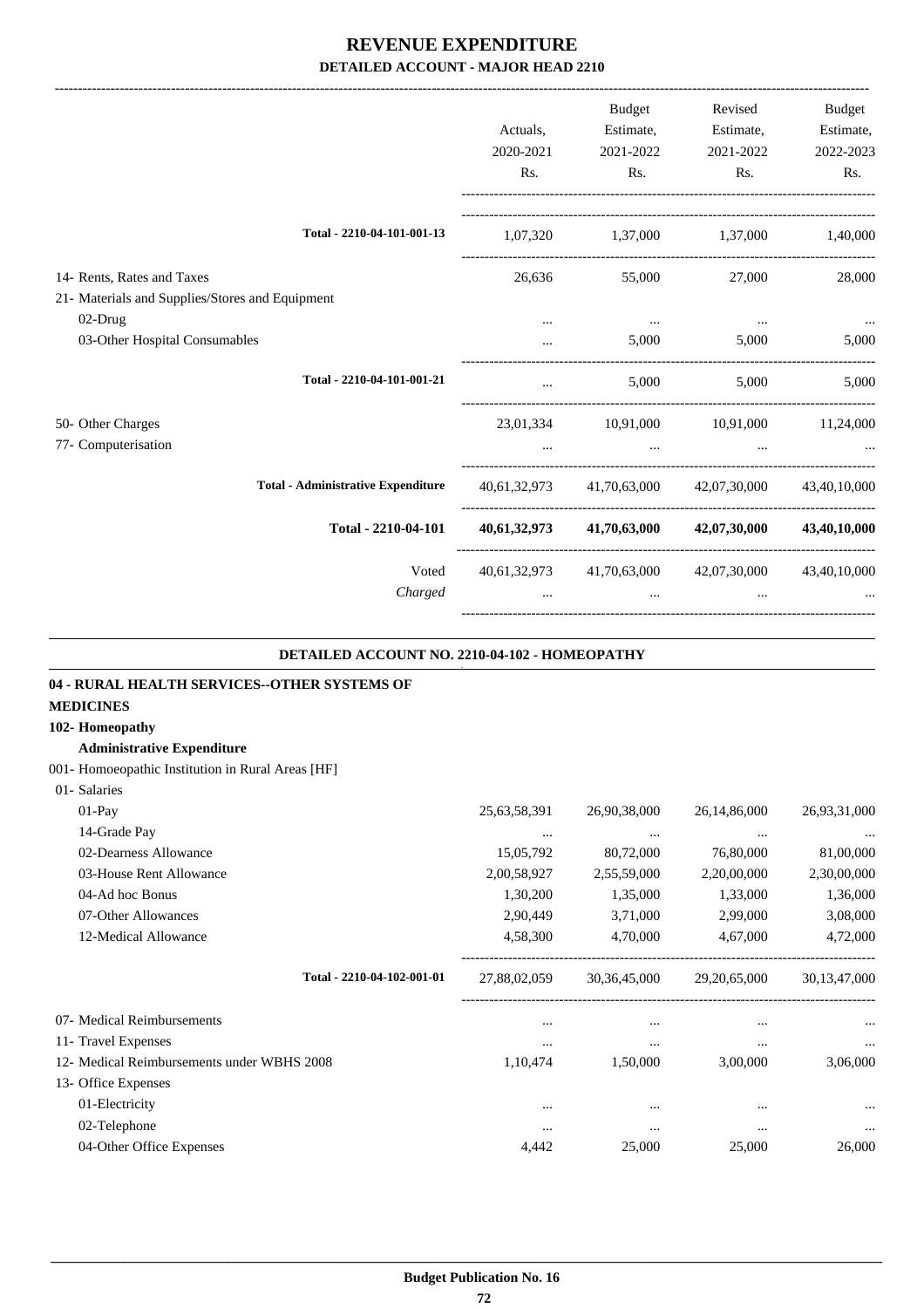|                  | Actuals,<br>2020-2021                                                                                                                                | <b>Budget</b><br>Estimate,<br>2021-2022 | Revised<br>Estimate,<br>2021-2022             | <b>Budget</b><br>Estimate,<br>2022-2023                                                                                                                                                           |
|------------------|------------------------------------------------------------------------------------------------------------------------------------------------------|-----------------------------------------|-----------------------------------------------|---------------------------------------------------------------------------------------------------------------------------------------------------------------------------------------------------|
|                  |                                                                                                                                                      |                                         | Rs.                                           | Rs.                                                                                                                                                                                               |
|                  | 4,442                                                                                                                                                | 25,000                                  | 25,000                                        | 26,000                                                                                                                                                                                            |
|                  | $\cdots$                                                                                                                                             | $\cdots$                                | $\cdots$                                      |                                                                                                                                                                                                   |
|                  |                                                                                                                                                      |                                         |                                               |                                                                                                                                                                                                   |
|                  |                                                                                                                                                      | 45,000                                  |                                               | 46,000                                                                                                                                                                                            |
|                  |                                                                                                                                                      |                                         |                                               |                                                                                                                                                                                                   |
|                  | $\ldots$                                                                                                                                             | $\ldots$                                | $\ldots$                                      | $\ldots$                                                                                                                                                                                          |
|                  | 50,923                                                                                                                                               | 64,000                                  | 64,000                                        | 66,000                                                                                                                                                                                            |
|                  | $\cdots$                                                                                                                                             |                                         | $\cdots$                                      |                                                                                                                                                                                                   |
|                  |                                                                                                                                                      | $\ddots$                                |                                               |                                                                                                                                                                                                   |
|                  |                                                                                                                                                      |                                         |                                               | 30,17,91,000                                                                                                                                                                                      |
|                  |                                                                                                                                                      |                                         |                                               |                                                                                                                                                                                                   |
|                  |                                                                                                                                                      |                                         |                                               |                                                                                                                                                                                                   |
|                  | 2,04,000                                                                                                                                             | 3,42,000                                | 1,50,000                                      | 1,53,000                                                                                                                                                                                          |
|                  | $\ddotsc$                                                                                                                                            | 6,09,000                                | $\ddotsc$                                     |                                                                                                                                                                                                   |
|                  |                                                                                                                                                      |                                         |                                               |                                                                                                                                                                                                   |
|                  |                                                                                                                                                      |                                         |                                               | 30, 19, 44, 000                                                                                                                                                                                   |
|                  |                                                                                                                                                      |                                         |                                               | 30, 19, 44, 000                                                                                                                                                                                   |
| Voted<br>Charged | $\cdots$                                                                                                                                             | $\cdots$                                | $\cdots$                                      | 30,19,44,000                                                                                                                                                                                      |
|                  | Total - 2210-04-102-001-13<br>Total - 2210-04-102-001<br>Total - 2210-04-102-002<br><b>Total - Administrative Expenditure</b><br>Total - 2210-04-102 | Rs.<br>23,283                           | Rs.<br>10,000<br>27,89,91,181<br>27,91,95,181 | 45,000<br>30,39,39,000 29,24,99,000<br>2,04,000 9,51,000 1,50,000 1,53,000<br>27,91,95,181 30,48,90,000<br>29,26,49,000<br>27,91,95,181 30,48,90,000 29,26,49,000<br>30,48,90,000<br>29,26,49,000 |

#### **DETAILED ACCOUNT NO. 2210-04-198 - ASSISTANCE TO GRAM PANCHAYATS. .**

# **04 - RURAL HEALTH SERVICES--OTHER SYSTEMS OF**

### **MEDICINES**

#### **198- Assistance to Gram Panchayats.**

#### **State Development Schemes**

003- Grants to Panchayati Raj Institution for Ayush Dispensaries (PRI) [HF]

#### 31- Grants-in-aid-GENERAL

| 02-Other Grants |                                          | 19,00,00,000     | 19,30,00,000             | 18,00,00,000     | 20,26,50,000             |
|-----------------|------------------------------------------|------------------|--------------------------|------------------|--------------------------|
|                 | <b>Total - State Development Schemes</b> | 19,00,00,000     | 19,30,00,000             | 18,00,00,000     | 20,26,50,000             |
|                 | Total - 2210-04-198                      | 19,00,00,000     | 19,30,00,000             | 18,00,00,000     | 20,26,50,000             |
|                 | Voted<br>Charged                         | 19,00,00,000<br> | 19.30.00.000<br>$\cdots$ | 18,00,00,000<br> | 20,26,50,000<br>$\cdots$ |
|                 |                                          |                  |                          |                  |                          |

.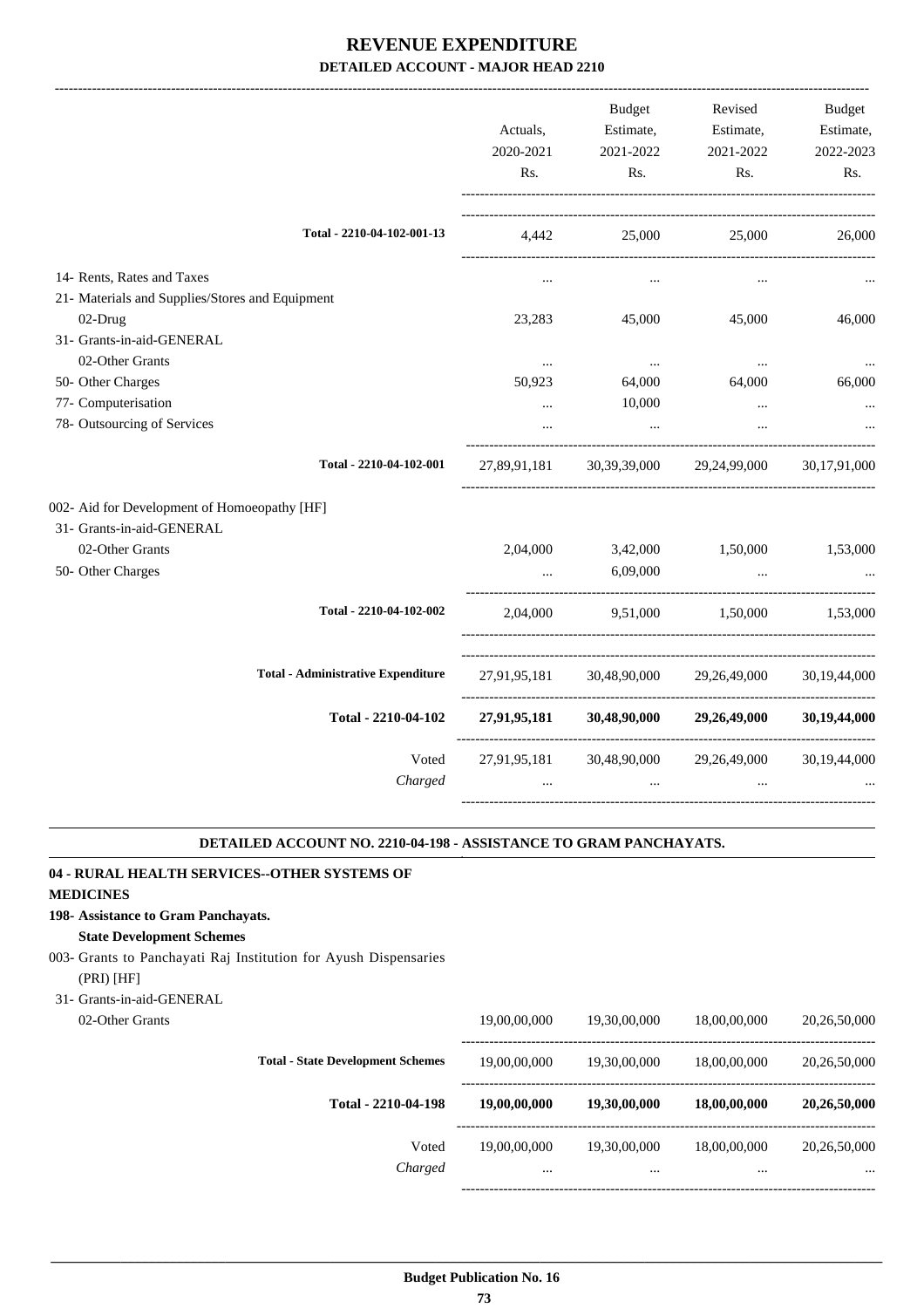-------------------------------------------------------------------------------------------------------------------------------------------------------------------------------

|           | <b>Budget</b> | Revised   | <b>Budget</b> |
|-----------|---------------|-----------|---------------|
| Actuals,  | Estimate,     | Estimate, | Estimate,     |
| 2020-2021 | 2021-2022     | 2021-2022 | 2022-2023     |
| Rs.       | Rs.           | Rs.       | Rs.           |
|           |               |           |               |

.

# **DETAILED ACCOUNT NO. 2210-04-789 - SPECIAL COMPONENT PLAN FOR SCHEDULED CASTES**

| DETAILED ACCOUNT NO. 2210-04-789 - SPECIAL COMPONENT PLAN FOR SCHEDULED CASTES |             |             |                                                 |             |
|--------------------------------------------------------------------------------|-------------|-------------|-------------------------------------------------|-------------|
| 04 - RURAL HEALTH SERVICES--OTHER SYSTEMS OF                                   |             |             |                                                 |             |
| <b>MEDICINES</b>                                                               |             |             |                                                 |             |
| 789- Special Component Plan for Scheduled Castes                               |             |             |                                                 |             |
| <b>Administrative Expenditure</b>                                              |             |             |                                                 |             |
| 001- Treatment Facilities in Homoeopathic System of Medicine in                |             |             |                                                 |             |
| S.C.Areas. [HF]                                                                |             |             |                                                 |             |
| 01- Salaries                                                                   |             |             |                                                 |             |
| 01-Pay                                                                         | 1,63,10,160 | 1,67,50,000 | 1,66,36,000                                     | 1,71,35,000 |
| 14-Grade Pay                                                                   | $\cdots$    | $\ldots$    |                                                 |             |
| 02-Dearness Allowance                                                          | 82,276      | 5,03,000    | 4,95,000                                        | 5,10,000    |
| 03-House Rent Allowance                                                        | 11,10,596   | 15,92,000   | 13,50,000                                       | 13,91,000   |
| 04-Ad hoc Bonus                                                                | $\cdots$    | 8,000       | $\cdots$                                        | $\cdots$    |
| 07-Other Allowances                                                            | 4,200       | 7,000       | 4,000                                           | 4,000       |
| 12-Medical Allowance                                                           | 6,000       | 6,000       | 6,000                                           | 6,000       |
| Total - 2210-04-789-001-01                                                     |             |             | 1,75,13,232 1,88,66,000 1,84,91,000 1,90,46,000 |             |
| 11- Travel Expenses                                                            | $\cdots$    | $\cdots$    | $\cdots$                                        |             |
| 12- Medical Reimbursements under WBHS 2008                                     |             | 5,000       | 80,000                                          | 50,000      |
| 13- Office Expenses                                                            |             |             |                                                 |             |
| 01-Electricity                                                                 | $\cdots$    | $\cdots$    | $\ddotsc$                                       |             |
| 02-Telephone                                                                   | $\cdots$    | $\cdots$    | $\cdots$                                        |             |
| 03-Maintenance / P.O.L. for Office Vehicles                                    | $\cdots$    |             | $\cdots$                                        |             |
| 04-Other Office Expenses                                                       |             |             | $\cdots$                                        |             |
| 21- Materials and Supplies/Stores and Equipment                                |             |             |                                                 |             |
| 02-Drug                                                                        |             | $\cdots$    |                                                 |             |
| 50- Other Charges                                                              | $\ddotsc$   | 9,000       | $\ddotsc$                                       |             |
| 77- Computerisation                                                            | $\cdots$    | 18,000      |                                                 |             |
| <b>Total - Administrative Expenditure</b>                                      |             |             | 1,75,13,232 1,88,98,000 1,85,71,000             | 1,90,96,000 |
| <b>State Development Schemes</b>                                               |             |             |                                                 |             |
| 012- Grants to Panchayati Raj Institution for Ayush Dispensaries<br>(PRI) [HF] |             |             |                                                 |             |
| 31- Grants-in-aid-GENERAL                                                      |             |             |                                                 |             |
| 02-Other Grants                                                                | 2,88,06,122 | 6,28,00,000 | 6,66,67,000                                     | 6,59,40,000 |
| <b>Total - State Development Schemes</b>                                       | 2,88,06,122 | 6,28,00,000 | 6,66,67,000                                     | 6,59,40,000 |
| Total - 2210-04-789                                                            | 4,63,19,354 | 8,16,98,000 | 8,52,38,000                                     | 8,50,36,000 |
| Voted                                                                          | 4,63,19,354 | 8,16,98,000 | 8,52,38,000                                     | 8,50,36,000 |
| Charged                                                                        |             |             |                                                 |             |
|                                                                                |             |             |                                                 |             |

-----------------------------------------------------------------------------------------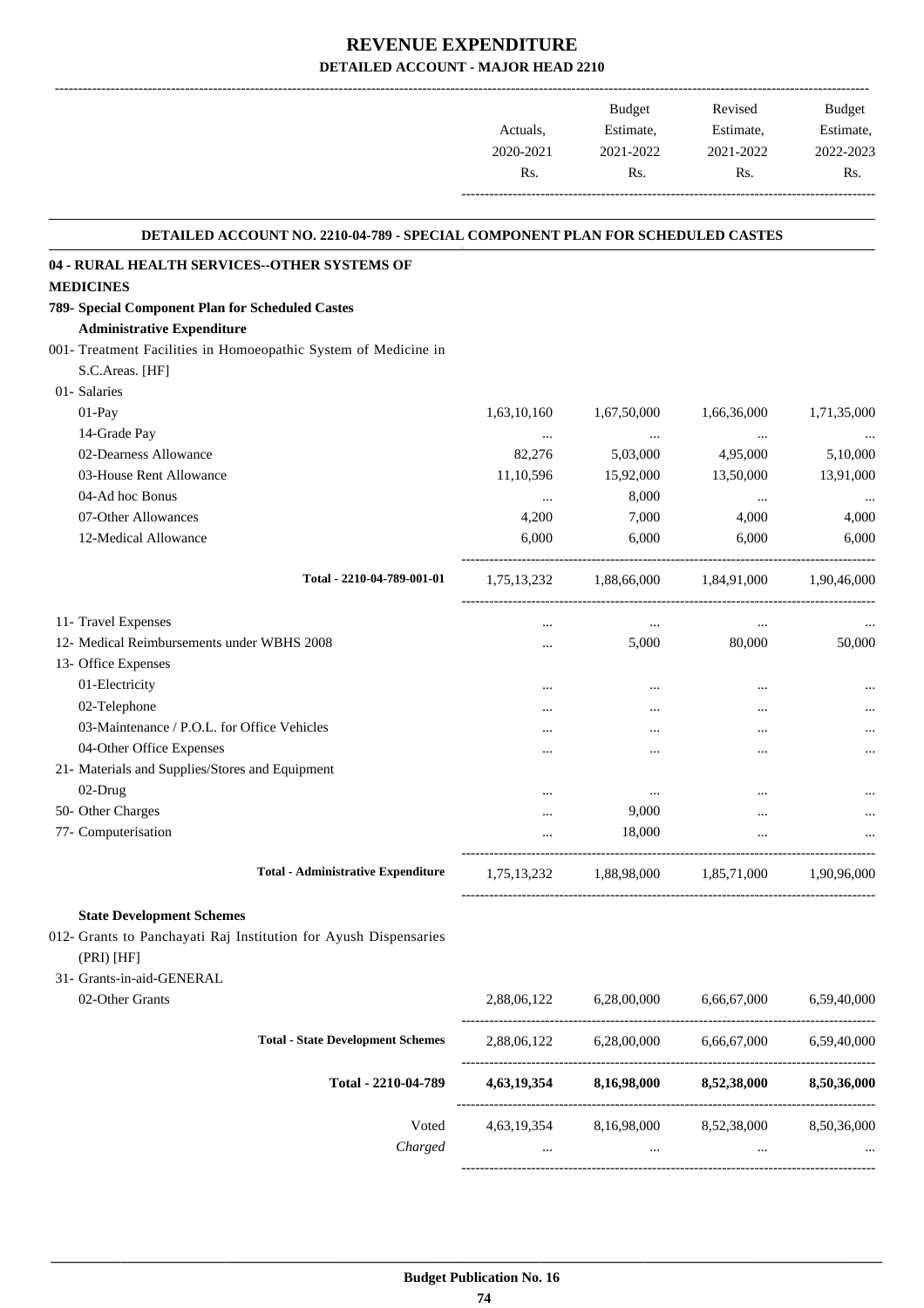|                                                                                  |           | <b>Budget</b> | Revised                 | <b>Budget</b> |
|----------------------------------------------------------------------------------|-----------|---------------|-------------------------|---------------|
|                                                                                  | Actuals,  | Estimate,     | Estimate,               | Estimate,     |
|                                                                                  | 2020-2021 | 2021-2022     | 2021-2022               | 2022-2023     |
|                                                                                  | Rs.       | Rs.           | Rs.                     | Rs.           |
| DETAILED ACCOUNT NO. 2210-04-796 - TRIBAL AREAS SUB-PLAN                         |           |               |                         |               |
| 04 - RURAL HEALTH SERVICES--OTHER SYSTEMS OF                                     |           |               |                         |               |
| <b>MEDICINES</b>                                                                 |           |               |                         |               |
| 796- Tribal Areas Sub-Plan                                                       |           |               |                         |               |
| <b>State Development Schemes</b>                                                 |           |               |                         |               |
| 012- Grants to Panchayati Raj Institution for Ayush Dispensaries<br>$(PRI)$ [HF] |           |               |                         |               |
| 31- Grants-in-aid-GENERAL                                                        |           |               |                         |               |
| 02-Other Grants                                                                  | 43,93,000 | 1,75,70,000   | 1,20,53,000             | 1,84,49,000   |
| <b>Total - State Development Schemes</b>                                         | 43,93,000 |               | 1,75,70,000 1,20,53,000 | 1,84,49,000   |
| <b>State Development Schemes (Central Assistance)</b>                            |           |               |                         |               |
| 002- Development of treatment facilities in Homoeopathic Systems of              |           |               |                         |               |
| Medicine in Tribal Areas (Central Share) (TSP) [HF]                              |           |               |                         |               |
| 01- Salaries                                                                     |           |               |                         |               |
| 01-Pay                                                                           |           |               |                         |               |
| 14-Grade Pay                                                                     | .         |               | $\cdots$                |               |
| 02-Dearness Allowance                                                            |           |               | $\cdots$                |               |
| 03-House Rent Allowance                                                          |           |               | $\cdots$                |               |
| 04-Ad hoc Bonus                                                                  |           |               |                         |               |
| 07-Other Allowances                                                              |           |               | $\ddotsc$               |               |
| 12-Medical Allowance                                                             | .         |               | $\cdots$                |               |
| 12- Medical Reimbursements under WBHS 2008                                       |           |               | $\ddotsc$               |               |
| 13- Office Expenses                                                              |           |               |                         |               |
| 04-Other Office Expenses                                                         | $\ddotsc$ |               |                         |               |
| 77- Computerisation                                                              | $\cdots$  | $\ddotsc$     | $\cdots$                |               |
| Total - 2210-04-796                                                              | 43,93,000 | 1,75,70,000   | 1,20,53,000             | 1,84,49,000   |
|                                                                                  | 43,93,000 | 1,75,70,000   | 1,20,53,000             | 1,84,49,000   |

#### **DETAILED ACCOUNT NO. 2210-05-105 - ALLOPATHY .**

.

| 05 - MEDICAL EDUCATION, TRAINING AND RESEARCH |             |             |             |             |
|-----------------------------------------------|-------------|-------------|-------------|-------------|
| 105- Allopathy                                |             |             |             |             |
| <b>Administrative Expenditure</b>             |             |             |             |             |
| 003- State Blood Transfusion Service [HF]     |             |             |             |             |
| 01- Salaries                                  |             |             |             |             |
| $01-Pav$                                      | 5,62,11,603 | 5,70,49,000 | 5,73,36,000 | 5,90,56,000 |
| 14-Grade Pay                                  | $\cdots$    | $\cdots$    | 1.00.000    | 1,00,000    |
| 02-Dearness Allowance                         | 2.90.524    | 17,12,000   | 22,18,000   | 23,50,000   |
| 03-House Rent Allowance                       | 45.39.649   | 54,20,000   | 53,50,000   | 55,11,000   |
| 04-Ad hoc Bonus                               | 2,18,400    | 2.25,000    | 2.90,000    | 3,00,000    |
| 05-Interim Relief                             | $\cdots$    | $\cdots$    | 6,000       | 6.000       |
| 07-Other Allowances                           | 42,772      | 83,000      | 83,000      | 85,000      |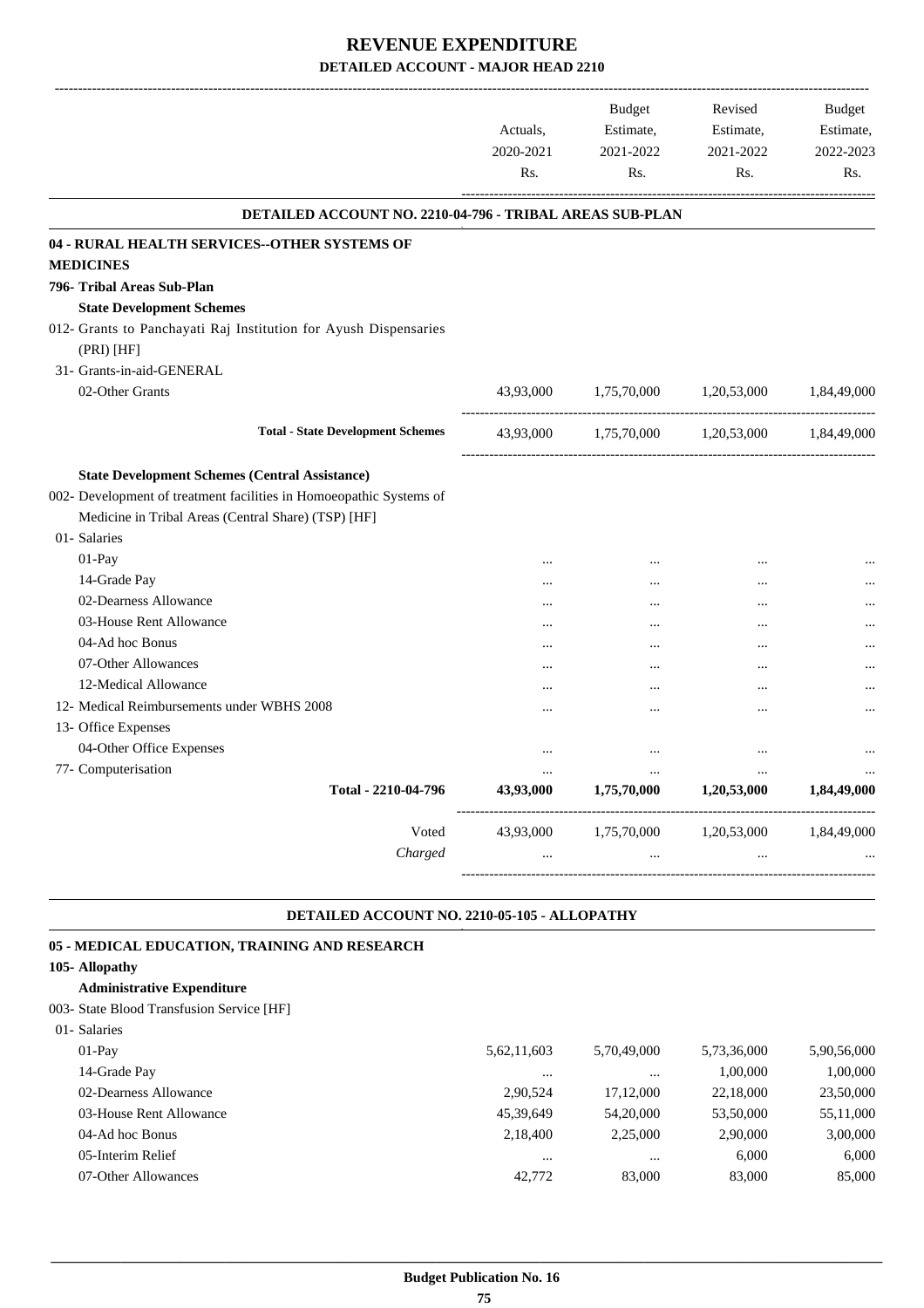|                                                 |                            |              | Budget                    | Revised                                         | Budget       |
|-------------------------------------------------|----------------------------|--------------|---------------------------|-------------------------------------------------|--------------|
|                                                 |                            | Actuals,     | Estimate,                 | Estimate,                                       | Estimate,    |
|                                                 |                            | 2020-2021    | 2021-2022                 | 2021-2022                                       | 2022-2023    |
|                                                 |                            | Rs.          | Rs.                       | $\mathbf{Rs.}$                                  | Rs.          |
| 12-Medical Allowance                            |                            |              |                           | 1,68,981 1,60,000 1,72,000 1,75,000             |              |
|                                                 | Total - 2210-05-105-003-01 |              |                           | 6,14,71,929 6,46,49,000 6,55,55,000 6,75,83,000 |              |
| 02- Wages                                       |                            |              |                           | 20,28,080 17,31,000 20,40,000 21,02,000         |              |
| 07- Medical Reimbursements                      |                            | $\cdots$     | $\cdots$                  | $\cdots$                                        |              |
| 11- Travel Expenses                             |                            | $\cdots$     | $\ldots$                  | $\ldots$                                        |              |
| 12- Medical Reimbursements under WBHS 2008      |                            | 28,996       | 3,00,000                  | 1,50,000                                        | 1,53,000     |
| 13- Office Expenses                             |                            |              |                           |                                                 |              |
| 01-Electricity                                  |                            | 40,54,655    | 44,57,000                 | 44,57,000                                       | 45,46,000    |
| 02-Telephone                                    |                            | 29,403       | 35,000                    | 35,000                                          | 36,000       |
| 03-Maintenance / P.O.L. for Office Vehicles     |                            | $\ldots$     | <b>Contract Contract</b>  | <b>Contract Contract</b>                        |              |
| 04-Other Office Expenses                        |                            | 1,80,031     | 4,04,000                  | 3,00,000                                        | 3,06,000     |
|                                                 | Total - 2210-05-105-003-13 |              |                           | 42,64,089 48,96,000 47,92,000                   | 48,88,000    |
| 14- Rents, Rates and Taxes                      |                            | $\cdots$     | $\cdots$                  | $\cdots$                                        |              |
| 19- Maintenance                                 |                            | 1,24,903     |                           | 2,55,000 1,27,000                               | 1,31,000     |
| 21- Materials and Supplies/Stores and Equipment |                            |              |                           |                                                 |              |
| 02-Drug                                         |                            | 8,76,933     | 10,20,000                 | 10,20,000                                       | 10,40,000    |
| 03-Other Hospital Consumables                   |                            | 3,93,694     | 4,08,000                  | 4,08,000                                        | 4,16,000     |
|                                                 | Total - 2210-05-105-003-21 |              |                           | 12,70,627 14,28,000 14,28,000 14,56,000         |              |
| 50- Other Charges                               |                            | 12,39,520    | 25,09,000                 | 18,00,000                                       | 18,36,000    |
| 77- Computerisation                             |                            |              | 33,000                    | $\sim$ $\sim$                                   |              |
| 78- Outsourcing of Services                     |                            | 27,73,205    | 27,87,000                 | 28,29,000                                       | 29,14,000    |
|                                                 | Total - 2210-05-105-003    | 7,32,01,349  | 7,85,88,000               | 7,87,21,000                                     | 8,10,63,000  |
| 006- Dental College [HF]                        |                            |              |                           |                                                 |              |
| 01- Salaries                                    |                            |              |                           |                                                 |              |
| 01-Pay                                          |                            | 31,55,76,842 | 38,62,00,000              | 32,18,88,000                                    | 33,15,45,000 |
| 14-Grade Pay                                    |                            | 40,212       | 3,00,000                  | 2,25,000                                        | 2,25,000     |
| 02-Dearness Allowance                           |                            | 26,60,398    | 1,02,86,000               | 1,06,00,000                                     | 1,16,00,000  |
| 03-House Rent Allowance                         |                            | 2,50,67,534  | 3,09,89,000               | 2,70,00,000                                     | 2,78,10,000  |
| 04-Ad hoc Bonus                                 |                            | 2,31,000     | 2,50,000                  | 2,20,000                                        | 2,30,000     |
| 05-Interim Relief                               |                            | 2,928        | $\ldots$                  |                                                 |              |
| 07-Other Allowances                             |                            | 3,15,637     | 3,30,000                  | 3,25,000                                        | 3,35,000     |
| 12-Medical Allowance                            |                            | 5,95,984     | 6,10,000                  | 6,08,000                                        | 6,15,000     |
|                                                 | Total - 2210-05-105-006-01 |              | 34,44,90,535 42,89,65,000 | 36,08,66,000                                    | 37,23,60,000 |
| 02- Wages                                       |                            | 4,72,073     | 11,000                    | 9,72,000                                        | 10,02,000    |
| 07- Medical Reimbursements                      |                            | $\cdots$     | $\cdots$                  | $\cdots$                                        |              |
| 11- Travel Expenses                             |                            | 48,931       | 66,000                    | 66,000                                          | 67,000       |
| 12- Medical Reimbursements under WBHS 2008      |                            | 72,151       | 3,06,000                  | 1,50,000                                        | 1,53,000     |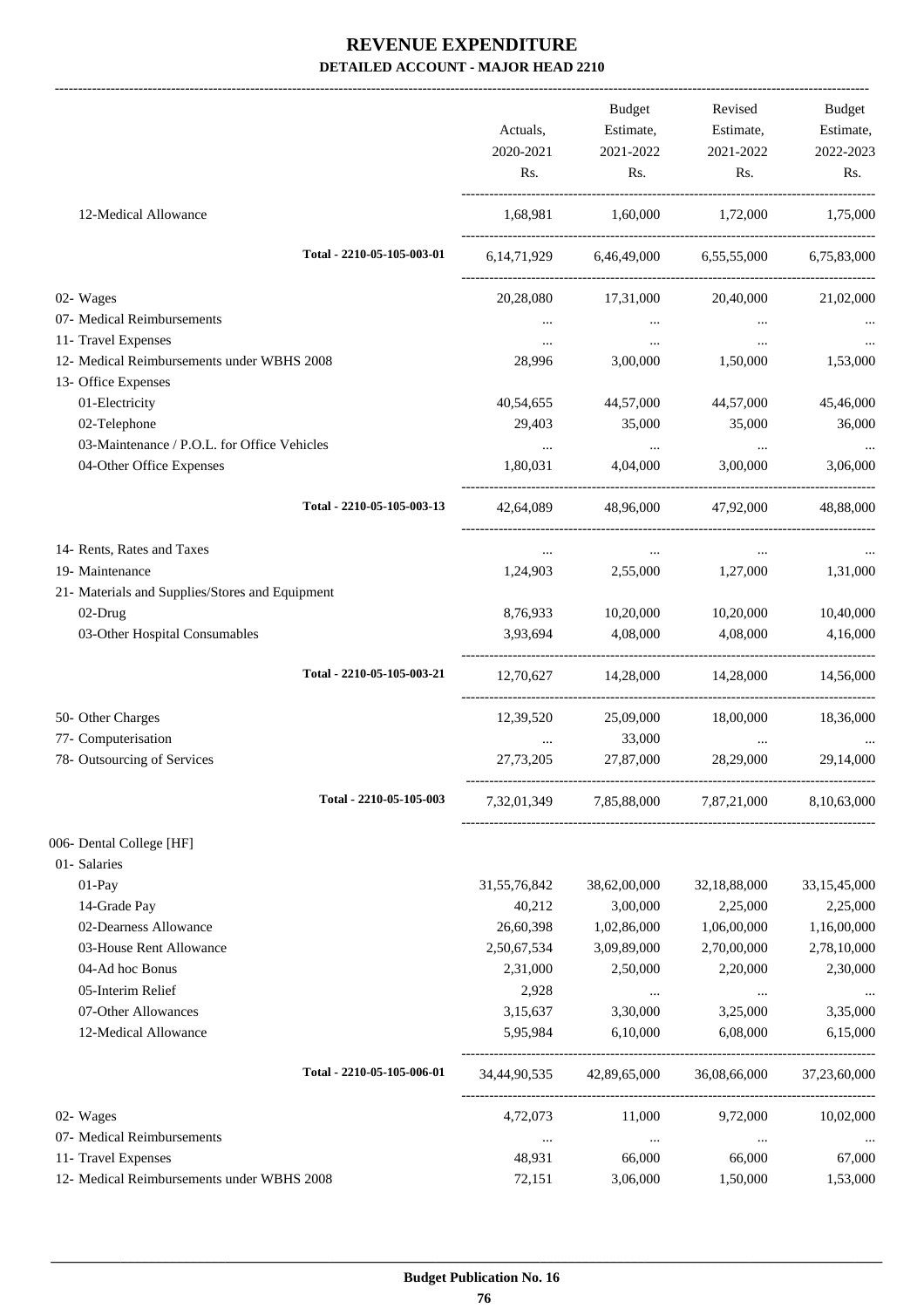|                                                                                     |                                                           | Budget              | Revised                                             | Budget       |
|-------------------------------------------------------------------------------------|-----------------------------------------------------------|---------------------|-----------------------------------------------------|--------------|
|                                                                                     | Actuals,                                                  | Estimate,           | Estimate,                                           | Estimate,    |
|                                                                                     | 2020-2021                                                 | 2021-2022           | 2021-2022                                           | 2022-2023    |
|                                                                                     | Rs.                                                       | Rs.                 | Rs.                                                 | Rs.          |
| 13- Office Expenses                                                                 |                                                           |                     |                                                     |              |
| 01-Electricity                                                                      | 93,81,164                                                 | 1,22,00,000         | 1,22,00,000                                         | 1,24,44,000  |
| 02-Telephone                                                                        | 1,16,109                                                  | 1,10,000            | 1,20,000                                            | 1,23,000     |
| 03-Maintenance / P.O.L. for Office Vehicles                                         | 3,59,247                                                  | 5,00,000            | 3,66,000                                            | 3,73,000     |
| 04-Other Office Expenses                                                            |                                                           | 15,15,133 17,34,000 | 16,50,000                                           | 16,83,000    |
| Total - 2210-05-105-006-13                                                          |                                                           |                     | 1,13,71,653 1,45,44,000 1,43,36,000 1,46,23,000     |              |
| 14- Rents, Rates and Taxes                                                          | $\cdots$                                                  | $\cdots$            | $\cdots$                                            |              |
| 19- Maintenance                                                                     | 9,000                                                     | $\cdots$            | 9,000                                               | 9,000        |
| 21- Materials and Supplies/Stores and Equipment                                     |                                                           |                     |                                                     |              |
| 02-Drug                                                                             | 2,88,875                                                  | 3,10,000            | 8,00,000                                            | 8,10,000     |
| 03-Other Hospital Consumables                                                       | 10,64,513                                                 | 28,56,000           | 28,56,000                                           | 29,13,000    |
| 04-Others                                                                           | $\cdots$                                                  | $\cdots$            | 20,00,000                                           | 6,00,000     |
| 05-Medical Gases including Oxygen                                                   | 39,886                                                    | 51,000              | 41,000                                              | 42,000       |
| Total - 2210-05-105-006-21                                                          |                                                           | 13,93,274 32,17,000 | 56,97,000                                           | 43,65,000    |
| 28- Payment of Professional and Special Services                                    |                                                           |                     |                                                     |              |
| 01-Capitation fees for IMPs                                                         | $\mathbf{r}$ , $\mathbf{r}$ , $\mathbf{r}$ , $\mathbf{r}$ | 5,87,000            | 46,00,000                                           | 8,00,000     |
| 02-Other charges                                                                    | 37,02,354                                                 | 2,00,000            | 6,00,000                                            | 6,12,000     |
| Total - 2210-05-105-006-28                                                          |                                                           |                     | 37,02,354 7,87,000 52,00,000 14,12,000              |              |
| 34- Scholarships and Stipends                                                       |                                                           |                     | 20,03,66,493 18,18,02,000 18,18,02,000 18,54,38,000 |              |
| 50- Other Charges                                                                   | 47,70,792                                                 | 44,96,000           | 44,96,000                                           | 46,31,000    |
| 75- Purchase                                                                        |                                                           |                     |                                                     |              |
| 77- Computerisation                                                                 | 99,838                                                    | 80,000              | 78,000                                              | 80,000       |
| 78- Outsourcing of Services                                                         | 1,36,70,203                                               | 1,27,85,000         | 2,30,00,000                                         | 1,80,00,000  |
| Total - 2210-05-105-006                                                             |                                                           |                     | 58,04,67,297 64,70,59,000 59,66,72,000              | 60,21,40,000 |
| 010- Burdwan Medical College [HF]                                                   |                                                           |                     |                                                     |              |
| 01- Salaries                                                                        |                                                           |                     |                                                     |              |
| 14-Grade Pay                                                                        | $\cdots$                                                  | $\cdots$            | $\cdots$                                            | $\cdots$     |
| 05-Interim Relief                                                                   | $\cdots$                                                  | $\cdots$            | $\cdots$                                            |              |
| 78- Outsourcing of Services                                                         |                                                           | $\cdots$            | $\cdots$                                            | $\cdots$     |
| 013- Aid to Post-Graduate Medical Education and Research<br><b>Institution</b> [HF] |                                                           |                     |                                                     |              |
| 31- Grants-in-aid-GENERAL                                                           |                                                           |                     |                                                     |              |
| 02-Other Grants                                                                     | $\cdots$                                                  | $\cdots$            | $\cdots$                                            |              |
| 014- Mobile Unit Set-up under Re-orientation of Medical Education                   |                                                           |                     |                                                     |              |
| [HF]                                                                                |                                                           |                     |                                                     |              |
| 01- Salaries                                                                        |                                                           |                     |                                                     |              |
| 01-Pay                                                                              | 66,23,100                                                 | 68,50,000           | 67,56,000                                           | 69,59,000    |
| 14-Grade Pay                                                                        | $\ldots$                                                  | $\ldots$            | $\ddotsc$                                           |              |
| 02-Dearness Allowance                                                               | 33,204                                                    | 2,06,000            | 2,00,000                                            | 2,10,000     |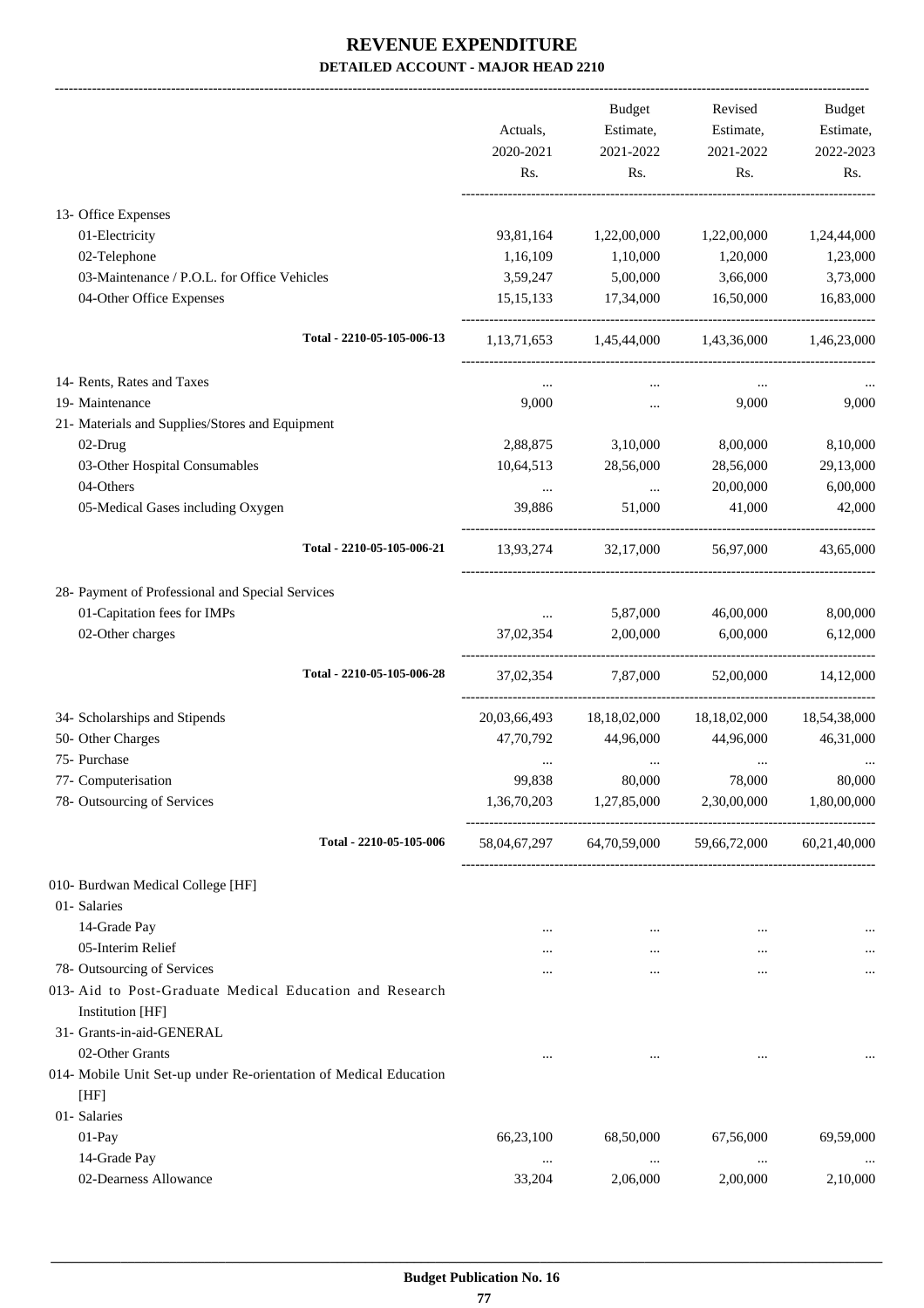|                                                                           | Actuals,<br>2020-2021<br>Rs. | <b>Budget</b><br>Estimate,<br>2021-2022<br>Rs. | Revised<br>Estimate,<br>2021-2022<br>Rs. | Budget<br>Estimate,<br>2022-2023<br>Rs. |
|---------------------------------------------------------------------------|------------------------------|------------------------------------------------|------------------------------------------|-----------------------------------------|
| 03-House Rent Allowance                                                   | 3,99,456                     | 6,51,000                                       | 4,80,000                                 | 4,95,000                                |
| 04-Ad hoc Bonus                                                           | 12,600                       | 20,000                                         | 13,000                                   | 13,000                                  |
| 07-Other Allowances                                                       | 29,520                       | 25,000                                         | 30,000                                   | 31,000                                  |
| 12-Medical Allowance                                                      | 37,500                       | 38,000                                         | 38,000                                   | 39,000                                  |
| Total - 2210-05-105-014-01                                                | 71,35,380                    | 77,90,000                                      | 75,17,000                                | 77,47,000                               |
| 07- Medical Reimbursements                                                |                              | $\cdots$                                       | $\cdots$                                 |                                         |
| 11- Travel Expenses                                                       | $\cdots$                     | 10,000                                         | 10,000                                   | 10,000                                  |
| 12- Medical Reimbursements under WBHS 2008                                |                              | $\cdots$                                       | $\cdots$                                 |                                         |
| 13- Office Expenses                                                       |                              |                                                |                                          |                                         |
| 01-Electricity                                                            |                              | $\cdots$                                       |                                          |                                         |
| 03-Maintenance / P.O.L. for Office Vehicles                               |                              | $\cdots$                                       |                                          |                                         |
| 04-Other Office Expenses                                                  | $\cdots$                     | $\cdots$                                       | $\cdots$                                 |                                         |
| 50- Other Charges                                                         | 7,600                        | 5,000                                          | 5,000                                    | 5,000                                   |
| Total - 2210-05-105-014                                                   | 71,42,980                    | 78,05,000                                      | 75,32,000                                | 77,62,000                               |
| 016- Joint Entrance Examination for the admission to the Medical          |                              |                                                |                                          |                                         |
| Course [HF]                                                               |                              |                                                |                                          |                                         |
| 01- Salaries                                                              |                              |                                                |                                          |                                         |
| 01-Pay                                                                    |                              |                                                |                                          |                                         |
| 14-Grade Pay                                                              |                              | $\cdots$                                       |                                          |                                         |
| 02-Dearness Allowance                                                     |                              |                                                |                                          |                                         |
| 03-House Rent Allowance                                                   |                              |                                                |                                          |                                         |
| 04-Ad hoc Bonus                                                           |                              |                                                |                                          |                                         |
| 07-Other Allowances                                                       |                              |                                                |                                          |                                         |
| 12-Medical Allowance                                                      |                              |                                                |                                          | $\cdots$                                |
| 12- Medical Reimbursements under WBHS 2008                                |                              |                                                | $\cdots$                                 | $\cdots$                                |
| 13- Office Expenses                                                       |                              |                                                |                                          |                                         |
| 04-Other Office Expenses                                                  |                              |                                                |                                          | $\cdots$                                |
| 50- Other Charges                                                         |                              |                                                |                                          | $\cdots$                                |
| 017- Improvement of Under-Graduate Medical Education [HF]<br>01- Salaries |                              |                                                |                                          |                                         |
| 01-Pay                                                                    |                              |                                                |                                          |                                         |
| 14-Grade Pay                                                              |                              |                                                |                                          | $\cdots$                                |
| 02-Dearness Allowance                                                     |                              |                                                |                                          | $\cdots$                                |
| 03-House Rent Allowance                                                   |                              |                                                |                                          | $\cdots$                                |
| 07-Other Allowances                                                       |                              | $\cdots$                                       |                                          |                                         |
| 12-Medical Allowance                                                      |                              | $\cdots$                                       |                                          |                                         |
| 11- Travel Expenses                                                       |                              | <br>$\cdots$                                   |                                          | <br>                                    |
| 13- Office Expenses                                                       |                              |                                                |                                          |                                         |
| 04-Other Office Expenses                                                  |                              |                                                |                                          |                                         |
| 50- Other Charges                                                         |                              |                                                |                                          |                                         |
| 018- Institute of Community Medical Services [HF]                         |                              |                                                |                                          |                                         |
| 01- Salaries                                                              |                              |                                                |                                          |                                         |
| 01-Pay                                                                    | 4,13,97,950                  | 4,43,52,000                                    | 4,22,26,000                              | 4,34,93,000                             |
|                                                                           |                              |                                                |                                          |                                         |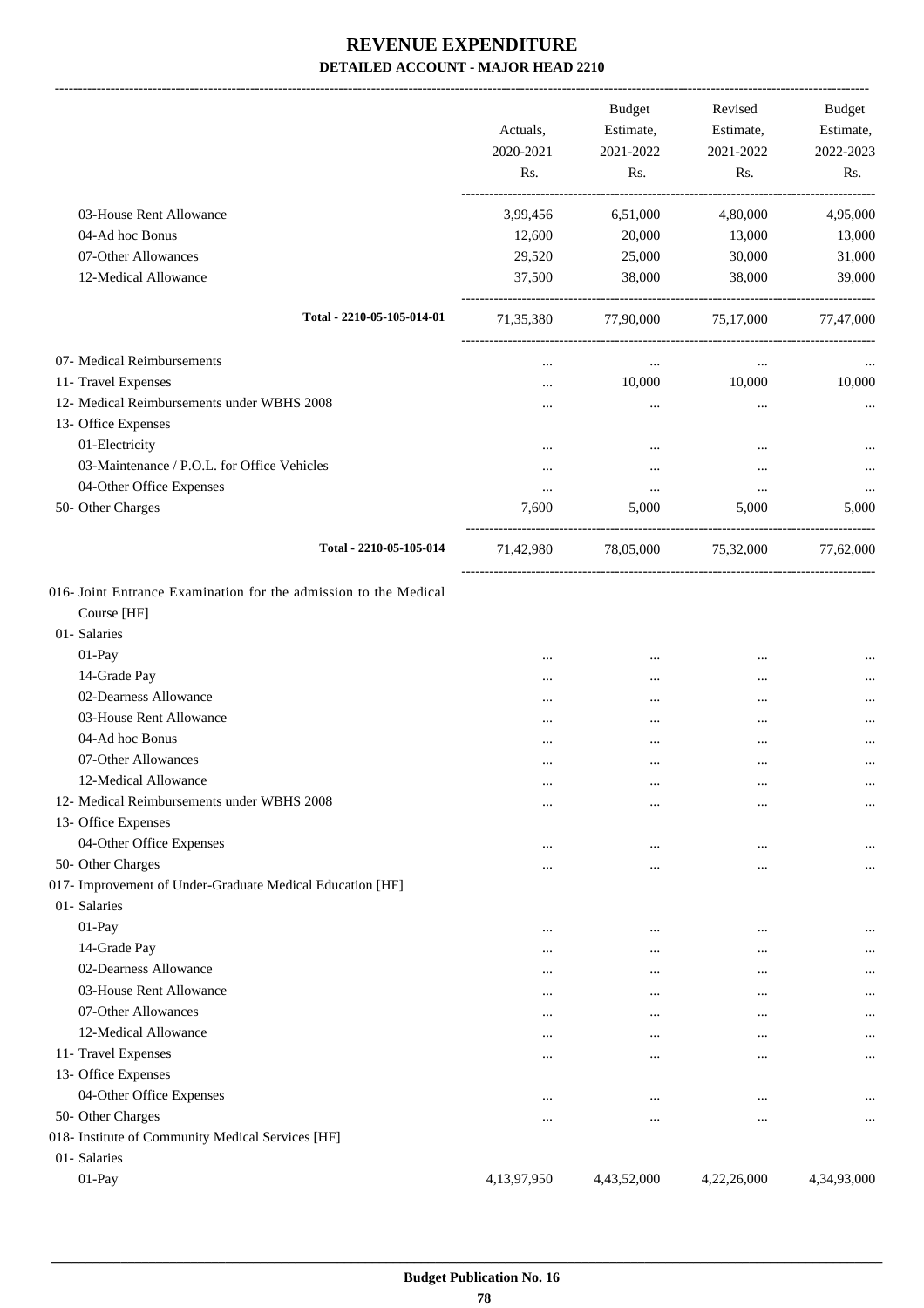-------------------------------------------------------------------------------------------------------------------------------------------------------------------------------

|                                             | Actuals,<br>2020-2021<br>Rs. | <b>Budget</b><br>Estimate,<br>2021-2022<br>Rs. | Revised<br>Estimate,<br>2021-2022<br>Rs. | <b>Budget</b><br>Estimate,<br>2022-2023<br>Rs. |
|---------------------------------------------|------------------------------|------------------------------------------------|------------------------------------------|------------------------------------------------|
| 14-Grade Pay                                | $\cdots$                     | $\cdots$                                       |                                          |                                                |
| 02-Dearness Allowance                       | 1,87,617                     | 13,31,000                                      | 13,44,000                                | 13,85,000                                      |
| 03-House Rent Allowance                     | 30,64,528                    | 42,14,000                                      | 39,80,000                                | 41,20,000                                      |
| 04-Ad hoc Bonus                             | $\cdots$                     | $\cdots$                                       | $\sim 100$ and $\sim 100$                | $\cdots$                                       |
| 07-Other Allowances                         | 1,02,748                     | 95,000                                         | 1,30,000                                 | 1,30,000                                       |
| 12-Medical Allowance                        | 1,28,100                     | 1,38,000                                       | 1,96,000                                 | 1,98,000                                       |
| Total - 2210-05-105-018-01                  |                              |                                                | 4,48,80,943 5,01,30,000 4,78,76,000      | 4,93,26,000                                    |
| 07- Medical Reimbursements                  |                              |                                                |                                          |                                                |
| 11- Travel Expenses                         |                              | $\cdots$                                       | $\cdots$                                 |                                                |
| 12- Medical Reimbursements under WBHS 2008  |                              |                                                | $\ddotsc$                                | $\ldots$                                       |
| 13- Office Expenses                         |                              |                                                |                                          |                                                |
| 01-Electricity                              | $\cdots$                     |                                                | $\cdots$                                 |                                                |
| 02-Telephone                                |                              | $\cdots$                                       | $\cdots$                                 |                                                |
| 03-Maintenance / P.O.L. for Office Vehicles | $\cdots$                     | $\cdots$                                       | $\cdots$                                 | $\ldots$                                       |
| 04-Other Office Expenses                    | 10,215                       | 18,000                                         | 18,000                                   | 18,000                                         |
| Total - 2210-05-105-018-13                  |                              |                                                | 10,215 18,000 18,000 18,000              |                                                |
| 50- Other Charges                           | 12,237                       | 11,000                                         | 11,000                                   | 11,000                                         |
| Total - 2210-05-105-018                     | 4,49,03,395                  |                                                | 5,01,59,000 4,79,05,000 4,93,55,000      |                                                |
| 019- Training of Nurses [HF]                |                              |                                                |                                          |                                                |
| 01- Salaries                                |                              |                                                |                                          |                                                |
| 01-Pay                                      | 33,05,24,099                 | 33, 32, 54, 000                                | 44,00,35,000                             | 45,72,49,000                                   |
| 14-Grade Pay                                | 44,000                       | $\cdots$                                       | $\cdots$                                 | $\cdots$                                       |
| 02-Dearness Allowance                       | 18,30,313                    | 99,98,000                                      | 1,25,08,000                              | 1,30,00,000                                    |
| 03-House Rent Allowance                     | 3,35,01,137                  | 3,16,59,000                                    | 4,20,03,000                              | 4,32,64,000                                    |
| 04-Ad hoc Bonus                             | 4,62,000                     | 6,03,000                                       | 5,40,000                                 | 5,50,000                                       |
| 07-Other Allowances                         | 17,91,142                    | 17,77,000                                      | 22,00,000                                | 23,00,000                                      |
| 11-Compensatory Allowance                   | 7,84,334                     | 6,66,000                                       | 9,00,000                                 | 9,20,000                                       |
| 12-Medical Allowance                        | 19,27,627                    | 19,19,000                                      | 21,00,000                                | 21,21,000                                      |
| Total - 2210-05-105-019-01                  | 37,08,64,652                 | 37,98,76,000                                   | 50,02,86,000                             | 51,94,04,000                                   |
| 02- Wages                                   | 9, 14, 702                   | 10,14,000                                      | 19,33,000                                | 19,91,000                                      |
| 07- Medical Reimbursements                  | $\cdots$                     | $\ldots$                                       | $\ldots$                                 |                                                |
| 11- Travel Expenses                         | $\cdots$                     | 10,000                                         | 10,000                                   | 10,000                                         |
| 12- Medical Reimbursements under WBHS 2008  | 6,74,642                     | 3,74,000                                       | 3,74,000                                 | 3,81,000                                       |
| 13- Office Expenses                         |                              |                                                |                                          |                                                |
| 01-Electricity                              | 16,01,578                    | 21,12,000                                      | 20,80,000                                | 21,22,000                                      |
| 02-Telephone                                | 1,66,414                     | 1,85,000                                       | 1,85,000                                 | 1,89,000                                       |
| 03-Maintenance / P.O.L. for Office Vehicles | 4,24,055                     | 5,60,000                                       | 4,33,000                                 | 4,42,000                                       |
| 04-Other Office Expenses                    | 1,28,132                     | 2,04,000                                       | 1,30,000                                 | 1,33,000                                       |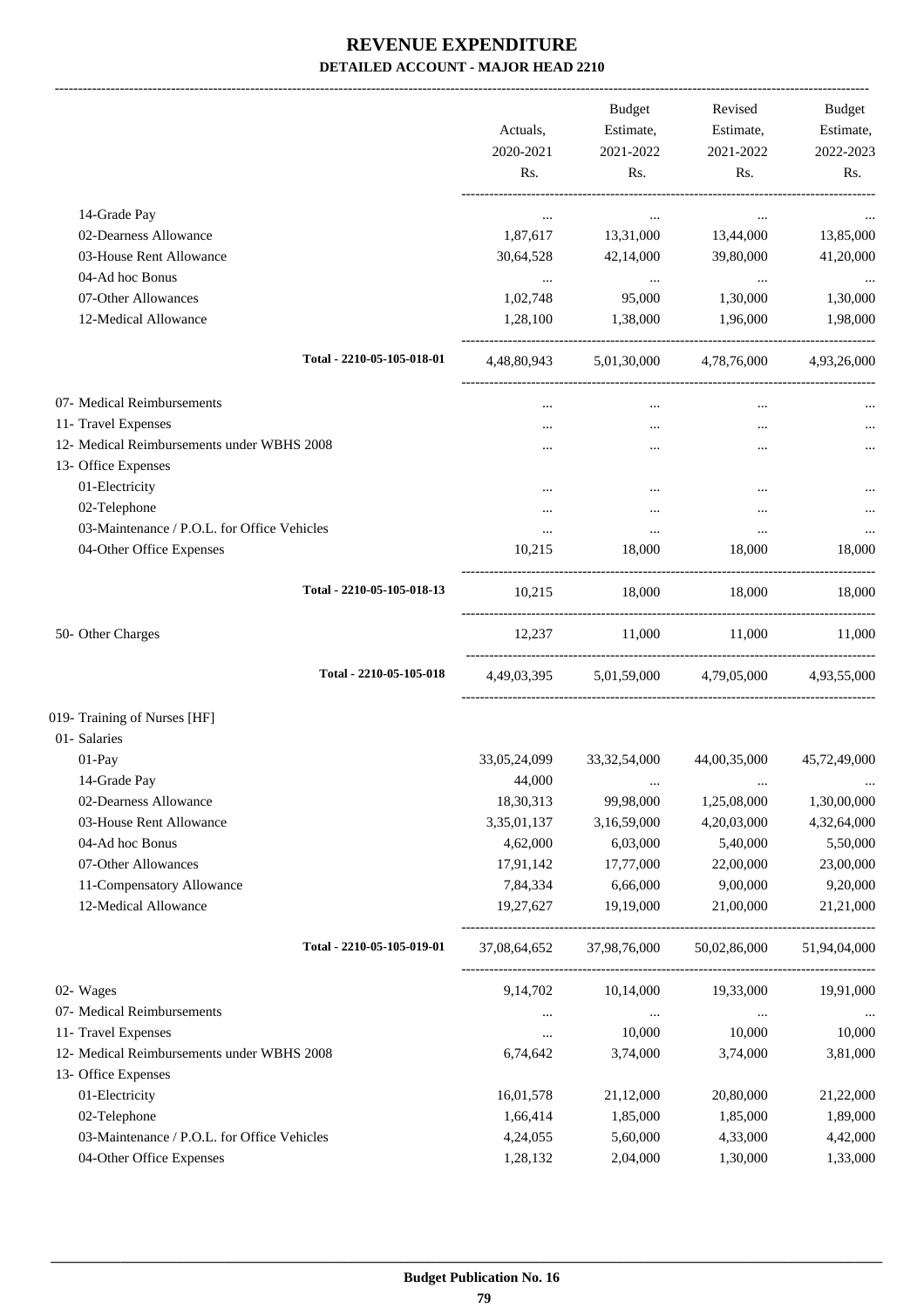-------------------------------------------------------------------------------------------------------------------------------------------------------------------------------

|                   |                                                                     | Actuals,<br>2020-2021<br>Rs. | <b>Budget</b><br>Estimate,<br>2021-2022<br>Rs. | Revised<br>Estimate,<br>2021-2022<br>Rs. | <b>Budget</b><br>Estimate,<br>2022-2023<br>Rs. |
|-------------------|---------------------------------------------------------------------|------------------------------|------------------------------------------------|------------------------------------------|------------------------------------------------|
|                   | Total - 2210-05-105-019-13                                          | 23, 20, 179                  | 30,61,000                                      | 28,28,000                                | 28,86,000                                      |
|                   | 21- Materials and Supplies/Stores and Equipment                     |                              |                                                |                                          |                                                |
| 04-Others         |                                                                     | $\ddotsc$                    | 13,000                                         |                                          |                                                |
|                   | 28- Payment of Professional and Special Services                    |                              |                                                |                                          |                                                |
|                   | 01-Capitation fees for IMPs                                         | $\cdots$                     | 2,60,000                                       | 50,000                                   | 51,000                                         |
|                   | 34- Scholarships and Stipends                                       | 3,48,76,000                  | 2,73,47,000                                    | 5,44,00,000                              | 5,50,00,000                                    |
| 50- Other Charges |                                                                     | 22,15,484                    | 62,00,000                                      | 25,00,000                                | 25,50,000                                      |
| 75- Purchase      |                                                                     | $\cdots$                     | $\cdots$                                       |                                          |                                                |
|                   | 77- Computerisation                                                 | $\cdots$                     | 22,000                                         | $\cdots$                                 |                                                |
|                   | 78- Outsourcing of Services                                         | 33,41,996                    | 40,01,000                                      | 50,00,000                                | 52,00,000                                      |
|                   | Total - 2210-05-105-019                                             | 41, 52, 07, 655              | 42,21,78,000                                   | 56,73,81,000                             | 58,74,73,000                                   |
|                   | 022- Aid for Training of Nurses [HF]                                |                              |                                                |                                          |                                                |
|                   | 31- Grants-in-aid-GENERAL                                           |                              |                                                |                                          |                                                |
|                   | 02-Other Grants                                                     |                              |                                                |                                          |                                                |
|                   | 024- IPGMER- Institute of Cardio Vascular Sciences. [HF]            |                              |                                                |                                          |                                                |
| 01- Salaries      |                                                                     |                              |                                                |                                          |                                                |
| 01-Pay            |                                                                     |                              |                                                |                                          |                                                |
|                   | 14-Grade Pay                                                        |                              |                                                |                                          |                                                |
|                   | 02-Dearness Allowance                                               | .                            |                                                |                                          |                                                |
|                   | 03-House Rent Allowance                                             |                              |                                                |                                          |                                                |
|                   | 04-Ad hoc Bonus                                                     |                              |                                                |                                          |                                                |
|                   | 07-Other Allowances                                                 |                              |                                                |                                          |                                                |
|                   | 12-Medical Allowance                                                |                              |                                                |                                          |                                                |
|                   | 12- Medical Reimbursements under WBHS 2008                          |                              | $\ddotsc$                                      | $\ddotsc$                                |                                                |
| 19- Maintenance   |                                                                     |                              | $\ddotsc$                                      |                                          | $\cdots$                                       |
| 50- Other Charges |                                                                     | .                            |                                                |                                          |                                                |
| [HF]              | 025- Setting up of a Centre of Excellence for Hematology at Kolkata |                              |                                                |                                          |                                                |
| 01- Salaries      |                                                                     |                              |                                                |                                          |                                                |
| 01-Pay            |                                                                     | 95,79,400                    | 98,37,000                                      | 1,12,00,000                              | 1,15,00,000                                    |
|                   | 14-Grade Pay                                                        | $\ldots$                     | $\cdots$                                       | $\ldots$                                 | $\cdots$                                       |
|                   | 02-Dearness Allowance                                               | 49,878                       | 2,76,000                                       | 3,49,000                                 | 3,60,000                                       |
|                   | 03-House Rent Allowance                                             | 8,26,740                     | 8,74,000                                       | 8,60,000                                 | 8,86,000                                       |
|                   | 04-Ad hoc Bonus                                                     | 4,200                        | 4,000                                          | 4,000                                    | 4,000                                          |
|                   | 07-Other Allowances                                                 | $\ldots$                     | $\ldots$                                       | $\ldots$                                 | $\cdots$                                       |
|                   | 12-Medical Allowance                                                | 3,600                        | 5,000                                          | 4,000<br>------------------------        | 5,000                                          |
|                   | Total - 2210-05-105-025-01                                          | 1,04,63,818                  |                                                | 1,09,96,000 1,24,17,000                  | 1,27,55,000                                    |
| 02- Wages         |                                                                     | $\cdots$                     | $\cdots$                                       |                                          |                                                |
|                   | 12- Medical Reimbursements under WBHS 2008                          |                              | $\cdots$                                       | $\cdots$                                 | $\cdots$                                       |
|                   | 13- Office Expenses                                                 |                              |                                                |                                          |                                                |
|                   | 04-Other Office Expenses                                            | 68,246                       | 2,24,000                                       | 2,24,000                                 | 2,30,000                                       |
|                   |                                                                     |                              |                                                |                                          |                                                |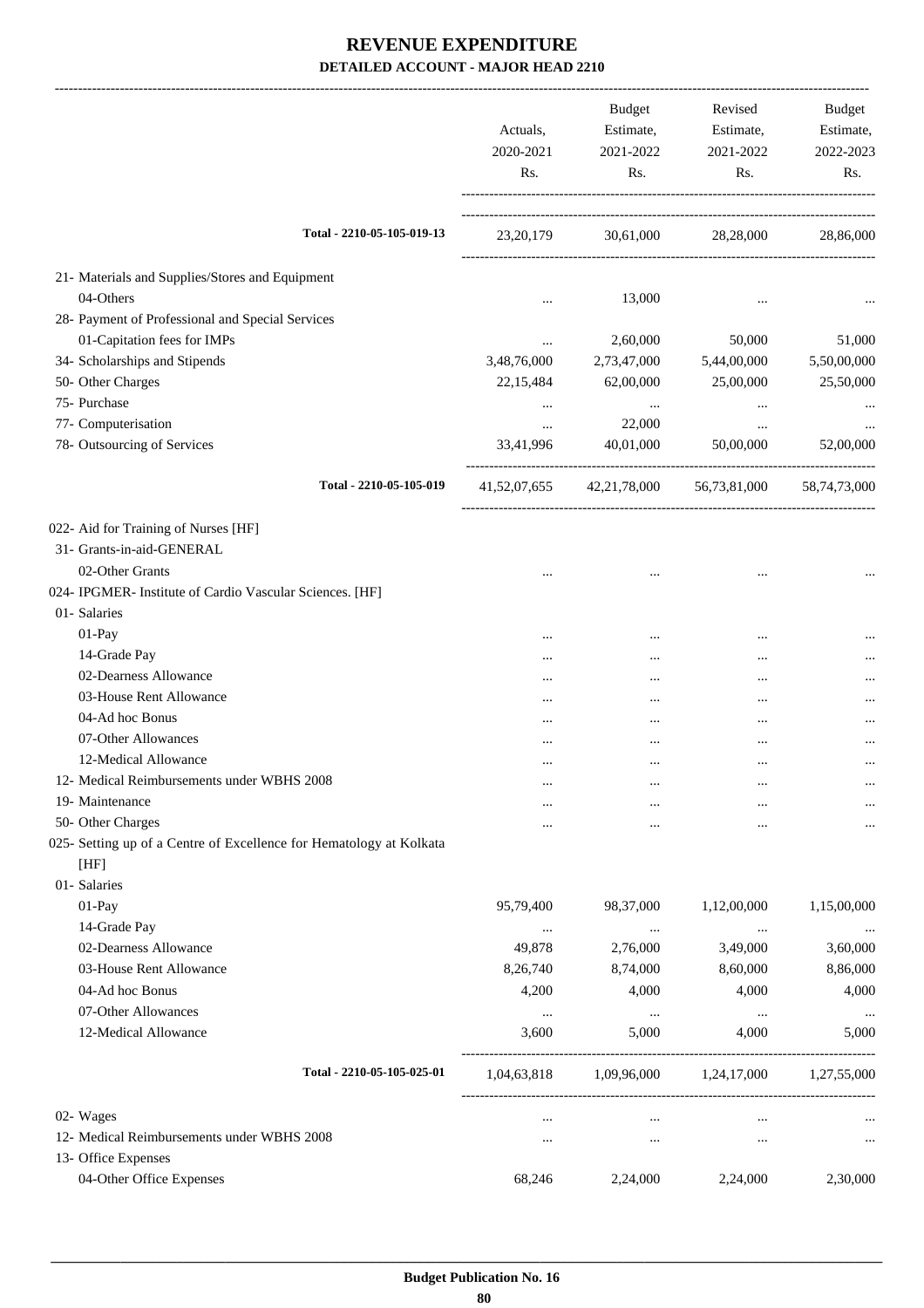|                                                                     | Actuals,<br>2020-2021<br>Rs. | <b>Budget</b><br>Estimate,<br>2021-2022<br>Rs. | Revised<br>Estimate,<br>2021-2022<br>Rs.            | Budget<br>Estimate,<br>2022-2023<br>Rs. |
|---------------------------------------------------------------------|------------------------------|------------------------------------------------|-----------------------------------------------------|-----------------------------------------|
| 50- Other Charges                                                   | $\ldots$                     | 66,000                                         | 66,000                                              | 68,000                                  |
| Total - 2210-05-105-025                                             |                              |                                                | 1,05,32,064 1,12,86,000 1,27,07,000 1,30,53,000     |                                         |
| 026- Establishment of an Under-Graduate Medical College at          |                              |                                                |                                                     |                                         |
| IPGMER, Kolkata [HF]                                                |                              |                                                |                                                     |                                         |
| 01- Salaries                                                        |                              |                                                |                                                     |                                         |
| 01-Pay                                                              |                              | $\cdots$                                       | $\ddotsc$                                           |                                         |
| 14-Grade Pay                                                        |                              | $\cdots$                                       |                                                     |                                         |
| 02-Dearness Allowance                                               | $\cdots$                     | $\cdots$                                       | $\cdots$                                            |                                         |
| 03-House Rent Allowance                                             | $\cdots$                     | $\cdots$                                       | $\cdots$                                            |                                         |
| 04-Ad hoc Bonus                                                     |                              | $\cdots$                                       |                                                     |                                         |
| 07-Other Allowances                                                 | $\cdots$                     | $\cdots$                                       | $\cdots$                                            |                                         |
| 07- Medical Reimbursements                                          | $\cdots$                     | $\cdots$                                       |                                                     |                                         |
| 11- Travel Expenses                                                 |                              | $\cdots$                                       |                                                     |                                         |
| 12- Medical Reimbursements under WBHS 2008                          | $\cdots$                     | $\cdots$                                       | $\ddotsc$                                           | $\cdots$                                |
| 13- Office Expenses                                                 |                              |                                                |                                                     |                                         |
| 04-Other Office Expenses                                            | $\cdots$                     | $\cdots$                                       |                                                     |                                         |
| 50- Other Charges                                                   |                              | $\cdots$                                       |                                                     |                                         |
| 028- Establishment of the West Bengal University of Health Sciences |                              |                                                |                                                     |                                         |
| [HF]<br>36- Grants-in-aid-Salaries                                  |                              |                                                | 39,63,13,000 39,13,15,000 39,13,15,000 41,30,00,000 |                                         |
| Total - 2210-05-105-028                                             |                              |                                                | 39,63,13,000 39,13,15,000 39,13,15,000 41,30,00,000 |                                         |
| 030- Nursing Education [HF]                                         |                              |                                                |                                                     |                                         |
| 01- Salaries                                                        |                              |                                                |                                                     |                                         |
| 01-Pay                                                              |                              |                                                | 16,16,34,767 17,56,00,000 16,92,05,000 17,42,82,000 |                                         |
| 14-Grade Pay                                                        | 24,980                       | 1,00,000                                       | 10,000                                              | 10,000                                  |
| 02-Dearness Allowance                                               | 8,93,854                     | 49,98,000                                      | 53,00,000                                           | 56,50,000                               |
| 03-House Rent Allowance                                             | 1,57,84,108                  | 1,58,27,000                                    | 1,64,00,000                                         | 1,66,50,000                             |
| 04-Ad hoc Bonus                                                     | 2,81,400                     | 3,00,000                                       | 2,70,000                                            | 2,80,000                                |
| 07-Other Allowances                                                 | 1,00,971                     | 1,35,000                                       | 1,04,000                                            | 1,07,000                                |
| 12-Medical Allowance                                                | 5,06,500                     | 5,08,000                                       | 5,08,000                                            | 5,14,000                                |
| Total - 2210-05-105-030-01                                          | 17,92,26,580                 | 19,74,68,000                                   | 19,17,97,000                                        | 19,74,93,000                            |
| 02- Wages                                                           | 4,50,555                     | 4,32,000                                       | 4,47,000                                            | 4,61,000                                |
| 07- Medical Reimbursements                                          | $\cdots$                     | $\ldots$                                       | $\ldots$                                            | $\cdots$                                |
| 11- Travel Expenses                                                 | 5,065                        | 35,000                                         | 35,000                                              | 36,000                                  |
| 12- Medical Reimbursements under WBHS 2008                          | 73,690                       | 1,85,000                                       | 1,50,000                                            | 1,53,000                                |
| 13- Office Expenses                                                 |                              |                                                |                                                     |                                         |
| 01-Electricity                                                      | 1,30,937                     | 1,52,000                                       | 1,40,000                                            | 1,43,000                                |
| 02-Telephone                                                        | 1,69,782                     | 1,77,000                                       | 1,90,000                                            | 1,95,000                                |
| 03-Maintenance / P.O.L. for Office Vehicles                         | 1,89,285                     | 3,53,000                                       | 1,93,000                                            | 1,97,000                                |
| 04-Other Office Expenses                                            | 4,67,708                     | 4,85,000                                       | 4,85,000                                            | 4,95,000                                |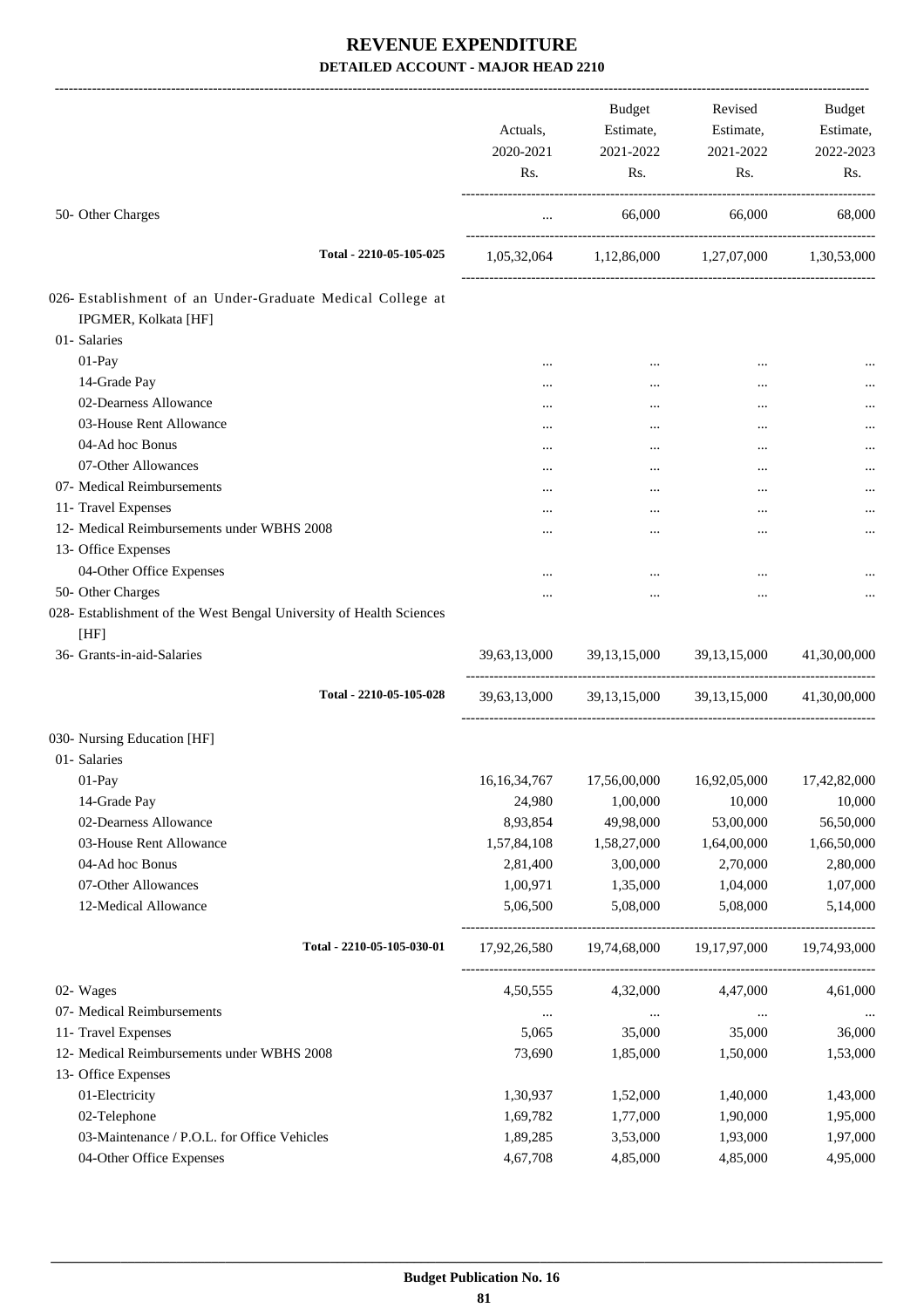|                                                                    |                | Budget      | Revised                                | Budget      |
|--------------------------------------------------------------------|----------------|-------------|----------------------------------------|-------------|
|                                                                    | Actuals,       | Estimate,   | Estimate,                              | Estimate,   |
|                                                                    | 2020-2021      | 2021-2022   | 2021-2022                              | 2022-2023   |
|                                                                    | Rs.            | Rs.         | Rs.                                    | Rs.         |
|                                                                    |                |             |                                        |             |
| Total - 2210-05-105-030-13                                         |                |             | 9,57,712 11,67,000 10,08,000 10,30,000 |             |
| 28- Payment of Professional and Special Services                   |                |             |                                        |             |
| 01-Capitation fees for IMPs                                        | $\ldots$       | 18,000      |                                        |             |
| 34- Scholarships and Stipends                                      | 92,04,250      | 85,97,000   | 1,92,54,000                            | 1,96,40,000 |
| 50- Other Charges                                                  | 71,091         | 75,000      | 75,000                                 | 77,000      |
| 75- Purchase                                                       | $\cdots$       | $\cdots$    | $\cdots$                               |             |
| 77- Computerisation                                                | 50,886         | 71,000      | 51,000                                 | 52,000      |
| 78- Outsourcing of Services                                        | $\cdots$       | 10,00,000   | 34,00,000                              | 35,00,000   |
| Total - 2210-05-105-030                                            | 19,00,39,829   |             | 20,90,48,000 21,62,17,000 22,24,42,000 |             |
| 067- Training of Medical Auxiliary and Para-Medical Personnel [HF] |                |             |                                        |             |
| 01- Salaries                                                       |                |             |                                        |             |
| 01-Pay                                                             | 3, 17, 18, 835 | 3,28,00,000 | 3,23,53,000                            | 3,33,24,000 |
| 14-Grade Pay                                                       | 2,41,800       | 40,000      | 96,000                                 | 96,000      |
| 02-Dearness Allowance                                              | 17,41,920      | 9,84,000    | 16,08,000                              | 17,20,000   |
| 03-House Rent Allowance                                            | 30,44,263      | 31,16,000   | 30,36,000                              | 31,28,000   |
| 04-Ad hoc Bonus                                                    | 1,26,000       | 1,35,000    | 1,29,000                               | 1,32,000    |
| 07-Other Allowances                                                | 22,334         | 20,000      | 23,000                                 | 24,000      |
| 12-Medical Allowance                                               | 2,21,900       | 2,23,000    | 2,26,000                               | 2,29,000    |
| Total - 2210-05-105-067-01                                         | 3,71,17,052    | 3,73,18,000 | 3,74,71,000                            | 3,86,53,000 |
| 02- Wages                                                          | 48,09,288      | 49,96,000   | 49,75,000                              | 51,25,000   |
| 07- Medical Reimbursements                                         |                |             |                                        |             |
| 11- Travel Expenses                                                | 11,013         | 32,000      | 32,000                                 | 33,000      |
| 12- Medical Reimbursements under WBHS 2008                         | 21,268         | 70,000      | 50,000                                 | 51,000      |
| 13- Office Expenses                                                |                |             |                                        |             |
| 01-Electricity                                                     | 8,16,652       | 9,25,000    | 9,25,000                               | 9,44,000    |
| 02-Telephone                                                       | 70,647         | 1,25,000    | 1,00,000                               | 1,02,000    |
| 03-Maintenance / P.O.L. for Office Vehicles                        | $\cdots$       | $\cdots$    |                                        | $\cdots$    |
| 04-Other Office Expenses                                           | 4,42,928       | 2,54,000    | 2,54,000                               | 2,59,000    |
| Total - 2210-05-105-067-13                                         | 13,30,227      | 13,04,000   | 12,79,000                              | 13,05,000   |
| 19- Maintenance                                                    | 24,300         | 61,000      | 25,000                                 | 26,000      |
| 21- Materials and Supplies/Stores and Equipment                    |                |             |                                        |             |
| 03-Other Hospital Consumables                                      | 2,22,990       | 1,70,000    | 1,70,000                               | 1,73,000    |
| 28- Payment of Professional and Special Services                   |                |             |                                        |             |
| 02-Other charges                                                   | 8,940          | 19,000      | 9,000                                  | 9,000       |
| 34- Scholarships and Stipends                                      | 2,59,200       | 1,76,000    | 1,76,000                               | 1,80,000    |
| 50- Other Charges                                                  | 6,46,789       | 6,55,000    | 6,55,000                               | 6,75,000    |
| 75- Purchase                                                       | 50,650         | 53,000      | 51,000                                 | 52,000      |
| 77- Computerisation                                                | 1,22,643       | 65,000      | 80,000                                 | 82,000      |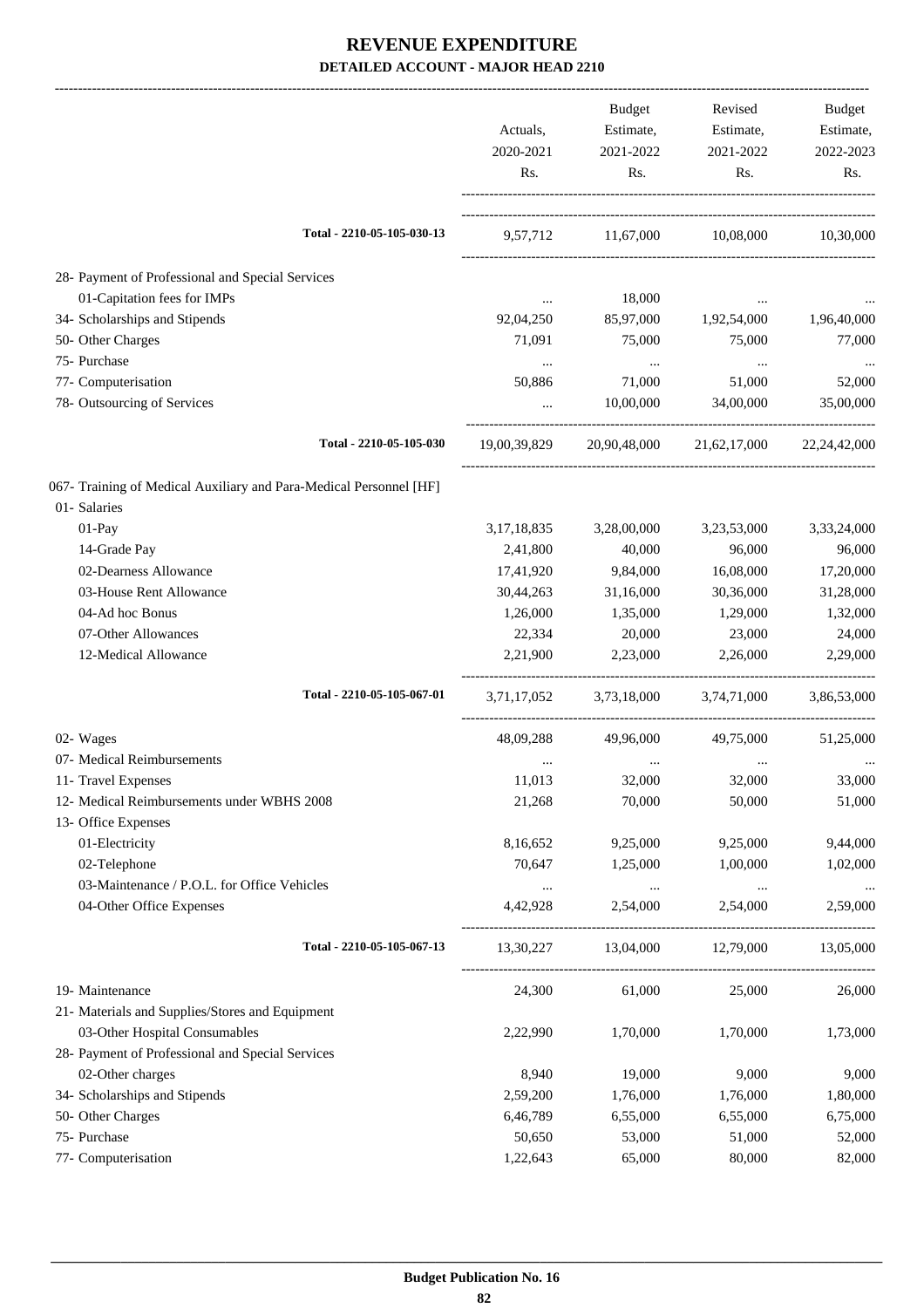|                                                  | Actuals,<br>2020-2021<br>Rs. | Budget<br>Estimate,<br>2021-2022<br>Rs. | Revised<br>Estimate,<br>2021-2022<br>Rs. | Budget<br>Estimate,<br>2022-2023<br>Rs. |
|--------------------------------------------------|------------------------------|-----------------------------------------|------------------------------------------|-----------------------------------------|
| Total - 2210-05-105-067                          | 4,46,24,360                  |                                         | 4,49,19,000 4,49,73,000                  | 4,63,64,000                             |
| 072- Govt. Medical College [HF]                  |                              |                                         |                                          |                                         |
| 01- Salaries                                     |                              |                                         |                                          |                                         |
| $01-Pay$                                         | 550,46,04,162                | 603,00,00,000                           | 561,46,96,000                            | 578, 31, 37, 000                        |
| 14-Grade Pay                                     | 13,50,975                    | 6,00,000                                | 21,00,000                                | 22,00,000                               |
| 02-Dearness Allowance                            | 3,22,90,702                  | 20,03,00,000                            | 20,00,00,000                             | 21,80,00,000                            |
| 03-House Rent Allowance                          | 39,23,85,011                 | 53,99,50,000                            | 44,38,50,000                             | 46,10,00,000                            |
| 04-Ad hoc Bonus                                  | 43,30,200                    | 46,00,000                               | 53,00,000                                | 55,00,000                               |
| 05-Interim Relief                                | 15,379                       | 2,00,000                                | 61,000                                   | 61,000                                  |
| 07-Other Allowances                              | 24,65,032                    | 28,84,000                               | 26,50,000                                | 27,03,000                               |
| 12-Medical Allowance                             | 1,31,46,414                  | 1,32,02,000                             | 1,34,50,000                              | 1,35,85,000                             |
| Total - 2210-05-105-072-01                       | 595,05,87,875                | 679, 17, 36, 000                        | 628, 21, 07, 000                         | 648,61,86,000                           |
| 02- Wages                                        | 2,75,72,227                  | 2,70,08,000                             | 3,74,49,000                              | 3,85,73,000                             |
| 07- Medical Reimbursements                       | 11,177                       | 34,000                                  | 34,000                                   | 35,000                                  |
| 11- Travel Expenses                              | 3,22,953                     | 12,00,000                               | 9,00,000                                 | 9,50,000                                |
| 12- Medical Reimbursements under WBHS 2008       | 1,77,82,512                  | 70,00,000                               | 1,00,00,000                              | 1,02,00,000                             |
| 13- Office Expenses                              |                              |                                         |                                          |                                         |
| 01-Electricity                                   | 12, 37, 45, 159              | 12,60,19,000                            | 22,61,00,000                             | 24,00,00,000                            |
| 02-Telephone                                     | 5,75,135                     | 7,14,000                                | 10,80,000                                | 12,00,000                               |
| 03-Maintenance / P.O.L. for Office Vehicles      | 23,29,809                    | 16,89,000                               | 35,00,000                                | 40,00,000                               |
| 04-Other Office Expenses                         | 52,95,119                    | 95,47,000                               | 1,00,00,000                              | 1,20,00,000                             |
| Total - 2210-05-105-072-13                       | 13, 19, 45, 222              | 13,79,69,000                            | 24,06,80,000                             | 25,72,00,000                            |
| 14- Rents, Rates and Taxes                       | 40,46,114                    | 50,000                                  | 30,00,000                                | 30,60,000                               |
| 19- Maintenance                                  | 67,91,509                    | 36,00,000                               | 36,00,000                                | 36,72,000                               |
| 21- Materials and Supplies/Stores and Equipment  |                              |                                         |                                          |                                         |
| 02-Drug                                          | $\ldots$                     | 20,00,000                               | 20,00,000                                | 20,40,000                               |
| 03-Other Hospital Consumables                    | 83,65,547                    | 1,02,00,000                             | 1,02,00,000                              | 1,04,04,000                             |
| Total - 2210-05-105-072-21                       | 83,65,547                    | 1,22,00,000                             | 1,22,00,000                              | 1,24,44,000                             |
| 27- Minor Works/ Maintenance                     | 5,67,30,000                  | 8,00,00,000                             | 6,00,00,000                              | 6,12,00,000                             |
| 28- Payment of Professional and Special Services |                              |                                         |                                          |                                         |
| 02-Other charges                                 | 6,89,029                     | 1,30,00,000                             | 65,00,000                                | 50,00,000                               |
| 34- Scholarships and Stipends                    | 181, 31, 15, 330             | 184,50,02,000                           | 194, 19, 43, 000                         | 198,07,82,000                           |
| 50- Other Charges                                | 1,89,39,213                  | 2,95,16,000                             | 2,65,00,000                              | 2,70,30,000                             |
| 75- Purchase                                     | 25,96,427                    | 22,44,000                               | 22,40,000                                | 22,85,000                               |
| 77- Computerisation                              | 9,34,391                     | 4,08,000                                | 4,08,000                                 | 4,17,000                                |
| 78- Outsourcing of Services                      | 3,00,39,737                  | 2,58,31,000                             | 6,30,00,000                              | 6,50,00,000                             |
| Total - 2210-05-105-072                          | 807,04,69,263                | 897,67,98,000                           | 869,05,61,000                            | 895,40,34,000                           |
|                                                  |                              |                                         |                                          |                                         |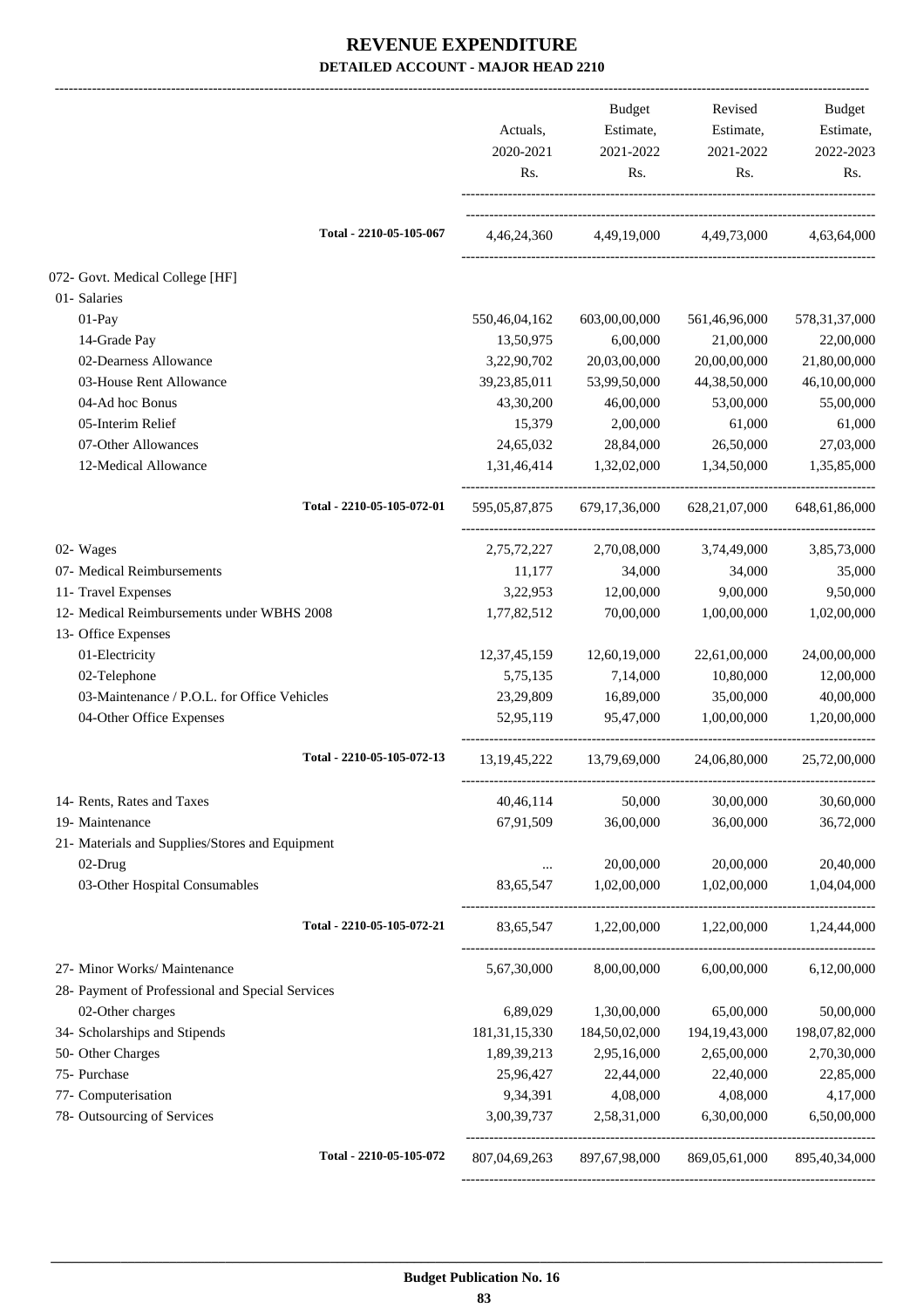|                                                                                                                            | Actuals,<br>2020-2021<br>Rs. | <b>Budget</b><br>Estimate,<br>2021-2022<br>Rs.             | Revised<br>Estimate,<br>2021-2022<br>Rs. | Budget<br>Estimate,<br>2022-2023<br>Rs. |
|----------------------------------------------------------------------------------------------------------------------------|------------------------------|------------------------------------------------------------|------------------------------------------|-----------------------------------------|
| 073- Medical Reimbursement to the Teachers including Librarians<br>and Graduate Laboratory Instructors of Government-aided |                              |                                                            |                                          |                                         |
| Colleges [HF]                                                                                                              |                              |                                                            |                                          |                                         |
| 31- Grants-in-aid-GENERAL<br>02-Other Grants                                                                               |                              |                                                            |                                          |                                         |
| 074- Medical Reimbursement to the Teachers and Officers of State<br>aided Universities [HF]                                |                              |                                                            |                                          |                                         |
| 31- Grants-in-aid-GENERAL                                                                                                  |                              |                                                            |                                          |                                         |
| 02-Other Grants                                                                                                            |                              |                                                            |                                          |                                         |
| <b>Total - Administrative Expenditure</b>                                                                                  |                              | 983,29,01,192 1083,91,55,000 1065,39,84,000 1097,66,86,000 |                                          |                                         |
| <b>State Development Schemes</b>                                                                                           |                              |                                                            |                                          |                                         |
| 015- Establishment of the West Bengal University of Health Sciences<br>[HF]                                                |                              |                                                            |                                          |                                         |
| 31- Grants-in-aid-GENERAL                                                                                                  |                              |                                                            |                                          |                                         |
| 02-Other Grants                                                                                                            | 18,49,00,000                 |                                                            | 40,00,00,000 15,33,33,000                | 42,00,00,000                            |
| Total - 2210-05-105-015                                                                                                    | 18,49,00,000                 |                                                            | 40,00,00,000 15,33,33,000                | 42,00,00,000                            |
| 020- Medical Education. [HF]                                                                                               |                              |                                                            |                                          |                                         |
| 13- Office Expenses                                                                                                        |                              |                                                            |                                          |                                         |
| 04-Other Office Expenses                                                                                                   | $\cdots$                     | 55,00,000                                                  | 18,33,000                                | 57,75,000                               |
| 19- Maintenance                                                                                                            | 1,59,54,524                  | 2,00,00,000                                                | 1,43,14,000                              | 2,10,00,000                             |
| 21- Materials and Supplies/Stores and Equipment<br>03-Other Hospital Consumables                                           |                              | 10,00,000                                                  | 3,33,000                                 | 10,50,000                               |
| 04-Others                                                                                                                  | <br>                         | 30,00,000                                                  | 20,00,000                                | 31,50,000                               |
|                                                                                                                            |                              |                                                            |                                          |                                         |
| Total - 2210-05-105-020-21                                                                                                 | $\cdots$                     | 40,00,000                                                  | 23,33,000                                | 42,00,000                               |
| 27- Minor Works/ Maintenance                                                                                               | $\cdots$                     | 2,00,00,000                                                | 66,67,000                                | 2,10,00,000                             |
| 50- Other Charges                                                                                                          | 2,33,84,864                  | 5,00,00,000                                                | 5,43,74,000                              | 5,25,00,000                             |
| Total - 2210-05-105-020                                                                                                    |                              | 3,93,39,388 9,95,00,000 7,95,21,000 10,44,75,000           |                                          |                                         |
| 021- Nursing Education. [HF]                                                                                               |                              |                                                            |                                          |                                         |
| 13- Office Expenses                                                                                                        |                              |                                                            |                                          |                                         |
| 04-Other Office Expenses                                                                                                   | 1,64,16,616                  | 2,50,69,000                                                | 2,00,44,000                              | 2,63,22,000                             |
| 21- Materials and Supplies/Stores and Equipment<br>04-Others                                                               |                              |                                                            |                                          |                                         |
| 50- Other Charges                                                                                                          | 51,65,137<br>53,69,339       | 75,84,000<br>1,25,08,000                                   | 25,28,000<br>50,21,000                   | 79,63,000<br>1,31,33,000                |
| Total - 2210-05-105-021                                                                                                    | 2,69,51,092                  | 4,51,61,000                                                | 2,75,93,000                              | 4,74,18,000                             |
|                                                                                                                            |                              |                                                            |                                          |                                         |
| 049- Dental Education [HF]                                                                                                 |                              |                                                            |                                          |                                         |
| 50- Other Charges                                                                                                          | 48,06,513                    | 1,00,00,000                                                | 44,02,000                                | 1,05,00,000                             |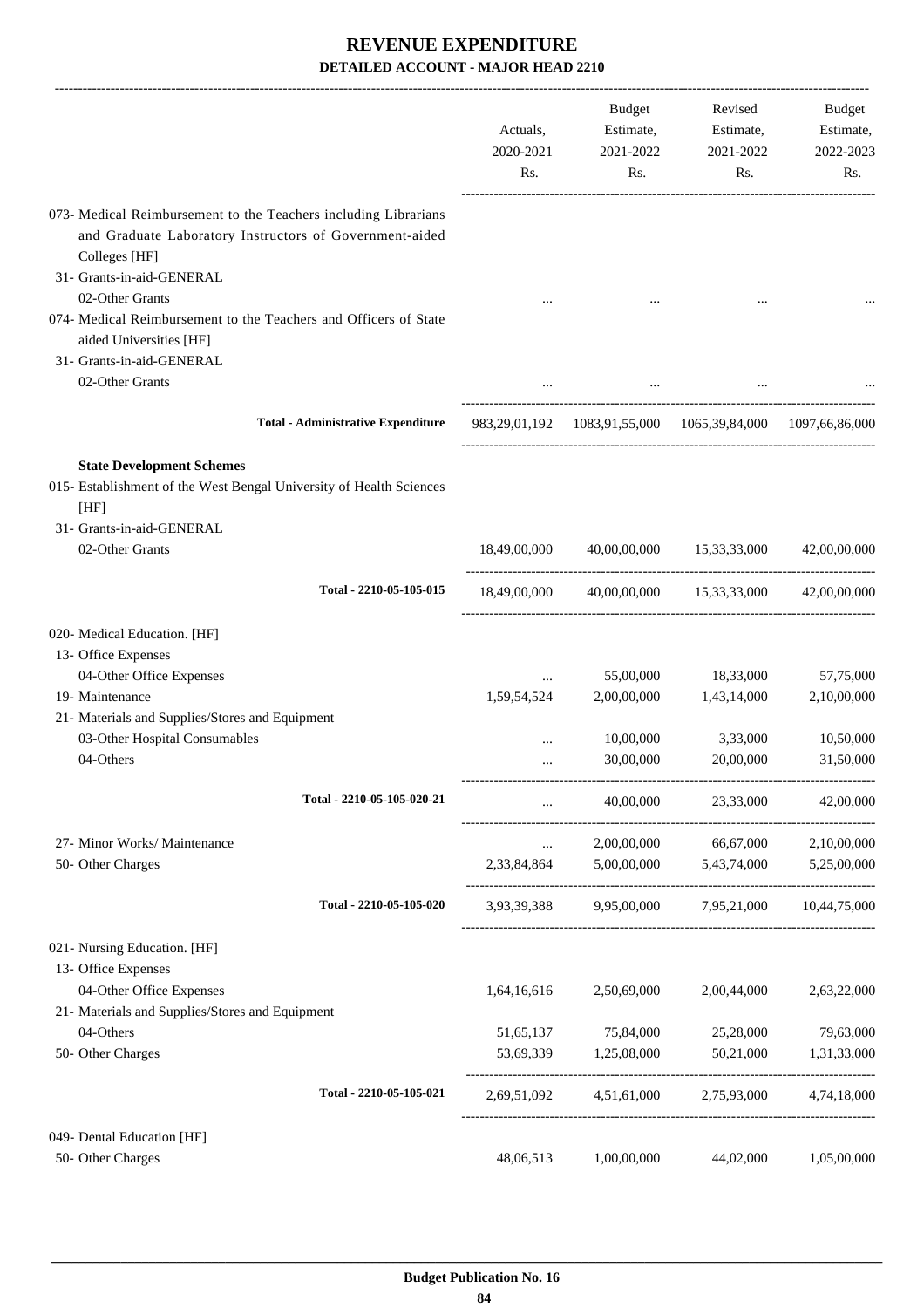|                                                                                                                                            |                                          | Actuals,<br>2020-2021<br>Rs. | <b>Budget</b><br>Estimate,<br>2021-2022<br>Rs. | Revised<br>Estimate,<br>2021-2022<br>Rs.            | Budget<br>Estimate,<br>2022-2023<br>Rs. |
|--------------------------------------------------------------------------------------------------------------------------------------------|------------------------------------------|------------------------------|------------------------------------------------|-----------------------------------------------------|-----------------------------------------|
|                                                                                                                                            | Total - 2210-05-105-049                  |                              |                                                | 48,06,513 1,00,00,000 44,02,000 1,05,00,000         |                                         |
| 052- Improvement of Library of Teaching Institutions [HF]                                                                                  |                                          |                              |                                                |                                                     |                                         |
| 75- Purchase                                                                                                                               |                                          | 46,06,464                    | 2,00,00,000                                    | 66,67,000                                           | 2,10,00,000                             |
|                                                                                                                                            | Total - 2210-05-105-052                  | 46,06,464                    |                                                | 2,00,00,000 66,67,000                               | 2,10,00,000                             |
| 054- Research Programmes [HF]                                                                                                              |                                          |                              |                                                |                                                     |                                         |
| 31- Grants-in-aid-GENERAL<br>02-Other Grants                                                                                               |                                          |                              | 30,00,000                                      | 10,00,000                                           | 31,50,000                               |
| 50- Other Charges                                                                                                                          |                                          | $\cdots$<br>$\cdots$         | 20,00,000                                      | 6.67.000                                            | 21,00,000                               |
|                                                                                                                                            | Total - 2210-05-105-054                  |                              |                                                |                                                     |                                         |
| 060- Allopathy -Training - Training of Doctors [HF]                                                                                        |                                          |                              |                                                |                                                     |                                         |
| 31- Grants-in-aid-GENERAL                                                                                                                  |                                          |                              |                                                |                                                     |                                         |
| 02-Other Grants                                                                                                                            |                                          | $\cdots$                     |                                                | 55,00,000 73,33,000 57,75,000                       |                                         |
|                                                                                                                                            | Total - 2210-05-105-060                  | $\cdots$                     |                                                | 55,00,000 73,33,000                                 | 57,75,000                               |
| 061- Training of Nurses [HF]                                                                                                               |                                          |                              |                                                |                                                     |                                         |
| 13- Office Expenses<br>04-Other Office Expenses                                                                                            |                                          | 3, 31, 56, 739               | 6,99,02,000                                    | 4,31,55,000                                         | 7,33,97,000                             |
| 24- P.O.L.(Police, Ambulance etc.)                                                                                                         |                                          |                              | $\cdots$                                       | 34,81,000                                           |                                         |
| 50- Other Charges                                                                                                                          |                                          | 2,93,61,259                  | 5,21,37,000                                    | 6,12,39,000                                         | 5,47,44,000                             |
|                                                                                                                                            | Total - 2210-05-105-061                  | 6,25,17,998                  |                                                | 12,20,39,000 10,78,75,000 12,81,41,000              |                                         |
| 066- Aids to Society for Health & Demographic Surveillence. [HF]                                                                           |                                          |                              |                                                |                                                     |                                         |
| 31- Grants-in-aid-GENERAL                                                                                                                  |                                          |                              |                                                |                                                     |                                         |
| 02-Other Grants                                                                                                                            |                                          | 1,50,00,000                  |                                                | 2,70,00,000 1,33,33,000 2,83,50,000                 |                                         |
|                                                                                                                                            | Total - 2210-05-105-066                  |                              |                                                | 1,50,00,000 2,70,00,000 1,33,33,000 2,83,50,000     |                                         |
|                                                                                                                                            | <b>Total - State Development Schemes</b> |                              |                                                | 33,81,21,455 73,42,00,000 40,17,24,000 77,09,09,000 |                                         |
| <b>State Development Schemes</b>                                                                                                           |                                          |                              |                                                |                                                     |                                         |
| 033- Human Resource in Health & Medical Education (State Share)<br>(OCASPS) [HF]                                                           |                                          |                              |                                                |                                                     |                                         |
| 35- Grants for creation of Capital Assets                                                                                                  |                                          | $\cdots$                     | $\ldots$                                       | $\cdots$                                            |                                         |
| 50- Other Charges                                                                                                                          |                                          | $\cdots$                     | $\cdots$                                       | $\cdots$                                            | $\cdots$                                |
| 075- Upgradation/Strengthening of Nursing Services under Human<br>Resources in Health and Medical Education (State Share)<br>(OCASPS) [HF] |                                          |                              |                                                |                                                     |                                         |
| 50- Other Charges                                                                                                                          |                                          | $\cdots$                     | 1,00,00,000                                    |                                                     | 1,05,00,000                             |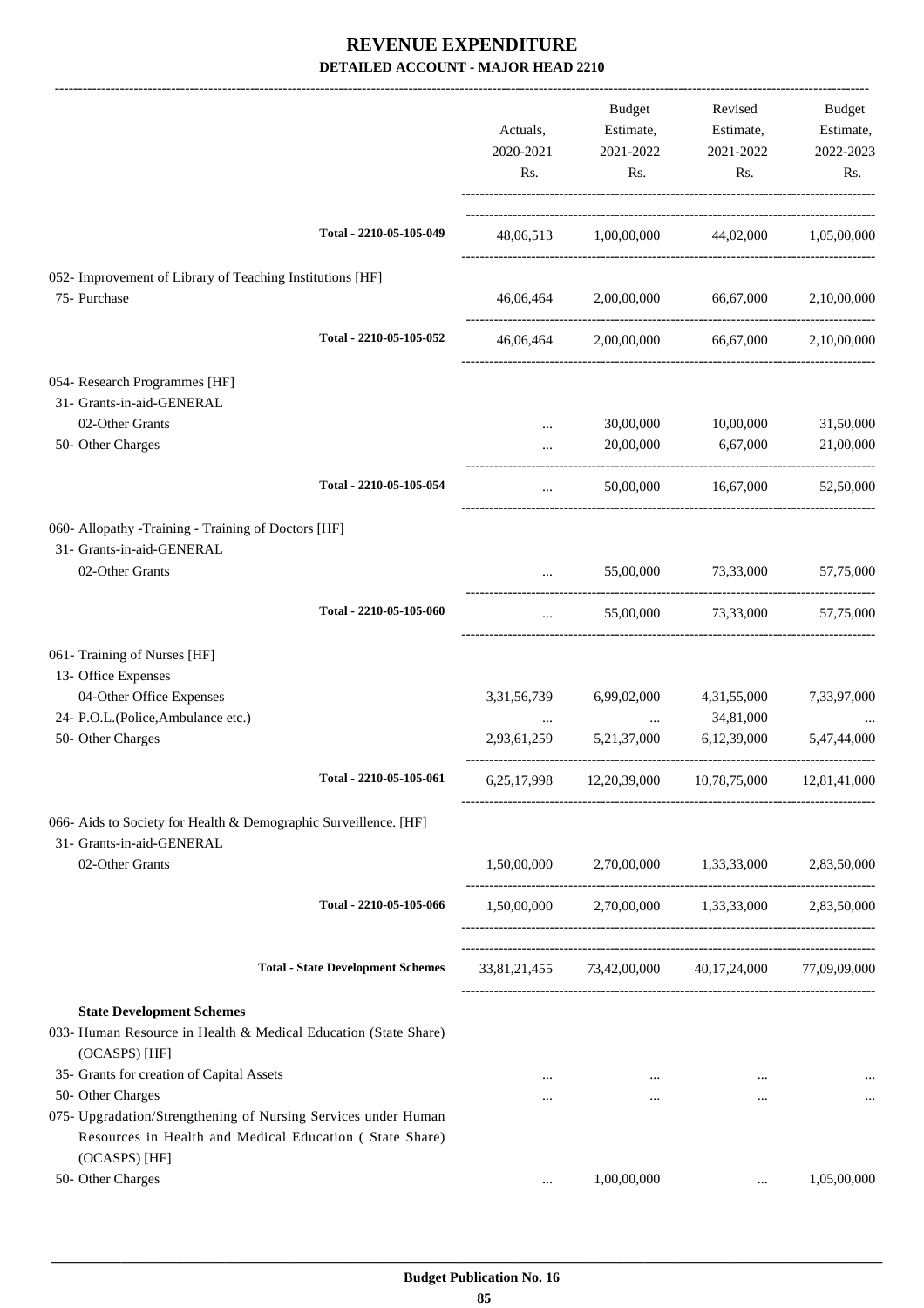| Total - 2210-05-105-075<br>1,00,00,000<br>$\ldots$ 1.05.00.000<br>$\cdots$<br><b>Total - State Development Schemes</b><br>1,00,00,000<br>$\mathbf{1}$<br><b>State Development Schemes (Central Assistance)</b><br>034- Human Resource in Health & Medical Education (Central Share)<br>(OCASPS) [HF]<br>02- Wages<br>$\cdots$<br>$\cdots$<br>$\cdots$<br>35- Grants for creation of Capital Assets<br>50- Other Charges<br>Resources in Health and Medical Education (Central Share)<br>(OCASPS) [HF]<br>50- Other Charges<br>94,000<br>$\mathbf{1}$ , and the set of the set of the set of the set of the set of the set of the set of the set of the set of the set of the set of the set of the set of the set of the set of the set of the set of the set of the set<br>Total - 2210-05-105-036<br>94,000<br>$\cdots$<br><b>Total - State Development Schemes (Central Assistance)</b><br>94,000<br>$\cdots$<br>Total - 2210-05-105<br>1017,10,22,647 1158,33,55,000 1105,58,02,000 1175,80,95,000<br>Voted<br>1017,10,22,647 1158,33,55,000 1105,58,02,000 1175,80,95,000<br>Charged<br><b>DETAILED ACCOUNT NO. 2210-05-200 - OTHER SYSTEMS</b><br><b>State Development Schemes</b><br>Plants (State Share) (OCASPS) [HF]<br>31- Grants-in-aid-GENERAL<br>02-Other Grants<br>58,83,333<br>1,00,00,000<br>5,27,00,000<br><b>Total - State Development Schemes</b><br>1,00,00,000<br>5,27,00,000<br>58,83,333 | Actuals,<br>2020-2021<br>Rs. | Budget<br>Estimate,<br>2021-2022<br>Rs. | Revised<br>Estimate,<br>2021-2022<br>Rs. | Budget<br>Estimate,<br>2022-2023<br>Rs. |
|------------------------------------------------------------------------------------------------------------------------------------------------------------------------------------------------------------------------------------------------------------------------------------------------------------------------------------------------------------------------------------------------------------------------------------------------------------------------------------------------------------------------------------------------------------------------------------------------------------------------------------------------------------------------------------------------------------------------------------------------------------------------------------------------------------------------------------------------------------------------------------------------------------------------------------------------------------------------------------------------------------------------------------------------------------------------------------------------------------------------------------------------------------------------------------------------------------------------------------------------------------------------------------------------------------------------------------------------------------------------------------------------------------------|------------------------------|-----------------------------------------|------------------------------------------|-----------------------------------------|
|                                                                                                                                                                                                                                                                                                                                                                                                                                                                                                                                                                                                                                                                                                                                                                                                                                                                                                                                                                                                                                                                                                                                                                                                                                                                                                                                                                                                                  |                              |                                         |                                          |                                         |
|                                                                                                                                                                                                                                                                                                                                                                                                                                                                                                                                                                                                                                                                                                                                                                                                                                                                                                                                                                                                                                                                                                                                                                                                                                                                                                                                                                                                                  |                              |                                         |                                          | $\ldots$ 1,05,00,000                    |
| 036- Upgradation/Strengthening of Nursing Services under Human<br>05 - MEDICAL EDUCATION, TRAINING AND RESEARCH<br>200- Other Systems<br>001- National Mission on Ayush including Mission on Medicinal                                                                                                                                                                                                                                                                                                                                                                                                                                                                                                                                                                                                                                                                                                                                                                                                                                                                                                                                                                                                                                                                                                                                                                                                           |                              |                                         |                                          |                                         |
|                                                                                                                                                                                                                                                                                                                                                                                                                                                                                                                                                                                                                                                                                                                                                                                                                                                                                                                                                                                                                                                                                                                                                                                                                                                                                                                                                                                                                  |                              |                                         |                                          |                                         |
|                                                                                                                                                                                                                                                                                                                                                                                                                                                                                                                                                                                                                                                                                                                                                                                                                                                                                                                                                                                                                                                                                                                                                                                                                                                                                                                                                                                                                  |                              |                                         |                                          |                                         |
|                                                                                                                                                                                                                                                                                                                                                                                                                                                                                                                                                                                                                                                                                                                                                                                                                                                                                                                                                                                                                                                                                                                                                                                                                                                                                                                                                                                                                  |                              |                                         |                                          |                                         |
|                                                                                                                                                                                                                                                                                                                                                                                                                                                                                                                                                                                                                                                                                                                                                                                                                                                                                                                                                                                                                                                                                                                                                                                                                                                                                                                                                                                                                  |                              |                                         |                                          |                                         |
|                                                                                                                                                                                                                                                                                                                                                                                                                                                                                                                                                                                                                                                                                                                                                                                                                                                                                                                                                                                                                                                                                                                                                                                                                                                                                                                                                                                                                  |                              |                                         |                                          |                                         |
|                                                                                                                                                                                                                                                                                                                                                                                                                                                                                                                                                                                                                                                                                                                                                                                                                                                                                                                                                                                                                                                                                                                                                                                                                                                                                                                                                                                                                  |                              |                                         |                                          |                                         |
|                                                                                                                                                                                                                                                                                                                                                                                                                                                                                                                                                                                                                                                                                                                                                                                                                                                                                                                                                                                                                                                                                                                                                                                                                                                                                                                                                                                                                  |                              |                                         |                                          |                                         |
|                                                                                                                                                                                                                                                                                                                                                                                                                                                                                                                                                                                                                                                                                                                                                                                                                                                                                                                                                                                                                                                                                                                                                                                                                                                                                                                                                                                                                  |                              |                                         |                                          |                                         |
|                                                                                                                                                                                                                                                                                                                                                                                                                                                                                                                                                                                                                                                                                                                                                                                                                                                                                                                                                                                                                                                                                                                                                                                                                                                                                                                                                                                                                  |                              |                                         |                                          |                                         |
|                                                                                                                                                                                                                                                                                                                                                                                                                                                                                                                                                                                                                                                                                                                                                                                                                                                                                                                                                                                                                                                                                                                                                                                                                                                                                                                                                                                                                  |                              |                                         |                                          |                                         |
|                                                                                                                                                                                                                                                                                                                                                                                                                                                                                                                                                                                                                                                                                                                                                                                                                                                                                                                                                                                                                                                                                                                                                                                                                                                                                                                                                                                                                  |                              |                                         |                                          |                                         |
|                                                                                                                                                                                                                                                                                                                                                                                                                                                                                                                                                                                                                                                                                                                                                                                                                                                                                                                                                                                                                                                                                                                                                                                                                                                                                                                                                                                                                  |                              |                                         |                                          |                                         |
|                                                                                                                                                                                                                                                                                                                                                                                                                                                                                                                                                                                                                                                                                                                                                                                                                                                                                                                                                                                                                                                                                                                                                                                                                                                                                                                                                                                                                  |                              |                                         |                                          | 2,50,00,000                             |
|                                                                                                                                                                                                                                                                                                                                                                                                                                                                                                                                                                                                                                                                                                                                                                                                                                                                                                                                                                                                                                                                                                                                                                                                                                                                                                                                                                                                                  |                              |                                         |                                          | 2,50,00,000                             |

**State Development Schemes (Central Assistance)**

002- National Mission on Ayush including Mission on Medicinal Plants (Central Share) (OCASPS) [HF]

31- Grants-in-aid-GENERAL

02-Other Grants 6,00,00,000 6,00,000 6,00,000 6,00,000 6,00,000 6,00,000 6,00,000 6,00,000 6,00,000 6,00,000 6,00,000 6,00,000 6,00,000 6,00,000 6,00,000 6,00,000 6,00,000 6,00,000 6,00,000 6,00,000 6,00,000 6,00,000 6,00,

**Total - State Development Schemes (Central Assistance)** 88,25,000 24,00,00,000 7,91,00,000 6,00,00,000

-----------------------------------------------------------------------------------------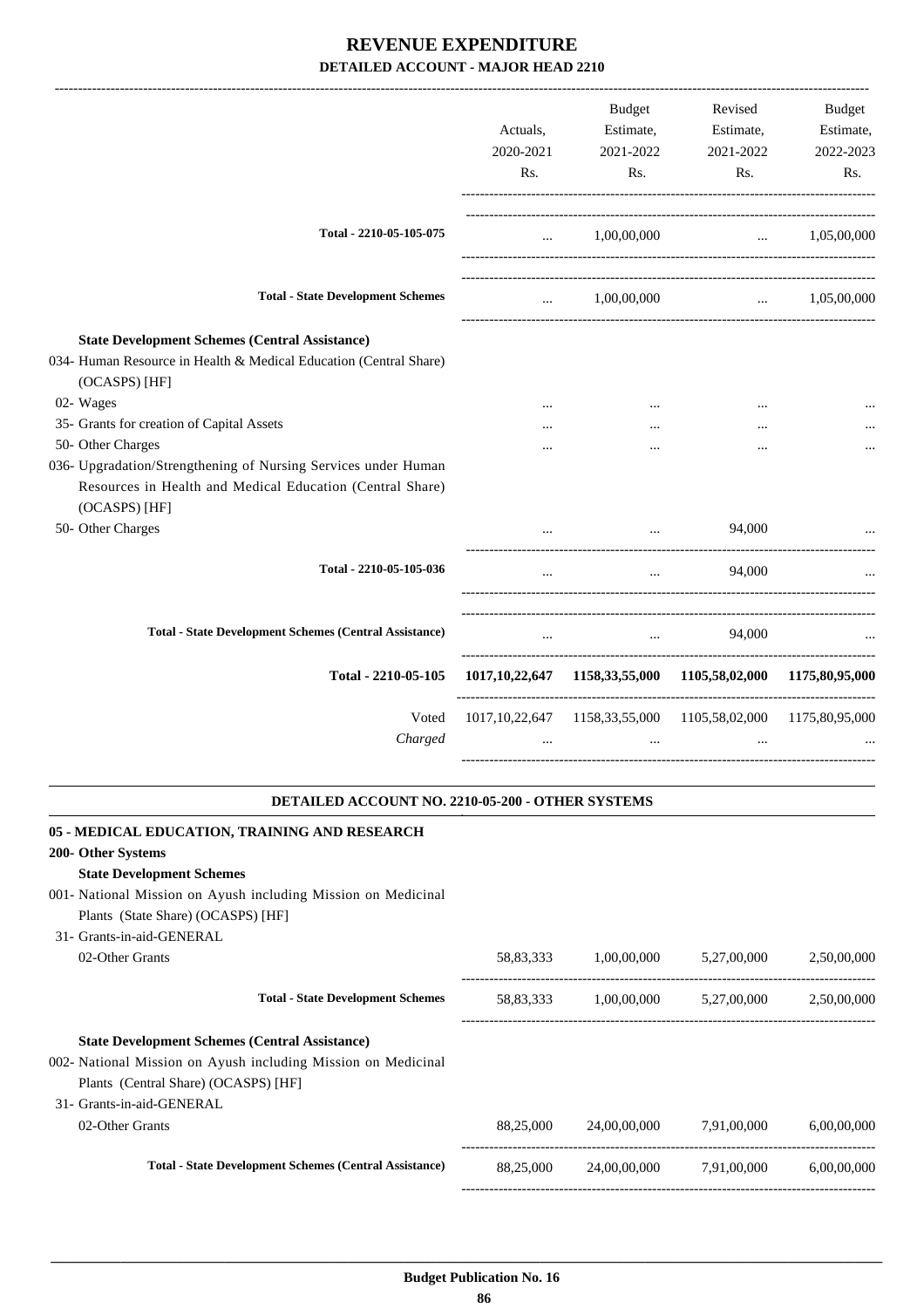| Budget<br>Revised<br>Actuals,<br>Estimate,<br>Estimate,<br>2020-2021<br>2021-2022<br>2021-2022<br>Rs.<br>Rs.<br>Rs.<br>Total - 2210-05-200<br>1,47,08,333<br>25,00,00,000<br>13,18,00,000<br>Voted<br>1,47,08,333<br>25,00,00,000<br>13,18,00,000<br>Charged<br>$\dddot{\phantom{0}}$<br>DETAILED ACCOUNT NO. 2210-05-789 - SPECIAL COMPONENT PLAN FOR SCHEDULED CASTES<br><b>State Development Schemes</b><br>Plants (State Share) (OCASPS) [HF]<br>31- Grants-in-aid-GENERAL<br>02-Other Grants<br><b>State Development Schemes (Central Assistance)</b><br>Plants (Central Share) (OCASPS) [HF]<br>31- Grants-in-aid-GENERAL |             |  |  |
|---------------------------------------------------------------------------------------------------------------------------------------------------------------------------------------------------------------------------------------------------------------------------------------------------------------------------------------------------------------------------------------------------------------------------------------------------------------------------------------------------------------------------------------------------------------------------------------------------------------------------------|-------------|--|--|
|                                                                                                                                                                                                                                                                                                                                                                                                                                                                                                                                                                                                                                 | Budget      |  |  |
|                                                                                                                                                                                                                                                                                                                                                                                                                                                                                                                                                                                                                                 | Estimate,   |  |  |
|                                                                                                                                                                                                                                                                                                                                                                                                                                                                                                                                                                                                                                 | 2022-2023   |  |  |
|                                                                                                                                                                                                                                                                                                                                                                                                                                                                                                                                                                                                                                 | Rs.         |  |  |
|                                                                                                                                                                                                                                                                                                                                                                                                                                                                                                                                                                                                                                 | 8,50,00,000 |  |  |
|                                                                                                                                                                                                                                                                                                                                                                                                                                                                                                                                                                                                                                 | 8,50,00,000 |  |  |
| 05 - MEDICAL EDUCATION, TRAINING AND RESEARCH<br>789- Special Component Plan for Scheduled Castes<br>007- National Mission on Ayush including Mission on Medicinal<br>006- National Mission on Ayush including Mission on Medicinal                                                                                                                                                                                                                                                                                                                                                                                             |             |  |  |
|                                                                                                                                                                                                                                                                                                                                                                                                                                                                                                                                                                                                                                 |             |  |  |
|                                                                                                                                                                                                                                                                                                                                                                                                                                                                                                                                                                                                                                 |             |  |  |
|                                                                                                                                                                                                                                                                                                                                                                                                                                                                                                                                                                                                                                 |             |  |  |
|                                                                                                                                                                                                                                                                                                                                                                                                                                                                                                                                                                                                                                 |             |  |  |
|                                                                                                                                                                                                                                                                                                                                                                                                                                                                                                                                                                                                                                 |             |  |  |
|                                                                                                                                                                                                                                                                                                                                                                                                                                                                                                                                                                                                                                 |             |  |  |
|                                                                                                                                                                                                                                                                                                                                                                                                                                                                                                                                                                                                                                 |             |  |  |
| 02-Other Grants                                                                                                                                                                                                                                                                                                                                                                                                                                                                                                                                                                                                                 |             |  |  |
| Total - 2210-05-789<br>                                                                                                                                                                                                                                                                                                                                                                                                                                                                                                                                                                                                         |             |  |  |
| Voted                                                                                                                                                                                                                                                                                                                                                                                                                                                                                                                                                                                                                           |             |  |  |
| Charged<br><br>$\cdots$<br>                                                                                                                                                                                                                                                                                                                                                                                                                                                                                                                                                                                                     | $\cdots$    |  |  |

### **DETAILED ACCOUNT NO. 2210-05-796 - TRIBAL AREAS SUB-PLAN**

-----------------------------------------------------------------------------------------

.

| 05 - MEDICAL EDUCATION, TRAINING AND RESEARCH                 |          |          |          |          |
|---------------------------------------------------------------|----------|----------|----------|----------|
| 796- Tribal Areas Sub-Plan                                    |          |          |          |          |
| <b>State Development Schemes</b>                              |          |          |          |          |
| 007- National Mission on Ayush including Mission on Medicinal |          |          |          |          |
| Plants (State Share) (OCASPS) [HF]                            |          |          |          |          |
| 31- Grants-in-aid-GENERAL                                     |          |          |          |          |
| 02-Other Grants                                               | $\cdots$ | $\cdots$ | $\cdots$ |          |
| <b>State Development Schemes (Central Assistance)</b>         |          |          |          |          |
| 006- National Mission on Ayush including Mission on Medicinal |          |          |          |          |
| Plants (Central Share) (OCASPS) [HF]                          |          |          |          |          |
| 31- Grants-in-aid-GENERAL                                     |          |          |          |          |
| 02-Other Grants                                               | $\cdots$ | $\cdots$ | $\cdots$ | $\cdots$ |
| Total - 2210-05-796                                           | $\cdots$ | $\cdots$ | $\cdots$ |          |
| Voted                                                         |          | $\cdots$ | $\cdots$ | $\cdots$ |
| Charged                                                       | $\cdots$ | $\cdots$ | $\cdots$ | $\cdots$ |
|                                                               |          |          |          |          |

#### **DETAILED ACCOUNT NO. 2210-06-001 - DIRECTION AND ADMINISTRATION .**

**06 - PUBLIC HEALTH**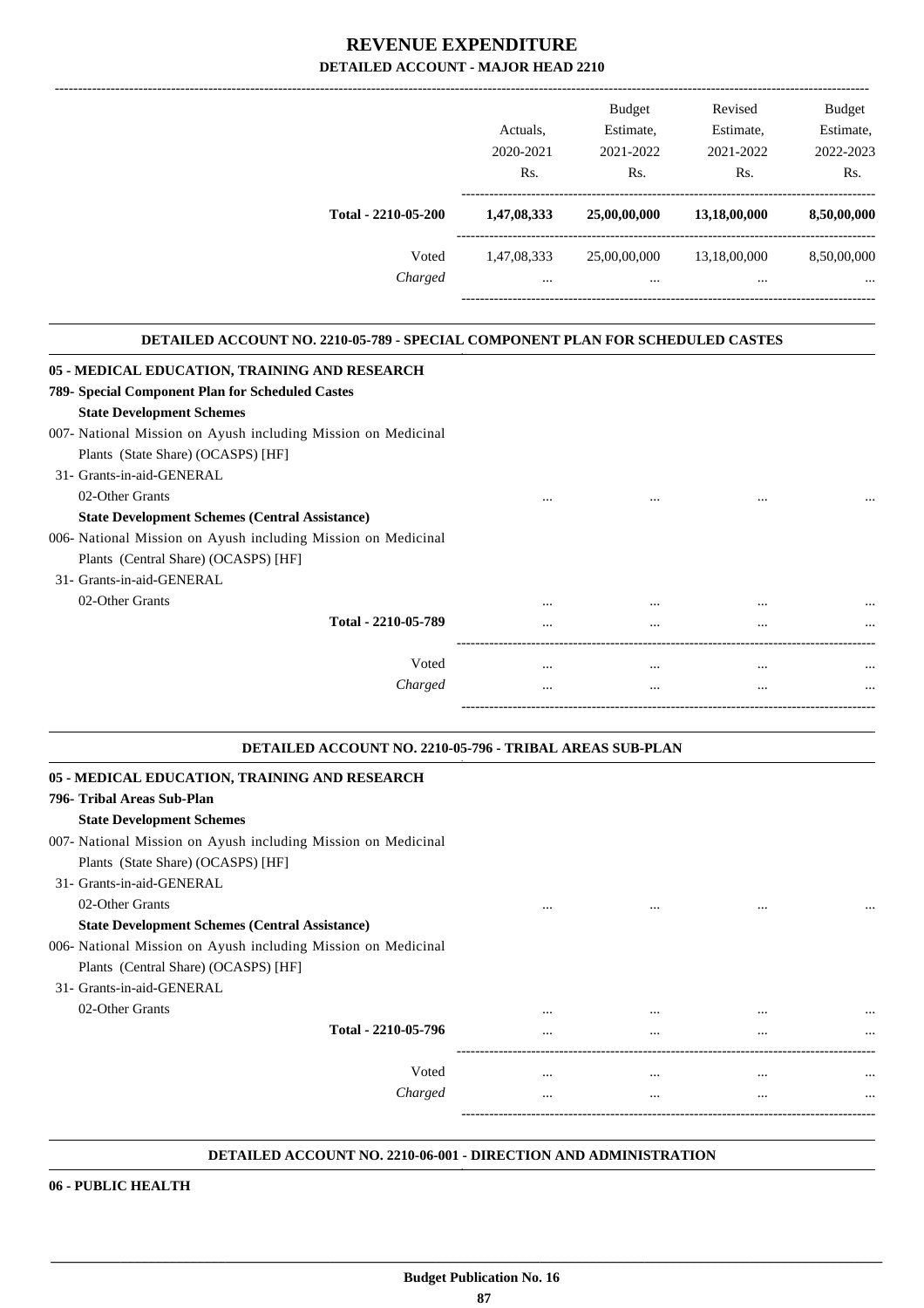|                                                 |                            | Actuals,<br>2020-2021<br>Rs. | Budget<br>Estimate,<br>2021-2022<br>Rs. | Revised<br>Estimate,<br>2021-2022<br>Rs.            | Budget<br>Estimate,<br>2022-2023<br>Rs. |
|-------------------------------------------------|----------------------------|------------------------------|-----------------------------------------|-----------------------------------------------------|-----------------------------------------|
| 001- Direction and Administration               |                            |                              |                                         |                                                     |                                         |
| <b>Administrative Expenditure</b>               |                            |                              |                                         |                                                     |                                         |
| 001- Director of Health Services [HF]           |                            |                              |                                         |                                                     |                                         |
| 01- Salaries                                    |                            |                              |                                         |                                                     |                                         |
| $01-Pay$                                        |                            | 5,54,04,356                  | 7,00,00,000                             | 5,65,12,000                                         | 5,82,07,000                             |
| 14-Grade Pay                                    |                            | 76,893                       | $\cdots$                                | $\ddotsc$                                           |                                         |
| 02-Dearness Allowance                           |                            | 4,49,396                     | 19,70,000                               | 18,00,000                                           | 20,00,000                               |
| 03-House Rent Allowance                         |                            | 42,79,473                    | 60,05,000                               | 45,60,000                                           | 46,97,000                               |
| 04-Ad hoc Bonus                                 |                            | 92,400                       | 1,40,000                                | 94,000                                              | 96,000                                  |
| 05-Interim Relief                               |                            | 4,959                        | $\ddots$                                | 5,000                                               | 5,000                                   |
| 07-Other Allowances                             |                            | 1,680                        | 11,000                                  | 10,000                                              | 11,000                                  |
| 12-Medical Allowance                            |                            | 90,660                       | 1.00.000                                | 95,000                                              | 96,000                                  |
|                                                 | Total - 2210-06-001-001-01 |                              |                                         | 6,03,99,817 7,82,26,000 6,30,76,000 6,51,12,000     |                                         |
| 02- Wages                                       |                            | 6,77,194                     | 7,00,000                                | 8,40,000                                            | 8,66,000                                |
| 07- Medical Reimbursements                      |                            |                              | $\cdots$                                | $\cdots$                                            |                                         |
| 11- Travel Expenses                             |                            | $\cdots$                     | $\cdots$                                | $\cdots$                                            |                                         |
| 12- Medical Reimbursements under WBHS 2008      |                            | 89,729                       | 3,16,000                                | 2,00,000                                            | 2,04,000                                |
| 13- Office Expenses                             |                            |                              |                                         |                                                     |                                         |
| 01-Electricity                                  |                            | 22,02,414                    | 24,50,000                               | 24,50,000                                           | 24,99,000                               |
| 02-Telephone                                    |                            | 26,415                       | 28,000                                  | 28,000                                              | 29,000                                  |
| 04-Other Office Expenses                        |                            | 68,015                       | 1,26,000                                | 85,000                                              | 87,000                                  |
|                                                 | Total - 2210-06-001-001-13 | 22,96,844                    | 26,04,000                               | 25,63,000                                           | 26,15,000                               |
| 31- Grants-in-aid-GENERAL                       |                            |                              |                                         |                                                     |                                         |
| 02-Other Grants                                 |                            | 71,87,000                    | 50,95,000                               | 50,95,000                                           | 51,97,000                               |
| 36- Grants-in-aid-Salaries                      |                            | 5,59,73,000                  | 6,46,07,000                             | 6,46,07,000                                         | 6,61,00,000                             |
| 50- Other Charges                               |                            | 33,660                       | 48,000                                  | 48,000                                              | 49,000                                  |
|                                                 | Total - 2210-06-001-001    |                              |                                         | 12,66,57,244 15,15,96,000 13,64,29,000 14,01,43,000 |                                         |
| 002- District Public Health Administration [HF] |                            |                              |                                         |                                                     |                                         |
| 01- Salaries                                    |                            |                              |                                         |                                                     |                                         |
| 01-Pay                                          |                            | 25,49,28,339                 | 16,00,00,000                            | 26,00,27,000                                        | 26,78,28,000                            |
| 14-Grade Pay                                    |                            | $\cdots$                     |                                         | $\cdots$                                            |                                         |
| 02-Dearness Allowance                           |                            | 14,28,626                    | 50,00,000                               | 52,00,000                                           | 53,56,000                               |
| 03-House Rent Allowance                         |                            | 2,32,37,447                  | 1,50,00,000                             | 2,39,00,000                                         | 2,46,17,000                             |
| 04-Ad hoc Bonus                                 |                            | 6,04,800                     | 3,25,000                                | 2,80,000                                            | 3,00,000                                |
| 05-Interim Relief                               |                            | $\cdots$                     | $\cdots$                                | $\cdots$                                            |                                         |
| 07-Other Allowances                             |                            | 6,10,294                     | 5,00,000                                | 6,20,000                                            | 6,33,000                                |
| 11-Compensatory Allowance                       |                            | 40,000                       | 50,000                                  | 41,000                                              | 42,000                                  |
| 12-Medical Allowance                            |                            | 10,02,893                    | 6,00,000                                | 10,23,000                                           | 10,34,000                               |
|                                                 | Total - 2210-06-001-002-01 |                              |                                         | 28, 18, 52, 399 18, 14, 75, 000 29, 10, 91, 000     | 29,98,10,000                            |
|                                                 |                            |                              |                                         |                                                     |                                         |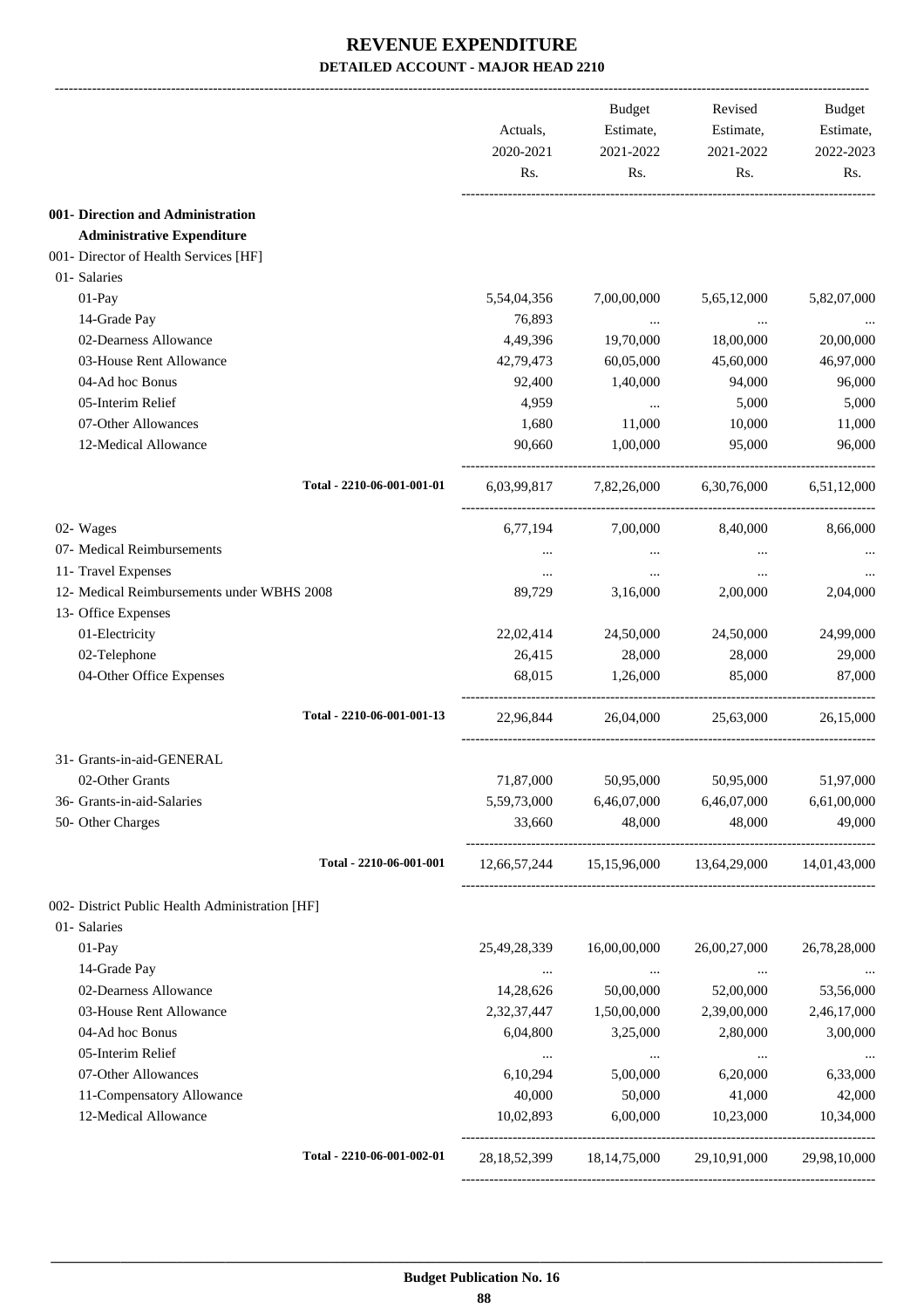-------------------------------------------------------------------------------------------------------------------------------------------------------------------------------

|                                                                                              | Actuals,<br>2020-2021<br>Rs. | <b>Budget</b><br>Estimate,<br>2021-2022<br>Rs. | Revised<br>Estimate,<br>2021-2022<br>Rs. | <b>Budget</b><br>Estimate,<br>2022-2023<br>Rs. |
|----------------------------------------------------------------------------------------------|------------------------------|------------------------------------------------|------------------------------------------|------------------------------------------------|
|                                                                                              |                              |                                                |                                          |                                                |
| 07- Medical Reimbursements                                                                   | $\cdots$                     | $\cdots$                                       | $\cdots$                                 |                                                |
| 11- Travel Expenses                                                                          | 82,397                       | 1,50,000                                       | 1,50,000                                 | 1,53,000                                       |
| 12- Medical Reimbursements under WBHS 2008                                                   | 8,71,416                     | 7,00,000                                       | 7,00,000                                 | 7,14,000                                       |
| 13- Office Expenses                                                                          |                              |                                                |                                          |                                                |
| 01-Electricity                                                                               | 10,17,800                    | 5,00,000                                       | 5,00,000                                 | 5,10,000                                       |
| 02-Telephone                                                                                 | 5,36,462                     | 3,00,000                                       | 15,32,000                                | 6,00,000                                       |
| 03-Maintenance / P.O.L. for Office Vehicles                                                  | 2,67,098                     | 1,50,000                                       | 1,00,000                                 | 1,02,000                                       |
| 04-Other Office Expenses                                                                     | 6,23,538                     | 2,00,000                                       | 2,00,000                                 | 2,04,000                                       |
| Total - 2210-06-001-002-13                                                                   | 24,44,898                    | 11,50,000                                      | 23,32,000                                | 14,16,000                                      |
| 14- Rents, Rates and Taxes                                                                   | 2,53,564                     | $\cdots$                                       | 1,00,000                                 | 1,02,000                                       |
| 50- Other Charges                                                                            | 14,76,168                    | 6,00,000                                       | 6,00,000                                 | 6,18,000                                       |
| 77- Computerisation                                                                          | 1,16,945                     | 2,00,000                                       | 1,18,000                                 | 1,20,000                                       |
| Total - 2210-06-001-002                                                                      |                              |                                                | 28,70,97,787 18,42,75,000 29,50,91,000   | 30,29,33,000                                   |
| 003-West Bengal Clinical Establishment Regulatory<br>Commission(WBCERC) [HF]<br>01- Salaries |                              |                                                |                                          |                                                |
| 01-Pay                                                                                       | 75,15,700                    | 1,01,33,000                                    | 76,66,000                                | 78,96,000                                      |
| 14-Grade Pay                                                                                 | $\cdots$                     | $\cdots$                                       | $\cdots$                                 |                                                |
| 02-Dearness Allowance                                                                        | 26,694                       | 3,04,000                                       | 2,10,000                                 | 2,17,000                                       |
| 03-House Rent Allowance                                                                      | 5,54,820                     | 9,63,000                                       | 6,50,000                                 | 6,70,000                                       |
| 04-Ad hoc Bonus                                                                              | $\cdots$                     | $\cdots$                                       | $\cdots$                                 |                                                |
| 07-Other Allowances                                                                          | 23,570                       | 13,000                                         | 24,000                                   | 25,000                                         |
| 12-Medical Allowance                                                                         |                              | $\ddotsc$                                      | $\ddotsc$                                |                                                |
| Total - 2210-06-001-003-01                                                                   | 81, 20, 784                  | 1,14,13,000                                    | 85,50,000                                | 88,08,000                                      |
| 02- Wages                                                                                    |                              | 5,10,000                                       |                                          |                                                |
| 07- Medical Reimbursements                                                                   | <br>$\cdots$                 | $\cdots$                                       | $\cdots$<br>$\cdots$                     | $\cdots$                                       |
| 11- Travel Expenses                                                                          |                              | $\cdots$                                       |                                          |                                                |
| 12- Medical Reimbursements under WBHS 2008                                                   |                              | $\cdots$                                       |                                          | $\cdots$                                       |
| 13- Office Expenses                                                                          |                              |                                                |                                          |                                                |
| 01-Electricity                                                                               | 1,54,423                     | 3,30,000                                       | 3,30,000                                 | 3,37,000                                       |
| 02-Telephone                                                                                 | 46,073                       | 65,000                                         | 65,000                                   | 66,000                                         |
| 03-Maintenance / P.O.L. for Office Vehicles                                                  | 8,18,942                     | 10,25,000                                      | 10,00,000                                | 10,25,000                                      |
| 04-Other Office Expenses                                                                     | 6,22,114                     | 9,10,000                                       | 8,00,000                                 | 8,16,000                                       |
| Total - 2210-06-001-003-13                                                                   | 16,41,552                    | 23,30,000                                      | 21,95,000                                | 22,44,000                                      |
|                                                                                              |                              |                                                |                                          |                                                |
| 14- Rents, Rates and Taxes                                                                   | $\cdots$                     | $\cdots$                                       | $\cdots$                                 |                                                |
| 19- Maintenance                                                                              |                              | $\cdots$                                       | $\cdots$                                 | $\cdots$                                       |
| 28- Payment of Professional and Special Services                                             |                              |                                                |                                          |                                                |
| 02-Other charges                                                                             | 6,53,040                     | 3,54,000                                       | 7,24,000                                 | 7,39,000                                       |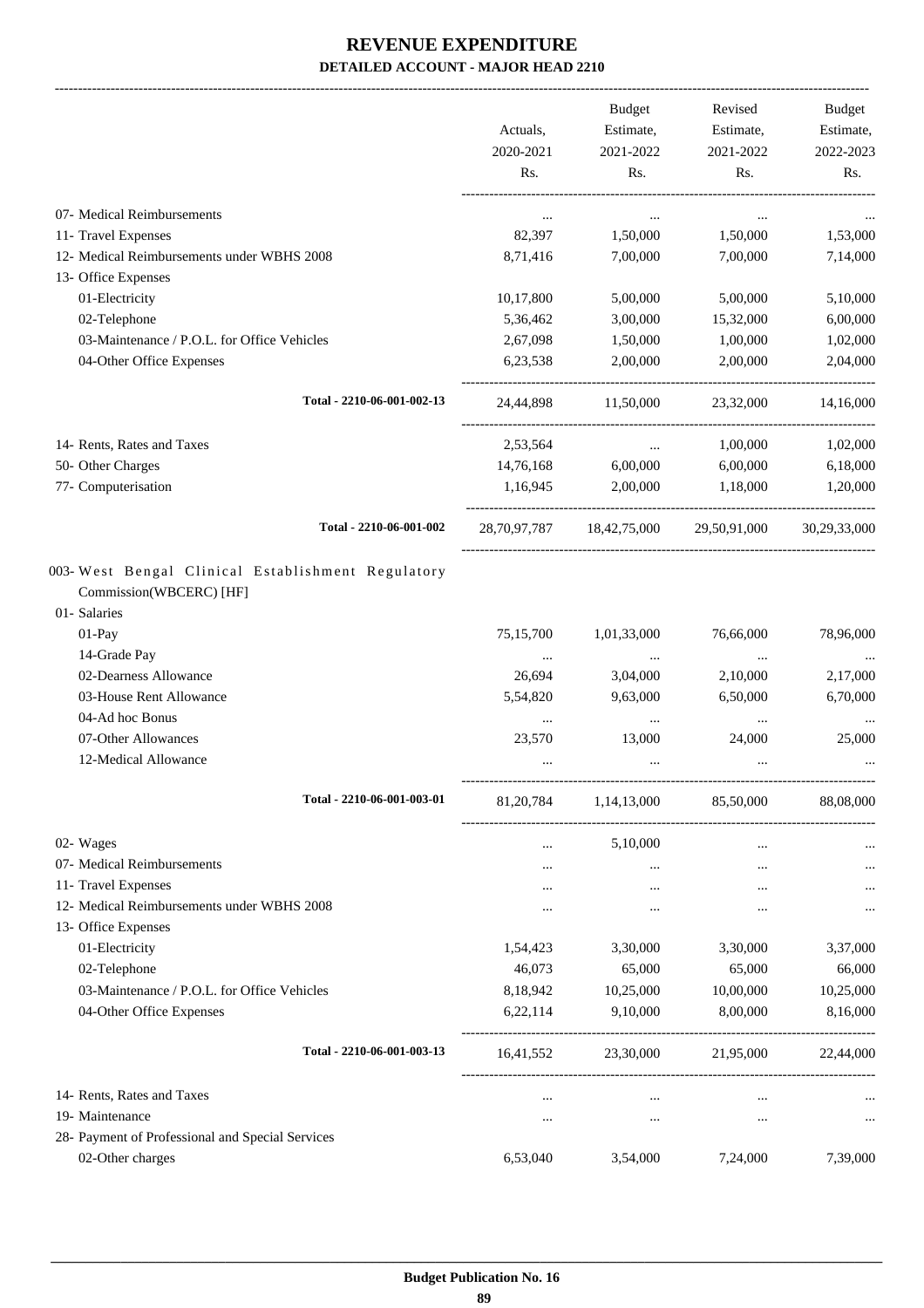|                                                                                                                                                                                              | Actuals,<br>2020-2021<br>Rs. | <b>Budget</b><br>Estimate,<br>2021-2022<br>Rs. | Revised<br>Estimate,<br>2021-2022<br>Rs. | <b>Budget</b><br>Estimate,<br>2022-2023<br>Rs. |
|----------------------------------------------------------------------------------------------------------------------------------------------------------------------------------------------|------------------------------|------------------------------------------------|------------------------------------------|------------------------------------------------|
| 31- Grants-in-aid-GENERAL                                                                                                                                                                    |                              |                                                |                                          |                                                |
| 02-Other Grants                                                                                                                                                                              | 14,65,000                    | 19,23,000                                      | 18,00,000                                | 18,36,000                                      |
| 50- Other Charges                                                                                                                                                                            | 4,70,887                     | 5,14,000                                       | 5,14,000                                 | 5,29,000                                       |
| 77- Computerisation                                                                                                                                                                          | $\dddotsc$                   | 7,12,000                                       | 2,00,000                                 | 2,04,000                                       |
| 78- Outsourcing of Services                                                                                                                                                                  | $\dddotsc$                   | 5,20,000                                       | 50,00,000                                | 51,00,000                                      |
| Total - 2210-06-001-003                                                                                                                                                                      | 1,23,51,263                  | 1,82,76,000                                    | 1,89,83,000                              | 1,94,60,000                                    |
| <b>Total - Administrative Expenditure</b>                                                                                                                                                    | 42,61,06,294                 | 35,41,47,000                                   | 45,05,03,000                             | 46,25,36,000                                   |
| <b>State Development Schemes</b>                                                                                                                                                             |                              |                                                |                                          |                                                |
| 004- State Organ & Tissue Transplantation Organization [HF]                                                                                                                                  |                              |                                                |                                          |                                                |
| 26- Advertising and Publicity Expenses                                                                                                                                                       |                              | $\cdots$                                       | 1,33,33,000                              |                                                |
| 50- Other Charges                                                                                                                                                                            | $\cdots$                     | $\cdots$                                       | $\ddotsc$                                |                                                |
| 98- Training                                                                                                                                                                                 |                              |                                                | 6,67,000                                 |                                                |
| <b>Total - State Development Schemes</b>                                                                                                                                                     | $\cdots$                     | $\ddotsc$                                      | 1,40,00,000                              |                                                |
| <b>State Development Schemes (Central Assistance)</b><br>005- State Organ & Tissue Transplantation Organization under<br>NOTTO under Tertiary Care Programs (Central Share)<br>(OCASPS) [HF] |                              |                                                |                                          |                                                |
| 50- Other Charges                                                                                                                                                                            |                              |                                                | 20,00,000                                | 40,00,000                                      |
| <b>Total - State Development Schemes (Central Assistance)</b>                                                                                                                                |                              | $\ddotsc$                                      | 20,00,000<br>__________________          | 40,00,000                                      |
| Total - 2210-06-001                                                                                                                                                                          | 42,61,06,294                 | 35,41,47,000                                   | 46,65,03,000                             | 46,65,36,000                                   |
| Voted<br>Charged                                                                                                                                                                             | 42,61,06,294                 |                                                | 35,41,47,000 46,65,03,000                | 46,65,36,000                                   |

#### **DETAILED ACCOUNT NO. 2210-06-101 - PREVENTION AND CONTROL OF DISEASES .**

## **06 - PUBLIC HEALTH**

- **101- Prevention and Control of Diseases**
	- **Administrative Expenditure**
- 001- Malaria- Control and Eradication of Malaria [HF]

| 01- Salaries              |                 |              |              |              |
|---------------------------|-----------------|--------------|--------------|--------------|
| $01-Pav$                  | 45, 73, 26, 712 | 47,50,00,000 | 46,64,73,000 | 48,04,67,000 |
| 14-Grade Pay              | 7,533           | $\cdots$     | 5,00,000     | 5,00,000     |
| 02-Dearness Allowance     | 25, 13, 270     | 1,42,50,000  | 1,37,00,000  | 1,44,00,000  |
| 03-House Rent Allowance   | 4,93,49,489     | 4,51,25,000  | 4,61,13,000  | 4,74,97,000  |
| 04-Ad hoc Bonus           | 11,84,400       | 12,00,000    | 13,50,000    | 13,50,000    |
| 05-Interim Relief         | 4,472           | $\cdots$     | 30,000       | 30,000       |
| 07-Other Allowances       | 12,36,534       | 14.73.000    | 13,00,000    | 13,26,000    |
| 11-Compensatory Allowance | $\cdots$        | $\cdots$     | 21,000       | 21,000       |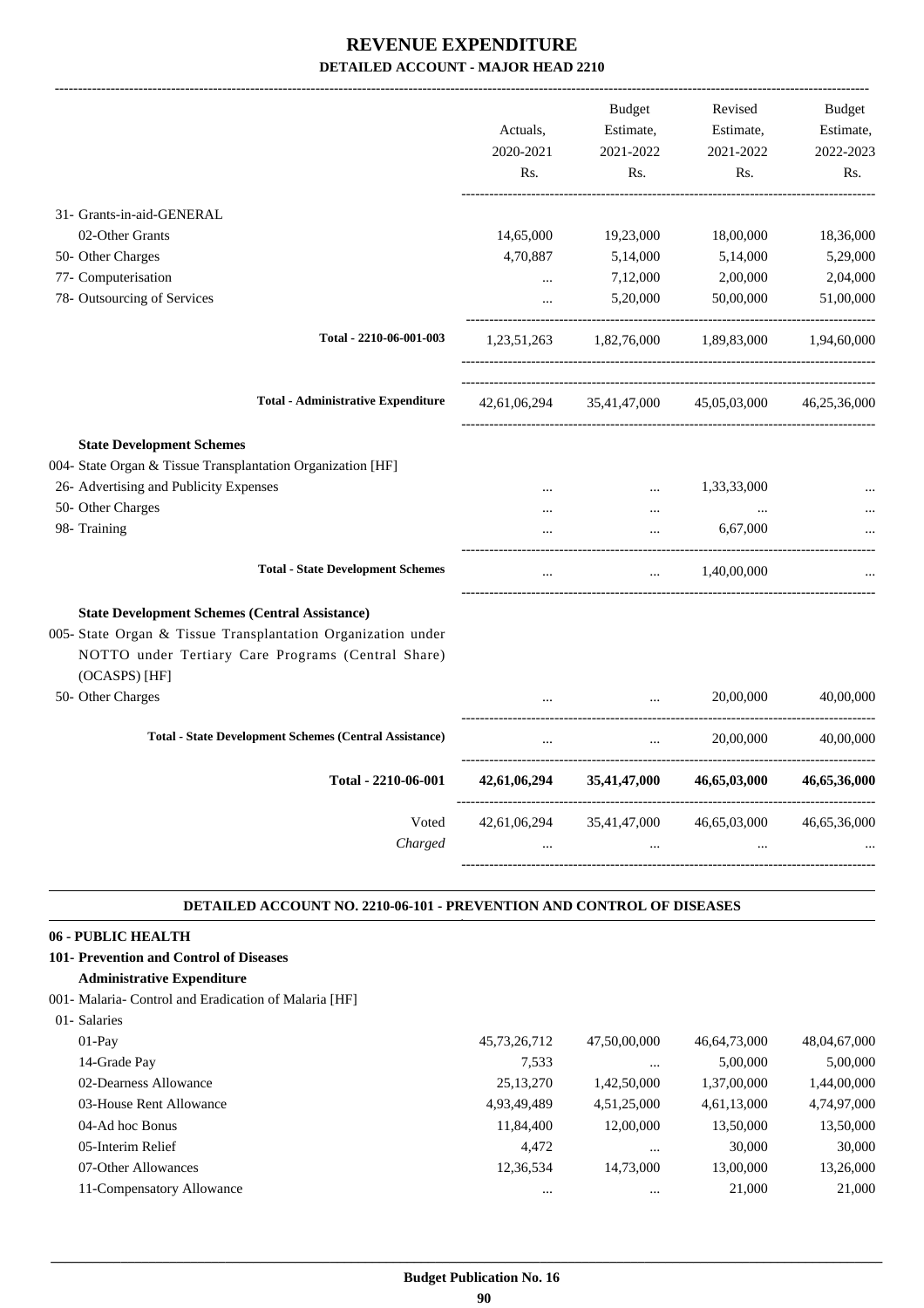-------------------------------------------------------------------------------------------------------------------------------------------------------------------------------

|                                                               | Actuals,                  | Budget<br>Estimate,      | Revised<br>Estimate,                                | Budget<br>Estimate,     |
|---------------------------------------------------------------|---------------------------|--------------------------|-----------------------------------------------------|-------------------------|
|                                                               | 2020-2021                 | 2021-2022                | 2021-2022                                           | 2022-2023               |
|                                                               | Rs.                       | Rs.                      | Rs.                                                 | Rs.                     |
| 12-Medical Allowance                                          |                           |                          | 25,05,817 25,22,000 25,56,000 25,82,000             |                         |
| Total - 2210-06-101-001-01                                    |                           |                          | 51,41,28,227 53,95,70,000 53,20,43,000 54,81,73,000 |                         |
| 02- Wages                                                     |                           | 4,50,12,681 3,75,17,000  |                                                     | 4,78,00,000 4,92,34,000 |
| 07- Medical Reimbursements                                    | <b>Service</b> Contractor | 46,000                   |                                                     |                         |
| 11- Travel Expenses                                           | 39,168                    | 1,61,000                 | 1,50,000                                            | 1,53,000                |
| 12- Medical Reimbursements under WBHS 2008                    | 13,90,983                 | 11,78,000                | 11,78,000                                           | 12,02,000               |
| 13- Office Expenses                                           |                           | 3,79,000                 | 2,80,000                                            |                         |
| 01-Electricity<br>02-Telephone                                | 2,56,165<br>78,583        | 1,02,000                 | 1,02,000                                            | 2,86,000                |
| 03-Maintenance / P.O.L. for Office Vehicles                   | 4,31,318                  | 7,93,000                 | 4,40,000                                            | 1,04,000<br>4,49,000    |
| 04-Other Office Expenses                                      | 28,03,607                 | 58,52,000                | 45,00,000                                           | 45,90,000               |
| Total - 2210-06-101-001-13                                    | 35.69.673                 |                          | 71,26,000 53,22,000                                 | 54,29,000               |
| 14- Rents, Rates and Taxes                                    |                           | 4,38,931 3,26,000        | 8,62,000                                            | 8,65,000                |
| 21- Materials and Supplies/Stores and Equipment               |                           |                          |                                                     |                         |
| 03-Other Hospital Consumables                                 |                           |                          | 21,659 1,51,000 1,51,000                            | 1,54,000                |
| 50- Other Charges                                             | 23, 18, 776               | 62,41,000                | 35,00,000                                           | 35,70,000               |
| 77- Computerisation                                           |                           | 67,000                   | 20,000                                              | 21,000                  |
| Total - 2210-06-101-001                                       |                           |                          | 56,69,20,098 59,23,83,000 59,10,26,000 60,88,01,000 |                         |
| 002- Tuberculosis-Prevention and Control of Tuberculosis [HF] |                           |                          |                                                     |                         |
| 01- Salaries                                                  |                           |                          |                                                     |                         |
| $01-Pay$                                                      |                           | 8,67,47,477 11,20,00,000 | 8,84,82,000                                         | 9,11,36,000             |
| 14-Grade Pay                                                  | 1,98,116                  | 5,00,000                 | 79,000                                              | 79,000                  |
| 02-Dearness Allowance                                         | 7,61,984                  | 35,85,000                | 33,00,000                                           | 36,00,000               |
| 03-House Rent Allowance                                       | 70,54,613                 | 85,03,000                | 75,00,000                                           | 79,00,000               |
| 04-Ad hoc Bonus                                               | 1,89,000                  | 2,00,000                 | 1,80,000                                            | 1,90,000                |
| 07-Other Allowances                                           | 94,587                    | 1,14,000                 | 1,00,000                                            | 1,02,000                |
| 11-Compensatory Allowance                                     | $\cdots$                  | $\cdots$                 | $\cdots$                                            |                         |
| 12-Medical Allowance                                          | 2,91,513                  | 3,01,000                 | 2,97,000                                            | 3,00,000                |
| Total - 2210-06-101-002-01                                    | 9,53,37,290               | 12,52,03,000 9,99,38,000 |                                                     | 10,33,07,000            |
| 07- Medical Reimbursements                                    | $\cdots$                  | $\cdots$                 | $\cdots$                                            |                         |
| 11- Travel Expenses                                           | $\ldots$                  | 15,000                   | 15,000                                              | 15,000                  |
| 12- Medical Reimbursements under WBHS 2008                    | 58,002                    | 2,28,000                 | 4,00,000                                            | 4,08,000                |
| 13- Office Expenses                                           |                           |                          |                                                     |                         |
| 01-Electricity                                                | 6,646                     | 73,000                   | 30,000                                              | 31,000                  |
| 02-Telephone                                                  | 3,812                     | 98,000                   | 98,000                                              | 1,00,000                |
| 03-Maintenance / P.O.L. for Office Vehicles                   | 1,04,648                  | 2,60,000                 | 1,07,000                                            | 1,09,000                |
| 04-Other Office Expenses                                      | 41, 41, 742               | 41,80,000                | 41,80,000                                           | 42,64,000               |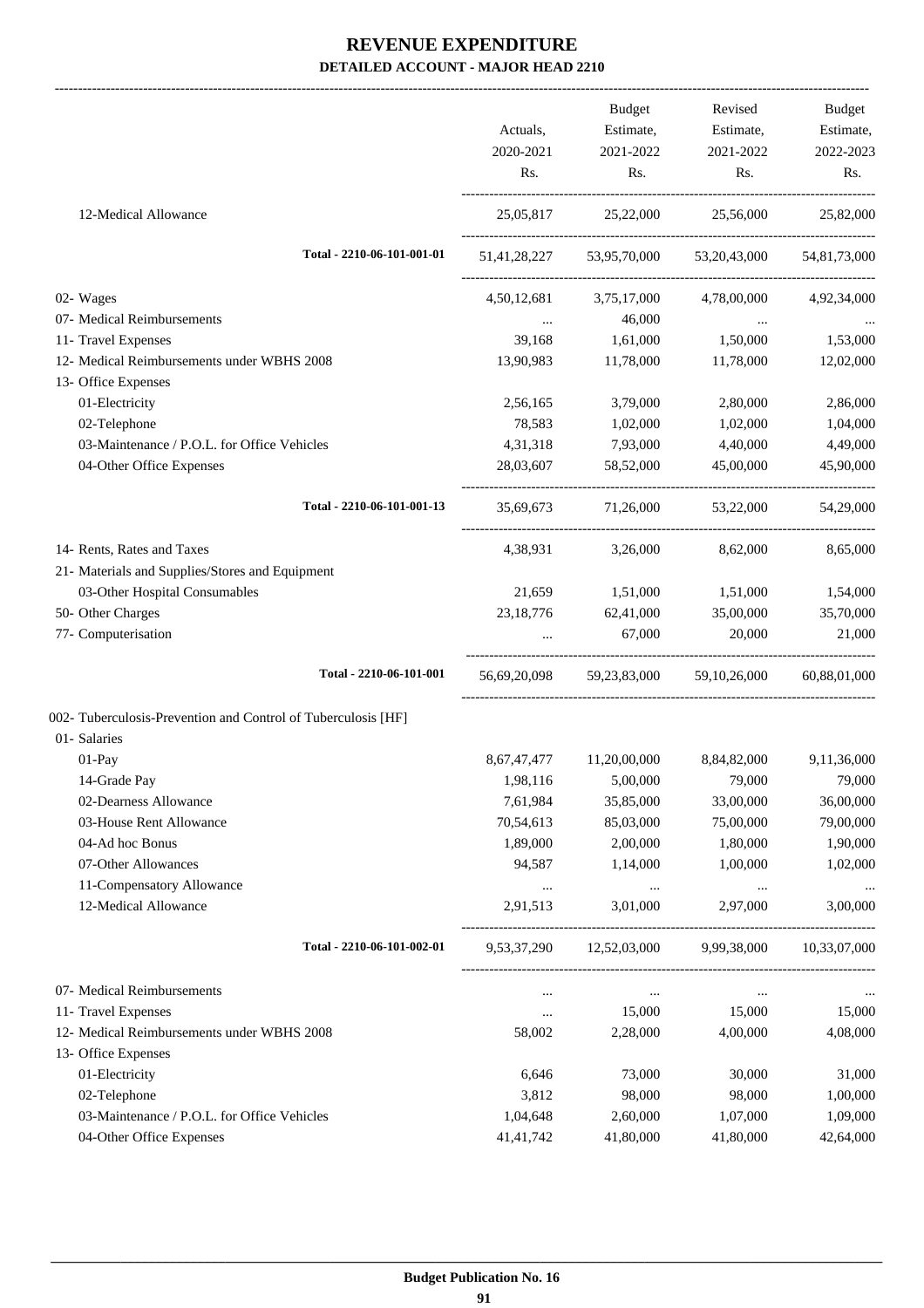|                                                 |              | <b>Budget</b>                                       | Revised                                 | <b>Budget</b> |
|-------------------------------------------------|--------------|-----------------------------------------------------|-----------------------------------------|---------------|
|                                                 | Actuals,     | Estimate,                                           | Estimate,                               | Estimate,     |
|                                                 | 2020-2021    | 2021-2022                                           | 2021-2022                               | 2022-2023     |
|                                                 | Rs.          | Rs.                                                 | Rs.                                     | Rs.           |
| Total - 2210-06-101-002-13                      |              |                                                     |                                         |               |
|                                                 | 42,56,848    |                                                     | 46,11,000 44,15,000 45,04,000           |               |
| 21- Materials and Supplies/Stores and Equipment |              |                                                     |                                         |               |
| 03-Other Hospital Consumables                   | 2,92,458     | 6,06,000                                            | 6,06,000                                | 6,18,000      |
| 31- Grants-in-aid-GENERAL                       |              |                                                     |                                         |               |
| 02-Other Grants                                 | $\cdots$     | 37,76,000                                           |                                         |               |
| 50- Other Charges                               | 10,30,981    | 29,48,000                                           | 18,00,000                               | 18,36,000     |
| 77- Computerisation                             | $\cdots$     | 7,000                                               | $\cdots$                                |               |
| 86- Hospital and Sanitation Charges             | $\cdots$     | 10,00,000                                           | 10,00,000                               | 10,20,000     |
| Total - 2210-06-101-002                         |              | 10,09,75,579 13,83,94,000 10,81,74,000 11,17,08,000 |                                         |               |
| 003- Control of Leprosy [HF]                    |              |                                                     |                                         |               |
| 01- Salaries                                    |              |                                                     |                                         |               |
| 01-Pay                                          | 9,88,60,731  | 111,30,00,000                                       | 10,08,38,000                            | 10,38,63,000  |
| 14-Grade Pay                                    | 1,22,703     | 2,00,000                                            | $\cdots$                                |               |
| 02-Dearness Allowance                           | 8,55,254     | 35,90,000                                           | 35,00,000                               | 36,05,000     |
| 03-House Rent Allowance                         | 79,45,263    | 97,85,000                                           | 86,00,000                               | 88,58,000     |
| 04-Ad hoc Bonus                                 | 4,49,400     | 4,80,000                                            | 4,00,000                                | 4,20,000      |
| 07-Other Allowances                             | 7,31,685     | 7,20,000                                            | 7,15,000                                | 7,30,000      |
| 11-Compensatory Allowance                       | $\cdots$     | $\cdots$                                            | 21,000                                  | 21,000        |
| 12-Medical Allowance                            | 4,89,054     | 4,95,000                                            | 4,90,000                                | 4,95,000      |
| Total - 2210-06-101-003-01                      | 10,94,54,090 |                                                     | 112,82,70,000 11,45,64,000 11,79,92,000 |               |
| 02- Wages                                       | 28, 12, 335  | 29,61,000                                           | 28,96,000                               | 29,83,000     |
| 11- Travel Expenses                             | 20,436       | 86,000                                              | 50,000                                  | 55,000        |
| 12- Medical Reimbursements under WBHS 2008      | 55,384       | 5,67,000                                            | 3,00,000                                | 3,06,000      |
| 13- Office Expenses                             |              |                                                     |                                         |               |
| 01-Electricity                                  | 23,66,657    | 26,87,000                                           | 26,87,000                               | 27,41,000     |
| 02-Telephone                                    | 18,997       | 37,000                                              | 37,000                                  | 38,000        |
| 03-Maintenance / P.O.L. for Office Vehicles     | 2,41,583     | 2,47,000                                            | 2,46,000                                | 2,51,000      |
| 04-Other Office Expenses                        | 3,48,489     | 6,52,000                                            | 5,00,000                                | 5,10,000      |
| Total - 2210-06-101-003-13                      | 29,75,726    | 36,23,000                                           | 34,70,000                               | 35,40,000     |
| 14- Rents, Rates and Taxes                      | 84,792       | 78,000                                              | 86,000                                  | 88,000        |
| 21- Materials and Supplies/Stores and Equipment |              |                                                     |                                         |               |
| 01-Diet                                         | 1,21,68,825  | 1,27,52,000                                         | 1,27,52,000                             | 1,30,07,000   |
| 02-Drug                                         | $\cdots$     | 1,68,000                                            | 1,68,000                                | 1,71,000      |
| Total - 2210-06-101-003-21                      |              | 1,21,68,825 1,29,20,000 1,29,20,000 1,31,78,000     |                                         |               |
| 31- Grants-in-aid-GENERAL                       |              |                                                     |                                         |               |
| 02-Other Grants                                 | $\cdots$     | 50,000                                              |                                         |               |
| 50- Other Charges                               | 8,56,779     | 9,27,000                                            | 9,27,000                                | 9,55,000      |
|                                                 |              |                                                     |                                         |               |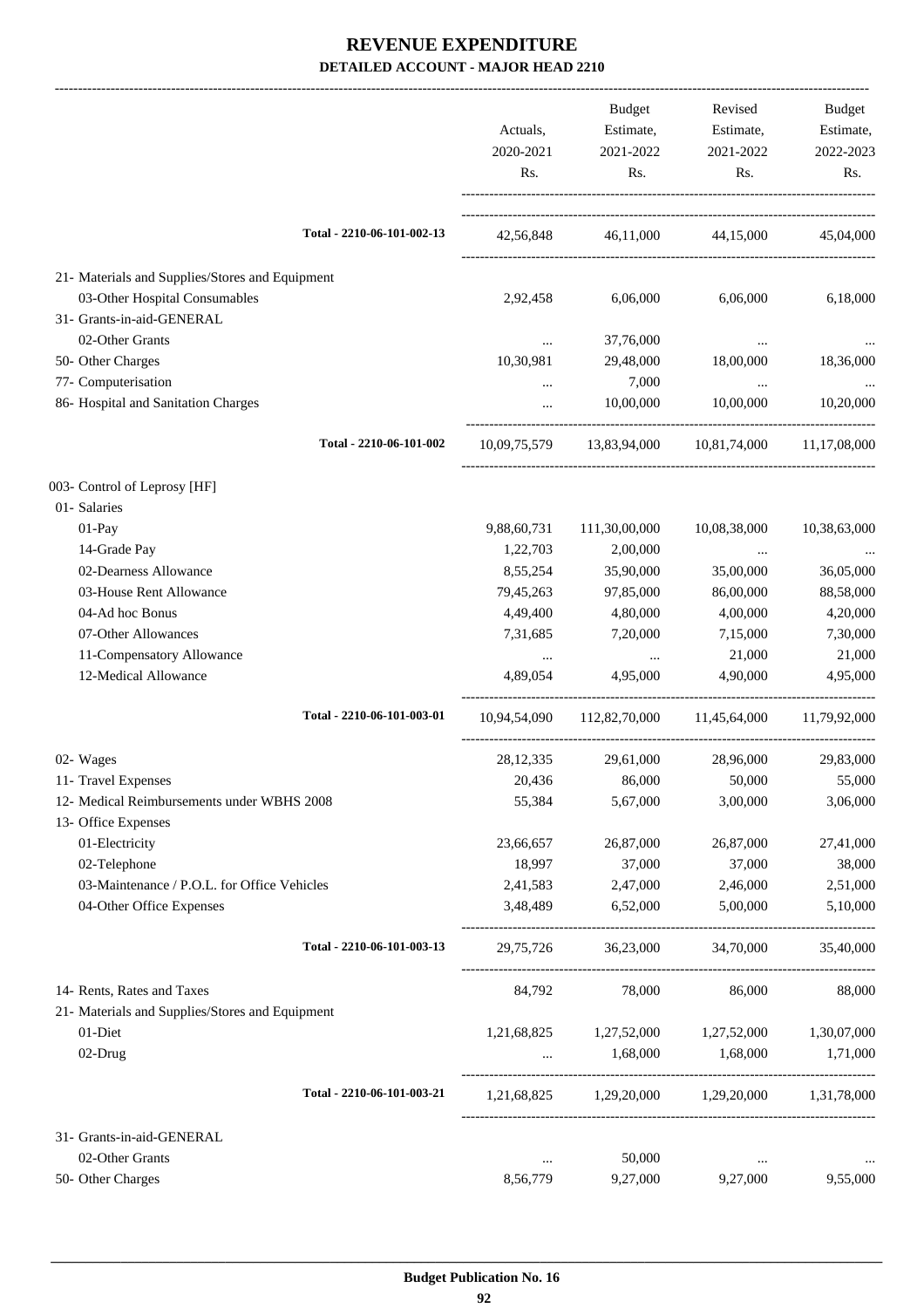|                                                 |                  | <b>Budget</b>                                        | Revised          | Budget           |
|-------------------------------------------------|------------------|------------------------------------------------------|------------------|------------------|
|                                                 | Actuals,         | Estimate,                                            | Estimate,        | Estimate,        |
|                                                 | 2020-2021<br>Rs. | 2021-2022<br>Rs.                                     | 2021-2022<br>Rs. | 2022-2023<br>Rs. |
|                                                 |                  |                                                      |                  |                  |
| 77- Computerisation                             | $\cdots$         | 21,000                                               | $\cdots$         |                  |
| 86- Hospital and Sanitation Charges             | $\cdots$         | 10,00,000                                            | 7,00,000         | 10,00,000        |
| Total - 2210-06-101-003                         |                  | 12,84,28,367 115,05,03,000 13,59,13,000 14,00,97,000 |                  |                  |
| 004- Filaria - Filaria Control Programme [HF]   |                  |                                                      |                  |                  |
| 01- Salaries                                    |                  |                                                      |                  |                  |
| 01-Pay                                          | 71,01,000        | 98,58,000                                            | 72,43,000        | 74,60,000        |
| 14-Grade Pay                                    | $\cdots$         | $\cdots$                                             | $\cdots$         |                  |
| 02-Dearness Allowance                           | 32,727           | 2,96,000                                             | 2,50,000         | 3,00,000         |
| 03-House Rent Allowance                         | 7,13,280         | 9,37,000                                             | 7,30,000         | 7,52,000         |
| 04-Ad hoc Bonus                                 | 29,400           | 40,000                                               | 30,000           | 31,000           |
| 05-Interim Relief                               | $\cdots$         | $\cdots$                                             | $\ldots$         |                  |
| 07-Other Allowances                             | 7,790            | 7,000                                                | 8,000            | 8,000            |
| 12-Medical Allowance                            | 51,000           | 51,000                                               | 53,000           | 54,000           |
| Total - 2210-06-101-004-01                      | 79,35,197        | 1,11,89,000                                          | 83,14,000        | 86,05,000        |
| 07- Medical Reimbursements                      | $\cdots$         | $\cdots$                                             | $\cdots$         |                  |
| 11- Travel Expenses                             | $\cdots$         | $\cdots$                                             | $\cdots$         |                  |
| 12- Medical Reimbursements under WBHS 2008      | 6,093            | 33,000                                               | 33,000           | 34,000           |
| 13- Office Expenses                             |                  |                                                      |                  |                  |
| 01-Electricity                                  |                  | $\cdots$                                             | $\cdots$         |                  |
| 02-Telephone                                    | $\cdots$         | $\cdots$                                             | $\cdots$         | $\cdots$         |
| 04-Other Office Expenses                        | 2,250            | 3,000                                                | 3,000            | 3,000            |
| Total - 2210-06-101-004-13                      | 2,250            | 3,000                                                | 3.000            | 3,000            |
| 21- Materials and Supplies/Stores and Equipment |                  |                                                      |                  |                  |
| 03-Other Hospital Consumables                   |                  | $\cdots$                                             | $\cdots$         | $\cdots$         |
| 50- Other Charges                               | 3,990            | 8,000                                                | 8.000            | 8,000            |
| 77- Computerisation                             | $\cdots$         | 10,000                                               | $\ddots$         |                  |
| Total - 2210-06-101-004                         |                  | 79,47,530 1,12,43,000 83,58,000                      |                  | 86,50,000        |
| 005- Control of Other Epidemic Diseases [HF]    |                  |                                                      |                  |                  |
| 01- Salaries                                    |                  |                                                      |                  |                  |
| 01-Pay                                          | 2,66,08,571      | 2,87,74,000                                          | 2,71,41,000      | 2,79,55,000      |
| 14-Grade Pay                                    | $\cdots$         | $\sim$ 1000 $\mu$                                    | $\ldots$         |                  |
| 02-Dearness Allowance                           | 1,32,996         | 8,63,000                                             | 8,30,000         | 8,75,000         |
| 03-House Rent Allowance                         | 30, 34, 893      | 27,34,000                                            | 31,00,000        | 31,93,000        |
| 04-Ad hoc Bonus                                 | 42,000           | 35,000                                               | 60,000           | 60,000           |
| 07-Other Allowances                             | 90,030           | 68,000                                               | 68,000           | 70,000           |
| 12-Medical Allowance                            | 1,58,958         | 1,62,000                                             | 1,62,000         | 1,64,000         |
| Total - 2210-06-101-005-01                      | 3,00,67,448      | 3,26,36,000                                          | 3,13,61,000      | 3,23,17,000      |
|                                                 |                  |                                                      |                  |                  |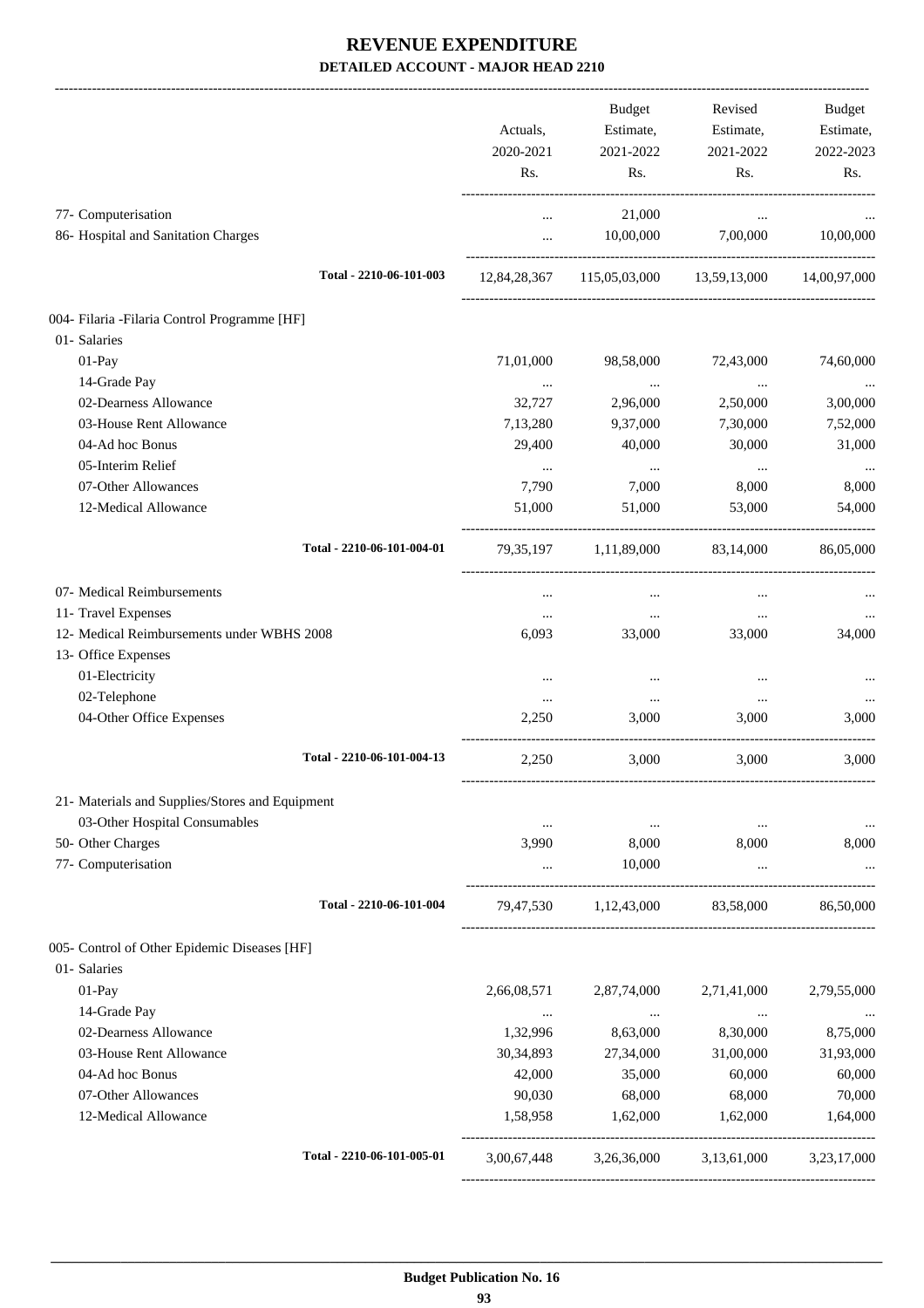-------------------------------------------------------------------------------------------------------------------------------------------------------------------------------

|                                                                   | Actuals,<br>2020-2021 | <b>Budget</b><br>Estimate,<br>2021-2022 | Revised<br>Estimate,<br>2021-2022            | <b>Budget</b><br>Estimate,<br>2022-2023 |
|-------------------------------------------------------------------|-----------------------|-----------------------------------------|----------------------------------------------|-----------------------------------------|
|                                                                   | Rs.                   | Rs.                                     | Rs.                                          | Rs.                                     |
| 07- Medical Reimbursements                                        | $\cdots$              | $\cdots$                                | $\cdots$                                     |                                         |
| 11- Travel Expenses                                               | $\cdots$              | 26,000                                  | 10,000                                       | 11,000                                  |
| 12- Medical Reimbursements under WBHS 2008                        | 42,892                | 71,000                                  | 2,00,000                                     | 1,00,000                                |
| 13- Office Expenses                                               |                       |                                         |                                              |                                         |
| 01-Electricity                                                    | $\cdots$              | 3,000                                   | 3,000                                        | 3,000                                   |
| 03-Maintenance / P.O.L. for Office Vehicles                       | $\cdots$              | 55,000                                  | $\cdots$                                     | $\cdots$                                |
| 04-Other Office Expenses                                          | 13,802                | 30,000                                  | 30,000                                       | 31,000                                  |
| Total - 2210-06-101-005-13                                        | 13,802                | 88,000                                  | 33,000                                       | 34,000                                  |
| 50- Other Charges                                                 | 3,27,148              | 8,70,000                                | 6,50,000                                     | 6,63,000                                |
| 77- Computerisation                                               | $\cdots$              | 10,000                                  | $\cdots$                                     |                                         |
| Total - 2210-06-101-005                                           | 3,04,51,290           |                                         | 3,37,01,000 3,22,54,000 3,31,25,000          |                                         |
| 006- Kolkata Metropolitan Urban Health Organisation [HF]          |                       |                                         |                                              |                                         |
| 01- Salaries                                                      |                       |                                         |                                              |                                         |
| $01-Pay$                                                          | 9,75,15,057           | 10,90,00,000                            | 9,94,65,000                                  | 10,24,49,000                            |
| 14-Grade Pay                                                      | 57,020                | 5,00,000                                | 1,80,000                                     | 1,80,000                                |
| 02-Dearness Allowance                                             | 15,33,557             | 42,00,000                               | 37,00,000                                    | 43,00,000                               |
| 03-House Rent Allowance                                           | 1,00,62,070           | 1,26,00,000                             | 1,02,00,000                                  | 1,05,06,000                             |
| 04-Ad hoc Bonus                                                   | 79,800                | 1,00,000                                | 60,000                                       | 60,000                                  |
| 05-Interim Relief                                                 | 13,502                | $\ldots$                                | 14,000                                       | 14,000                                  |
| 07-Other Allowances                                               | 3,13,801              | 3,09,000                                | 3,09,000                                     | 3,16,000                                |
| 12-Medical Allowance                                              | 1,92,500              | 1,96,000                                | 1,96,000                                     | 1,98,000                                |
| Total - 2210-06-101-006-01                                        |                       |                                         | $10,97,67,307$ $12,69,05,000$ $11,41,24,000$ | 11,80,23,000                            |
| 07- Medical Reimbursements                                        | $\cdots$              | $\cdots$                                | $\ddotsc$                                    |                                         |
| 11- Travel Expenses                                               | 4,780                 | 6,000                                   | 6,000                                        | 6,000                                   |
| 12- Medical Reimbursements under WBHS 2008<br>13- Office Expenses | 10,19,676             | 9,38,000                                | 9,38,000                                     | 9,57,000                                |
| 01-Electricity                                                    | 8,96,011              | 1,88,000                                | 2,38,000                                     | 2,43,000                                |
| 02-Telephone                                                      | 1,16,725              | 1,25,000                                | 1,25,000                                     | 1,28,000                                |
| 03-Maintenance / P.O.L. for Office Vehicles                       | 73,982                | 87,000                                  | 75,000                                       | 77,000                                  |
| 04-Other Office Expenses                                          | 58,836                | 2,59,000                                | 1,50,000                                     | 1,53,000                                |
| Total - 2210-06-101-006-13                                        | 11,45,554             | 6,59,000                                | 5,88,000                                     | 6,01,000                                |
|                                                                   |                       |                                         |                                              |                                         |
| 14- Rents, Rates and Taxes                                        | 3,20,870              | 3,16,000                                | 3,24,000                                     | 3,30,000                                |
| 21- Materials and Supplies/Stores and Equipment                   |                       |                                         |                                              |                                         |
| 03-Other Hospital Consumables                                     | $\cdots$              | $\cdots$                                | $\cdots$                                     |                                         |
| 50- Other Charges                                                 | 3,04,490              | 5,05,000                                | 4,00,000                                     | 4,08,000                                |
| 77- Computerisation                                               | 7,458                 | 31,000                                  | 31,000                                       | 31,000                                  |
| Total - 2210-06-101-006                                           | 11,25,70,135          | 12,93,60,000                            | 11,64,11,000                                 | 12,03,56,000                            |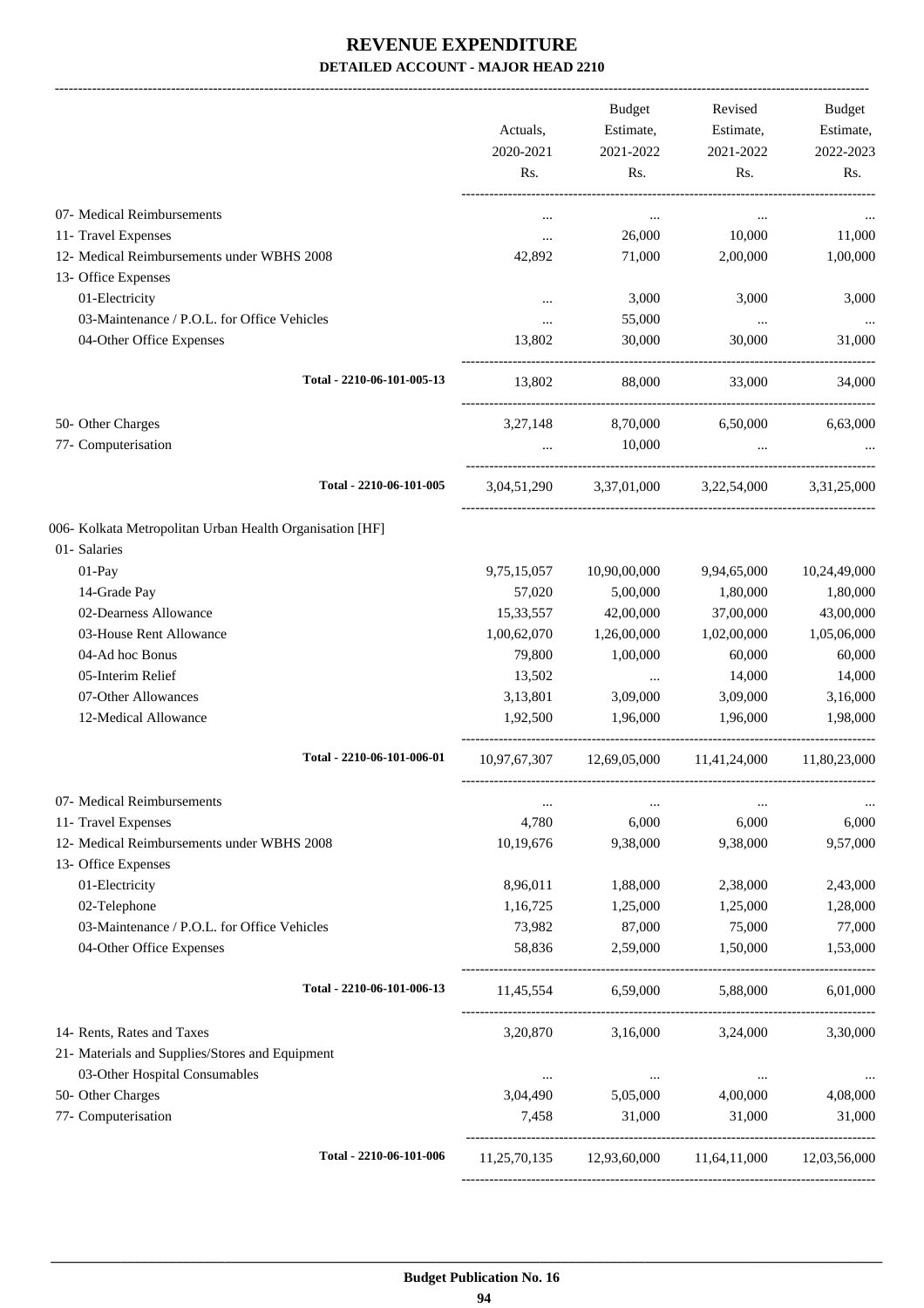|                                                                | Actuals,<br>2020-2021<br>Rs. | Budget<br>Estimate,<br>2021-2022<br>Rs. | Revised<br>Estimate,<br>2021-2022<br>Rs.                | Budget<br>Estimate,<br>2022-2023<br>Rs. |
|----------------------------------------------------------------|------------------------------|-----------------------------------------|---------------------------------------------------------|-----------------------------------------|
| 008- Prevention and Control of Visual Impairment and Blindness |                              |                                         |                                                         |                                         |
| [HF]                                                           |                              |                                         |                                                         |                                         |
| 01- Salaries                                                   |                              |                                         |                                                         |                                         |
| 01-Pay                                                         | 25, 72, 87, 641              | 27,00,00,000                            | 26, 24, 33, 000                                         | 27,03,06,000                            |
| 14-Grade Pay                                                   | $\cdots$                     |                                         | $\ldots$                                                |                                         |
| 02-Dearness Allowance                                          | 12,57,369                    | 80,77,000                               | 78,00,000                                               | 81,00,000                               |
| 03-House Rent Allowance                                        | 2,65,01,506                  | 2,54,60,000                             | 2,69,00,000                                             | 2,77,07,000                             |
| 04-Ad hoc Bonus                                                | 71,400                       | 75,000                                  | 60,000                                                  | 60,000                                  |
| 07-Other Allowances                                            | 92,830                       | 1,14,000                                | 1,09,000                                                | 1,12,000                                |
| 12-Medical Allowance                                           | 7,95,800                     | 8,06,000                                | 8,06,000                                                | 8,15,000                                |
| Total - 2210-06-101-008-01                                     |                              |                                         | 28,60,06,546 30,45,32,000 29,81,08,000                  | 30,71,00,000                            |
| 07- Medical Reimbursements                                     |                              |                                         |                                                         |                                         |
| 11- Travel Expenses                                            | $\cdots$                     | $\ldots$                                | $\cdots$                                                |                                         |
| 12- Medical Reimbursements under WBHS 2008                     | 4,51,776                     | 6,08,000                                | 38,00,000                                               | 15,00,000                               |
| 13- Office Expenses                                            |                              |                                         |                                                         |                                         |
| 01-Electricity                                                 |                              |                                         |                                                         |                                         |
| 03-Maintenance / P.O.L. for Office Vehicles                    | $\cdots$                     | $\cdots$                                | $\cdots$                                                |                                         |
| 04-Other Office Expenses                                       | 14.242                       | 34,000                                  | 34,000                                                  | 35,000                                  |
| Total - 2210-06-101-008-13                                     | 14,242                       |                                         | 34,000<br>34,000                                        | 35,000                                  |
| 50- Other Charges                                              | 81,355                       | 57,000                                  | 57,000                                                  | 59,000                                  |
| Total - 2210-06-101-008                                        |                              |                                         | 28,65,53,919 30,52,31,000 30,19,99,000                  | 30.86.94.000                            |
| 009- Provision for Bio-Medical Waste Management. [HF]          |                              |                                         |                                                         |                                         |
| 50- Other Charges                                              |                              | 11,35,52,912 11,74,96,000 32,00,00,000  |                                                         | 33,00,00,000                            |
| Total - 2210-06-101-009                                        |                              |                                         | 11,35,52,912 11,74,96,000 32,00,00,000 33,00,00,000     |                                         |
| <b>Total - Administrative Expenditure</b>                      |                              |                                         | 134,73,99,830 247,83,11,000 161,41,35,000 166,14,31,000 |                                         |
| <b>State Development Schemes</b>                               |                              |                                         |                                                         |                                         |
| 013- Other Diseases [HF]                                       |                              |                                         |                                                         |                                         |
| 50- Other Charges                                              |                              |                                         | 4,18,67,944 4,50,00,000 1,50,00,000 4,72,50,000         |                                         |
| Total - 2210-06-101-013                                        |                              |                                         | 4,18,67,944 4,50,00,000 1,50,00,000 4,72,50,000         |                                         |
| 016- Assistance to state Blood Transfussion Council [HF]       |                              |                                         |                                                         |                                         |
| 31- Grants-in-aid-GENERAL<br>02-Other Grants                   |                              |                                         | 4,00,00,000 7,00,00,000 2,33,33,000 7,35,00,000         |                                         |
| Total - 2210-06-101-016                                        | 4,00,00,000                  |                                         | 7,00,00,000 2,33,33,000 7,35,00,000                     |                                         |
|                                                                |                              |                                         |                                                         |                                         |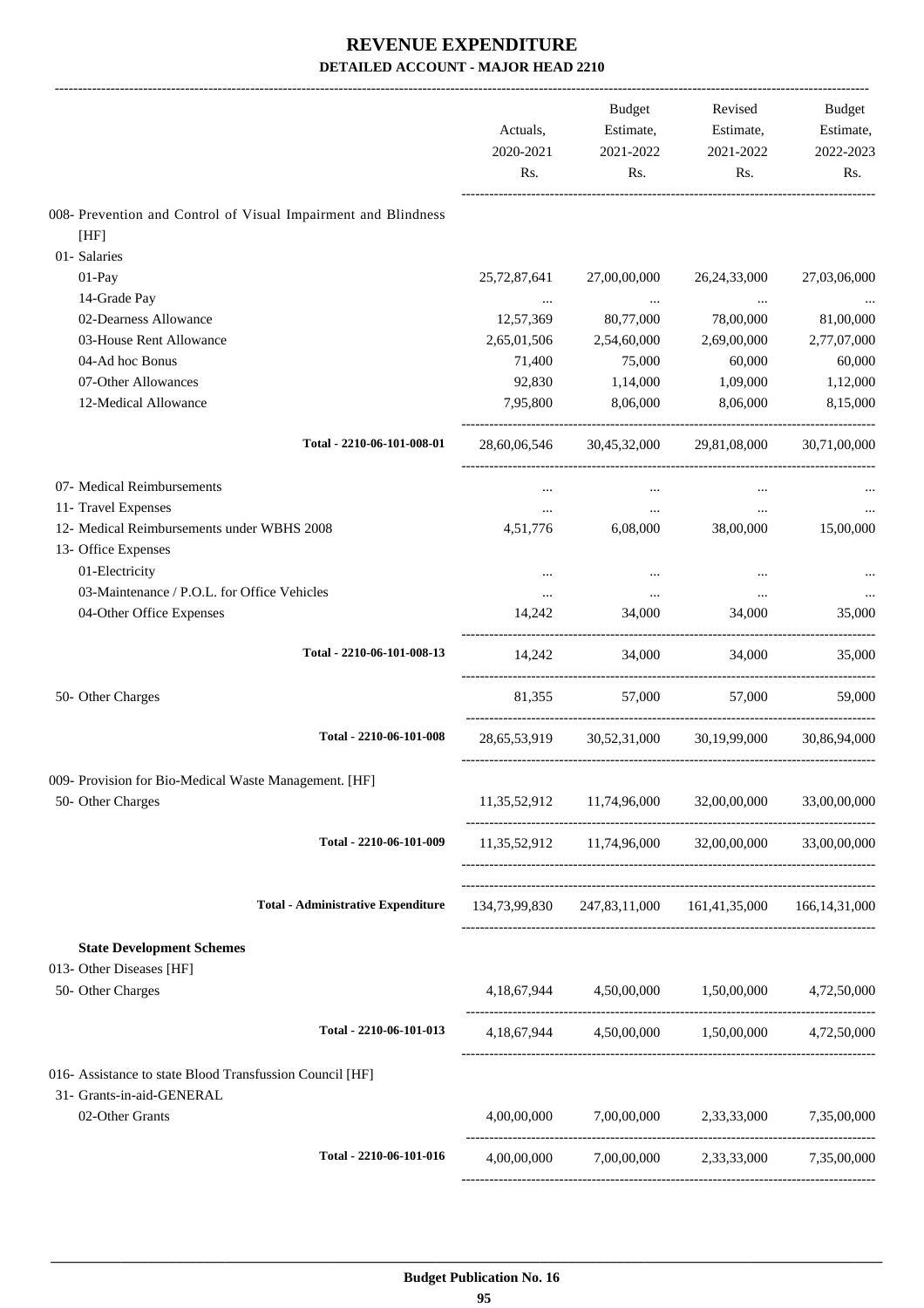|                                                                                                                                    | Actuals,<br>2020-2021<br>Rs. | Budget<br>Estimate,<br>2021-2022<br>Rs.                              | Revised<br>Estimate,<br>2021-2022<br>Rs.     | Budget<br>Estimate,<br>2022-2023<br>Rs. |
|------------------------------------------------------------------------------------------------------------------------------------|------------------------------|----------------------------------------------------------------------|----------------------------------------------|-----------------------------------------|
| 018- Prevention and Control of Thalassaemia [HF]                                                                                   |                              |                                                                      |                                              |                                         |
| 31- Grants-in-aid-GENERAL                                                                                                          |                              |                                                                      |                                              |                                         |
| 02-Other Grants                                                                                                                    | $\cdots$                     |                                                                      | $\cdots$                                     |                                         |
| 019- Prevention and Control of Thalassaemiah [HF]                                                                                  |                              |                                                                      |                                              |                                         |
| 31- Grants-in-aid-GENERAL                                                                                                          |                              |                                                                      |                                              |                                         |
| 02-Other Grants                                                                                                                    |                              |                                                                      |                                              |                                         |
| 052- Prevention & Control of COVID19 [HF]                                                                                          |                              |                                                                      |                                              |                                         |
| 31- Grants-in-aid-GENERAL                                                                                                          |                              |                                                                      |                                              |                                         |
| 02-Other Grants                                                                                                                    |                              | 600,00,00,000 1100,33,00,000                                         | 417,00,00,000                                | 150,00,00,000                           |
| Total - 2210-06-101-052                                                                                                            |                              | 600,00,00,000 1100,33,00,000 417,00,00,000 150,00,00,000             |                                              |                                         |
| 053- West Bengal Universal Eye Health Project-Chokher Alo [HF]<br>31- Grants-in-aid-GENERAL                                        |                              |                                                                      |                                              |                                         |
| 02-Other Grants                                                                                                                    |                              | $10,95,00,000$ $12,00,00,000$ $6,66,67,000$ $12,60,00,000$           |                                              |                                         |
| Total - 2210-06-101-053                                                                                                            |                              | $10,95,00,000$ $12,00,00,000$ $6,66,67,000$ $12,60,00,000$           |                                              |                                         |
| 054- Scheme for Covid19 Vaccination of Citizens of West Bengal<br>[HF]                                                             |                              |                                                                      |                                              |                                         |
| 21- Materials and Supplies/Stores and Equipment<br>02-Drug                                                                         | $\cdots$                     |                                                                      | $65,00,00,000$ $60,00,00,000$ $15,00,00,000$ |                                         |
| Total - 2210-06-101-054                                                                                                            | $\cdots$                     |                                                                      | 65,00,00,000 60,00,00,000                    | 15,00,00,000                            |
| 056- Prevention and Control of Dengue [HF]                                                                                         |                              |                                                                      |                                              |                                         |
| 31- Grants-in-aid-GENERAL                                                                                                          |                              |                                                                      |                                              |                                         |
| 02-Other Grants                                                                                                                    | $\cdots$                     |                                                                      | 83,25,000                                    |                                         |
| 50- Other Charges                                                                                                                  |                              | $\cdots$                                                             | 8,53,06,000                                  |                                         |
| Total - 2210-06-101-056                                                                                                            | $\cdots$                     |                                                                      | $\ldots$ 9,36,31,000                         |                                         |
| <b>Total - State Development Schemes</b>                                                                                           |                              | 619, 13, 67, 944 1188, 83, 00, 000 496, 86, 31, 000 189, 67, 50, 000 |                                              |                                         |
|                                                                                                                                    |                              |                                                                      |                                              |                                         |
| <b>State Development Schemes (Central Assistance)</b><br>055- Assistance for Covid-19 Vaccination (Central Share) (OCASPS)<br>[HF] |                              |                                                                      |                                              |                                         |
| 31- Grants-in-aid-GENERAL                                                                                                          |                              |                                                                      |                                              |                                         |
| 02-Other Grants                                                                                                                    | $\ddotsc$                    | 20,00,00,000                                                         | 16,02,01,000                                 |                                         |
| 50- Other Charges                                                                                                                  |                              | 50,00,000                                                            | $\cdots$                                     |                                         |
| <b>Total - State Development Schemes (Central Assistance)</b>                                                                      | $\cdots$                     | 20,50,00,000                                                         | 16,02,01,000                                 |                                         |
| <b>Central Sector Scheme</b>                                                                                                       |                              |                                                                      |                                              |                                         |
| 029- National AIDS & STD Control Programme (State Share)<br>(OCASPS) [HF]                                                          |                              |                                                                      |                                              |                                         |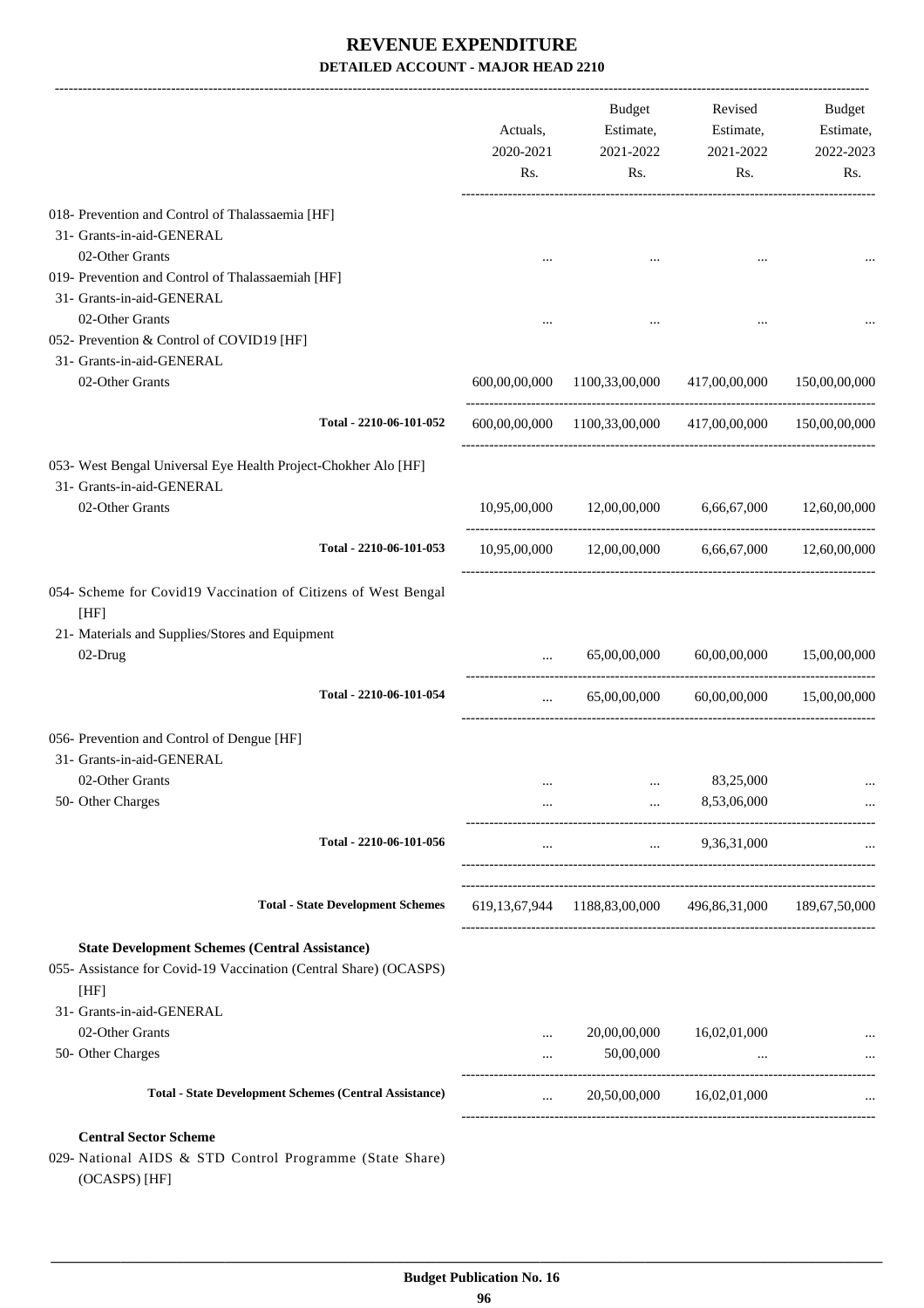|                                                                                                                             | Actuals,<br>2020-2021<br>Rs. | Budget<br>Estimate,<br>2021-2022<br>Rs.                | Revised<br>Estimate,<br>2021-2022<br>Rs. | Budget<br>Estimate,<br>2022-2023<br>Rs. |
|-----------------------------------------------------------------------------------------------------------------------------|------------------------------|--------------------------------------------------------|------------------------------------------|-----------------------------------------|
| 31- Grants-in-aid-GENERAL                                                                                                   |                              |                                                        |                                          |                                         |
| 02-Other Grants<br>030- National AIDS & STD Control Programme (Central Share)<br>(OCASPS) [HF]<br>31- Grants-in-aid-GENERAL |                              |                                                        |                                          |                                         |
| 02-Other Grants                                                                                                             |                              |                                                        |                                          |                                         |
| Total - 2210-06-101                                                                                                         |                              | 753,87,67,774 1457,16,11,000                           | 674,29,67,000                            | 355,81,81,000                           |
| Voted<br>Charged                                                                                                            |                              | 753,87,67,774 1457,16,11,000 674,29,67,000<br>$\cdots$ |                                          | 355,81,81,000                           |
| <b>DETAILED ACCOUNT NO. 2210-06-102 - PREVENTION OF FOOD ADULTERATION</b>                                                   |                              |                                                        |                                          |                                         |
| 06 - PUBLIC HEALTH                                                                                                          |                              |                                                        |                                          |                                         |
| 102- Prevention of Food Adulteration                                                                                        |                              |                                                        |                                          |                                         |
| <b>Administrative Expenditure</b>                                                                                           |                              |                                                        |                                          |                                         |
| 001- Prevention of Food Adulteration [HF]                                                                                   |                              |                                                        |                                          |                                         |
| 01- Salaries                                                                                                                |                              |                                                        |                                          |                                         |
| 12-Medical Allowance                                                                                                        |                              |                                                        |                                          |                                         |
| 002- Enforcement of Food Safety and Standards [HF]                                                                          |                              |                                                        |                                          |                                         |
| 01- Salaries                                                                                                                |                              |                                                        |                                          |                                         |
| 01-Pay                                                                                                                      | 4,83,00,314                  | 4,95,67,000                                            | 4,92,66,000                              | 5,07,44,000                             |
| 14-Grade Pay                                                                                                                | $\ldots$                     | 1,00,000                                               | $\ddots$                                 |                                         |
| 02-Dearness Allowance                                                                                                       | 2,44,084                     | 14,88,000                                              | 15,00,000                                | 15,45,000                               |
| 03-House Rent Allowance                                                                                                     | 51,44,677                    | 47,10,000                                              | 52,31,000                                | 53,88,000                               |
| 04-Ad hoc Bonus                                                                                                             | 3,61,200                     | 3,65,000                                               | 1,50,000                                 | 1,70,000                                |
| 07-Other Allowances                                                                                                         | 34,130                       | 83,000                                                 | 34,000                                   | 35,000                                  |
| 12-Medical Allowance                                                                                                        | 3,86,323                     | 3,97,000                                               | 3,97,000                                 | 4,01,000                                |
| Total - 2210-06-102-002-01                                                                                                  |                              | 5,44,70,728 5,67,10,000 5,65,78,000                    |                                          | 5,82,83,000                             |
| 02- Wages                                                                                                                   | $\cdots$                     | 2,06,000                                               | 2,37,000                                 | 2,44,000                                |
| 07- Medical Reimbursements                                                                                                  | $\cdots$                     | $\ldots$                                               | $\ldots$                                 | $\cdots$                                |
| 11- Travel Expenses                                                                                                         | 19,850                       | 21,000                                                 | 21,000                                   | 21,000                                  |
| 12- Medical Reimbursements under WBHS 2008<br>13- Office Expenses                                                           | 75,727                       | 31,000                                                 | 31,000                                   | 32,000                                  |
| 01-Electricity                                                                                                              | 22,573                       | 69,000                                                 | 43,000                                   | 44,000                                  |
| 02-Telephone                                                                                                                | $\cdots$                     | 8,000                                                  | 8,000                                    | 8,000                                   |
| 03-Maintenance / P.O.L. for Office Vehicles                                                                                 | $\cdots$                     | 1,04,000                                               | $\ldots$                                 | $\cdots$                                |
| 04-Other Office Expenses                                                                                                    | 67,610                       | 1,22,000                                               | 1,22,000                                 | 1,24,000                                |
| Total - 2210-06-102-002-13                                                                                                  | 90,183                       |                                                        | 3,03,000 1,73,000 1,76,000               |                                         |
| 14- Rents, Rates and Taxes                                                                                                  | 5, 19, 445                   | 6,00,000                                               | 14,00,000                                | 15,60,000                               |
| 31- Grants-in-aid-GENERAL                                                                                                   |                              |                                                        |                                          |                                         |
| 02-Other Grants                                                                                                             | $\cdots$                     | 33,91,000                                              | $\cdots$                                 | $\cdots$                                |
| 50- Other Charges                                                                                                           | 2,16,668                     | 5,23,000                                               | 4,00,000                                 | 4,08,000                                |
|                                                                                                                             |                              |                                                        |                                          |                                         |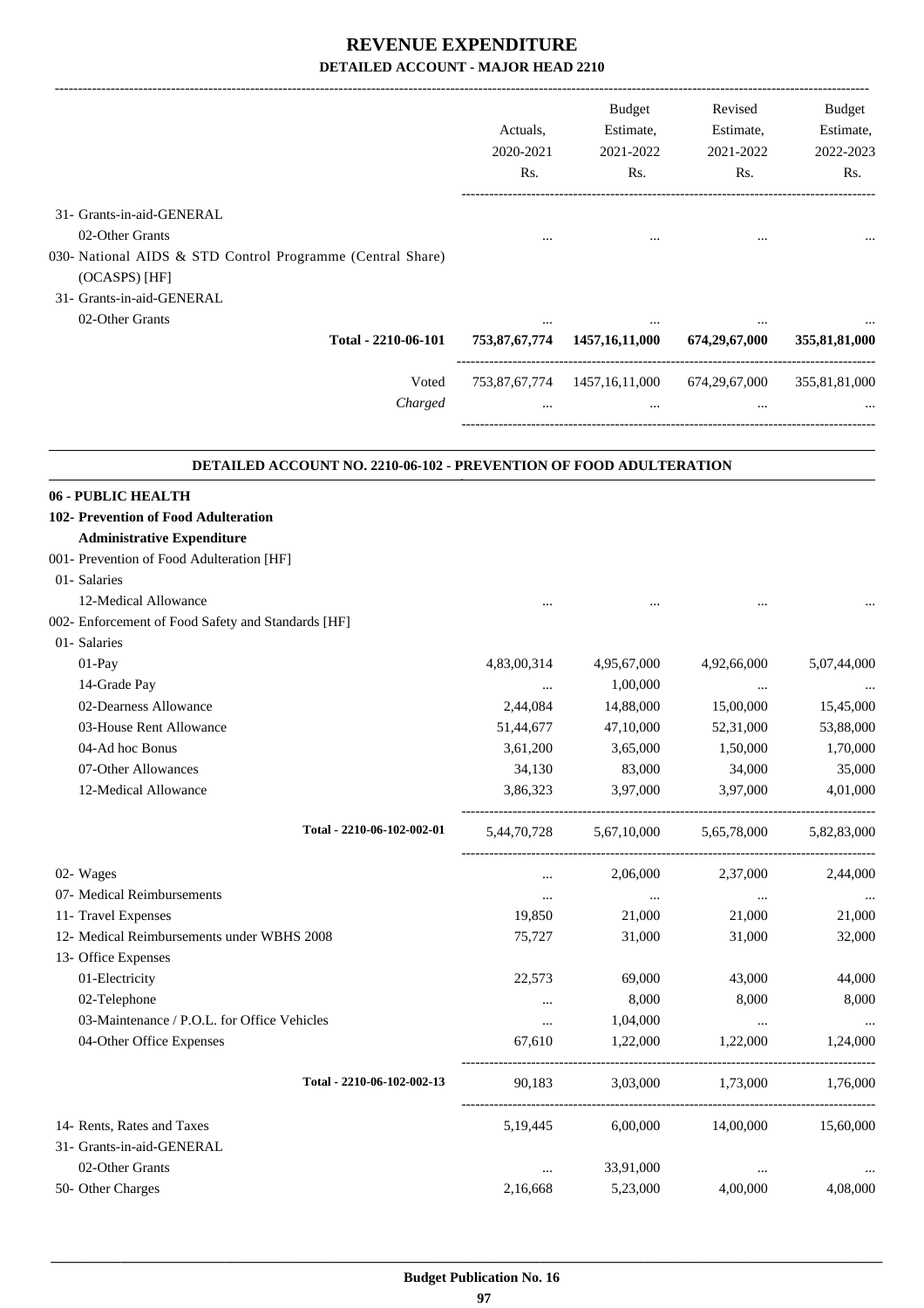|                                                                                                                                                                                   | Actuals,<br>2020-2021<br>Rs. | Budget<br>Estimate,<br>2021-2022<br>Rs. | Revised<br>Estimate,<br>2021-2022<br>Rs.        | Budget<br>Estimate,<br>2022-2023<br>Rs. |
|-----------------------------------------------------------------------------------------------------------------------------------------------------------------------------------|------------------------------|-----------------------------------------|-------------------------------------------------|-----------------------------------------|
| Total - 2210-06-102-002                                                                                                                                                           |                              |                                         | 5,53,92,601 6,17,85,000 5,88,40,000 6,07,24,000 |                                         |
| <b>Total - Administrative Expenditure</b>                                                                                                                                         |                              |                                         | 5,53,92,601 6,17,85,000 5,88,40,000 6,07,24,000 |                                         |
| <b>State Development Schemes</b><br>005- Implementation of the Food Safety and Standards Act, 2006 and<br>Rules and Regulation of 2011 (FSSAI<br>Reimbursement/Contribution) [HF] |                              |                                         |                                                 |                                         |
| 01- Salaries                                                                                                                                                                      |                              |                                         |                                                 |                                         |
| 01-Pay                                                                                                                                                                            | $\cdots$                     |                                         |                                                 |                                         |
| 02-Dearness Allowance                                                                                                                                                             | $\cdots$                     |                                         |                                                 |                                         |
| 03-House Rent Allowance                                                                                                                                                           | $\cdots$                     |                                         |                                                 |                                         |
| 04-Ad hoc Bonus                                                                                                                                                                   | $\cdots$                     | $\cdots$                                |                                                 | $\cdots$                                |
| 07-Other Allowances                                                                                                                                                               |                              |                                         | $\ddotsc$                                       |                                         |
| 12-Medical Allowance                                                                                                                                                              | $\cdots$                     |                                         |                                                 | $\cdots$                                |
| 13- Office Expenses                                                                                                                                                               |                              |                                         |                                                 |                                         |
| 03-Maintenance / P.O.L. for Office Vehicles                                                                                                                                       |                              | $\cdots$                                |                                                 |                                         |
| 04-Other Office Expenses                                                                                                                                                          | $\cdots$                     |                                         |                                                 |                                         |
| 19- Maintenance                                                                                                                                                                   | $\cdots$                     |                                         | $\cdots$                                        | $\cdots$                                |
| 21- Materials and Supplies/Stores and Equipment                                                                                                                                   |                              |                                         |                                                 |                                         |
| 04-Others                                                                                                                                                                         |                              |                                         |                                                 |                                         |
| 26- Advertising and Publicity Expenses                                                                                                                                            |                              |                                         |                                                 |                                         |
| 28- Payment of Professional and Special Services                                                                                                                                  |                              |                                         |                                                 |                                         |
| 02-Other charges                                                                                                                                                                  |                              |                                         |                                                 |                                         |
| 50- Other Charges                                                                                                                                                                 | $\cdots$                     |                                         |                                                 | $\cdots$                                |
| 77- Computerisation                                                                                                                                                               | $\cdots$                     | $\cdots$                                |                                                 | $\cdots$                                |
| 98- Training                                                                                                                                                                      | $\cdots$                     |                                         |                                                 | $\cdots$                                |
| 006- Implementation of the Food Safety and Standards Act, 2006 and                                                                                                                |                              |                                         |                                                 |                                         |
| Rules and Regulation of 2011 (State Contribution) [HF]                                                                                                                            |                              |                                         |                                                 |                                         |
| 01- Salaries                                                                                                                                                                      |                              |                                         |                                                 |                                         |
| $01-Pay$                                                                                                                                                                          |                              | $\cdots$                                |                                                 | $\cdots$                                |
| 02-Dearness Allowance                                                                                                                                                             | $\cdots$                     |                                         |                                                 |                                         |
| 03-House Rent Allowance                                                                                                                                                           |                              | $\cdots$                                |                                                 | $\cdots$                                |
| 04-Ad hoc Bonus                                                                                                                                                                   | $\cdots$                     | $\cdots$                                |                                                 |                                         |
| 07-Other Allowances                                                                                                                                                               | $\cdots$                     |                                         |                                                 | $\cdots$                                |
| 12-Medical Allowance                                                                                                                                                              | $\cdots$                     | $\cdots$                                | $\cdots$                                        | $\cdots$                                |
| 13- Office Expenses                                                                                                                                                               |                              |                                         |                                                 |                                         |
| 03-Maintenance / P.O.L. for Office Vehicles                                                                                                                                       |                              | $\cdots$                                |                                                 |                                         |
| 04-Other Office Expenses                                                                                                                                                          | $\cdots$                     | $\cdots$                                | $\cdots$                                        | $\cdots$                                |
| 19- Maintenance                                                                                                                                                                   | $\cdots$                     |                                         | $\cdots$                                        | $\cdots$                                |
| 21- Materials and Supplies/Stores and Equipment                                                                                                                                   |                              |                                         |                                                 |                                         |
| 04-Others                                                                                                                                                                         | $\cdots$                     |                                         |                                                 |                                         |
| 26- Advertising and Publicity Expenses                                                                                                                                            | $\cdots$                     | $\cdots$                                |                                                 | $\cdots$                                |
| 28- Payment of Professional and Special Services                                                                                                                                  |                              |                                         |                                                 |                                         |
| 02-Other charges                                                                                                                                                                  | $\cdots$                     | $\cdots$                                | $\ddotsc$                                       | $\cdots$                                |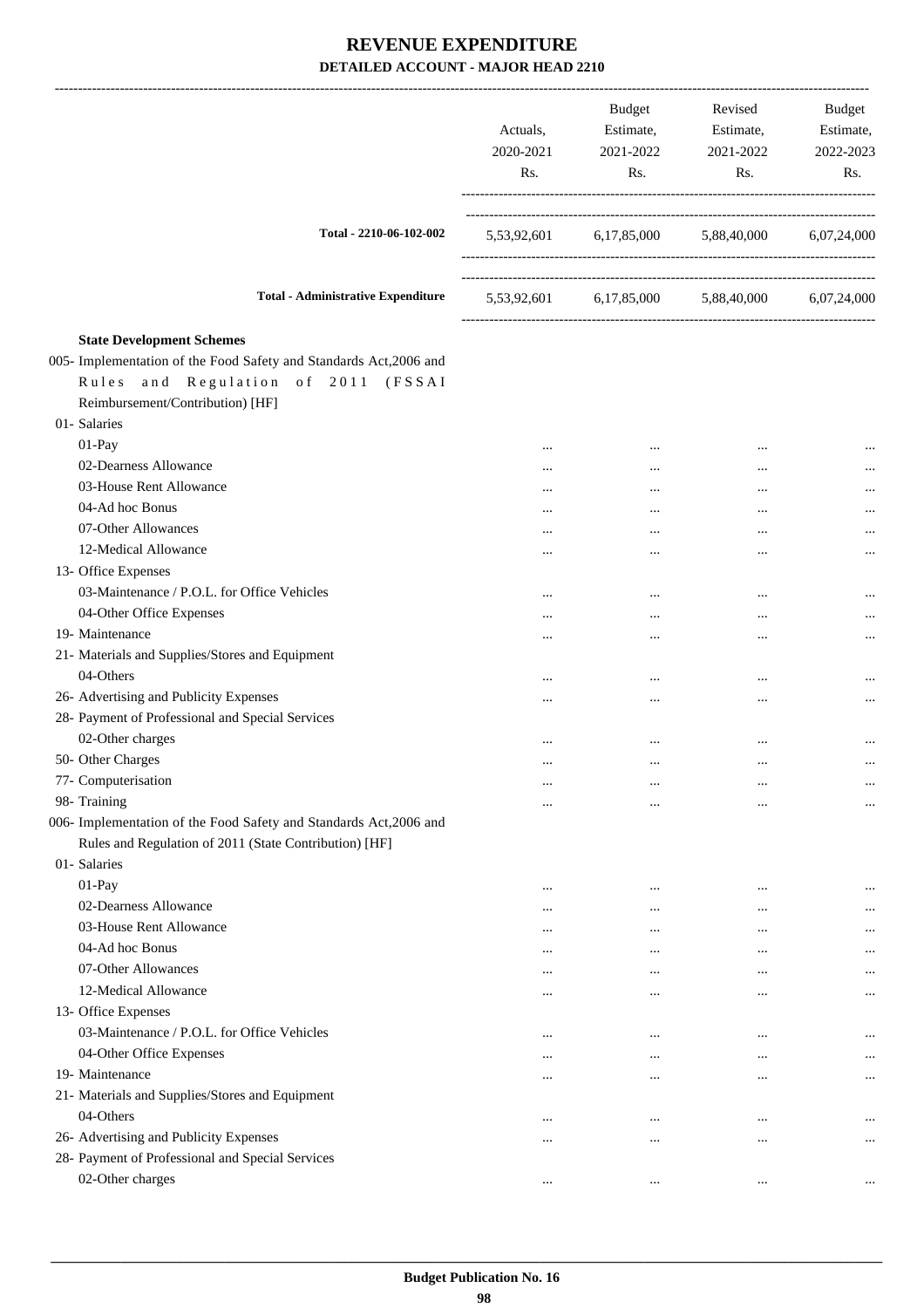|                     |                     |             | <b>Budget</b> | Revised     | Budget      |
|---------------------|---------------------|-------------|---------------|-------------|-------------|
|                     |                     | Actuals.    | Estimate,     | Estimate,   | Estimate,   |
|                     |                     | 2020-2021   | 2021-2022     | 2021-2022   | 2022-2023   |
|                     |                     | Rs.         | Rs.           | Rs.         | Rs.         |
| 50- Other Charges   |                     | $\cdots$    | $\cdots$      | $\cdots$    | $\cdots$    |
| 77- Computerisation |                     | $\cdots$    | $\cdots$      | $\cdots$    | $\cdots$    |
| 98- Training        |                     |             | $\cdots$      |             | $\cdots$    |
|                     | Total - 2210-06-102 | 5,53,92,601 | 6,17,85,000   | 5,88,40,000 | 6,07,24,000 |
|                     | Voted               | 5,53,92,601 | 6,17,85,000   | 5,88,40,000 | 6,07,24,000 |
|                     | Charged             | $\cdots$    | $\cdots$      |             | $\cdots$    |
|                     |                     |             |               |             |             |

.

| DETAILED ACCOUNT NO. 2210-06-104 - DRUG CONTROL |              |              |              |              |  |  |
|-------------------------------------------------|--------------|--------------|--------------|--------------|--|--|
| 06 - PUBLIC HEALTH                              |              |              |              |              |  |  |
| 104- Drug Control                               |              |              |              |              |  |  |
| <b>Administrative Expenditure</b>               |              |              |              |              |  |  |
| 001- Establishment of Drug Control. [HF]        |              |              |              |              |  |  |
| 01- Salaries                                    |              |              |              |              |  |  |
| 01-Pay                                          | 17,63,22,697 | 18,25,00,000 | 17,98,49,000 | 18,52,44,000 |  |  |
| 14-Grade Pay                                    | 1,800        |              | 20,000       |              |  |  |
| 02-Dearness Allowance                           | 18,63,697    | 54,75,000    | 63,00,000    | 68,00,000    |  |  |
| 03-House Rent Allowance                         | 1,79,99,228  | 1,73,38,000  | 1,70,86,000  | 1,75,98,000  |  |  |
| 04-Ad hoc Bonus                                 | 3,36,000     | 3,40,000     | 3,80,000     | 3,90,000     |  |  |
| 05-Interim Relief                               | 1,81,672     | 10,000       | 1,82,000     | 1,82,000     |  |  |
| 07-Other Allowances                             | 1,31,158     | 1,55,000     | 1,30,000     | 1,33,000     |  |  |
| 11-Compensatory Allowance                       | 1,84,000     | 1,92,000     | 1,90,000     | 1,94,000     |  |  |
| 12-Medical Allowance                            | 3,97,620     | 4,09,000     | 4,03,000     | 4,08,000     |  |  |
| Total - 2210-06-104-001-01                      | 19,74,17,872 | 20,64,19,000 | 20,45,40,000 | 21,09,49,000 |  |  |
| 02- Wages                                       | 14,92,200    | 14,70,000    | 19,00,000    | 19,57,000    |  |  |
| 07- Medical Reimbursements                      | $\cdots$     | $\ldots$     |              |              |  |  |
| 11- Travel Expenses                             | 4,359        | 85,000       | 40,000       | 41,000       |  |  |
| 12- Medical Reimbursements under WBHS 2008      | 1,15,328     | 6,85,000     | 6,85,000     | 6,99,000     |  |  |
| 13- Office Expenses                             |              |              |              |              |  |  |
| 01-Electricity                                  | 2,24,065     | 2,11,000     | 2,11,000     | 2,15,000     |  |  |
| 02-Telephone                                    | 3,99,133     | 3,71,000     | 3,71,000     | 3,78,000     |  |  |
| 03-Maintenance / P.O.L. for Office Vehicles     | 7,73,677     | 6,10,000     | 6,10,000     | 6,23,000     |  |  |
| 04-Other Office Expenses                        | 31,97,662    | 13,20,000    | 13,20,000    | 13,46,000    |  |  |
| Total - 2210-06-104-001-13                      | 45,94,537    | 25,12,000    | 25,12,000    | 25,62,000    |  |  |
| 14- Rents, Rates and Taxes                      | 11,61,320    | 12,19,000    | 12,50,000    | 12,60,000    |  |  |
| 19- Maintenance                                 | 35,400       | 1,03,000     | 36,000       | 37,000       |  |  |
| 21- Materials and Supplies/Stores and Equipment |              |              |              |              |  |  |
| 03-Other Hospital Consumables                   | 2,14,623     | 6,22,000     | 6,22,000     | 6,34,000     |  |  |
| 50- Other Charges                               | 9,00,103     | 11,44,000    | 11,44,000    | 11,78,000    |  |  |
| 77- Computerisation                             | 18,992       | 25,000       | 19,000       | 19,000       |  |  |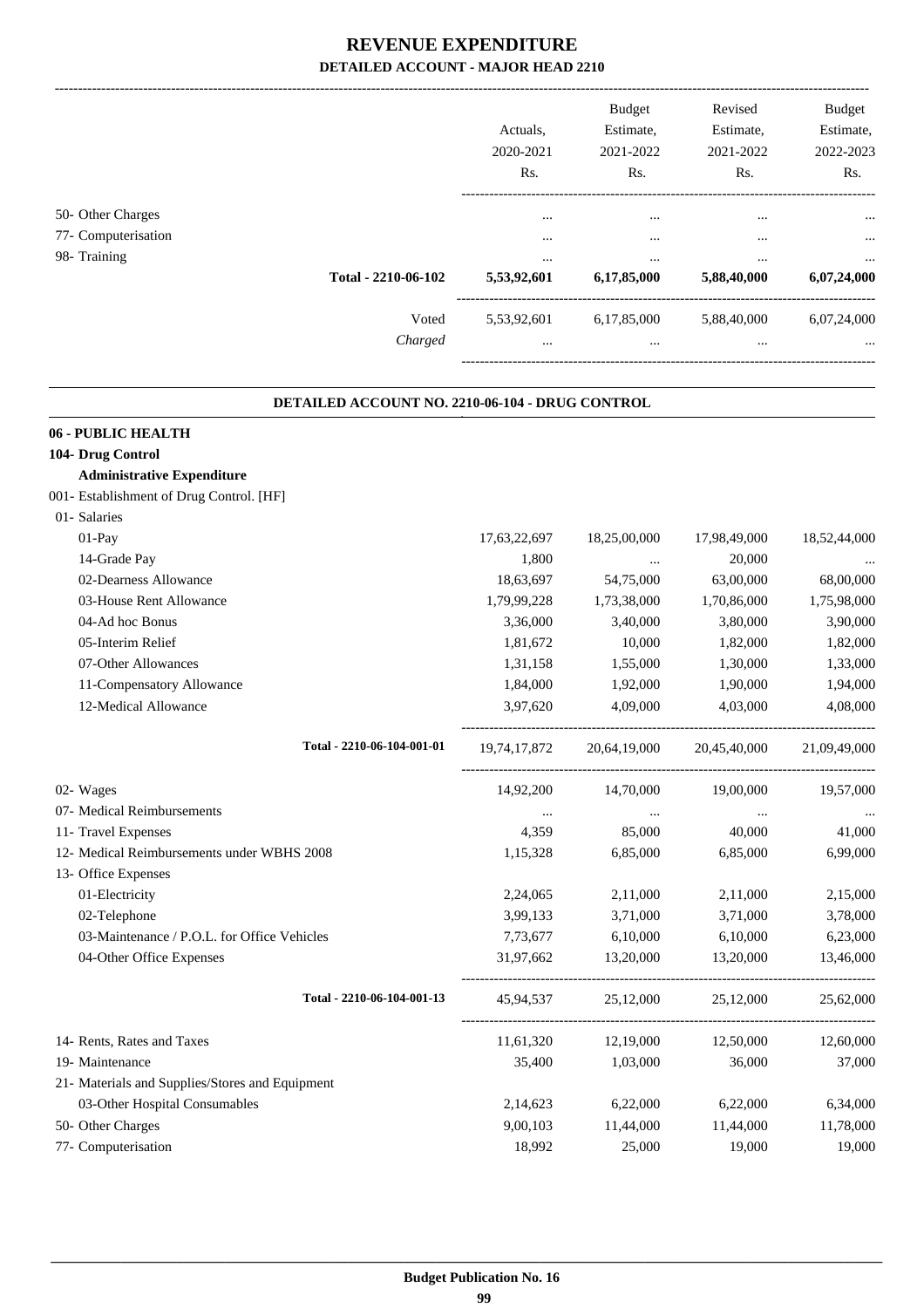|                                                                                           | Actuals,<br>2020-2021<br>Rs. | <b>Budget</b><br>Estimate,<br>2021-2022<br>Rs. | Revised<br>Estimate,<br>2021-2022<br>Rs.                        | Budget<br>Estimate,<br>2022-2023<br>Rs. |
|-------------------------------------------------------------------------------------------|------------------------------|------------------------------------------------|-----------------------------------------------------------------|-----------------------------------------|
| Total - 2210-06-104-001                                                                   |                              |                                                | 20,59,54,734 21,42,84,000 21,27,48,000 21,93,36,000             |                                         |
| 002- ISM Drug Control [HF]                                                                |                              |                                                |                                                                 |                                         |
| 01- Salaries                                                                              |                              |                                                |                                                                 |                                         |
| $01-Pay$                                                                                  | 36,76,300                    | 40,70,000                                      | 37,50,000                                                       | 38,63,000                               |
| 14-Grade Pay                                                                              | $\ldots$                     | $\cdots$                                       | $\sim$ 0.000 $\mu$                                              | $\cdots$                                |
| 02-Dearness Allowance                                                                     | 14,334                       | 1,23,000                                       | 1,23,000                                                        | 1,30,000                                |
| 03-House Rent Allowance                                                                   | 3,95,904                     | 3,87,000                                       | 3,48,000                                                        | 3,59,000                                |
| 04-Ad hoc Bonus                                                                           | 4,200                        | 5,000                                          | 5,000                                                           | 5,000                                   |
| 07-Other Allowances                                                                       | 5,968                        | 11,000                                         | 6,000                                                           | 6,000                                   |
| 12-Medical Allowance                                                                      | 1,000                        | 3,000                                          | 1,000                                                           | 1,000                                   |
| Total - 2210-06-104-002-01                                                                |                              |                                                | 40,97,706 45,99,000 42,33,000 43,64,000                         |                                         |
| 07- Medical Reimbursements                                                                | $\cdots$                     | $\cdots$                                       | $\cdots$                                                        |                                         |
| 11- Travel Expenses                                                                       |                              | 8,000                                          | 5,000                                                           | 6,000                                   |
| 12- Medical Reimbursements under WBHS 2008                                                | $\cdots$                     | $\cdots$                                       | $\cdots$                                                        |                                         |
| 13- Office Expenses                                                                       |                              |                                                |                                                                 |                                         |
| 02-Telephone                                                                              | 21,479                       | 19,000                                         | 19,000                                                          | 19,000                                  |
| 03-Maintenance / P.O.L. for Office Vehicles                                               | 1,71,065                     | 1,95,000                                       | 1,95,000                                                        | 1,99,000                                |
| 04-Other Office Expenses                                                                  | 9,252                        | 12,000                                         | 12,000                                                          | 12,000                                  |
| Total - 2210-06-104-002-13                                                                | 2,01,796                     |                                                | 2,26,000 2,26,000                                               | 2,30,000                                |
| 50- Other Charges                                                                         | 83,676                       | 89,000                                         | 89,000                                                          | 92,000                                  |
| 77- Computerisation                                                                       |                              | 5,000                                          | 3,000                                                           | 4,000                                   |
| Total - 2210-06-104-002                                                                   | 43,83,178                    | 49,27,000                                      | 45,56,000                                                       | 46,96,000                               |
| <b>Total - Administrative Expenditure</b>                                                 |                              |                                                | 21,03,37,912 21,92,11,000 21,73,04,000 22,40,32,000             |                                         |
| <b>State Development Schemes</b><br>003- Improvement of Durgs Control Administration [HF] |                              |                                                |                                                                 |                                         |
| 50- Other Charges                                                                         | $\cdots$                     | 15,00,000                                      | 5,00,000 15,75,000                                              |                                         |
| <b>Total - State Development Schemes</b>                                                  | $\cdots$                     |                                                | 15,00,000 5,00,000 15,75,000                                    |                                         |
| Total - 2210-06-104                                                                       |                              |                                                | 21,03,37,912 22,07,11,000 21,78,04,000 22,56,07,000             |                                         |
| Voted<br>Charged                                                                          | $\cdots$                     | <b>Contract</b>                                | 21,03,37,912 22,07,11,000 21,78,04,000 22,56,07,000<br>$\cdots$ |                                         |
|                                                                                           |                              |                                                |                                                                 |                                         |

#### **DETAILED ACCOUNT NO. 2210-06-106 - MANUFACTURE OF SERA / VACCINE .**

**06 - PUBLIC HEALTH**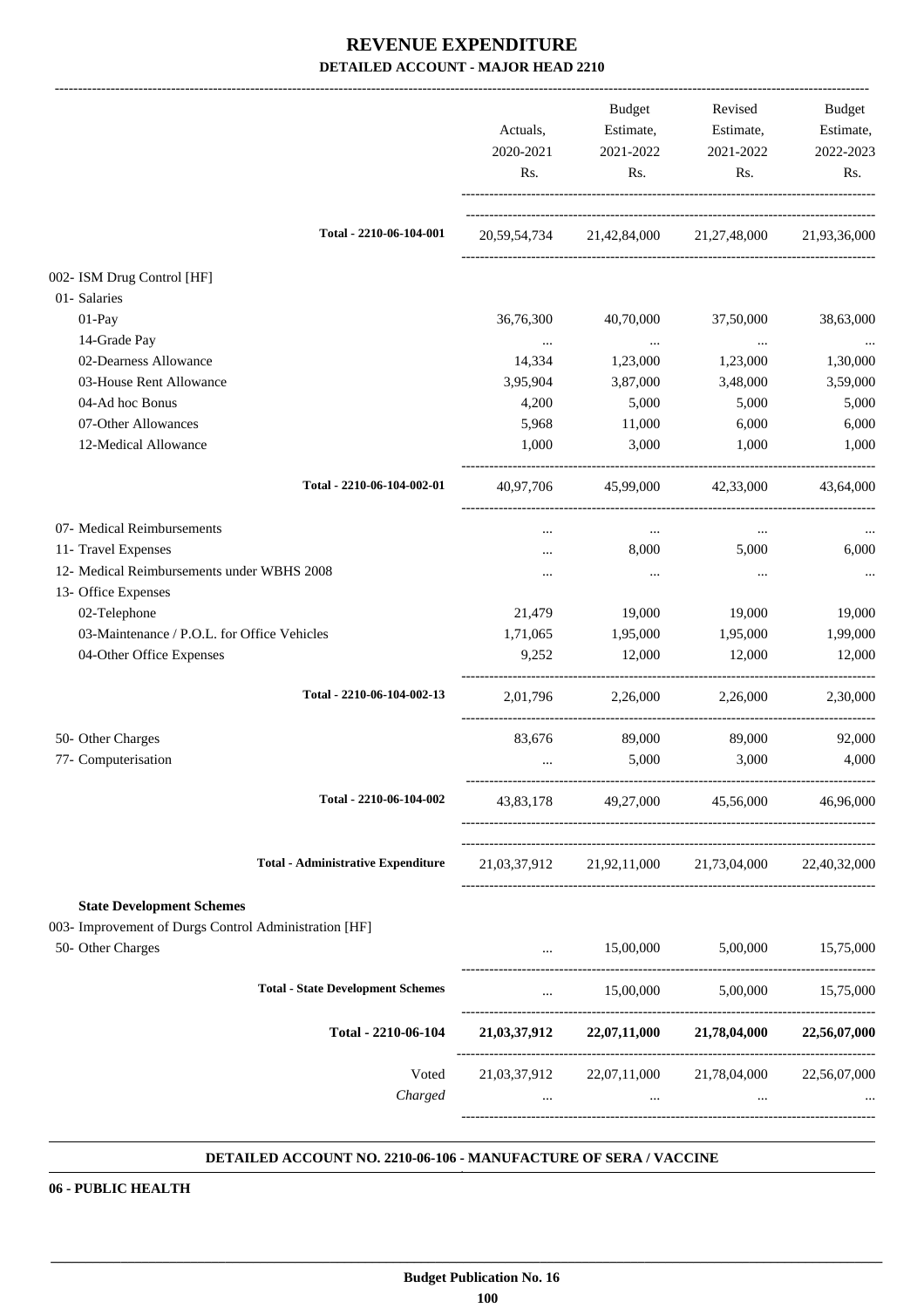|                                                 |                                           | Actuals,<br>2020-2021 | Budget<br>Estimate,<br>2021-2022    | Revised<br>Estimate,<br>2021-2022 | <b>Budget</b><br>Estimate,<br>2022-2023 |
|-------------------------------------------------|-------------------------------------------|-----------------------|-------------------------------------|-----------------------------------|-----------------------------------------|
|                                                 |                                           | Rs.                   | Rs.                                 | Rs.                               | Rs.                                     |
| 106- Manufacture of Sera / Vaccine              |                                           |                       |                                     |                                   |                                         |
| <b>Administrative Expenditure</b>               |                                           |                       |                                     |                                   |                                         |
| 001- Pasteur Institute [HF]                     |                                           |                       |                                     |                                   |                                         |
| 01- Salaries                                    |                                           |                       |                                     |                                   |                                         |
| 01-Pay                                          |                                           | 1,22,37,440           | 1,28,00,000                         | 1,24,82,000                       | 1,28,56,000                             |
| 14-Grade Pay                                    |                                           | $\cdots$              | $\cdots$                            | $\cdots$                          |                                         |
| 02-Dearness Allowance                           |                                           | 62,724                | 3,84,000                            | 3,70,000                          | 3,90,000                                |
| 03-House Rent Allowance                         |                                           | 11,25,096             | 12,16,000                           | 11,30,000                         | 11,64,000                               |
| 04-Ad hoc Bonus                                 |                                           | 67,200                | 70,000                              | 69,000                            | 70,000                                  |
| 07-Other Allowances                             |                                           | 17,730                | 21,000                              | 21,000                            | 22,000                                  |
| 12-Medical Allowance                            |                                           | 59,500                | 60,000                              | 60,000                            | 61,000                                  |
|                                                 | Total - 2210-06-106-001-01                |                       | 1,35,69,690 1,45,51,000 1,41,32,000 |                                   | 1,45,63,000                             |
| 11- Travel Expenses                             |                                           | $\cdots$              | 8,000                               | 5,000                             | 6,000                                   |
| 12- Medical Reimbursements under WBHS 2008      |                                           |                       | $\cdots$                            | 4,00,000                          | 50,000                                  |
| 13- Office Expenses                             |                                           |                       |                                     |                                   |                                         |
| 01-Electricity                                  |                                           | $\cdots$              | $\cdots$                            | $\cdots$                          |                                         |
| 02-Telephone                                    |                                           | 9,890                 | 10,000                              | 24,000                            | 25,000                                  |
| 04-Other Office Expenses                        |                                           | 10,036                | 25,000                              | 25,000                            | 26,000                                  |
|                                                 | Total - 2210-06-106-001-13                | 19,926                | 35,000                              | 49,000                            | 51,000                                  |
| 14- Rents, Rates and Taxes                      |                                           | $\cdots$              | $\cdots$                            | $\cdots$                          |                                         |
| 21- Materials and Supplies/Stores and Equipment |                                           |                       |                                     |                                   |                                         |
| 02-Drug                                         |                                           |                       | 21,17,000                           | 21,17,000                         | 21,59,000                               |
| 03-Other Hospital Consumables                   |                                           |                       | $\cdots$                            | $\cdots$                          |                                         |
|                                                 | Total - 2210-06-106-001-21                | $\ddots$              | 21,17,000                           | 21,17,000                         | 21,59,000                               |
| 50- Other Charges                               |                                           | 6,626                 | 70,000                              | 70,000                            | 72,000                                  |
| 77- Computerisation                             |                                           | 2,947                 | 3,000                               | 3,000                             | 3,000                                   |
|                                                 | <b>Total - Administrative Expenditure</b> | 1,35,99,189           | 1,67,84,000                         | 1,67,76,000                       | 1,69,04,000                             |
|                                                 | Total - 2210-06-106                       | 1,35,99,189           | 1,67,84,000                         | 1,67,76,000                       | 1,69,04,000                             |
|                                                 | Voted                                     |                       | 1,35,99,189 1,67,84,000             | 1,67,76,000                       | 1,69,04,000                             |
|                                                 |                                           |                       |                                     |                                   |                                         |

#### **DETAILED ACCOUNT NO. 2210-06-107 - PUBLIC HEALTH LABORATORIES .**

.

### **06 - PUBLIC HEALTH**

### **107- Public Health Laboratories**

#### **Administrative Expenditure**

001- Bacteriological Diagnostic Laboratories [HF]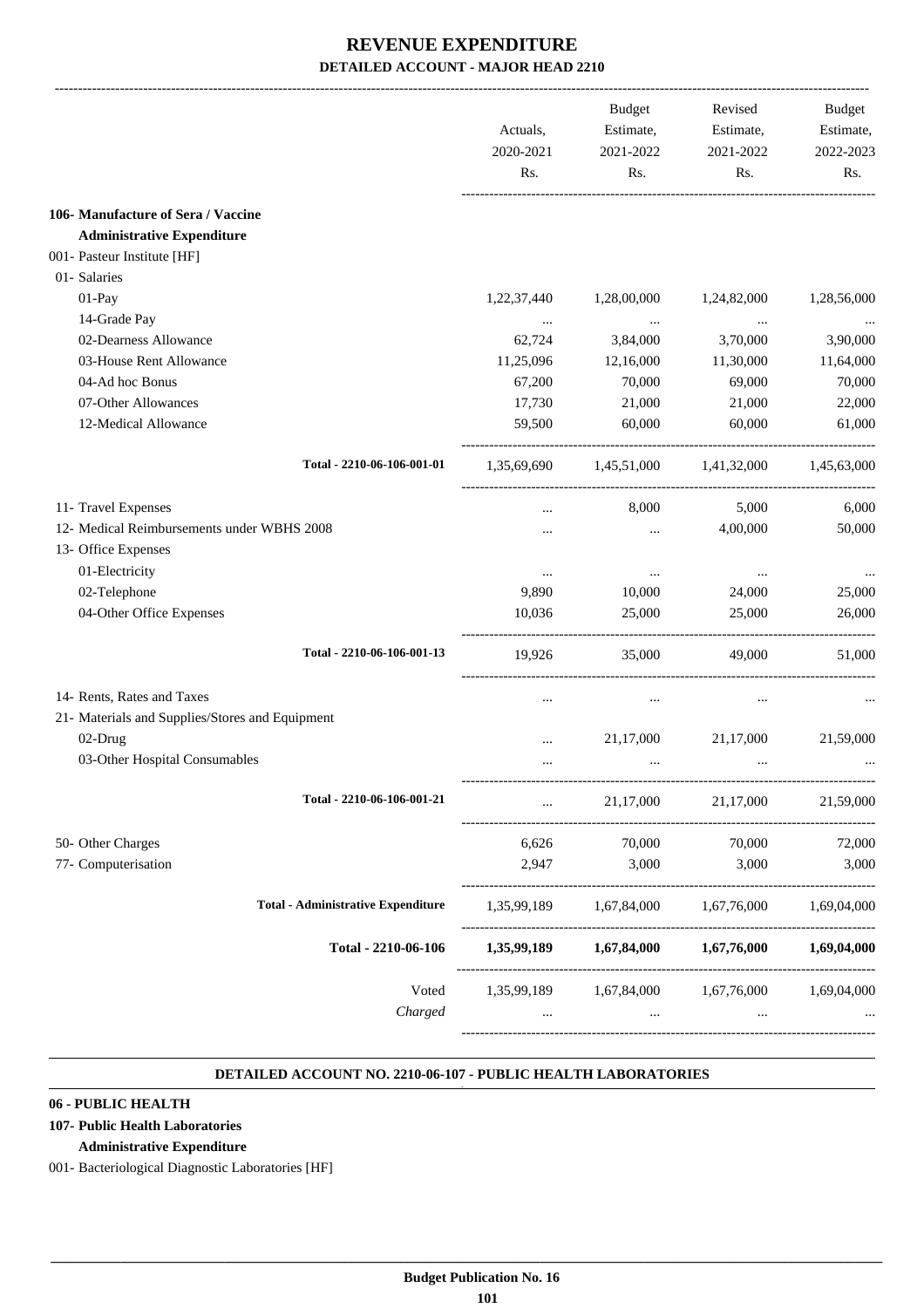|                                                 |                | Budget                  | Revised     | Budget      |
|-------------------------------------------------|----------------|-------------------------|-------------|-------------|
|                                                 | Actuals,       | Estimate,               | Estimate,   | Estimate,   |
|                                                 | 2020-2021      | 2021-2022               | 2021-2022   | 2022-2023   |
|                                                 | Rs.            | Rs.                     | Rs.         | Rs.         |
| 01- Salaries                                    |                |                         |             |             |
| 01-Pay                                          | 2,57,04,900    | 2,89,00,000             | 2,62,19,000 | 2,70,06,000 |
| 14-Grade Pay                                    | $\cdots$       | $\sim$ $\sim$           |             |             |
| 02-Dearness Allowance                           | 1,04,646       | 8,67,000                | 8,65,000    | 8,91,000    |
| 03-House Rent Allowance                         | 24,36,684      | 27,46,000               | 24,91,000   | 25,66,000   |
| 04-Ad hoc Bonus                                 | 88,200         | 93,000                  | 90,000      | 92,000      |
| 07-Other Allowances                             | 1,24,298       | 1,55,000                | 1,28,000    | 1,32,000    |
| 12-Medical Allowance                            | 26,000         | 29,000                  | 27,000      | 28,000      |
| Total - 2210-06-107-001-01                      |                | 2,84,84,728 3,27,90,000 | 2,98,20,000 | 3,07,15,000 |
| 02- Wages                                       | 10,75,485      | 11,38,000               | 20,00,000   | 21,00,000   |
| 07- Medical Reimbursements                      | $\cdots$       | $\cdots$                | $\cdots$    |             |
| 11- Travel Expenses                             | $\cdots$       | 18,000                  | 10,000      | 11,000      |
| 12- Medical Reimbursements under WBHS 2008      | 58,981         | 1,79,000                | 1,79,000    | 1,83,000    |
| 13- Office Expenses                             |                |                         |             |             |
| 01-Electricity                                  | $\cdots$       | $\cdots$                | $\cdots$    |             |
| 02-Telephone                                    | 24,530         | 29,000                  | 29,000      | 30,000      |
| 04-Other Office Expenses                        | 1,58,908       | 1,61,000                | 1,61,000    | 1,64,000    |
| Total - 2210-06-107-001-13                      | 1,83,438       | 1,90,000                | 1,90,000    | 1,94,000    |
| 19- Maintenance                                 | 1,10,599       | 2,13,000                | 2,00,000    | 2,00,000    |
| 21- Materials and Supplies/Stores and Equipment |                |                         |             |             |
| 02-Drug                                         | 4,41,731       | 6,77,000                | 6,77,000    | 6,91,000    |
| 50- Other Charges                               | 9,48,975       | 9,35,000                | 9,35,000    | 9,63,000    |
| 77- Computerisation                             | 24,500         | 31,000                  | 25,000      | 26,000      |
| <b>Total - Administrative Expenditure</b>       | 3,13,28,437    | 3,61,71,000             | 3,40,36,000 | 3,50,83,000 |
| Total - 2210-06-107                             | 3, 13, 28, 437 | 3,61,71,000             | 3,40,36,000 | 3,50,83,000 |
| Voted                                           | 3, 13, 28, 437 | 3,61,71,000             | 3,40,36,000 | 3,50,83,000 |
| Charged                                         |                |                         |             |             |

#### **DETAILED ACCOUNT NO. 2210-06-112 - PUBLIC HEALTH EDUCATION .**

.

### **06 - PUBLIC HEALTH**

### **112- Public Health Education**

### **Administrative Expenditure**

# 001- Health Education [HF] 01- Salaries

| $01-Pav$                | 39.47.927 | 72,08,000 | 40.27,000 | 41.48.000 |
|-------------------------|-----------|-----------|-----------|-----------|
| 14-Grade Pay            | 8.400     | 50,000    |           |           |
| 02-Dearness Allowance   | 39.158    | 5.50,000  | 1.30.000  | 1,34,000  |
| 03-House Rent Allowance | 3.89.420  | 6.28,000  | 4,00,000  | 4,12,000  |
| 04-Ad hoc Bonus         | 25,200    | 31,000    | 31,000    | 31,000    |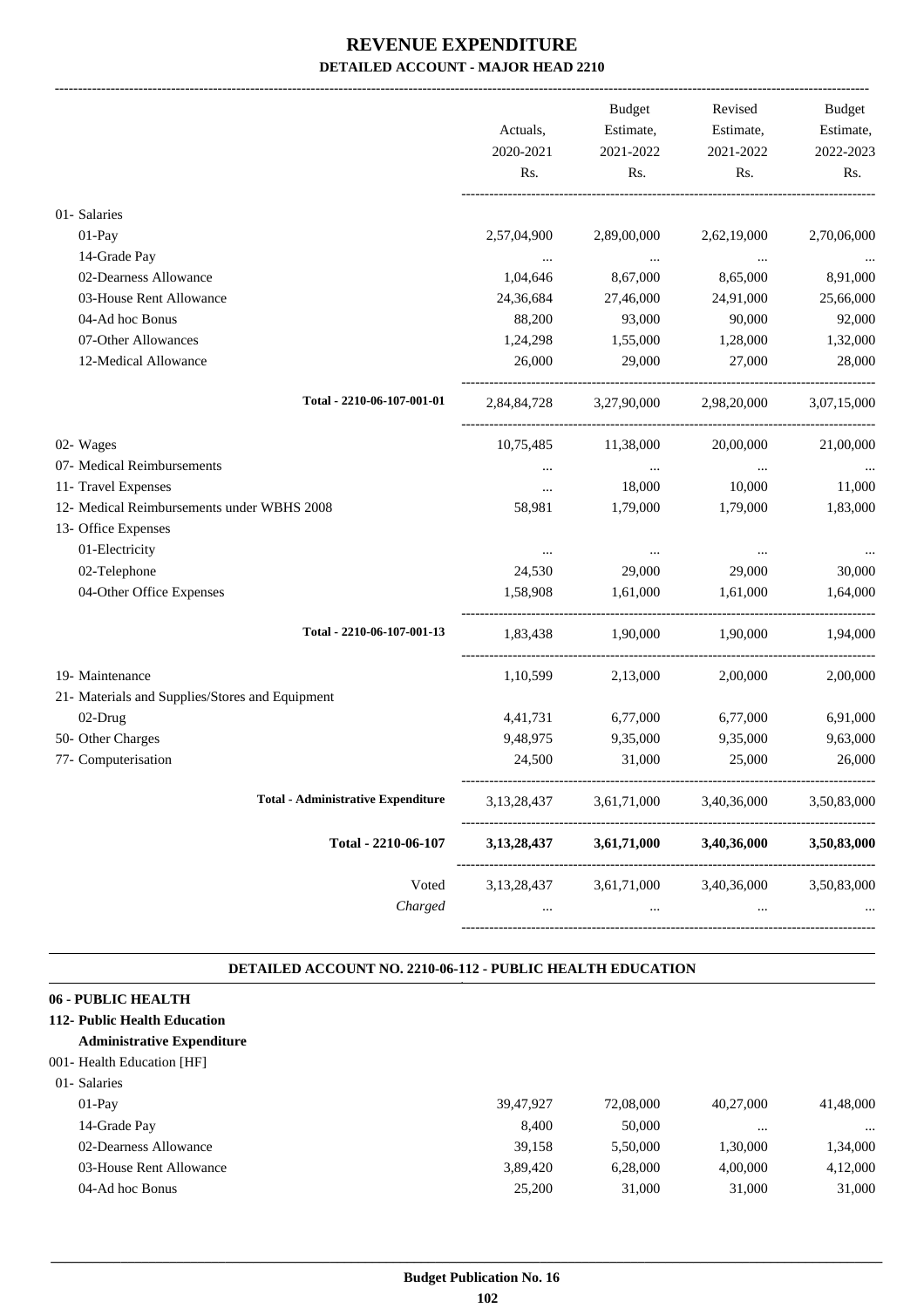|                                                 | Actuals,<br>2020-2021<br>Rs. | Budget<br>Estimate,<br>2021-2022<br>Rs. | Revised<br>Estimate,<br>2021-2022<br>Rs. | <b>Budget</b><br>Estimate,<br>2022-2023<br>Rs. |
|-------------------------------------------------|------------------------------|-----------------------------------------|------------------------------------------|------------------------------------------------|
|                                                 |                              |                                         |                                          |                                                |
| 07-Other Allowances                             | 5,700                        | 6,000                                   | 6,000                                    | 6,000                                          |
| 12-Medical Allowance                            | 24,000                       | 31,000                                  | 22,000                                   | 23,000                                         |
| Total - 2210-06-112-001-01                      | 44,39,805                    | 85,04,000                               | 46,16,000                                | 47,54,000                                      |
| 07- Medical Reimbursements                      |                              | $\cdots$                                |                                          |                                                |
| 11- Travel Expenses                             | $\ddotsc$                    | 21,000                                  | 15,000                                   | 16,000                                         |
| 12- Medical Reimbursements under WBHS 2008      | .                            | 55,000                                  | 55,000                                   | 56,000                                         |
| 13- Office Expenses                             |                              |                                         |                                          |                                                |
| 01-Electricity                                  |                              | $\ldots$                                | $\cdots$                                 |                                                |
| 02-Telephone                                    | $\cdots$                     | 18,000                                  | 18,000                                   | 18,000                                         |
| 03-Maintenance / P.O.L. for Office Vehicles     | $\cdots$                     | $\ddots$                                | $\cdots$                                 |                                                |
| 04-Other Office Expenses                        | 8,030                        | 26,000                                  | 26,000                                   | 27,000                                         |
| Total - 2210-06-112-001-13                      | 8.030                        | 44,000                                  | 44,000                                   | 45,000                                         |
| 21- Materials and Supplies/Stores and Equipment |                              |                                         |                                          |                                                |
| 03-Other Hospital Consumables                   | $\cdots$                     | $\cdots$ .                              | $\cdots$                                 |                                                |
| 50- Other Charges                               | 7,448                        | 21,000                                  | 21,000                                   | 22,000                                         |
| 77- Computerisation                             |                              | 4,000                                   |                                          |                                                |
|                                                 |                              |                                         |                                          |                                                |
| <b>Total - Administrative Expenditure</b>       | 44.55.283                    | 86.49.000                               | 47.51.000                                | 48.93.000                                      |
| Total - 2210-06-112                             | 44,55,283                    | 86,49,000                               | 47,51,000                                | 48,93,000                                      |
| Voted                                           | 44,55,283                    | 86,49,000                               | 47,51,000                                | 48,93,000                                      |
| Charged                                         | $\cdots$                     | $\cdots$                                | $\cdots$                                 |                                                |
|                                                 |                              |                                         |                                          |                                                |

#### **DETAILED ACCOUNT NO. 2210-06-113 - FOOD SAFETY & STANDARDS .**

.

### **06 - PUBLIC HEALTH**

**113- Food Safety & Standards**

### **Administrative Expenditure**

003- Enforcement of Food Safety and Standards [HF]

| 01- Salaries        |                                            |          |          |          |           |
|---------------------|--------------------------------------------|----------|----------|----------|-----------|
| $01-Pay$            |                                            | $\cdots$ | $\cdots$ | $\cdots$ | $\ddotsc$ |
| 14-Grade Pay        |                                            | $\cdots$ | $\cdots$ | $\cdots$ | $\ddotsc$ |
|                     | 02-Dearness Allowance                      | $\cdots$ | $\cdots$ | $\cdots$ | $\cdots$  |
|                     | 03-House Rent Allowance                    | $\cdots$ | $\cdots$ | $\cdots$ | $\cdots$  |
| 04-Ad hoc Bonus     |                                            | $\cdots$ | $\cdots$ | $\cdots$ | $\ddotsc$ |
|                     | 07-Other Allowances                        | $\cdots$ | $\cdots$ | $\cdots$ | $\cdots$  |
|                     | 12-Medical Allowance                       | $\cdots$ |          | $\cdots$ | $\ddotsc$ |
|                     | 07- Medical Reimbursements                 | $\cdots$ | $\cdots$ | $\cdots$ | $\cdots$  |
| 11- Travel Expenses |                                            | $\cdots$ | $\cdots$ | $\cdots$ | $\cdots$  |
|                     | 12- Medical Reimbursements under WBHS 2008 | $\cdots$ |          | $\cdots$ | $\cdots$  |
| 13- Office Expenses |                                            |          |          |          |           |
| 01-Electricity      |                                            |          |          |          | $\ddotsc$ |
|                     |                                            |          |          |          |           |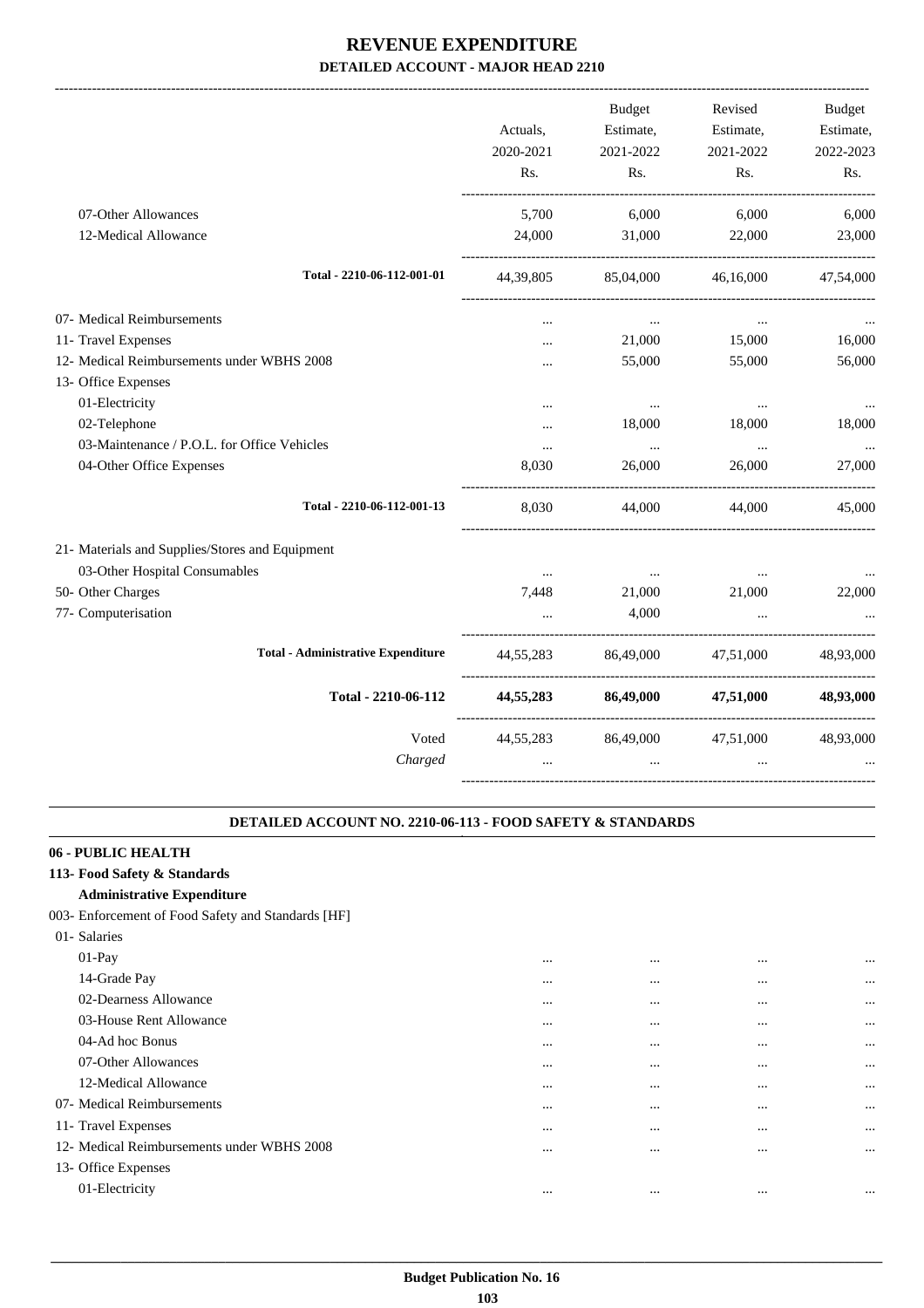-------------------------------------------------------------------------------------------------------------------------------------------------------------------------------

|                                                                                       |           | <b>Budget</b>                           | Revised             | <b>Budget</b> |
|---------------------------------------------------------------------------------------|-----------|-----------------------------------------|---------------------|---------------|
|                                                                                       | Actuals,  | Estimate,                               | Estimate,           | Estimate,     |
|                                                                                       | 2020-2021 | 2021-2022                               | 2021-2022           | 2022-2023     |
|                                                                                       | Rs.       | Rs.                                     | Rs.                 | Rs.           |
| 02-Telephone                                                                          |           | $\cdots$                                | $\cdots$            |               |
| 03-Maintenance / P.O.L. for Office Vehicles                                           |           | $\cdots$                                | $\cdots$            |               |
| 04-Other Office Expenses                                                              | $\cdots$  | $\cdots$                                | $\cdots$            | $\cdots$      |
| 31- Grants-in-aid-GENERAL                                                             |           |                                         |                     |               |
| 02-Other Grants                                                                       | 48,00,000 | 80,00,000                               | 80,00,000           | 81,60,000     |
| 50- Other Charges                                                                     | $\cdots$  | $\cdots$                                |                     |               |
| <b>Total - Administrative Expenditure</b>                                             | 48,00,000 |                                         | 80,00,000 80,00,000 | 81,60,000     |
| Total - 2210-06-113                                                                   | 48,00,000 |                                         | 80,00,000 80,00,000 | 81,60,000     |
| Voted                                                                                 |           | 48,00,000 80,00,000 80,00,000 81,60,000 |                     |               |
| Charged                                                                               | $\cdots$  | $\cdots$                                |                     |               |
| <b>DETAILED ACCOUNT NO. 2210-06-789 - SPECIAL COMPONENT PLAN FOR SCHEDULED CASTES</b> |           |                                         |                     |               |
| 06 - PUBLIC HEALTH                                                                    |           |                                         |                     |               |
| 789- Special Component Plan for Scheduled Castes                                      |           |                                         |                     |               |
| <b>State Development Schemes</b>                                                      |           |                                         |                     |               |
| 007- Other Diseases [HF]                                                              |           |                                         |                     |               |

| 50- Other Charges                                                                                                |                         | 2,00,00,000 | 2,00,00,000 | 66,67,000                                           | 2,10,00,000 |
|------------------------------------------------------------------------------------------------------------------|-------------------------|-------------|-------------|-----------------------------------------------------|-------------|
|                                                                                                                  | Total - 2210-06-789-007 | 2,00,00,000 | 2,00,00,000 | 66,67,000                                           | 2,10,00,000 |
| 008- Prevention and Control of Thalassaemia [HF]                                                                 |                         |             |             |                                                     |             |
| 31- Grants-in-aid-GENERAL                                                                                        |                         |             |             |                                                     |             |
| 02-Other Grants                                                                                                  |                         |             |             |                                                     |             |
| 009- Improvement of Urban Health Services [HF]                                                                   |                         |             |             |                                                     |             |
| 31- Grants-in-aid-GENERAL                                                                                        |                         |             |             |                                                     |             |
| 02-Other Grants                                                                                                  |                         |             |             | 17,28,23,457 17,28,00,000 22,59,00,000 18,14,40,000 |             |
|                                                                                                                  | Total - 2210-06-789-009 |             |             | 17,28,23,457 17,28,00,000 22,59,00,000 18,14,40,000 |             |
| 010-National Programme for Prevention & Control of<br>Cancer, Diabetes, Cardiovascular Disease & Stroke (NPCDCS) |                         |             |             |                                                     |             |
| [HF]<br>31- Grants-in-aid-GENERAL                                                                                |                         |             |             |                                                     |             |
| 02-Other Grants                                                                                                  |                         |             | 1,00,000    | 33,000                                              | 1,05,000    |
|                                                                                                                  | Total - 2210-06-789-010 |             | 1,00,000    | 33,000                                              | 1,05,000    |
| 011- National Programme for Health Care of the Elderly (NPHCE)<br>[HF]                                           |                         |             |             |                                                     |             |
| 31- Grants-in-aid-GENERAL                                                                                        |                         |             |             |                                                     |             |
| 02-Other Grants                                                                                                  |                         |             | 1,00,000    | 33,000                                              | 1,05,000    |
|                                                                                                                  |                         |             |             |                                                     |             |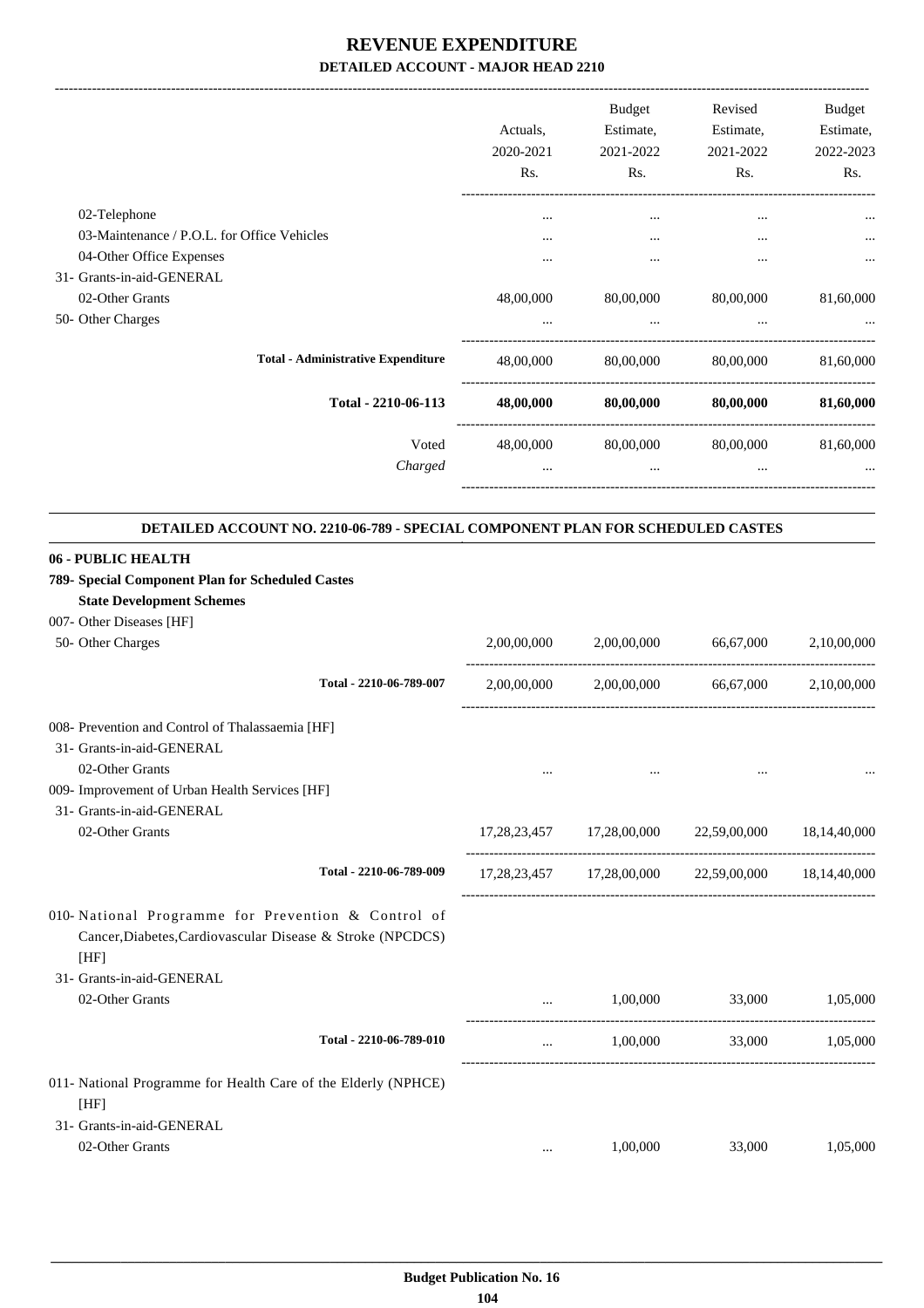|                                                                                                                                                                                                                                  |                                                          | Actuals,<br>2020-2021<br>Rs. | <b>Budget</b><br>Estimate,<br>2021-2022<br>Rs. | Revised<br>Estimate,<br>2021-2022<br>Rs. | <b>Budget</b><br>Estimate,<br>2022-2023<br>Rs. |
|----------------------------------------------------------------------------------------------------------------------------------------------------------------------------------------------------------------------------------|----------------------------------------------------------|------------------------------|------------------------------------------------|------------------------------------------|------------------------------------------------|
|                                                                                                                                                                                                                                  | Total - 2210-06-789-011                                  | $\cdots$                     | 1.00.000                                       | 33,000                                   | 1,05,000                                       |
| 013- Prevention & Control of COVID19 [HF]<br>31- Grants-in-aid-GENERAL<br>02-Other Grants<br>02-Other Grants<br><b>State Development Schemes</b><br>02-Other Grants<br>Cancer, Diabetes, Cardiovascular Disease & Stroke(NPCDCS) |                                                          |                              | 1028,00,00,000                                 | 20,00,00,000                             | 25,00,00,000                                   |
|                                                                                                                                                                                                                                  | Total - 2210-06-789-013                                  | $\cdots$                     | 1028,00,00,000                                 | 20,00,00,000                             | 25,00,00,000                                   |
| 014- Swasthya Sathi [HF]<br>31- Grants-in-aid-GENERAL                                                                                                                                                                            |                                                          |                              | 120,00,00,000                                  | 300,00,00,000                            | 500,00,00,000                                  |
|                                                                                                                                                                                                                                  | Total - 2210-06-789-014                                  | $\cdots$                     | 120,00,00,000                                  | 300,00,00,000                            | 500,00,00,000                                  |
|                                                                                                                                                                                                                                  | <b>Total - State Development Schemes</b>                 | 19, 28, 23, 457              | 1167,30,00,000                                 | 343,26,33,000                            | 545, 26, 50, 000                               |
|                                                                                                                                                                                                                                  | Total - 2210-06-789                                      |                              | 19,28,23,457 1167,30,00,000                    | 343,26,33,000                            | 545,26,50,000                                  |
|                                                                                                                                                                                                                                  | Voted<br>Charged                                         | 19,28,23,457<br>$\ddots$     | 1167,30,00,000<br>$\ddotsc$                    | 343,26,33,000<br>$\cdots$                | 545,26,50,000                                  |
|                                                                                                                                                                                                                                  | DETAILED ACCOUNT NO. 2210-06-796 - TRIBAL AREAS SUB-PLAN |                              |                                                |                                          |                                                |
| 06 - PUBLIC HEALTH<br>796- Tribal Areas Sub-Plan<br>006- Programme for Control of other Diseases in Tribal Areas [HF]                                                                                                            |                                                          |                              |                                                |                                          |                                                |
| 50- Other Charges                                                                                                                                                                                                                |                                                          | 1,06,66,907                  | 2,00,00,000                                    | 66,67,000                                | 2,10,00,000                                    |
|                                                                                                                                                                                                                                  | Total - 2210-06-796-006                                  | 1,06,66,907                  | 2,00,00,000                                    | 66,67,000                                | 2,10,00,000                                    |
| 008- Prevention & Control Of Thallassaemia [HF]<br>31- Grants-in-aid-GENERAL<br>009-National Programme for Prevention & Control of                                                                                               |                                                          | $\ddotsc$                    | $\cdots$                                       | $\cdots$                                 |                                                |
| [HF]<br>31- Grants-in-aid-GENERAL<br>02-Other Grants                                                                                                                                                                             |                                                          | $\cdots$                     | 1,00,000                                       | 33,000                                   | 1,05,000                                       |
|                                                                                                                                                                                                                                  | Total - 2210-06-796-009                                  | $\cdots$                     | 1,00,000                                       | 33,000                                   | 1,05,000                                       |

010- National Programme for Health Care of the Elderly (NPHCE) [HF]

-----------------------------------------------------------------------------------------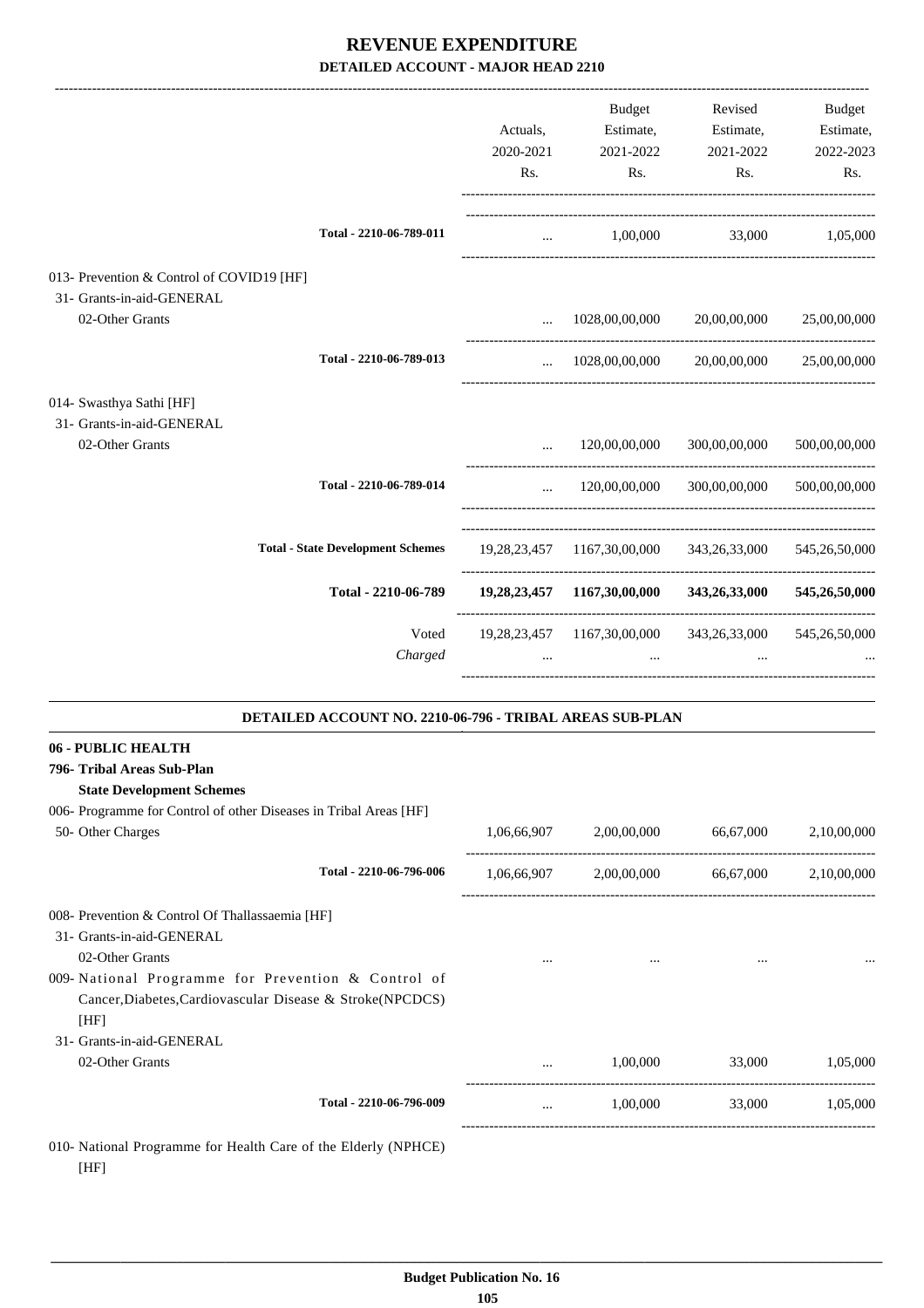| 31- Grants-in-aid-GENERAL<br>02-Other Grants                           |                                                      | Actuals,<br>2020-2021<br>Rs.<br>$\cdots$ | <b>Budget</b><br>Estimate,<br>2021-2022<br>Rs.<br>1,00,000 | Revised<br>Estimate,<br>2021-2022<br>Rs.<br>33,000 | Budget<br>Estimate,<br>2022-2023<br>Rs.<br>1,05,000 |
|------------------------------------------------------------------------|------------------------------------------------------|------------------------------------------|------------------------------------------------------------|----------------------------------------------------|-----------------------------------------------------|
|                                                                        | Total - 2210-06-796-010                              | $\cdots$                                 | 1,00,000                                                   | 33,000                                             | 1,05,000                                            |
| 011- Prevention & Control of COVID19 [HF]<br>31- Grants-in-aid-GENERAL |                                                      |                                          |                                                            |                                                    |                                                     |
| 02-Other Grants                                                        |                                                      |                                          | 349,00,00,000                                              | 10,00,00,000                                       | 15,00,00,000                                        |
|                                                                        | Total - 2210-06-796-011                              | $\cdots$                                 |                                                            | 349,00,00,000 10,00,00,000                         | 15,00,00,000                                        |
| 012- Swasthya Sathi [HF]<br>31- Grants-in-aid-GENERAL                  |                                                      |                                          |                                                            |                                                    |                                                     |
| 02-Other Grants                                                        |                                                      |                                          | 450,00,00,000                                              | 450,00,00,000                                      | 500,00,00,000                                       |
|                                                                        | Total - 2210-06-796-012                              | $\cdots$                                 | 450,00,00,000                                              | 450,00,00,000<br>--------------------------------- | 500,00,00,000                                       |
|                                                                        | <b>Total - State Development Schemes</b>             | 1,06,66,907                              | 801,02,00,000                                              | 460,67,33,000                                      | 517, 12, 10, 000                                    |
|                                                                        | Total - 2210-06-796                                  | 1,06,66,907                              | 801,02,00,000                                              | 460,67,33,000                                      | 517, 12, 10, 000                                    |
|                                                                        | Voted<br>Charged                                     | 1,06,66,907                              | 801,02,00,000                                              | 460,67,33,000                                      | 517, 12, 10, 000                                    |
|                                                                        | DETAILED ACCOUNT NO. 2210-06-800 - OTHER EXPENDITURE |                                          |                                                            |                                                    |                                                     |
| 06 - PUBLIC HEALTH                                                     |                                                      |                                          |                                                            |                                                    |                                                     |
| 800- Other Expenditure                                                 |                                                      |                                          |                                                            |                                                    |                                                     |
| <b>State Development Schemes</b>                                       |                                                      |                                          |                                                            |                                                    |                                                     |
| 002- Improvement of Urban Health Services [HF]                         |                                                      |                                          |                                                            |                                                    |                                                     |
| 31- Grants-in-aid-GENERAL                                              |                                                      |                                          |                                                            |                                                    |                                                     |
| 02-Other Grants                                                        |                                                      | 38, 62, 57, 225                          | 77,00,00,000                                               | 97,87,66,000                                       | 80,85,00,000                                        |
| 50- Other Charges                                                      |                                                      | 11,26,42,208                             | 14,50,00,000                                               | 3,39,63,000                                        | 15,22,50,000                                        |

---------------------------------------------------------------------------------------- **Total - 2210-06-800-002** 49,88,99,433 91,50,00,000 101,27,29,000 96,07,50,000 ----------------------------------------------------------------------------------------- 003- National Programme for Prvention & Control of Cancer,Diabetes,Cardiovascular Disease & Stroke (NPCDCS) [HF] 31- Grants-in-aid-GENERAL 02-Other Grants ... 1,00,000 33,000 1,05,000 ---------------------------------------------------------------------------------------- **Total - 2210-06-800-003** ... 1,00,000 33,000 1,05,000 -----------------------------------------------------------------------------------------

004- National Programme for Care of the Elderly (NPHCE). [HF]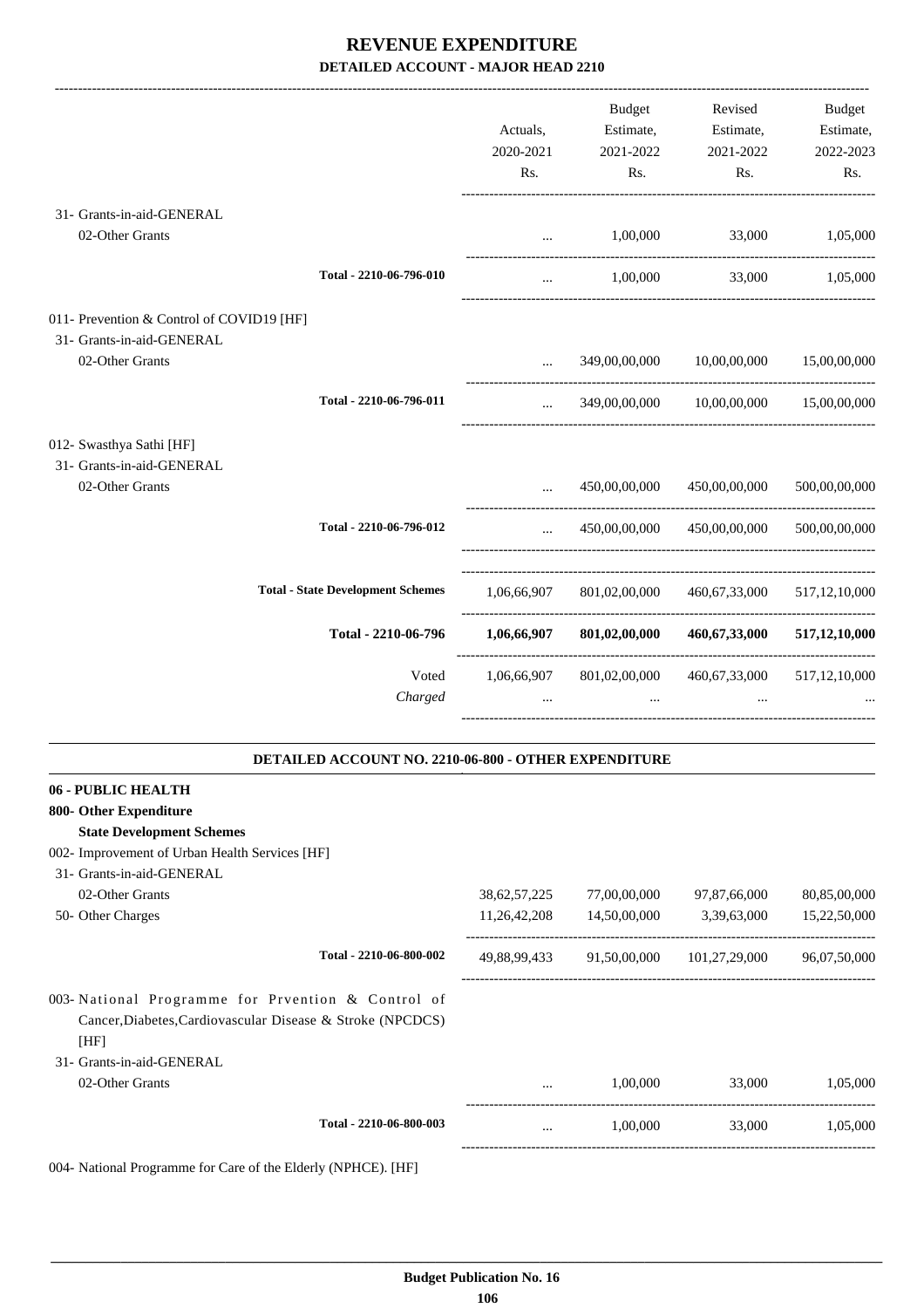-------------------------------------------------------------------------------------------------------------------------------------------------------------------------------

|                                                       |                                          | Actuals,<br>2020-2021 | <b>Budget</b><br>Estimate,<br>2021-2022 | Revised<br>Estimate,<br>2021-2022                          | <b>Budget</b><br>Estimate,<br>2022-2023 |
|-------------------------------------------------------|------------------------------------------|-----------------------|-----------------------------------------|------------------------------------------------------------|-----------------------------------------|
|                                                       |                                          | Rs.                   | Rs.                                     | Rs.                                                        | Rs.                                     |
| 31- Grants-in-aid-GENERAL                             |                                          |                       |                                         |                                                            |                                         |
| 02-Other Grants                                       |                                          |                       | 1,00,000                                | 33,000                                                     | 1,05,000                                |
|                                                       | Total - 2210-06-800-004                  | $\cdots$              | 1,00,000                                | 33,000                                                     | 1,05,000                                |
| 006- Swasthya Sathi [HF]<br>31- Grants-in-aid-GENERAL |                                          |                       |                                         |                                                            |                                         |
| 02-Other Grants                                       |                                          |                       |                                         | 686,59,14,030 1400,10,00,000 1631,00,00,000                | 1500,00,00,000                          |
|                                                       | Total - 2210-06-800-006                  |                       |                                         | 686,59,14,030 1400,10,00,000 1631,00,00,000 1500,00,00,000 |                                         |
|                                                       | <b>Total - State Development Schemes</b> |                       |                                         | 736,48,13,463 1491,62,00,000 1732,27,95,000 1596,09,60,000 |                                         |
|                                                       | Total - 2210-06-800                      |                       |                                         | 736,48,13,463 1491,62,00,000 1732,27,95,000 1596,09,60,000 |                                         |
|                                                       | Voted<br>Charged                         | $\cdots$              | $\cdots$                                | 736,48,13,463 1491,62,00,000 1732,27,95,000<br>$\cdots$    | 1596,09,60,000                          |
|                                                       |                                          |                       |                                         |                                                            |                                         |

#### **DETAILED ACCOUNT NO. 2210-80-004 - HEALTH STATISTICS AND EVALUATION**

.

| 80 - GENERAL                                     |             |             |             |                                                          |
|--------------------------------------------------|-------------|-------------|-------------|----------------------------------------------------------|
| 004- Health Statistics and Evaluation            |             |             |             |                                                          |
| <b>Administrative Expenditure</b>                |             |             |             |                                                          |
| 001- Health Statistics and Vital Statistics [HF] |             |             |             |                                                          |
| 01- Salaries                                     |             |             |             |                                                          |
| $01-Pav$                                         | 1,17,41,700 | 1,24,65,000 | 1,19,77,000 | 1,23,36,000                                              |
| 14-Grade Pay                                     | $\cdots$    | $\cdots$    | $\cdots$    | $\cdots$                                                 |
| 02-Dearness Allowance                            | 52,920      | 3,74,000    | 3,70,000    | 3,82,000                                                 |
| 03-House Rent Allowance                          | 10,45,404   | 11,85,000   | 10,70,000   | 11,10,000                                                |
| 04-Ad hoc Bonus                                  | 50,400      | 55,000      | 51,000      | 52,000                                                   |
| 07-Other Allowances                              | 6.750       | 9.000       | 7.000       | 7,000                                                    |
| 12-Medical Allowance                             | 43,000      | 46,000      | 30,000      | 31,000                                                   |
| Total - 2210-80-004-001-01                       |             |             |             |                                                          |
| 07- Medical Reimbursements                       | $\cdots$    | $\cdots$    | $\cdots$    |                                                          |
| 11- Travel Expenses                              |             | 14,000      | 10,000      | 11,000                                                   |
| 12- Medical Reimbursements under WBHS 2008       | $\cdots$    | 3,10,000    | 1,00,000    | 1,02,000                                                 |
| 13- Office Expenses                              |             |             |             |                                                          |
| 03-Maintenance / P.O.L. for Office Vehicles      | $\cdots$    | $\cdots$    |             |                                                          |
| 04-Other Office Expenses                         | 2,950       | 3,000       | 3,000       | 3,000                                                    |
| Total - 2210-80-004-001-13                       | 2.950       |             | 3.000       | 3.000                                                    |
| 28- Payment of Professional and Special Services |             |             |             |                                                          |
| 02-Other charges                                 | 7,89,000    | 5,69,56,000 | 5,60,93,000 | 5,72,15,000                                              |
|                                                  |             |             |             | 1,29,40,174 1,41,34,000 1,35,05,000 1,39,18,000<br>3.000 |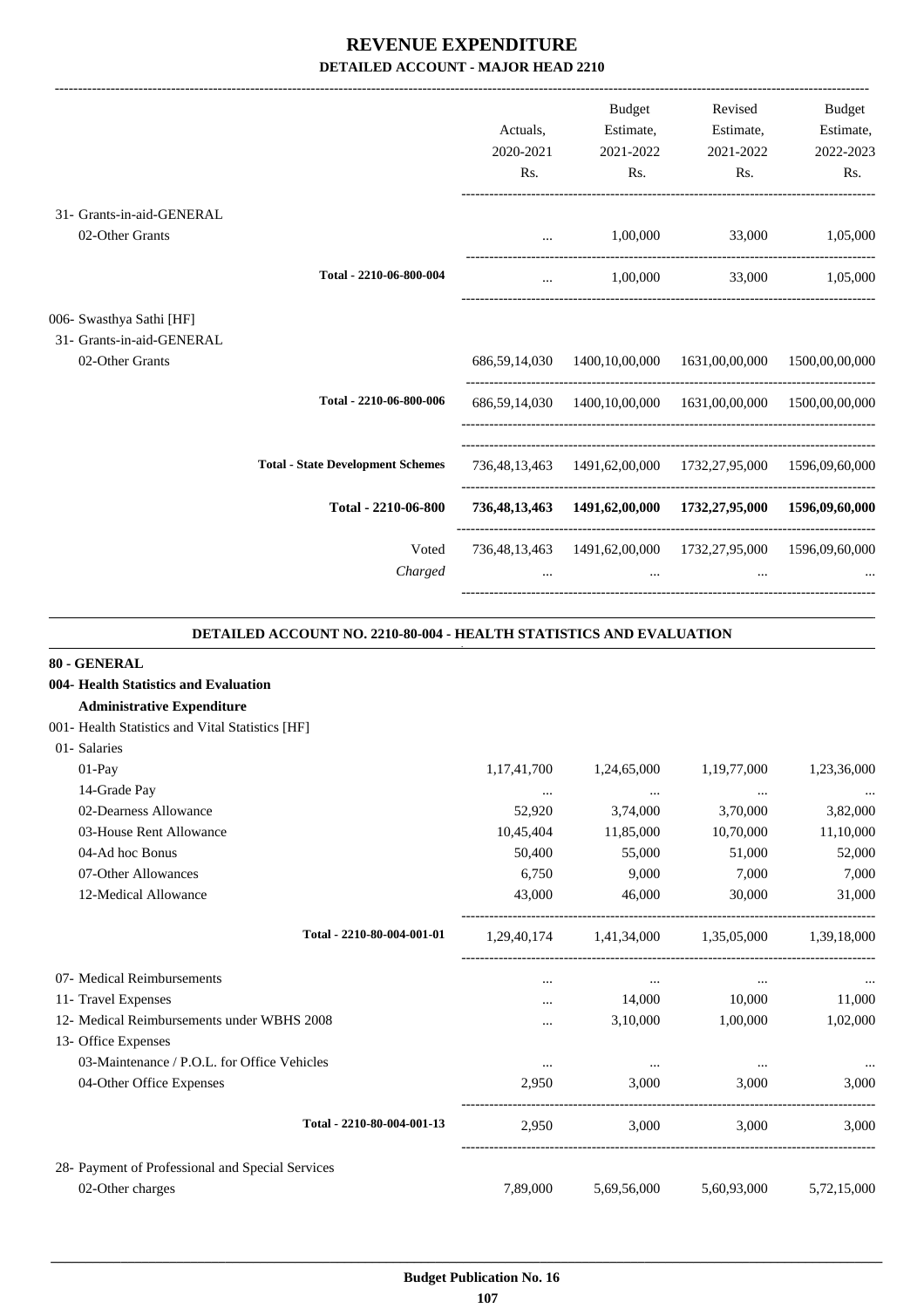|                                           |             | <b>Budget</b>    | Revised     | <b>Budget</b> |
|-------------------------------------------|-------------|------------------|-------------|---------------|
|                                           | Actuals.    | Estimate,        | Estimate,   | Estimate,     |
|                                           | 2020-2021   | 2021-2022        | 2021-2022   | 2022-2023     |
|                                           | Rs.         | R <sub>s</sub> . | Rs.         | Rs.           |
| 50- Other Charges                         | 1,00,454    | 2,10,000         | 2,10,000    | 2,16,000      |
| <b>Total - Administrative Expenditure</b> | 1,38,32,578 | 7,16,27,000      | 6,99,21,000 | 7,14,65,000   |
| Total - 2210-80-004                       | 1,38,32,578 | 7,16,27,000      | 6,99,21,000 | 7,14,65,000   |
| Voted                                     | 1,38,32,578 | 7,16,27,000      | 6,99,21,000 | 7,14,65,000   |
| Charged                                   | $\cdots$    | $\cdots$         | $\cdots$    | $\cdots$      |
|                                           |             |                  |             |               |

#### **DETAILED ACCOUNT NO. 2210-80-101 - AYUSHMAN BHARAT-AYUSHMAN BHARAT-PRADHAN MANTRI JAN AROGYA YOJANA (PMJAY) .**

.

| 80 - GENERAL                                                                                |          |                                      |                       |              |
|---------------------------------------------------------------------------------------------|----------|--------------------------------------|-----------------------|--------------|
| 101- Ayushman Bharat-Ayushman Bharat-Pradhan Mantri Jan                                     |          |                                      |                       |              |
| Arogya Yojana (PMJAY)                                                                       |          |                                      |                       |              |
| <b>State Development Schemes</b>                                                            |          |                                      |                       |              |
| 002- Health and Wellness Centres (State Share) (OCASPS) [HF]                                |          |                                      |                       |              |
| 31- Grants-in-aid-GENERAL                                                                   |          |                                      |                       |              |
| 02-Other Grants                                                                             | $\cdots$ | $\cdots$                             | 15,56,45,000          | 20,00,00,000 |
| 35- Grants for creation of Capital Assets                                                   |          | $\cdots$                             | 2,74,67,000           | 3,00,00,000  |
| Total - 2210-80-101-002                                                                     |          |                                      | $\ldots$ 18,31,12,000 | 23,00,00,000 |
| 004- Ayushman Bharat-Health and Wellness Centres under<br>NUHM(State Share) (OCASPS) [HF]   |          |                                      |                       |              |
| 31- Grants-in-aid-GENERAL                                                                   |          |                                      |                       |              |
| 02-Other Grants                                                                             |          | $\cdots$                             | 6,86,23,000           | 5,00,00,000  |
| 35- Grants for creation of Capital Assets                                                   |          | $\sim$                               | 76,44,000             | 50,00,000    |
| Total - 2210-80-101-004                                                                     | $\cdots$ | <b>Sales Committee</b>               | 7,62,67,000           | 5,50,00,000  |
| <b>Total - State Development Schemes</b>                                                    | $\cdots$ |                                      | $\ldots$ 25,93,79,000 | 28,50,00,000 |
| <b>State Development Schemes (Central Assistance)</b>                                       |          |                                      |                       |              |
| 001- Health and Wellness Centres (Central Share) (OCASPS) [HF]                              |          |                                      |                       |              |
| 31- Grants-in-aid-GENERAL                                                                   |          |                                      |                       |              |
| 02-Other Grants                                                                             |          | $\cdots$                             | 23, 34, 67, 000       | 30,00,00,000 |
| 35- Grants for creation of Capital Assets                                                   |          |                                      | 4,12,00,000           | 6,00,00,000  |
| Total - 2210-80-101-001                                                                     | $\cdots$ | $\cdots$ . The set of $\mathbb{R}^n$ | 27,46,67,000          | 36,00,00,000 |
| 003- Ayushman Bharat-Health and Wellness Centres under<br>NUHM(Central Share) (OCASPS) [HF] |          |                                      |                       |              |
| 31- Grants-in-aid-GENERAL                                                                   |          |                                      |                       |              |
| 02-Other Grants                                                                             | $\cdots$ | $\cdots$                             | 10,29,33,000          | 11,00,00,000 |
| 35- Grants for creation of Capital Assets                                                   |          |                                      | 1,14,67,000           | 1,00,00,000  |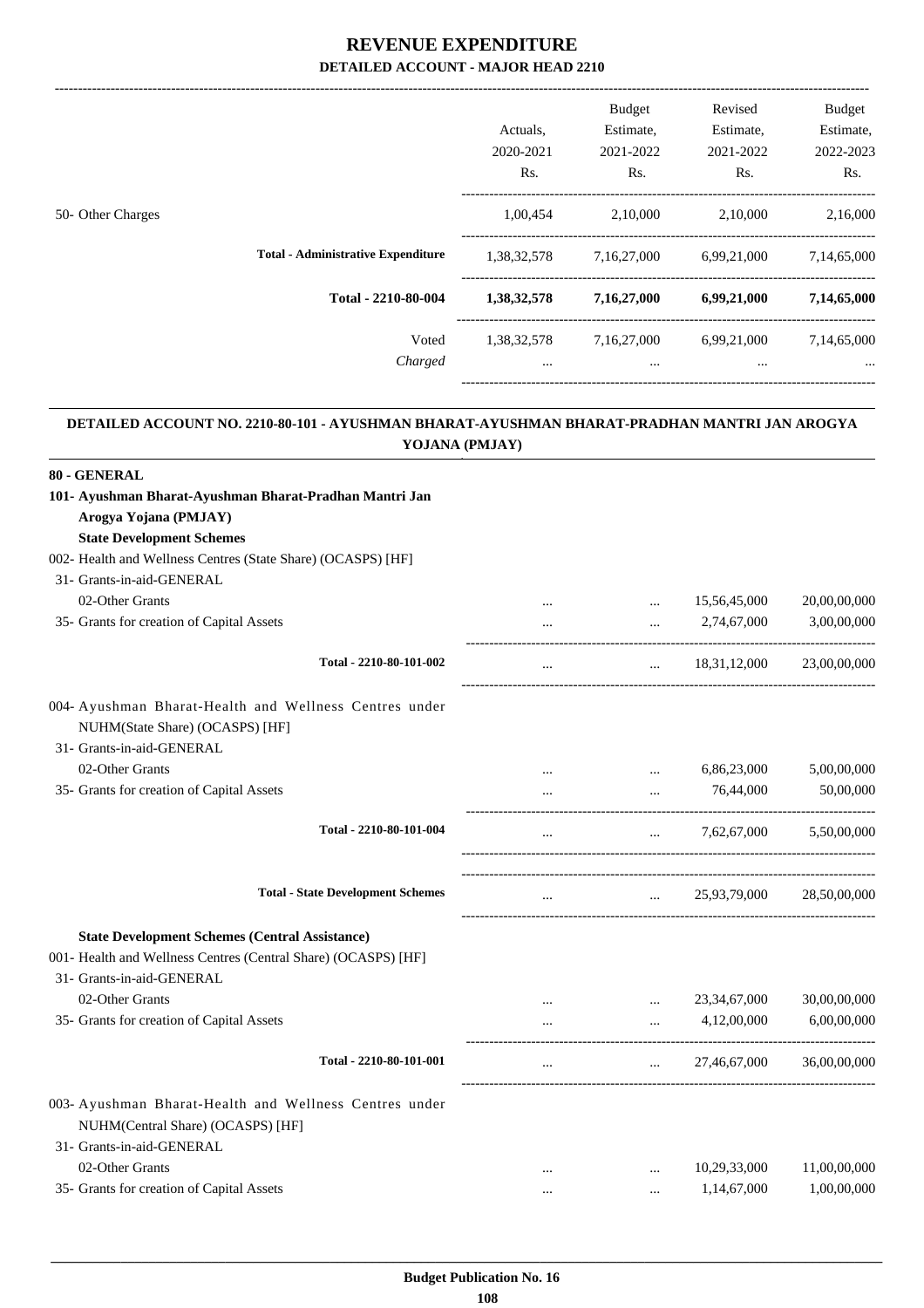|                                                                                                                                                      | Actuals.<br>2020-2021<br>Rs. | Budget<br>Estimate,<br>2021-2022<br>Rs.        | Revised<br>Estimate,<br>2021-2022<br>Rs. | Budget<br>Estimate,<br>2022-2023<br>Rs. |
|------------------------------------------------------------------------------------------------------------------------------------------------------|------------------------------|------------------------------------------------|------------------------------------------|-----------------------------------------|
| Total - 2210-80-101-003                                                                                                                              | $\cdots$                     |                                                | $\ldots$ 11,44,00,000 12,00,00,000       |                                         |
| <b>Total - State Development Schemes (Central Assistance)</b>                                                                                        |                              | $\mathbf{1}$ and $\mathbf{1}$ and $\mathbf{1}$ | 38,90,67,000                             | 48,00,00,000                            |
| Total - 2210-80-101                                                                                                                                  | $\cdots$                     | <b>Sales Committee</b>                         | 64,84,46,000                             | 76,50,00,000                            |
|                                                                                                                                                      |                              |                                                |                                          |                                         |
| Voted<br>Charged                                                                                                                                     | $\cdots$<br>$\cdots$         | $\cdots$                                       | $\ldots$ 64,84,46,000                    | 76,50,00,000                            |
| DETAILED ACCOUNT NO. 2210-80-789 - SPECIAL COMPONENT PLAN FOR SCHEDULED CASTES                                                                       |                              |                                                |                                          |                                         |
| 80 - GENERAL                                                                                                                                         |                              |                                                |                                          |                                         |
| 789- Special Component Plan for Scheduled Castes                                                                                                     |                              |                                                |                                          |                                         |
| <b>State Development Schemes</b>                                                                                                                     |                              |                                                |                                          |                                         |
| 002- Health and Wellness Centres (State Share) (OCASPS) [HF]                                                                                         |                              |                                                |                                          |                                         |
| 31- Grants-in-aid-GENERAL                                                                                                                            |                              |                                                |                                          |                                         |
| 02-Other Grants                                                                                                                                      |                              | $\cdots$                                       | 13,51,12,000                             | 14,00,00,000                            |
| 35- Grants for creation of Capital Assets                                                                                                            |                              |                                                | 2,38,21,000                              | 3,00,00,000                             |
| Total - 2210-80-789-002                                                                                                                              | $\cdots$                     |                                                | $\ldots$ 15,89,33,000                    | 17,00,00,000                            |
| 004- Ayushman Bharat-Health and Wellness Centres under<br>NUHM(State Share) (OCASPS) [HF]<br>31- Grants-in-aid-GENERAL                               |                              |                                                |                                          |                                         |
| 02-Other Grants                                                                                                                                      | $\cdots$                     | $\cdots$                                       | 2,29,33,000                              | 1,00,00,000                             |
| 35- Grants for creation of Capital Assets                                                                                                            |                              | $\cdots$                                       | 24,89,000                                | 50,00,000                               |
| Total - 2210-80-789-004                                                                                                                              | $\cdots$                     | $\cdots$                                       | 2,54,22,000                              | 1,50,00,000                             |
| <b>Total - State Development Schemes</b>                                                                                                             |                              |                                                |                                          |                                         |
|                                                                                                                                                      | $\cdots$                     | <b>Address Contract</b>                        | 18,43,55,000                             | 18,50,00,000                            |
| <b>State Development Schemes (Central Assistance)</b><br>001- Health and Wellness Centres (Central Share) (OCASPS) [HF]<br>31- Grants-in-aid-GENERAL |                              |                                                |                                          |                                         |
| 02-Other Grants                                                                                                                                      |                              |                                                | 20,26,67,000                             | 23,00,00,000                            |
| 35- Grants for creation of Capital Assets                                                                                                            | $\cdots$                     | $\cdots$                                       | 3,57,33,000                              | 5,00,00,000                             |
| Total - 2210-80-789-001                                                                                                                              | $\cdots$                     | $\cdots$                                       | 23,84,00,000                             | 28,00,00,000                            |
| 003- Ayushman Bharat-Health and Wellness Centres under<br>NUHM(Central Share) (OCASPS) [HF]<br>31- Grants-in-aid-GENERAL                             |                              |                                                |                                          |                                         |
| 02-Other Grants                                                                                                                                      | $\cdots$                     |                                                | 3,44,00,000                              | 3,00,00,000                             |
| 35- Grants for creation of Capital Assets                                                                                                            | $\cdots$                     | $\cdots$                                       | 37,33,000                                | 1,00,00,000                             |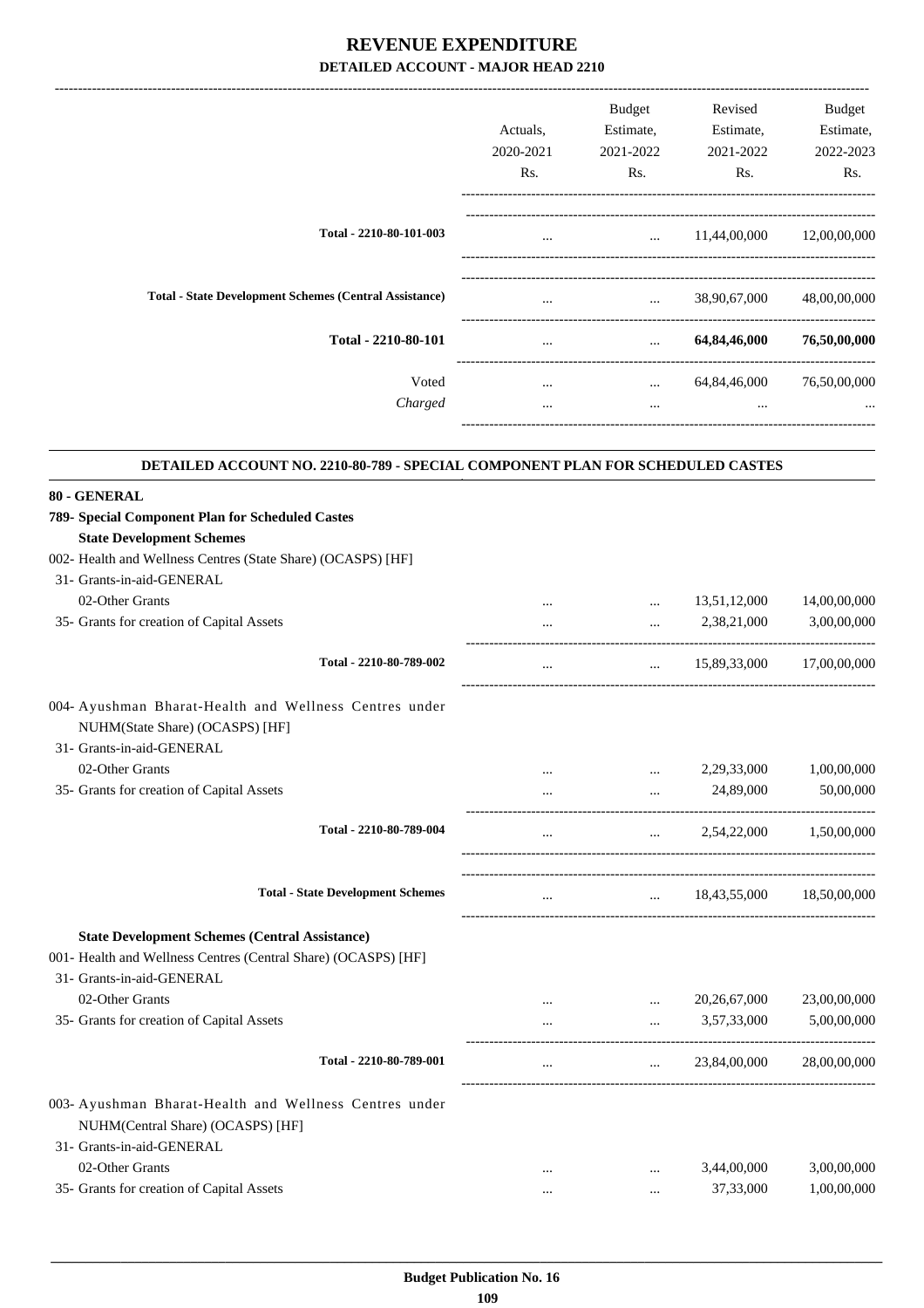|                                                                                                                                                      | Actuals,<br>2020-2021<br>Rs. | Budget<br>Estimate,<br>2021-2022<br>Rs.        | Revised<br>Estimate,<br>2021-2022<br>Rs. | Budget<br>Estimate,<br>2022-2023<br>Rs. |
|------------------------------------------------------------------------------------------------------------------------------------------------------|------------------------------|------------------------------------------------|------------------------------------------|-----------------------------------------|
| Total - 2210-80-789-003                                                                                                                              | $\cdots$                     |                                                | $\ldots$ 3,81,33,000 4,00,00,000         |                                         |
| <b>Total - State Development Schemes (Central Assistance)</b>                                                                                        |                              | $\mathbf{1}$ and $\mathbf{1}$ and $\mathbf{1}$ | 27,65,33,000                             | 32,00,00,000                            |
| Total - 2210-80-789                                                                                                                                  | $\cdots$                     | <b>Sales Control</b>                           | 46,08,88,000                             | 50,50,00,000                            |
|                                                                                                                                                      |                              |                                                |                                          |                                         |
| Voted<br>Charged                                                                                                                                     | $\cdots$<br>$\cdots$         | $\cdots$                                       | $\ldots$ 46,08,88,000                    | 50,50,00,000                            |
| DETAILED ACCOUNT NO. 2210-80-796 - TRIBAL AREA SUB-PLAN                                                                                              |                              |                                                |                                          |                                         |
| 80 - GENERAL                                                                                                                                         |                              |                                                |                                          |                                         |
| 796- Tribal Area Sub-plan                                                                                                                            |                              |                                                |                                          |                                         |
| <b>State Development Schemes</b>                                                                                                                     |                              |                                                |                                          |                                         |
| 002- Health and Wellness Centres (State Share) (OCASPS) [HF]                                                                                         |                              |                                                |                                          |                                         |
| 31- Grants-in-aid-GENERAL                                                                                                                            |                              |                                                |                                          |                                         |
| 02-Other Grants                                                                                                                                      |                              | $\cdots$                                       | 1,78,65,000                              | 2,28,00,000                             |
| 35- Grants for creation of Capital Assets                                                                                                            |                              | $\cdots$                                       | 32,00,000                                | 82,00,000                               |
| Total - 2210-80-796-002                                                                                                                              | $\cdots$                     | $\cdots$                                       | 2,10,65,000                              | 3,10,00,000                             |
| 004- Ayushman Bharat-Health and Wellness Centres under<br>NUHM(State Share) (OCASPS) [HF]<br>31- Grants-in-aid-GENERAL                               |                              |                                                |                                          |                                         |
| 02-Other Grants                                                                                                                                      |                              | $\cdots$                                       | 56,00,000                                | 80,00,000                               |
| 35- Grants for creation of Capital Assets                                                                                                            |                              | $\cdots$                                       | 6,21,000                                 | 20,00,000                               |
| Total - 2210-80-796-004                                                                                                                              | $\cdots$                     | $\cdots$                                       | 62,21,000                                | 1,00,00,000                             |
|                                                                                                                                                      |                              |                                                |                                          |                                         |
| <b>Total - State Development Schemes</b>                                                                                                             | $\cdots$                     | $\mathbf{1}$ and $\mathbf{1}$ and $\mathbf{1}$ | 2,72,86,000                              | 4,10,00,000                             |
| <b>State Development Schemes (Central Assistance)</b><br>001- Health and Wellness Centres (Central Share) (OCASPS) [HF]<br>31- Grants-in-aid-GENERAL |                              |                                                |                                          |                                         |
| 02-Other Grants                                                                                                                                      |                              | $\cdots$                                       | 2,68,00,000                              | 3,00,00,000                             |
| 35- Grants for creation of Capital Assets                                                                                                            | $\cdots$                     |                                                | 48,00,000                                | 1,50,00,000                             |
| Total - 2210-80-796-001                                                                                                                              | $\cdots$                     | $\cdots$                                       | 3,16,00,000                              | 4,50,00,000                             |
| 003- Ayushman Bharat-Health and Wellness Centres under<br>NUHM(Central Share) (OCASPS) [HF]<br>31- Grants-in-aid-GENERAL                             |                              |                                                |                                          |                                         |
| 02-Other Grants                                                                                                                                      | $\cdots$                     |                                                | 84,00,000                                | 80,00,000                               |
| 35- Grants for creation of Capital Assets                                                                                                            |                              | $\cdots$                                       | 9,33,000                                 | 20,00,000                               |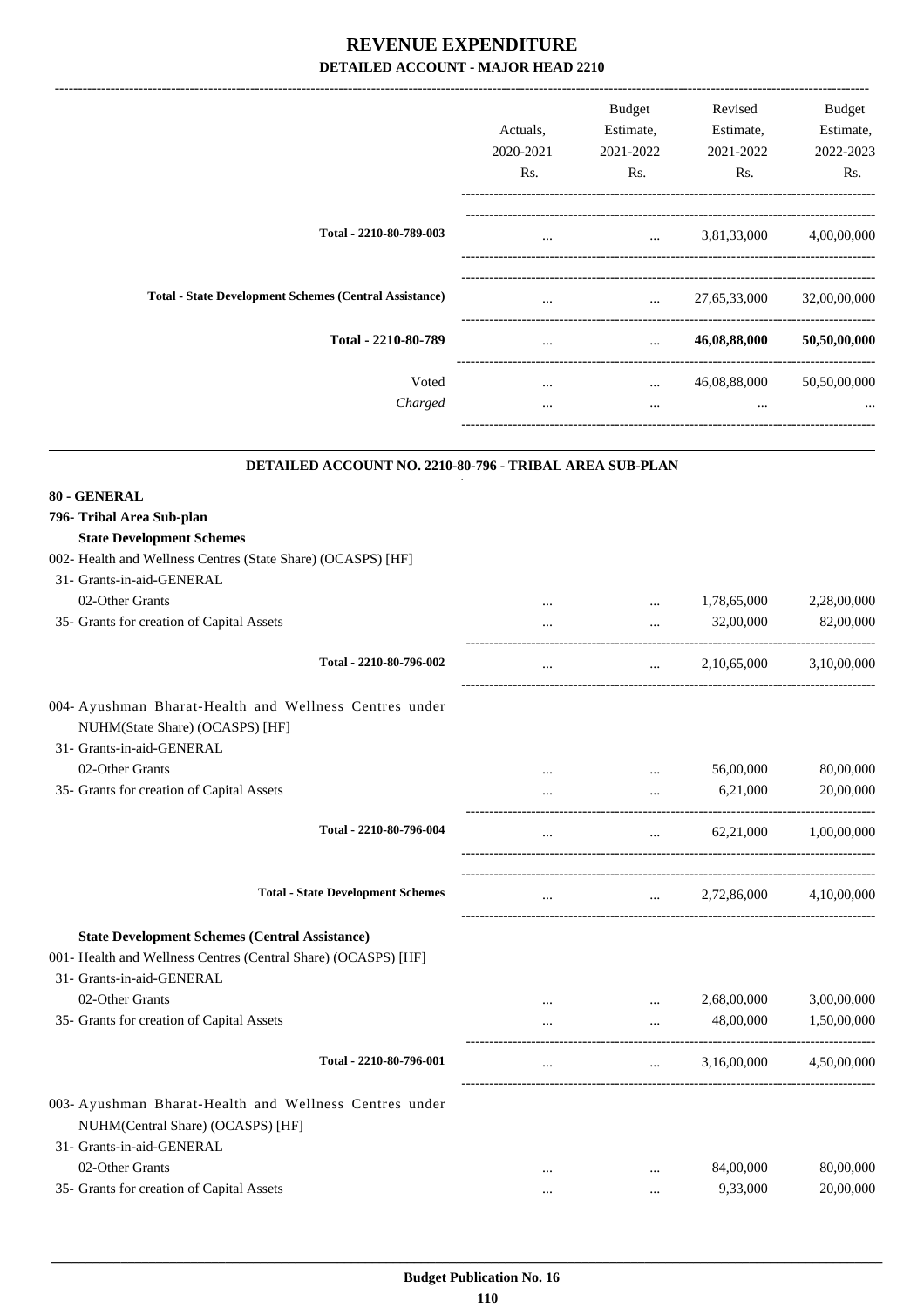-------------------------------------------------------------------------------------------------------------------------------------------------------------------------------

|                                                               | Actuals,<br>2020-2021<br>Rs. | <b>Budget</b><br>Estimate,<br>2021-2022<br>Rs. | Revised<br>Estimate,<br>2021-2022<br>Rs. | <b>Budget</b><br>Estimate,<br>2022-2023<br>Rs. |
|---------------------------------------------------------------|------------------------------|------------------------------------------------|------------------------------------------|------------------------------------------------|
| Total - 2210-80-796-003                                       | $\cdots$                     | $\cdots$                                       | 93,33,000                                | 1,00,00,000                                    |
| <b>Total - State Development Schemes (Central Assistance)</b> |                              | $\cdots$                                       | 4,09,33,000                              | 5,50,00,000                                    |
| Total - 2210-80-796                                           |                              | $\cdots$                                       | 6,82,19,000                              | 9,60,00,000                                    |
| Voted<br>Charged                                              | $\cdots$<br>$\cdots$         | $\cdots$<br>$\cdots$                           | 6,82,19,000<br>$\cdots$                  | 9,60,00,000<br>                                |
|                                                               |                              |                                                |                                          |                                                |

#### **DETAILED ACCOUNT NO. 2210 - DEDUCT RECOVERIES IN REDUCTION OF EXPENDITURE**

**--------------------------------------------------------------------------------------------------------------------------------------------------------------------------------**

| 01 - URBAN HEALTH SERVICES - ALLOPATHY                              |             |           |             |             |
|---------------------------------------------------------------------|-------------|-----------|-------------|-------------|
| 001- Direction and Administration                                   |             |           |             |             |
| Administrative Expenditure                                          |             |           |             |             |
| 001-District Medical Establishment [HF]                             |             |           |             |             |
| 70-Deduct Recoveries                                                |             |           |             |             |
| 01-Others                                                           | $-4,42,160$ | $-30,000$ | $-5,00,000$ | $-5,00,000$ |
| 02-W.B.H.S. 2008                                                    | $\cdots$    | $-1,000$  | $\cdots$    |             |
| 002-Director of Health Services [HF]                                |             |           |             |             |
| 70-Deduct Recoveries                                                |             |           |             |             |
| 01-Others                                                           | $-81,884$   | $-70,000$ | $-1,00,000$ | $-1,00,000$ |
| 02-W.B.H.S. 2008                                                    |             | $-1,000$  |             |             |
| 003-Organisation for maintenance, replacement and repair of         |             |           |             |             |
| Vehicles and Ambulances [HF]                                        |             |           |             |             |
| 70-Deduct Recoveries                                                |             |           |             |             |
| 01-Others                                                           | $\cdots$    | $-10,000$ | $\cdots$    |             |
| 02-W.B.H.S. 2008                                                    | $\cdots$    | $-1,000$  | $\cdots$    |             |
| 004-Director Of Medical Education. [HF]                             |             |           |             |             |
| 70-Deduct Recoveries                                                |             |           |             |             |
| 01-Others                                                           |             | $-1,000$  | $-1,000$    | $-1,000$    |
| 02-W.B.H.S. 2008                                                    |             | $\ddotsc$ |             |             |
| 005-Regional Health Ministers Conference. [HF]                      |             |           |             |             |
| 70-Deduct Recoveries                                                |             |           |             |             |
| 01-Others                                                           | $\cdots$    | $\ddots$  | $\cdots$    |             |
| 02-W.B.H.S. 2008                                                    | $\cdots$    |           |             |             |
| 006-Internal Audit Wing of Health Directorate. [HF]                 |             |           |             |             |
| 70-Deduct Recoveries                                                |             |           |             |             |
| 01-Others                                                           | $\cdots$    | $-1,000$  | $-1,000$    | $-1,000$    |
| <b>State Development Schemes</b>                                    |             |           |             |             |
| 009-Creation of separate Directorate for Medical Education Services |             |           |             |             |
| [HF]                                                                |             |           |             |             |
| 70-Deduct Recoveries                                                |             |           |             |             |
| 01-Others                                                           |             | $\ddotsc$ |             |             |
|                                                                     |             |           |             |             |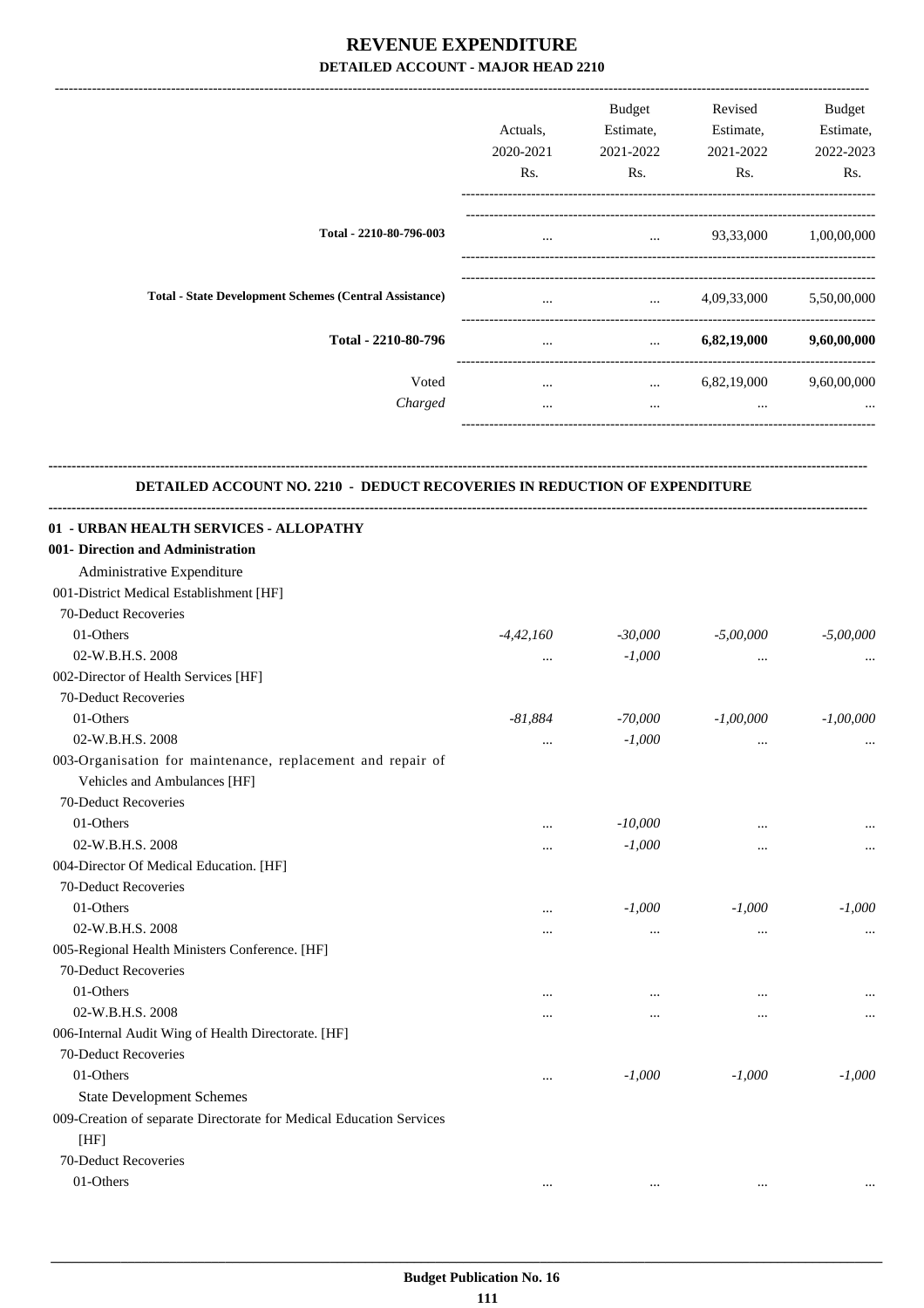|                                                            |                                   |              | Budget                                | Revised      | <b>Budget</b> |
|------------------------------------------------------------|-----------------------------------|--------------|---------------------------------------|--------------|---------------|
|                                                            |                                   | Actuals,     | Estimate,                             | Estimate,    | Estimate,     |
|                                                            |                                   | 2020-2021    | 2021-2022                             | 2021-2022    | 2022-2023     |
|                                                            |                                   | Rs.          | Rs.                                   | Rs.          | Rs.           |
| 02-W.B.H.S. 2008                                           |                                   | $\cdots$     | $\cdots$                              | $\ldots$     |               |
|                                                            |                                   |              |                                       |              |               |
|                                                            | Total - 001 - Deduct - Recoveries |              | $-5,24,044$ $-1,15,000$ $-6,02,000$   |              | $-6,02,000$   |
| 102- Employees State Insurance Scheme                      |                                   |              |                                       |              |               |
| Administrative Expenditure                                 |                                   |              |                                       |              |               |
| 001-Employees State Insurance Scheme(Medical Benefit) [HF] |                                   |              |                                       |              |               |
| 70-Deduct Recoveries                                       |                                   |              |                                       |              |               |
| 01-Others                                                  |                                   | $\cdots$     | -30,000                               | -30,000      | $-30,000$     |
| 02-W.B.H.S. 2008                                           |                                   | $\cdots$     | $\ddots$                              |              |               |
|                                                            | Total - 102 - Deduct - Recoveries | $\cdots$     | $-30,000$                             | -30.000      | $-30,000$     |
| <b>104- Medical Stores Depots</b>                          |                                   |              |                                       |              |               |
| Administrative Expenditure                                 |                                   |              |                                       |              |               |
| 001-Medical Stores Depots [HF]                             |                                   |              |                                       |              |               |
| 70-Deduct Recoveries                                       |                                   |              |                                       |              |               |
| 01-Others                                                  |                                   | $\cdots$     | $-5,000$                              | $-5,000$     | $-5,000$      |
| 02-W.B.H.S. 2008                                           |                                   |              | $\cdots$                              |              |               |
|                                                            | Total - 104 - Deduct - Recoveries | $\cdots$     | -------------------------<br>$-5,000$ | $-5,000$     | $-5,000$      |
| 110- Hospital and Dispensaries                             |                                   |              |                                       |              |               |
| Administrative Expenditure                                 |                                   |              |                                       |              |               |
| 001-Kolkata Hospitals and Dispensaries [HF]                |                                   |              |                                       |              |               |
| 70-Deduct Recoveries                                       |                                   |              |                                       |              |               |
| 01-Others                                                  |                                   | $-2,88,093$  | $-10,00,000$                          | $-3,00,000$  | $-3.00,000$   |
| 02-W.B.H.S. 2008                                           |                                   | $\cdots$     | $-1,000$                              | $\ldots$     | $\cdots$      |
| 009-T.B. Hospitals [HF]                                    |                                   |              |                                       |              |               |
| 70-Deduct Recoveries                                       |                                   |              |                                       |              |               |
| 01-Others                                                  |                                   | $-28,717$    | $-50,000$                             | $-30,000$    | $-30,000$     |
| 02-W.B.H.S. 2008                                           |                                   | $\cdots$     | $-1,000$                              | $\ldots$     | $\cdots$      |
| 010-Mental Hospitals [HF]                                  |                                   |              |                                       |              |               |
| 70-Deduct Recoveries                                       |                                   |              |                                       |              |               |
| 01-Others                                                  |                                   | $-11,157$    | $-50,000$                             | $-15,000$    | $-15,000$     |
| 02-W.B.H.S. 2008                                           |                                   | $\cdots$     | $-1,000$                              | $\cdots$     | $\cdots$      |
| 011-Other General Hospitals [HF]                           |                                   |              |                                       |              |               |
| 70-Deduct Recoveries                                       |                                   |              |                                       |              |               |
| 01-Others                                                  |                                   | $-2,83,007$  | $-2,00,000$                           | $-3,00,000$  | $-3,00,000$   |
| 02-W.B.H.S. 2008                                           |                                   | $\cdots$     | $-1,000$                              | $\cdots$     | $\cdots$      |
| 013-District and Sub-Divisional Hospitals [HF]             |                                   |              |                                       |              |               |
| 70-Deduct Recoveries                                       |                                   |              |                                       |              |               |
| 01-Others                                                  |                                   | $-16,75,261$ | $-15,00,000$                          | $-17,00,000$ | $-17,00,000$  |
| 02-W.B.H.S. 2008                                           |                                   | $\cdots$     | $-2,000$                              | $\cdots$     |               |
| 020-State Illness Assistance Fund. [HF]                    |                                   |              |                                       |              |               |
| 70-Deduct Recoveries                                       |                                   |              |                                       |              |               |
| 01-Others                                                  |                                   | $\cdots$     | $-1,000$                              | $-1,000$     | $-1,000$      |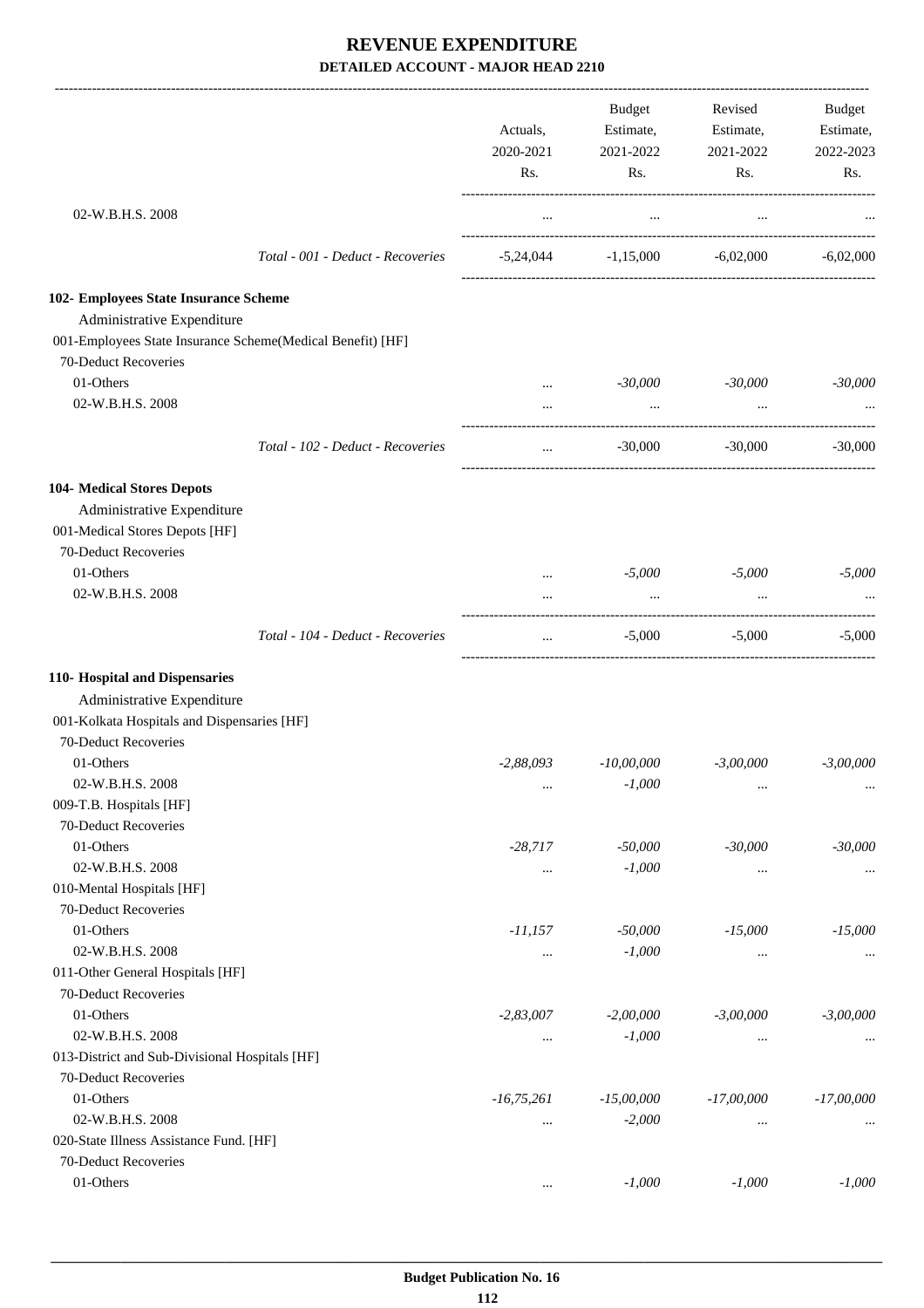|                                                               | Actuals,<br>2020-2021<br>Rs. | <b>Budget</b><br>Estimate, | Revised<br>Estimate, | Budget<br>Estimate, |
|---------------------------------------------------------------|------------------------------|----------------------------|----------------------|---------------------|
|                                                               |                              | 2021-2022<br>Rs.           | 2021-2022<br>Rs.     | 2022-2023<br>Rs.    |
| 021-Development of Dental Care Services. [HF]                 |                              |                            |                      |                     |
| 70-Deduct Recoveries                                          |                              |                            |                      |                     |
| 01-Others                                                     | $\cdots$                     | $-1,000$                   | $-1,000$             | $-1,000$            |
| 02-W.B.H.S. 2008                                              |                              | $\cdots$                   | $\cdots$             |                     |
| 022-Blood Transfusion Service. [HF]                           |                              |                            |                      |                     |
| 70-Deduct Recoveries                                          |                              |                            |                      |                     |
| 01-Others                                                     |                              | $-1,000$                   | $-1,000$             | $-1,000$            |
| 02-W.B.H.S. 2008                                              | $\ddotsc$                    |                            |                      |                     |
| 023-Establishment of an Acupunture Research Centre. [HF]      |                              | $\cdots$                   |                      |                     |
| 70-Deduct Recoveries                                          |                              |                            |                      |                     |
| 01-Others                                                     |                              |                            |                      |                     |
| 02-W.B.H.S. 2008                                              | $\ddotsc$                    | $-1,000$                   | $-1,000$             | $-1,000$            |
|                                                               |                              | $-1,000$                   | $\cdots$             |                     |
| 025-Liability of completed SHSDP-II Project [HF]              |                              |                            |                      |                     |
| 70-Deduct Recoveries                                          |                              |                            |                      |                     |
| 01-Others                                                     |                              | $-10,000$                  | $-10,000$            | $-10,000$           |
| 02-W.B.H.S. 2008                                              |                              | $\ddotsc$                  |                      |                     |
| 028-Dedelopment of Other Hospitals Outside Kolkata. [HF]      |                              |                            |                      |                     |
| 70-Deduct Recoveries                                          |                              |                            |                      |                     |
| 01-Others                                                     | $\cdots$                     |                            |                      |                     |
| 02-W.B.H.S. 2008                                              |                              |                            |                      |                     |
| 068-Prevention and Control of Visual Impairment and Blindness |                              |                            |                      |                     |
| [HF]                                                          |                              |                            |                      |                     |
| 70-Deduct Recoveries                                          |                              |                            |                      |                     |
| 01-Others                                                     | $\ddotsc$                    | $-1,000$                   | $-1,000$             | $-1,000$            |
| 02-W.B.H.S. 2008                                              | $\cdots$                     | $\cdots$                   | $\ddotsc$            |                     |
| 070-Development of Hospitals other than Teaching Hospital at  |                              |                            |                      |                     |
| Kolkata. [HF]                                                 |                              |                            |                      |                     |
| 70-Deduct Recoveries                                          |                              |                            |                      |                     |
| 01-Others                                                     | $\ddotsc$                    | $-1,000$                   | $-1,000$             | $-1,000$            |
| 02-W.B.H.S. 2008                                              |                              | $\cdots$                   | $\cdots$             | $\cdots$            |
| 071-Development Of Under-Graduate Teaching Hospitals. [HF]    |                              |                            |                      |                     |
| 70-Deduct Recoveries                                          |                              |                            |                      |                     |
| 01-Others                                                     |                              | $-1,000$                   | $-1,000$             | $-1,000$            |
| 02-W.B.H.S. 2008                                              |                              | $\cdots$                   | $\cdots$             |                     |
| 072-Establishment of A.C.M.O.H offices. [HF]                  |                              |                            |                      |                     |
| 70-Deduct Recoveries                                          |                              |                            |                      |                     |
| 01-Others                                                     |                              | $-1,00,000$                | $-1,00,000$          | $-1,00,000$         |
| 02-W.B.H.S. 2008                                              | $\cdots$                     | $\cdots$                   | $\cdots$             | $\cdots$            |
| 082-Govt. Medical College Hospitals [HF]                      |                              |                            |                      |                     |
| 70-Deduct Recoveries                                          |                              |                            |                      |                     |
| 01-Others                                                     | $-15,95,256$                 | $-30,00,000$               | $-16,00,000$         | $-16,00,000$        |
| 02-W.B.H.S. 2008                                              | $\cdots$                     | $-1,000$                   | $\cdots$             |                     |
| <b>State Development Schemes</b>                              |                              |                            |                      |                     |
| 007-T.B. Hospitals [HF]                                       |                              |                            |                      |                     |
| 70-Deduct Recoveries                                          |                              |                            |                      |                     |
| 01-Others                                                     | $\cdots$                     | $\cdots$                   | $\cdots$             |                     |
| 02-W.B.H.S. 2008                                              |                              | $\ddotsc$                  | $\cdots$             |                     |
|                                                               |                              |                            |                      |                     |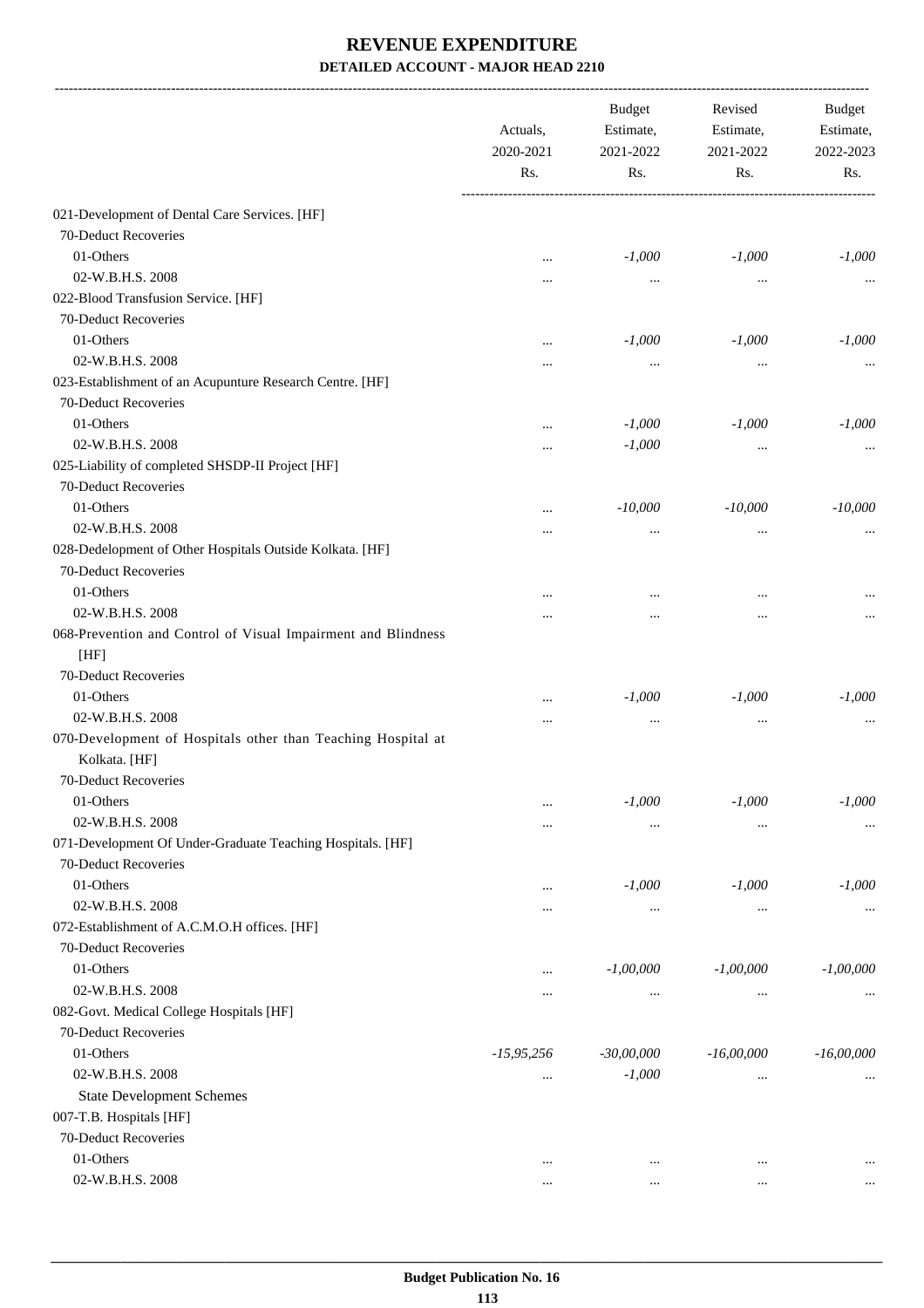|                                                               | Actuals,<br>2020-2021<br>Rs. | <b>Budget</b><br>Estimate,<br>2021-2022<br>Rs. | Revised<br>Estimate,<br>2021-2022<br>Rs. | <b>Budget</b><br>Estimate,<br>2022-2023<br>Rs. |
|---------------------------------------------------------------|------------------------------|------------------------------------------------|------------------------------------------|------------------------------------------------|
| 008-Grants to Non-Govt Medical Institutions [HF]              |                              |                                                |                                          |                                                |
| 70-Deduct Recoveries                                          |                              |                                                |                                          |                                                |
| 01-Others                                                     | $-43,558$                    | $\cdots$                                       |                                          |                                                |
| 019-Improvement of Health Administration, Kolkata [HF]        |                              |                                                |                                          |                                                |
| 70-Deduct Recoveries                                          |                              |                                                |                                          |                                                |
| 01-Others                                                     |                              |                                                | $\ddotsc$                                |                                                |
| 02-W.B.H.S. 2008                                              |                              |                                                | $\ddotsc$                                |                                                |
| 026-Mental Hospitals [HF]                                     |                              |                                                |                                          |                                                |
| 70-Deduct Recoveries                                          |                              |                                                |                                          |                                                |
| 01-Others                                                     |                              |                                                | $\ddotsc$                                |                                                |
| 02-W.B.H.S. 2008                                              |                              |                                                |                                          |                                                |
| 030-Improvement of Information Technology in the Urban Health |                              |                                                |                                          |                                                |
| Sector [HF]                                                   |                              |                                                |                                          |                                                |
| 70-Deduct Recoveries                                          |                              |                                                |                                          |                                                |
| 01-Others                                                     |                              |                                                |                                          |                                                |
| 047-District, Sub-divisional and Other Urban Hospitals [HF]   |                              |                                                |                                          |                                                |
| 70-Deduct Recoveries                                          |                              |                                                |                                          |                                                |
| 01-Others                                                     |                              |                                                | $\ddotsc$                                |                                                |
| 02-W.B.H.S. 2008                                              |                              |                                                |                                          | $\cdots$                                       |
| 051-Special Hospitals. [HF]                                   |                              |                                                |                                          |                                                |
| 70-Deduct Recoveries                                          |                              |                                                |                                          |                                                |
| 01-Others                                                     |                              |                                                | $\ddotsc$                                |                                                |
| 02-W.B.H.S. 2008                                              |                              |                                                | $\ddotsc$                                | $\cdots$                                       |
| 053-Establishment of Cancer Treatment Centres [HF]            |                              |                                                |                                          |                                                |
| 70-Deduct Recoveries                                          |                              |                                                |                                          |                                                |
| 01-Others                                                     |                              |                                                | $\ddotsc$                                |                                                |
| 02-W.B.H.S. 2008                                              |                              |                                                | $\ddotsc$                                | $\cdots$                                       |
| 056-Development of Dental Care Services [HF]                  |                              |                                                |                                          |                                                |
| 70-Deduct Recoveries                                          |                              |                                                |                                          |                                                |
| 01-Others                                                     |                              | $\ddotsc$                                      | $\ddotsc$                                |                                                |
| 02-W.B.H.S. 2008                                              |                              | $\cdots$                                       | $\ddotsc$                                | $\cdots$                                       |
| 058-Blood Transfusion Services [HF]                           |                              |                                                |                                          |                                                |
| 70-Deduct Recoveries                                          |                              |                                                |                                          |                                                |
| 01-Others                                                     | $\ddotsc$                    | $\cdots$                                       | $\ddotsc$                                |                                                |
| 02-W.B.H.S. 2008                                              |                              |                                                | $\ddotsc$                                | $\cdots$                                       |
| 064-Establishment of an Acupuncture Research Centre [HF]      |                              |                                                |                                          |                                                |
| 70-Deduct Recoveries                                          |                              |                                                |                                          |                                                |
| 01-Others                                                     | $\cdots$                     | $\cdots$                                       | $\ddotsc$                                |                                                |
| 02-W.B.H.S. 2008                                              |                              | $\cdots$                                       | $\ddotsc$                                | $\cdots$                                       |
| 067-Improvement of District Level Health Administration [HF]  |                              |                                                |                                          |                                                |
| 70-Deduct Recoveries                                          |                              |                                                |                                          |                                                |
| 01-Others                                                     | $\ddotsc$                    | $\cdots$                                       | $\ddotsc$                                |                                                |
| 02-W.B.H.S. 2008                                              |                              | $\ddotsc$                                      | $\ddotsc$                                | $\cdots$                                       |
| <b>State Development Schemes</b>                              |                              |                                                |                                          |                                                |
| 017-State Health Systems Development Project-II (EAP) [HF]    |                              |                                                |                                          |                                                |
| 70-Deduct Recoveries                                          |                              |                                                |                                          |                                                |
| 01-Others                                                     | $\cdots$                     | $\cdots$                                       | $\cdots$                                 | $\cdots$                                       |
|                                                               |                              |                                                |                                          |                                                |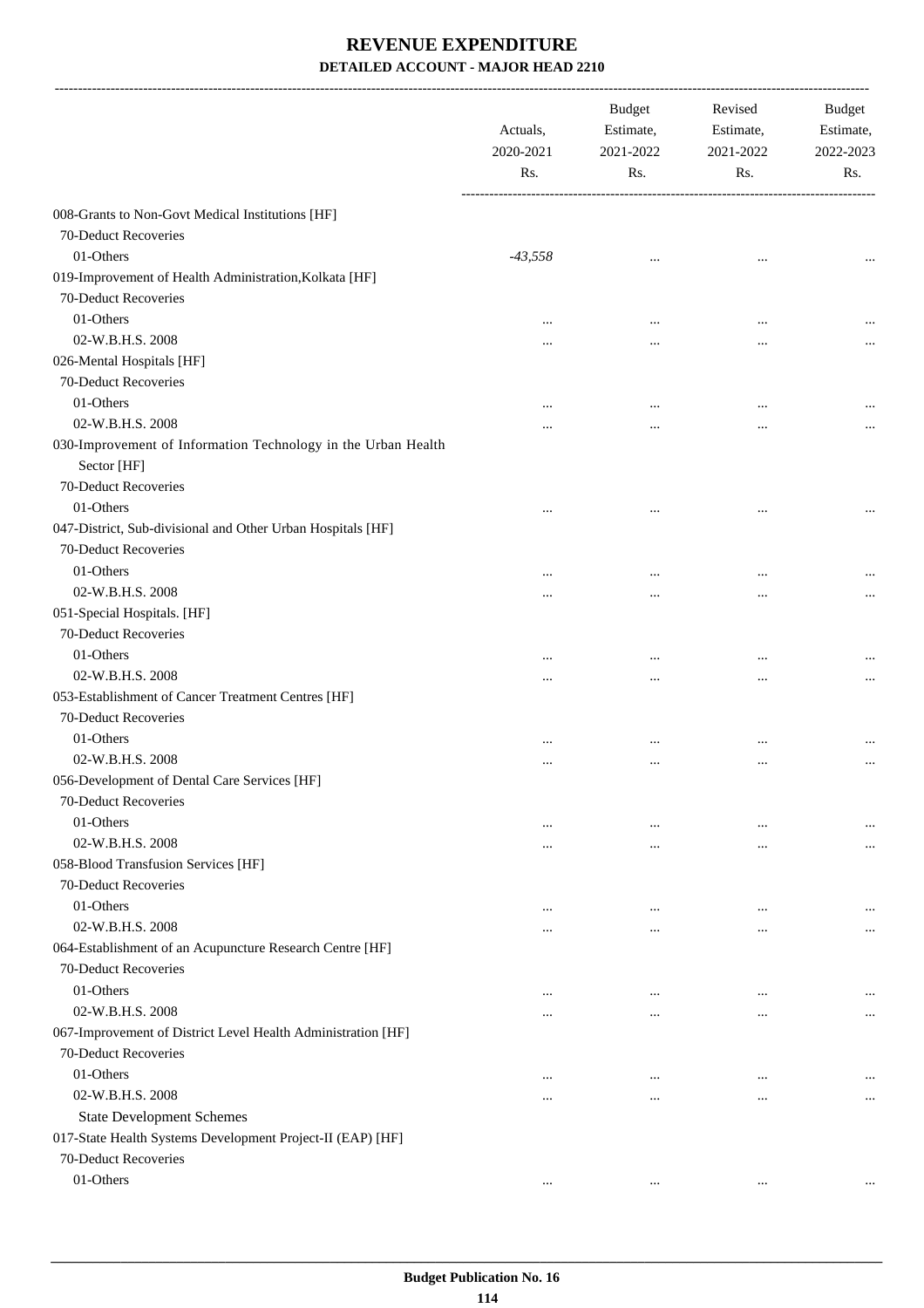|                                                                                                                            | Actuals,<br>2020-2021<br>Rs. | <b>Budget</b><br>Estimate,<br>2021-2022<br>Rs.      | Revised<br>Estimate,<br>2021-2022<br>$\mathbf{Rs.}$ | Budget<br>Estimate,<br>2022-2023<br>Rs. |
|----------------------------------------------------------------------------------------------------------------------------|------------------------------|-----------------------------------------------------|-----------------------------------------------------|-----------------------------------------|
| 02-W.B.H.S. 2008                                                                                                           | $\cdots$                     | $\cdots$                                            | $\cdots$                                            |                                         |
| Total - 110 - Deduct - Recoveries                                                                                          |                              | $-39,25,049$ $-59,25,000$ $-40,62,000$ $-40,62,000$ |                                                     |                                         |
| 200- Other Health Schemes                                                                                                  |                              |                                                     |                                                     |                                         |
| <b>State Development Schemes</b>                                                                                           |                              |                                                     |                                                     |                                         |
| 002-Special Programme under National Urban Health Mission<br>(NUHM) (State Share) (OCASPS) [HF]                            |                              |                                                     |                                                     |                                         |
| 70-Deduct Recoveries                                                                                                       |                              |                                                     |                                                     |                                         |
| 01-Others                                                                                                                  |                              | $\cdots$                                            | $\cdots$                                            |                                         |
| State Development Schemes (Central Assistance)<br>005-Rastriya Swasthya Bima Yojana (RSBY) (CentralShare)<br>(OCASPS) [HF] |                              |                                                     |                                                     |                                         |
| 70-Deduct Recoveries                                                                                                       |                              |                                                     |                                                     |                                         |
| 01-Others                                                                                                                  |                              | $\cdots$                                            | $\cdots$                                            |                                         |
| Total - 200 - Deduct - Recoveries                                                                                          | $\cdots$                     | $\cdots$                                            | $\cdots$                                            |                                         |
| 789- Special Component Plan for Scheduled Castes                                                                           |                              |                                                     |                                                     |                                         |
| <b>State Development Schemes</b>                                                                                           |                              |                                                     |                                                     |                                         |
| 003-State Health Systems Development Project-II (EAP) [HF]                                                                 |                              |                                                     |                                                     |                                         |
| 70-Deduct Recoveries                                                                                                       |                              |                                                     |                                                     |                                         |
| 01-Others                                                                                                                  | $\cdots$                     |                                                     | $\ddotsc$                                           |                                         |
| 02-W.B.H.S. 2008                                                                                                           |                              | $\cdots$                                            | $\cdots$                                            |                                         |
| <b>State Development Schemes</b>                                                                                           |                              |                                                     |                                                     |                                         |
| 004-Special Programme under National Urban Health Mission<br>(NUHM) (State Share) (OCASPS) [HF]                            |                              |                                                     |                                                     |                                         |
| 70-Deduct Recoveries                                                                                                       |                              |                                                     |                                                     |                                         |
| 01-Others                                                                                                                  |                              |                                                     | $\cdots$                                            |                                         |
| Total - 789 - Deduct - Recoveries                                                                                          |                              |                                                     | $\cdots$                                            |                                         |
| 796- Tribal Areas Sub-Plan                                                                                                 |                              |                                                     |                                                     |                                         |
| <b>State Development Schemes</b>                                                                                           |                              |                                                     |                                                     |                                         |
| 003-State Health Systems Development Project-II (EAP) [HF]<br>70-Deduct Recoveries                                         |                              |                                                     |                                                     |                                         |
| 01-Others                                                                                                                  | $\cdots$                     | $\cdots$                                            | $\cdots$                                            |                                         |
| 02-W.B.H.S. 2008                                                                                                           |                              | $\cdots$                                            | $\cdots$                                            |                                         |
| Total - 796 - Deduct - Recoveries                                                                                          |                              | $\cdots$                                            | $\cdots$                                            |                                         |
| 800- Other Expenditure                                                                                                     |                              |                                                     |                                                     |                                         |
| Administrative Expenditure                                                                                                 |                              |                                                     |                                                     |                                         |
| 001-Original Works- Repair-other Scheme [HF]                                                                               |                              |                                                     |                                                     |                                         |
| 70-Deduct Recoveries                                                                                                       |                              |                                                     |                                                     |                                         |
| 01-Others                                                                                                                  | $\cdots$                     | $-25,000$                                           | $-25,000$                                           | $-25,000$                               |
| 02-W.B.H.S. 2008                                                                                                           |                              | $\cdots$                                            | $\ddotsc$                                           |                                         |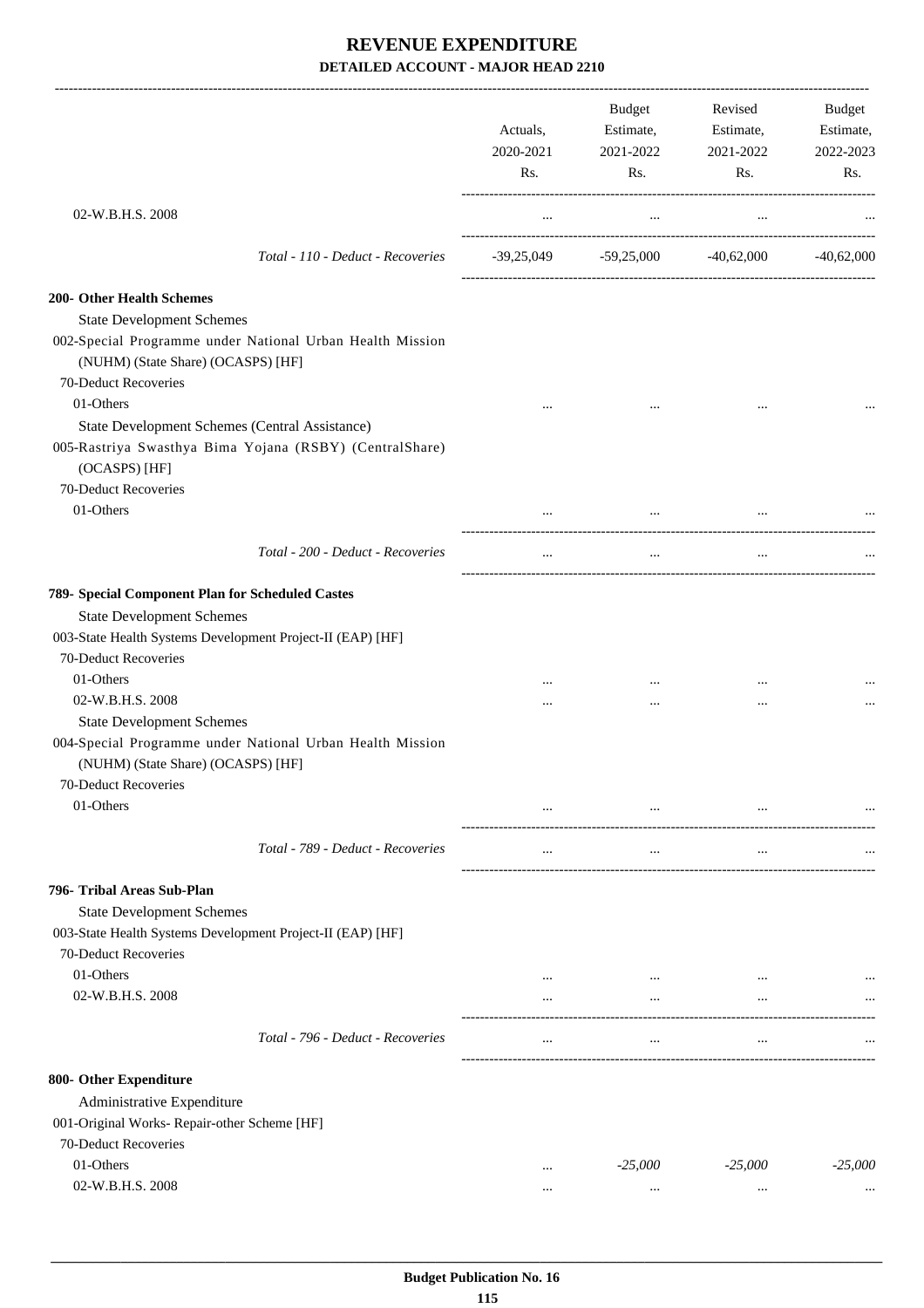|                                                                    | Actuals,<br>2020-2021 | <b>Budget</b><br>Estimate,<br>2021-2022 | Revised<br>Estimate,<br>2021-2022 | Budget<br>Estimate,<br>2022-2023 |
|--------------------------------------------------------------------|-----------------------|-----------------------------------------|-----------------------------------|----------------------------------|
|                                                                    | Rs.                   | Rs.                                     | Rs.                               | Rs.                              |
| 002-Grants to the West Bengal Council of Medical Registration [HF] |                       |                                         |                                   |                                  |
| 70-Deduct Recoveries                                               |                       |                                         |                                   |                                  |
| 01-Others                                                          | $-870$                | $-1,000$                                | $-1,000$                          | $-1,000$                         |
| 02-W.B.H.S. 2008                                                   | $\cdots$              | $\cdots$                                | $\cdots$                          |                                  |
| 003-Grants to the State Medical Faculty [HF]                       |                       |                                         |                                   |                                  |
| 70-Deduct Recoveries                                               |                       |                                         |                                   |                                  |
| 01-Others                                                          |                       | $-1,000$                                | $-1,000$                          | $-1,000$                         |
| 02-W.B.H.S. 2008                                                   |                       | $\cdots$                                | $\cdots$                          |                                  |
| 004-Grants to the West Bengal Nursing Council [HF]                 |                       |                                         |                                   |                                  |
| 70-Deduct Recoveries                                               |                       |                                         |                                   |                                  |
| 01-Others                                                          |                       | $-1,000$                                | $-1,000$                          | $-1,000$                         |
| 02-W.B.H.S. 2008                                                   |                       | $\cdots$                                | $\cdots$                          |                                  |
| 005-Other Medical Grants [HF]                                      |                       |                                         |                                   |                                  |
| 70-Deduct Recoveries                                               |                       |                                         |                                   |                                  |
| 01-Others                                                          |                       | $-10,000$                               | $-10,000$                         | $-10,000$                        |
| 02-W.B.H.S. 2008                                                   |                       | $\cdots$                                | $\cdots$                          |                                  |
| 006-Grants to the West Bengal Pharmacy Council [HF]                |                       |                                         |                                   |                                  |
| 70-Deduct Recoveries                                               |                       |                                         |                                   |                                  |
| 01-Others                                                          |                       | $-1,000$                                | $-1,000$                          | $-1,000$                         |
| 02-W.B.H.S. 2008                                                   |                       | $\cdots$                                | $\cdots$                          |                                  |
| 009-Grants to the State Council of Blood Transfusion [HF]          |                       |                                         |                                   |                                  |
| 70-Deduct Recoveries                                               |                       |                                         |                                   |                                  |
| 01-Others                                                          |                       | $-1,000$                                | $-1,000$                          | $-1,000$                         |
| 02-W.B.H.S. 2008                                                   |                       |                                         |                                   |                                  |
| Total - 800 - Deduct - Recoveries                                  | $-870$                | $-40,000$                               | $-40,000$                         | $-40,000$                        |
| 911- Deduct Recoveries of Overpayments                             |                       |                                         |                                   |                                  |
| Administrative Expenditure                                         |                       |                                         |                                   |                                  |
| 001-Kolkata Hospitals and Dispensaries [HF]                        |                       |                                         |                                   |                                  |
| 70-Deduct Recoveries                                               |                       |                                         |                                   |                                  |
| 01-Others                                                          | $-9,23,796$           | $-12,00,000$                            | $-10,00,000$                      | $-10,00,000$                     |
| 02-W.B.H.S. 2008                                                   | $\cdots$              | $-1,00,000$                             | $\cdots$                          |                                  |
| 002-Director of Health Services [HF]                               |                       |                                         |                                   |                                  |
| 70-Deduct Recoveries                                               |                       |                                         |                                   |                                  |
| 01-Others                                                          | $-1,38,737$           | $-1,50,000$                             | $-1,50,000$                       | $-1,50,000$                      |
| 02-W.B.H.S. 2008                                                   | $\cdots$              | $\cdots$                                | $\cdots$                          | $\cdots$                         |
| 003-Medical Stores Depots [HF]                                     |                       |                                         |                                   |                                  |
| 70-Deduct Recoveries                                               |                       |                                         |                                   |                                  |
| 01-Others                                                          | $-6,642$              | $-3,50,000$                             | $-10,000$                         | $-10,000$                        |
| 02-W.B.H.S. 2008                                                   | $\cdots$              | $\cdots$                                | $\cdots$                          | $\cdots$                         |
| 004-Hospital cost for the Insured workers and their families [HF]  |                       |                                         |                                   |                                  |
| 70-Deduct Recoveries                                               |                       |                                         |                                   |                                  |
| 01-Others                                                          | $-2,44,379$           | $-5,00,000$                             | $-5,00,000$                       | $-5,00,000$                      |
| 02-W.B.H.S. 2008                                                   | $\cdots$              | $\cdots$                                | $\cdots$                          |                                  |
| 005-Kolkata Hospitals and Dispensaries. [HF]                       |                       |                                         |                                   |                                  |
| 70-Deduct Recoveries                                               |                       |                                         |                                   |                                  |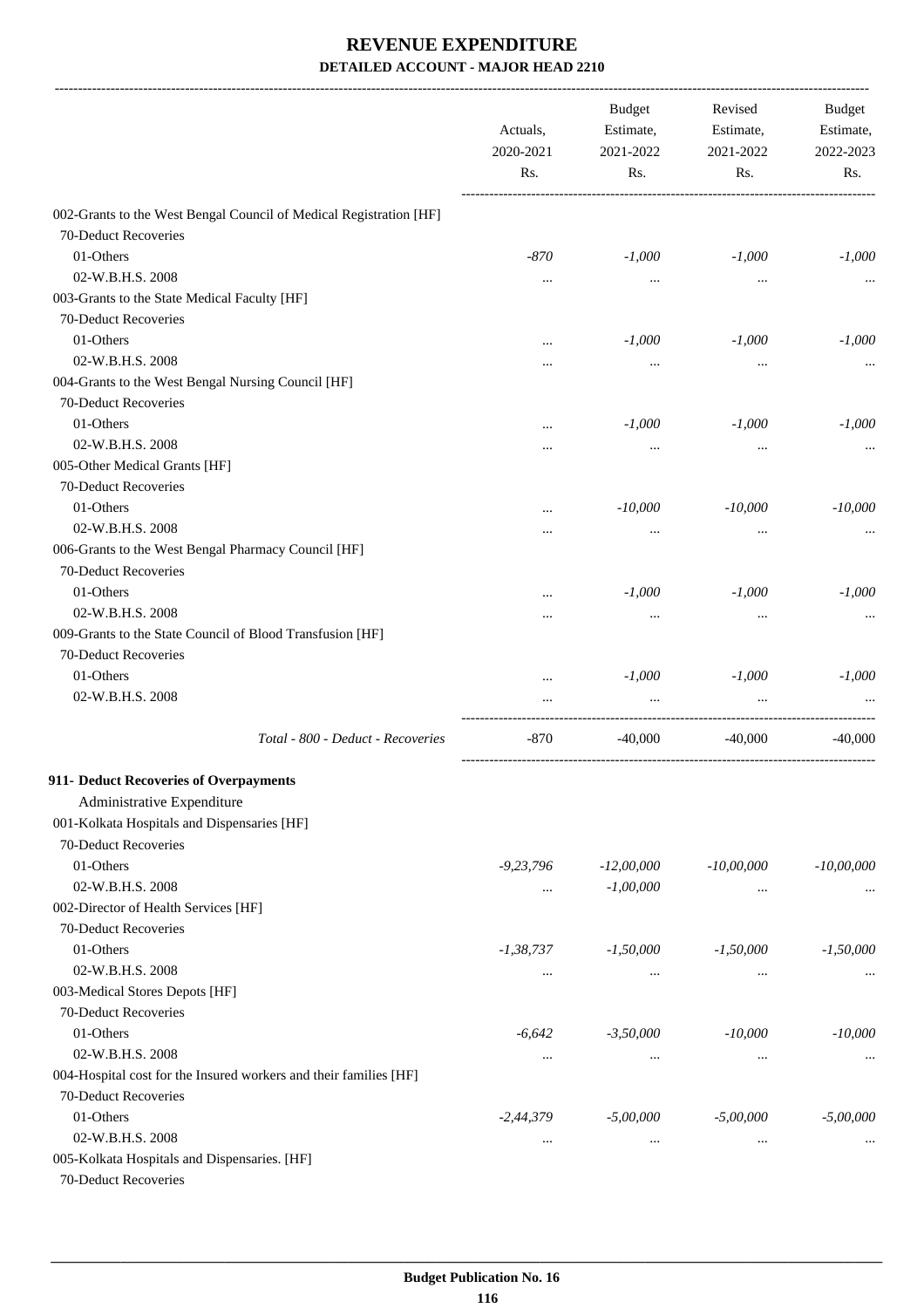-------------------------------------------------------------------------------------------------------------------------------------------------------------------------------

|                                                                                         | Actuals,<br>2020-2021<br>Rs. | <b>Budget</b><br>Estimate,<br>2021-2022<br>Rs. | Revised<br>Estimate,<br>2021-2022<br>Rs. | <b>Budget</b><br>Estimate,<br>2022-2023<br>Rs. |
|-----------------------------------------------------------------------------------------|------------------------------|------------------------------------------------|------------------------------------------|------------------------------------------------|
|                                                                                         |                              |                                                |                                          |                                                |
| 01-Others                                                                               | $-2,74,184$                  | $-50,000$                                      | $-3,00,000$                              | $-3,00,000$                                    |
| 02-W.B.H.S. 2008                                                                        | $\cdots$                     | $\cdots$                                       | $\cdots$                                 |                                                |
| 006-R.G.Kar Medical College & Hospital. [HF]                                            |                              |                                                |                                          |                                                |
| 70-Deduct Recoveries                                                                    |                              |                                                |                                          |                                                |
| 01-Others                                                                               | $\cdots$                     | $-10,000$                                      | $-10,000$                                | $-10,000$                                      |
| 02-W.B.H.S. 2008                                                                        | $\cdot \cdot$                | $\cdots$                                       | $\cdots$                                 |                                                |
| 009-T.B.Hospital [HF]                                                                   |                              |                                                |                                          |                                                |
| 70-Deduct Recoveries                                                                    |                              |                                                |                                          |                                                |
| 01-Others                                                                               | $\cdots$                     | $-50,000$                                      | $-50,000$                                | $-50,000$                                      |
| 02-W.B.H.S. 2008                                                                        |                              | $\cdots$                                       | $\cdots$                                 |                                                |
| 010-Mental Hospital. [HF]                                                               |                              |                                                |                                          |                                                |
| 70-Deduct Recoveries                                                                    |                              |                                                |                                          |                                                |
| 01-Others                                                                               | $-10,90,849$                 | $-50,000$                                      | $-11,00,000$                             | $-11,00,000$                                   |
| 02-W.B.H.S. 2008                                                                        | $\ddotsc$                    | $\cdots$                                       | $\ddotsc$                                |                                                |
| 011-Other General Hospitals [HF]                                                        |                              |                                                |                                          |                                                |
| 70-Deduct Recoveries                                                                    |                              |                                                |                                          |                                                |
| 01-Others                                                                               | $-2,78,379$                  | $-8,00,000$                                    | $-5,00,000$                              | $-5,00,000$                                    |
| 02-W.B.H.S. 2008                                                                        | $\cdots$                     | $\cdots$                                       | $\cdots$                                 |                                                |
| 012-Other General Hospitals - Bankura Sammilani Medical College                         |                              |                                                |                                          |                                                |
| & Hospital [HF]                                                                         |                              |                                                |                                          |                                                |
| 70-Deduct Recoveries                                                                    |                              |                                                |                                          |                                                |
| 01-Others                                                                               | $-20,411$                    | $-30,000$                                      | $-1,00,000$                              | $-1,00,000$                                    |
| 02-W.B.H.S. 2008                                                                        | $\cdots$                     | $\cdots$                                       | $\ddotsc$                                |                                                |
| 013-District and Sub-Divisional Hospitals [HF]                                          |                              |                                                |                                          |                                                |
| 70-Deduct Recoveries                                                                    |                              |                                                |                                          |                                                |
| 01-Others                                                                               | $-15,32,747$                 | $-22,00,000$                                   | $-22,00,000$                             | $-22,00,000$                                   |
| 02-W.B.H.S. 2008                                                                        |                              | $\cdots$                                       |                                          |                                                |
| 014-District and Sub-Divisional Hospital- Burdwan Medical College                       |                              |                                                |                                          |                                                |
| & Hospital. [HF]                                                                        |                              |                                                |                                          |                                                |
| 70-Deduct Recoveries                                                                    |                              |                                                |                                          |                                                |
| 01-Others                                                                               | -79,748                      | $-1,50,000$                                    | $-1,50,000$                              | $-1,50,000$                                    |
| 02-W.B.H.S. 2008                                                                        | $\cdots$                     | $\ldots$                                       | $\ldots$                                 |                                                |
| 024-District and Sub-Divisional Hospital-Midnapore Medical<br>College and Hospital [HF] |                              |                                                |                                          |                                                |
| 70-Deduct Recoveries                                                                    |                              |                                                |                                          |                                                |
| 01-Others                                                                               | $\cdots$                     | $-1,000$                                       | $-1,000$                                 | $-1,000$                                       |
| 025-Liability of Completed S.H.S.D.P-II Project [HF]                                    |                              |                                                |                                          |                                                |
| 70-Deduct Recoveries                                                                    |                              |                                                |                                          |                                                |
| 01-Others                                                                               | $\cdots$                     | $-2,00,000$                                    | $-2,00,000$                              | $-2,00,000$                                    |
| 02-W.B.H.S. 2008                                                                        |                              | $\cdots$                                       | $\cdots$                                 |                                                |
| 026-Development of Hospital other than Teaching Hospitals at                            |                              |                                                |                                          |                                                |
| Kolkata [HF]                                                                            |                              |                                                |                                          |                                                |
| 70-Deduct Recoveries                                                                    |                              |                                                |                                          |                                                |
| 01-Others                                                                               | $\cdots$                     | $-30,000$                                      | $-30,000$                                | $-30,000$                                      |
| 02-W.B.H.S. 2008                                                                        |                              | $\cdots$                                       | $\cdots$                                 |                                                |
| 028-Development of other Hospitals outside Kolkata [HF]                                 |                              |                                                |                                          |                                                |
| 70-Deduct Recoveries                                                                    |                              |                                                |                                          |                                                |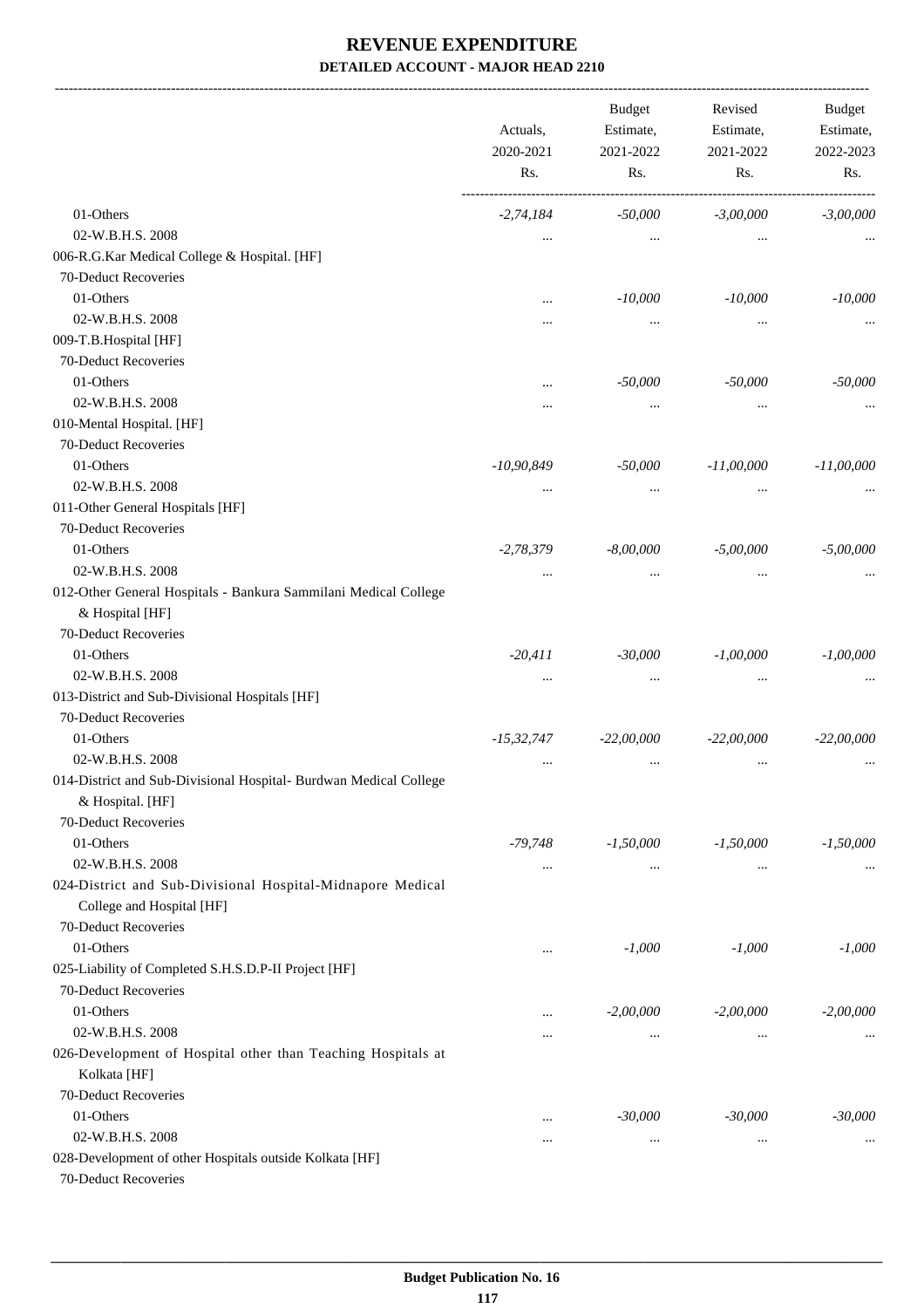-------------------------------------------------------------------------------------------------------------------------------------------------------------------------------

|                                                                                              | Actuals,<br>2020-2021<br>Rs. | <b>Budget</b><br>Estimate,<br>2021-2022<br>Rs. | Revised<br>Estimate,<br>2021-2022<br>Rs.       | <b>Budget</b><br>Estimate,<br>2022-2023<br>Rs. |
|----------------------------------------------------------------------------------------------|------------------------------|------------------------------------------------|------------------------------------------------|------------------------------------------------|
| 01-Others                                                                                    | $-1,181$                     | $-5,000$                                       | $-10,000$                                      | $-10,000$                                      |
| 02-W.B.H.S. 2008                                                                             | $\cdots$                     | $\cdots$                                       | $\cdots$                                       |                                                |
| 029-Development of Under-Gratuate Teaching Hospitals [HF]                                    |                              |                                                |                                                |                                                |
| 70-Deduct Recoveries                                                                         |                              |                                                |                                                |                                                |
| 01-Others                                                                                    |                              | $-1,000$                                       | $-1,000$                                       | $-1,000$                                       |
| 02-W.B.H.S. 2008                                                                             | $\cdots$                     | $\cdots$                                       | $\ddotsc$                                      |                                                |
| 032-Establishment of Murshidabad Medical College and Hospital<br>[HF]                        |                              |                                                |                                                |                                                |
| 70-Deduct Recoveries                                                                         |                              |                                                |                                                |                                                |
| 01-Others                                                                                    |                              | $-1,000$                                       | $-1,000$                                       | $-1,000$                                       |
| 034-Establishment Of Maldah Medical College & Hospital [HF]<br>70-Deduct Recoveries          |                              |                                                |                                                |                                                |
| 01-Others                                                                                    | $-3,32,168$                  | $-4,00,000$                                    | $-4,00,000$                                    | $-4,00,000$                                    |
| 036-Deduct Recoveries [HF]                                                                   |                              |                                                |                                                |                                                |
| 70-Deduct Recoveries                                                                         |                              |                                                |                                                |                                                |
| 01-Others                                                                                    |                              | $-3,00,00,000$                                 | $-3,00,00,000$                                 | $-3,00,00,000$                                 |
| 082-Govt. Medical College Hospitals [HF]                                                     |                              |                                                |                                                |                                                |
| 70-Deduct Recoveries                                                                         |                              |                                                |                                                |                                                |
| 01-Others                                                                                    |                              | $\cdots$                                       |                                                |                                                |
| <b>State Development Schemes</b>                                                             |                              |                                                |                                                |                                                |
| 008-Cost of Equipments used in E.S.I Hospital. [HF]                                          |                              |                                                |                                                |                                                |
| 70-Deduct Recoveries                                                                         |                              |                                                |                                                |                                                |
| 01-Others                                                                                    | $\cdots$                     | $\cdots$                                       | $\ddotsc$                                      |                                                |
| 02-W.B.H.S. 2008                                                                             |                              |                                                | $\cdots$                                       |                                                |
| 030-Improvement of Information Technology in the Urban Health<br>Sector [HF]                 |                              |                                                |                                                |                                                |
| 70-Deduct Recoveries                                                                         |                              |                                                |                                                |                                                |
| 01-Others                                                                                    | $\ddotsc$                    | $\ddotsc$                                      | $\ddotsc$                                      |                                                |
| 035-Medical Care Facilities for Urban Population [HF]                                        |                              |                                                |                                                |                                                |
| 70-Deduct Recoveries                                                                         |                              |                                                |                                                |                                                |
| 01-Others<br>037-Establishment of Super Speciality Hospitals (Located in Urban<br>Area) [HF] | $-2,03,936$                  | $\cdots$                                       | $\cdots$                                       |                                                |
| 70-Deduct Recoveries                                                                         |                              |                                                |                                                |                                                |
| 01-Others                                                                                    | $-24, 19, 02, 760$           | $\ldots$ -15,58,15,000                         |                                                |                                                |
| Total - 911 - Deduct - Recoveries                                                            |                              |                                                | $-24,70,29,917$ $-3,62,78,000$ $-19,25,28,000$ | $-3,67,13,000$                                 |
| 02- URBAN HEALTH SERVICES--OTHER SYSTEMS OF<br><b>MEDICINES</b>                              |                              |                                                |                                                |                                                |
| 101- Ayurveda                                                                                |                              |                                                |                                                |                                                |
| Administrative Expenditure                                                                   |                              |                                                |                                                |                                                |
| 001-Ayurvedic Institution in Urban Areas [HF]                                                |                              |                                                |                                                |                                                |
| 70-Deduct Recoveries                                                                         |                              |                                                |                                                |                                                |
| 01-Others                                                                                    | $-7,038$                     | $-20,000$                                      | $-20,000$                                      | $-20,000$                                      |
| 02-W.B.H.S. 2008                                                                             | $\cdots$                     | $-1,000$                                       | $\cdots$                                       |                                                |
| 003-Drug Production & Research Centre. [HF]                                                  |                              |                                                |                                                |                                                |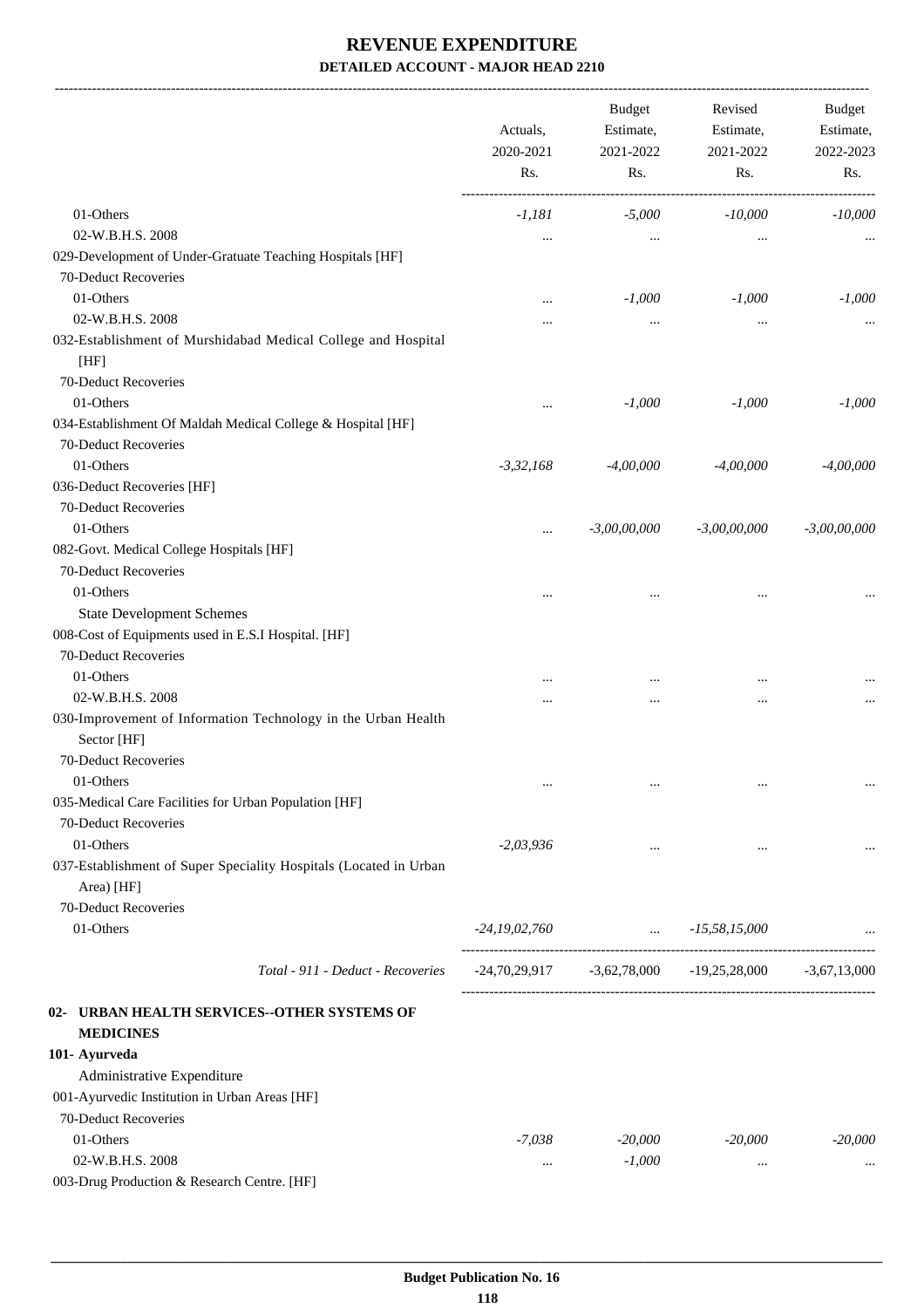|                                                                                                                                         | Actuals,<br>2020-2021<br>Rs. | <b>Budget</b><br>Estimate,<br>2021-2022<br>Rs. | Revised<br>Estimate,<br>2021-2022<br>Rs. | <b>Budget</b><br>Estimate,<br>2022-2023<br>Rs. |
|-----------------------------------------------------------------------------------------------------------------------------------------|------------------------------|------------------------------------------------|------------------------------------------|------------------------------------------------|
| 70-Deduct Recoveries                                                                                                                    |                              |                                                |                                          |                                                |
| 01-Others                                                                                                                               | $\cdots$                     | $-1,000$                                       | $-1,000$                                 | $-1,000$                                       |
| 02-W.B.H.S. 2008                                                                                                                        |                              | $-1,000$                                       | $\ldots$                                 |                                                |
| <b>State Development Schemes</b>                                                                                                        |                              |                                                |                                          |                                                |
| 005-Establishment of State ISM Drug Testing Laboratory [HF]                                                                             |                              |                                                |                                          |                                                |
| 70-Deduct Recoveries                                                                                                                    |                              |                                                |                                          |                                                |
| 01-Others                                                                                                                               |                              |                                                |                                          |                                                |
| 02-W.B.H.S. 2008                                                                                                                        |                              |                                                |                                          |                                                |
| 007-Setting up of a State Pharmacy of Ayurveda at Kalyani [HF]                                                                          |                              |                                                |                                          |                                                |
| 70-Deduct Recoveries                                                                                                                    |                              |                                                |                                          |                                                |
| 01-Others                                                                                                                               |                              |                                                |                                          |                                                |
| 02-W.B.H.S. 2008                                                                                                                        | $\cdots$                     | $\cdots$                                       | $\cdots$                                 |                                                |
|                                                                                                                                         |                              | $\cdots$                                       | $\cdots$                                 |                                                |
| Total - 101 - Deduct - Recoveries                                                                                                       | $-7,038$                     |                                                | $-23,000$ $-21,000$                      | $-21,000$                                      |
| 102- Homeopathy                                                                                                                         |                              |                                                |                                          |                                                |
| Administrative Expenditure                                                                                                              |                              |                                                |                                          |                                                |
| 001-Homoeopathic Institution in Urban Areas [HF]                                                                                        |                              |                                                |                                          |                                                |
| 70-Deduct Recoveries                                                                                                                    |                              |                                                |                                          |                                                |
| 01-Others                                                                                                                               | $-1,05,664$                  | $-1,000$                                       | $-1,00,000$                              | $-1,00,000$                                    |
| 02-W.B.H.S. 2008                                                                                                                        | $\cdots$                     | $-1,000$                                       | $\ddotsc$                                |                                                |
| 021-Government Homeopathic Medical College & Hospital. [HF]                                                                             |                              |                                                |                                          |                                                |
| 70-Deduct Recoveries                                                                                                                    |                              |                                                |                                          |                                                |
| 01-Others                                                                                                                               |                              | $-10,000$                                      | $-10,000$                                | $-10,000$                                      |
| 02-W.B.H.S. 2008                                                                                                                        | $\cdots$                     | $-1,000$                                       | $\cdots$                                 |                                                |
| <b>State Development Schemes</b>                                                                                                        |                              |                                                |                                          |                                                |
| 012-Development of treatment and teaching facilities in<br>Homoeopathic Systems of Medicine in Urban Areas [HF]<br>70-Deduct Recoveries |                              |                                                |                                          |                                                |
| 01-Others                                                                                                                               |                              | $\cdots$                                       | $\cdots$                                 |                                                |
| 02-W.B.H.S. 2008                                                                                                                        | .                            | $\cdots$                                       | $\cdots$                                 |                                                |
| 020-Development of Mahesh Bhattacharya Homoeopathic Medical                                                                             |                              |                                                |                                          |                                                |
| College and Hospital [HF]                                                                                                               |                              |                                                |                                          |                                                |
| 70-Deduct Recoveries                                                                                                                    |                              |                                                |                                          |                                                |
| 01-Others                                                                                                                               |                              | $\cdots$                                       | $\cdots$                                 |                                                |
| 02-W.B.H.S. 2008                                                                                                                        |                              | $\cdots$                                       | $\cdots$                                 |                                                |
| Total - 102 - Deduct - Recoveries                                                                                                       | $-1,05,664$                  | $-13,000$                                      | $-1,10,000$                              | $-1.10,000$                                    |
| 103- Unani                                                                                                                              |                              |                                                |                                          |                                                |
| Administrative Expenditure                                                                                                              |                              |                                                |                                          |                                                |
| 001-Development of Treatment & Teaching facilities in Unani                                                                             |                              |                                                |                                          |                                                |
| system of Medicine in Urban Areas. [HF]                                                                                                 |                              |                                                |                                          |                                                |
| 70-Deduct Recoveries                                                                                                                    |                              |                                                |                                          |                                                |
| 01-Others                                                                                                                               | $\cdots$                     | $-1,000$                                       | $-1,000$                                 | $-1,000$                                       |
| 02-W.B.H.S. 2008                                                                                                                        |                              | $-1,000$                                       | $\cdots$                                 |                                                |
| 002-Setting up of Unani Dispensaries in Urban Areas [HF]                                                                                |                              |                                                |                                          |                                                |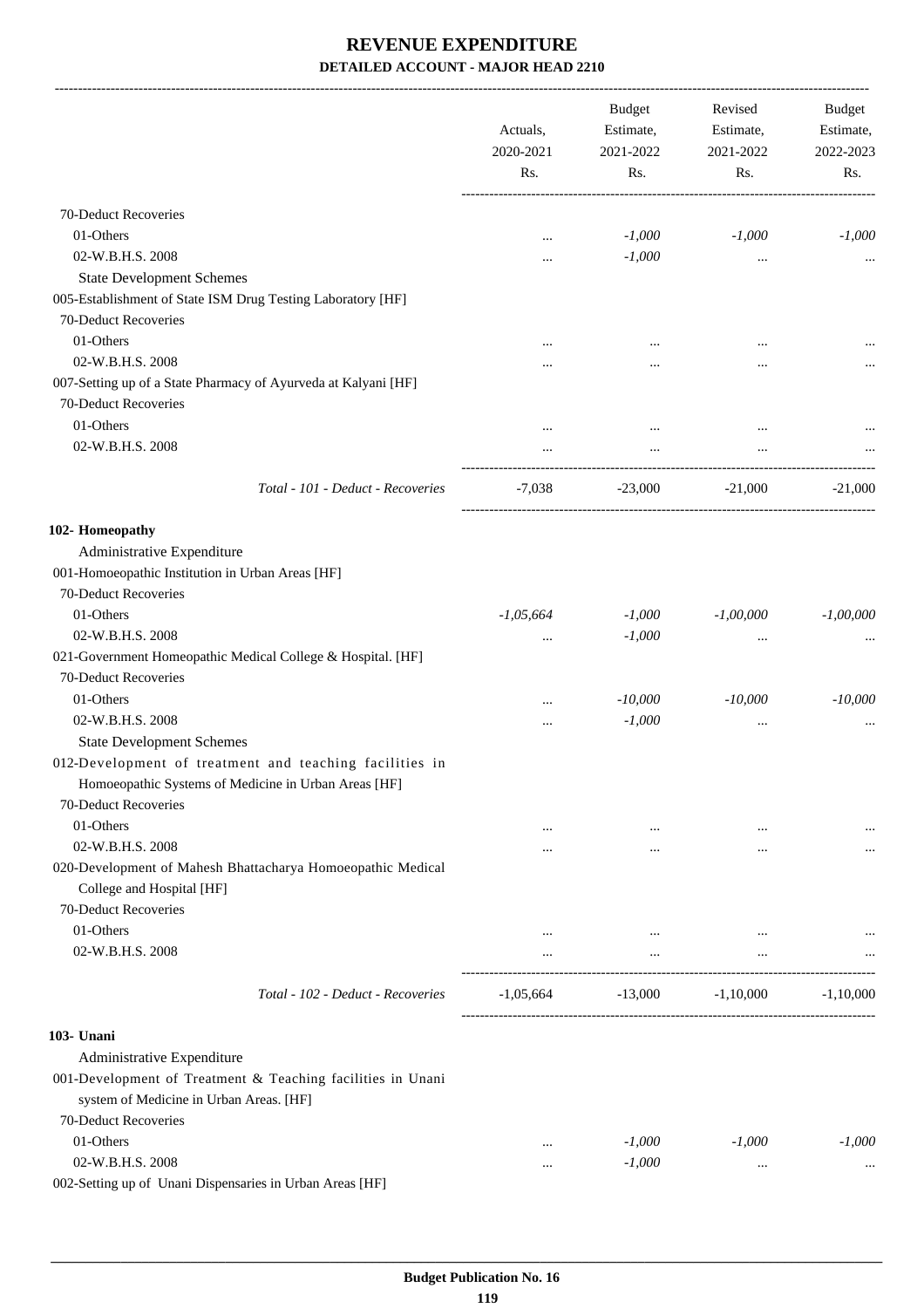-------------------------------------------------------------------------------------------------------------------------------------------------------------------------------

|                                                               | Actuals,<br>2020-2021<br>Rs. | <b>Budget</b><br>Estimate,<br>2021-2022<br>Rs. | Revised<br>Estimate,<br>2021-2022<br>Rs. | <b>Budget</b><br>Estimate,<br>2022-2023<br>Rs. |
|---------------------------------------------------------------|------------------------------|------------------------------------------------|------------------------------------------|------------------------------------------------|
| 70-Deduct Recoveries                                          |                              |                                                |                                          |                                                |
| 01-Others                                                     | $\ddotsc$                    | $-1,000$                                       | $-1,000$                                 | $-1,000$                                       |
| 02-W.B.H.S. 2008                                              |                              | $-1,000$                                       | $\ldots$                                 | $\cdots$                                       |
| <b>State Development Schemes</b>                              |                              |                                                |                                          |                                                |
| 008-Setting up of Unani Dispensaries in Urban Areas [HF]      |                              |                                                |                                          |                                                |
| 70-Deduct Recoveries                                          |                              |                                                |                                          |                                                |
| 01-Others                                                     |                              | $\cdots$                                       | $\cdots$                                 |                                                |
| 02-W.B.H.S. 2008                                              |                              | $\cdots$                                       | $\ddotsc$                                |                                                |
|                                                               |                              |                                                |                                          |                                                |
| Total - 103 - Deduct - Recoveries                             | $\ldots$                     | $-4,000$                                       | $-2,000$                                 | $-2,000$                                       |
| 911- Deduct Recoveries of Overpayments                        |                              |                                                |                                          |                                                |
| Administrative Expenditure                                    |                              |                                                |                                          |                                                |
| 001-Ayurvedic Institution in Urban Areas [HF]                 |                              |                                                |                                          |                                                |
| 70-Deduct Recoveries                                          |                              |                                                |                                          |                                                |
| 01-Others                                                     |                              | $-1,000$                                       | $-1,000$                                 | $-1,000$                                       |
| 02-W.B.H.S. 2008                                              |                              | $-1,000$                                       | $\cdots$                                 |                                                |
| 002-Aid for Development of Homoeopathy [HF]                   |                              |                                                |                                          |                                                |
| 70-Deduct Recoveries                                          |                              |                                                |                                          |                                                |
| 01-Others                                                     |                              | $-1,000$                                       | $-1,000$                                 | $-1,000$                                       |
| 02-W.B.H.S. 2008                                              |                              | $-1,000$                                       | $\cdots$                                 |                                                |
| 003-Drug Production and Research Centre [HF]                  |                              |                                                |                                          |                                                |
| 70-Deduct Recoveries                                          |                              |                                                |                                          |                                                |
| 01-Others                                                     |                              | $-1,000$                                       | $-1,000$                                 | $-1,000$                                       |
| 02-W.B.H.S. 2008                                              |                              | $-1,000$                                       |                                          |                                                |
| 005-Development of D.N.Dey Homoeopathic Medical College       |                              |                                                |                                          |                                                |
| Hospital [HF]                                                 |                              |                                                |                                          |                                                |
| 70-Deduct Recoveries                                          |                              |                                                |                                          |                                                |
| 01-Others                                                     |                              | $-1,000$                                       | $-1,000$                                 | $-1,000$                                       |
| <b>State Development Schemes</b>                              |                              |                                                |                                          |                                                |
| 004-Development of Colleges and Hospitals under Ayurveda [HF] |                              |                                                |                                          |                                                |
| 70-Deduct Recoveries                                          |                              |                                                |                                          |                                                |
| 01-Others                                                     | -986                         | $\cdots$                                       | $\cdots$                                 |                                                |
| 02-W.B.H.S. 2008                                              | $\cdots$                     | $\cdots$                                       | $\cdots$                                 |                                                |
| 007-Development of Colleges and Hospitals under Homoeopathy   |                              |                                                |                                          |                                                |
| [HF]                                                          |                              |                                                |                                          |                                                |
| 70-Deduct Recoveries                                          |                              |                                                |                                          |                                                |
| 01-Others                                                     | $\cdots$                     | $\cdots$                                       | $\cdots$                                 |                                                |
| 02-W.B.H.S. 2008                                              |                              | $\cdots$                                       | $\cdots$                                 |                                                |
| Total - 911 - Deduct - Recoveries                             | -986                         | $-7,000$                                       | $-4,000$                                 | $-4,000$                                       |
|                                                               |                              |                                                |                                          |                                                |

#### **03- RURAL HEALTH SERVICES--ALLOPATHY**

#### **103- Primary Health Centres**

#### Administrative Expenditure

#### 001-Health Units [HF]

70-Deduct Recoveries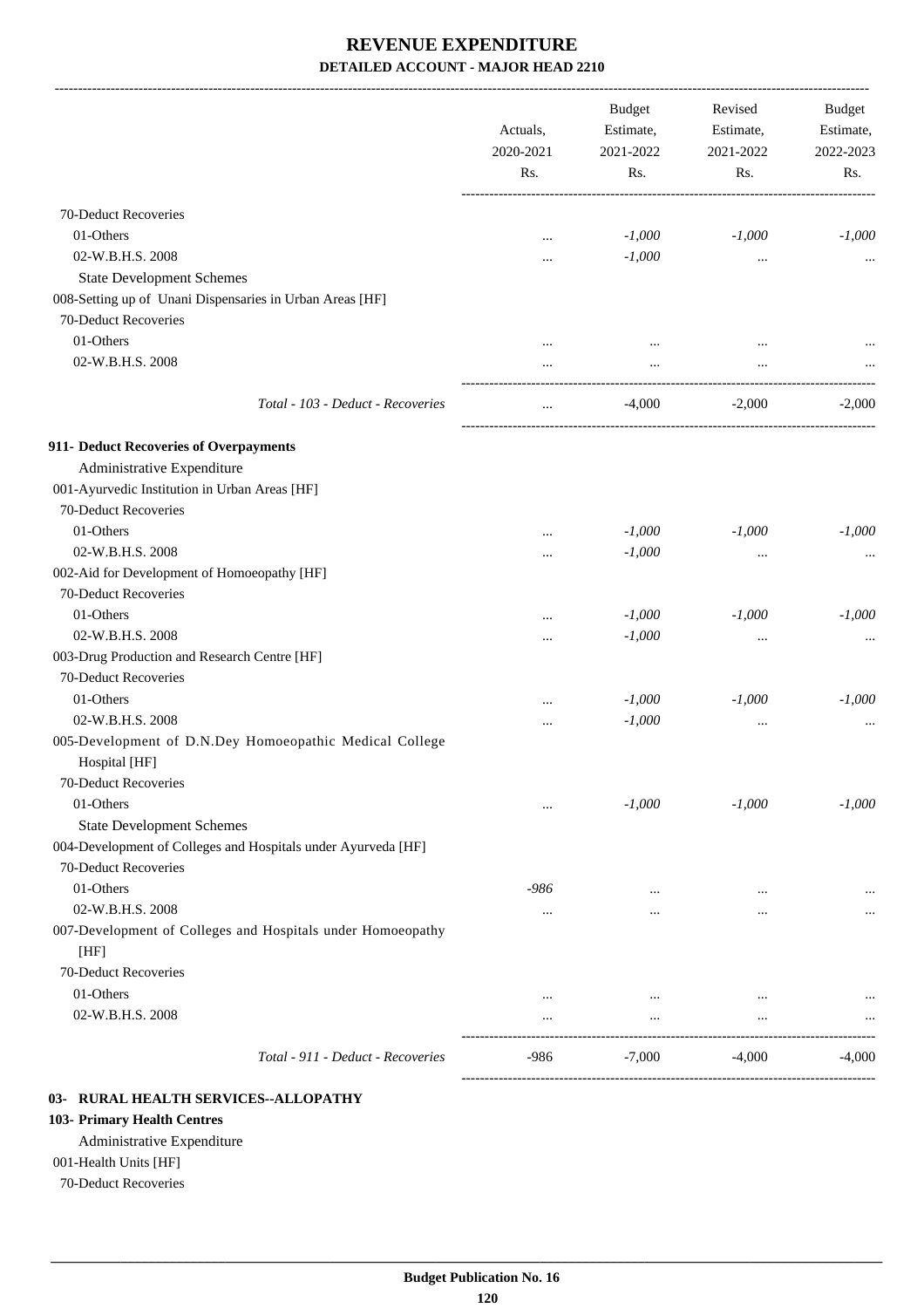-------------------------------------------------------------------------------------------------------------------------------------------------------------------------------

|                                                                                                  | Actuals,<br>2020-2021<br>Rs. | <b>Budget</b><br>Estimate,<br>2021-2022<br>Rs. | Revised<br>Estimate,<br>2021-2022<br>Rs. | <b>Budget</b><br>Estimate,<br>2022-2023<br>Rs. |
|--------------------------------------------------------------------------------------------------|------------------------------|------------------------------------------------|------------------------------------------|------------------------------------------------|
| 01-Others                                                                                        | $-16,71,207$                 | $-16,00,000$                                   | $-20,00,000$                             | $-20,00,000$                                   |
| 02-W.B.H.S. 2008                                                                                 |                              | $-1,000$                                       | $\cdots$                                 |                                                |
| <b>State Development Schemes</b>                                                                 |                              |                                                |                                          |                                                |
| 002-DFID Assisted Programme for Health System Development                                        |                              |                                                |                                          |                                                |
| Initiative. (EAP) [HF]                                                                           |                              |                                                |                                          |                                                |
| 70-Deduct Recoveries                                                                             |                              |                                                |                                          |                                                |
| 01-Others                                                                                        |                              |                                                |                                          |                                                |
| 02-W.B.H.S. 2008                                                                                 | $\cdots$                     | $\cdots$                                       | $\cdots$                                 |                                                |
| Total - 103 - Deduct - Recoveries                                                                | $-16,71,207$                 | $-16,01,000$                                   | $-20,00,000$                             | $-20,00,000$                                   |
|                                                                                                  |                              |                                                |                                          |                                                |
| 110- Hospitals and Dispensaries                                                                  |                              |                                                |                                          |                                                |
| Administrative Expenditure                                                                       |                              |                                                |                                          |                                                |
| 002-Muffasil Hospitals and Dispensaries (i)North Bengal Medical                                  |                              |                                                |                                          |                                                |
| College & Hospital [HF]                                                                          |                              |                                                |                                          |                                                |
| 70-Deduct Recoveries                                                                             |                              |                                                |                                          |                                                |
| 01-Others                                                                                        | $-1,75,406$                  | $-2,30,000$                                    |                                          |                                                |
| 02-W.B.H.S. 2008                                                                                 |                              | $-1,000$                                       | $\ddotsc$                                |                                                |
| 009-Creation of Medical Care facilities in areas resided by Scheduled                            |                              |                                                |                                          |                                                |
| Castes Population [HF]                                                                           |                              |                                                |                                          |                                                |
| 70-Deduct Recoveries                                                                             |                              |                                                |                                          |                                                |
| 01-Others                                                                                        | $\cdots$                     |                                                | $\ddotsc$                                |                                                |
| 02-W.B.H.S. 2008                                                                                 | .                            |                                                | $\ddotsc$                                | $\cdots$                                       |
| 010-Development of Rural Health Centre. [HF]                                                     |                              |                                                |                                          |                                                |
| 70-Deduct Recoveries                                                                             |                              |                                                |                                          |                                                |
| 01-Others                                                                                        |                              | $-1,000$                                       | $-1,000$                                 | $-1,000$                                       |
| 02-W.B.H.S. 2008                                                                                 |                              | $\cdots$                                       | $\ddotsc$                                |                                                |
| <b>State Development Schemes</b>                                                                 |                              |                                                |                                          |                                                |
| 003-Medical Care facilities for Rural Population [HF]                                            |                              |                                                |                                          |                                                |
| 70-Deduct Recoveries                                                                             |                              |                                                |                                          |                                                |
| 01-Others<br>02-W.B.H.S. 2008                                                                    | $\cdots$                     | $\cdots$                                       | $\cdots$                                 |                                                |
|                                                                                                  | $\cdots$                     | $\cdots$                                       | $\cdots$                                 | $\cdots$                                       |
| <b>State Development Schemes</b><br>007-Medical Care facilities for Rural Population under Basic |                              |                                                |                                          |                                                |
| Minimum Service (BMS) [HF]                                                                       |                              |                                                |                                          |                                                |
| 70-Deduct Recoveries                                                                             |                              |                                                |                                          |                                                |
| 01-Others                                                                                        | $\cdots$                     |                                                | $\cdots$                                 |                                                |
| 02-W.B.H.S. 2008                                                                                 | $\cdots$                     | $\ldots$<br>$\cdots$                           | $\cdots$                                 |                                                |
|                                                                                                  |                              |                                                |                                          |                                                |
| Total - 110 - Deduct - Recoveries                                                                | $-1,75,406$                  | $-2,32,000$                                    | $-1,000$                                 | $-1,000$                                       |
| 789- Special Component Plan for Scheduled Castes                                                 |                              |                                                |                                          |                                                |
| Administrative Expenditure                                                                       |                              |                                                |                                          |                                                |
| 001-Creation Of Medical Care Facilities in Areas resided by                                      |                              |                                                |                                          |                                                |
| Scheduled Castes Population . [HF]                                                               |                              |                                                |                                          |                                                |
| 70-Deduct Recoveries                                                                             |                              |                                                |                                          |                                                |
| 01-Others                                                                                        | $-10,931$                    | $-1,000$                                       | $-20,000$                                | $-20,000$                                      |
|                                                                                                  |                              |                                                |                                          |                                                |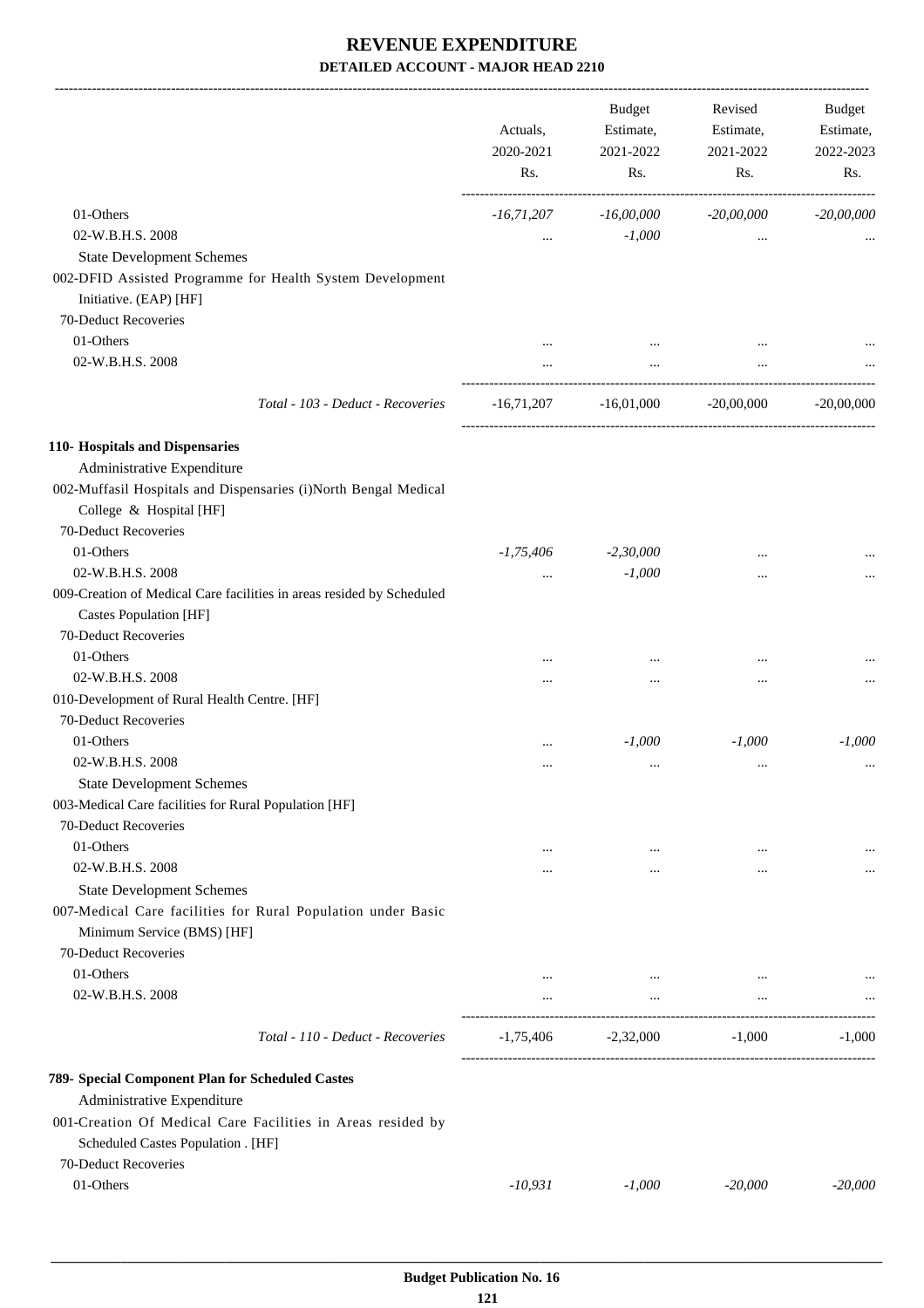| 02-W.B.H.S. 2008<br>$-1,000$<br><br>$\ddotsc$<br>014-Establishment of Health Centres in S.C.Areas. [HF]<br>70-Deduct Recoveries<br>01-Others<br>$-1,000$<br>$-1,000$<br>$\ddotsc$<br>02-W.B.H.S. 2008<br><br>$\cdots$<br><br><b>State Development Schemes</b><br>007-DFID Assisted Programme for Health System Development<br>Initiative. (EAP) [HF]<br>70-Deduct Recoveries<br>01-Others<br>02-W.B.H.S. 2008<br>$\cdots$<br>$\ddotsc$<br>$\cdots$<br>Total - 789 - Deduct - Recoveries<br>$-10,931$<br>$-3,000$<br>$-21,000$<br>Administrative Expenditure<br>001-Establishment of General Hospitals and Creation of other<br>Medical Care facilities in Tribal areas [HF]<br>70-Deduct Recoveries<br>01-Others<br>$-1,000$<br>$-1,000$<br>$\cdots$<br>02-W.B.H.S. 2008<br>$\ddotsc$<br>$\cdots$<br><br><b>State Development Schemes</b><br>008-DFID Assisted Programme for Health System Development<br>Initiative. (EAP) [HF]<br>70-Deduct Recoveries<br>01-Others<br>02-W.B.H.S. 2008<br><br><br>.<br>014-Primary Health Care Services in Tribal Areas (BMS) [HF]<br>70-Deduct Recoveries<br>01-Others<br>$\cdots$<br>$\cdots$<br>$\cdots$<br>02-W.B.H.S. 2008<br>$\cdots$<br>$\cdots$<br>$\cdots$<br>Total - 796 - Deduct - Recoveries<br>$-1,000$<br>$-1,000$<br>$\cdots$<br>Administrative Expenditure<br>002-Promotion of the Primary Health Care Services [HF]<br>70-Deduct Recoveries<br>01-Others<br>$-10,000$<br>$-1,35,039$<br>$-1,50,000$<br>02-W.B.H.S. 2008<br>$-1,90,000$<br>$\cdots$<br>$\cdots$<br><b>State Development Schemes</b><br>018-Establishment of Health Centres in S.C. Areas [HF]<br>70-Deduct Recoveries<br>01-Others<br>$\cdots$<br>$\ddotsc$<br>$\cdots$<br>02-W.B.H.S. 2008<br>.<br>$\cdots$<br>$\cdots$<br><b>State Development Schemes</b> |                                             | Actuals,<br>2020-2021 |     |     |             |  |  |  | <b>Budget</b><br>Estimate,<br>2021-2022 | Revised<br>Estimate,<br>2021-2022 | Budget<br>Estimate,<br>2022-2023 |
|---------------------------------------------------------------------------------------------------------------------------------------------------------------------------------------------------------------------------------------------------------------------------------------------------------------------------------------------------------------------------------------------------------------------------------------------------------------------------------------------------------------------------------------------------------------------------------------------------------------------------------------------------------------------------------------------------------------------------------------------------------------------------------------------------------------------------------------------------------------------------------------------------------------------------------------------------------------------------------------------------------------------------------------------------------------------------------------------------------------------------------------------------------------------------------------------------------------------------------------------------------------------------------------------------------------------------------------------------------------------------------------------------------------------------------------------------------------------------------------------------------------------------------------------------------------------------------------------------------------------------------------------------------------------------------------------------------------------------------------------------------------------------------|---------------------------------------------|-----------------------|-----|-----|-------------|--|--|--|-----------------------------------------|-----------------------------------|----------------------------------|
| 796- Tribal Areas Sub-Plan                                                                                                                                                                                                                                                                                                                                                                                                                                                                                                                                                                                                                                                                                                                                                                                                                                                                                                                                                                                                                                                                                                                                                                                                                                                                                                                                                                                                                                                                                                                                                                                                                                                                                                                                                      |                                             | Rs.                   | Rs. | Rs. | Rs.         |  |  |  |                                         |                                   |                                  |
|                                                                                                                                                                                                                                                                                                                                                                                                                                                                                                                                                                                                                                                                                                                                                                                                                                                                                                                                                                                                                                                                                                                                                                                                                                                                                                                                                                                                                                                                                                                                                                                                                                                                                                                                                                                 |                                             |                       |     |     |             |  |  |  |                                         |                                   |                                  |
|                                                                                                                                                                                                                                                                                                                                                                                                                                                                                                                                                                                                                                                                                                                                                                                                                                                                                                                                                                                                                                                                                                                                                                                                                                                                                                                                                                                                                                                                                                                                                                                                                                                                                                                                                                                 |                                             |                       |     |     |             |  |  |  |                                         |                                   |                                  |
| 800- Other Expenditure                                                                                                                                                                                                                                                                                                                                                                                                                                                                                                                                                                                                                                                                                                                                                                                                                                                                                                                                                                                                                                                                                                                                                                                                                                                                                                                                                                                                                                                                                                                                                                                                                                                                                                                                                          |                                             |                       |     |     |             |  |  |  |                                         |                                   |                                  |
|                                                                                                                                                                                                                                                                                                                                                                                                                                                                                                                                                                                                                                                                                                                                                                                                                                                                                                                                                                                                                                                                                                                                                                                                                                                                                                                                                                                                                                                                                                                                                                                                                                                                                                                                                                                 |                                             |                       |     |     | $-1,000$    |  |  |  |                                         |                                   |                                  |
|                                                                                                                                                                                                                                                                                                                                                                                                                                                                                                                                                                                                                                                                                                                                                                                                                                                                                                                                                                                                                                                                                                                                                                                                                                                                                                                                                                                                                                                                                                                                                                                                                                                                                                                                                                                 |                                             |                       |     |     |             |  |  |  |                                         |                                   |                                  |
|                                                                                                                                                                                                                                                                                                                                                                                                                                                                                                                                                                                                                                                                                                                                                                                                                                                                                                                                                                                                                                                                                                                                                                                                                                                                                                                                                                                                                                                                                                                                                                                                                                                                                                                                                                                 |                                             |                       |     |     |             |  |  |  |                                         |                                   |                                  |
|                                                                                                                                                                                                                                                                                                                                                                                                                                                                                                                                                                                                                                                                                                                                                                                                                                                                                                                                                                                                                                                                                                                                                                                                                                                                                                                                                                                                                                                                                                                                                                                                                                                                                                                                                                                 |                                             |                       |     |     |             |  |  |  |                                         |                                   |                                  |
|                                                                                                                                                                                                                                                                                                                                                                                                                                                                                                                                                                                                                                                                                                                                                                                                                                                                                                                                                                                                                                                                                                                                                                                                                                                                                                                                                                                                                                                                                                                                                                                                                                                                                                                                                                                 |                                             |                       |     |     |             |  |  |  |                                         |                                   |                                  |
|                                                                                                                                                                                                                                                                                                                                                                                                                                                                                                                                                                                                                                                                                                                                                                                                                                                                                                                                                                                                                                                                                                                                                                                                                                                                                                                                                                                                                                                                                                                                                                                                                                                                                                                                                                                 |                                             |                       |     |     |             |  |  |  |                                         |                                   |                                  |
|                                                                                                                                                                                                                                                                                                                                                                                                                                                                                                                                                                                                                                                                                                                                                                                                                                                                                                                                                                                                                                                                                                                                                                                                                                                                                                                                                                                                                                                                                                                                                                                                                                                                                                                                                                                 |                                             |                       |     |     |             |  |  |  |                                         |                                   |                                  |
|                                                                                                                                                                                                                                                                                                                                                                                                                                                                                                                                                                                                                                                                                                                                                                                                                                                                                                                                                                                                                                                                                                                                                                                                                                                                                                                                                                                                                                                                                                                                                                                                                                                                                                                                                                                 |                                             |                       |     |     | $-21,000$   |  |  |  |                                         |                                   |                                  |
|                                                                                                                                                                                                                                                                                                                                                                                                                                                                                                                                                                                                                                                                                                                                                                                                                                                                                                                                                                                                                                                                                                                                                                                                                                                                                                                                                                                                                                                                                                                                                                                                                                                                                                                                                                                 |                                             |                       |     |     |             |  |  |  |                                         |                                   |                                  |
|                                                                                                                                                                                                                                                                                                                                                                                                                                                                                                                                                                                                                                                                                                                                                                                                                                                                                                                                                                                                                                                                                                                                                                                                                                                                                                                                                                                                                                                                                                                                                                                                                                                                                                                                                                                 |                                             |                       |     |     |             |  |  |  |                                         |                                   |                                  |
|                                                                                                                                                                                                                                                                                                                                                                                                                                                                                                                                                                                                                                                                                                                                                                                                                                                                                                                                                                                                                                                                                                                                                                                                                                                                                                                                                                                                                                                                                                                                                                                                                                                                                                                                                                                 |                                             |                       |     |     |             |  |  |  |                                         |                                   |                                  |
|                                                                                                                                                                                                                                                                                                                                                                                                                                                                                                                                                                                                                                                                                                                                                                                                                                                                                                                                                                                                                                                                                                                                                                                                                                                                                                                                                                                                                                                                                                                                                                                                                                                                                                                                                                                 |                                             |                       |     |     |             |  |  |  |                                         |                                   |                                  |
|                                                                                                                                                                                                                                                                                                                                                                                                                                                                                                                                                                                                                                                                                                                                                                                                                                                                                                                                                                                                                                                                                                                                                                                                                                                                                                                                                                                                                                                                                                                                                                                                                                                                                                                                                                                 |                                             |                       |     |     | $-1,000$    |  |  |  |                                         |                                   |                                  |
|                                                                                                                                                                                                                                                                                                                                                                                                                                                                                                                                                                                                                                                                                                                                                                                                                                                                                                                                                                                                                                                                                                                                                                                                                                                                                                                                                                                                                                                                                                                                                                                                                                                                                                                                                                                 |                                             |                       |     |     |             |  |  |  |                                         |                                   |                                  |
|                                                                                                                                                                                                                                                                                                                                                                                                                                                                                                                                                                                                                                                                                                                                                                                                                                                                                                                                                                                                                                                                                                                                                                                                                                                                                                                                                                                                                                                                                                                                                                                                                                                                                                                                                                                 |                                             |                       |     |     |             |  |  |  |                                         |                                   |                                  |
|                                                                                                                                                                                                                                                                                                                                                                                                                                                                                                                                                                                                                                                                                                                                                                                                                                                                                                                                                                                                                                                                                                                                                                                                                                                                                                                                                                                                                                                                                                                                                                                                                                                                                                                                                                                 |                                             |                       |     |     |             |  |  |  |                                         |                                   |                                  |
|                                                                                                                                                                                                                                                                                                                                                                                                                                                                                                                                                                                                                                                                                                                                                                                                                                                                                                                                                                                                                                                                                                                                                                                                                                                                                                                                                                                                                                                                                                                                                                                                                                                                                                                                                                                 |                                             |                       |     |     |             |  |  |  |                                         |                                   |                                  |
|                                                                                                                                                                                                                                                                                                                                                                                                                                                                                                                                                                                                                                                                                                                                                                                                                                                                                                                                                                                                                                                                                                                                                                                                                                                                                                                                                                                                                                                                                                                                                                                                                                                                                                                                                                                 |                                             |                       |     |     |             |  |  |  |                                         |                                   |                                  |
|                                                                                                                                                                                                                                                                                                                                                                                                                                                                                                                                                                                                                                                                                                                                                                                                                                                                                                                                                                                                                                                                                                                                                                                                                                                                                                                                                                                                                                                                                                                                                                                                                                                                                                                                                                                 |                                             |                       |     |     |             |  |  |  |                                         |                                   |                                  |
|                                                                                                                                                                                                                                                                                                                                                                                                                                                                                                                                                                                                                                                                                                                                                                                                                                                                                                                                                                                                                                                                                                                                                                                                                                                                                                                                                                                                                                                                                                                                                                                                                                                                                                                                                                                 |                                             |                       |     |     |             |  |  |  |                                         |                                   |                                  |
|                                                                                                                                                                                                                                                                                                                                                                                                                                                                                                                                                                                                                                                                                                                                                                                                                                                                                                                                                                                                                                                                                                                                                                                                                                                                                                                                                                                                                                                                                                                                                                                                                                                                                                                                                                                 |                                             |                       |     |     |             |  |  |  |                                         |                                   |                                  |
|                                                                                                                                                                                                                                                                                                                                                                                                                                                                                                                                                                                                                                                                                                                                                                                                                                                                                                                                                                                                                                                                                                                                                                                                                                                                                                                                                                                                                                                                                                                                                                                                                                                                                                                                                                                 |                                             |                       |     |     |             |  |  |  |                                         |                                   |                                  |
|                                                                                                                                                                                                                                                                                                                                                                                                                                                                                                                                                                                                                                                                                                                                                                                                                                                                                                                                                                                                                                                                                                                                                                                                                                                                                                                                                                                                                                                                                                                                                                                                                                                                                                                                                                                 |                                             |                       |     |     | $-1,000$    |  |  |  |                                         |                                   |                                  |
|                                                                                                                                                                                                                                                                                                                                                                                                                                                                                                                                                                                                                                                                                                                                                                                                                                                                                                                                                                                                                                                                                                                                                                                                                                                                                                                                                                                                                                                                                                                                                                                                                                                                                                                                                                                 |                                             |                       |     |     |             |  |  |  |                                         |                                   |                                  |
|                                                                                                                                                                                                                                                                                                                                                                                                                                                                                                                                                                                                                                                                                                                                                                                                                                                                                                                                                                                                                                                                                                                                                                                                                                                                                                                                                                                                                                                                                                                                                                                                                                                                                                                                                                                 |                                             |                       |     |     |             |  |  |  |                                         |                                   |                                  |
|                                                                                                                                                                                                                                                                                                                                                                                                                                                                                                                                                                                                                                                                                                                                                                                                                                                                                                                                                                                                                                                                                                                                                                                                                                                                                                                                                                                                                                                                                                                                                                                                                                                                                                                                                                                 |                                             |                       |     |     |             |  |  |  |                                         |                                   |                                  |
|                                                                                                                                                                                                                                                                                                                                                                                                                                                                                                                                                                                                                                                                                                                                                                                                                                                                                                                                                                                                                                                                                                                                                                                                                                                                                                                                                                                                                                                                                                                                                                                                                                                                                                                                                                                 |                                             |                       |     |     |             |  |  |  |                                         |                                   |                                  |
|                                                                                                                                                                                                                                                                                                                                                                                                                                                                                                                                                                                                                                                                                                                                                                                                                                                                                                                                                                                                                                                                                                                                                                                                                                                                                                                                                                                                                                                                                                                                                                                                                                                                                                                                                                                 |                                             |                       |     |     | $-1,50,000$ |  |  |  |                                         |                                   |                                  |
|                                                                                                                                                                                                                                                                                                                                                                                                                                                                                                                                                                                                                                                                                                                                                                                                                                                                                                                                                                                                                                                                                                                                                                                                                                                                                                                                                                                                                                                                                                                                                                                                                                                                                                                                                                                 |                                             |                       |     |     |             |  |  |  |                                         |                                   |                                  |
|                                                                                                                                                                                                                                                                                                                                                                                                                                                                                                                                                                                                                                                                                                                                                                                                                                                                                                                                                                                                                                                                                                                                                                                                                                                                                                                                                                                                                                                                                                                                                                                                                                                                                                                                                                                 |                                             |                       |     |     |             |  |  |  |                                         |                                   |                                  |
|                                                                                                                                                                                                                                                                                                                                                                                                                                                                                                                                                                                                                                                                                                                                                                                                                                                                                                                                                                                                                                                                                                                                                                                                                                                                                                                                                                                                                                                                                                                                                                                                                                                                                                                                                                                 |                                             |                       |     |     |             |  |  |  |                                         |                                   |                                  |
|                                                                                                                                                                                                                                                                                                                                                                                                                                                                                                                                                                                                                                                                                                                                                                                                                                                                                                                                                                                                                                                                                                                                                                                                                                                                                                                                                                                                                                                                                                                                                                                                                                                                                                                                                                                 |                                             |                       |     |     |             |  |  |  |                                         |                                   |                                  |
|                                                                                                                                                                                                                                                                                                                                                                                                                                                                                                                                                                                                                                                                                                                                                                                                                                                                                                                                                                                                                                                                                                                                                                                                                                                                                                                                                                                                                                                                                                                                                                                                                                                                                                                                                                                 |                                             |                       |     |     |             |  |  |  |                                         |                                   |                                  |
|                                                                                                                                                                                                                                                                                                                                                                                                                                                                                                                                                                                                                                                                                                                                                                                                                                                                                                                                                                                                                                                                                                                                                                                                                                                                                                                                                                                                                                                                                                                                                                                                                                                                                                                                                                                 |                                             |                       |     |     |             |  |  |  |                                         |                                   |                                  |
|                                                                                                                                                                                                                                                                                                                                                                                                                                                                                                                                                                                                                                                                                                                                                                                                                                                                                                                                                                                                                                                                                                                                                                                                                                                                                                                                                                                                                                                                                                                                                                                                                                                                                                                                                                                 | 001-Primary Health Care Services (BMS) [HF] |                       |     |     |             |  |  |  |                                         |                                   |                                  |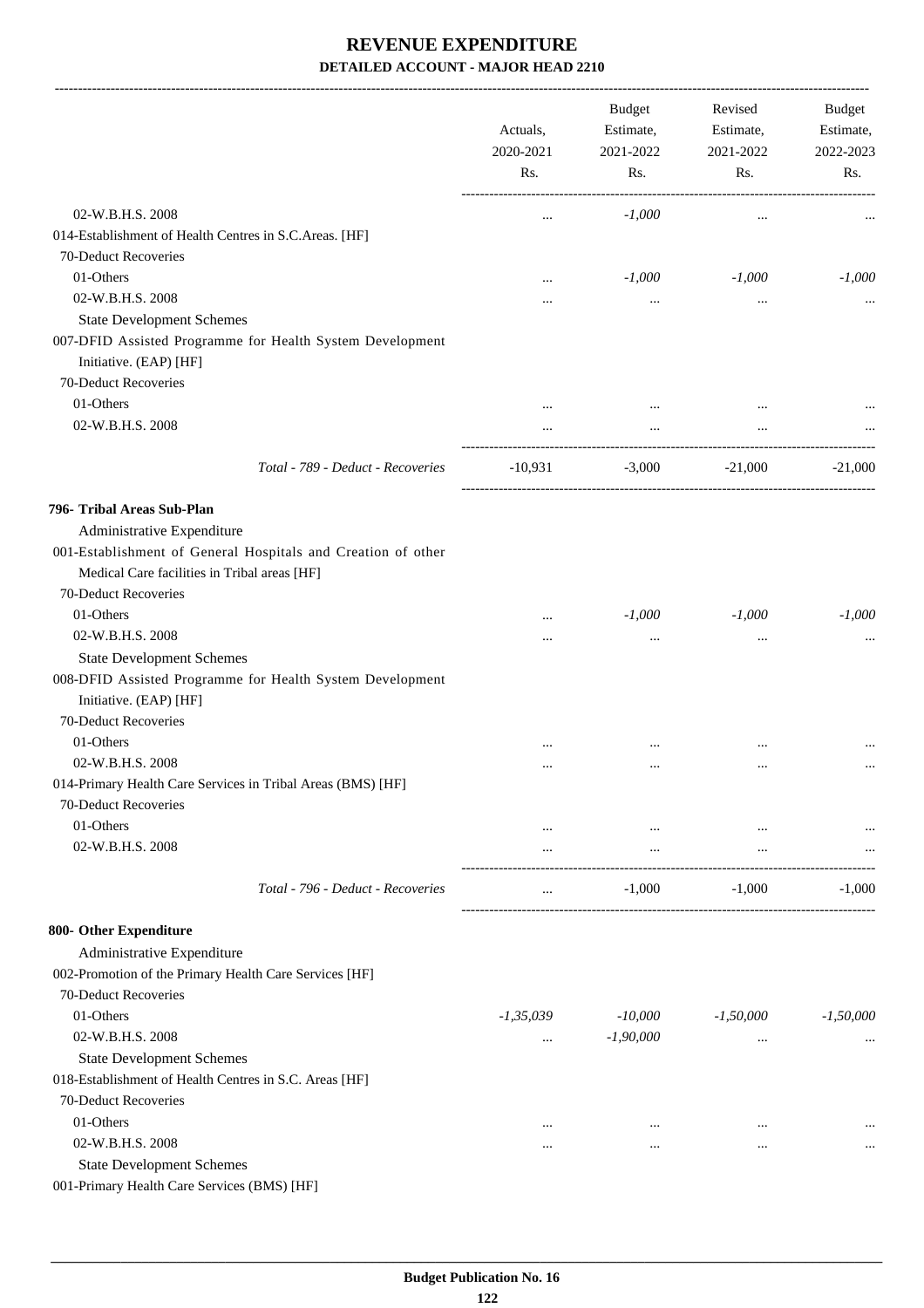|                                                                                                 | Actuals,<br>2020-2021<br>Rs. | <b>Budget</b><br>Estimate,<br>2021-2022<br>Rs. | Revised<br>Estimate,<br>2021-2022<br>Rs. | Budget<br>Estimate,<br>2022-2023<br>Rs. |
|-------------------------------------------------------------------------------------------------|------------------------------|------------------------------------------------|------------------------------------------|-----------------------------------------|
|                                                                                                 |                              |                                                |                                          |                                         |
| 70-Deduct Recoveries                                                                            |                              |                                                |                                          |                                         |
| 01-Others                                                                                       |                              |                                                |                                          |                                         |
| 02-W.B.H.S. 2008                                                                                |                              |                                                |                                          |                                         |
| 005-Development of Rural Health Services (BMS) [HF]                                             |                              |                                                |                                          |                                         |
| 70-Deduct Recoveries                                                                            |                              |                                                |                                          |                                         |
| 01-Others                                                                                       |                              |                                                |                                          |                                         |
| 02-W.B.H.S. 2008                                                                                |                              |                                                |                                          |                                         |
| 010-Basic Health Project for Upgradation of Primary Health Care<br>Services (EAP) [HF]          |                              |                                                |                                          |                                         |
| 70-Deduct Recoveries                                                                            |                              |                                                |                                          |                                         |
| 01-Others                                                                                       |                              | $\cdots$                                       |                                          |                                         |
| 02-W.B.H.S. 2008                                                                                |                              | $\cdots$                                       |                                          |                                         |
| Total - 800 - Deduct - Recoveries                                                               | $-1,35,039$                  | $-2,00,000$                                    | $-1,50,000$                              | $-1,50,000$                             |
| 911- Deduct Recoveries of Overpayments                                                          |                              |                                                |                                          |                                         |
| Administrative Expenditure                                                                      |                              |                                                |                                          |                                         |
| 001-Creation of Medical Care Facilities in Areas resided by<br>Scheduied Castes Population [HF] |                              |                                                |                                          |                                         |
| 70-Deduct Recoveries                                                                            |                              |                                                |                                          |                                         |
| 01-Others                                                                                       | $-7,31,503$                  | $-6,00,000$                                    | $-8,00,000$                              | $-8,00,000$                             |
| 02-W.B.H.S. 2008                                                                                |                              | $-5,000$                                       | $\ddotsc$                                |                                         |
| 004-Development of Rural Health Centres [HF]                                                    |                              |                                                |                                          |                                         |
| 70-Deduct Recoveries                                                                            |                              |                                                |                                          |                                         |
| 01-Others                                                                                       | $\cdots$                     | $-5,000$                                       | $-5,000$                                 | $-5,000$                                |
| 008-Health Unit [HF]                                                                            |                              |                                                |                                          |                                         |
| 70-Deduct Recoveries                                                                            |                              |                                                |                                          |                                         |
| 01-Others                                                                                       | $-2, 30, 779$                | $-3,50,000$                                    | $-3,00,000$                              | $-3,00,000$                             |
| 02-W.B.H.S. 2008                                                                                |                              | $-1,000$                                       | $\cdots$                                 |                                         |
| 009-Medical Care Facilities in Rural Population [HF]                                            |                              |                                                |                                          |                                         |
| 70-Deduct Recoveries                                                                            |                              |                                                |                                          |                                         |
| 01-Others                                                                                       |                              | $-1,000$                                       | $-1,000$                                 | $-1,000$                                |
| <b>State Development Schemes</b>                                                                |                              |                                                |                                          |                                         |
| 003-Medical Care Facilities in Rural Population [HF]                                            |                              |                                                |                                          |                                         |
| 70-Deduct Recoveries                                                                            |                              |                                                |                                          |                                         |
| 01-Others                                                                                       | $-32,31,666$                 |                                                |                                          |                                         |
| 005-Establishment of Super Specialty Hospitals (Located in Rural<br>Areas) [HF]                 |                              |                                                |                                          |                                         |
| 70-Deduct Recoveries                                                                            |                              |                                                |                                          |                                         |
| 01-Others                                                                                       | $-4,05,78,625$               |                                                | $\cdots$                                 | $\cdots$                                |
| 007-DFID Assisted Programme for Health System Development<br>Initiative. [HF]                   |                              |                                                |                                          |                                         |
| 70-Deduct Recoveries                                                                            |                              |                                                |                                          |                                         |
| 01-Others                                                                                       | $\cdots$                     | $\cdots$                                       |                                          |                                         |
| 02-W.B.H.S. 2008                                                                                |                              | $\cdots$                                       | $\ddotsc$                                | $\cdots$                                |
| 018-Establishment of Health Centres in S.C. areas [HF]                                          |                              |                                                |                                          |                                         |
| 70-Deduct Recoveries                                                                            |                              |                                                |                                          |                                         |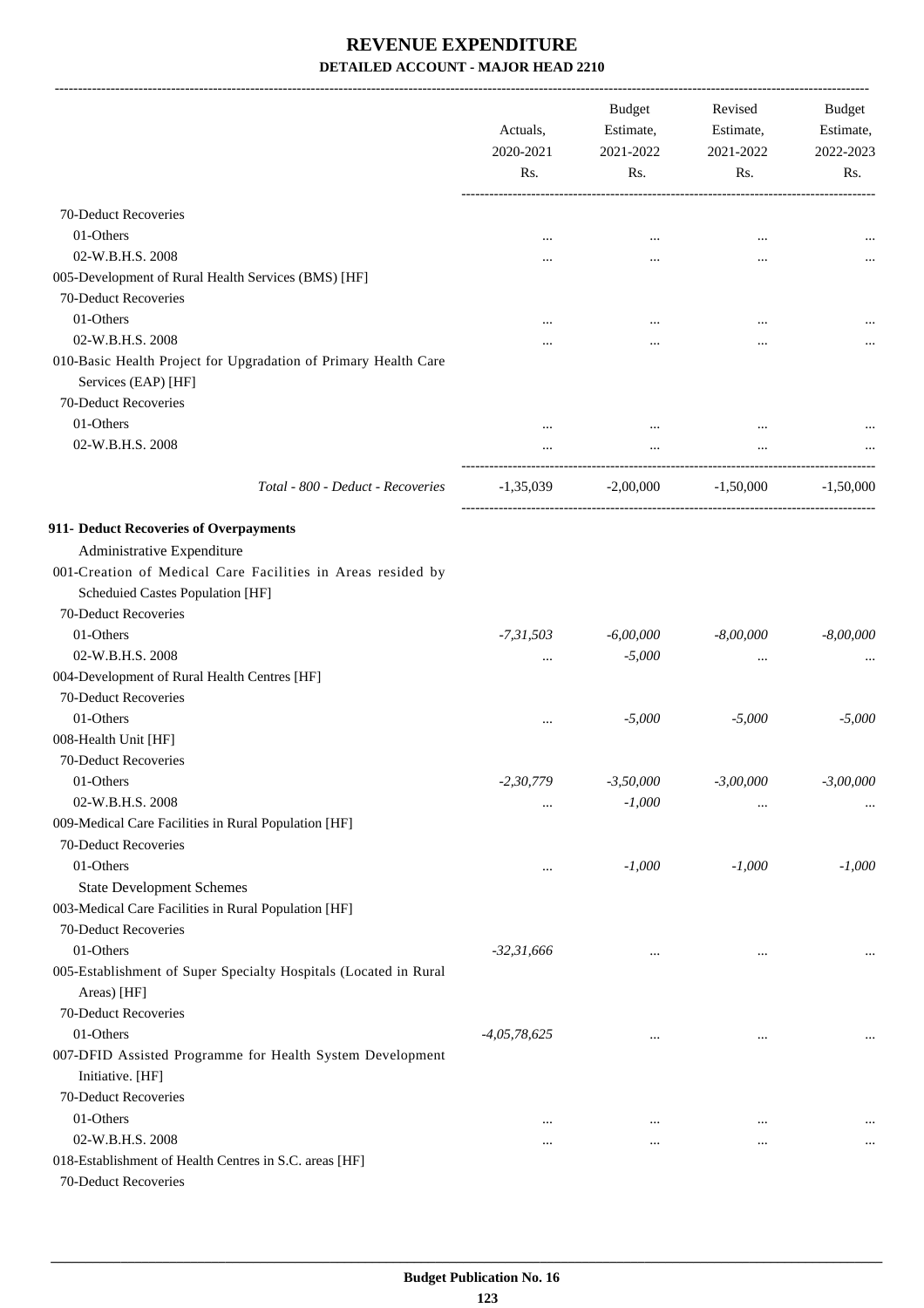|                                                                                                                                                 | Actuals,<br>2020-2021<br>Rs. | Budget<br>Estimate,<br>2021-2022<br>Rs. | Revised<br>Estimate,<br>2021-2022<br>Rs. | Budget<br>Estimate,<br>2022-2023<br>Rs. |
|-------------------------------------------------------------------------------------------------------------------------------------------------|------------------------------|-----------------------------------------|------------------------------------------|-----------------------------------------|
| 01-Others                                                                                                                                       |                              |                                         |                                          |                                         |
|                                                                                                                                                 | $\cdots$                     | $\cdots$                                | $\cdots$                                 |                                         |
| <b>State Development Schemes</b><br>002-DFID Assisted Programme for Health System Development<br>Initiative. (EAP) [HF]<br>70-Deduct Recoveries |                              |                                         |                                          |                                         |
| 01-Others                                                                                                                                       |                              |                                         |                                          |                                         |
| 02-W.B.H.S. 2008                                                                                                                                |                              | $\cdots$                                |                                          |                                         |
|                                                                                                                                                 | $\cdots$                     | $\cdots$                                | $\cdots$                                 |                                         |
| Total - 911 - Deduct - Recoveries                                                                                                               |                              | $-4,47,72,573$ $-9,62,000$              | $-11,06,000$                             | $-11,06,000$                            |
| 04- RURAL HEALTH SERVICES--OTHER SYSTEMS OF<br><b>MEDICINES</b>                                                                                 |                              |                                         |                                          |                                         |
| 101- Ayurveda                                                                                                                                   |                              |                                         |                                          |                                         |
| Administrative Expenditure<br>001-Ayurvedic Institution in Rural Areas [HF]<br>70-Deduct Recoveries                                             |                              |                                         |                                          |                                         |
| 01-Others                                                                                                                                       | $-2,000$                     | $-50,000$                               | $-50,000$                                | $-50,000$                               |
| 02-W.B.H.S. 2008                                                                                                                                |                              | $-1,000$                                |                                          |                                         |
| 009-Aid in connection with Ayurvedic Systems of Medicine [HF]                                                                                   |                              |                                         |                                          |                                         |
| 70-Deduct Recoveries                                                                                                                            |                              |                                         |                                          |                                         |
| 01-Others                                                                                                                                       | $\cdots$                     | $-1,000$                                | $-1,000$                                 | $-1,000$                                |
| 02-W.B.H.S. 2008                                                                                                                                |                              | $\cdots$                                | $\ldots$                                 |                                         |
| 010-Drug Production And Research Centre [HF]                                                                                                    |                              |                                         |                                          |                                         |
| 70-Deduct Recoveries                                                                                                                            |                              |                                         |                                          |                                         |
| 01-Others                                                                                                                                       | $\cdots$                     | $-1,000$                                | $-1,000$                                 | $-1,000$                                |
| 02-W.B.H.S. 2008                                                                                                                                |                              | $\cdots$                                |                                          |                                         |
| 011-Drug Production & Research Centre [HF]                                                                                                      |                              |                                         |                                          |                                         |
| 70-Deduct Recoveries                                                                                                                            |                              |                                         |                                          |                                         |
| 01-Others                                                                                                                                       | $\cdots$                     | $\cdots$                                | $\cdots$                                 |                                         |
| 02-W.B.H.S. 2008                                                                                                                                | $\cdots$                     | $\cdots$                                | $\cdots$                                 | $\cdots$                                |
| <b>State Development Schemes</b>                                                                                                                |                              |                                         |                                          |                                         |
| 003-Establishment of New State Ayurvedic Dispensary at Block<br>Levels [HF]                                                                     |                              |                                         |                                          |                                         |
| 70-Deduct Recoveries                                                                                                                            |                              |                                         |                                          |                                         |
| 01-Others                                                                                                                                       | $\cdots$                     | $\cdots$                                |                                          |                                         |
| 02-W.B.H.S. 2008                                                                                                                                | $\cdots$                     | $\cdots$                                | $\cdots$                                 |                                         |
| Total - 101 - Deduct - Recoveries                                                                                                               | $-2,000$                     | $-53,000$                               | -52,000                                  | -52.000                                 |
| 102- Homeopathy                                                                                                                                 |                              |                                         |                                          |                                         |
| Administrative Expenditure                                                                                                                      |                              |                                         |                                          |                                         |
| 001-Homoeopathic Institution in Rural Areas [HF]                                                                                                |                              |                                         |                                          |                                         |
| 70-Deduct Recoveries                                                                                                                            |                              |                                         |                                          |                                         |
| 01-Others                                                                                                                                       | $\cdots$                     | $-2,000$                                | $-2,000$                                 | $-2,000$                                |
| 02-W.B.H.S. 2008                                                                                                                                | $\cdots$                     | $-1,000$                                | $\cdots$                                 | $\cdots$                                |
| 002-Aid for Development of Homoeopathy [HF]<br>70-Deduct Recoveries                                                                             |                              |                                         |                                          |                                         |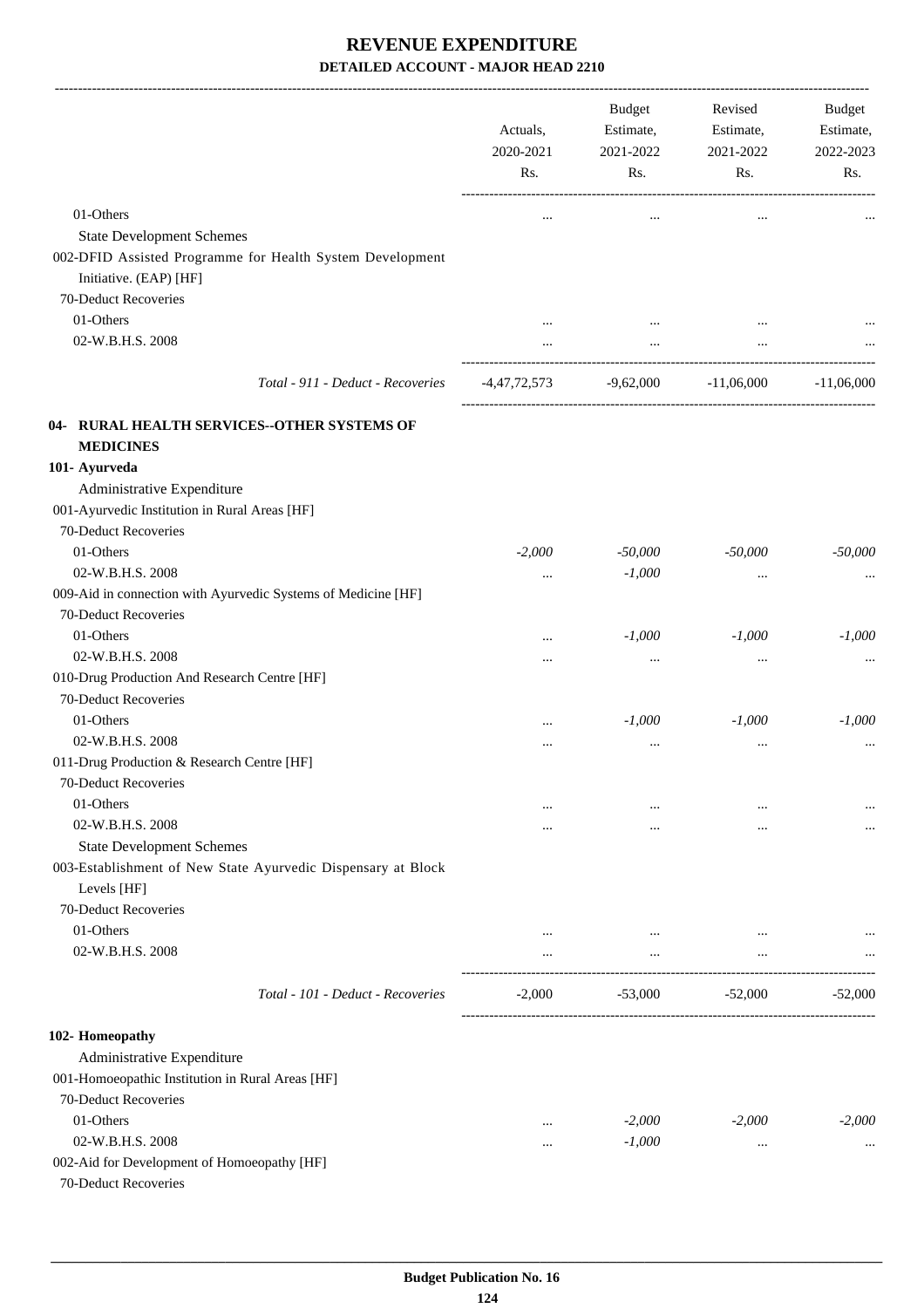-------------------------------------------------------------------------------------------------------------------------------------------------------------------------------

|                                                                                                                  | Actuals,<br>2020-2021<br>Rs. |          |           |          |  |  |  |  |  | <b>Budget</b><br>Estimate,<br>2021-2022 | Revised<br>Estimate,<br>2021-2022 | <b>Budget</b><br>Estimate,<br>2022-2023 |
|------------------------------------------------------------------------------------------------------------------|------------------------------|----------|-----------|----------|--|--|--|--|--|-----------------------------------------|-----------------------------------|-----------------------------------------|
|                                                                                                                  |                              | Rs.      | Rs.       | Rs.      |  |  |  |  |  |                                         |                                   |                                         |
| 01-Others                                                                                                        | $\cdots$                     | $-1,000$ | $-1,000$  | $-1,000$ |  |  |  |  |  |                                         |                                   |                                         |
| 02-W.B.H.S. 2008                                                                                                 |                              | $-1,000$ | $\cdots$  |          |  |  |  |  |  |                                         |                                   |                                         |
| 014-Provision for Treatment Facilities in Homoeopathic Systems of                                                |                              |          |           |          |  |  |  |  |  |                                         |                                   |                                         |
| Medicine in Scheduled Castes Areas [HF]                                                                          |                              |          |           |          |  |  |  |  |  |                                         |                                   |                                         |
| 70-Deduct Recoveries                                                                                             |                              |          |           |          |  |  |  |  |  |                                         |                                   |                                         |
| 01-Others                                                                                                        |                              | $-1,000$ | $-1,000$  | $-1.000$ |  |  |  |  |  |                                         |                                   |                                         |
| 02-W.B.H.S. 2008                                                                                                 | .                            |          | $\ddotsc$ |          |  |  |  |  |  |                                         |                                   |                                         |
| <b>State Development Schemes</b>                                                                                 |                              |          |           |          |  |  |  |  |  |                                         |                                   |                                         |
| 003-Establishment of New State Homoeopathic Dispensaries at                                                      |                              |          |           |          |  |  |  |  |  |                                         |                                   |                                         |
| <b>Block Levels [HF]</b>                                                                                         |                              |          |           |          |  |  |  |  |  |                                         |                                   |                                         |
| 70-Deduct Recoveries                                                                                             |                              |          |           |          |  |  |  |  |  |                                         |                                   |                                         |
| 01-Others                                                                                                        | $\cdots$                     | $\cdots$ | $\cdots$  |          |  |  |  |  |  |                                         |                                   |                                         |
| 02-W.B.H.S. 2008                                                                                                 |                              |          |           |          |  |  |  |  |  |                                         |                                   |                                         |
| 013-Development of Treatment Facilities in Homoeopat- hic Systems<br>of Medicine in Scheduled Castes Areas. [HF] |                              |          |           |          |  |  |  |  |  |                                         |                                   |                                         |
| 70-Deduct Recoveries                                                                                             |                              |          |           |          |  |  |  |  |  |                                         |                                   |                                         |
| 01-Others                                                                                                        |                              |          |           |          |  |  |  |  |  |                                         |                                   |                                         |
| 02-W.B.H.S. 2008                                                                                                 |                              |          |           |          |  |  |  |  |  |                                         |                                   |                                         |
| <b>State Development Schemes</b>                                                                                 |                              |          |           |          |  |  |  |  |  |                                         |                                   |                                         |
| 011-Development of Treatment Facilities in Homoeop- athic System<br>of Medicine in Rural Areas (BMS) [HF]        |                              |          |           |          |  |  |  |  |  |                                         |                                   |                                         |
| 70-Deduct Recoveries                                                                                             |                              |          |           |          |  |  |  |  |  |                                         |                                   |                                         |
| 01-Others                                                                                                        |                              |          |           |          |  |  |  |  |  |                                         |                                   |                                         |
| 02-W.B.H.S. 2008                                                                                                 | $\cdots$                     | $\cdots$ | $\cdots$  |          |  |  |  |  |  |                                         |                                   |                                         |
| Total - 102 - Deduct - Recoveries                                                                                |                              | $-6,000$ | $-4,000$  | $-4,000$ |  |  |  |  |  |                                         |                                   |                                         |
| 103- Unani                                                                                                       |                              |          |           |          |  |  |  |  |  |                                         |                                   |                                         |
| Administrative Expenditure                                                                                       |                              |          |           |          |  |  |  |  |  |                                         |                                   |                                         |
| 005-Unani and other systems of Medicine [HF]                                                                     |                              |          |           |          |  |  |  |  |  |                                         |                                   |                                         |
| 70-Deduct Recoveries                                                                                             |                              |          |           |          |  |  |  |  |  |                                         |                                   |                                         |
| 01-Others                                                                                                        | $\ddotsc$                    | $-1,000$ | $-1,000$  | $-1,000$ |  |  |  |  |  |                                         |                                   |                                         |
| 02-W.B.H.S. 2008                                                                                                 |                              | $-1,000$ | $\cdots$  |          |  |  |  |  |  |                                         |                                   |                                         |
| <b>State Development Schemes</b>                                                                                 |                              |          |           |          |  |  |  |  |  |                                         |                                   |                                         |
| 002-Establishment of New State Unani Dispensaries at Block Levels<br>[HF]                                        |                              |          |           |          |  |  |  |  |  |                                         |                                   |                                         |
| 70-Deduct Recoveries                                                                                             |                              |          |           |          |  |  |  |  |  |                                         |                                   |                                         |
| 01-Others                                                                                                        |                              |          |           |          |  |  |  |  |  |                                         |                                   |                                         |
| 02-W.B.H.S. 2008                                                                                                 | $\cdots$                     | $\ldots$ | $\cdots$  |          |  |  |  |  |  |                                         |                                   |                                         |
|                                                                                                                  | $\cdots$                     | $\cdots$ | $\cdots$  |          |  |  |  |  |  |                                         |                                   |                                         |
| Total - 103 - Deduct - Recoveries                                                                                | $\cdots$                     | $-2,000$ | $-1,000$  | $-1,000$ |  |  |  |  |  |                                         |                                   |                                         |
| 789- Special Component Plan for Scheduled Castes                                                                 |                              |          |           |          |  |  |  |  |  |                                         |                                   |                                         |
| Administrative Expenditure                                                                                       |                              |          |           |          |  |  |  |  |  |                                         |                                   |                                         |
| 001-Treatment Facilities in Homoeopathic System of Medicine in                                                   |                              |          |           |          |  |  |  |  |  |                                         |                                   |                                         |
| S.C.Areas. [HF]                                                                                                  |                              |          |           |          |  |  |  |  |  |                                         |                                   |                                         |

70-Deduct Recoveries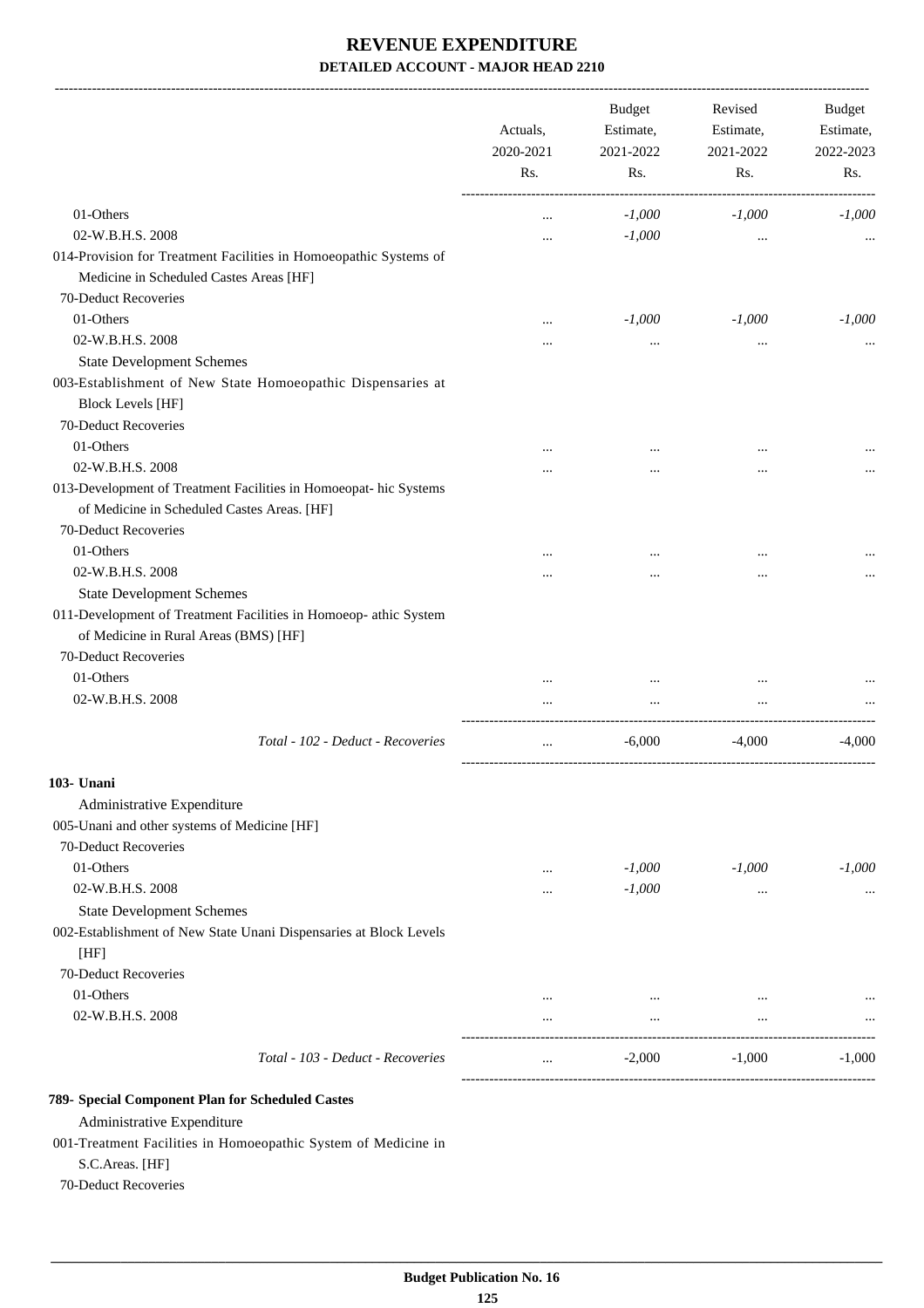-------------------------------------------------------------------------------------------------------------------------------------------------------------------------------

|                                                                                                                    | Actuals,<br>2020-2021<br>Rs. | <b>Budget</b><br>Estimate,<br>2021-2022<br>Rs. | Revised<br>Estimate,<br>2021-2022<br>Rs. | <b>Budget</b><br>Estimate,<br>2022-2023<br>Rs. |
|--------------------------------------------------------------------------------------------------------------------|------------------------------|------------------------------------------------|------------------------------------------|------------------------------------------------|
| 01-Others                                                                                                          | $\cdots$                     | $-1,000$                                       | $-1,000$                                 | $-1,000$                                       |
| 02-W.B.H.S. 2008                                                                                                   |                              | $-1,000$                                       | $\cdots$                                 |                                                |
| <b>State Development Schemes</b>                                                                                   |                              |                                                |                                          |                                                |
| 003-Establishment of New State Ayurvedic Dispensaries [HF]                                                         |                              |                                                |                                          |                                                |
| 70-Deduct Recoveries                                                                                               |                              |                                                |                                          |                                                |
| 01-Others                                                                                                          | $\cdots$                     | $\cdots$                                       | $\cdots$                                 |                                                |
| 02-W.B.H.S. 2008                                                                                                   |                              | $\cdots$                                       | $\cdots$                                 |                                                |
| 004-Establishment of New State Homoeopathic Dispensaries [HF]                                                      |                              |                                                |                                          |                                                |
| 70-Deduct Recoveries                                                                                               |                              |                                                |                                          |                                                |
| 01-Others                                                                                                          |                              | $\ddotsc$                                      | $\cdots$                                 |                                                |
| 02-W.B.H.S. 2008                                                                                                   |                              | $\cdots$                                       | $\ddotsc$                                | $\cdots$                                       |
| 006-Establishment of New State Unani Dispensaries [HF]                                                             |                              |                                                |                                          |                                                |
| 70-Deduct Recoveries                                                                                               |                              |                                                |                                          |                                                |
| 01-Others                                                                                                          | $\cdots$                     | $\ddotsc$                                      | $\cdots$                                 |                                                |
| 02-W.B.H.S. 2008                                                                                                   |                              |                                                |                                          |                                                |
| <b>State Development Schemes</b>                                                                                   |                              |                                                |                                          |                                                |
| 002-Development of Treatment Facilities in Homoeopathic System of<br>Medicine in Scheduled Castes areas (BMS) [HF] |                              |                                                |                                          |                                                |
| 70-Deduct Recoveries                                                                                               |                              |                                                |                                          |                                                |
| 01-Others                                                                                                          | $\cdots$                     |                                                |                                          |                                                |
| 02-W.B.H.S. 2008                                                                                                   |                              | $\cdots$                                       | $\cdots$                                 |                                                |
| Total - 789 - Deduct - Recoveries                                                                                  | $\ddotsc$                    | $-2,000$                                       | $-1,000$                                 | $-1,000$                                       |
| 796- Tribal Areas Sub-Plan                                                                                         |                              |                                                |                                          |                                                |
| <b>State Development Schemes</b>                                                                                   |                              |                                                |                                          |                                                |
| 003-Establishment of New State Ayurvedic Dispensaries [HF]                                                         |                              |                                                |                                          |                                                |
| 70-Deduct Recoveries                                                                                               |                              |                                                |                                          |                                                |
| 01-Others                                                                                                          | $\cdots$                     | $\cdots$                                       | $\cdots$                                 | $\cdots$                                       |
| 02-W.B.H.S. 2008                                                                                                   |                              | $\cdots$                                       | $\cdots$                                 | $\cdots$                                       |
| 004-Establishment of New State Homoeopathic Dispensaries [HF]                                                      |                              |                                                |                                          |                                                |
| 70-Deduct Recoveries                                                                                               |                              |                                                |                                          |                                                |
| 01-Others                                                                                                          | $\cdots$                     | $\ddotsc$                                      | $\cdots$                                 | $\cdots$                                       |
| 02-W.B.H.S. 2008                                                                                                   | $\cdots$                     | $\cdots$                                       | $\cdots$                                 | $\cdots$                                       |
| 006-Establishment of New State Unani Dispensaries [HF]                                                             |                              |                                                |                                          |                                                |
| 70-Deduct Recoveries                                                                                               |                              |                                                |                                          |                                                |
| 01-Others                                                                                                          | $\ddotsc$                    | $\ddotsc$                                      | $\cdots$                                 | $\cdots$                                       |
| 02-W.B.H.S. 2008                                                                                                   | $\cdots$                     | $\cdots$                                       | $\cdots$                                 | $\cdots$                                       |
| 012-Grants to Panchayati Raj Institution for Ayush Dispensaries<br>(PRI) [HF]                                      |                              |                                                |                                          |                                                |
| 70-Deduct Recoveries                                                                                               |                              |                                                |                                          |                                                |
| 02-W.B.H.S. 2008                                                                                                   | $\cdots$                     | $\cdots$                                       | $\cdots$                                 | $\cdots$                                       |
| <b>State Development Schemes</b>                                                                                   |                              |                                                |                                          |                                                |
| 001-Development of treatment facilities in Ayurvedic System of<br>Medicine in Tribal Areas (BMS) [HF]              |                              |                                                |                                          |                                                |
| 70-Deduct Recoveries                                                                                               |                              |                                                |                                          |                                                |
| 01-Others                                                                                                          | $\cdots$                     | $\cdots$                                       | $\cdots$                                 |                                                |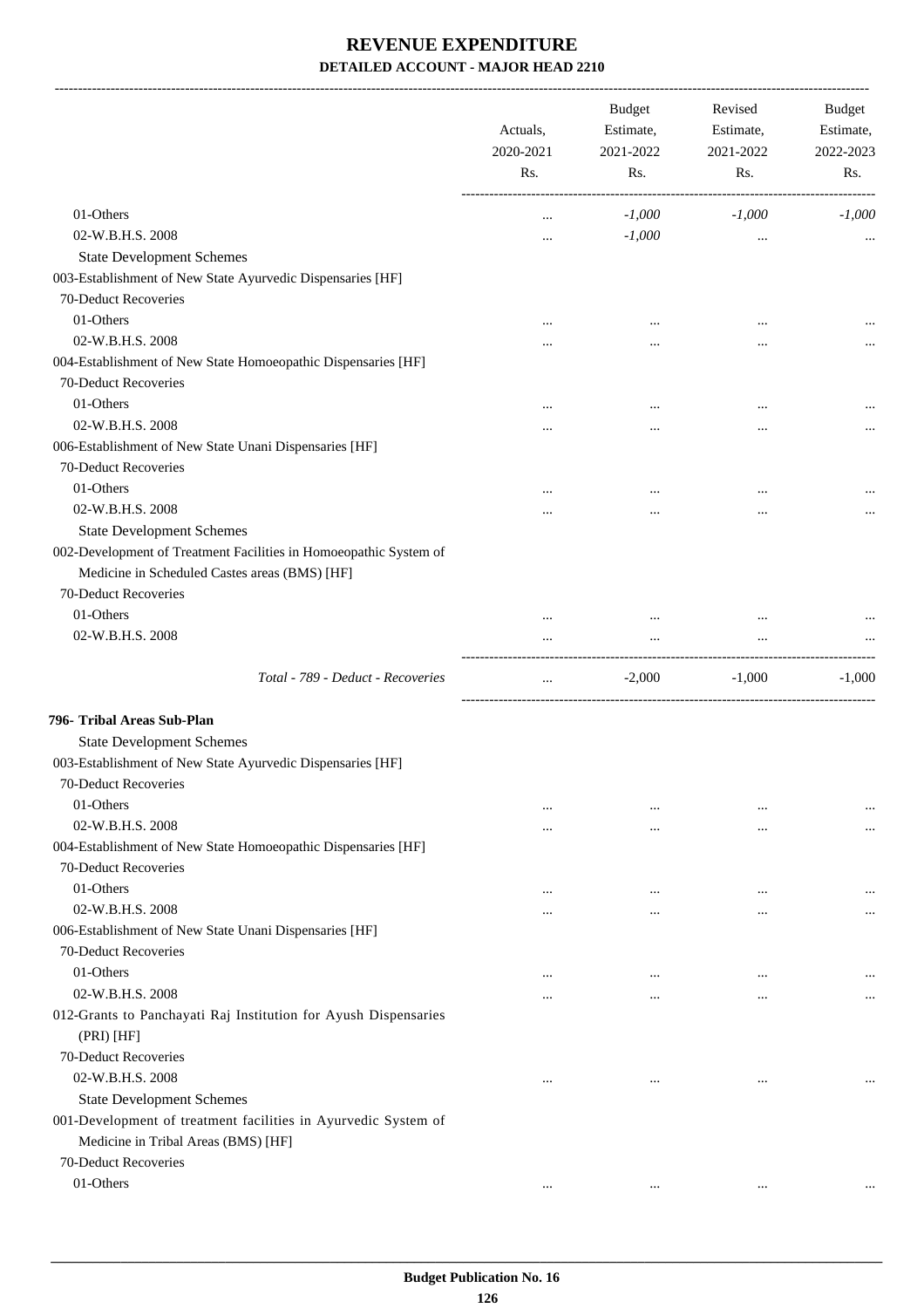|                                                                                                                                               | Actuals,<br>2020-2021<br>Rs. | Budget<br>Estimate,<br>2021-2022<br>Rs. | Revised<br>Estimate,<br>2021-2022<br>Rs. | Budget<br>Estimate,<br>2022-2023<br>Rs. |
|-----------------------------------------------------------------------------------------------------------------------------------------------|------------------------------|-----------------------------------------|------------------------------------------|-----------------------------------------|
|                                                                                                                                               |                              |                                         |                                          |                                         |
| 02-W.B.H.S. 2008                                                                                                                              |                              |                                         |                                          |                                         |
| 016-Development of Treatment facilities in Homoeopathic Systems                                                                               |                              |                                         |                                          |                                         |
| of Medicine in Tribal Areas (BMS) [HF]                                                                                                        |                              |                                         |                                          |                                         |
| 70-Deduct Recoveries                                                                                                                          |                              |                                         |                                          |                                         |
| 01-Others                                                                                                                                     |                              |                                         |                                          |                                         |
| 02-W.B.H.S. 2008                                                                                                                              |                              |                                         |                                          |                                         |
| State Development Schemes (Central Assistance)                                                                                                |                              |                                         |                                          |                                         |
| 002-Development of treatment facilities in Homoeopathic Systems of<br>Medicine in Tribal Areas (Central Share) (TSP) [HF]                     |                              |                                         |                                          |                                         |
| 70-Deduct Recoveries                                                                                                                          |                              |                                         |                                          |                                         |
| 01-Others                                                                                                                                     | $\cdots$                     |                                         |                                          |                                         |
| 02-W.B.H.S. 2008                                                                                                                              |                              |                                         |                                          |                                         |
| 014-Development of treatment facilities in Ayurvedic System of<br>Medicine in Tribal Areas (Central Share) (TSP) [HF]<br>70-Deduct Recoveries |                              |                                         |                                          |                                         |
| 01-Others                                                                                                                                     |                              |                                         |                                          |                                         |
| 02-W.B.H.S. 2008                                                                                                                              |                              |                                         |                                          |                                         |
| Total - 796 - Deduct - Recoveries                                                                                                             |                              |                                         |                                          |                                         |
|                                                                                                                                               |                              |                                         |                                          |                                         |
| 911- Deduct Recoveries of Overpayments                                                                                                        |                              |                                         |                                          |                                         |
| Administrative Expenditure                                                                                                                    |                              |                                         |                                          |                                         |
| 001-Ayurvedic Institution in Rural Areas. [HF]                                                                                                |                              |                                         |                                          |                                         |
| 70-Deduct Recoveries                                                                                                                          |                              |                                         |                                          |                                         |
| 01-Others                                                                                                                                     |                              | $-60,000$                               | $-60,000$                                | $-60,000$                               |
| 02-W.B.H.S. 2008                                                                                                                              |                              | $\ddotsc$                               |                                          |                                         |
| <b>State Development Schemes</b>                                                                                                              |                              |                                         |                                          |                                         |
| 009-Establishment of Homoeopathic Dispensaries in Rural Areas<br>[HF]                                                                         |                              |                                         |                                          |                                         |
| 70-Deduct Recoveries                                                                                                                          |                              |                                         |                                          |                                         |
| 01-Others                                                                                                                                     | $\cdots$                     | $\ldots$                                | $\cdots$                                 |                                         |
| 02-W.B.H.S. 2008                                                                                                                              |                              | $\cdots$                                |                                          |                                         |
| Total - 911 - Deduct - Recoveries                                                                                                             | $\ddotsc$                    | $-60,000$                               | $-60,000$                                | $-60,000$                               |
| 05- MEDICAL EDUCATION, TRAINING AND RESEARCH                                                                                                  |                              |                                         |                                          |                                         |
| 105- Allopathy                                                                                                                                |                              |                                         |                                          |                                         |
| Administrative Expenditure                                                                                                                    |                              |                                         |                                          |                                         |
| 003-State Blood Transfusion Service [HF]                                                                                                      |                              |                                         |                                          |                                         |
| 70-Deduct Recoveries                                                                                                                          |                              |                                         |                                          |                                         |
| 01-Others                                                                                                                                     | $-15,710$                    | $-25,000$                               | $-25,000$                                | $-25,000$                               |
| 02-W.B.H.S. 2008                                                                                                                              | $\cdots$                     | $-1,000$                                |                                          | $\cdots$                                |
| 006-Dental College [HF]                                                                                                                       |                              |                                         |                                          |                                         |
| 70-Deduct Recoveries                                                                                                                          |                              |                                         |                                          |                                         |
| 01-Others                                                                                                                                     | $-6,721$                     | $-10,000$                               | $-10,000$                                | $-10,000$                               |
| 02-W.B.H.S. 2008                                                                                                                              |                              | $-1,000$                                | $\cdots$                                 |                                         |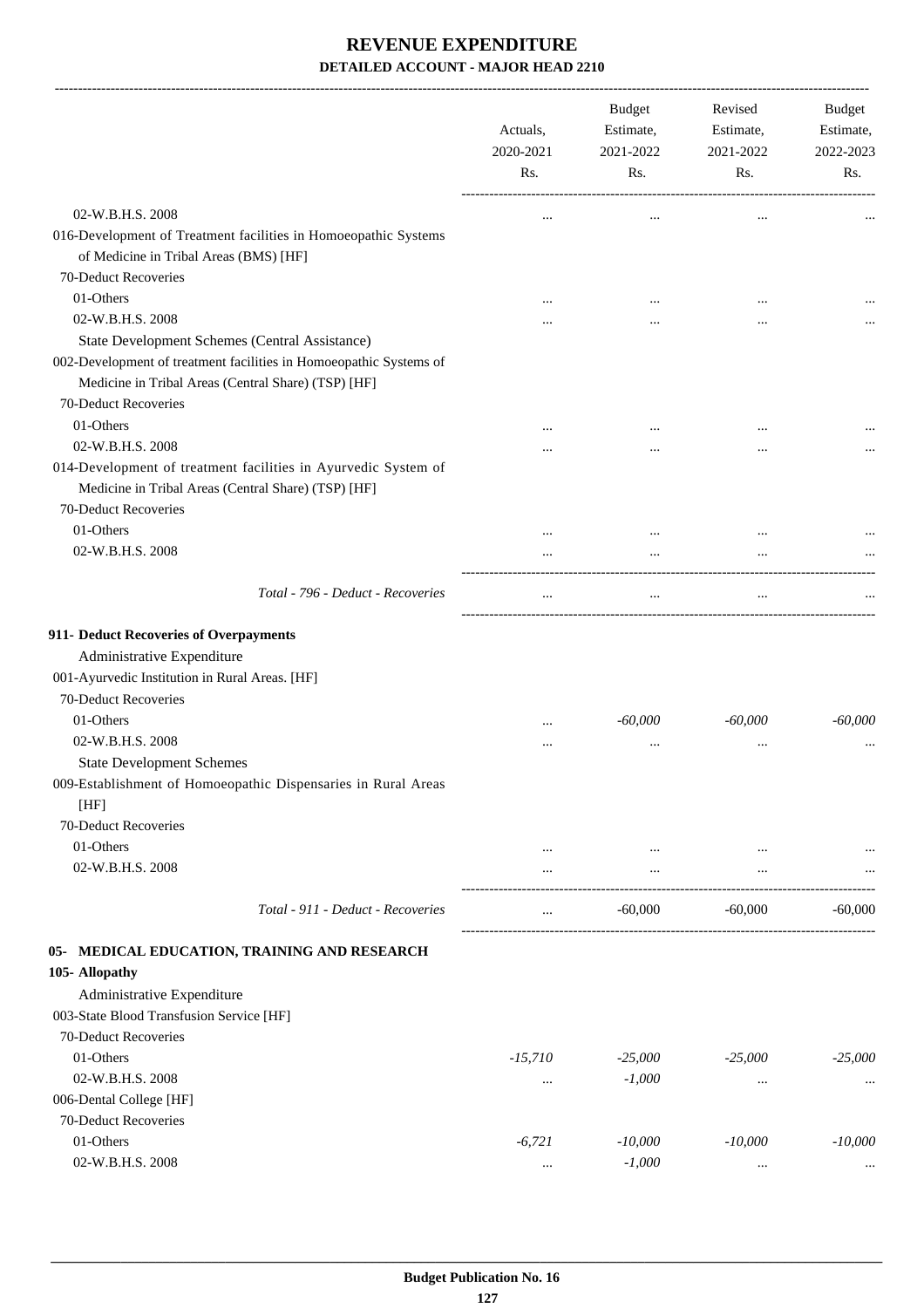|                                                                                   | Actuals.<br>2020-2021<br>Rs. | <b>Budget</b><br>Estimate,<br>2021-2022<br>Rs. | Revised<br>Estimate,<br>2021-2022<br>Rs. | Budget<br>Estimate,<br>2022-2023<br>Rs. |
|-----------------------------------------------------------------------------------|------------------------------|------------------------------------------------|------------------------------------------|-----------------------------------------|
| 014-Mobile Unit Set-up under Re-orientation of Medical Education                  |                              |                                                |                                          |                                         |
| [HF]                                                                              |                              |                                                |                                          |                                         |
| 70-Deduct Recoveries                                                              |                              |                                                |                                          |                                         |
| 01-Others                                                                         | $\ddotsc$                    | $-1,000$                                       | $-1,000$                                 | $-1,000$                                |
| 02-W.B.H.S. 2008                                                                  |                              | $-1,000$                                       | $\ldots$                                 |                                         |
| 016-Joint Entrance Examination for the admission to the Medical<br>Course [HF]    |                              |                                                |                                          |                                         |
| 70-Deduct Recoveries                                                              |                              |                                                |                                          |                                         |
| 01-Others                                                                         |                              |                                                |                                          |                                         |
| 02-W.B.H.S. 2008                                                                  |                              |                                                | $\cdots$                                 |                                         |
| 017-Improvement of Under-Graduate Medical Education [HF]                          |                              |                                                |                                          |                                         |
| 70-Deduct Recoveries                                                              |                              |                                                |                                          |                                         |
| 01-Others                                                                         |                              |                                                |                                          |                                         |
| 02-W.B.H.S. 2008                                                                  |                              | $\ddotsc$                                      |                                          |                                         |
| 018-Institute of Community Medical Services [HF]<br>70-Deduct Recoveries          |                              |                                                |                                          |                                         |
| 01-Others                                                                         |                              | $-1,000$                                       | $-1,000$                                 | $-1,000$                                |
| 02-W.B.H.S. 2008                                                                  |                              | $-1,000$                                       | $\cdots$                                 |                                         |
| 019-Training of Nurses [HF]                                                       |                              |                                                |                                          |                                         |
| 70-Deduct Recoveries                                                              |                              |                                                |                                          |                                         |
| 01-Others                                                                         |                              | $-10,000$                                      | $-10,000$                                | $-10,000$                               |
| 02-W.B.H.S. 2008                                                                  |                              | $-1,000$                                       | $\cdots$                                 |                                         |
| 023-IPGME- Institute of Cardio Vascular Science [HF]                              |                              |                                                |                                          |                                         |
| 70-Deduct Recoveries                                                              |                              |                                                |                                          |                                         |
| 01-Others                                                                         |                              | $-1,000$                                       | $-1,000$                                 | $-1,000$                                |
| 02-W.B.H.S. 2008                                                                  | $\cdots$                     | $\ddotsc$                                      | $\cdots$                                 |                                         |
| 024-IPGMER- Institute of Cardio Vascular Sciences. [HF]                           |                              |                                                |                                          |                                         |
| 70-Deduct Recoveries                                                              |                              |                                                |                                          |                                         |
| 01-Others                                                                         | $\ddotsc$                    | $-1,000$                                       | $-1,000$                                 | $-1,000$                                |
| 02-W.B.H.S. 2008                                                                  |                              | $\cdots$                                       | $\cdots$                                 | $\cdots$                                |
| 025-Setting up of a Centre of Excellence for Hematology at Kolkata<br>[HF]        |                              |                                                |                                          |                                         |
| 70-Deduct Recoveries                                                              |                              |                                                |                                          |                                         |
| 01-Others                                                                         |                              | $-1,000$                                       | $-1,000$                                 | $-1,000$                                |
| 02-W.B.H.S. 2008                                                                  |                              | $-1,000$                                       | $\cdots$                                 | $\cdots$                                |
| 026-Establishment of an Under-Graduate Medical College at<br>IPGMER, Kolkata [HF] |                              |                                                |                                          |                                         |
| 70-Deduct Recoveries                                                              |                              |                                                |                                          |                                         |
| 01-Others                                                                         | $\cdots$                     | $\ddotsc$                                      | $\cdots$                                 | $\cdots$                                |
| 02-W.B.H.S. 2008                                                                  | $\cdots$                     | $\cdots$                                       | $\cdots$                                 | $\cdots$                                |
| 030-Nursing Education [HF]                                                        |                              |                                                |                                          |                                         |
| 70-Deduct Recoveries                                                              |                              |                                                |                                          |                                         |
| 01-Others                                                                         | $\cdots$                     | $-1,000$                                       | $-1,000$                                 | $-1,000$                                |
| 02-W.B.H.S. 2008                                                                  | $\cdots$                     | $-1,000$                                       | $\cdots$                                 | $\cdots$                                |
| 067-Training of Medical Auxiliary and Para-Medical Personnel [HF]                 |                              |                                                |                                          |                                         |
| 70-Deduct Recoveries                                                              |                              |                                                |                                          |                                         |
| 01-Others                                                                         | $\cdots$                     | $-1,000$                                       | $-1,000$                                 | $-1,000$                                |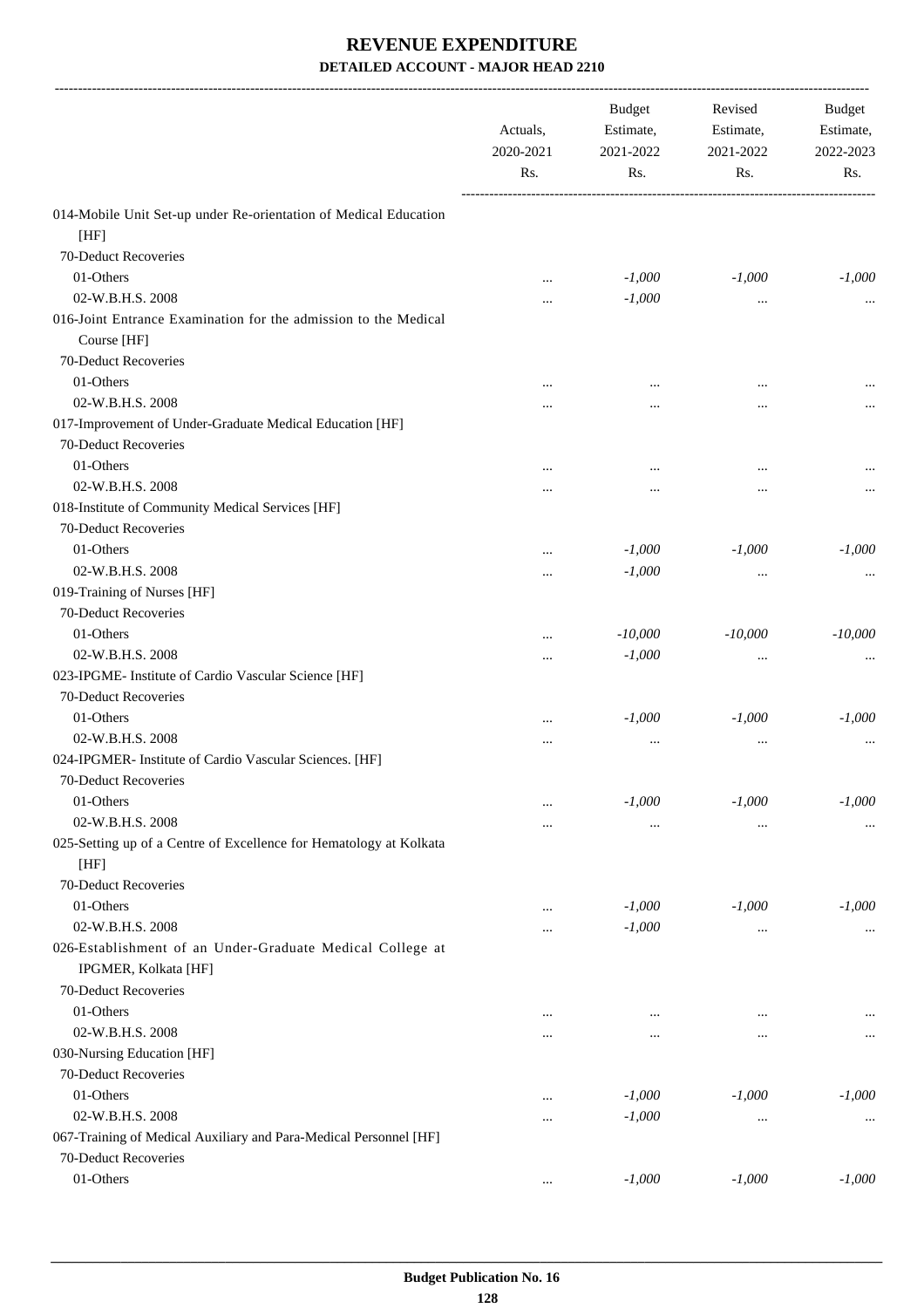-------------------------------------------------------------------------------------------------------------------------------------------------------------------------------

|                                                                                   | Actuals,<br>2020-2021<br>Rs. | <b>Budget</b><br>Estimate,<br>2021-2022<br>Rs. | Revised<br>Estimate,<br>2021-2022<br>Rs. | <b>Budget</b><br>Estimate,<br>2022-2023<br>Rs. |
|-----------------------------------------------------------------------------------|------------------------------|------------------------------------------------|------------------------------------------|------------------------------------------------|
| 02-W.B.H.S. 2008                                                                  | $\cdots$                     | $-1,000$                                       | $\cdots$                                 |                                                |
| 072-Govt. Medical College [HF]                                                    |                              |                                                |                                          |                                                |
| 70-Deduct Recoveries                                                              |                              |                                                |                                          |                                                |
| 01-Others                                                                         | $-16,50,906$                 | $-25,00,000$                                   | $-25,00,000$                             | $-25,00,000$                                   |
| 02-W.B.H.S. 2008                                                                  | $\cdots$                     | $-10,000$                                      | $\cdots$                                 |                                                |
| <b>State Development Schemes</b>                                                  |                              |                                                |                                          |                                                |
| 021-Nursing Education. [HF]                                                       |                              |                                                |                                          |                                                |
| 70-Deduct Recoveries                                                              |                              |                                                |                                          |                                                |
| 01-Others                                                                         | $-18,150$                    |                                                |                                          |                                                |
| 041-Under-Graduate Medical Education [HF]                                         |                              |                                                |                                          | $\cdots$                                       |
| 70-Deduct Recoveries                                                              |                              |                                                |                                          |                                                |
| 01-Others                                                                         |                              |                                                |                                          |                                                |
| 02-W.B.H.S. 2008                                                                  |                              | $\ddotsc$                                      | $\ddotsc$                                | $\cdots$                                       |
| 045-Post-Graduate Medical Education [HF]                                          |                              |                                                | $\ddotsc$                                | $\cdots$                                       |
| 70-Deduct Recoveries                                                              |                              |                                                |                                          |                                                |
| 01-Others                                                                         |                              |                                                |                                          |                                                |
| 02-W.B.H.S. 2008                                                                  |                              |                                                | $\ddotsc$                                | $\cdots$                                       |
| 049-Dental Education [HF]                                                         |                              | $\cdots$                                       |                                          | $\cdots$                                       |
| 70-Deduct Recoveries                                                              |                              |                                                |                                          |                                                |
| 01-Others                                                                         |                              |                                                |                                          |                                                |
| 02-W.B.H.S. 2008                                                                  |                              | $\ddotsc$                                      | $\ddotsc$                                | $\cdots$                                       |
| 056-Improvement of Seven Medical Colleges according to M.C.I.<br>stipulation [HF] |                              | $\cdots$                                       | $\ddotsc$                                | $\cdots$                                       |
| 70-Deduct Recoveries                                                              |                              |                                                |                                          |                                                |
| 01-Others                                                                         |                              | $\ddotsc$                                      | $\ddotsc$                                |                                                |
| 02-W.B.H.S. 2008                                                                  |                              | $\ddotsc$                                      | $\ddotsc$                                | $\cdots$                                       |
| 059-Setting up of an Under Graduate Medical College at Midnapore                  |                              |                                                |                                          |                                                |
| [HF]                                                                              |                              |                                                |                                          |                                                |
| 70-Deduct Recoveries                                                              |                              |                                                |                                          |                                                |
| 01-Others                                                                         | $\cdots$                     | $\cdots$                                       | $\cdots$                                 | $\cdots$                                       |
| 02-W.B.H.S. 2008                                                                  |                              | $\ddotsc$                                      | $\ddotsc$                                | $\cdots$                                       |
| 061-Training of Nurses [HF]                                                       |                              |                                                |                                          |                                                |
| 70-Deduct Recoveries                                                              |                              |                                                |                                          |                                                |
| 01-Others                                                                         | $\cdots$                     | $\ddotsc$                                      | $\cdots$                                 | $\cdots$                                       |
| 02-W.B.H.S. 2008                                                                  |                              | $\ddotsc$                                      | $\ddotsc$                                | $\cdots$                                       |
| 062-Setting up of a Centre of Excellence for Hematology at Kolkata<br>[HF]        |                              |                                                |                                          |                                                |
| 70-Deduct Recoveries                                                              |                              |                                                |                                          |                                                |
| 01-Others                                                                         | $\cdots$                     | $\cdots$                                       | $\cdots$                                 | $\cdots$                                       |
| 02-W.B.H.S. 2008                                                                  |                              | $\cdots$                                       |                                          | $\cdots$                                       |
| 063-Establishment of an Under-Graduate Medical College at<br>IPGMER, Kolkata [HF] |                              |                                                |                                          |                                                |
| 70-Deduct Recoveries                                                              |                              |                                                |                                          |                                                |
| 01-Others                                                                         | $\cdots$                     | $\cdots$                                       | $\cdots$                                 | $\cdots$                                       |
| 02-W.B.H.S. 2008                                                                  | $\cdots$                     | $\cdots$                                       | $\ddotsc$                                | $\cdots$                                       |
| 064-Dr. B.C.Roy Post Graduate Institute of Basic Medical Sciences.<br>[HF]        |                              |                                                |                                          |                                                |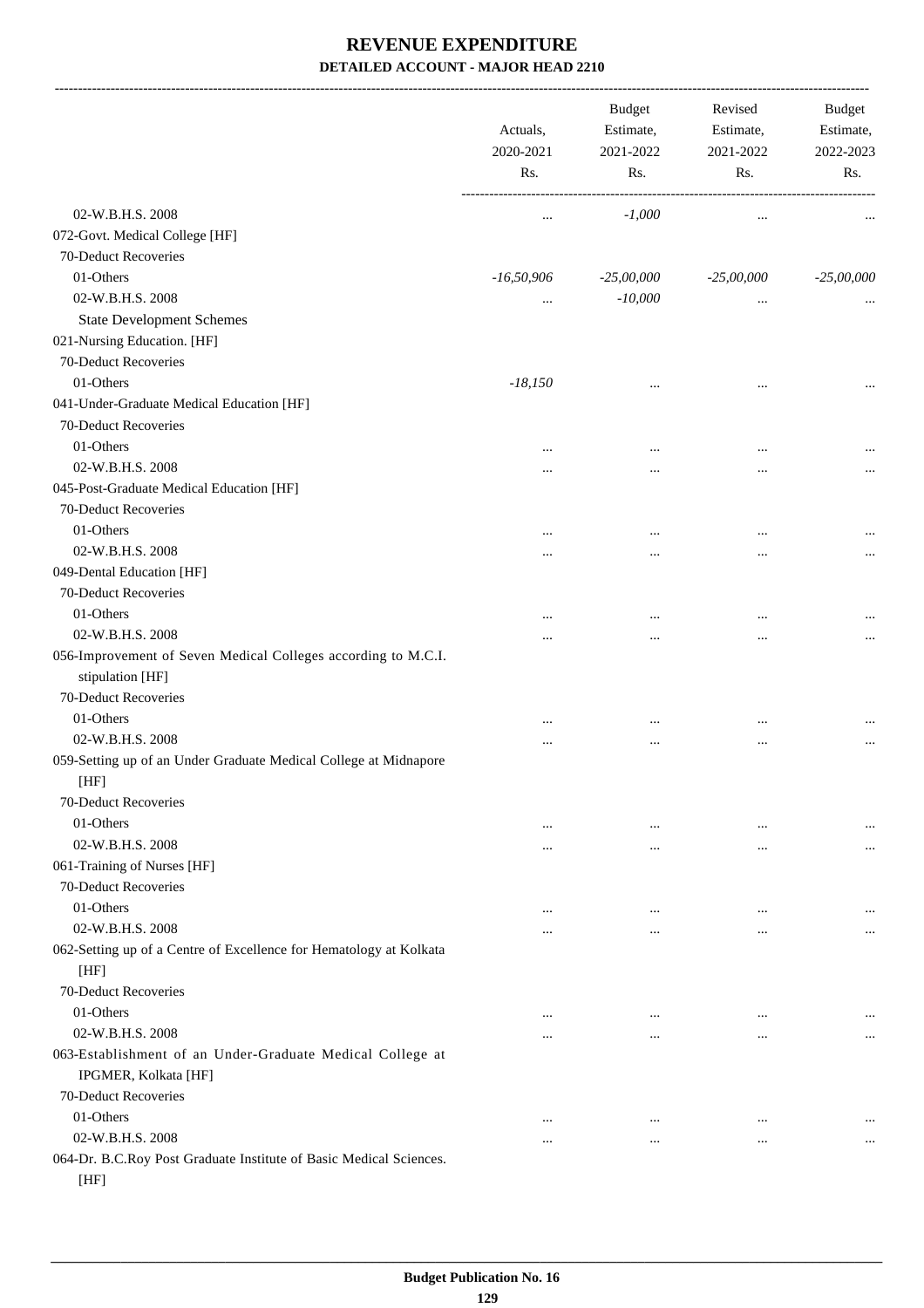| 70-Deduct Recoveries<br>01-Others<br>$\cdots$<br><br>$\cdots$<br>02-W.B.H.S. 2008<br>$\cdots$<br><br><br><b>State Development Schemes</b><br>033-Human Resource in Health & Medical Education (State Share)<br>(OCASPS) [HF]<br>70-Deduct Recoveries<br>01-Others<br>$\cdots$<br><b>Central Sector Scheme</b><br>039-Training of Nurses [HF]<br>70-Deduct Recoveries<br>01-Others<br>$\cdots$<br>$\cdots$<br>02-W.B.H.S. 2008<br>$\cdots$<br>$\cdots$<br>Total - 105 - Deduct - Recoveries<br>$-25,70,000$ $-25,52,000$<br>$-16,91,487$<br><b>State Development Schemes</b><br>002-Under Graduate Medical Education [HF]<br>70-Deduct Recoveries<br>01-Others<br> | Revised<br><b>Budget</b><br>Estimate,<br>Estimate,<br>2022-2023<br>2021-2022<br>Rs.<br>Rs. | <b>Budget</b><br>Estimate,<br>2021-2022<br>Rs. | Actuals,<br>2020-2021<br>Rs. |                  |
|-------------------------------------------------------------------------------------------------------------------------------------------------------------------------------------------------------------------------------------------------------------------------------------------------------------------------------------------------------------------------------------------------------------------------------------------------------------------------------------------------------------------------------------------------------------------------------------------------------------------------------------------------------------------|--------------------------------------------------------------------------------------------|------------------------------------------------|------------------------------|------------------|
| 789- Special Component Plan for Scheduled Castes                                                                                                                                                                                                                                                                                                                                                                                                                                                                                                                                                                                                                  |                                                                                            |                                                |                              |                  |
|                                                                                                                                                                                                                                                                                                                                                                                                                                                                                                                                                                                                                                                                   |                                                                                            |                                                |                              |                  |
|                                                                                                                                                                                                                                                                                                                                                                                                                                                                                                                                                                                                                                                                   |                                                                                            |                                                |                              |                  |
|                                                                                                                                                                                                                                                                                                                                                                                                                                                                                                                                                                                                                                                                   |                                                                                            |                                                |                              |                  |
|                                                                                                                                                                                                                                                                                                                                                                                                                                                                                                                                                                                                                                                                   |                                                                                            |                                                |                              |                  |
|                                                                                                                                                                                                                                                                                                                                                                                                                                                                                                                                                                                                                                                                   |                                                                                            |                                                |                              |                  |
|                                                                                                                                                                                                                                                                                                                                                                                                                                                                                                                                                                                                                                                                   |                                                                                            |                                                |                              |                  |
|                                                                                                                                                                                                                                                                                                                                                                                                                                                                                                                                                                                                                                                                   |                                                                                            |                                                |                              |                  |
|                                                                                                                                                                                                                                                                                                                                                                                                                                                                                                                                                                                                                                                                   |                                                                                            |                                                |                              |                  |
|                                                                                                                                                                                                                                                                                                                                                                                                                                                                                                                                                                                                                                                                   |                                                                                            |                                                |                              |                  |
|                                                                                                                                                                                                                                                                                                                                                                                                                                                                                                                                                                                                                                                                   |                                                                                            |                                                |                              |                  |
|                                                                                                                                                                                                                                                                                                                                                                                                                                                                                                                                                                                                                                                                   |                                                                                            |                                                |                              |                  |
|                                                                                                                                                                                                                                                                                                                                                                                                                                                                                                                                                                                                                                                                   |                                                                                            |                                                |                              |                  |
|                                                                                                                                                                                                                                                                                                                                                                                                                                                                                                                                                                                                                                                                   |                                                                                            |                                                |                              |                  |
|                                                                                                                                                                                                                                                                                                                                                                                                                                                                                                                                                                                                                                                                   | $-25,52,000$                                                                               |                                                |                              |                  |
|                                                                                                                                                                                                                                                                                                                                                                                                                                                                                                                                                                                                                                                                   |                                                                                            |                                                |                              |                  |
|                                                                                                                                                                                                                                                                                                                                                                                                                                                                                                                                                                                                                                                                   |                                                                                            |                                                |                              |                  |
|                                                                                                                                                                                                                                                                                                                                                                                                                                                                                                                                                                                                                                                                   |                                                                                            |                                                |                              |                  |
|                                                                                                                                                                                                                                                                                                                                                                                                                                                                                                                                                                                                                                                                   |                                                                                            |                                                |                              |                  |
|                                                                                                                                                                                                                                                                                                                                                                                                                                                                                                                                                                                                                                                                   |                                                                                            |                                                |                              |                  |
|                                                                                                                                                                                                                                                                                                                                                                                                                                                                                                                                                                                                                                                                   | $\cdots$<br>$\cdots$                                                                       | $\cdots$                                       | $\cdots$                     | 02-W.B.H.S. 2008 |
| 003-Post-Graduate Medical Education [HF]                                                                                                                                                                                                                                                                                                                                                                                                                                                                                                                                                                                                                          |                                                                                            |                                                |                              |                  |
| 70-Deduct Recoveries                                                                                                                                                                                                                                                                                                                                                                                                                                                                                                                                                                                                                                              |                                                                                            |                                                |                              |                  |
| 01-Others<br><br><br>$\cdots$                                                                                                                                                                                                                                                                                                                                                                                                                                                                                                                                                                                                                                     |                                                                                            |                                                |                              |                  |
| 02-W.B.H.S. 2008<br>$\cdots$<br><br>.                                                                                                                                                                                                                                                                                                                                                                                                                                                                                                                                                                                                                             |                                                                                            |                                                |                              |                  |
| 004-Improvement of Seven Medical Colleges according to M.C.I.<br>stipulation. [HF]                                                                                                                                                                                                                                                                                                                                                                                                                                                                                                                                                                                |                                                                                            |                                                |                              |                  |
| 70-Deduct Recoveries                                                                                                                                                                                                                                                                                                                                                                                                                                                                                                                                                                                                                                              |                                                                                            |                                                |                              |                  |
| 01-Others<br>$\cdots$<br>$\cdots$                                                                                                                                                                                                                                                                                                                                                                                                                                                                                                                                                                                                                                 |                                                                                            |                                                |                              |                  |
| 02-W.B.H.S. 2008<br>$\cdots$<br>$\cdots$<br>$\cdots$                                                                                                                                                                                                                                                                                                                                                                                                                                                                                                                                                                                                              |                                                                                            |                                                |                              |                  |
| Total - 789 - Deduct - Recoveries<br>$\cdots$<br>$\cdots$<br>$\cdots$                                                                                                                                                                                                                                                                                                                                                                                                                                                                                                                                                                                             |                                                                                            |                                                |                              |                  |
| 796- Tribal Areas Sub-Plan                                                                                                                                                                                                                                                                                                                                                                                                                                                                                                                                                                                                                                        |                                                                                            |                                                |                              |                  |
| <b>State Development Schemes</b>                                                                                                                                                                                                                                                                                                                                                                                                                                                                                                                                                                                                                                  |                                                                                            |                                                |                              |                  |
| 003-Post Graduate Medical Education [HF]                                                                                                                                                                                                                                                                                                                                                                                                                                                                                                                                                                                                                          |                                                                                            |                                                |                              |                  |
| 70-Deduct Recoveries                                                                                                                                                                                                                                                                                                                                                                                                                                                                                                                                                                                                                                              |                                                                                            |                                                |                              |                  |
| 01-Others<br>$\cdots$<br>$\cdots$                                                                                                                                                                                                                                                                                                                                                                                                                                                                                                                                                                                                                                 |                                                                                            |                                                |                              |                  |
| 02-W.B.H.S. 2008<br>$\cdots$<br>$\cdots$<br>$\cdots$                                                                                                                                                                                                                                                                                                                                                                                                                                                                                                                                                                                                              | $\cdots$                                                                                   |                                                |                              |                  |
| 005-Extension of Under Graduate Medical Education [HF]                                                                                                                                                                                                                                                                                                                                                                                                                                                                                                                                                                                                            |                                                                                            |                                                |                              |                  |
| 70-Deduct Recoveries                                                                                                                                                                                                                                                                                                                                                                                                                                                                                                                                                                                                                                              |                                                                                            |                                                |                              |                  |
| 01-Others<br>$\cdots$<br>$\cdots$<br>$\cdots$                                                                                                                                                                                                                                                                                                                                                                                                                                                                                                                                                                                                                     |                                                                                            |                                                |                              |                  |
| 02-W.B.H.S. 2008<br>$\cdots$<br>$\ddotsc$<br>$\cdots$                                                                                                                                                                                                                                                                                                                                                                                                                                                                                                                                                                                                             |                                                                                            |                                                |                              |                  |
| Total - 796 - Deduct - Recoveries<br>$\cdots$<br>$\cdots$<br>$\cdots$                                                                                                                                                                                                                                                                                                                                                                                                                                                                                                                                                                                             |                                                                                            |                                                |                              |                  |

-----------------------------------------------------------------------------------------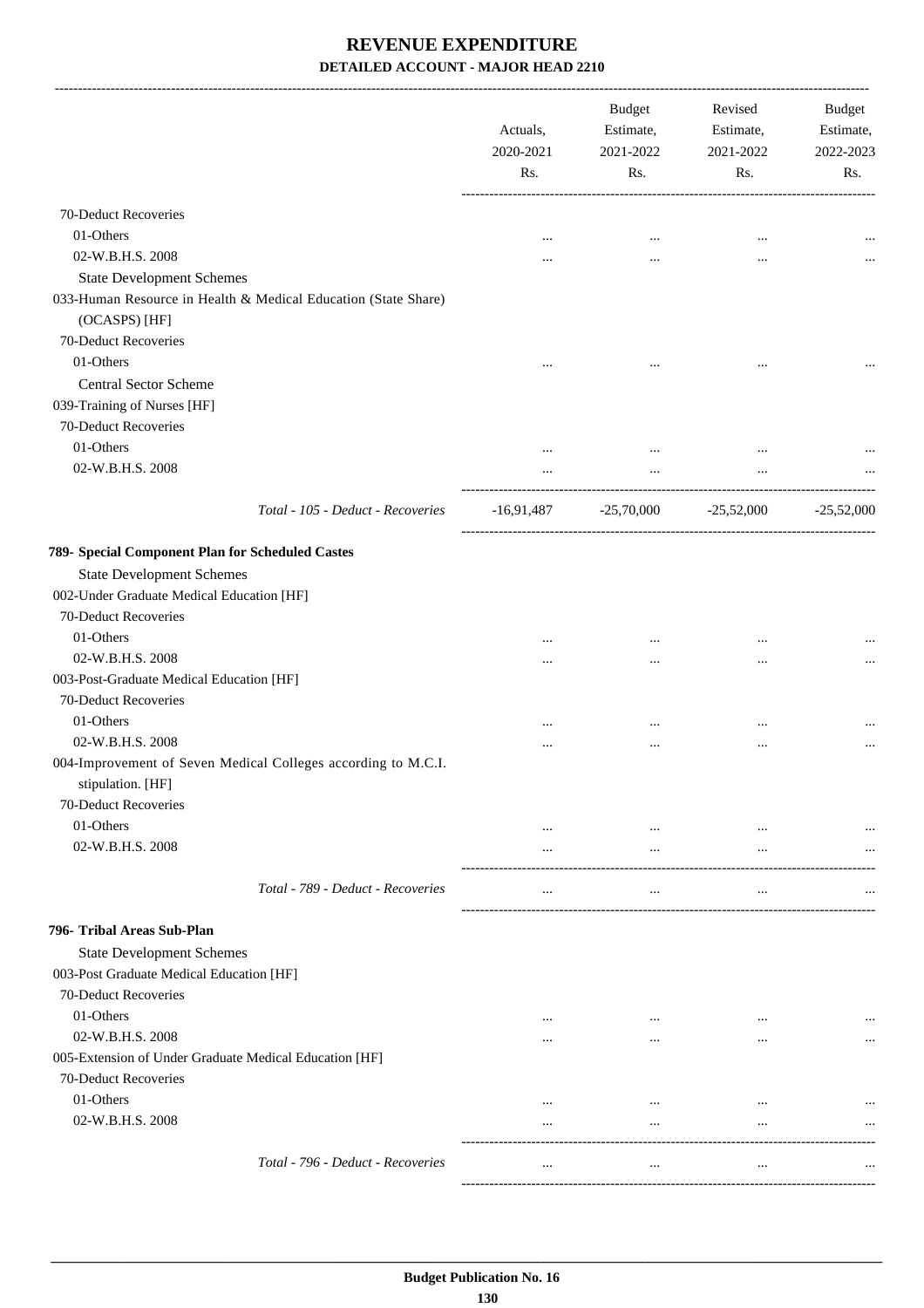|                                                         | Actuals,<br>2020-2021<br>Rs. | <b>Budget</b><br>Estimate,<br>2021-2022<br>Rs. | Revised<br>Estimate,<br>2021-2022<br>Rs. | <b>Budget</b><br>Estimate,<br>2022-2023<br>Rs. |
|---------------------------------------------------------|------------------------------|------------------------------------------------|------------------------------------------|------------------------------------------------|
|                                                         |                              |                                                |                                          |                                                |
| 911- Deduct Recoveries of Overpayments                  |                              |                                                |                                          |                                                |
| Administrative Expenditure                              |                              |                                                |                                          |                                                |
| 001-Medical College, Kolkata [HF]                       |                              |                                                |                                          |                                                |
| 70-Deduct Recoveries                                    |                              |                                                |                                          |                                                |
| 01-Others                                               | $-1, 12, 337$                | $-3,00,000$                                    | $-3,00,000$                              | $-3,00,000$                                    |
| 02-W.B.H.S. 2008                                        | $\ldots$                     | $-1,000$                                       | $\ddotsc$                                |                                                |
| 006-Dental College [HF]                                 |                              |                                                |                                          |                                                |
| 70-Deduct Recoveries                                    |                              |                                                |                                          |                                                |
| 01-Others                                               | $\cdots$                     | $-1,000$                                       | $-1,000$                                 | $-1,000$                                       |
| 02-W.B.H.S. 2008                                        |                              | $-1,000$                                       | $\ddotsc$                                |                                                |
| 007-Institute of P.G.Medical Education [HF]             |                              |                                                |                                          |                                                |
| 70-Deduct Recoveries                                    |                              |                                                |                                          |                                                |
| 01-Others                                               | $-1,27,282$                  | $-2,50,000$                                    | $-2,50,000$                              | $-2,50,000$                                    |
| 008-National Medical College [HF]                       |                              |                                                |                                          |                                                |
| 70-Deduct Recoveries                                    |                              |                                                |                                          |                                                |
| 01-Others                                               | $-2,89,663$                  | $-2,50,000$                                    | $-3,00,000$                              | $-3,00,000$                                    |
| 009-Other Post-Graduate Medical Institutions [HF]       |                              |                                                |                                          |                                                |
| 70-Deduct Recoveries                                    |                              |                                                |                                          |                                                |
| 01-Others                                               | $\cdots$                     | $-1,000$                                       | $-1,000$                                 | $-1,000$                                       |
| 010-Burdwan Medical College. [HF]                       |                              |                                                |                                          |                                                |
| 70-Deduct Recoveries                                    |                              |                                                |                                          |                                                |
| 01-Others                                               | $-60,240$                    | $-1,50,000$                                    | $-1,50,000$                              | $-1,50,000$                                    |
| 02-W.B.H.S. 2008                                        | $\cdots$                     | $\cdots$                                       | $\cdots$                                 |                                                |
| 012-North Bengal Medical College [HF]                   |                              |                                                |                                          |                                                |
| 70-Deduct Recoveries                                    |                              |                                                |                                          |                                                |
| 01-Others                                               | $\cdots$                     | $-1,00,000$                                    | $-1,00,000$                              | $-1,00,000$                                    |
| 013-Aid to Post-Graduate Medical Education and Research |                              |                                                |                                          |                                                |
| Institution [HF]                                        |                              |                                                |                                          |                                                |
| 70-Deduct Recoveries                                    |                              |                                                |                                          |                                                |
| 01-Others                                               | $\cdots$                     | $-1,000$                                       | $-1,000$                                 | $-1,000$                                       |
| 019-Training of Nurses [HF]                             |                              |                                                |                                          |                                                |
| 70-Deduct Recoveries                                    |                              |                                                |                                          |                                                |
| 01-Others                                               | $-5,000$                     | $-1,000$                                       | $-5,000$                                 | $-5,000$                                       |
| 024-IPGMER-Institute of Cardio Vascular Sciences [HF]   |                              |                                                |                                          |                                                |
| 70-Deduct Recoveries                                    |                              |                                                |                                          |                                                |
| 01-Others                                               |                              | $-10,000$                                      | $-10,000$                                | $-10,000$                                      |
| 029-Midnapore Medical College [HF]                      |                              |                                                |                                          |                                                |
| 70-Deduct Recoveries                                    |                              |                                                |                                          |                                                |
| 01-Others                                               | $\cdots$                     | $-1,000$                                       | $-1,000$                                 | $-1,000$                                       |
| 030-Nursing Education [HF]                              |                              |                                                |                                          |                                                |
| 70-Deduct Recoveries                                    |                              |                                                |                                          |                                                |
| 01-Others                                               |                              | $-1,50,000$                                    | $-1,50,000$                              | $-1,50,000$                                    |
| 031-Malda Medical College [HF]                          |                              |                                                |                                          |                                                |
| 70-Deduct Recoveries                                    |                              |                                                |                                          |                                                |
| 01-Others                                               | $\cdots$                     | $-10,000$                                      | $-10,000$                                | $-10,000$                                      |
| 032-Murshidabad Medical College [HF]                    |                              |                                                |                                          |                                                |
| 70-Deduct Recoveries                                    |                              |                                                |                                          |                                                |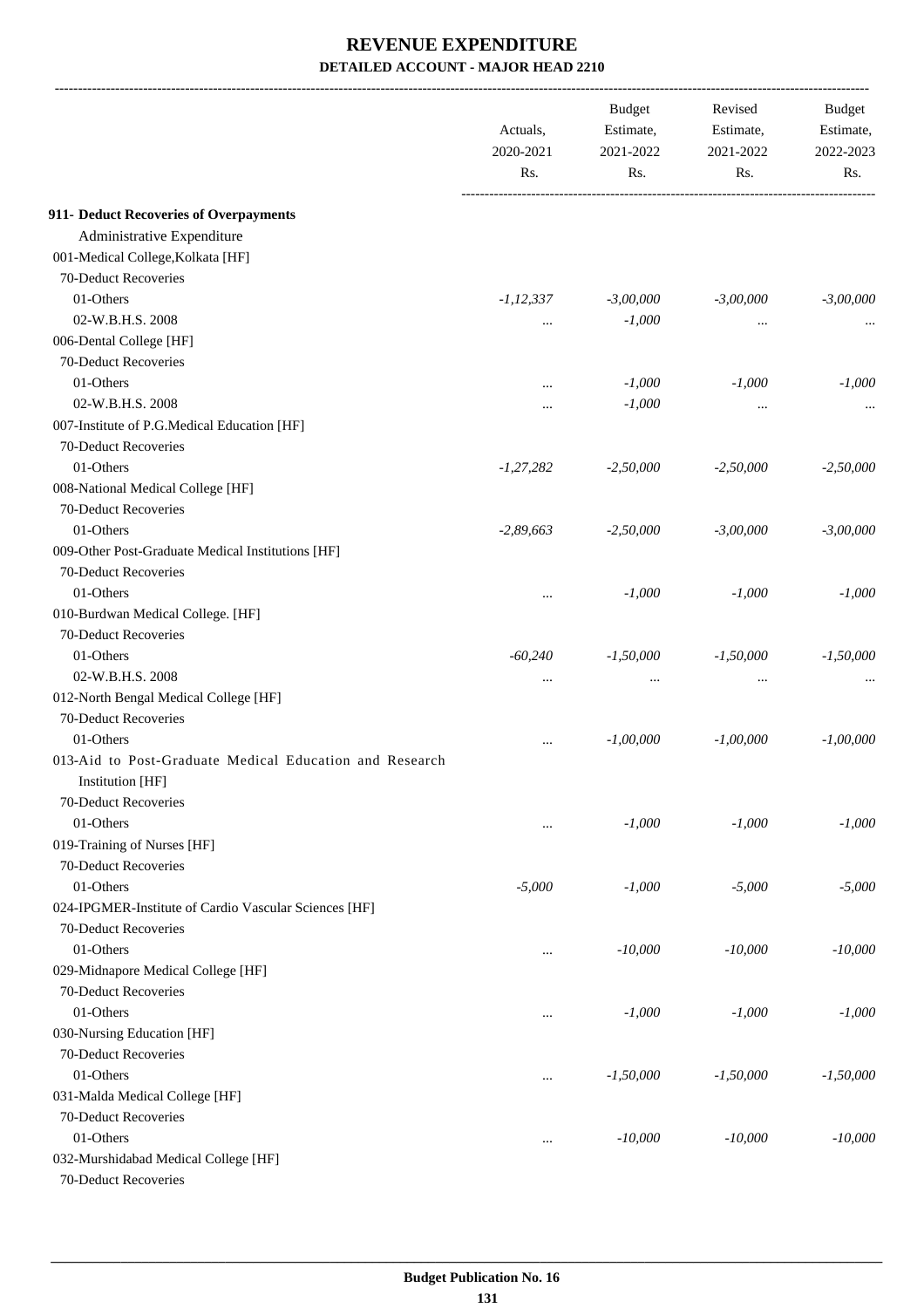-------------------------------------------------------------------------------------------------------------------------------------------------------------------------------

|                                                                   | Actuals,<br>2020-2021<br>Rs. | <b>Budget</b><br>Estimate,<br>2021-2022<br>Rs. | Revised<br>Estimate,<br>2021-2022<br>Rs. | <b>Budget</b><br>Estimate,<br>2022-2023<br>Rs. |
|-------------------------------------------------------------------|------------------------------|------------------------------------------------|------------------------------------------|------------------------------------------------|
| 01-Others                                                         | $-2,21,019$                  | $-3,00,000$                                    | $-3,00,000$                              | $-3,00,000$                                    |
| 033-School of Tropical Medicine, Kolkata [HF]                     |                              |                                                |                                          |                                                |
| 70-Deduct Recoveries                                              |                              |                                                |                                          |                                                |
| 01-Others                                                         | $-3,67,361$                  | $-3,50,000$                                    | $-3,50,000$                              | $-3,50,000$                                    |
| 034-State Blood Transfusion Service [HF]                          |                              |                                                |                                          |                                                |
| 70-Deduct Recoveries                                              |                              |                                                |                                          |                                                |
| 01-Others                                                         |                              | $-1,000$                                       | $-1,000$                                 | $-1,000$                                       |
| 02-W.B.H.S. 2008                                                  |                              | $-1,000$                                       | $\cdots$                                 |                                                |
| 035-R.G.Kar Medical College. [HF]                                 |                              |                                                |                                          |                                                |
| 70-Deduct Recoveries                                              |                              |                                                |                                          |                                                |
| 01-Others                                                         | $-35,400$                    | $-1,000$                                       | $-50,000$                                | $-50,000$                                      |
| 02-W.B.H.S. 2008                                                  | $\ldots$                     | $-1,000$                                       | $\cdots$                                 |                                                |
| 036-Nilratan Sarkar Medical College, Kolkata [HF]                 |                              |                                                |                                          |                                                |
| 70-Deduct Recoveries                                              |                              |                                                |                                          |                                                |
| 01-Others                                                         |                              | $-1,000$                                       | $-1,000$                                 | $-1,000$                                       |
| 037-Bankura Sammilani Medical College [HF]                        |                              |                                                |                                          |                                                |
| 70-Deduct Recoveries                                              |                              |                                                |                                          |                                                |
| 01-Others                                                         | $\ddotsc$                    | $-1,000$                                       | $-1,000$                                 | $-1,000$                                       |
| 02-W.B.H.S. 2008                                                  |                              | $-1,000$                                       | $\cdots$                                 |                                                |
| 038-Training of Medical Auxiliary and Para-Medical Personnel [HF] |                              |                                                |                                          |                                                |
| [HF]                                                              |                              |                                                |                                          |                                                |
| 70-Deduct Recoveries                                              |                              |                                                |                                          |                                                |
| 01-Others                                                         |                              | $-1,000$                                       | $-1,000$                                 | $-1,000$                                       |
| <b>State Development Schemes</b>                                  |                              |                                                |                                          |                                                |
| 003-PPost Graduate Medical Education [HF]                         |                              |                                                |                                          |                                                |
| 70-Deduct Recoveries                                              |                              |                                                |                                          |                                                |
| 01-Others                                                         | $\cdots$                     | $\cdots$                                       | $\cdots$                                 |                                                |
| 02-W.B.H.S. 2008                                                  | $\cdots$                     | $\cdots$                                       | $\ddotsc$                                | $\cdots$                                       |
| 004-Improvement of Library of Teaching Institutions [HF]          |                              |                                                |                                          |                                                |
| 70-Deduct Recoveries                                              |                              |                                                |                                          |                                                |
| 01-Others                                                         | $\cdots$                     | $\cdots$                                       | $\cdots$                                 | $\cdots$                                       |
| 005-Extension of Under Graduate Medical Education [HF]            |                              |                                                |                                          |                                                |
| 70-Deduct Recoveries                                              |                              |                                                |                                          |                                                |
| 01-Others                                                         | $-82,701$                    | $\cdots$                                       | $\cdots$                                 |                                                |
| 02-W.B.H.S. 2008                                                  |                              | $\cdots$                                       | $\cdots$                                 | $\cdots$                                       |
| 011-Training of Nurses [HF]                                       |                              |                                                |                                          |                                                |
| 70-Deduct Recoveries                                              |                              |                                                |                                          |                                                |
| 01-Others                                                         | $-42,336$                    | $\cdots$                                       |                                          | $\cdots$                                       |
| 020-Medical Education [HF]                                        |                              |                                                |                                          |                                                |
| 70-Deduct Recoveries                                              |                              |                                                |                                          |                                                |
| 01-Others                                                         |                              | $\cdots$                                       | $\cdots$                                 |                                                |
| 021-Nursing Education [HF] [HF]                                   |                              |                                                |                                          |                                                |
| 70-Deduct Recoveries                                              |                              |                                                |                                          |                                                |
| 01-Others                                                         | -48,675                      | $\cdots$                                       | $\cdots$                                 |                                                |
| Total - 911 - Deduct - Recoveries                                 | $-13,92,014$                 | $-18,85,000$                                   | $-19,83,000$                             | $-19,83,000$                                   |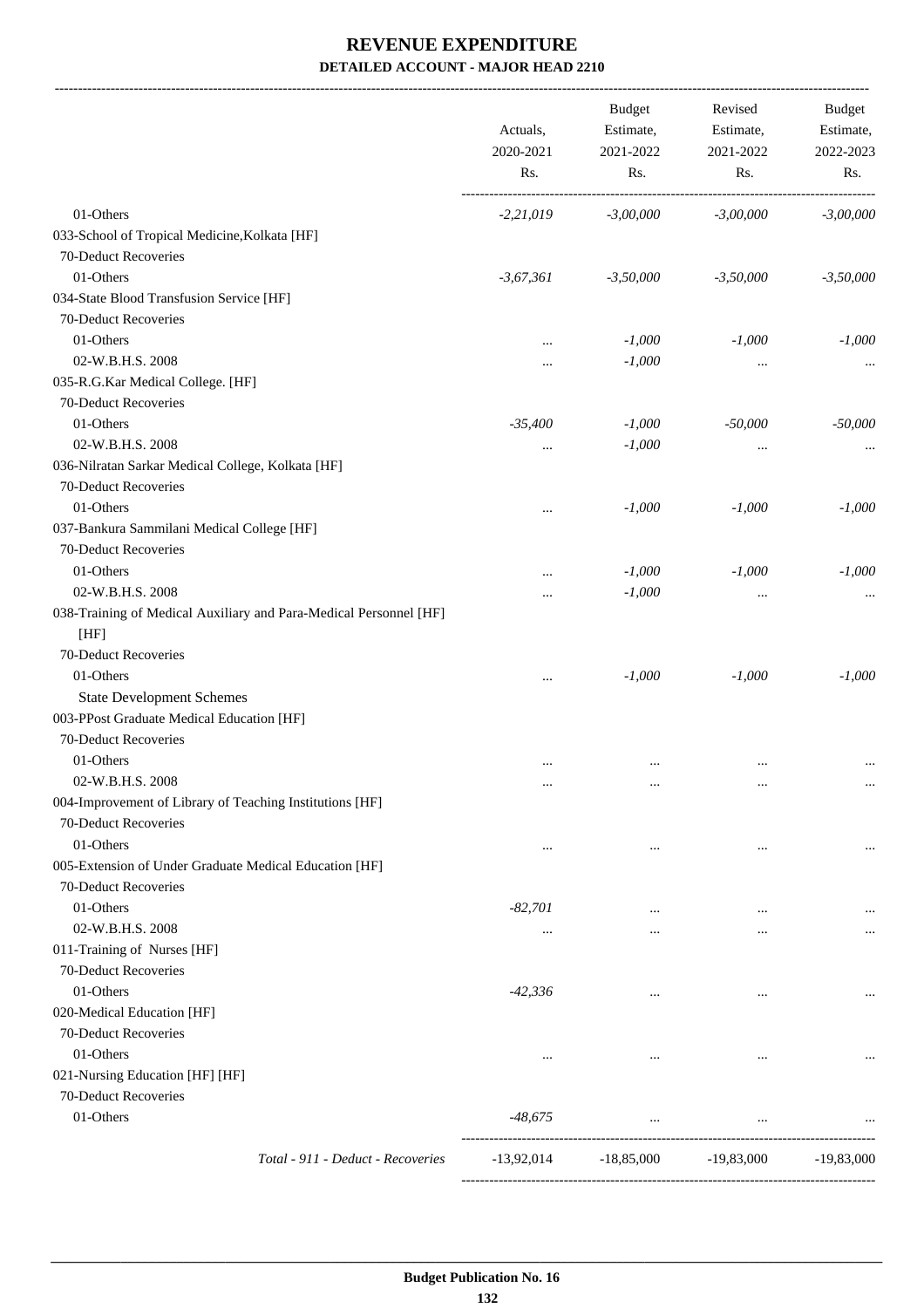|                                                                    | Actuals,<br>2020-2021 | <b>Budget</b><br>Estimate,<br>2021-2022 | Revised<br>Estimate,<br>2021-2022 | Budget<br>Estimate,<br>2022-2023 |
|--------------------------------------------------------------------|-----------------------|-----------------------------------------|-----------------------------------|----------------------------------|
|                                                                    | Rs.                   | Rs.                                     | Rs.                               | Rs.                              |
| 06- PUBLIC HEALTH                                                  |                       |                                         |                                   |                                  |
| 001- Direction and Administration                                  |                       |                                         |                                   |                                  |
|                                                                    |                       |                                         |                                   |                                  |
| Administrative Expenditure<br>001-Director of Health Services [HF] |                       |                                         |                                   |                                  |
|                                                                    |                       |                                         |                                   |                                  |
| 70-Deduct Recoveries                                               |                       |                                         |                                   |                                  |
| 01-Others                                                          | -74,516               | $-1,000$                                | $-1,00,000$                       | $-1,00,000$                      |
| 02-W.B.H.S. 2008                                                   | $\cdots$              | $-40,000$                               | $\cdots$                          |                                  |
| 002-District Public Health Administration [HF]                     |                       |                                         |                                   |                                  |
| 70-Deduct Recoveries                                               |                       |                                         |                                   |                                  |
| 01-Others                                                          | $\cdots$              | $-10,000$                               | $-10,000$                         | $-10,000$                        |
| 02-W.B.H.S. 2008                                                   | $\cdots$              | $-1,000$                                | $\cdots$                          |                                  |
| Total - 001 - Deduct - Recoveries                                  | -74,516               | $-52,000$ $-1,10,000$                   |                                   | $-1.10,000$                      |
| 101- Prevention and Control of Diseases                            |                       |                                         |                                   |                                  |
| Administrative Expenditure                                         |                       |                                         |                                   |                                  |
| 001-Malaria- Control and Eradication of Malaria [HF]               |                       |                                         |                                   |                                  |
| 70-Deduct Recoveries                                               |                       |                                         |                                   |                                  |
| 01-Others                                                          | $-56,252$             | $-10,000$                               | $-50,000$                         | $-50,000$                        |
| 02-W.B.H.S. 2008                                                   |                       | $-1,000$                                | $\cdots$                          |                                  |
| 002-Tuberculosis-Prevention and Control of Tuberculosis [HF]       |                       |                                         |                                   |                                  |
| 70-Deduct Recoveries                                               |                       |                                         |                                   |                                  |
| 01-Others                                                          |                       | $-1,000$                                | $-1,000$                          | $-1,000$                         |
| 02-W.B.H.S. 2008                                                   |                       | $-1,000$                                |                                   |                                  |
| 003-Control of Leprosy [HF]                                        |                       |                                         | $\cdots$                          |                                  |
| 70-Deduct Recoveries                                               |                       |                                         |                                   |                                  |
| 01-Others                                                          | $-13,147$             | $-1,000$                                | $-20,000$                         | $-20,000$                        |
| 02-W.B.H.S. 2008                                                   |                       | $-1,000$                                |                                   |                                  |
| 004-Filaria -Filaria Control Programme [HF]                        | $\ldots$              |                                         | $\cdots$                          | $\cdots$                         |
|                                                                    |                       |                                         |                                   |                                  |
| 70-Deduct Recoveries                                               |                       |                                         |                                   |                                  |
| 01-Others                                                          | $\cdots$              | $-1,000$                                | $-1,000$                          | $-1,000$                         |
| 02-W.B.H.S. 2008                                                   | $\cdots$              | $\cdots$                                | $\ldots$                          | $\cdots$                         |
| 005-Control of Other Epidemic Diseases [HF]                        |                       |                                         |                                   |                                  |
| 70-Deduct Recoveries                                               |                       |                                         |                                   |                                  |
| 01-Others                                                          |                       | $-10,000$                               | $-10,000$                         | $-10,000$                        |
| 02-W.B.H.S. 2008                                                   |                       | $-1,000$                                | $\cdots$                          | $\cdots$                         |
| 006-Kolkata Metropolitan Urban Health Organisation [HF]            |                       |                                         |                                   |                                  |
| 70-Deduct Recoveries                                               |                       |                                         |                                   |                                  |
| 01-Others                                                          | $-9,189$              | $-10,000$                               | $-10,000$                         | $-10,000$                        |
| 02-W.B.H.S. 2008                                                   | $\cdots$              | $-1,000$                                | $\cdots$                          | $\cdots$                         |
| 008-Prevention and Control of Visual Impairment and Blindness      |                       |                                         |                                   |                                  |
| [HF]                                                               |                       |                                         |                                   |                                  |
| 70-Deduct Recoveries                                               |                       |                                         |                                   |                                  |
| 01-Others                                                          | $-31,622$             | $-1,000$                                | $-50,000$                         | $-50,000$                        |
| 02-W.B.H.S. 2008                                                   | $\cdots$              | $-1,000$                                | $\cdots$                          | $\cdots$                         |
| 009-Provision for Bio-Medical Waste Management. [HF]               |                       |                                         |                                   |                                  |
| 70-Deduct Recoveries                                               |                       |                                         |                                   |                                  |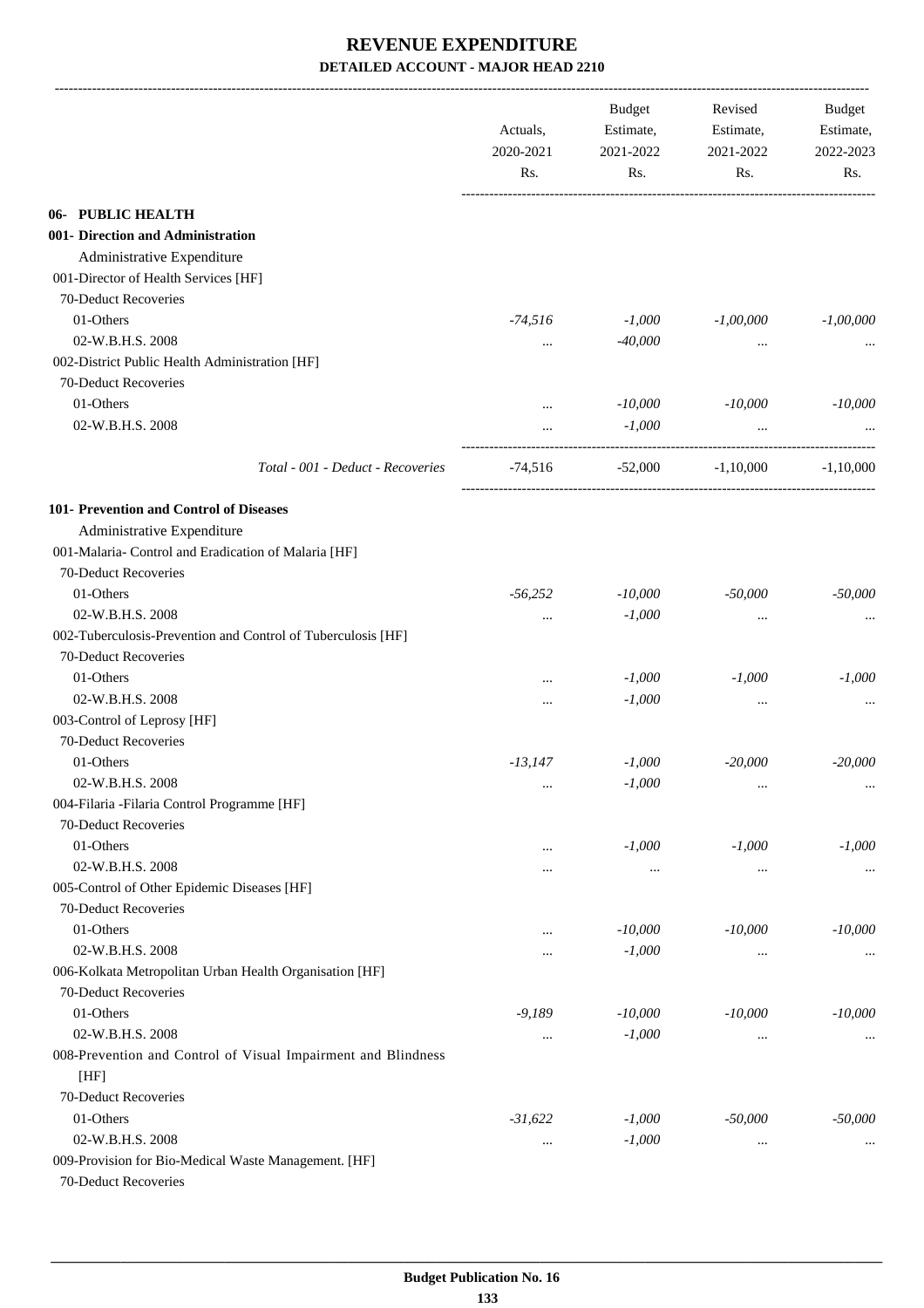|                                                                | Actuals,<br>2020-2021<br>Rs. | <b>Budget</b><br>Estimate,<br>2021-2022<br>Rs. | Revised<br>Estimate,<br>2021-2022<br>Rs. | <b>Budget</b><br>Estimate,<br>2022-2023<br>Rs. |
|----------------------------------------------------------------|------------------------------|------------------------------------------------|------------------------------------------|------------------------------------------------|
| 01-Others                                                      | $-50,000$                    | $-1,000$                                       | $-50,000$                                | $-50,000$                                      |
| 042-Comprehensive Area Development Programme [HF]              |                              |                                                |                                          |                                                |
| 70-Deduct Recoveries                                           |                              |                                                |                                          |                                                |
| 01-Others                                                      |                              | $-1,000$                                       | $-1,000$                                 | $-1,000$                                       |
| 02-W.B.H.S. 2008                                               | $\cdots$                     | $\cdots$                                       | $\cdots$                                 |                                                |
| <b>State Development Schemes</b>                               |                              |                                                |                                          |                                                |
| 013-Other Diseases [HF]                                        |                              |                                                |                                          |                                                |
| 70-Deduct Recoveries                                           |                              |                                                |                                          |                                                |
| 01-Others                                                      |                              |                                                |                                          |                                                |
| 017-Prevention and Management and control of Arsenicosis. [HF] |                              |                                                |                                          |                                                |
| 70-Deduct Recoveries                                           |                              |                                                |                                          |                                                |
| 01-Others                                                      |                              |                                                |                                          |                                                |
| 02-W.B.H.S. 2008                                               |                              |                                                |                                          |                                                |
| 018-Prevention and Control of Thalassaemia [HF]                |                              |                                                | $\cdots$                                 |                                                |
| 70-Deduct Recoveries                                           |                              |                                                |                                          |                                                |
| 01-Others                                                      |                              |                                                |                                          |                                                |
| 02-W.B.H.S. 2008                                               |                              |                                                | $\cdots$                                 |                                                |
| 036-Filaria Control Operation Unit [HF]                        |                              |                                                |                                          |                                                |
| 70-Deduct Recoveries                                           |                              |                                                |                                          |                                                |
| 01-Others                                                      |                              |                                                |                                          |                                                |
| 02-W.B.H.S. 2008                                               |                              |                                                |                                          |                                                |
| 039-Malaria-Malaria/Kala-Azar Eradication Programme [HF]       |                              |                                                | $\cdots$                                 |                                                |
| 70-Deduct Recoveries                                           |                              |                                                |                                          |                                                |
| 01-Others                                                      |                              |                                                |                                          |                                                |
| 02-W.B.H.S. 2008                                               |                              |                                                |                                          |                                                |
|                                                                |                              |                                                |                                          |                                                |
| Total - 101 - Deduct - Recoveries                              | $-1,60,210$                  | -42,000                                        | $-1,93,000$                              | $-1,93,000$                                    |
| 102- Prevention of Food Adulteration                           |                              |                                                |                                          |                                                |
| Administrative Expenditure                                     |                              |                                                |                                          |                                                |
| 001-Prevention of Food Adulteration [HF]                       |                              |                                                |                                          |                                                |
| 70-Deduct Recoveries                                           |                              |                                                |                                          |                                                |
| 01-Others                                                      |                              | $-1,000$                                       | $-1,000$                                 | $-1,000$                                       |
| 02-W.B.H.S. 2008                                               | $\ddotsc$                    | $-1,000$                                       | $\ldots$                                 |                                                |
| 002-Enforcement of Food Safety and Standards [HF]              |                              |                                                |                                          |                                                |
| 70-Deduct Recoveries                                           |                              |                                                |                                          |                                                |
| 01-Others                                                      | $-42,860$                    | $\cdots$                                       | $-50,000$                                | $-50,000$                                      |
| <b>State Development Schemes</b>                               |                              |                                                |                                          |                                                |
| 004-Prevention of Food Adulteration [HF]                       |                              |                                                |                                          |                                                |
| 70-Deduct Recoveries                                           |                              |                                                |                                          |                                                |
| 01-Others                                                      | $\cdots$                     | $\cdots$                                       | $\cdots$                                 |                                                |
| 02-W.B.H.S. 2008                                               | $\ddotsc$                    | $\cdots$                                       | $\cdots$                                 |                                                |
| Total - 102 - Deduct - Recoveries                              | $-42,860$                    | $-2,000$                                       | $-51,000$                                | $-51,000$                                      |
|                                                                |                              |                                                |                                          |                                                |

#### **104- Drug Control**

Administrative Expenditure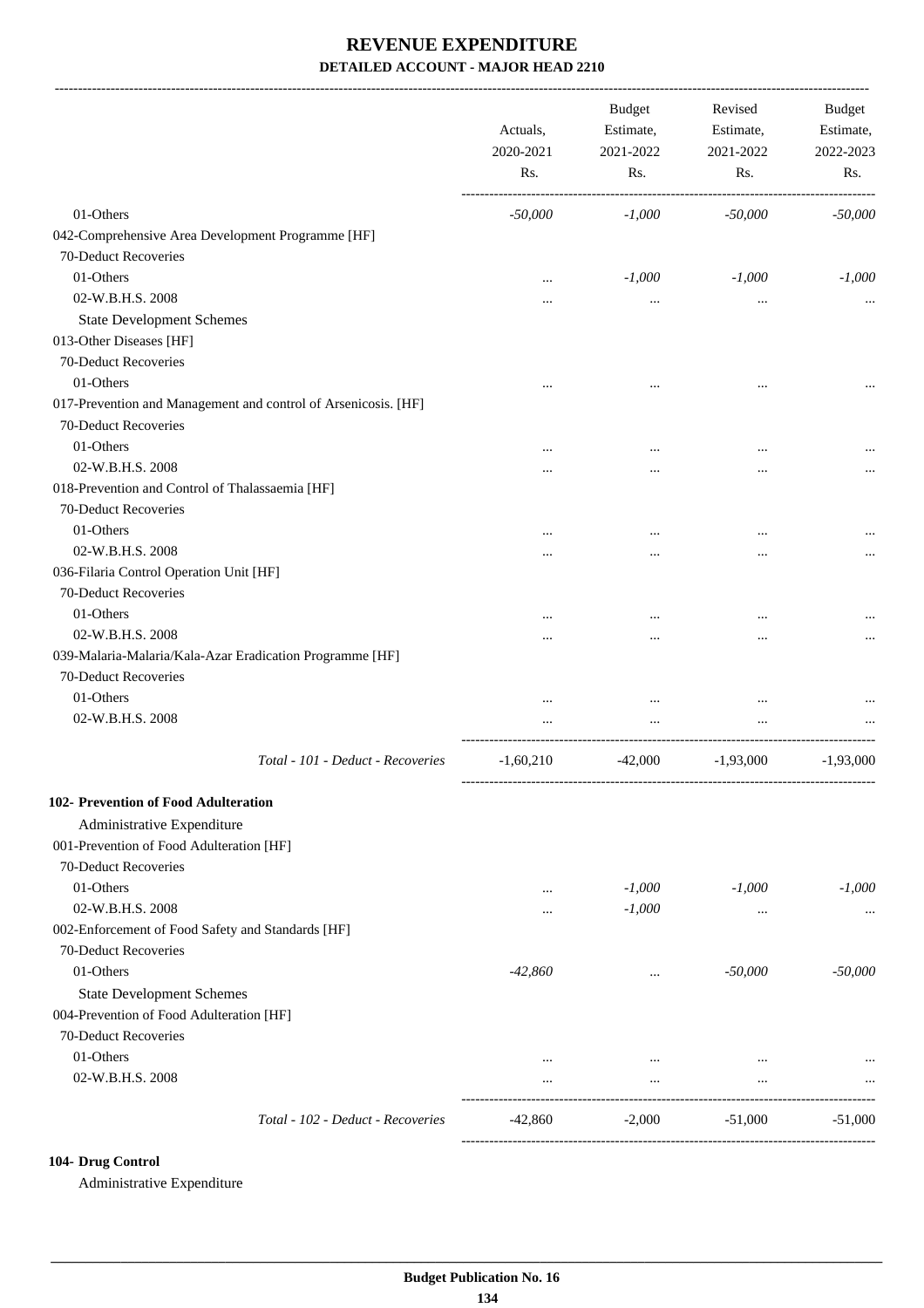-------------------------------------------------------------------------------------------------------------------------------------------------------------------------------

|                                                   |                                   | Actuals,<br>2020-2021<br>Rs. | <b>Budget</b><br>Estimate,<br>2021-2022<br>Rs. | Revised<br>Estimate,<br>2021-2022<br>Rs. | <b>Budget</b><br>Estimate,<br>2022-2023<br>Rs. |
|---------------------------------------------------|-----------------------------------|------------------------------|------------------------------------------------|------------------------------------------|------------------------------------------------|
|                                                   |                                   |                              |                                                |                                          |                                                |
| 001-Establishment of Drug Control. [HF]           |                                   |                              |                                                |                                          |                                                |
| 70-Deduct Recoveries                              |                                   |                              |                                                |                                          |                                                |
| 01-Others                                         |                                   |                              | $-1,000$                                       | $-1,000$                                 | $-1,000$                                       |
| 02-W.B.H.S. 2008                                  |                                   |                              | $-1,000$                                       | $\cdots$                                 | $\cdots$                                       |
| 002-ISM Drug Control [HF]<br>70-Deduct Recoveries |                                   |                              |                                                |                                          |                                                |
| 01-Others                                         |                                   |                              | $-1,000$                                       | $-1,000$                                 | $-1,000$                                       |
| 02-W.B.H.S. 2008                                  |                                   | <br>                         | $-1,000$                                       | $\cdots$                                 | $\cdots$                                       |
| <b>State Development Schemes</b>                  |                                   |                              |                                                |                                          |                                                |
| 006-Capacity Building Project [HF]                |                                   |                              |                                                |                                          |                                                |
| 70-Deduct Recoveries                              |                                   |                              |                                                |                                          |                                                |
| 01-Others                                         |                                   |                              | $\cdots$                                       | $\cdots$                                 |                                                |
| 02-W.B.H.S. 2008                                  |                                   |                              | $\cdots$                                       | $\cdots$                                 |                                                |
|                                                   | Total - 104 - Deduct - Recoveries | $\cdots$                     | $-4,000$                                       | $-2,000$                                 | $-2,000$                                       |
| 106- Manufacture of Sera / Vaccine                |                                   |                              |                                                |                                          |                                                |
| Administrative Expenditure                        |                                   |                              |                                                |                                          |                                                |
| 001-Pasteur Institute [HF]                        |                                   |                              |                                                |                                          |                                                |
| 70-Deduct Recoveries                              |                                   |                              |                                                |                                          |                                                |
| 01-Others                                         |                                   | $\cdots$                     | $-1,000$                                       | $-1,000$                                 | $-1,000$                                       |
| 02-W.B.H.S. 2008                                  |                                   | $\cdots$                     | $\cdots$                                       | $\cdots$<br>-------------------          |                                                |
|                                                   | Total - 106 - Deduct - Recoveries | $\cdots$                     | $-1,000$                                       | $-1,000$                                 | $-1,000$                                       |
| 107- Public Health Laboratories                   |                                   |                              |                                                |                                          |                                                |
| Administrative Expenditure                        |                                   |                              |                                                |                                          |                                                |
| 001-Bacteriological Diagnostic Laboratories [HF]  |                                   |                              |                                                |                                          |                                                |
| 70-Deduct Recoveries                              |                                   |                              |                                                |                                          |                                                |
| 01-Others                                         |                                   |                              | $-30,000$                                      | $-30,000$                                | $-30,000$                                      |
| 02-W.B.H.S. 2008                                  |                                   |                              | $-1,000$                                       | $\ldots$                                 |                                                |
|                                                   | Total - 107 - Deduct - Recoveries | $\cdots$                     | $-31,000$                                      | $-30,000$                                | $-30,000$                                      |
| 112- Public Health Education                      |                                   |                              |                                                |                                          |                                                |
| Administrative Expenditure                        |                                   |                              |                                                |                                          |                                                |
| 001-Health Education [HF]                         |                                   |                              |                                                |                                          |                                                |
| 70-Deduct Recoveries                              |                                   |                              |                                                |                                          |                                                |
| 01-Others                                         |                                   | .                            | $-1,000$                                       | $-1,000$                                 | $-1,000$                                       |
| 02-W.B.H.S. 2008                                  |                                   |                              | $-1,000$                                       | $\cdots$                                 |                                                |
|                                                   | Total - 112 - Deduct - Recoveries |                              | $-2,000$                                       | $-1,000$                                 | $-1.000$                                       |
| 113- Food Safety & Standards                      |                                   |                              |                                                |                                          |                                                |
| Administrative Expenditure                        |                                   |                              |                                                |                                          |                                                |
| 003-Enforcement of Food Safety and Standards [HF] |                                   |                              |                                                |                                          |                                                |

70-Deduct Recoveries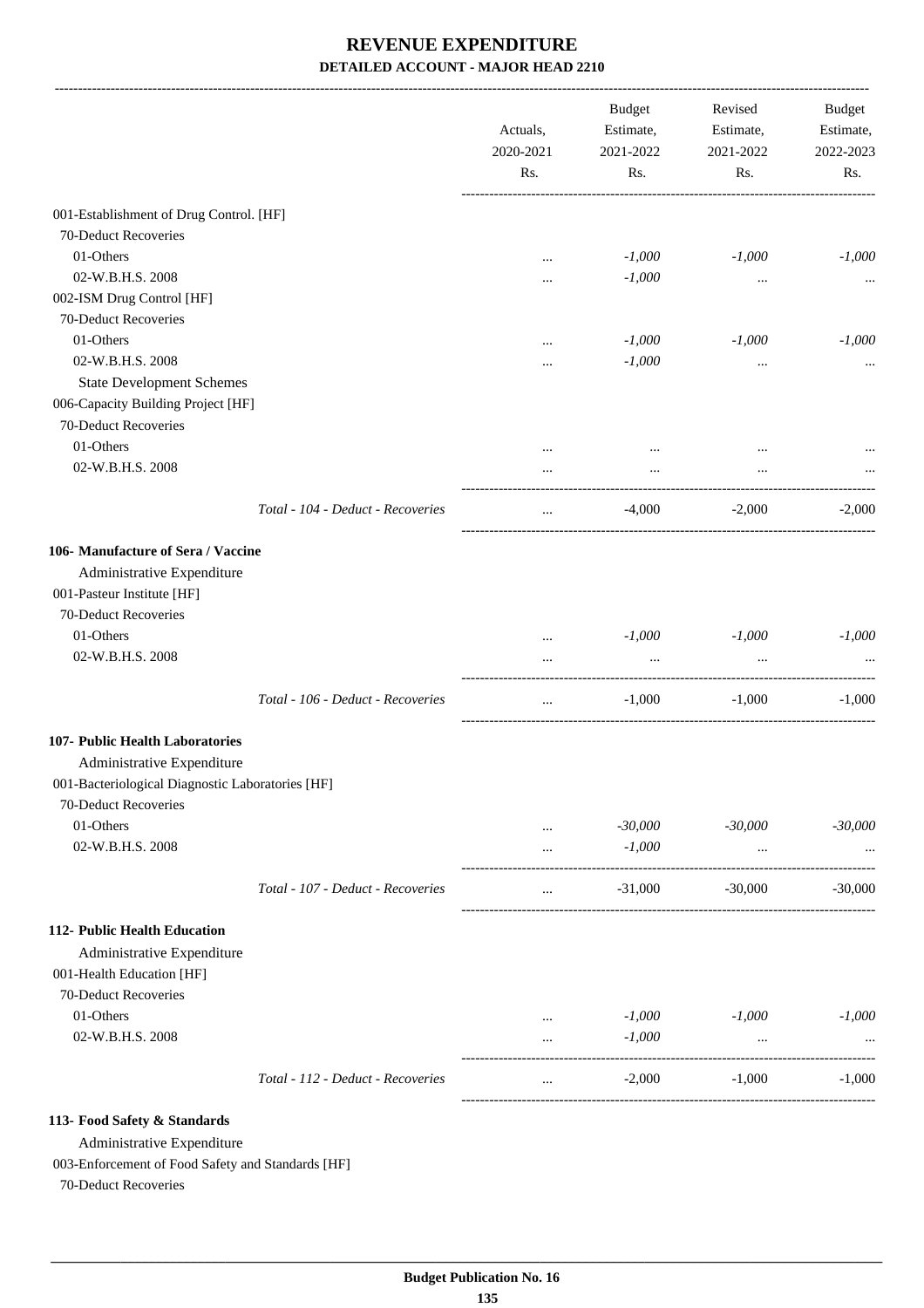|                                                                            | Actuals,<br>2020-2021 | Budget<br>Estimate,<br>2021-2022 | Revised<br>Estimate,<br>2021-2022 | Budget<br>Estimate,<br>2022-2023 |
|----------------------------------------------------------------------------|-----------------------|----------------------------------|-----------------------------------|----------------------------------|
|                                                                            | Rs.                   | Rs.                              | Rs.                               | Rs.                              |
| 01-Others                                                                  | $\cdots$              | $\cdots$                         | $\ldots$                          |                                  |
| Total - 113 - Deduct - Recoveries                                          | $\cdots$              | $\cdots$                         | $\cdots$                          |                                  |
| 789- Special Component Plan for Scheduled Castes                           |                       |                                  |                                   |                                  |
| <b>State Development Schemes</b>                                           |                       |                                  |                                   |                                  |
| 002-Filaria Control Programme [HF]                                         |                       |                                  |                                   |                                  |
| 70-Deduct Recoveries                                                       |                       |                                  |                                   |                                  |
| 01-Others                                                                  | $\cdots$              |                                  | $\cdots$                          |                                  |
| 02-W.B.H.S. 2008                                                           |                       | $\cdots$                         |                                   |                                  |
| 003-Malaria/Kala Azar Control Programme [HF]                               |                       |                                  |                                   |                                  |
| 70-Deduct Recoveries                                                       |                       |                                  |                                   |                                  |
| 01-Others                                                                  | $\cdots$              |                                  |                                   |                                  |
| 02-W.B.H.S. 2008                                                           |                       |                                  |                                   | $\cdots$                         |
| 007-Other Diseases [HF]                                                    |                       |                                  |                                   |                                  |
| 70-Deduct Recoveries                                                       |                       |                                  |                                   |                                  |
| 01-Others                                                                  | $\cdots$              | $\cdots$                         |                                   |                                  |
| 02-W.B.H.S. 2008                                                           |                       |                                  |                                   |                                  |
| 009-Improvement of Urban Health Services [HF]                              |                       |                                  |                                   |                                  |
| 70-Deduct Recoveries                                                       |                       |                                  |                                   |                                  |
| 01-Others                                                                  |                       | $\cdots$                         | $\ddots$                          |                                  |
| Total - 789 - Deduct - Recoveries                                          | $\cdots$              | $\cdots$                         | $\cdots$                          |                                  |
| 796- Tribal Areas Sub-Plan                                                 |                       |                                  |                                   |                                  |
| <b>State Development Schemes</b>                                           |                       |                                  |                                   |                                  |
| 001-Programme for Control of Malaria in Tribal Areas [HF]                  |                       |                                  |                                   |                                  |
| 70-Deduct Recoveries                                                       |                       |                                  |                                   |                                  |
| 01-Others                                                                  |                       |                                  | $\cdots$                          |                                  |
| 02-W.B.H.S. 2008                                                           | $\cdots$              | $\cdots$                         | $\cdots$                          |                                  |
|                                                                            |                       |                                  |                                   |                                  |
| Total - 796 - Deduct - Recoveries                                          | $\cdots$              | $\cdots$                         | $\cdots$                          |                                  |
| 800- Other Expenditure                                                     |                       |                                  |                                   |                                  |
| Administrative Expenditure                                                 |                       |                                  |                                   |                                  |
| 007-Re-organisation and Sterngthening of Health Transport Services<br>[HF] |                       |                                  |                                   |                                  |
| 70-Deduct Recoveries                                                       |                       |                                  |                                   |                                  |
| 01-Others                                                                  |                       | $-1,000$                         | $-1,000$                          | $-1,000$                         |
| 02-W.B.H.S. 2008                                                           |                       |                                  | $\cdots$                          | $\cdots$                         |
| 008-Maintenance of CUDP Health Programme [HF]                              |                       |                                  |                                   |                                  |
| 70-Deduct Recoveries                                                       |                       |                                  |                                   |                                  |
| 01-Others                                                                  |                       | $-1,000$                         | $-1,000$                          | $-1,000$                         |
| 02-W.B.H.S. 2008                                                           |                       |                                  | $\cdots$                          |                                  |
| <b>State Development Schemes</b>                                           |                       |                                  |                                   |                                  |
| 001-Improvement of the Health Transport Organisation [HF]                  |                       |                                  |                                   |                                  |
| 70-Deduct Recoveries                                                       |                       |                                  |                                   |                                  |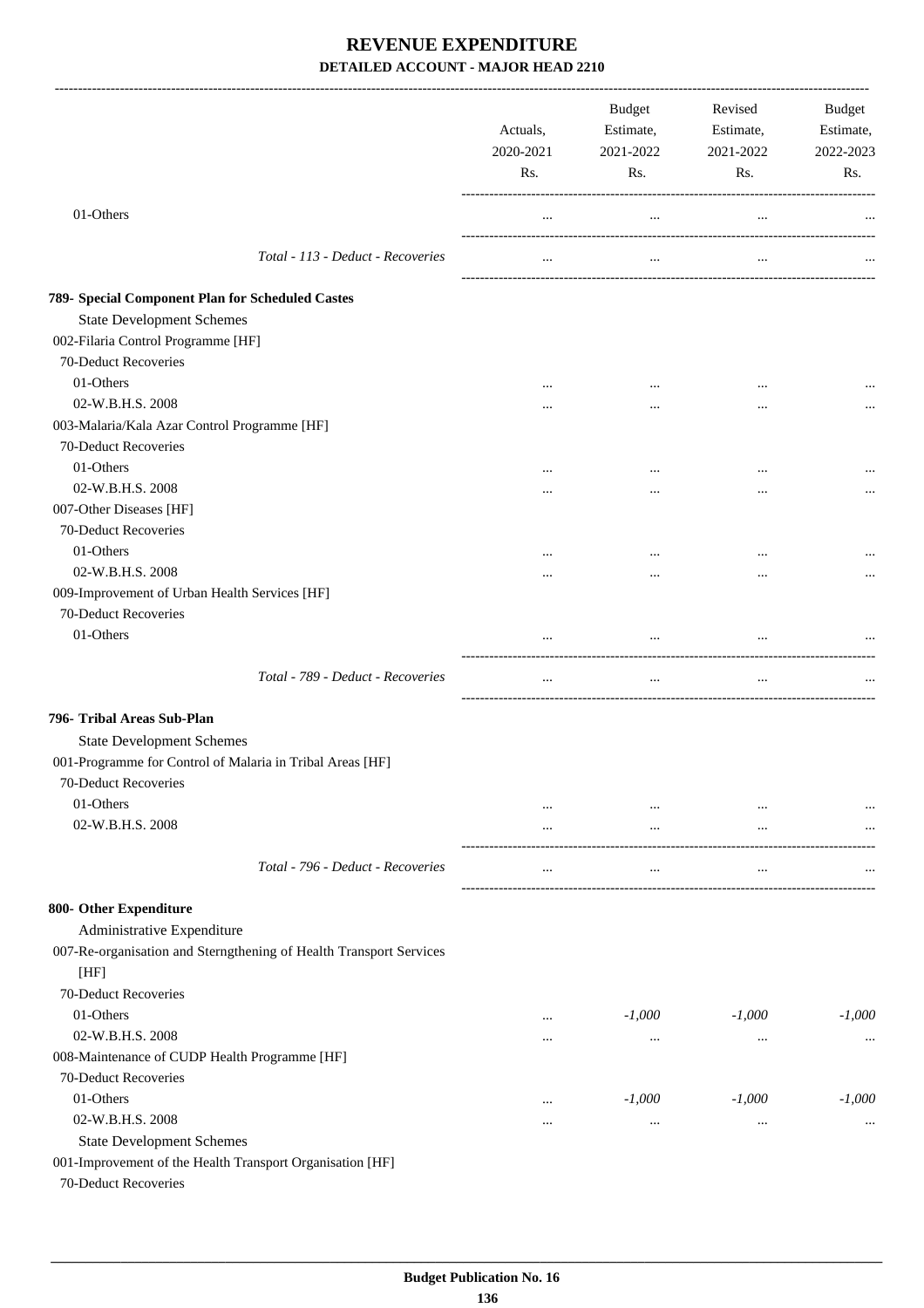|                                                         | Actuals,<br>2020-2021<br>Rs. | <b>Budget</b><br>Estimate,<br>2021-2022<br>Rs. | Revised<br>Estimate,<br>2021-2022<br>Rs. | <b>Budget</b><br>Estimate,<br>2022-2023<br>Rs. |
|---------------------------------------------------------|------------------------------|------------------------------------------------|------------------------------------------|------------------------------------------------|
| 01-Others                                               |                              |                                                |                                          |                                                |
| 002-Improvement of Urban Health Services [HF]           |                              | $\cdots$                                       | $\ddotsc$                                |                                                |
| 70-Deduct Recoveries                                    |                              |                                                |                                          |                                                |
| 01-Others                                               | $\cdots$                     | $\cdots$                                       | $\ddotsc$                                |                                                |
|                                                         |                              |                                                |                                          |                                                |
| Total - 800 - Deduct - Recoveries                       | $\ddotsc$                    | $-2,000$                                       | $-2,000$                                 | $-2,000$                                       |
| 911- Deduct Recoveries of Overpayments                  |                              |                                                |                                          |                                                |
| Administrative Expenditure                              |                              |                                                |                                          |                                                |
| 002-District Public Health Administration [HF]          |                              |                                                |                                          |                                                |
| 70-Deduct Recoveries                                    |                              |                                                |                                          |                                                |
| 01-Others                                               | $-7,19,662$                  | $-8,00,000$                                    | $-8,00,000$                              | $-8,00,000$                                    |
| 02-W.B.H.S. 2008                                        |                              | $-1,000$                                       | $\ddotsc$                                |                                                |
| 003-Control of Laprosy [HF]                             |                              |                                                |                                          |                                                |
| 70-Deduct Recoveries                                    |                              |                                                |                                          |                                                |
| 01-Others                                               |                              | $-1,000$                                       | $-1,000$                                 | $-1,000$                                       |
| 02-W.B.H.S. 2008                                        |                              |                                                | $\ddotsc$                                |                                                |
| 004-Filaria Control Programme [HF]                      |                              |                                                |                                          |                                                |
| 70-Deduct Recoveries                                    |                              |                                                |                                          |                                                |
| 01-Others                                               |                              | $-1,000$                                       | $-1,000$                                 | $-1,000$                                       |
| 005-Control of other Epidemic Diseases [HF]             |                              |                                                |                                          |                                                |
| 70-Deduct Recoveries                                    |                              |                                                |                                          |                                                |
| 01-Others                                               |                              | $-2,000$                                       | $-2,000$                                 | $-2,000$                                       |
| 02-W.B.H.S. 2008                                        |                              | $-1,000$                                       | $\cdots$                                 |                                                |
| 006-Kolkata Metropolitan Urban Health Organisation [HF] |                              |                                                |                                          |                                                |
| 70-Deduct Recoveries                                    |                              |                                                |                                          |                                                |
| 01-Others                                               |                              | $-1,000$                                       | $-1,000$                                 | $-1,000$                                       |
| 02-W.B.H.S. 2008                                        | $\ldots$                     | $-1,000$                                       | $\ldots$                                 | $\ldots$                                       |
| 008-Prevention & Control of Thallassaemia [HF]          |                              |                                                |                                          |                                                |
| 70-Deduct Recoveries                                    |                              |                                                |                                          |                                                |
| 01-Others                                               | $\cdots$                     | $-1,000$                                       | $-1,000$                                 | $-1,000$                                       |
| 009-Provision for Bio - Medical Waste Management [HF]   |                              |                                                |                                          |                                                |
| 70-Deduct Recoveries                                    |                              |                                                |                                          |                                                |
| 01-Others                                               | $-47,992$                    | $-10,00,000$                                   | $-1,00,000$                              | $-1,00,000$                                    |
| 014-Malaria Control & Eradication of Malaria [HF]       |                              |                                                |                                          |                                                |
| 70-Deduct Recoveries                                    |                              |                                                |                                          |                                                |
| 01-Others                                               |                              | $-5,000$                                       | $-5,000$                                 | $-5,000$                                       |
| 02-W.B.H.S. 2008                                        | $\cdots$                     | $-1,000$                                       | $\cdots$                                 | $\cdots$                                       |
| <b>State Development Schemes</b>                        |                              |                                                |                                          |                                                |
| 001-Prevention of Food Adulteration [HF]                |                              |                                                |                                          |                                                |
| 70-Deduct Recoveries                                    |                              |                                                |                                          |                                                |
| 01-Others                                               | $-7, 34, 724$                | $\cdots$                                       | $\ddotsc$                                | $\cdots$                                       |
| 02-W.B.H.S. 2008                                        | $\cdots$                     | $\cdots$                                       | $\cdots$                                 | $\cdots$                                       |
| 013-Other Diseases [HF]                                 |                              |                                                |                                          |                                                |
| 70-Deduct Recoveries                                    |                              |                                                |                                          |                                                |
| 01-Others                                               | $\cdots$                     | $\cdots$                                       | $\cdots$                                 | $\cdots$                                       |
| 015-Improvement of Urban Health Services [HF]           |                              |                                                |                                          |                                                |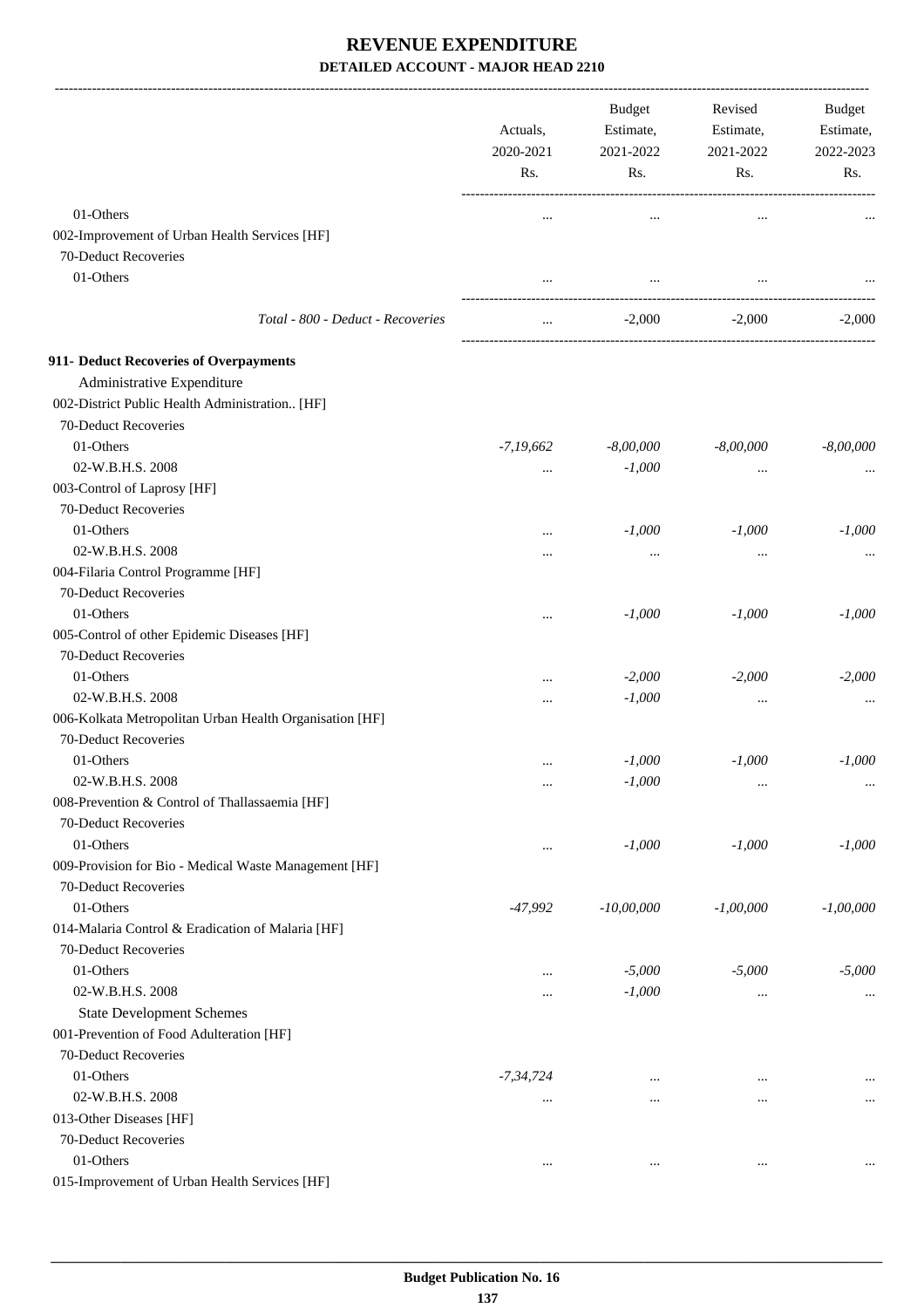|                                                                                                                                                                                                                                                                                                     | Actuals,<br>2020-2021<br>Rs. | Budget<br>Estimate,<br>2021-2022<br>Rs.         | Revised<br>Estimate,<br>2021-2022<br>Rs. | Budget<br>Estimate,<br>2022-2023<br>Rs. |
|-----------------------------------------------------------------------------------------------------------------------------------------------------------------------------------------------------------------------------------------------------------------------------------------------------|------------------------------|-------------------------------------------------|------------------------------------------|-----------------------------------------|
| 70-Deduct Recoveries<br>01-Others                                                                                                                                                                                                                                                                   |                              |                                                 |                                          |                                         |
| Total - 911 - Deduct - Recoveries                                                                                                                                                                                                                                                                   | $-15,02,378$                 |                                                 | $-18,15,000$ $-9,11,000$                 | $-9,11,000$                             |
| 80- GENERAL<br>004- Health Statistics and Evaluation                                                                                                                                                                                                                                                |                              |                                                 |                                          |                                         |
| Administrative Expenditure<br>001-Health Statistics and Vital Statistics [HF]<br>70-Deduct Recoveries                                                                                                                                                                                               |                              |                                                 |                                          |                                         |
| 01-Others<br>02-W.B.H.S. 2008                                                                                                                                                                                                                                                                       | $\cdots$<br>$\cdots$         | $-1,000$<br>$-1,000$                            | $-1,000$<br>$\cdots$                     | $-1,000$                                |
| Total - 004 - Deduct - Recoveries                                                                                                                                                                                                                                                                   | $\ldots$                     | $-2,000$                                        | $-1,000$                                 | $-1,000$                                |
| 800- Other Expenditure<br><b>State Development Schemes</b><br>002-Refund of Unutilised Fund of CSS Schemes (State Share)<br>(CSSREFUND) [HF]<br>70-Deduct Recoveries<br>01-Others<br>State Development Schemes (Central Assistance)<br>001-Refund of Unutilised Fund of CSS Schemes (Central Share) |                              |                                                 |                                          |                                         |
| (CSSREFUND) [HF]<br>70-Deduct Recoveries<br>01-Others                                                                                                                                                                                                                                               |                              |                                                 |                                          |                                         |
| Total - 800 - Deduct - Recoveries                                                                                                                                                                                                                                                                   | $\cdots$                     |                                                 |                                          |                                         |
| 911- Deduct Recoveries of Overpayments<br>Administrative Expenditure<br>002-Health Statistics & Evaluation [HF]<br>70-Deduct Recoveries<br>01-Others                                                                                                                                                | $\cdots$                     | $-1,000$                                        | $-1,000$                                 | $-1,000$                                |
| <b>State Development Schemes</b><br>001-Refund of unutilised funds under various Schemes [HF]<br>70-Deduct Recoveries<br>01-Others                                                                                                                                                                  |                              |                                                 |                                          |                                         |
| Total - 911 - Deduct - Recoveries                                                                                                                                                                                                                                                                   | -48,53,987<br>$-48,53,987$   | the contract of the contract of the<br>$-1,000$ | $\cdots$<br>$-1,000$                     | $-1,000$                                |
| Total - 2210 - Deduct - Recoveries                                                                                                                                                                                                                                                                  |                              | $-30,80,78,176$ $-5,19,71,000$                  | $-20,66,39,000$                          | $-5,08,24,000$                          |
|                                                                                                                                                                                                                                                                                                     |                              |                                                 |                                          |                                         |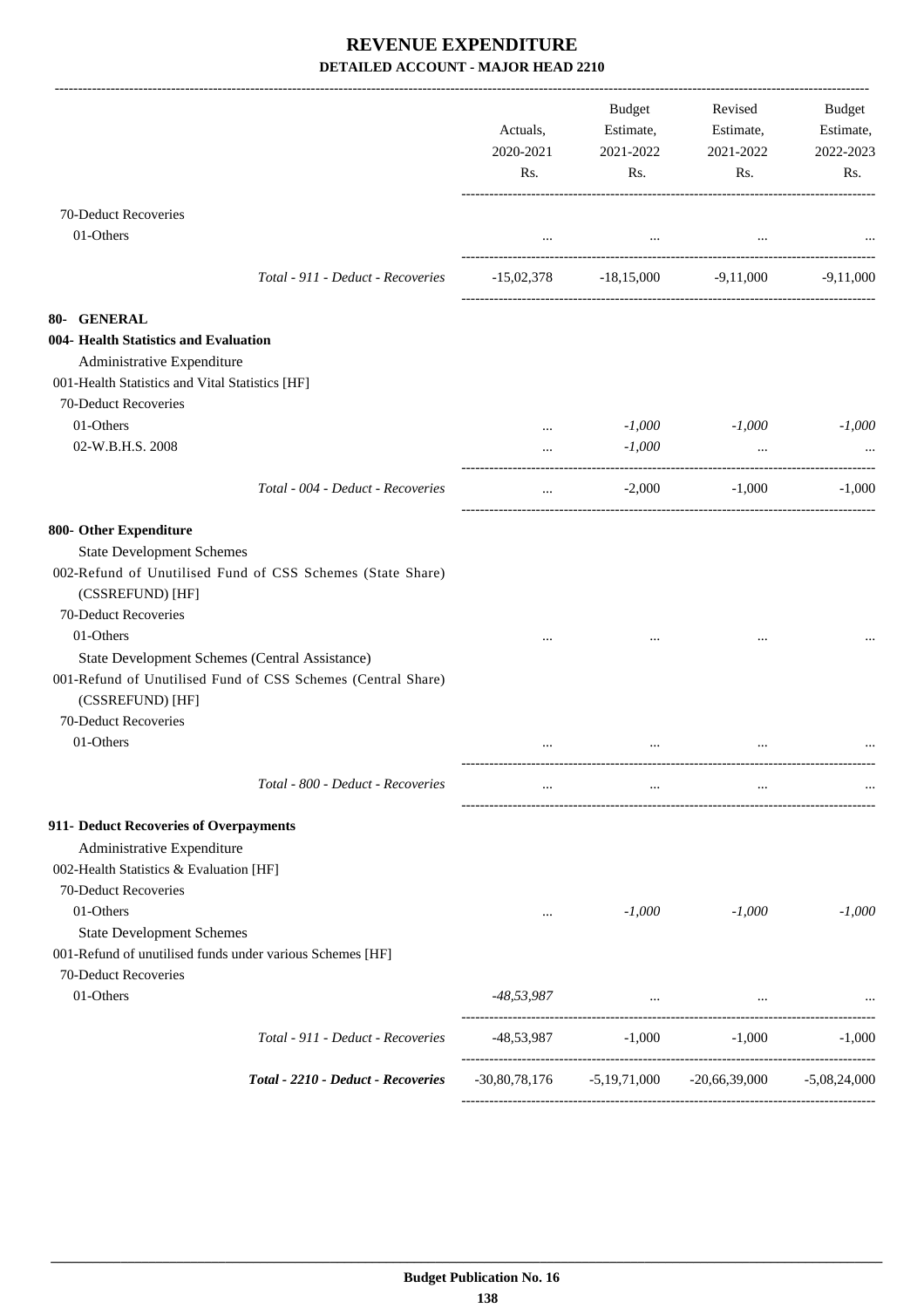# **REVENUE EXPENDITURE DEMAND No. 24 Health & Family Welfare Department B - Social Services - (b) Health and Family Welfare Head of Account : 2211 - Family Welfare**

| Voted Rs. 1606, 36, 92, 000 | <b>Charged Rs. Nil</b>     |                   | Total Rs. 1606, 36, 92, 000 |                        |
|-----------------------------|----------------------------|-------------------|-----------------------------|------------------------|
|                             |                            | Voted Rs.         | Charged Rs.                 | <b>Total Rs.</b>       |
| <b>Gross Expenditure</b>    |                            | 1606,36,92,000    |                             | $\dots$ 1606,36,92,000 |
| <b>Deduct - Recoveries</b>  |                            | $-6,73,000$       | $\cdots$                    | $-6,73,000$            |
| <b>Net Expenditure</b>      |                            | 1606, 30, 19, 000 |                             | 1606,30,19,000         |
|                             | <b>REVENUE EXPENDITURE</b> |                   |                             |                        |
|                             | <b>ABSTRACT ACCOUNT</b>    |                   |                             |                        |
|                             |                            | Budget            | Revised                     | Budget                 |

|                                                |                    | Actuals,  | Estimate,                                                                                                                                                                                                                         | Estimate,     | Estimate,   |
|------------------------------------------------|--------------------|-----------|-----------------------------------------------------------------------------------------------------------------------------------------------------------------------------------------------------------------------------------|---------------|-------------|
|                                                |                    | 2020-2021 | 2021-2022                                                                                                                                                                                                                         | 2021-2022     | 2022-2023   |
|                                                |                    | Rs.       |                                                                                                                                                                                                                                   | Rs.           | Rs.<br>Rs.  |
| 001- Direction and Administration              |                    |           |                                                                                                                                                                                                                                   |               |             |
| Administrative Expenditure                     |                    |           | 1,51,30,556 1,63,13,000 1,60,89,000                                                                                                                                                                                               |               | 1,63,72,000 |
| <b>State Development Schemes</b>               |                    |           | $\mathcal{L}_{\text{max}}$ and $\mathcal{L}_{\text{max}}$ .                                                                                                                                                                       | $\sim$ $\sim$ |             |
| State Development Schemes (Central Assistance) |                    |           | 766, 87, 75, 332 756, 09, 99, 000 838, 81, 84, 000 1187, 14, 00, 000                                                                                                                                                              |               |             |
|                                                | <b>Total - 001</b> |           | 768, 39, 05, 888 757, 73, 12, 000 840, 42, 73, 000 1188, 77, 72, 000                                                                                                                                                              |               |             |
| 003- Training                                  |                    |           |                                                                                                                                                                                                                                   |               |             |
| Administrative Expenditure                     |                    |           | $\mathbf{u}$ , and the contract of the contract of the contract of the contract of the contract of the contract of the contract of the contract of the contract of the contract of the contract of the contract of the contract o |               |             |
|                                                | <b>Total - 003</b> | $\cdots$  | $\sim$ 100 $\sim$                                                                                                                                                                                                                 | $\sim$ $\sim$ |             |
| 101- Rural Family Welfare Services             |                    |           |                                                                                                                                                                                                                                   |               |             |
| Administrative Expenditure                     |                    |           | 365,86,39,300 402,42,48,000 395,39,17,000 407,08,99,000                                                                                                                                                                           |               |             |
| <b>State Development Schemes</b>               |                    |           | $12,69,20,410$ $7,60,00,000$ $13,83,73,000$                                                                                                                                                                                       |               | 7,98,00,000 |
| State Development Schemes (Central Assistance) |                    |           | and the state of the control and the control of the                                                                                                                                                                               | $\cdots$      |             |
|                                                | <b>Total - 101</b> |           | 378,55,59,710 410,02,48,000 409,22,90,000 415,06,99,000                                                                                                                                                                           |               |             |
| 105- Compensation                              |                    |           |                                                                                                                                                                                                                                   |               |             |
| Administrative Expenditure                     |                    |           | $\ldots$ 51,000 20,000                                                                                                                                                                                                            |               | 21,000      |
| <b>State Development Schemes</b>               |                    |           | $\mathbf{m}$ and $\mathbf{m}$ are the contract of $\mathbf{m}$                                                                                                                                                                    |               |             |
|                                                | <b>Total - 105</b> |           | $51,000$ $20,000$ $21,000$                                                                                                                                                                                                        |               |             |
| 200- Other Services and Supplies               |                    |           |                                                                                                                                                                                                                                   |               |             |
| <b>State Development Schemes</b>               |                    |           | 23,59,018 32,20,000 10,73,000                                                                                                                                                                                                     |               | 33,81,000   |
|                                                | <b>Total - 200</b> |           | 23,59,018 32,20,000 10,73,000                                                                                                                                                                                                     |               | 33,81,000   |
|                                                |                    |           |                                                                                                                                                                                                                                   |               |             |

**789- Special Component Plan for Scheduled Castes**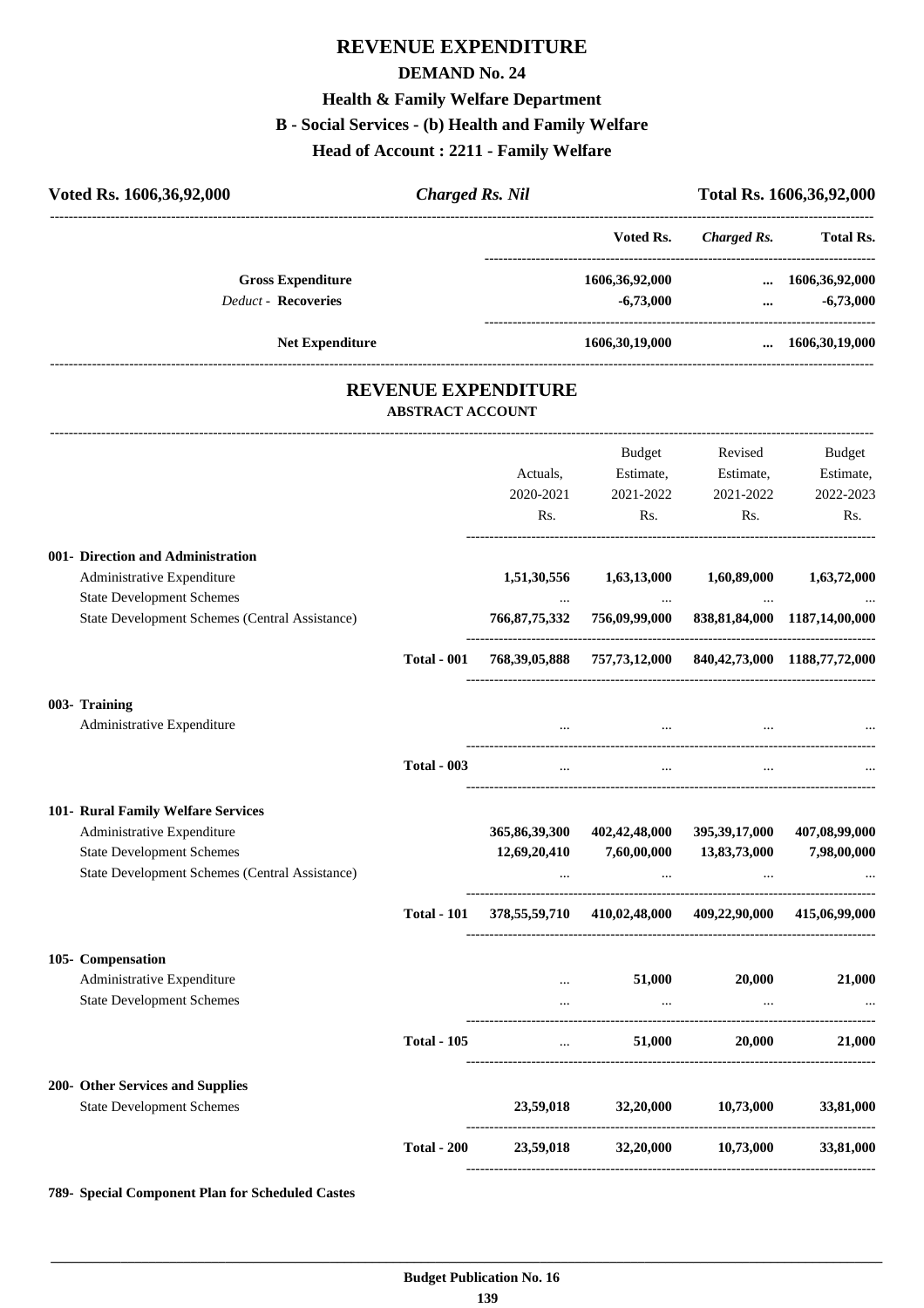#### **REVENUE EXPENDITURE ABSTRACT ACCOUNT**

|                                                                                                         |                                                                     | <b>Budget</b>                       |                                                                       | Revised Budget |
|---------------------------------------------------------------------------------------------------------|---------------------------------------------------------------------|-------------------------------------|-----------------------------------------------------------------------|----------------|
|                                                                                                         | Actuals,                                                            |                                     | Estimate, Estimate, Estimate,                                         |                |
|                                                                                                         |                                                                     | 2020-2021 2021-2022                 | 2021-2022                                                             | 2022-2023      |
|                                                                                                         |                                                                     |                                     | Rs. Rs. Rs. Rs.                                                       | Rs.            |
| <b>State Development Schemes</b>                                                                        |                                                                     |                                     | 2,32,25,069 1,50,00,000 2,59,67,000 1,57,50,000                       |                |
| <b>State Development Schemes (Central Assistance)</b>                                                   |                                                                     | and the contract of the contract of |                                                                       |                |
|                                                                                                         | Total - 789 $2,32,25,069$ $1,50,00,000$ $2,59,67,000$ $1,57,50,000$ |                                     |                                                                       |                |
| 796- Tribal Areas Sub-Plan                                                                              |                                                                     |                                     |                                                                       |                |
| <b>State Development Schemes</b>                                                                        |                                                                     |                                     | $1,32,23,910$ $57,80,000$ $1,49,59,000$ $60,69,000$                   |                |
| State Development Schemes (Central Assistance)                                                          |                                                                     |                                     | and the control of the control of the control of                      |                |
|                                                                                                         |                                                                     |                                     |                                                                       |                |
| Grand Total - Gross 1150,82,73,595 1170,16,11,000 1253,85,82,000 1606,36,92,000                         |                                                                     |                                     |                                                                       |                |
|                                                                                                         | Voted 1150,82,73,595 1170,16,11,000 1253,85,82,000 1606,36,92,000   |                                     |                                                                       |                |
| Charged                                                                                                 |                                                                     |                                     | والمستحدث والمستحدث والمستحدث والمستحدث والمستحدث والمستحدث والمستحدث |                |
| Administrative Expenditure 367,37,69,856 404,06,12,000 397,00,26,000 408,72,92,000                      |                                                                     |                                     |                                                                       |                |
| State Development Schemes   16,57,28,407   10,00,00,000   18,03,72,000   10,50,00,000                   |                                                                     |                                     |                                                                       |                |
| State Development Schemes (Central Assistance) 766,87,75,332 756,09,99,000 838,81,84,000 1187,14,00,000 |                                                                     |                                     |                                                                       |                |
| Deduct Recoveries -7,97,029 -3,71,000 -6,73,000 -6,73,000                                               |                                                                     |                                     |                                                                       |                |
| Grand Total - Net 1150,74,76,566 1170,12,40,000 1253,79,09,000 1606,30,19,000                           |                                                                     |                                     |                                                                       |                |
|                                                                                                         | Voted 1150,74,76,566 1170,12,40,000 1253,79,09,000 1606,30,19,000   |                                     |                                                                       |                |
| Charged                                                                                                 | $\sim$ $\sim$ $\sim$ $\sim$                                         | $\cdots$                            | the contract of the contract of the                                   |                |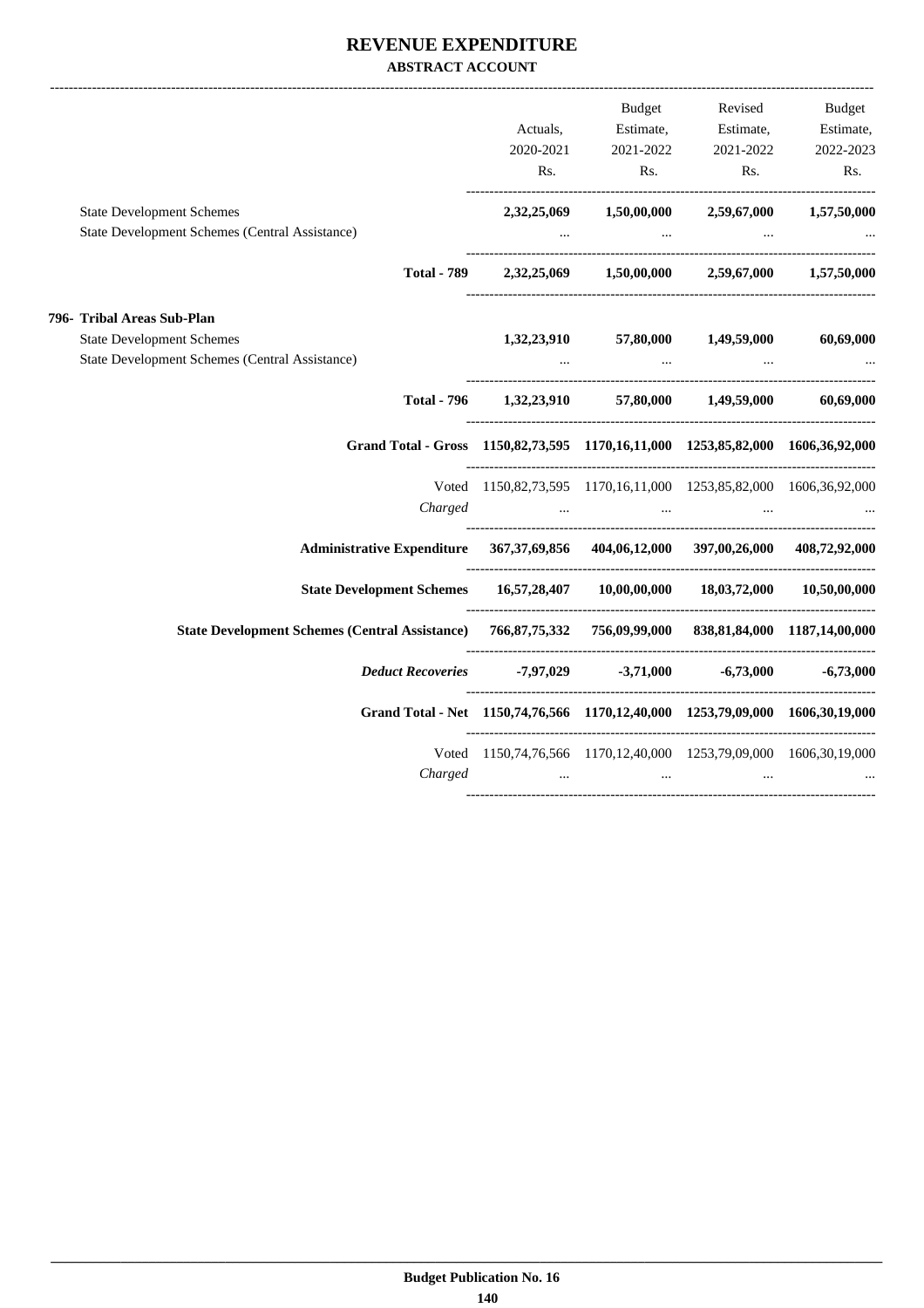|                                                                 | Actuals,<br>2020-2021<br>Rs. | Budget<br>Estimate,<br>2021-2022<br>Rs. | Revised<br>Estimate,<br>2021-2022<br>Rs. | Budget<br>Estimate,<br>2022-2023<br>Rs. |
|-----------------------------------------------------------------|------------------------------|-----------------------------------------|------------------------------------------|-----------------------------------------|
| DETAILED ACCOUNT NO. 2211-00-001 - DIRECTION AND ADMINISTRATION |                              |                                         |                                          |                                         |
| 001- Direction and Administration                               |                              |                                         |                                          |                                         |
| <b>Administrative Expenditure</b>                               |                              |                                         |                                          |                                         |
| 001- State Family Welfare Bureau [HF]                           |                              |                                         |                                          |                                         |
| 01- Salaries                                                    |                              |                                         |                                          |                                         |
| 01-Pay                                                          | 20,77,200                    | 21,45,000                               | 21,19,000                                | 21,83,000                               |
| 14-Grade Pay                                                    | $\cdots$                     | $\sim$ $\sim$                           | $\ddots$                                 | $\cdots$                                |
| 02-Dearness Allowance                                           | 10,464                       | 65,000                                  | 64,000                                   | 75,000                                  |
| 03-House Rent Allowance                                         | 2,48,112                     | 2,04,000                                | 2,55,000                                 | 2,63,000                                |
| 04-Ad hoc Bonus                                                 | 8,400                        | 9,000                                   | 9,000                                    | 9,000                                   |
| 07-Other Allowances                                             | $\cdots$                     | 11,000                                  | $\ddots$                                 |                                         |
| 12-Medical Allowance                                            | 6,000                        | 6,000                                   | 6,000                                    | 7,000                                   |
| Total - 2211-00-001-001-01                                      | 23,50,176                    |                                         | 24,40,000 24,53,000                      | 25,37,000                               |
| 07- Medical Reimbursements                                      | $\cdots$                     | $\cdots$                                | $\cdots$                                 |                                         |
| 11- Travel Expenses                                             | $\cdots$                     | 1,000                                   | 1,000                                    | 1,000                                   |
| 12- Medical Reimbursements under WBHS 2008                      | 1,08,871                     | 72,000                                  | 72,000                                   | 73,000                                  |
| 13- Office Expenses                                             |                              |                                         |                                          |                                         |
| 04-Other Office Expenses                                        | $\cdots$                     | $\cdots$                                | $\cdots$                                 |                                         |
| 50- Other Charges                                               |                              | 22,000                                  | 22,000                                   | 23,000                                  |
| Total - 2211-00-001-001                                         | 24,59,047                    | 25,35,000                               | 25,48,000                                | 26,34,000                               |
| 002- District Family Welfare Bureau [HF]                        |                              |                                         |                                          |                                         |
| 01- Salaries                                                    |                              |                                         |                                          |                                         |
| 01-Pay                                                          | 1,15,75,000                  | 1,20,66,000                             | 1,18,07,000                              | 1,21,61,000                             |
| 14-Grade Pay                                                    | $\cdots$                     | $\cdots$                                | $\cdots$                                 | $\cdots$                                |
| 02-Dearness Allowance                                           | 55,752                       | 3,62,000                                | 3,60,000                                 | 3,71,000                                |
| 03-House Rent Allowance                                         | 9,46,752                     | 11,47,000                               | 9,90,000                                 | 10,20,000                               |
| 04-Ad hoc Bonus                                                 | 4,200                        | 5,000                                   | 5,000                                    | 5,000                                   |
| 07-Other Allowances                                             | 2,640                        | 21,000                                  | 3,000                                    | 3,000                                   |
| 12-Medical Allowance                                            | 10,000                       | 12,000                                  | 10,000                                   | 11,000                                  |
| Total - 2211-00-001-002-01                                      |                              | 1,25,94,344 1,36,13,000 1,31,75,000     |                                          | 1,35,71,000                             |
| 11- Travel Expenses                                             | $\cdots$                     | 10,000                                  | 10,000                                   | 10,000                                  |
| 12- Medical Reimbursements under WBHS 2008                      | 25,275                       | 82,000                                  | 3,00,000                                 | 1,00,000                                |
| 13- Office Expenses                                             |                              |                                         |                                          |                                         |
| 01-Electricity                                                  | $\ldots$                     | 16,000                                  | $\cdots$                                 | $\cdots$                                |
| 02-Telephone                                                    | $\ldots$                     | 5,000                                   | 5,000                                    | 5,000                                   |
| 03-Maintenance / P.O.L. for Office Vehicles                     | 11,035                       | 12,000                                  | 11,000                                   | 11,000                                  |
| 04-Other Office Expenses                                        | 11,925                       | 8,000                                   | 8,000                                    | 8,000                                   |
| Total - 2211-00-001-002-13                                      | 22,960                       | 41,000                                  | 24,000                                   | 24,000                                  |
| 50- Other Charges                                               | 28,930                       | 32,000                                  | 32,000                                   | 33,000                                  |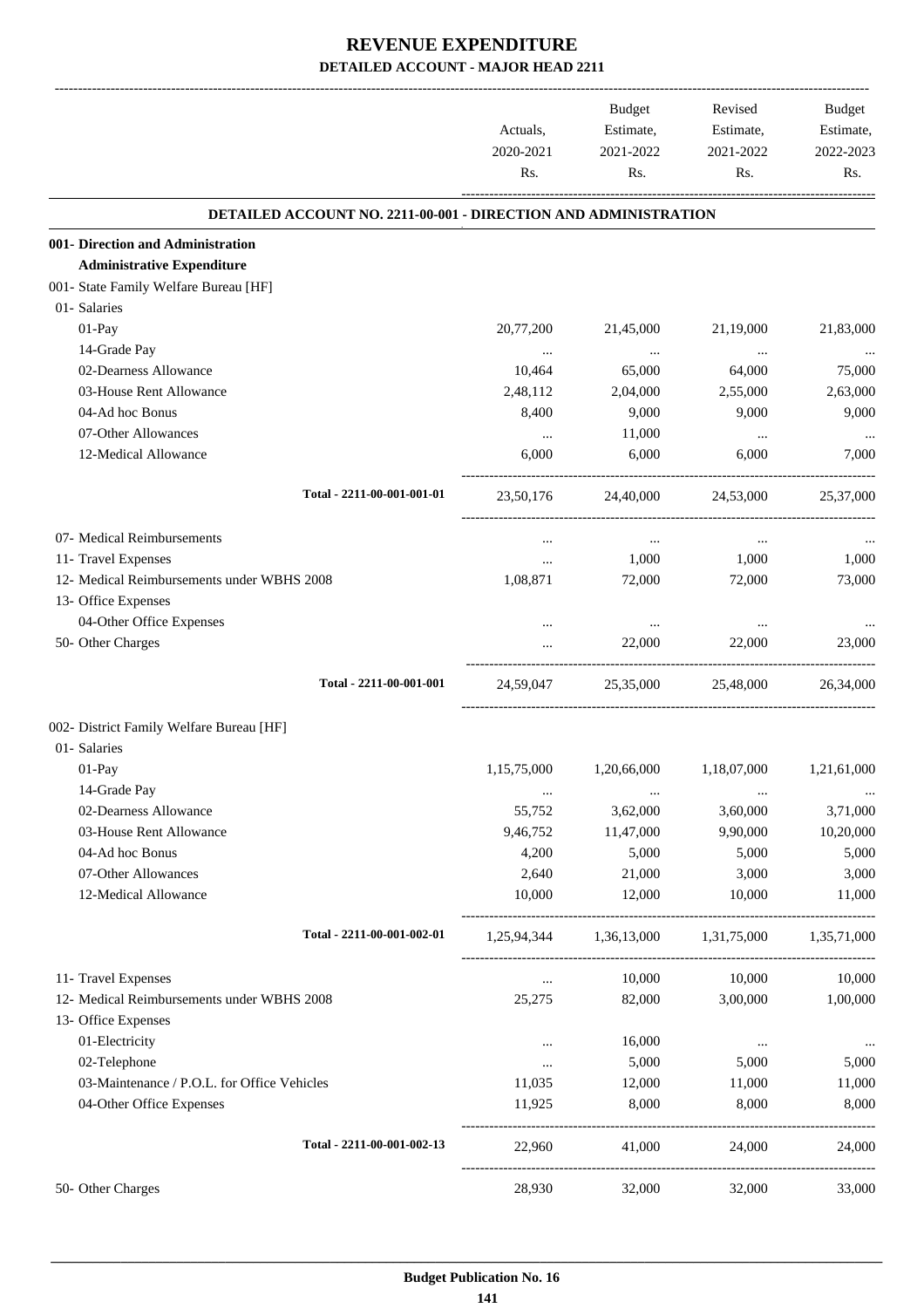|                                                                                                               | Actuals,<br>2020-2021<br>Rs. | Budget<br>Estimate,<br>2021-2022<br>Rs. | Revised<br>Estimate,<br>2021-2022<br>Rs.        | Budget<br>Estimate,<br>2022-2023<br>Rs. |
|---------------------------------------------------------------------------------------------------------------|------------------------------|-----------------------------------------|-------------------------------------------------|-----------------------------------------|
| Total - 2211-00-001-002                                                                                       |                              |                                         | 1,26,71,509 1,37,78,000 1,35,41,000 1,37,38,000 |                                         |
| <b>Total - Administrative Expenditure</b>                                                                     |                              |                                         | 1,51,30,556 1,63,13,000 1,60,89,000 1,63,72,000 |                                         |
| <b>State Development Schemes</b><br>009- Infrastructure Maintenance under NRHM (State Share)<br>(OCASPS) [HF] |                              |                                         |                                                 |                                         |
| 01- Salaries<br>01-Pay                                                                                        |                              |                                         |                                                 |                                         |
| 02-Dearness Allowance                                                                                         |                              | $\cdots$                                |                                                 |                                         |
| 03-House Rent Allowance                                                                                       |                              | $\cdots$                                |                                                 |                                         |
| 04-Ad hoc Bonus                                                                                               |                              |                                         |                                                 |                                         |
| 07-Other Allowances                                                                                           |                              | $\cdots$                                | $\cdots$                                        |                                         |
| 12-Medical Allowance                                                                                          |                              | $\cdots$                                | $\ddotsc$                                       |                                         |
| 31- Grants-in-aid-GENERAL                                                                                     |                              |                                         |                                                 |                                         |
| 02-Other Grants                                                                                               |                              |                                         |                                                 |                                         |
| <b>State Development Schemes (Central Assistance)</b>                                                         |                              |                                         |                                                 |                                         |
| 004- National Health Mission (NHM)(Central Share) (OCASPS) [HF]                                               |                              |                                         |                                                 |                                         |
| 01- Salaries                                                                                                  |                              |                                         |                                                 |                                         |
| 01-Pay                                                                                                        | 668, 80, 41, 069             | 662, 27, 02, 000                        | 684,00,00,000                                   |                                         |
| 14-Grade Pay                                                                                                  | 2,25,178                     | $\cdots$                                | $\cdots$                                        |                                         |
| 02-Dearness Allowance                                                                                         | 3,45,04,505                  | 5,00,000                                | 19,00,00,000                                    |                                         |
| 03-House Rent Allowance                                                                                       | 76,55,02,829                 | 73,78,83,000                            | 72,00,00,000                                    |                                         |
| 04-Ad hoc Bonus                                                                                               | 1,72,23,800                  | 1,75,92,000                             | 2,00,00,000                                     |                                         |
| 05-Interim Relief                                                                                             |                              |                                         |                                                 |                                         |
| 07-Other Allowances                                                                                           | 5,99,20,483                  | 6,14,76,000                             | 5,41,00,000                                     |                                         |
| 11-Compensatory Allowance                                                                                     | 3,67,333                     | $\cdots$                                |                                                 |                                         |
| 12-Medical Allowance                                                                                          | 4,54,86,415                  | 2,89,79,000                             | 4,09,00,000                                     |                                         |
| Total - 2211-00-001-004-01                                                                                    |                              | 761, 12, 71, 612 746, 91, 32, 000       | 786,50,00,000                                   |                                         |
| 02- Wages                                                                                                     | 2,51,560                     | 8,80,000                                | 10,67,000                                       |                                         |
| 07- Medical Reimbursements                                                                                    | $\cdots$                     | 6,00,000                                | 6,67,000                                        | $\ldots$                                |
| 11- Travel Expenses                                                                                           | 5,57,916                     | 31,00,000                               | 33,33,000                                       |                                         |
| 12- Medical Reimbursements under WBHS 2008                                                                    | 57,25,695                    | 77,00,000                               | 60,00,000                                       |                                         |
| 13- Office Expenses                                                                                           |                              |                                         |                                                 |                                         |
| 01-Electricity                                                                                                | 29,17,710                    | 25,00,000                               | 30,67,000                                       |                                         |
| 02-Telephone                                                                                                  | 1,95,747                     | 10,00,000                               | 9,33,000                                        |                                         |
| 03-Maintenance / P.O.L. for Office Vehicles                                                                   | $\ldots$                     | $\cdots$                                | $\ldots$                                        |                                         |
| 04-Other Office Expenses                                                                                      | 90,00,737                    | 1,10,00,000                             | 1,33,33,000                                     |                                         |
| Total - 2211-00-001-004-13                                                                                    |                              | 1,21,14,194 1,45,00,000                 | 1,73,33,000                                     |                                         |
| 14- Rents, Rates and Taxes                                                                                    | 6,52,999                     | 20,90,000                               | 20,00,000                                       |                                         |
| 19- Maintenance                                                                                               | $\cdots$                     | $\cdots$                                | $\cdots$                                        | $\cdots$                                |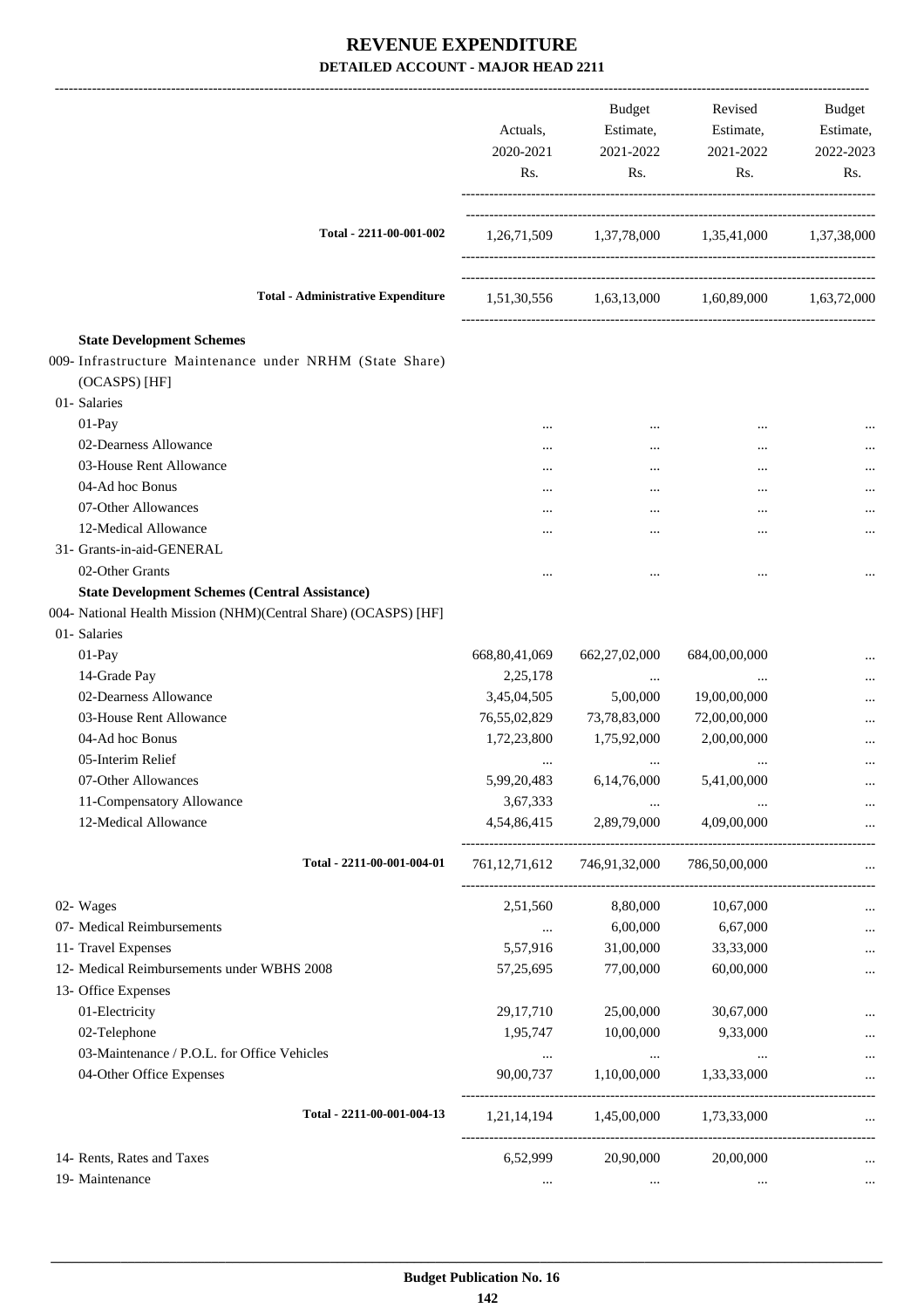|                                                                                                                | Actuals,<br>2020-2021<br>Rs. | <b>Budget</b><br>Estimate,<br>2021-2022<br>Rs. | Revised<br>Estimate,<br>2021-2022<br>Rs. | <b>Budget</b><br>Estimate,<br>2022-2023<br>Rs. |
|----------------------------------------------------------------------------------------------------------------|------------------------------|------------------------------------------------|------------------------------------------|------------------------------------------------|
| 31- Grants-in-aid-GENERAL                                                                                      |                              |                                                |                                          |                                                |
| 02-Other Grants                                                                                                | 17,71,000                    | 11,47,000                                      | 9,00,000                                 |                                                |
| 34- Scholarships and Stipends                                                                                  | 4,80,000                     | 6,00,000                                       | 8,00,000                                 |                                                |
| 36- Grants-in-aid-Salaries                                                                                     | 2,67,54,009                  | 5,00,00,000                                    | 4,66,67,000                              |                                                |
| 50- Other Charges                                                                                              | 91,96,347                    | 1,12,50,000                                    | 1,33,33,000                              |                                                |
| Total - 2211-00-001-004                                                                                        | 766,87,75,332                | 756,09,99,000                                  | 795,71,00,000                            |                                                |
| 008- Infrastructure Maintenance under NRHM (Central Share)<br>(OCASPS) [HF]                                    |                              |                                                |                                          |                                                |
| 01- Salaries                                                                                                   |                              |                                                |                                          |                                                |
| 01-Pay                                                                                                         |                              |                                                |                                          |                                                |
| 02-Dearness Allowance                                                                                          |                              |                                                |                                          |                                                |
| 03-House Rent Allowance                                                                                        |                              |                                                |                                          |                                                |
| 04-Ad hoc Bonus                                                                                                | .                            |                                                |                                          | $\cdots$                                       |
| 07-Other Allowances                                                                                            |                              |                                                |                                          |                                                |
| 12-Medical Allowance                                                                                           |                              |                                                |                                          |                                                |
| 31- Grants-in-aid-GENERAL                                                                                      |                              |                                                |                                          |                                                |
| 02-Other Grants                                                                                                |                              |                                                |                                          | $\cdots$                                       |
| 010- Direction and Administration under Infrastructure Maintenance<br>under NRHM (Central Share) (OCASPS) [HF] |                              |                                                |                                          |                                                |
| 01- Salaries                                                                                                   |                              |                                                |                                          |                                                |
| 01-Pay                                                                                                         |                              |                                                | 14,40,00,000                             | 184,00,00,000                                  |
| 02-Dearness Allowance                                                                                          |                              |                                                | 43,33,000                                | 5,32,00,000                                    |
| 03-House Rent Allowance                                                                                        |                              |                                                | 1,73,20,000                              | 22,48,00,000                                   |
| 04-Ad hoc Bonus                                                                                                |                              |                                                |                                          | 20,00,000                                      |
| 07-Other Allowances                                                                                            |                              | $\cdots$                                       | 1,06,67,000                              | 8,00,00,000                                    |
| 12-Medical Allowance                                                                                           |                              |                                                | 63,40,000                                | 5,60,00,000                                    |
| Total - 2211-00-001-010-01                                                                                     |                              | $\ldots$                                       | 18,26,60,000                             | 225,60,00,000                                  |
| 02- Wages                                                                                                      |                              |                                                | $\cdots$                                 | 5,00,000                                       |
| 07- Medical Reimbursements                                                                                     |                              |                                                |                                          | 3,00,000                                       |
| 11- Travel Expenses                                                                                            |                              |                                                |                                          | 1,00,000                                       |
| 12- Medical Reimbursements under WBHS 2008                                                                     | .                            |                                                |                                          | 2,00,000                                       |
| 13- Office Expenses                                                                                            |                              |                                                |                                          |                                                |
| 01-Electricity                                                                                                 |                              |                                                |                                          | $\cdots$                                       |
| 02-Telephone                                                                                                   |                              |                                                | $\cdots$                                 |                                                |
| 03-Maintenance / P.O.L. for Office Vehicles                                                                    |                              | $\cdots$                                       | $\cdots$                                 |                                                |
| 04-Other Office Expenses                                                                                       |                              |                                                | $\cdots$                                 |                                                |
| 14- Rents, Rates and Taxes                                                                                     |                              | $\cdots$                                       | $\cdots$                                 |                                                |
| 19- Maintenance                                                                                                | $\cdots$                     | $\cdots$                                       | $\cdots$                                 |                                                |
| 31- Grants-in-aid-GENERAL                                                                                      |                              |                                                |                                          |                                                |
| 02-Other Grants                                                                                                |                              |                                                |                                          |                                                |
| 34- Scholarships and Stipends                                                                                  | $\cdots$                     | $\cdots$                                       |                                          |                                                |
| 36- Grants-in-aid-Salaries                                                                                     | $\cdots$                     | $\cdots$                                       |                                          |                                                |
| 50- Other Charges                                                                                              | $\cdots$                     |                                                |                                          |                                                |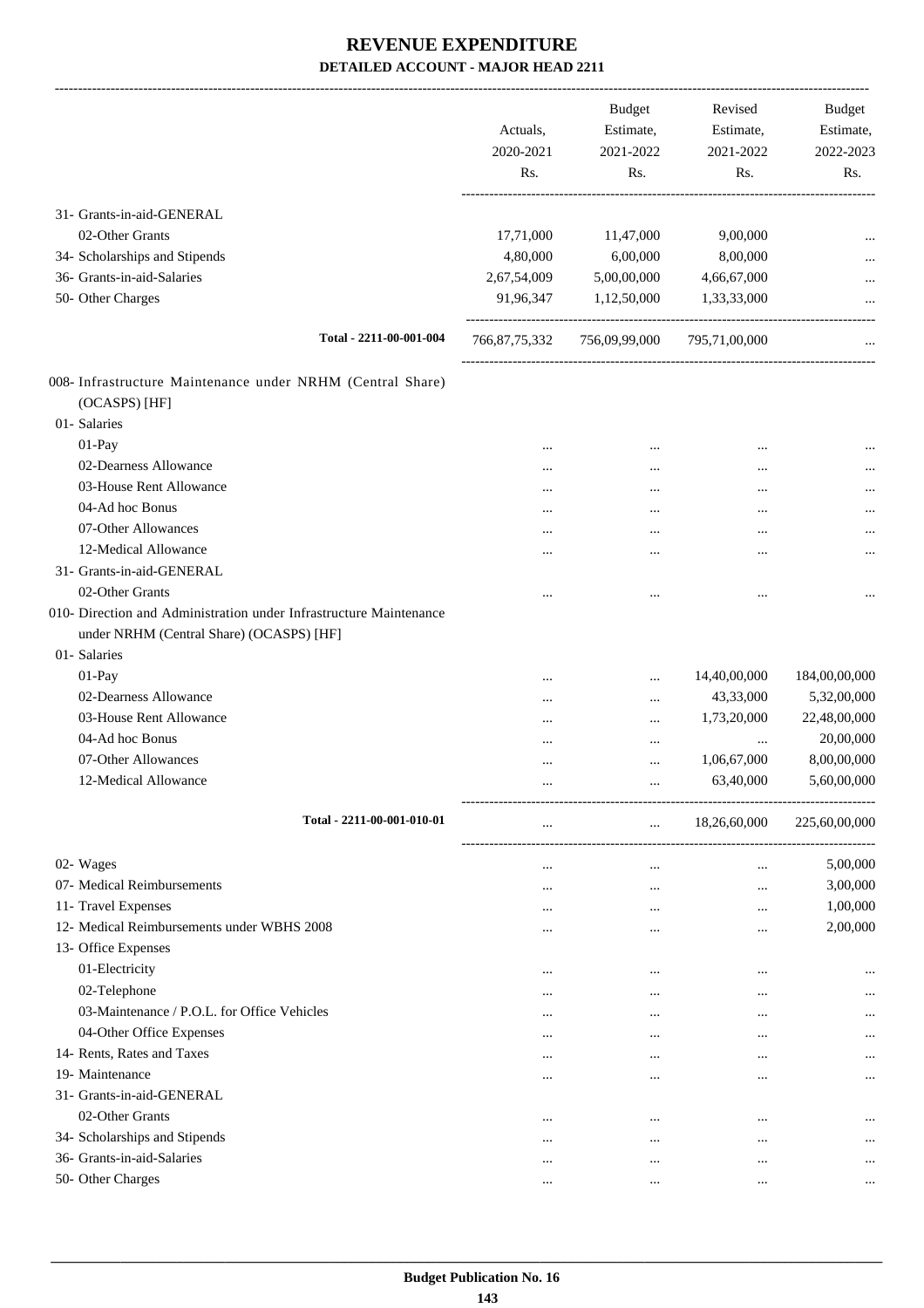|                                                                                                                        | Actuals,<br>2020-2021<br>Rs. | Budget<br>Estimate,<br>2021-2022<br>Rs.            | Revised<br>Estimate,<br>2021-2022<br>Rs. | Budget<br>Estimate,<br>2022-2023<br>Rs. |
|------------------------------------------------------------------------------------------------------------------------|------------------------------|----------------------------------------------------|------------------------------------------|-----------------------------------------|
| Total - 2211-00-001-010                                                                                                | $\ldots$                     |                                                    | $\ldots$ 18,26,60,000                    | 225,71,00,000                           |
| 011- Sub Centres under Infrastructure Maintenance under NRHM                                                           |                              |                                                    |                                          |                                         |
| (Central Share) (OCASPS) [HF]                                                                                          |                              |                                                    |                                          |                                         |
| 01- Salaries                                                                                                           |                              |                                                    |                                          |                                         |
| 01-Pay                                                                                                                 |                              | $\cdots$                                           | 70,84,000                                | 700,00,00,000                           |
| 02-Dearness Allowance                                                                                                  |                              | $\cdots$                                           | 36,00,000                                | 28,00,00,000                            |
| 03-House Rent Allowance                                                                                                |                              | $\cdots$                                           | 44,00,000                                | 124,00,00,000                           |
| 04-Ad hoc Bonus                                                                                                        |                              | $\cdots$                                           | $\cdots$                                 | 20,00,000                               |
| 07-Other Allowances                                                                                                    |                              | $\cdots$                                           | 66,67,000                                | 28,00,00,000                            |
| 12-Medical Allowance                                                                                                   |                              | $\cdots$                                           | 35,51,000                                | 13,00,00,000                            |
| Total - 2211-00-001-011-01                                                                                             | $\cdots$                     | $\cdots$                                           | 2,53,02,000                              | 893,20,00,000                           |
| 02- Wages                                                                                                              | $\cdots$                     | $\cdots$                                           | $\cdots$                                 | 20,00,000                               |
| 07- Medical Reimbursements                                                                                             |                              | $\cdots$                                           | $\cdots$                                 | 10,00,000                               |
| 11- Travel Expenses                                                                                                    | $\cdots$                     | $\cdots$                                           | $\cdots$                                 |                                         |
| 12- Medical Reimbursements under WBHS 2008                                                                             |                              | $\cdots$                                           | $\cdots$                                 | 10,00,000                               |
| 13- Office Expenses                                                                                                    |                              |                                                    |                                          |                                         |
| 01-Electricity                                                                                                         |                              | $\cdots$                                           |                                          |                                         |
| 02-Telephone                                                                                                           |                              | $\cdots$                                           |                                          |                                         |
| 03-Maintenance / P.O.L. for Office Vehicles                                                                            |                              | $\cdots$                                           |                                          | $\cdots$                                |
| 04-Other Office Expenses                                                                                               |                              | $\cdots$                                           |                                          |                                         |
| 14- Rents, Rates and Taxes                                                                                             | $\cdots$                     |                                                    |                                          |                                         |
| 19- Maintenance                                                                                                        | $\cdots$                     |                                                    |                                          |                                         |
| 31- Grants-in-aid-GENERAL                                                                                              |                              |                                                    |                                          |                                         |
| 02-Other Grants                                                                                                        | $\cdots$                     | $\ldots$                                           |                                          |                                         |
| 34- Scholarships and Stipends                                                                                          |                              |                                                    |                                          |                                         |
| 36- Grants-in-aid-Salaries                                                                                             |                              | $\cdots$                                           |                                          |                                         |
| 50- Other Charges                                                                                                      |                              | $\cdots$                                           |                                          |                                         |
| Total - 2211-00-001-011                                                                                                |                              | $\mathbf{1}$ , and $\mathbf{1}$ , and $\mathbf{1}$ | 2,53,02,000                              | 893,60,00,000                           |
| 012- Urban Family Welfare Centres (UFWCs) under Infrastructure<br>Maintenance under NRHM (Central Share) (OCASPS) [HF] |                              |                                                    |                                          |                                         |
| 01- Salaries                                                                                                           |                              |                                                    |                                          |                                         |
| 01-Pay                                                                                                                 |                              |                                                    | 10,00,00,000                             | 30,00,00,000                            |
| 02-Dearness Allowance                                                                                                  | $\cdots$                     |                                                    | 30,00,000                                | 92,00,000                               |
| 03-House Rent Allowance                                                                                                |                              | $\cdots$                                           | 1,20,00,000                              | 3,60,00,000                             |
| 04-Ad hoc Bonus                                                                                                        |                              |                                                    | $\cdots$                                 | 10,00,000                               |
| 07-Other Allowances                                                                                                    |                              | $\cdots$                                           | 1,58,68,000                              | 4,80,00,000                             |
| 12-Medical Allowance                                                                                                   | $\cdots$                     | $\cdots$                                           | 82,00,000                                | 2,40,00,000                             |
| Total - 2211-00-001-012-01                                                                                             | $\cdots$                     | $\cdots$                                           | 13,90,68,000                             | 41,82,00,000                            |
| 02- Wages                                                                                                              | $\cdots$                     | $\cdots$                                           | $\cdots$                                 | 10,00,000                               |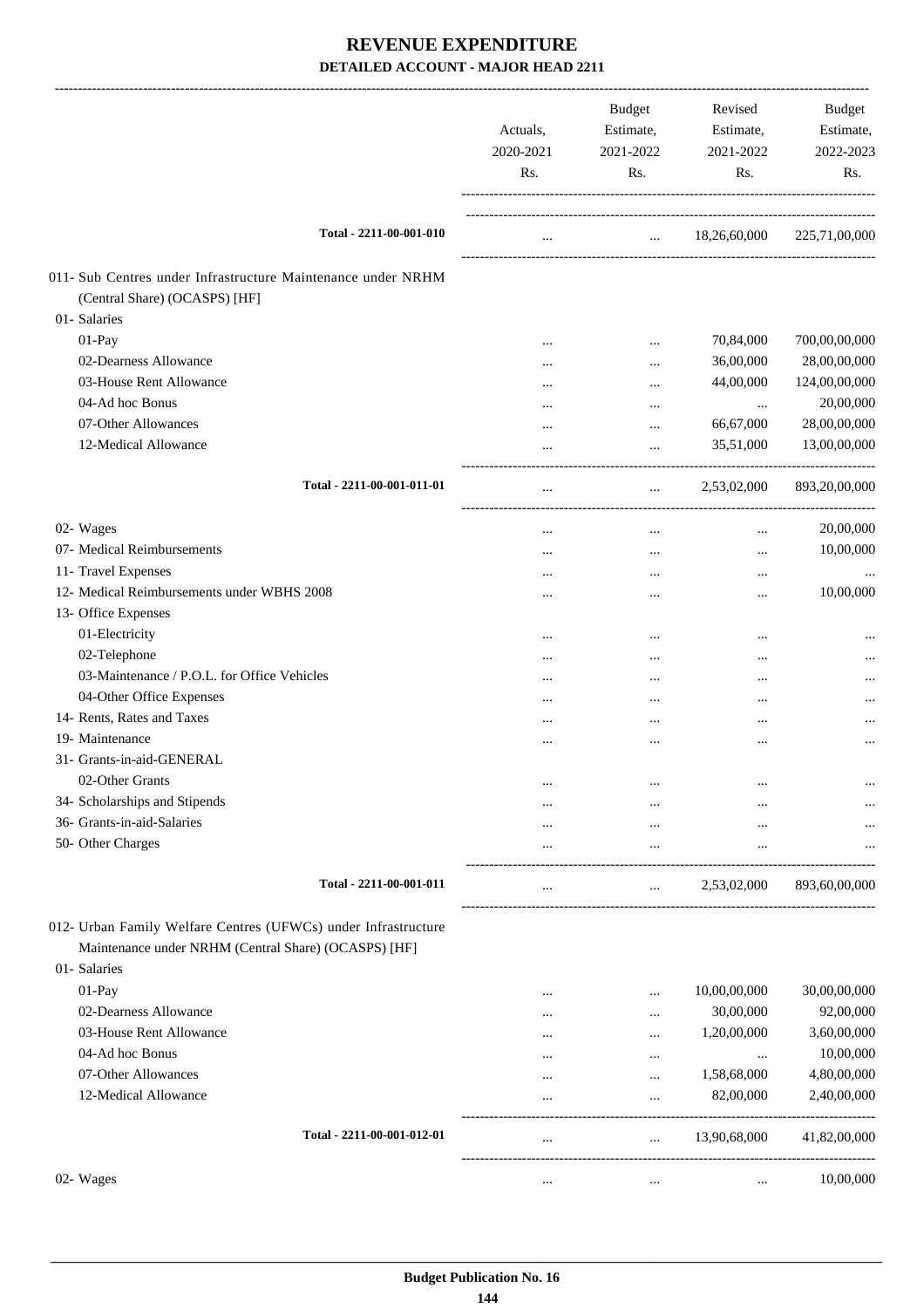-------------------------------------------------------------------------------------------------------------------------------------------------------------------------------

|                                                                                                                                       | Actuals,<br>2020-2021<br>Rs. | <b>Budget</b><br>Estimate,<br>2021-2022<br>Rs. | Revised<br>Estimate,<br>2021-2022<br>Rs. | <b>Budget</b><br>Estimate,<br>2022-2023<br>Rs. |
|---------------------------------------------------------------------------------------------------------------------------------------|------------------------------|------------------------------------------------|------------------------------------------|------------------------------------------------|
| 07- Medical Reimbursements                                                                                                            |                              | $\ddotsc$                                      |                                          | 5,00,000                                       |
| 11- Travel Expenses                                                                                                                   |                              |                                                |                                          |                                                |
| 12- Medical Reimbursements under WBHS 2008                                                                                            |                              |                                                |                                          | 5,00,000                                       |
| 13- Office Expenses                                                                                                                   |                              |                                                |                                          |                                                |
| 01-Electricity                                                                                                                        |                              |                                                |                                          |                                                |
| 02-Telephone                                                                                                                          |                              |                                                |                                          | $\cdots$                                       |
| 03-Maintenance / P.O.L. for Office Vehicles                                                                                           |                              | $\cdots$                                       |                                          |                                                |
| 04-Other Office Expenses                                                                                                              | $\cdots$                     |                                                |                                          |                                                |
| 14- Rents, Rates and Taxes                                                                                                            |                              | $\cdots$                                       |                                          |                                                |
| 19- Maintenance                                                                                                                       |                              |                                                | $\ddotsc$                                | $\cdots$                                       |
| 31- Grants-in-aid-GENERAL                                                                                                             |                              |                                                |                                          |                                                |
| 02-Other Grants                                                                                                                       |                              | $\ddotsc$                                      | 5,33,000                                 | 16,00,000                                      |
| 34- Scholarships and Stipends                                                                                                         |                              |                                                |                                          |                                                |
| 36- Grants-in-aid-Salaries                                                                                                            |                              |                                                | 3,00,00,000                              | 9,00,00,000                                    |
| 50- Other Charges                                                                                                                     |                              | $\ddotsc$                                      |                                          |                                                |
|                                                                                                                                       |                              |                                                |                                          |                                                |
| Total - 2211-00-001-012                                                                                                               |                              | $\cdots$                                       | 16,96,01,000                             | 51,18,00,000                                   |
| 013- Urban Revamping Scheme(Health Posts) under Infrastructure<br>Maintenance under NRHM (Central Share) (OCASPS) [HF]<br>01-Salaries |                              |                                                |                                          |                                                |
| 01-Pay                                                                                                                                | $\cdots$                     |                                                |                                          |                                                |
| 02-Dearness Allowance                                                                                                                 |                              | $\cdots$                                       |                                          |                                                |
| 03-House Rent Allowance                                                                                                               | $\cdots$                     |                                                |                                          |                                                |
| 04-Ad hoc Bonus                                                                                                                       |                              | $\cdots$                                       |                                          |                                                |
| 07-Other Allowances                                                                                                                   |                              | $\cdots$                                       | $\ddotsc$                                | $\cdots$                                       |
| 12-Medical Allowance                                                                                                                  |                              | $\ddotsc$                                      | $\ddotsc$                                | $\ddotsc$                                      |
| 02- Wages                                                                                                                             |                              |                                                | $\cdots$                                 | $\cdots$                                       |
| 07- Medical Reimbursements                                                                                                            |                              |                                                |                                          |                                                |
| 11- Travel Expenses                                                                                                                   | $\cdots$                     | $\cdots$                                       | $\cdots$                                 | $\cdots$                                       |
| 12- Medical Reimbursements under WBHS 2008                                                                                            | $\cdots$                     |                                                |                                          |                                                |
| 13- Office Expenses                                                                                                                   |                              |                                                |                                          |                                                |
| 01-Electricity                                                                                                                        |                              |                                                |                                          |                                                |
| 02-Telephone                                                                                                                          |                              |                                                |                                          | $\cdots$                                       |
| 03-Maintenance / P.O.L. for Office Vehicles                                                                                           |                              |                                                |                                          |                                                |
| 04-Other Office Expenses                                                                                                              |                              | $\cdots$                                       |                                          | $\cdots$                                       |
| 14- Rents, Rates and Taxes                                                                                                            | $\cdots$                     |                                                | $\ddotsc$                                |                                                |
| 19- Maintenance                                                                                                                       | $\cdots$                     | $\cdots$                                       | $\cdots$                                 | $\cdots$                                       |
| 31- Grants-in-aid-GENERAL                                                                                                             |                              |                                                |                                          |                                                |
| 02-Other Grants                                                                                                                       | $\cdots$                     |                                                |                                          | $\cdots$                                       |
| 34- Scholarships and Stipends                                                                                                         | $\cdots$                     |                                                |                                          | $\cdots$                                       |
| 36- Grants-in-aid-Salaries                                                                                                            | $\cdots$                     | $\cdots$                                       | $\cdots$                                 | $\cdots$                                       |
| 50- Other Charges                                                                                                                     |                              | $\cdots$                                       |                                          | $\cdots$                                       |
| 014- Basic Training for ANM/LHVs under Infrastructure                                                                                 |                              |                                                |                                          |                                                |
| Maintenance under NRHM (Central Share) (OCASPS) [HF]                                                                                  |                              |                                                |                                          |                                                |
| 01- Salaries                                                                                                                          |                              |                                                |                                          |                                                |
| 01-Pay                                                                                                                                | $\cdots$                     | $\ldots$                                       | 2,66,67,000                              | 8,00,00,000                                    |
|                                                                                                                                       |                              |                                                |                                          |                                                |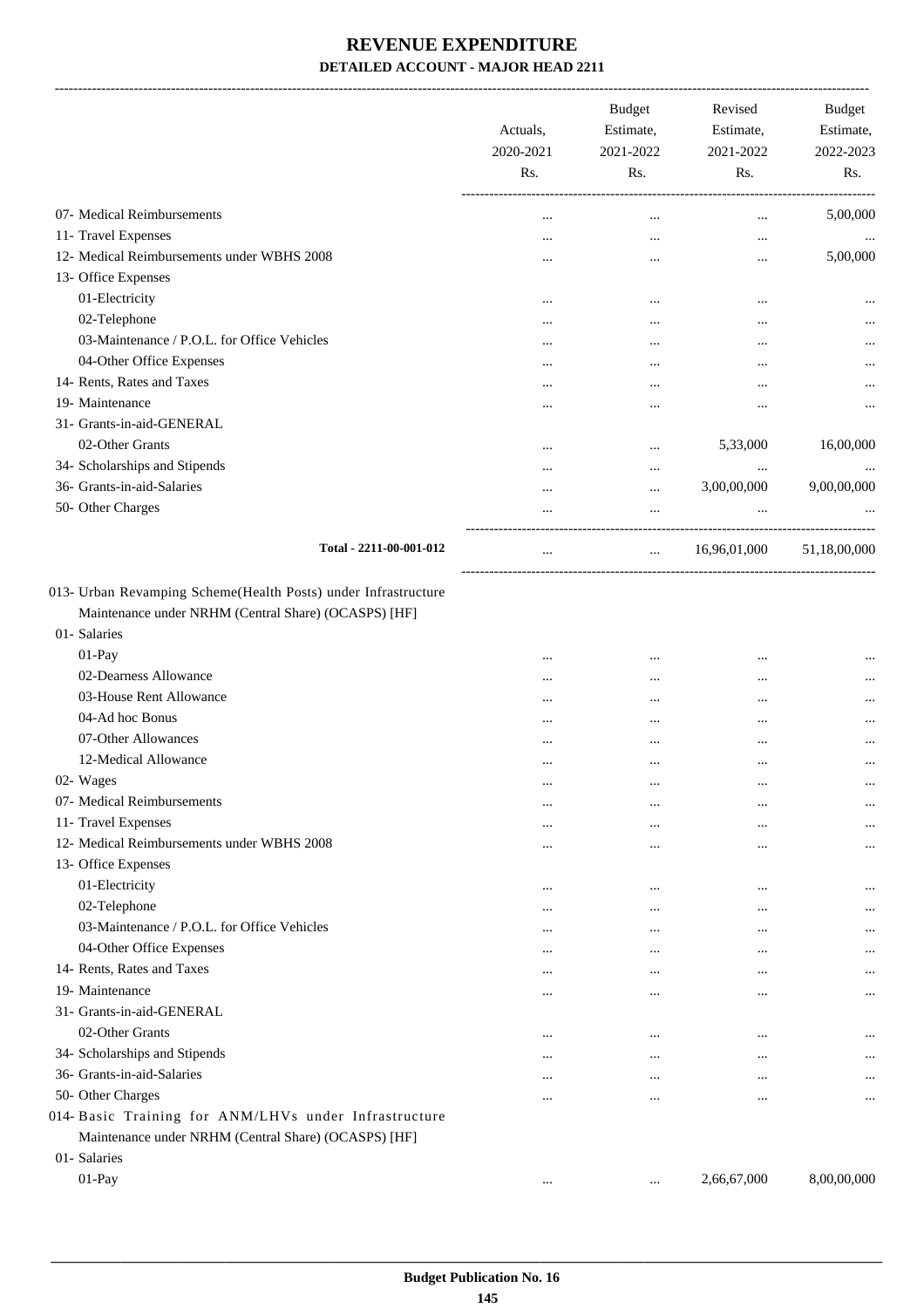|                                                            | Actuals,<br>2020-2021 | <b>Budget</b><br>Estimate,<br>2021-2022 | Revised<br>Estimate,<br>2021-2022 | Budget<br>Estimate,<br>2022-2023 |
|------------------------------------------------------------|-----------------------|-----------------------------------------|-----------------------------------|----------------------------------|
|                                                            | Rs.                   | Rs.                                     | Rs.                               | Rs.                              |
| 02-Dearness Allowance                                      |                       | $\cdots$                                | 8,00,000                          | 24,00,000                        |
| 03-House Rent Allowance                                    |                       | $\cdots$                                | 40,00,000                         | 1,20,00,000                      |
| 04-Ad hoc Bonus                                            |                       |                                         | $\ldots$                          | 10,00,000                        |
| 07-Other Allowances                                        |                       | $\cdots$                                | 32,00,000                         | 96,00,000                        |
| 12-Medical Allowance                                       |                       |                                         | 19,39,000                         | 60,00,000                        |
| Total - 2211-00-001-014-01                                 | $\cdots$              | $\cdots$                                | 3,66,06,000                       | 11,10,00,000                     |
| 02- Wages                                                  |                       | $\cdots$                                | $\cdots$                          | 10,00,000                        |
| 07- Medical Reimbursements                                 |                       | $\cdots$                                |                                   | 5,00,000                         |
| 11- Travel Expenses                                        | .                     | $\cdots$                                | $\cdots$                          | $\cdots$                         |
| 12- Medical Reimbursements under WBHS 2008                 |                       |                                         |                                   | 5,00,000                         |
| 13- Office Expenses                                        |                       |                                         |                                   |                                  |
| 01-Electricity                                             |                       |                                         |                                   |                                  |
| 02-Telephone                                               |                       | $\cdots$                                |                                   |                                  |
| 03-Maintenance / P.O.L. for Office Vehicles                |                       |                                         |                                   |                                  |
| 04-Other Office Expenses                                   | .                     |                                         |                                   |                                  |
| 14- Rents, Rates and Taxes                                 |                       |                                         | $\cdots$                          |                                  |
| 19- Maintenance                                            |                       |                                         |                                   |                                  |
| 31- Grants-in-aid-GENERAL                                  |                       |                                         |                                   |                                  |
| 02-Other Grants                                            |                       |                                         |                                   |                                  |
| 34- Scholarships and Stipends                              |                       |                                         |                                   |                                  |
| 36- Grants-in-aid-Salaries                                 |                       |                                         |                                   |                                  |
| 50- Other Charges                                          |                       |                                         | $\ddotsc$                         |                                  |
| Total - 2211-00-001-014                                    |                       | $\cdots$                                | 3,66,06,000                       | 11,30,00,000                     |
| 015- Maintenance and Strengthening of Health & FW Training |                       |                                         |                                   |                                  |
| Centres (HFWTCs) under Infrastructure Maintenance under    |                       |                                         |                                   |                                  |
| NRHM (Central Share) (OCASPS) [HF]                         |                       |                                         |                                   |                                  |
| 01- Salaries                                               |                       |                                         |                                   |                                  |
| 01-Pay                                                     |                       |                                         | 93,33,000                         | 2,80,00,000                      |
| 02-Dearness Allowance                                      |                       |                                         | 2,80,000                          | 11,00,000                        |
| 03-House Rent Allowance                                    | .                     |                                         | 11,20,000                         | 33,00,000                        |
| 04-Ad hoc Bonus                                            |                       |                                         | $\ldots$                          | 10,00,000                        |
| 07-Other Allowances                                        |                       |                                         | 18,67,000                         | 56,00,000                        |
| 12-Medical Allowance                                       |                       |                                         | 11,34,000                         | 34,00,000                        |
| Total - 2211-00-001-015-01                                 | $\cdots$              | $\cdots$                                | 1,37,34,000                       | 4,24,00,000                      |
| 02- Wages                                                  |                       | $\cdots$                                | $\cdots$                          | 5,00,000                         |
| 07- Medical Reimbursements                                 | $\cdots$              | $\cdots$                                | $\cdots$                          | 3,00,000                         |
| 11- Travel Expenses                                        | $\cdots$              | $\cdots$                                | $\cdots$                          | $\cdots$                         |
| 12- Medical Reimbursements under WBHS 2008                 | .                     | $\cdots$                                | $\cdots$                          | 2,00,000                         |
| 13- Office Expenses                                        |                       |                                         |                                   |                                  |
| 01-Electricity                                             | $\cdots$              | $\cdots$                                |                                   |                                  |
| 02-Telephone                                               | $\cdots$              | $\cdots$                                | $\cdots$                          | $\cdots$                         |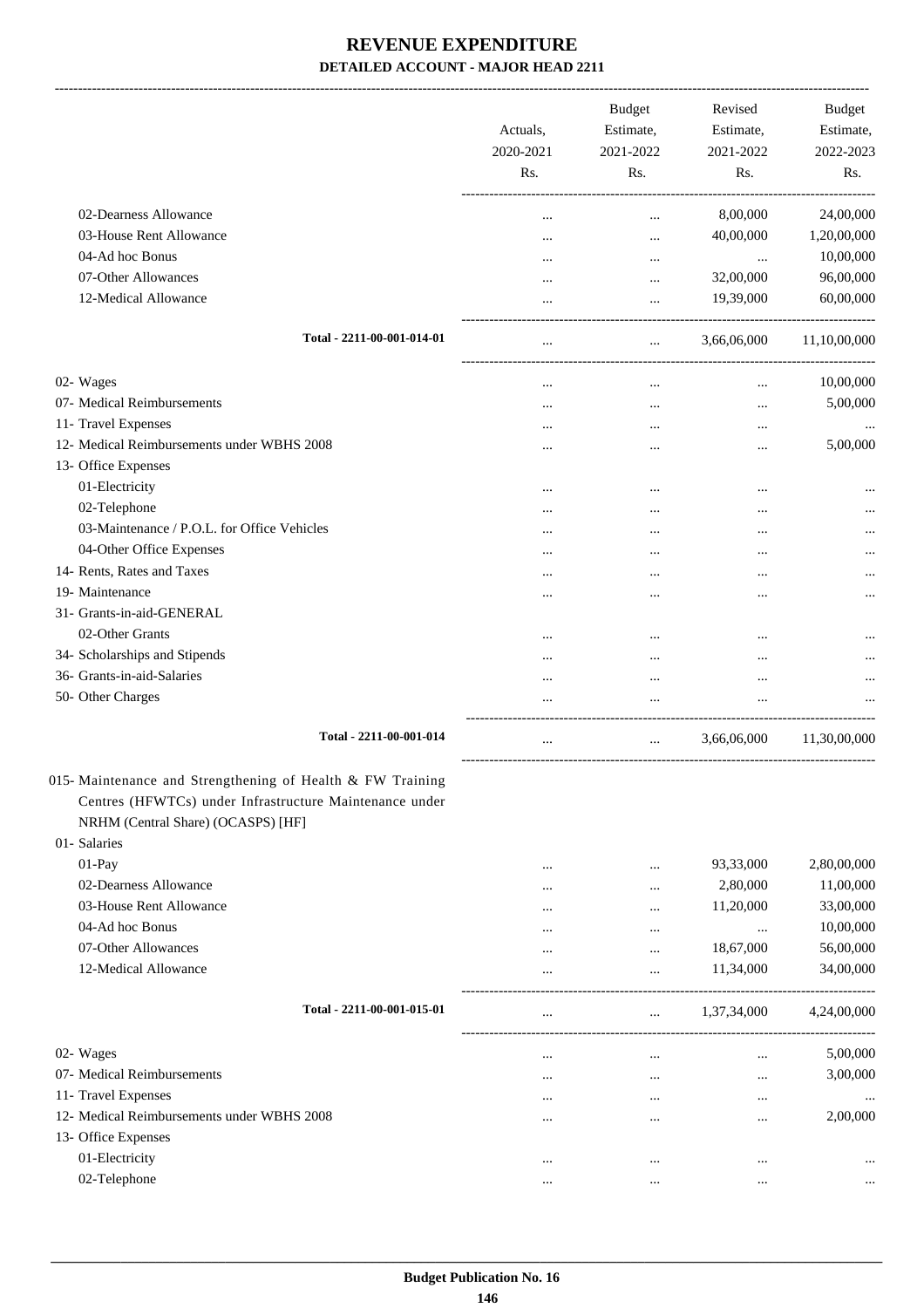-------------------------------------------------------------------------------------------------------------------------------------------------------------------------------

| 03-Maintenance / P.O.L. for Office Vehicles<br>$\cdots$<br>$\ddotsc$<br><br>04-Other Office Expenses<br><br><br>$\cdots$<br>14- Rents, Rates and Taxes<br><br><br>$\cdots$<br>19- Maintenance<br><br>$\cdots$<br>$\ddotsc$<br>31- Grants-in-aid-GENERAL<br>02-Other Grants<br>$\cdots$<br>$\cdots$<br>$\ddotsc$<br>34- Scholarships and Stipends<br><br><br><br>36- Grants-in-aid-Salaries<br>$\cdots$<br>$\ddotsc$<br>$\cdots$<br>50- Other Charges<br>$\cdot \cdot$<br>Total - 2211-00-001-015<br>1,37,34,000<br>$\ddotsc$<br>016- Basic Training for MPWs (Male) under Infrastructure<br>Maintenance under NRHM (Central Share) (OCASPS) [HF]<br>01- Salaries<br>01-Pay<br>22,00,000<br><br><br>02-Dearness Allowance<br>67,000<br><br>$\cdots$<br>03-House Rent Allowance<br>2,67,000<br>$\cdots$<br><br>04-Ad hoc Bonus<br>$\cdots$<br>.<br><br>07-Other Allowances<br>3,33,000<br>$\cdots$<br>$\cdots$<br>12-Medical Allowance<br>3,14,000<br>$\cdots$<br>$\cdots$<br>Total - 2211-00-001-016-01<br>31,81,000<br>$\cdots$<br>02- Wages<br>$\cdots$<br><br>$\cdots$<br>07- Medical Reimbursements<br><br>$\cdots$<br>$\cdots$<br>11- Travel Expenses<br>$\cdots$<br>$\cdots$<br><br>12- Medical Reimbursements under WBHS 2008<br>$\cdots$<br><br>$\cdots$<br>13- Office Expenses<br>01-Electricity<br>$\cdots$<br>$\cdots$<br><br>02-Telephone<br><br>$\cdots$<br>$\cdots$<br>03-Maintenance / P.O.L. for Office Vehicles<br>$\cdots$<br>$\cdots$<br>$\cdots$<br>04-Other Office Expenses<br><br>$\cdots$<br>$\cdots$<br>14- Rents, Rates and Taxes<br>$\cdots$<br>$\cdots$<br>$\cdots$<br>19- Maintenance<br>$\cdots$<br>$\cdots$<br>$\ddotsc$<br>31- Grants-in-aid-GENERAL<br>02-Other Grants<br><br><br>$\cdots$<br>34- Scholarships and Stipends<br><br>$\cdots$<br>36- Grants-in-aid-Salaries<br>$\cdots$<br><br>$\cdots$<br>50- Other Charges<br>$\cdots$<br>$\cdots$<br>$\cdots$ |  | Actuals,<br>2020-2021<br>Rs. | <b>Budget</b><br>Estimate,<br>2021-2022<br>Rs. | Revised<br>Estimate,<br>2021-2022<br>Rs. | <b>Budget</b><br>Estimate,<br>2022-2023<br>Rs. |
|-----------------------------------------------------------------------------------------------------------------------------------------------------------------------------------------------------------------------------------------------------------------------------------------------------------------------------------------------------------------------------------------------------------------------------------------------------------------------------------------------------------------------------------------------------------------------------------------------------------------------------------------------------------------------------------------------------------------------------------------------------------------------------------------------------------------------------------------------------------------------------------------------------------------------------------------------------------------------------------------------------------------------------------------------------------------------------------------------------------------------------------------------------------------------------------------------------------------------------------------------------------------------------------------------------------------------------------------------------------------------------------------------------------------------------------------------------------------------------------------------------------------------------------------------------------------------------------------------------------------------------------------------------------------------------------------------------------------------------------------------------------------------------------------------------------------------------------------------------------------------------------------------|--|------------------------------|------------------------------------------------|------------------------------------------|------------------------------------------------|
|                                                                                                                                                                                                                                                                                                                                                                                                                                                                                                                                                                                                                                                                                                                                                                                                                                                                                                                                                                                                                                                                                                                                                                                                                                                                                                                                                                                                                                                                                                                                                                                                                                                                                                                                                                                                                                                                                               |  |                              |                                                |                                          |                                                |
|                                                                                                                                                                                                                                                                                                                                                                                                                                                                                                                                                                                                                                                                                                                                                                                                                                                                                                                                                                                                                                                                                                                                                                                                                                                                                                                                                                                                                                                                                                                                                                                                                                                                                                                                                                                                                                                                                               |  |                              |                                                |                                          |                                                |
|                                                                                                                                                                                                                                                                                                                                                                                                                                                                                                                                                                                                                                                                                                                                                                                                                                                                                                                                                                                                                                                                                                                                                                                                                                                                                                                                                                                                                                                                                                                                                                                                                                                                                                                                                                                                                                                                                               |  |                              |                                                |                                          |                                                |
|                                                                                                                                                                                                                                                                                                                                                                                                                                                                                                                                                                                                                                                                                                                                                                                                                                                                                                                                                                                                                                                                                                                                                                                                                                                                                                                                                                                                                                                                                                                                                                                                                                                                                                                                                                                                                                                                                               |  |                              |                                                |                                          | $\cdots$                                       |
|                                                                                                                                                                                                                                                                                                                                                                                                                                                                                                                                                                                                                                                                                                                                                                                                                                                                                                                                                                                                                                                                                                                                                                                                                                                                                                                                                                                                                                                                                                                                                                                                                                                                                                                                                                                                                                                                                               |  |                              |                                                |                                          |                                                |
|                                                                                                                                                                                                                                                                                                                                                                                                                                                                                                                                                                                                                                                                                                                                                                                                                                                                                                                                                                                                                                                                                                                                                                                                                                                                                                                                                                                                                                                                                                                                                                                                                                                                                                                                                                                                                                                                                               |  |                              |                                                |                                          |                                                |
|                                                                                                                                                                                                                                                                                                                                                                                                                                                                                                                                                                                                                                                                                                                                                                                                                                                                                                                                                                                                                                                                                                                                                                                                                                                                                                                                                                                                                                                                                                                                                                                                                                                                                                                                                                                                                                                                                               |  |                              |                                                |                                          |                                                |
|                                                                                                                                                                                                                                                                                                                                                                                                                                                                                                                                                                                                                                                                                                                                                                                                                                                                                                                                                                                                                                                                                                                                                                                                                                                                                                                                                                                                                                                                                                                                                                                                                                                                                                                                                                                                                                                                                               |  |                              |                                                |                                          |                                                |
|                                                                                                                                                                                                                                                                                                                                                                                                                                                                                                                                                                                                                                                                                                                                                                                                                                                                                                                                                                                                                                                                                                                                                                                                                                                                                                                                                                                                                                                                                                                                                                                                                                                                                                                                                                                                                                                                                               |  |                              |                                                |                                          |                                                |
|                                                                                                                                                                                                                                                                                                                                                                                                                                                                                                                                                                                                                                                                                                                                                                                                                                                                                                                                                                                                                                                                                                                                                                                                                                                                                                                                                                                                                                                                                                                                                                                                                                                                                                                                                                                                                                                                                               |  |                              |                                                |                                          | 4,34,00,000                                    |
|                                                                                                                                                                                                                                                                                                                                                                                                                                                                                                                                                                                                                                                                                                                                                                                                                                                                                                                                                                                                                                                                                                                                                                                                                                                                                                                                                                                                                                                                                                                                                                                                                                                                                                                                                                                                                                                                                               |  |                              |                                                |                                          |                                                |
|                                                                                                                                                                                                                                                                                                                                                                                                                                                                                                                                                                                                                                                                                                                                                                                                                                                                                                                                                                                                                                                                                                                                                                                                                                                                                                                                                                                                                                                                                                                                                                                                                                                                                                                                                                                                                                                                                               |  |                              |                                                |                                          | 66,00,000                                      |
|                                                                                                                                                                                                                                                                                                                                                                                                                                                                                                                                                                                                                                                                                                                                                                                                                                                                                                                                                                                                                                                                                                                                                                                                                                                                                                                                                                                                                                                                                                                                                                                                                                                                                                                                                                                                                                                                                               |  |                              |                                                |                                          | 2,00,000                                       |
|                                                                                                                                                                                                                                                                                                                                                                                                                                                                                                                                                                                                                                                                                                                                                                                                                                                                                                                                                                                                                                                                                                                                                                                                                                                                                                                                                                                                                                                                                                                                                                                                                                                                                                                                                                                                                                                                                               |  |                              |                                                |                                          | 8,00,000                                       |
|                                                                                                                                                                                                                                                                                                                                                                                                                                                                                                                                                                                                                                                                                                                                                                                                                                                                                                                                                                                                                                                                                                                                                                                                                                                                                                                                                                                                                                                                                                                                                                                                                                                                                                                                                                                                                                                                                               |  |                              |                                                |                                          | 2,00,000                                       |
|                                                                                                                                                                                                                                                                                                                                                                                                                                                                                                                                                                                                                                                                                                                                                                                                                                                                                                                                                                                                                                                                                                                                                                                                                                                                                                                                                                                                                                                                                                                                                                                                                                                                                                                                                                                                                                                                                               |  |                              |                                                |                                          | 10,00,000                                      |
|                                                                                                                                                                                                                                                                                                                                                                                                                                                                                                                                                                                                                                                                                                                                                                                                                                                                                                                                                                                                                                                                                                                                                                                                                                                                                                                                                                                                                                                                                                                                                                                                                                                                                                                                                                                                                                                                                               |  |                              |                                                |                                          | 9,00,000                                       |
|                                                                                                                                                                                                                                                                                                                                                                                                                                                                                                                                                                                                                                                                                                                                                                                                                                                                                                                                                                                                                                                                                                                                                                                                                                                                                                                                                                                                                                                                                                                                                                                                                                                                                                                                                                                                                                                                                               |  |                              |                                                |                                          | 97,00,000                                      |
|                                                                                                                                                                                                                                                                                                                                                                                                                                                                                                                                                                                                                                                                                                                                                                                                                                                                                                                                                                                                                                                                                                                                                                                                                                                                                                                                                                                                                                                                                                                                                                                                                                                                                                                                                                                                                                                                                               |  |                              |                                                |                                          |                                                |
|                                                                                                                                                                                                                                                                                                                                                                                                                                                                                                                                                                                                                                                                                                                                                                                                                                                                                                                                                                                                                                                                                                                                                                                                                                                                                                                                                                                                                                                                                                                                                                                                                                                                                                                                                                                                                                                                                               |  |                              |                                                |                                          | 2,00,000                                       |
|                                                                                                                                                                                                                                                                                                                                                                                                                                                                                                                                                                                                                                                                                                                                                                                                                                                                                                                                                                                                                                                                                                                                                                                                                                                                                                                                                                                                                                                                                                                                                                                                                                                                                                                                                                                                                                                                                               |  |                              |                                                |                                          |                                                |
|                                                                                                                                                                                                                                                                                                                                                                                                                                                                                                                                                                                                                                                                                                                                                                                                                                                                                                                                                                                                                                                                                                                                                                                                                                                                                                                                                                                                                                                                                                                                                                                                                                                                                                                                                                                                                                                                                               |  |                              |                                                |                                          |                                                |
|                                                                                                                                                                                                                                                                                                                                                                                                                                                                                                                                                                                                                                                                                                                                                                                                                                                                                                                                                                                                                                                                                                                                                                                                                                                                                                                                                                                                                                                                                                                                                                                                                                                                                                                                                                                                                                                                                               |  |                              |                                                |                                          | 2,00,000                                       |
|                                                                                                                                                                                                                                                                                                                                                                                                                                                                                                                                                                                                                                                                                                                                                                                                                                                                                                                                                                                                                                                                                                                                                                                                                                                                                                                                                                                                                                                                                                                                                                                                                                                                                                                                                                                                                                                                                               |  |                              |                                                |                                          |                                                |
|                                                                                                                                                                                                                                                                                                                                                                                                                                                                                                                                                                                                                                                                                                                                                                                                                                                                                                                                                                                                                                                                                                                                                                                                                                                                                                                                                                                                                                                                                                                                                                                                                                                                                                                                                                                                                                                                                               |  |                              |                                                |                                          |                                                |
|                                                                                                                                                                                                                                                                                                                                                                                                                                                                                                                                                                                                                                                                                                                                                                                                                                                                                                                                                                                                                                                                                                                                                                                                                                                                                                                                                                                                                                                                                                                                                                                                                                                                                                                                                                                                                                                                                               |  |                              |                                                |                                          |                                                |
|                                                                                                                                                                                                                                                                                                                                                                                                                                                                                                                                                                                                                                                                                                                                                                                                                                                                                                                                                                                                                                                                                                                                                                                                                                                                                                                                                                                                                                                                                                                                                                                                                                                                                                                                                                                                                                                                                               |  |                              |                                                |                                          |                                                |
|                                                                                                                                                                                                                                                                                                                                                                                                                                                                                                                                                                                                                                                                                                                                                                                                                                                                                                                                                                                                                                                                                                                                                                                                                                                                                                                                                                                                                                                                                                                                                                                                                                                                                                                                                                                                                                                                                               |  |                              |                                                |                                          |                                                |
|                                                                                                                                                                                                                                                                                                                                                                                                                                                                                                                                                                                                                                                                                                                                                                                                                                                                                                                                                                                                                                                                                                                                                                                                                                                                                                                                                                                                                                                                                                                                                                                                                                                                                                                                                                                                                                                                                               |  |                              |                                                |                                          |                                                |
|                                                                                                                                                                                                                                                                                                                                                                                                                                                                                                                                                                                                                                                                                                                                                                                                                                                                                                                                                                                                                                                                                                                                                                                                                                                                                                                                                                                                                                                                                                                                                                                                                                                                                                                                                                                                                                                                                               |  |                              |                                                |                                          |                                                |
|                                                                                                                                                                                                                                                                                                                                                                                                                                                                                                                                                                                                                                                                                                                                                                                                                                                                                                                                                                                                                                                                                                                                                                                                                                                                                                                                                                                                                                                                                                                                                                                                                                                                                                                                                                                                                                                                                               |  |                              |                                                |                                          |                                                |
|                                                                                                                                                                                                                                                                                                                                                                                                                                                                                                                                                                                                                                                                                                                                                                                                                                                                                                                                                                                                                                                                                                                                                                                                                                                                                                                                                                                                                                                                                                                                                                                                                                                                                                                                                                                                                                                                                               |  |                              |                                                |                                          |                                                |
|                                                                                                                                                                                                                                                                                                                                                                                                                                                                                                                                                                                                                                                                                                                                                                                                                                                                                                                                                                                                                                                                                                                                                                                                                                                                                                                                                                                                                                                                                                                                                                                                                                                                                                                                                                                                                                                                                               |  |                              |                                                |                                          |                                                |
|                                                                                                                                                                                                                                                                                                                                                                                                                                                                                                                                                                                                                                                                                                                                                                                                                                                                                                                                                                                                                                                                                                                                                                                                                                                                                                                                                                                                                                                                                                                                                                                                                                                                                                                                                                                                                                                                                               |  |                              |                                                |                                          |                                                |
|                                                                                                                                                                                                                                                                                                                                                                                                                                                                                                                                                                                                                                                                                                                                                                                                                                                                                                                                                                                                                                                                                                                                                                                                                                                                                                                                                                                                                                                                                                                                                                                                                                                                                                                                                                                                                                                                                               |  |                              |                                                |                                          |                                                |
| Total - 2211-00-001-016<br>31,81,000<br>$\cdots$<br>$\cdots$                                                                                                                                                                                                                                                                                                                                                                                                                                                                                                                                                                                                                                                                                                                                                                                                                                                                                                                                                                                                                                                                                                                                                                                                                                                                                                                                                                                                                                                                                                                                                                                                                                                                                                                                                                                                                                  |  |                              |                                                |                                          | 1,01,00,000                                    |
| <b>Total - State Development Schemes (Central Assistance)</b><br>766, 87, 75, 332<br>838,81,84,000 1187,14,00,000<br>756,09,99,000                                                                                                                                                                                                                                                                                                                                                                                                                                                                                                                                                                                                                                                                                                                                                                                                                                                                                                                                                                                                                                                                                                                                                                                                                                                                                                                                                                                                                                                                                                                                                                                                                                                                                                                                                            |  |                              |                                                |                                          |                                                |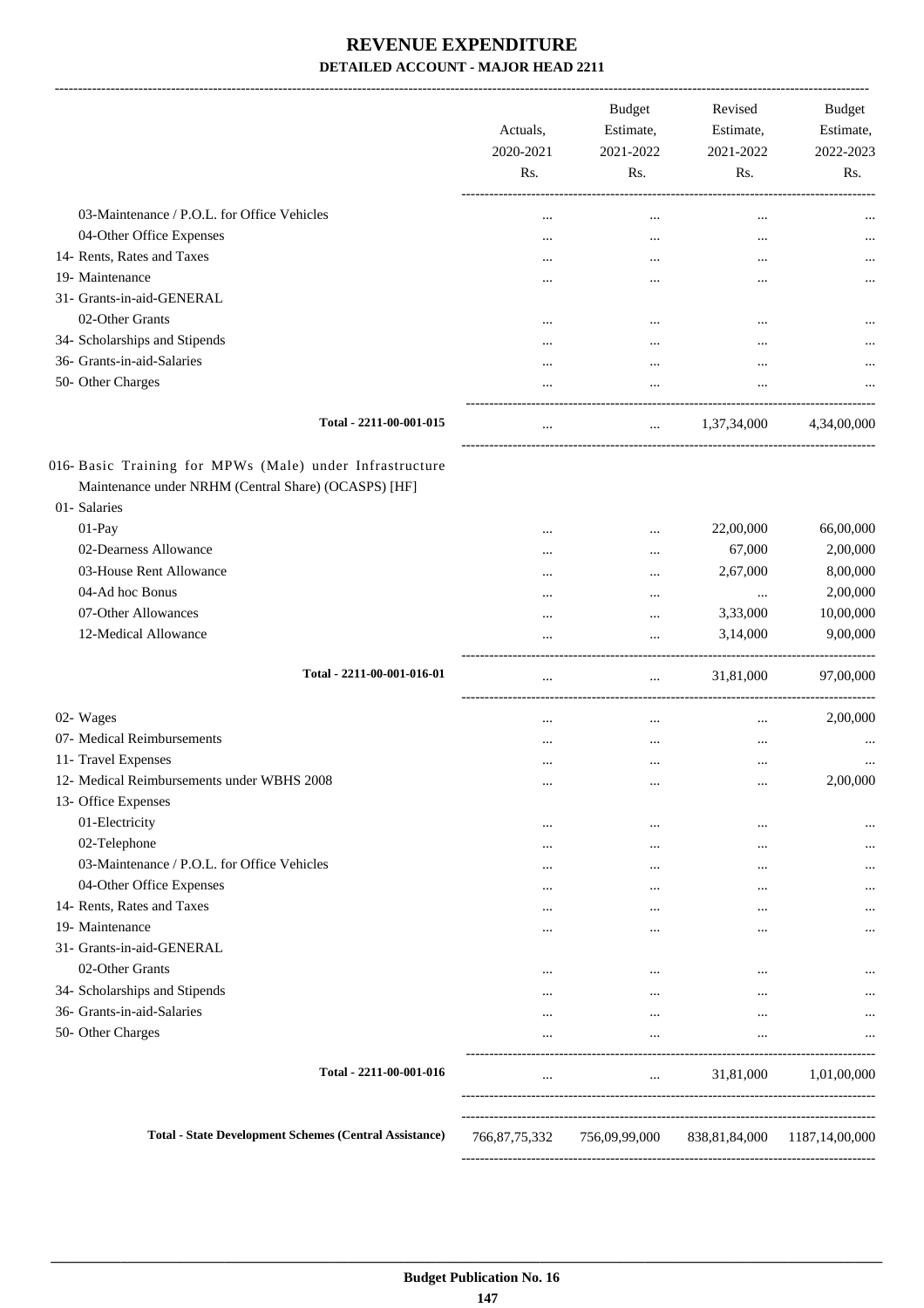|                     | Actuals.<br>2020-2021 | <b>Budget</b><br>Estimate,<br>2021-2022 | Revised<br>Estimate,<br>2021-2022 | <b>Budget</b><br>Estimate,<br>2022-2023 |
|---------------------|-----------------------|-----------------------------------------|-----------------------------------|-----------------------------------------|
|                     | Rs.                   | Rs.                                     | Rs.                               | Rs.                                     |
| Total - 2211-00-001 | 768, 39, 05, 888      | 757,73,12,000                           | 840, 42, 73, 000                  | 1188,77,72,000                          |
| Voted               | 768, 39, 05, 888      | 757, 73, 12, 000                        | 840, 42, 73, 000                  | 1188,77,72,000                          |
| Charged             | $\cdots$              | $\cdots$                                | $\cdots$                          | $\cdots$                                |

#### **DETAILED ACCOUNT NO. 2211-00-003 - TRAINING .**

.

.

# **003- Training**

#### **Administrative Expenditure**

| 001- Training and Employment of Multipurpose Workers [HF] |          |          |          |           |
|-----------------------------------------------------------|----------|----------|----------|-----------|
| 01- Salaries                                              |          |          |          |           |
| 01-Pay                                                    | $\cdots$ | $\cdots$ |          | $\ddotsc$ |
| 14-Grade Pay                                              | $\cdots$ | $\cdots$ | $\cdots$ | $\ddotsc$ |
| 02-Dearness Allowance                                     |          | $\cdots$ | $\cdots$ | $\ddotsc$ |
| 03-House Rent Allowance                                   | $\cdots$ | $\cdots$ |          | $\ddotsc$ |
| 04-Ad hoc Bonus                                           | $\cdots$ | $\cdots$ | $\cdots$ | $\ddotsc$ |
| 07-Other Allowances                                       | $\cdots$ | $\cdots$ | $\cdots$ | $\ddotsc$ |
| 12-Medical Allowance                                      | $\cdots$ | $\cdots$ | $\cdots$ | $\ddotsc$ |
| 07- Medical Reimbursements                                | $\cdots$ | $\cdots$ | $\cdots$ | $\ddotsc$ |
| 12- Medical Reimbursements under WBHS 2008                | $\cdots$ | $\cdots$ | $\cdots$ | $\ddotsc$ |
| 13- Office Expenses                                       |          |          |          |           |
| 01-Electricity                                            | $\cdots$ | $\cdots$ | $\cdots$ | $\ddotsc$ |
| 02-Telephone                                              | $\cdots$ | $\cdots$ | $\cdots$ | $\ddotsc$ |
| 34- Scholarships and Stipends                             | $\cdots$ | $\cdots$ | $\cdots$ | $\ddotsc$ |
| 50- Other Charges                                         | $\cdots$ | $\cdots$ | $\cdots$ | $\ddotsc$ |
| 77- Computerisation                                       | $\cdots$ | $\cdots$ | $\cdots$ | $\ddotsc$ |
| 78- Outsourcing of Services                               | $\cdots$ | $\cdots$ |          | $\ddotsc$ |
| Total - 2211-00-003                                       |          | $\cdots$ |          | $\ddotsc$ |
|                                                           |          |          |          |           |
| Voted                                                     | $\cdots$ | $\cdots$ | $\cdots$ | $\ddotsc$ |
| Charged                                                   | $\cdots$ | $\cdots$ | $\cdots$ | $\ddotsc$ |
|                                                           |          |          |          |           |

#### **DETAILED ACCOUNT NO. 2211-00-101 - RURAL FAMILY WELFARE SERVICES .**

### **101- Rural Family Welfare Services Administrative Expenditure** 001- Expenses on Family Planning Programme [HF] 01- Salaries 01-Pay ... ... ... ... 14-Grade Pay ... ... ... ... 02-Dearness Allowance ... ... ... ... 03-House Rent Allowance ... ... ... ... 04-Ad hoc Bonus ... ... ... ... 07-Other Allowances ... ... ... ... 11-Compensatory Allowance ... ... ... ... 12-Medical Allowance ... ... ... ...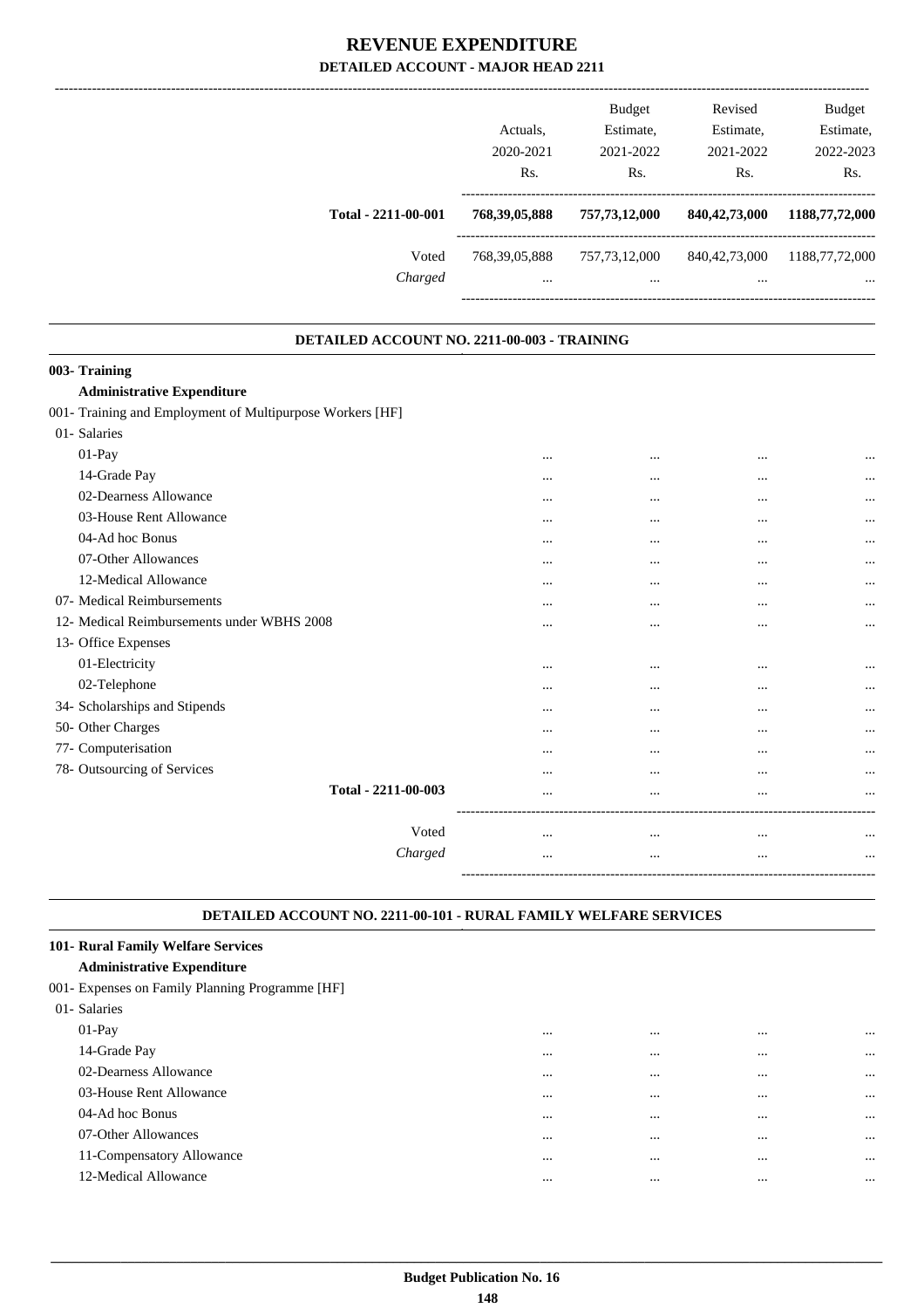|                                                                 | Actuals,<br>2020-2021 | <b>Budget</b><br>Estimate,<br>2021-2022 | Revised<br>Estimate,<br>2021-2022                   | <b>Budget</b><br>Estimate,<br>2022-2023 |
|-----------------------------------------------------------------|-----------------------|-----------------------------------------|-----------------------------------------------------|-----------------------------------------|
|                                                                 | Rs.                   | Rs.                                     | Rs.                                                 | Rs.                                     |
| 02- Wages                                                       | $\cdots$              |                                         | $\cdots$                                            |                                         |
| 50- Other Charges                                               |                       |                                         |                                                     |                                         |
| 002- Establishment and Maintenance of Rural Family Welfare [HF] |                       |                                         |                                                     |                                         |
| 01- Salaries                                                    |                       |                                         |                                                     |                                         |
| 01-Pay                                                          | 71, 54, 45, 857       | 72, 10, 34, 000                         | 72,97,55,000                                        | 75,16,48,000                            |
| 14-Grade Pay                                                    | 14,400                | $\cdots$                                |                                                     |                                         |
| 02-Dearness Allowance                                           | 41,61,669             | 2,16,31,000                             | 2,25,00,000                                         | 2,50,00,000                             |
| 03-House Rent Allowance                                         | 6,59,96,568           | 6,92,67,000                             | 6,76,00,000                                         | 6,95,00,000                             |
| 04-Ad hoc Bonus                                                 | 6,72,000              | 6,90,000                                | 6,85,000                                            | 6,99,000                                |
| 07-Other Allowances                                             | 50, 35, 454           | 52,91,000                               | 51,87,000                                           | 53,43,000                               |
| 11-Compensatory Allowance                                       | $\cdots$              | <b>Contract Contract</b>                | $\sim$ 100 $\mu$                                    |                                         |
| 12-Medical Allowance                                            | 32,11,615             | 31,72,000                               | 32,40,000                                           | 32,73,000                               |
| Total - 2211-00-101-002-01                                      |                       |                                         | 79,45,37,563 82,10,85,000 82,89,67,000              | 85,54,63,000                            |
| 02- Wages                                                       | 1,20,000              | 1,40,000                                | 1,03,000                                            | 1,07,000                                |
| 07- Medical Reimbursements                                      |                       | $\cdots$                                | $\cdots$                                            |                                         |
| 11- Travel Expenses                                             | $\cdots$              | 12,000                                  | 12,000                                              | 12,000                                  |
| 12- Medical Reimbursements under WBHS 2008                      | 27,48,414             | 27,09,000                               | 27,09,000                                           | 27,63,000                               |
| 13- Office Expenses                                             |                       |                                         |                                                     |                                         |
| 01-Electricity                                                  |                       | 89,000                                  | $\cdots$                                            |                                         |
| 02-Telephone                                                    |                       | 8,000                                   | 8,000                                               | 8,000                                   |
| 03-Maintenance / P.O.L. for Office Vehicles                     | $\cdots$              | 79,000                                  | $\cdots$                                            |                                         |
| 04-Other Office Expenses                                        | 3,69,532              | 10,50,000                               | 4,50,000                                            | 4,59,000                                |
| Total - 2211-00-101-002-13                                      |                       | 3,69,532 12,26,000 4,58,000             |                                                     | 4,67,000                                |
| 14- Rents, Rates and Taxes                                      |                       | 10,000                                  |                                                     |                                         |
| 50- Other Charges                                               | 5,79,213              | 7,21,000                                | 7,21,000                                            | 7,43,000                                |
| Total - 2211-00-101-002                                         |                       |                                         | 79,83,54,722 82,59,03,000 83,29,70,000 85,95,55,000 |                                         |
| 003- Establishment of Post Partum Unit [HF]                     |                       |                                         |                                                     |                                         |
| 01- Salaries                                                    |                       |                                         |                                                     |                                         |
| 01-Pay                                                          | 14,99,82,682          | 15,80,00,000                            | 15,29,82,000                                        | 15,75,71,000                            |
| 14-Grade Pay                                                    | $\cdots$              | $\ldots$                                | 1,50,000                                            | 1,50,000                                |
| 02-Dearness Allowance                                           | 13,28,839             | 47,40,000                               | 46,47,000                                           | 49,00,000                               |
| 03-House Rent Allowance                                         | 1,22,32,050           | 1,50,10,000                             | 1,28,60,000                                         | 1,32,46,000                             |
| 04-Ad hoc Bonus                                                 | 92,400                | 95,000                                  | 94,000                                              | 96,000                                  |
| 07-Other Allowances                                             | 4,11,007              | 4,31,000                                | 4,23,000                                            | 4,36,000                                |
| 12-Medical Allowance                                            | 4,02,000              | 4,18,000                                | 4,06,000                                            | 4,11,000                                |
| Total - 2211-00-101-003-01                                      |                       |                                         | 16,44,48,978 17,86,94,000 17,15,62,000              | 17,68,10,000                            |
| 02- Wages                                                       | 39,000                | 41,000                                  | 41,000                                              | 43,000                                  |
| 07- Medical Reimbursements                                      | $\cdots$              | $\sim$ $\sim$                           | $\cdots$                                            | $\ldots$                                |
| 11- Travel Expenses                                             | $\cdots$              | 11,000                                  | 11,000                                              | 11,000                                  |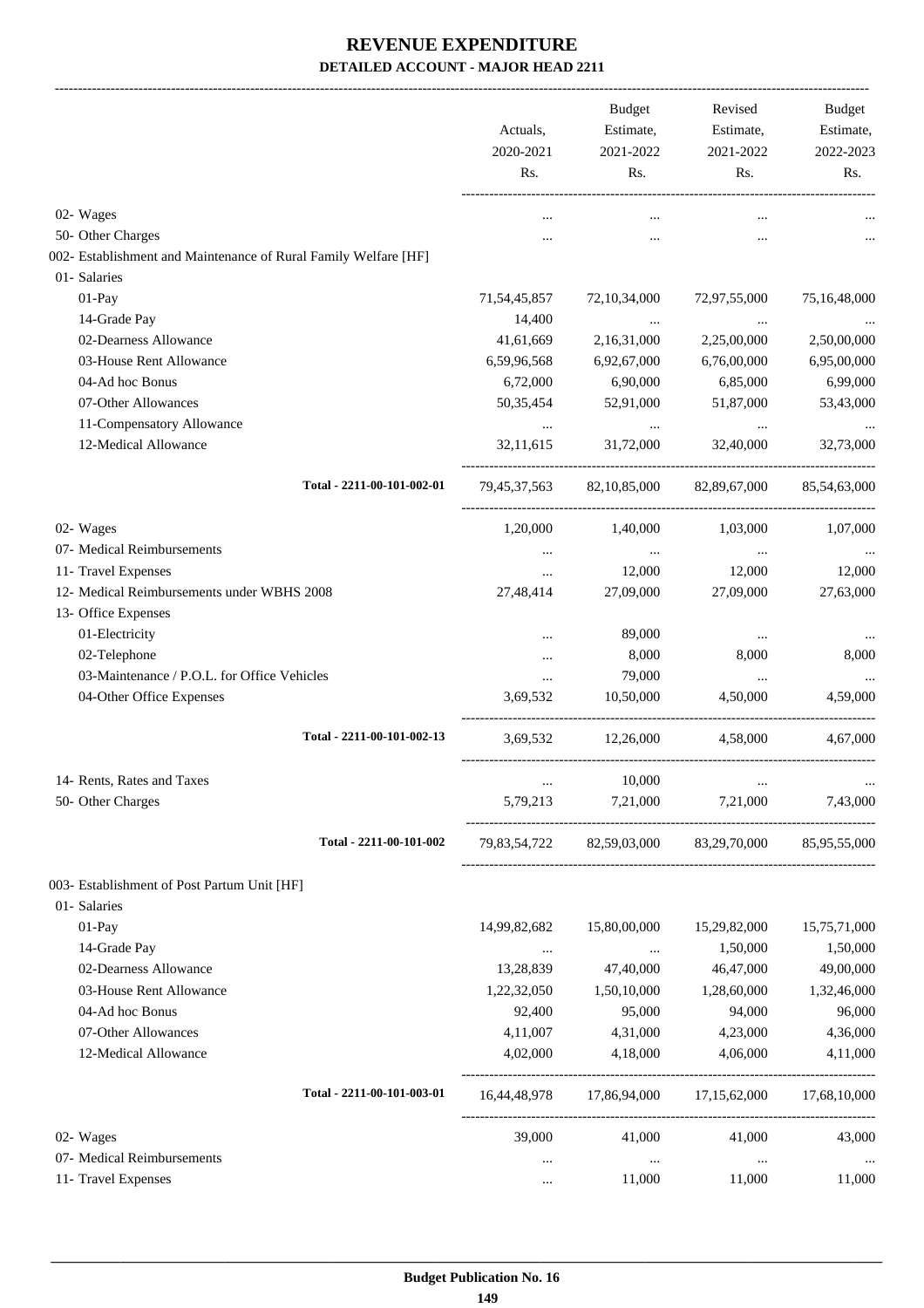|                                                                           | Actuals,<br>2020-2021<br>Rs. | <b>Budget</b><br>Estimate,<br>2021-2022<br>Rs. | Revised<br>Estimate,<br>2021-2022<br>Rs.                | Budget<br>Estimate,<br>2022-2023<br>Rs. |
|---------------------------------------------------------------------------|------------------------------|------------------------------------------------|---------------------------------------------------------|-----------------------------------------|
| 12- Medical Reimbursements under WBHS 2008                                | 1,10,387                     | 97,000                                         | 97,000                                                  | 99,000                                  |
| 13- Office Expenses                                                       |                              |                                                |                                                         |                                         |
| 01-Electricity                                                            | $\cdots$                     | $\cdots$                                       | $\cdots$                                                |                                         |
| 02-Telephone                                                              | $\cdots$                     | $\cdots$                                       |                                                         |                                         |
| 03-Maintenance / P.O.L. for Office Vehicles                               | $\cdots$                     | 21,000                                         | $\cdots$                                                |                                         |
| 04-Other Office Expenses                                                  | 9,972                        | 3,28,000                                       | 1,50,000                                                | 1,53,000                                |
| Total - 2211-00-101-003-13                                                | 9,972                        | 3,49,000                                       | 1,50,000                                                | 1,53,000                                |
| 14- Rents, Rates and Taxes                                                | $\cdots$                     | $\cdots$                                       | $\cdots$                                                |                                         |
| 36- Grants-in-aid-Salaries                                                | 77,08,909                    | 79,46,000                                      | 79,46,000                                               | 81,05,000                               |
| 50- Other Charges                                                         | 18,81,637                    | 36,37,000                                      | 25,00,000                                               | 25,50,000                               |
| Total - 2211-00-101-003                                                   |                              |                                                | 17,41,98,883 19,07,75,000 18,23,07,000 18,77,71,000     |                                         |
| 004- Accredited Social Health Activist(ASHA)Scheme [HF]                   |                              |                                                |                                                         |                                         |
| 01- Salaries                                                              |                              |                                                |                                                         |                                         |
| $01-Pay$                                                                  | 34,01,400                    | the control of the control of the              | 34,69,000                                               | 35,73,000                               |
| 04-Ad hoc Bonus                                                           |                              | $\cdots$                                       |                                                         |                                         |
| Total - 2211-00-101-004-01                                                | 34,01,400                    |                                                | $\ldots$ 34,69,000                                      | 35,73,000                               |
| 02- Wages                                                                 | $\cdots$                     | $\cdots$                                       | $\cdots$                                                |                                         |
| 28- Payment of Professional and Special Services                          |                              |                                                |                                                         |                                         |
| 02-Other charges                                                          | 18,04,500                    |                                                | $\cdots$                                                |                                         |
| 31- Grants-in-aid-GENERAL                                                 |                              |                                                |                                                         |                                         |
| 02-Other Grants                                                           | 268, 08, 79, 795             | 300,75,70,000                                  | 293,51,71,000                                           | 302,00,00,000                           |
| Total - 2211-00-101-004                                                   | 268,60,85,695                | 300,75,70,000                                  | 293,86,40,000                                           | 302, 35, 73, 000                        |
|                                                                           |                              |                                                |                                                         |                                         |
| <b>Total - Administrative Expenditure</b>                                 |                              |                                                | 365,86,39,300 402,42,48,000 395,39,17,000 407,08,99,000 |                                         |
| <b>State Development Schemes</b>                                          |                              |                                                |                                                         |                                         |
| 006- Establishment and Maintenance of Rural Family Welfare Centre<br>[HF] |                              |                                                |                                                         |                                         |
| 50- Other Charges                                                         |                              | 55,77,879 60,00,000                            | 20,00,000                                               | 63,00,000                               |
| Total - 2211-00-101-006                                                   |                              |                                                | 55,77,879 60,00,000 20,00,000 63,00,000                 |                                         |
| 008- Village Health Guide Scheme [HF]                                     |                              |                                                |                                                         |                                         |
| 28- Payment of Professional and Special Services                          |                              |                                                |                                                         |                                         |
| 01-Capitation fees for IMPs                                               | $\cdots$                     |                                                | 4,00,00,000 7,69,32,000 4,20,00,000                     |                                         |
| 02-Other charges                                                          | 7,07,63,171                  |                                                | $\mathbf{m}$ and $\mathbf{m}$ are $\mathbf{m}$ .        |                                         |
| Total - 2211-00-101-008-28                                                |                              |                                                | 7,07,63,171 4,00,00,000 7,69,32,000 4,20,00,000         |                                         |
|                                                                           |                              |                                                |                                                         |                                         |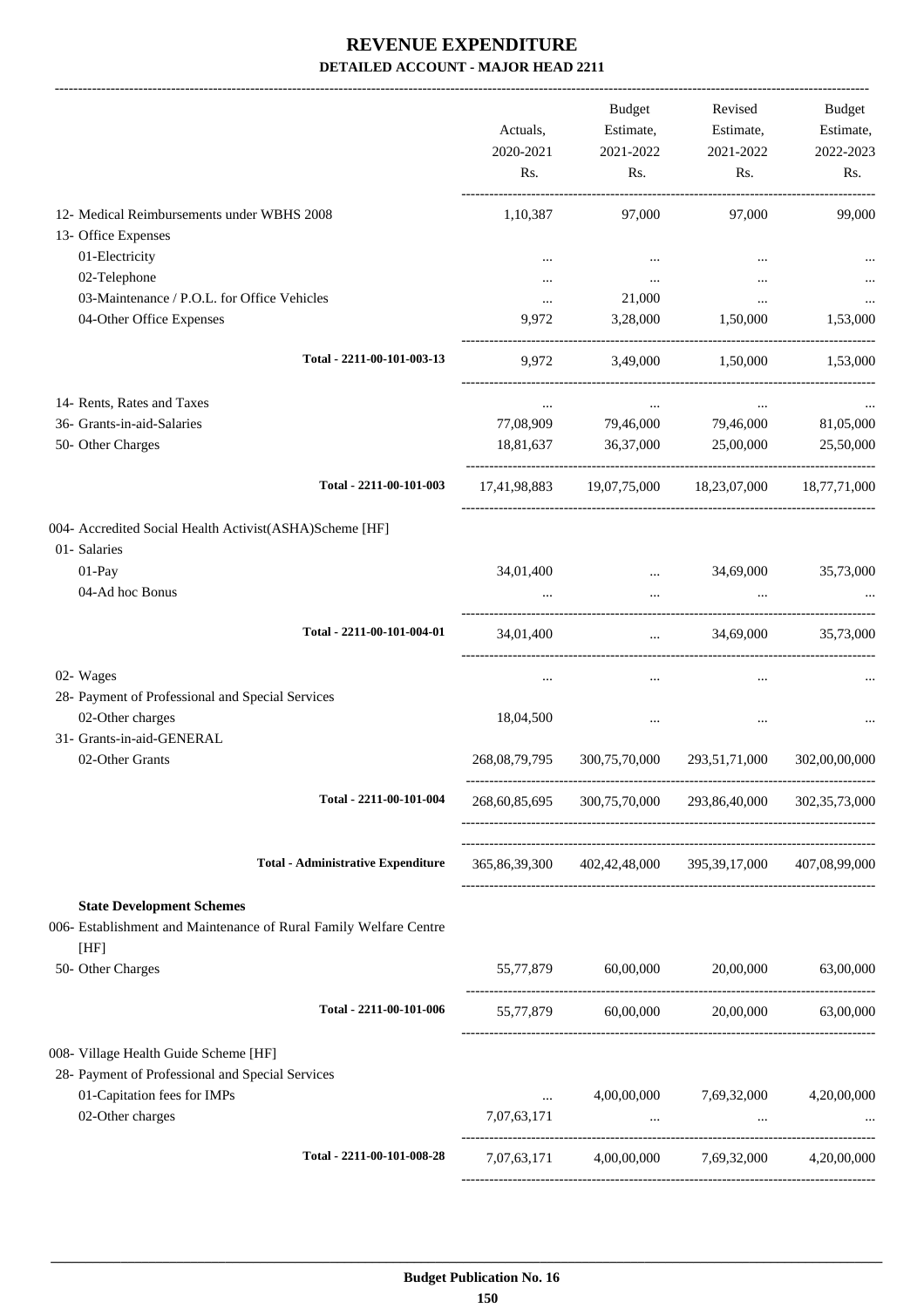|                                                            |                                          | Actuals,<br>2020-2021<br>Rs. | Budget<br>Estimate,<br>2021-2022<br>Rs. | Revised<br>Estimate,<br>2021-2022<br>Rs.                        | Budget<br>Estimate,<br>2022-2023<br>Rs. |
|------------------------------------------------------------|------------------------------------------|------------------------------|-----------------------------------------|-----------------------------------------------------------------|-----------------------------------------|
|                                                            | Total - 2211-00-101-008                  | 7,07,63,171                  |                                         | 4,00,00,000 7,69,32,000                                         | 4,20,00,000                             |
| 009- Trained Dais. [HF]                                    |                                          |                              |                                         |                                                                 |                                         |
| 28- Payment of Professional and Special Services           |                                          |                              |                                         |                                                                 |                                         |
| 01-Capitation fees for IMPs                                |                                          | $\cdots$                     |                                         | 3,00,00,000 5,94,41,000 3,15,00,000                             |                                         |
| 02-Other charges                                           |                                          | 5,05,79,360                  |                                         | the contract of the contract of the contract of the contract of |                                         |
|                                                            | Total - 2211-00-101-009-28               |                              |                                         | 5,05,79,360 3,00,00,000 5,94,41,000 3,15,00,000                 |                                         |
|                                                            | Total - 2211-00-101-009                  |                              |                                         | 5,05,79,360 3,00,00,000 5,94,41,000 3,15,00,000                 |                                         |
| 013- Strengthening of Rural Family Welfare Sub-Centre [HF] |                                          |                              |                                         |                                                                 |                                         |
| 01- Salaries                                               |                                          |                              |                                         |                                                                 |                                         |
| 01-Pay                                                     |                                          |                              | $\cdots$                                | $\ddotsc$                                                       |                                         |
| 02-Dearness Allowance                                      |                                          | $\cdots$                     | $\cdots$                                | $\cdots$                                                        |                                         |
| 03-House Rent Allowance                                    |                                          |                              | $\cdots$                                | $\cdots$                                                        |                                         |
| 12- Medical Reimbursements under WBHS 2008                 |                                          |                              |                                         | $\ddotsc$                                                       | $\cdots$                                |
| 014- Comprehensive Area Development Programme [HF]         |                                          |                              |                                         |                                                                 |                                         |
| 01- Salaries                                               |                                          |                              |                                         |                                                                 |                                         |
| 01-Pay                                                     |                                          |                              | $\cdots$                                |                                                                 |                                         |
| 14-Grade Pay                                               |                                          |                              | $\cdots$                                | $\ddotsc$                                                       |                                         |
| 02-Dearness Allowance                                      |                                          |                              | $\cdots$                                | $\ddotsc$                                                       |                                         |
| 03-House Rent Allowance                                    |                                          | $\cdots$                     | $\cdots$                                | $\cdots$                                                        |                                         |
| 07-Other Allowances                                        |                                          |                              | $\cdots$                                | $\cdots$                                                        |                                         |
| 12-Medical Allowance                                       |                                          | $\cdots$                     |                                         | $\ddotsc$                                                       |                                         |
| 31- Grants-in-aid-GENERAL                                  |                                          |                              |                                         |                                                                 |                                         |
| 02-Other Grants                                            |                                          |                              |                                         | $\ddotsc$                                                       |                                         |
|                                                            | <b>Total - State Development Schemes</b> | 12,69,20,410                 | 7,60,00,000                             | 13,83,73,000                                                    | 7,98,00,000                             |
|                                                            | Total - 2211-00-101                      | 378,55,59,710                | 410,02,48,000                           | 409,22,90,000                                                   | 415,06,99,000                           |
|                                                            | Voted<br>Charged                         | 378, 55, 59, 710             | 410,02,48,000<br>$\cdots$               | 409,22,90,000                                                   | 415,06,99,000                           |

#### **DETAILED ACCOUNT NO. 2211-00-105 - COMPENSATION .**

#### **105- Compensation**

#### **Administrative Expenditure** 002- Compensation for Sterilisation [HF] 50- Other Charges ... 51,000 20,000 21,000 ----------------------------------------------------------------------------------------- **Total - Administrative Expenditure** ... 51,000 20,000 21,000 ----------------------------------------------------------------------------------------- **Total - 2211-00-105** ... **51,000 20,000 21,000**

------------------------------------------------------------------------------------------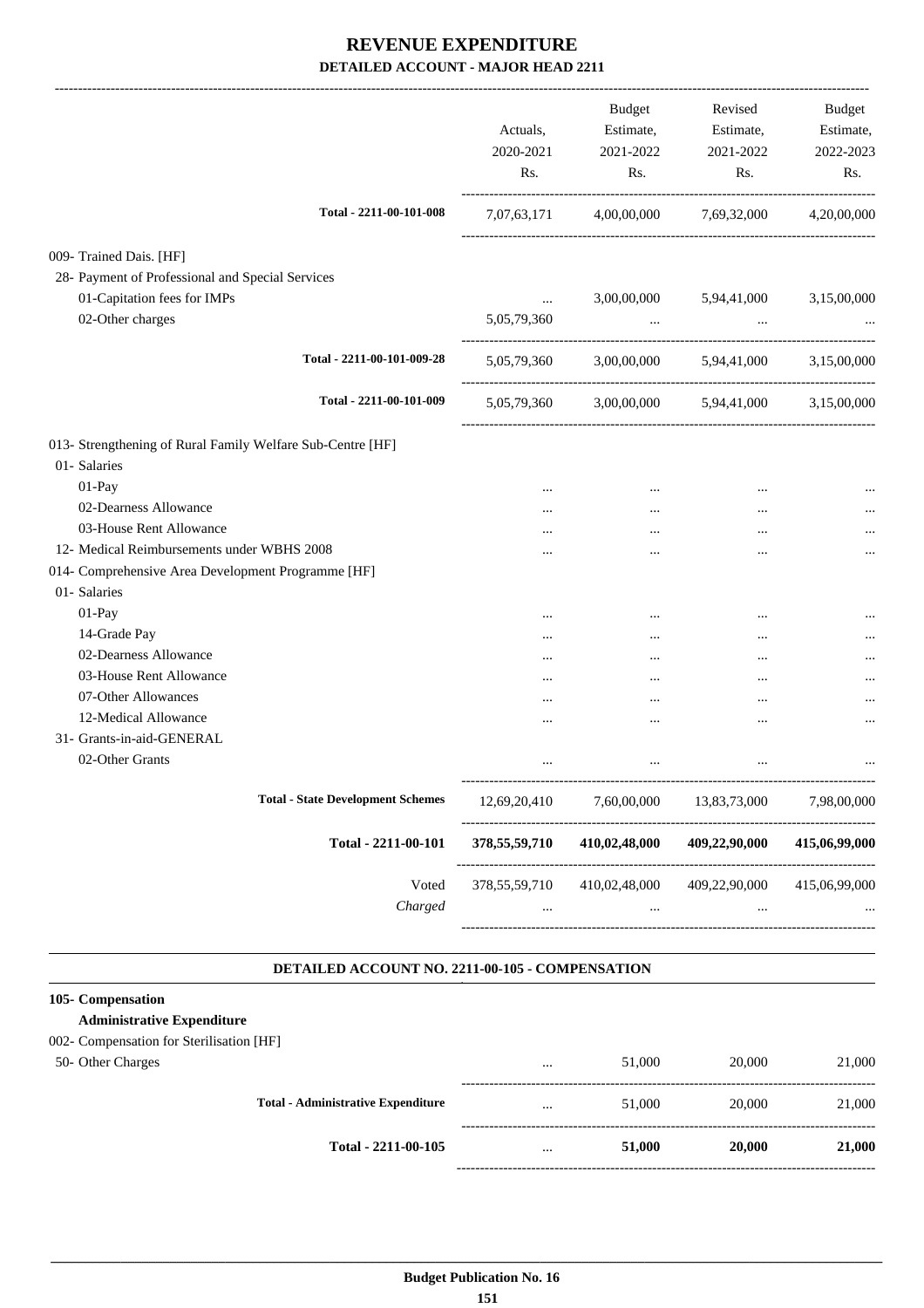|                                                                                              | Actuals,<br>2020-2021<br>Rs. | Budget<br>Estimate,<br>2021-2022<br>Rs. | Revised<br>Estimate,<br>2021-2022<br>Rs.        | <b>Budget</b><br>Estimate,<br>2022-2023<br>Rs. |
|----------------------------------------------------------------------------------------------|------------------------------|-----------------------------------------|-------------------------------------------------|------------------------------------------------|
| Voted                                                                                        | $\cdots$                     | 51,000                                  | 20,000                                          | 21,000                                         |
| Charged                                                                                      | $\cdots$                     | $\cdots$                                | $\cdots$                                        |                                                |
| <b>DETAILED ACCOUNT NO. 2211-00-200 - OTHER SERVICES AND SUPPLIES</b>                        |                              |                                         |                                                 |                                                |
| 200- Other Services and Supplies                                                             |                              |                                         |                                                 |                                                |
| <b>State Development Schemes</b>                                                             |                              |                                         |                                                 |                                                |
| 001- Establishment of Post Partum Unit [HF]                                                  |                              |                                         |                                                 |                                                |
| 19- Maintenance                                                                              |                              |                                         |                                                 |                                                |
| 31- Grants-in-aid-GENERAL                                                                    |                              |                                         |                                                 |                                                |
| 02-Other Grants                                                                              | 2,75,000                     | 2,20,000                                | 73,000                                          | 2,31,000                                       |
| 50- Other Charges                                                                            | 20,84,018                    | 30,00,000                               | 10,00,000                                       | 31,50,000                                      |
| <b>Total - State Development Schemes</b>                                                     | 23,59,018                    | 32,20,000                               | 10.73.000                                       | 33,81,000                                      |
| Total - 2211-00-200                                                                          | 23,59,018                    | 32,20,000                               | 10,73,000                                       | 33,81,000                                      |
| Voted                                                                                        | 23,59,018                    | 32,20,000                               | 10,73,000                                       | 33,81,000                                      |
| Charged                                                                                      | $\cdots$                     | $\cdots$                                | $\cdots$                                        |                                                |
| DETAILED ACCOUNT NO. 2211-00-789 - SPECIAL COMPONENT PLAN FOR SCHEDULED CASTES               |                              |                                         |                                                 |                                                |
| 789- Special Component Plan for Scheduled Castes                                             |                              |                                         |                                                 |                                                |
| <b>State Development Schemes</b>                                                             |                              |                                         |                                                 |                                                |
| 001- Village Health Guide Scheme [HF]                                                        |                              |                                         |                                                 |                                                |
| 28- Payment of Professional and Special Services                                             |                              |                                         |                                                 |                                                |
|                                                                                              |                              |                                         |                                                 |                                                |
| 01-Capitation fees for IMPs                                                                  | $\cdots$                     | 1,50,00,000                             | 2,59,67,000                                     | 1,57,50,000                                    |
| 02-Other charges                                                                             | 2,32,25,069                  | $\cdots$                                | $\cdots$                                        |                                                |
| Total - 2211-00-789-001-28                                                                   |                              |                                         | 2,32,25,069 1,50,00,000 2,59,67,000 1,57,50,000 |                                                |
| <b>Total - State Development Schemes</b>                                                     |                              |                                         | 2,32,25,069 1,50,00,000 2,59,67,000 1,57,50,000 |                                                |
|                                                                                              |                              |                                         |                                                 |                                                |
| <b>State Development Schemes</b><br>008- Infrastructure Maintenance under NRHM (State Share) |                              |                                         |                                                 |                                                |
| (OCASPS) [HF]                                                                                |                              |                                         |                                                 |                                                |
| 01- Salaries                                                                                 |                              |                                         |                                                 |                                                |
| 01-Pay                                                                                       | $\cdots$                     | $\cdots$                                | $\cdots$                                        |                                                |
| 02-Dearness Allowance                                                                        | $\cdots$                     | $\cdots$                                | $\cdots$                                        |                                                |
| 03-House Rent Allowance                                                                      | $\cdots$                     | $\cdots$                                | $\cdots$                                        |                                                |
| 04-Ad hoc Bonus                                                                              | $\cdots$                     | $\cdots$                                | $\cdots$                                        |                                                |
| 07-Other Allowances                                                                          | $\cdots$                     | $\cdots$                                | $\cdots$                                        |                                                |
| 12-Medical Allowance                                                                         |                              | $\cdots$                                | $\cdots$                                        |                                                |
| 31- Grants-in-aid-GENERAL<br>02-Other Grants                                                 | $\cdots$                     | $\cdots$                                | $\cdots$                                        |                                                |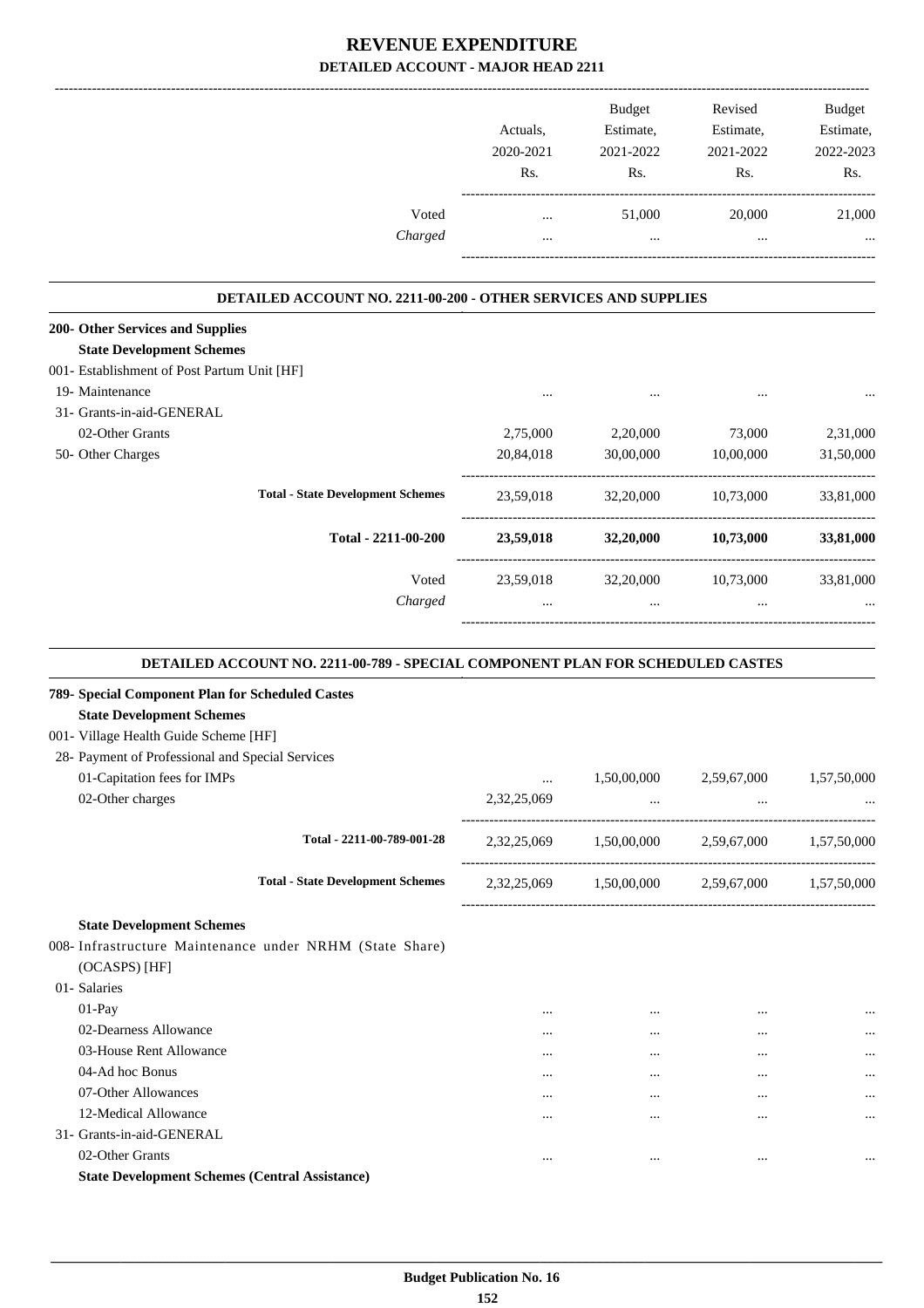|                                                                                                                                                             | Actuals,<br>2020-2021<br>Rs. | Budget<br>Estimate,<br>2021-2022<br>Rs. | Revised<br>Estimate,<br>2021-2022<br>Rs.        | <b>Budget</b><br>Estimate,<br>2022-2023<br>Rs. |
|-------------------------------------------------------------------------------------------------------------------------------------------------------------|------------------------------|-----------------------------------------|-------------------------------------------------|------------------------------------------------|
| 007- Infrastructure Maintenance under NRHM (Central Share)                                                                                                  |                              |                                         |                                                 |                                                |
| (OCASPS) [HF]                                                                                                                                               |                              |                                         |                                                 |                                                |
| 01- Salaries                                                                                                                                                |                              |                                         |                                                 |                                                |
| 01-Pay                                                                                                                                                      |                              | $\ddotsc$                               |                                                 |                                                |
| 02-Dearness Allowance                                                                                                                                       |                              |                                         |                                                 |                                                |
| 03-House Rent Allowance<br>04-Ad hoc Bonus                                                                                                                  |                              |                                         |                                                 |                                                |
|                                                                                                                                                             | $\ddotsc$                    |                                         |                                                 |                                                |
| 07-Other Allowances                                                                                                                                         |                              |                                         | $\ddotsc$                                       |                                                |
| 12-Medical Allowance                                                                                                                                        |                              |                                         |                                                 |                                                |
| 31- Grants-in-aid-GENERAL                                                                                                                                   |                              |                                         |                                                 |                                                |
| 02-Other Grants<br>Total - 2211-00-789                                                                                                                      | $\cdots$<br>2,32,25,069      | 1,50,00,000                             | $\cdots$<br>2,59,67,000                         | 1,57,50,000                                    |
| Voted                                                                                                                                                       |                              |                                         | 2,32,25,069 1,50,00,000 2,59,67,000 1,57,50,000 |                                                |
| Charged                                                                                                                                                     | $\ldots$                     | $\cdots$                                | $\cdots$                                        |                                                |
| DETAILED ACCOUNT NO. 2211-00-796 - TRIBAL AREAS SUB-PLAN                                                                                                    |                              |                                         |                                                 |                                                |
| 796- Tribal Areas Sub-Plan<br><b>State Development Schemes</b><br>001- Village Health Guide Scheme [HF]<br>28- Payment of Professional and Special Services |                              |                                         |                                                 |                                                |
| 01-Capitation fees for IMPs                                                                                                                                 | $\ldots$                     | 57,80,000                               | 1,49,59,000                                     | 60,69,000                                      |
| 02-Other charges                                                                                                                                            | 1,32,23,910                  | $\cdots$                                |                                                 |                                                |
| Total - 2211-00-796-001-28                                                                                                                                  | 1,32,23,910                  | 57,80,000 1,49,59,000                   |                                                 | 60,69,000                                      |
| <b>Total - State Development Schemes</b>                                                                                                                    | 1,32,23,910                  | 57,80,000                               | 1,49,59,000                                     | 60,69,000                                      |
| <b>State Development Schemes</b><br>008- Infrastructure Maintenance under NRHM (State Share)<br>(OCASPS) [HF]                                               |                              |                                         |                                                 |                                                |
| 01- Salaries                                                                                                                                                |                              |                                         |                                                 |                                                |
| 01-Pay                                                                                                                                                      | $\cdots$                     | $\ddotsc$                               | $\ddotsc$                                       |                                                |
| 02-Dearness Allowance                                                                                                                                       | $\cdots$                     | $\cdots$                                | $\ddotsc$                                       |                                                |
| 03-House Rent Allowance                                                                                                                                     | $\cdots$                     | $\cdots$                                |                                                 |                                                |
| 04-Ad hoc Bonus                                                                                                                                             | $\cdots$                     | $\cdots$                                |                                                 |                                                |
| 07-Other Allowances                                                                                                                                         | $\cdots$                     | $\cdots$                                |                                                 |                                                |
| 12-Medical Allowance                                                                                                                                        | $\cdots$                     | $\ddotsc$                               | $\cdots$                                        |                                                |
| 31- Grants-in-aid-GENERAL                                                                                                                                   |                              |                                         |                                                 |                                                |
| 02-Other Grants                                                                                                                                             | $\cdots$                     | $\cdots$                                | $\ddotsc$                                       | $\cdots$                                       |
| <b>State Development Schemes (Central Assistance)</b>                                                                                                       |                              |                                         |                                                 |                                                |
| 007- Infrastructure Maintenance under NRHM (Central Share)<br>(OCASPS) [HF]                                                                                 |                              |                                         |                                                 |                                                |
| 01- Salaries                                                                                                                                                |                              |                                         |                                                 |                                                |
| 01-Pay                                                                                                                                                      | $\ddotsc$                    | $\ddotsc$                               | $\ddotsc$                                       |                                                |
| 02-Dearness Allowance                                                                                                                                       | $\cdots$                     | $\cdots$                                | $\cdots$                                        | $\cdots$                                       |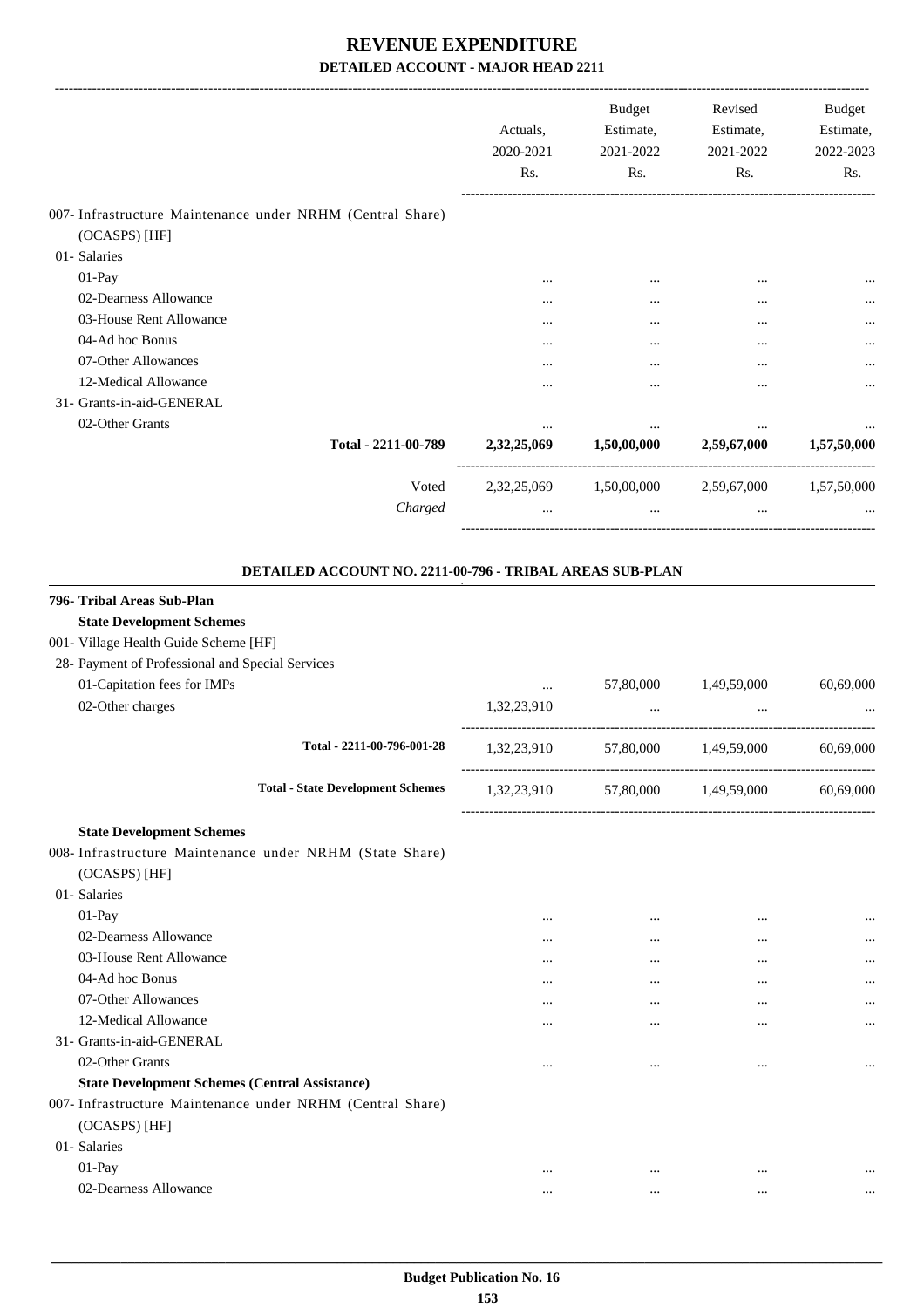-------------------------------------------------------------------------------------------------------------------------------------------------------------------------------

|                           |                     | Actuals.<br>2020-2021<br>Rs. | <b>Budget</b><br>Estimate,<br>2021-2022<br>Rs. | Revised<br>Estimate,<br>2021-2022<br>Rs. | <b>Budget</b><br>Estimate,<br>2022-2023<br>Rs. |
|---------------------------|---------------------|------------------------------|------------------------------------------------|------------------------------------------|------------------------------------------------|
| 03-House Rent Allowance   |                     | $\cdots$                     | $\cdots$                                       | $\cdots$                                 | $\cdots$                                       |
| 04-Ad hoc Bonus           |                     | $\cdots$                     | $\cdots$                                       | $\cdots$                                 | $\cdots$                                       |
| 07-Other Allowances       |                     | $\cdots$                     | $\cdots$                                       | $\cdots$                                 | $\cdots$                                       |
| 12-Medical Allowance      |                     | $\cdots$                     | $\cdots$                                       | $\cdots$                                 | $\cdots$                                       |
| 31- Grants-in-aid-GENERAL |                     |                              |                                                |                                          |                                                |
| 02-Other Grants           |                     | $\cdots$                     | $\cdots$                                       | $\cdots$                                 | $\cdots$                                       |
|                           | Total - 2211-00-796 | 1,32,23,910                  | 57,80,000                                      | 1,49,59,000                              | 60,69,000                                      |
|                           | Voted               | 1,32,23,910                  | 57,80,000                                      | 1,49,59,000                              | 60,69,000                                      |
|                           | Charged             | $\cdots$                     | $\cdots$                                       |                                          | $\cdots$                                       |
|                           |                     |                              |                                                |                                          |                                                |

#### **DETAILED ACCOUNT NO. 2211 - DEDUCT RECOVERIES IN REDUCTION OF EXPENDITURE**

**--------------------------------------------------------------------------------------------------------------------------------------------------------------------------------**

| 001- Direction and Administration                              |             |                                                      |           |           |
|----------------------------------------------------------------|-------------|------------------------------------------------------|-----------|-----------|
| Administrative Expenditure                                     |             |                                                      |           |           |
| 001-State Family Welfare Bureau [HF]                           |             |                                                      |           |           |
| 70-Deduct Recoveries                                           |             |                                                      |           |           |
| 01-Others                                                      | $\cdots$    | $-1,000$                                             | $-1,000$  | $-1,000$  |
| 02-W.B.H.S. 2008                                               | $\cdots$    | $-1,000$                                             | $\cdots$  | $\cdots$  |
| 002-District Family Welfare Bureau [HF]                        |             |                                                      |           |           |
| 70-Deduct Recoveries                                           |             |                                                      |           |           |
| 01-Others                                                      | $\cdots$    | $-1,000$                                             | $-1,000$  | $-1,000$  |
| 02-W.B.H.S. 2008                                               |             | $-1,000$                                             | $\cdots$  | $\cdots$  |
| 003-District Family Planning Bureau [HF]                       |             |                                                      |           |           |
| 70-Deduct Recoveries                                           |             |                                                      |           |           |
| 01-Others                                                      | $\cdots$    | $-1,000$                                             | $-1,000$  | $-1,000$  |
| 02-W.B.H.S. 2008                                               | $\cdots$    | $-1,000$                                             | $\cdots$  |           |
| <b>State Development Schemes (Central Assistance)</b>          |             |                                                      |           |           |
| 004-National Health Mission (NHM)(Central Share) (OCASPS) [HF] |             |                                                      |           |           |
| 70-Deduct Recoveries                                           |             |                                                      |           |           |
| 01-Others                                                      | $-2,01,110$ | and the company of the company of the company of the |           |           |
| Total - 001 - Deduct - Recoveries                              | $-2,01,110$ | $-6,000$                                             | $-3,000$  | $-3,000$  |
| 003- Training                                                  |             |                                                      |           |           |
| Administrative Expenditure                                     |             |                                                      |           |           |
| 001-Training and Employment of Multipurpose Workers [HF]       |             |                                                      |           |           |
| 70-Deduct Recoveries                                           |             |                                                      |           |           |
| 01-Others                                                      | $\cdots$    | $-1,000$                                             | $-1,000$  | $-1,000$  |
| 02-W.B.H.S. 2008                                               | $\cdots$    | $\cdots$                                             | $\cdots$  | $\cdots$  |
| 002-Training of A.N.M. and Dais [HF]                           |             |                                                      |           |           |
| 70-Deduct Recoveries                                           |             |                                                      |           |           |
| 01-Others                                                      | $\cdots$    | $-10,000$                                            | $-10,000$ | $-10,000$ |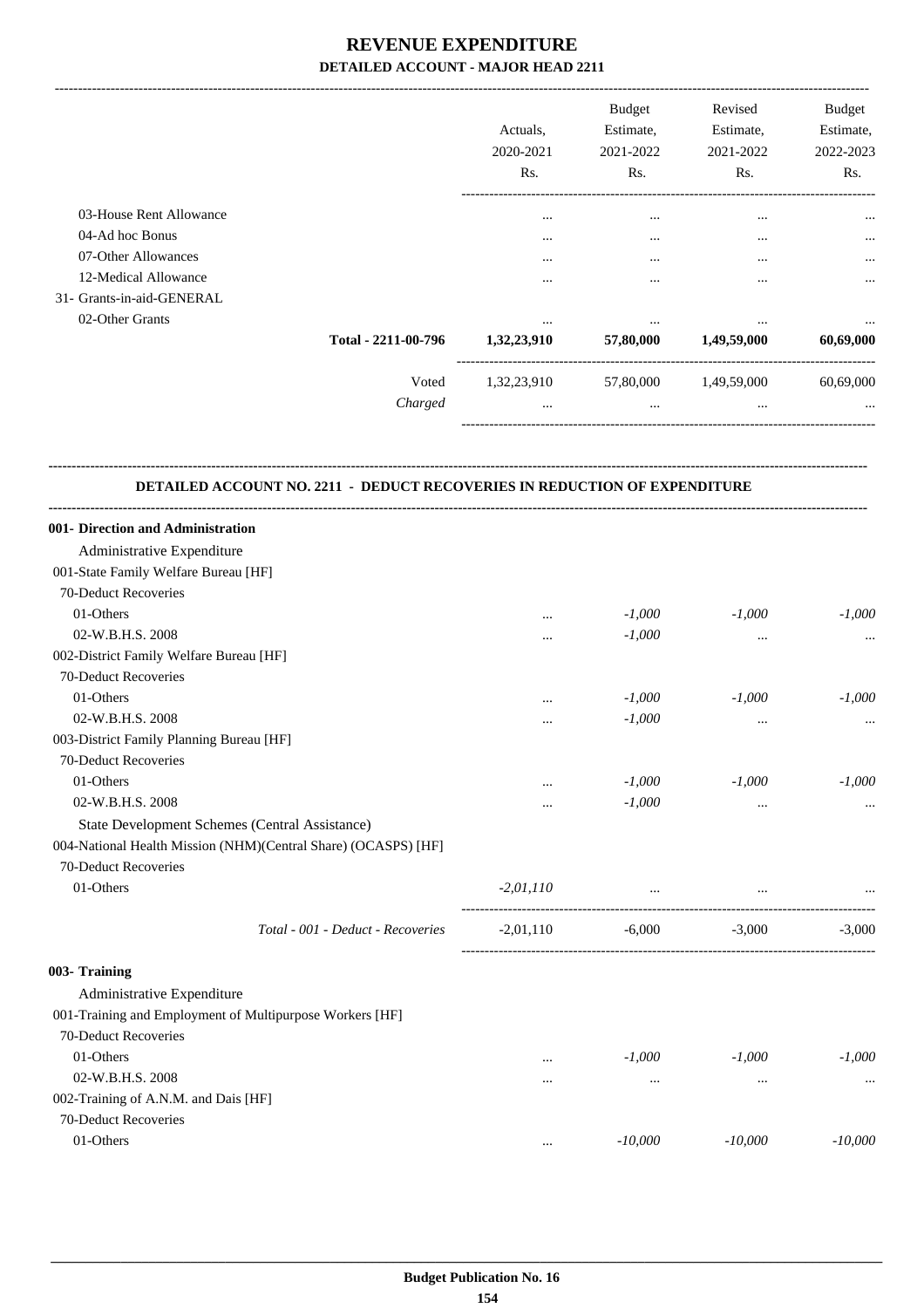|                                                                  | Actuals,<br>2020-2021<br>Rs. | Budget<br>Estimate,<br>2021-2022<br>Rs. | Revised<br>Estimate,<br>2021-2022<br>Rs. | Budget<br>Estimate,<br>2022-2023<br>Rs. |
|------------------------------------------------------------------|------------------------------|-----------------------------------------|------------------------------------------|-----------------------------------------|
| Total - 003 - Deduct - Recoveries                                | $\cdots$                     |                                         | $-11,000$ $-11,000$                      | $-11,000$                               |
|                                                                  |                              |                                         |                                          |                                         |
| 101- Rural Family Welfare Services                               |                              |                                         |                                          |                                         |
| Administrative Expenditure                                       |                              |                                         |                                          |                                         |
| 001-Expenses on Family Planning Programme [HF]                   |                              |                                         |                                          |                                         |
| 70-Deduct Recoveries                                             |                              |                                         |                                          |                                         |
| 01-Others                                                        | $\cdots$                     | $-1,000$                                | $-1,000$                                 | $-1,000$                                |
| 02-W.B.H.S. 2008                                                 |                              | $\cdots$                                | $\cdots$                                 |                                         |
| 002-Establishment and Maintenance of Rural Family Welfare [HF]   |                              |                                         |                                          |                                         |
| 70-Deduct Recoveries                                             |                              |                                         |                                          |                                         |
| 01-Others                                                        |                              | $-10,000$                               | $-10,000$                                | $-10,000$                               |
| 02-W.B.H.S. 2008                                                 | .                            | $-1,000$                                | $\cdots$                                 |                                         |
| 003-Establishment of Post Partum Unit [HF]                       |                              |                                         |                                          |                                         |
| 70-Deduct Recoveries                                             |                              |                                         |                                          |                                         |
| 01-Others                                                        |                              | $-20,000$                               | $-20,000$                                | $-20,000$                               |
| 02-W.B.H.S. 2008                                                 |                              | $\cdots$                                | $\cdots$                                 |                                         |
| 004-Accredited Social Health Activist(ASHA)Scheme [HF]           |                              |                                         |                                          |                                         |
| 70-Deduct Recoveries                                             |                              |                                         |                                          |                                         |
| 01-Others                                                        | $-83,411$                    | $-40,000$                               | $-1,00,000$                              | $-1,00,000$                             |
| 901-Deduct Received and Recoveries on Revenue Account [HF]       |                              |                                         |                                          |                                         |
| 70-Deduct Recoveries                                             |                              |                                         |                                          |                                         |
| 01-Others                                                        | $\cdots$                     | $-1,000$                                | $-1,000$                                 | $-1,000$                                |
| 02-W.B.H.S. 2008                                                 | $\cdots$                     | $-1,000$                                | $\cdots$                                 |                                         |
| <b>State Development Schemes</b>                                 |                              |                                         |                                          |                                         |
| 006-Establishment and Maintenance of Rural Family Welfare Centre |                              |                                         |                                          |                                         |
| [HF]                                                             |                              |                                         |                                          |                                         |
| 70-Deduct Recoveries                                             |                              |                                         |                                          |                                         |
| 01-Others                                                        | $-1,01,242$                  | $\cdots$                                | $\cdots$                                 |                                         |
| 02-W.B.H.S. 2008                                                 | $\cdots$                     | $\cdots$                                | $\cdots$                                 | $\cdots$                                |
| 008-Village Health Guide Scheme [HF]                             |                              |                                         |                                          |                                         |
| 70-Deduct Recoveries                                             |                              |                                         |                                          |                                         |
| 01-Others                                                        |                              | $\cdots$                                | $\ddotsc$                                |                                         |
| 02-W.B.H.S. 2008                                                 | $\cdots$                     | $\cdots$                                | $\cdots$                                 | $\cdots$                                |
| 009-Trained Dais. [HF]                                           |                              |                                         |                                          |                                         |
| 70-Deduct Recoveries                                             |                              |                                         |                                          |                                         |
| 01-Others                                                        | -400                         | $\cdots$                                | $\cdots$                                 |                                         |
| State Development Schemes (Central Assistance)                   |                              |                                         |                                          |                                         |
| 005-Poppulation control programme (EAP) [HF]                     |                              |                                         |                                          |                                         |
| 70-Deduct Recoveries                                             |                              |                                         |                                          |                                         |
| 01-Others                                                        |                              | $\cdots$                                | $\cdots$                                 |                                         |
| Total - 101 - Deduct - Recoveries                                | $-1,85,053$                  | -74,000                                 | $-1,32,000$                              | $-1,32,000$                             |

**102- Urban Family Welfare Services**

State Development Schemes

001-Pulse Polio Immunization Programme [HF]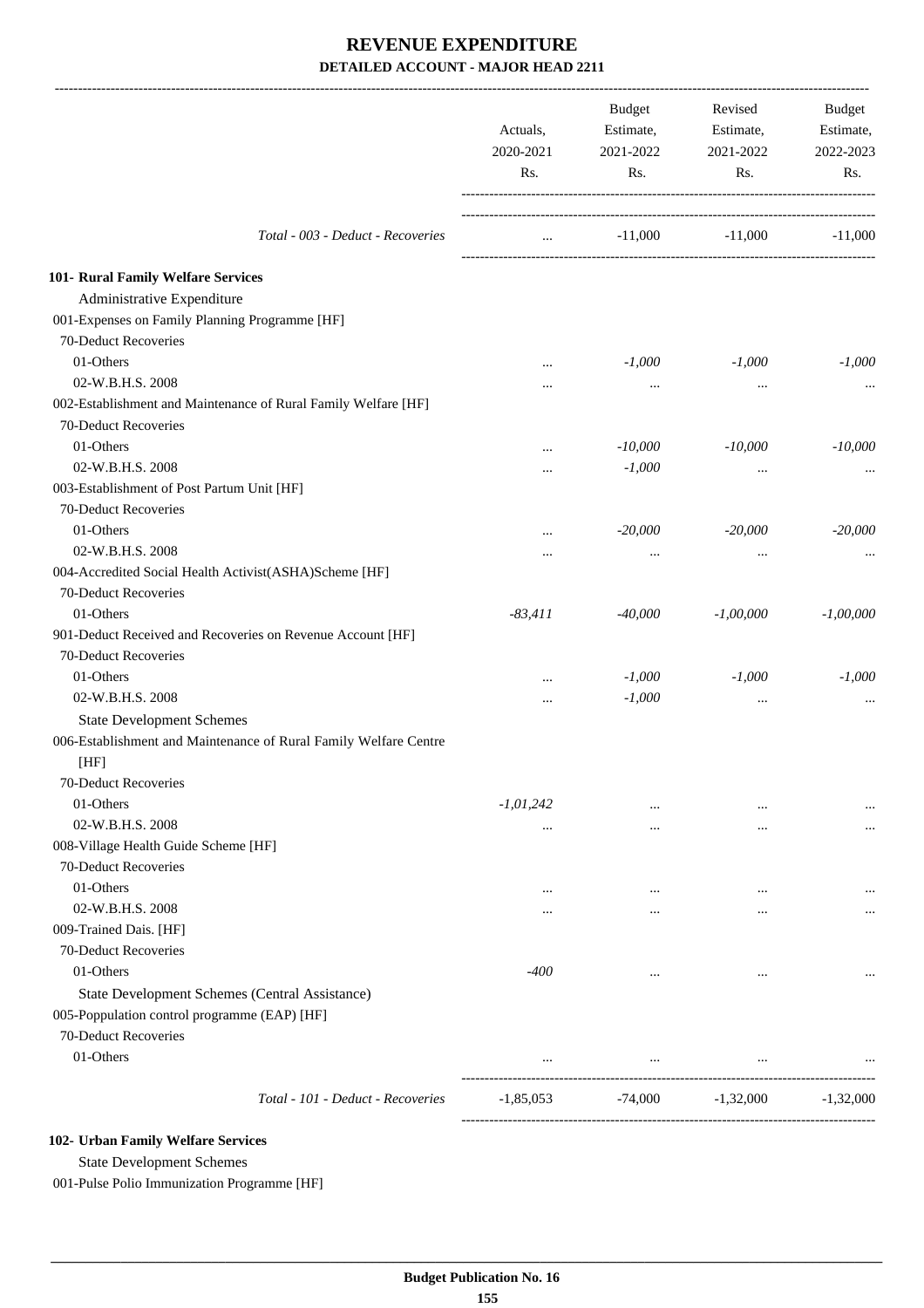| 70-Deduct Recoveries<br>01-Others<br>$\cdots$<br>$\ddotsc$<br>02-W.B.H.S. 2008<br>$\cdots$<br>$\cdots$<br><br>Total - 102 - Deduct - Recoveries<br>$\cdots$<br>$\cdots$<br>Administrative Expenditure<br>005-Maternity and Child Welfare Centres in Backward Areas [HF]<br>70-Deduct Recoveries<br>01-Others<br>$-1,000$<br>$-1,000$<br>$\cdots$<br>02-W.B.H.S. 2008<br>$-1,000$<br>$\cdots$<br>$\cdots$<br>Total - 103 - Deduct - Recoveries<br>$-2,000$<br>$-1,000$<br>$\cdots$<br><b>State Development Schemes</b><br>001-Establishment of Post Partum Unit [HF]<br>70-Deduct Recoveries<br>01-Others<br>$\ddotsc$<br><br>02-W.B.H.S. 2008<br>Total - 200 - Deduct - Recoveries<br>$\cdots$<br>$\cdots$<br>$\cdots$<br><b>State Development Schemes</b><br>001-Village Health Guide Scheme [HF]<br>70-Deduct Recoveries<br>01-Others<br>$-2,000$<br>$\cdots$<br>$\cdots$<br>02-W.B.H.S. 2008<br>$\cdots$<br>$\cdots$<br>$\cdots$<br>002-Establishment & Maintenance of Rural Family Welfare Centre<br>[HF]<br>70-Deduct Recoveries<br>01-Others<br>$\cdots$<br>$\cdots$<br>$\cdots$<br>02-W.B.H.S. 2008<br>$\cdots$<br>$\cdots$<br>$\cdots$<br>003-Establishment of Post Partum Units [HF]<br>70-Deduct Recoveries<br>01-Others<br>$\cdots$<br>$\cdots$<br>$\cdots$<br>02-W.B.H.S. 2008<br>$\cdots$<br>$\cdots$<br>$\cdots$<br>Total - 789 - Deduct - Recoveries<br>$-2,000$<br>$\cdots$<br>$\cdots$<br><b>State Development Schemes</b><br>001-Village Health Guide Scheme [HF]<br>70-Deduct Recoveries<br>01-Others<br>$\cdots$<br>$\cdots$<br>$\cdots$ | Actuals,<br>2020-2021<br>Rs. | <b>Budget</b><br>Estimate,<br>2021-2022<br>Rs. | Revised<br>Estimate,<br>2021-2022<br>Rs. | Budget<br>Estimate,<br>2022-2023<br>Rs. |
|--------------------------------------------------------------------------------------------------------------------------------------------------------------------------------------------------------------------------------------------------------------------------------------------------------------------------------------------------------------------------------------------------------------------------------------------------------------------------------------------------------------------------------------------------------------------------------------------------------------------------------------------------------------------------------------------------------------------------------------------------------------------------------------------------------------------------------------------------------------------------------------------------------------------------------------------------------------------------------------------------------------------------------------------------------------------------------------------------------------------------------------------------------------------------------------------------------------------------------------------------------------------------------------------------------------------------------------------------------------------------------------------------------------------------------------------------------------------------------------------------------------------------------------------------------------|------------------------------|------------------------------------------------|------------------------------------------|-----------------------------------------|
| 103- Maternity and Child Health<br>200- Other Services and Supplies                                                                                                                                                                                                                                                                                                                                                                                                                                                                                                                                                                                                                                                                                                                                                                                                                                                                                                                                                                                                                                                                                                                                                                                                                                                                                                                                                                                                                                                                                          |                              |                                                |                                          |                                         |
|                                                                                                                                                                                                                                                                                                                                                                                                                                                                                                                                                                                                                                                                                                                                                                                                                                                                                                                                                                                                                                                                                                                                                                                                                                                                                                                                                                                                                                                                                                                                                              |                              |                                                |                                          |                                         |
|                                                                                                                                                                                                                                                                                                                                                                                                                                                                                                                                                                                                                                                                                                                                                                                                                                                                                                                                                                                                                                                                                                                                                                                                                                                                                                                                                                                                                                                                                                                                                              |                              |                                                |                                          |                                         |
|                                                                                                                                                                                                                                                                                                                                                                                                                                                                                                                                                                                                                                                                                                                                                                                                                                                                                                                                                                                                                                                                                                                                                                                                                                                                                                                                                                                                                                                                                                                                                              |                              |                                                |                                          |                                         |
|                                                                                                                                                                                                                                                                                                                                                                                                                                                                                                                                                                                                                                                                                                                                                                                                                                                                                                                                                                                                                                                                                                                                                                                                                                                                                                                                                                                                                                                                                                                                                              |                              |                                                |                                          |                                         |
|                                                                                                                                                                                                                                                                                                                                                                                                                                                                                                                                                                                                                                                                                                                                                                                                                                                                                                                                                                                                                                                                                                                                                                                                                                                                                                                                                                                                                                                                                                                                                              |                              |                                                |                                          |                                         |
|                                                                                                                                                                                                                                                                                                                                                                                                                                                                                                                                                                                                                                                                                                                                                                                                                                                                                                                                                                                                                                                                                                                                                                                                                                                                                                                                                                                                                                                                                                                                                              |                              |                                                |                                          |                                         |
|                                                                                                                                                                                                                                                                                                                                                                                                                                                                                                                                                                                                                                                                                                                                                                                                                                                                                                                                                                                                                                                                                                                                                                                                                                                                                                                                                                                                                                                                                                                                                              |                              |                                                |                                          |                                         |
|                                                                                                                                                                                                                                                                                                                                                                                                                                                                                                                                                                                                                                                                                                                                                                                                                                                                                                                                                                                                                                                                                                                                                                                                                                                                                                                                                                                                                                                                                                                                                              |                              |                                                |                                          | $-1,000$                                |
|                                                                                                                                                                                                                                                                                                                                                                                                                                                                                                                                                                                                                                                                                                                                                                                                                                                                                                                                                                                                                                                                                                                                                                                                                                                                                                                                                                                                                                                                                                                                                              |                              |                                                |                                          |                                         |
|                                                                                                                                                                                                                                                                                                                                                                                                                                                                                                                                                                                                                                                                                                                                                                                                                                                                                                                                                                                                                                                                                                                                                                                                                                                                                                                                                                                                                                                                                                                                                              |                              |                                                |                                          | $-1,000$                                |
|                                                                                                                                                                                                                                                                                                                                                                                                                                                                                                                                                                                                                                                                                                                                                                                                                                                                                                                                                                                                                                                                                                                                                                                                                                                                                                                                                                                                                                                                                                                                                              |                              |                                                |                                          |                                         |
|                                                                                                                                                                                                                                                                                                                                                                                                                                                                                                                                                                                                                                                                                                                                                                                                                                                                                                                                                                                                                                                                                                                                                                                                                                                                                                                                                                                                                                                                                                                                                              |                              |                                                |                                          |                                         |
|                                                                                                                                                                                                                                                                                                                                                                                                                                                                                                                                                                                                                                                                                                                                                                                                                                                                                                                                                                                                                                                                                                                                                                                                                                                                                                                                                                                                                                                                                                                                                              |                              |                                                |                                          |                                         |
|                                                                                                                                                                                                                                                                                                                                                                                                                                                                                                                                                                                                                                                                                                                                                                                                                                                                                                                                                                                                                                                                                                                                                                                                                                                                                                                                                                                                                                                                                                                                                              |                              |                                                |                                          |                                         |
|                                                                                                                                                                                                                                                                                                                                                                                                                                                                                                                                                                                                                                                                                                                                                                                                                                                                                                                                                                                                                                                                                                                                                                                                                                                                                                                                                                                                                                                                                                                                                              |                              |                                                |                                          |                                         |
|                                                                                                                                                                                                                                                                                                                                                                                                                                                                                                                                                                                                                                                                                                                                                                                                                                                                                                                                                                                                                                                                                                                                                                                                                                                                                                                                                                                                                                                                                                                                                              |                              |                                                |                                          |                                         |
| 789- Special Component Plan for Scheduled Castes<br>796- Tribal Areas Sub-Plan                                                                                                                                                                                                                                                                                                                                                                                                                                                                                                                                                                                                                                                                                                                                                                                                                                                                                                                                                                                                                                                                                                                                                                                                                                                                                                                                                                                                                                                                               |                              |                                                |                                          |                                         |
|                                                                                                                                                                                                                                                                                                                                                                                                                                                                                                                                                                                                                                                                                                                                                                                                                                                                                                                                                                                                                                                                                                                                                                                                                                                                                                                                                                                                                                                                                                                                                              |                              |                                                |                                          |                                         |
|                                                                                                                                                                                                                                                                                                                                                                                                                                                                                                                                                                                                                                                                                                                                                                                                                                                                                                                                                                                                                                                                                                                                                                                                                                                                                                                                                                                                                                                                                                                                                              |                              |                                                |                                          |                                         |
|                                                                                                                                                                                                                                                                                                                                                                                                                                                                                                                                                                                                                                                                                                                                                                                                                                                                                                                                                                                                                                                                                                                                                                                                                                                                                                                                                                                                                                                                                                                                                              |                              |                                                |                                          |                                         |
|                                                                                                                                                                                                                                                                                                                                                                                                                                                                                                                                                                                                                                                                                                                                                                                                                                                                                                                                                                                                                                                                                                                                                                                                                                                                                                                                                                                                                                                                                                                                                              |                              |                                                |                                          |                                         |
|                                                                                                                                                                                                                                                                                                                                                                                                                                                                                                                                                                                                                                                                                                                                                                                                                                                                                                                                                                                                                                                                                                                                                                                                                                                                                                                                                                                                                                                                                                                                                              |                              |                                                |                                          |                                         |
|                                                                                                                                                                                                                                                                                                                                                                                                                                                                                                                                                                                                                                                                                                                                                                                                                                                                                                                                                                                                                                                                                                                                                                                                                                                                                                                                                                                                                                                                                                                                                              |                              |                                                |                                          | $\cdots$                                |
|                                                                                                                                                                                                                                                                                                                                                                                                                                                                                                                                                                                                                                                                                                                                                                                                                                                                                                                                                                                                                                                                                                                                                                                                                                                                                                                                                                                                                                                                                                                                                              |                              |                                                |                                          |                                         |
|                                                                                                                                                                                                                                                                                                                                                                                                                                                                                                                                                                                                                                                                                                                                                                                                                                                                                                                                                                                                                                                                                                                                                                                                                                                                                                                                                                                                                                                                                                                                                              |                              |                                                |                                          |                                         |
|                                                                                                                                                                                                                                                                                                                                                                                                                                                                                                                                                                                                                                                                                                                                                                                                                                                                                                                                                                                                                                                                                                                                                                                                                                                                                                                                                                                                                                                                                                                                                              |                              |                                                |                                          |                                         |
|                                                                                                                                                                                                                                                                                                                                                                                                                                                                                                                                                                                                                                                                                                                                                                                                                                                                                                                                                                                                                                                                                                                                                                                                                                                                                                                                                                                                                                                                                                                                                              |                              |                                                |                                          |                                         |
|                                                                                                                                                                                                                                                                                                                                                                                                                                                                                                                                                                                                                                                                                                                                                                                                                                                                                                                                                                                                                                                                                                                                                                                                                                                                                                                                                                                                                                                                                                                                                              |                              |                                                |                                          | $\cdots$                                |
|                                                                                                                                                                                                                                                                                                                                                                                                                                                                                                                                                                                                                                                                                                                                                                                                                                                                                                                                                                                                                                                                                                                                                                                                                                                                                                                                                                                                                                                                                                                                                              |                              |                                                |                                          |                                         |
|                                                                                                                                                                                                                                                                                                                                                                                                                                                                                                                                                                                                                                                                                                                                                                                                                                                                                                                                                                                                                                                                                                                                                                                                                                                                                                                                                                                                                                                                                                                                                              |                              |                                                |                                          |                                         |
|                                                                                                                                                                                                                                                                                                                                                                                                                                                                                                                                                                                                                                                                                                                                                                                                                                                                                                                                                                                                                                                                                                                                                                                                                                                                                                                                                                                                                                                                                                                                                              |                              |                                                |                                          |                                         |
|                                                                                                                                                                                                                                                                                                                                                                                                                                                                                                                                                                                                                                                                                                                                                                                                                                                                                                                                                                                                                                                                                                                                                                                                                                                                                                                                                                                                                                                                                                                                                              |                              |                                                |                                          |                                         |
|                                                                                                                                                                                                                                                                                                                                                                                                                                                                                                                                                                                                                                                                                                                                                                                                                                                                                                                                                                                                                                                                                                                                                                                                                                                                                                                                                                                                                                                                                                                                                              |                              |                                                |                                          |                                         |
|                                                                                                                                                                                                                                                                                                                                                                                                                                                                                                                                                                                                                                                                                                                                                                                                                                                                                                                                                                                                                                                                                                                                                                                                                                                                                                                                                                                                                                                                                                                                                              |                              |                                                |                                          |                                         |
|                                                                                                                                                                                                                                                                                                                                                                                                                                                                                                                                                                                                                                                                                                                                                                                                                                                                                                                                                                                                                                                                                                                                                                                                                                                                                                                                                                                                                                                                                                                                                              |                              |                                                |                                          |                                         |
|                                                                                                                                                                                                                                                                                                                                                                                                                                                                                                                                                                                                                                                                                                                                                                                                                                                                                                                                                                                                                                                                                                                                                                                                                                                                                                                                                                                                                                                                                                                                                              |                              |                                                |                                          |                                         |
|                                                                                                                                                                                                                                                                                                                                                                                                                                                                                                                                                                                                                                                                                                                                                                                                                                                                                                                                                                                                                                                                                                                                                                                                                                                                                                                                                                                                                                                                                                                                                              |                              |                                                |                                          |                                         |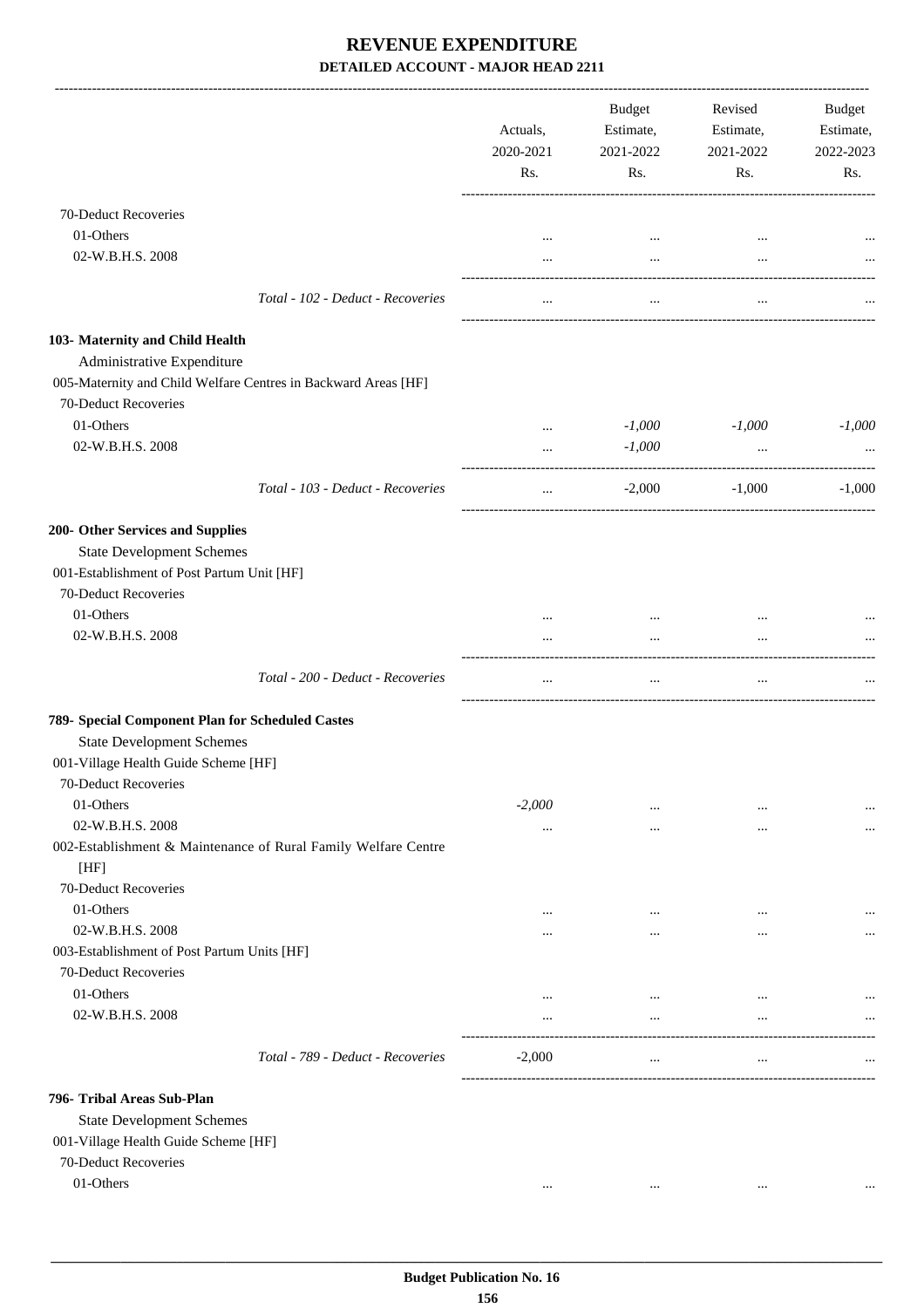-------------------------------------------------------------------------------------------------------------------------------------------------------------------------------

|                                                                                                                | Actuals,<br>2020-2021<br>Rs. | <b>Budget</b><br>Estimate,<br>2021-2022<br>Rs. | Revised<br>Estimate,<br>2021-2022<br>Rs. | <b>Budget</b><br>Estimate,<br>2022-2023<br>Rs. |
|----------------------------------------------------------------------------------------------------------------|------------------------------|------------------------------------------------|------------------------------------------|------------------------------------------------|
| 02-W.B.H.S. 2008                                                                                               | $\ddotsc$                    | $\cdots$                                       | $\ddotsc$                                |                                                |
| 002-Establishment & Maintenance of Rural Family Welfare Centre<br>[HF]                                         |                              |                                                |                                          |                                                |
| 70-Deduct Recoveries                                                                                           |                              |                                                |                                          |                                                |
| 01-Others                                                                                                      |                              |                                                |                                          |                                                |
| 02-W.B.H.S. 2008                                                                                               |                              |                                                |                                          |                                                |
| 003-Establishment of Post Partum Units [HF]                                                                    |                              |                                                |                                          |                                                |
| 70-Deduct Recoveries<br>01-Others                                                                              |                              |                                                |                                          |                                                |
|                                                                                                                |                              |                                                |                                          |                                                |
| 02-W.B.H.S. 2008                                                                                               |                              | $\ddotsc$                                      | $\cdots$                                 |                                                |
| Total - 796 - Deduct - Recoveries                                                                              | $\cdots$                     |                                                | $\cdots$                                 |                                                |
| 800- Other Expenditure                                                                                         |                              |                                                |                                          |                                                |
| <b>State Development Schemes</b>                                                                               |                              |                                                |                                          |                                                |
| 003-Refund of Unutilised Fund of CSS Schemes (State Share)<br>(CSSREFUND) [HF]                                 |                              |                                                |                                          |                                                |
| 70-Deduct Recoveries                                                                                           |                              |                                                |                                          |                                                |
| 01-Others                                                                                                      |                              |                                                |                                          |                                                |
| State Development Schemes (Central Assistance)<br>002-Refund of Unutilised Fund of CSS Schemes (Central Share) |                              |                                                |                                          |                                                |
| (CSSREFUND) [HF]<br>70-Deduct Recoveries                                                                       |                              |                                                |                                          |                                                |
| 01-Others                                                                                                      |                              |                                                |                                          |                                                |
|                                                                                                                |                              |                                                |                                          |                                                |
| Total - 800 - Deduct - Recoveries                                                                              | $\cdots$                     |                                                | $\cdots$                                 |                                                |
| 911- Deduct Recoveries of Overpayments                                                                         |                              |                                                |                                          |                                                |
| Administrative Expenditure                                                                                     |                              |                                                |                                          |                                                |
| 002-Establishment and Maintenance of Rural Family Welfare<br>Planning Sub-Centre. [HF]                         |                              |                                                |                                          |                                                |
| 70-Deduct Recoveries                                                                                           |                              |                                                |                                          |                                                |
| 01-Others                                                                                                      | $-2,45,995$                  | $-2,00,000$                                    | $-3,00,000$                              | $-3,00,000$                                    |
| 004-Accredited Social Health Activities(ASHA) Scheme [HF]                                                      |                              |                                                |                                          |                                                |
| 70-Deduct Recoveries                                                                                           |                              |                                                |                                          |                                                |
| 01-Others                                                                                                      | $-1,41,710$                  | $-50,000$                                      | $-2,00,000$                              | $-2,00,000$                                    |
| 011-State Family Welfare Bureau [HF]                                                                           |                              |                                                |                                          |                                                |
| 70-Deduct Recoveries                                                                                           |                              |                                                |                                          |                                                |
| 01-Others                                                                                                      |                              | $-10,000$                                      | $-10,000$                                | $-10,000$                                      |
| 02-W.B.H.S. 2008                                                                                               |                              | $-1,000$                                       | $\cdots$                                 |                                                |
| 012-Establishment and Maintenance of Rural Family Welfare                                                      |                              |                                                |                                          |                                                |
| Planning Sub-Centre. [HF]                                                                                      |                              |                                                |                                          |                                                |
| 70-Deduct Recoveries                                                                                           |                              |                                                |                                          |                                                |
| 01-Others                                                                                                      |                              | $-10,000$                                      | $-10,000$                                | $-10,000$                                      |
| 02-W.B.H.S. 2008                                                                                               | $\ddotsc$                    | $-1,000$                                       | $\cdots$                                 |                                                |
| 013-Establishment of Post Partum Unit [HF]<br>70-Deduct Recoveries                                             |                              |                                                |                                          |                                                |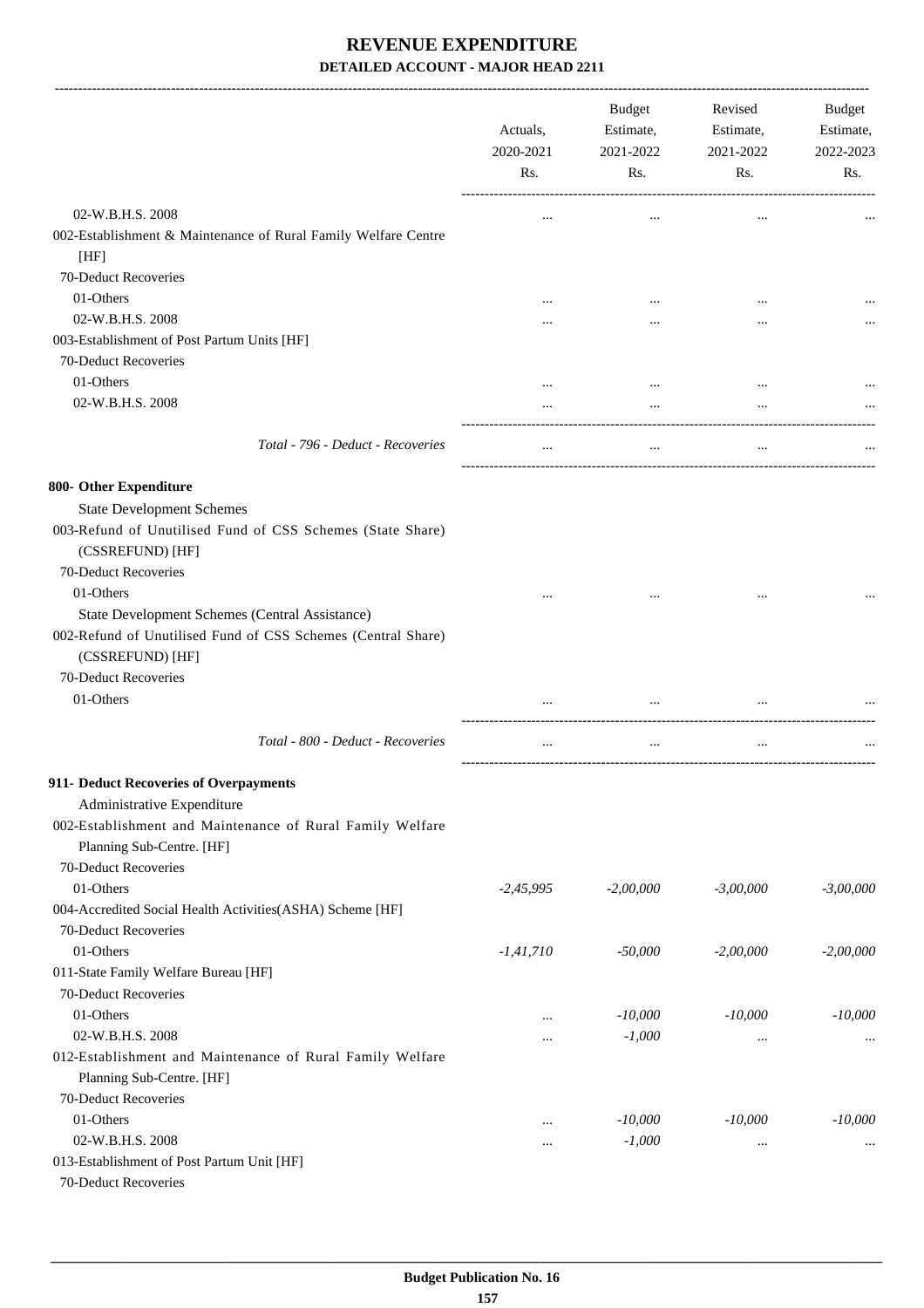-------------------------------------------------------------------------------------------------------------------------------------------------------------------------------

|                                                                           | Actuals,<br>2020-2021<br>Rs. | <b>Budget</b><br>Estimate,<br>2021-2022<br>Rs. | Revised<br>Estimate,<br>2021-2022<br>Rs. | <b>Budget</b><br>Estimate,<br>2022-2023<br>Rs. |
|---------------------------------------------------------------------------|------------------------------|------------------------------------------------|------------------------------------------|------------------------------------------------|
| 01-Others                                                                 | $\cdots$                     | $-1,000$                                       | $-1,000$                                 | $-1,000$                                       |
| 015-Establishment and Maintenance of Rural Family Welfare Centre<br>[HF]  |                              |                                                |                                          |                                                |
| 70-Deduct Recoveries                                                      |                              |                                                |                                          |                                                |
| 01-Others                                                                 | $-3,171$                     | $-5,000$                                       | $-5,000$                                 | $-5,000$                                       |
| <b>State Development Schemes</b>                                          |                              |                                                |                                          |                                                |
| 001-Establishment of Post Partum Unit [HF]                                |                              |                                                |                                          |                                                |
| 70-Deduct Recoveries                                                      |                              |                                                |                                          |                                                |
| 01-Others                                                                 | $-16,390$                    |                                                |                                          |                                                |
| 02-W.B.H.S. 2008                                                          | $\cdots$                     | $\cdots$                                       | $\cdots$                                 |                                                |
| 006-Establishment and Maiuntenance of Rural Family Welfare<br>Centre [HF] |                              |                                                |                                          |                                                |
| 70-Deduct Recoveries                                                      |                              |                                                |                                          |                                                |
| 01-Others                                                                 | $\cdots$                     | $\cdots$                                       | $\cdots$                                 |                                                |
| 02-W.B.H.S. 2008                                                          |                              |                                                |                                          |                                                |
| 008-Village Health Guide Scheme [HF]                                      |                              |                                                |                                          |                                                |
| 70-Deduct Recoveries                                                      |                              |                                                |                                          |                                                |
| 01-Others                                                                 | $-1,600$                     | $\cdots$                                       | $\cdots$                                 |                                                |
| 009-Trained Dais [HF]                                                     |                              |                                                |                                          |                                                |
| 70-Deduct Recoveries                                                      |                              |                                                |                                          |                                                |
| 01-Others                                                                 |                              |                                                |                                          |                                                |
| State Development Schemes (Central Assistance)                            |                              |                                                |                                          |                                                |
| 016-National Health Mission (NHM)(Central Share) (OCASPS) [HF]            |                              |                                                |                                          |                                                |
| 70-Deduct Recoveries                                                      |                              |                                                |                                          |                                                |
| 01-Others                                                                 |                              |                                                |                                          |                                                |
| Total - 911 - Deduct - Recoveries                                         | $-4,08,866$                  |                                                | $-2,78,000$ $-5,26,000$                  | $-5,26,000$                                    |
| Total - 2211 - Deduct - Recoveries                                        | $-7,97,029$                  | $-3,71,000$                                    | $-6,73,000$                              | $-6,73,000$                                    |
|                                                                           |                              |                                                |                                          |                                                |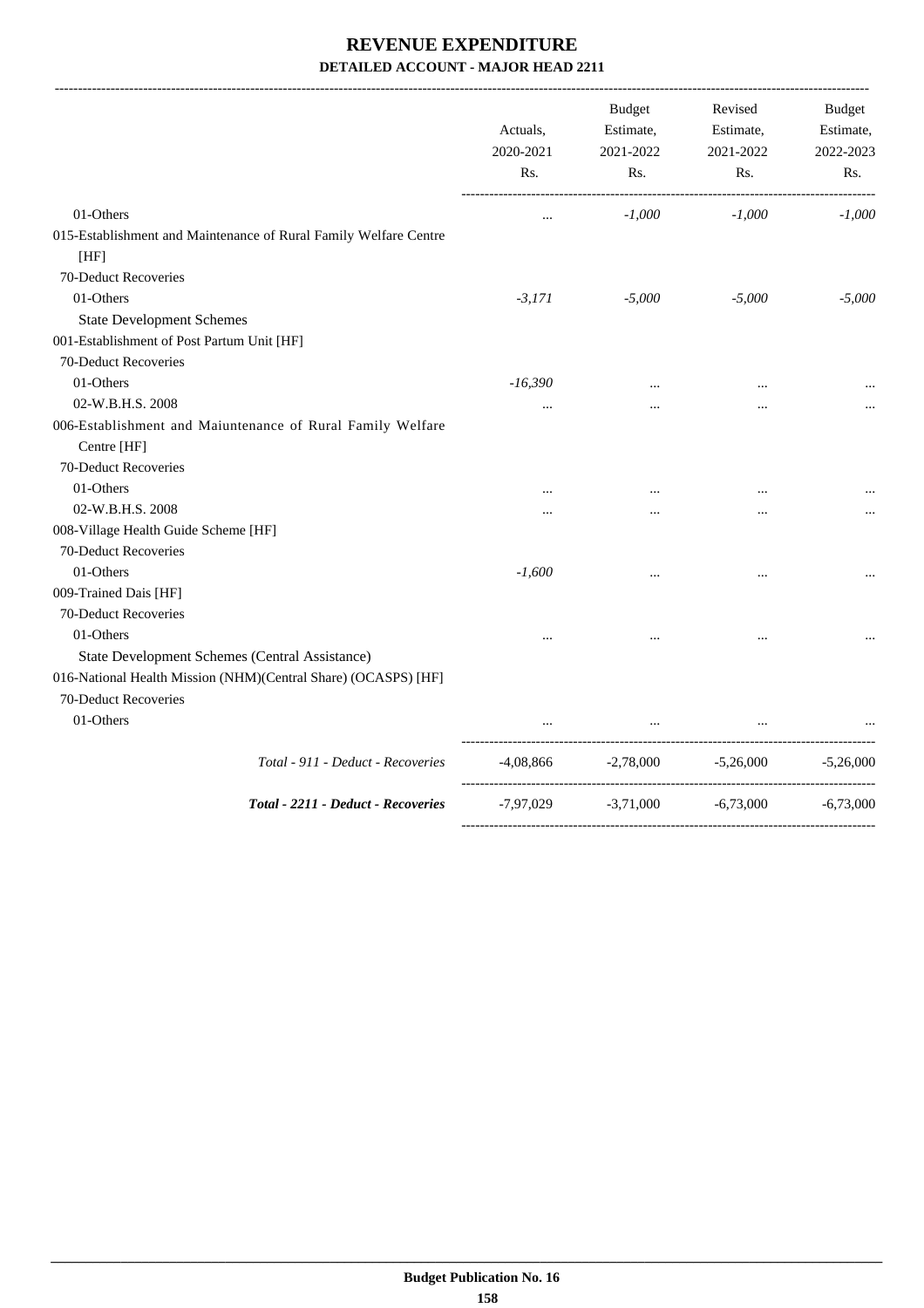# **REVENUE EXPENDITURE**

#### **DEMAND No. 24**

#### **Health & Family Welfare Department**

#### **B - Social Services - (g) Social Welfare and Nutrition**

#### **Head of Account : 2235 - Social Security And Welfare**

| <b>Charged Rs. Nil</b><br>Voted Rs. 11,02,50,000                                   |                      |                                                                                                     |                      | Total Rs. 11,02,50,000 |
|------------------------------------------------------------------------------------|----------------------|-----------------------------------------------------------------------------------------------------|----------------------|------------------------|
|                                                                                    |                      | Voted Rs.                                                                                           |                      | Charged Rs. Total Rs.  |
| <b>Gross Expenditure</b>                                                           |                      | 11,02,50,000                                                                                        |                      | $\dots$ 11,02,50,000   |
| Deduct - Recoveries                                                                |                      | $\cdots$                                                                                            | $\cdots$             |                        |
| <b>Net Expenditure</b>                                                             |                      | 11,02,50,000                                                                                        | $\cdots$             | 11,02,50,000           |
| <b>REVENUE EXPENDITURE</b><br><b>ABSTRACT ACCOUNT</b>                              |                      |                                                                                                     |                      |                        |
|                                                                                    |                      | Budget                                                                                              | Revised              | <b>Budget</b>          |
|                                                                                    | Actuals,             |                                                                                                     | Estimate, Estimate,  | Estimate,              |
|                                                                                    | 2020-2021            | 2021-2022                                                                                           | 2021-2022            | 2022-2023              |
|                                                                                    | Rs.                  | Rs.                                                                                                 | Rs.                  | Rs.                    |
| 02 - SOCIAL WELFARE<br>103- Womens Welfare                                         |                      |                                                                                                     |                      |                        |
| <b>State Development Schemes</b><br>State Development Schemes (Central Assistance) | $\cdots$<br>$\cdots$ | 10,00,00,000                                                                                        | $\ddots$             | 10,50,00,000           |
| <b>Total - 103</b>                                                                 | $\ddots$             | 10,00,00,000                                                                                        | <b>Sales Control</b> | 10,50,00,000           |
| 200- Other Programmes                                                              |                      |                                                                                                     |                      |                        |
| <b>State Development Schemes</b>                                                   |                      | 32,26,546 50,00,000 32,89,000                                                                       |                      | 52,50,000              |
| <b>Total - 200</b>                                                                 |                      | $32,26,546$ $50,00,000$ $32,89,000$                                                                 |                      | 52,50,000              |
| Grand Total - Gross 32,26,546 10,50,00,000 32,89,000 11,02,50,000                  |                      |                                                                                                     |                      |                        |
|                                                                                    |                      | Voted 32,26,546 10,50,00,000 32,89,000 11,02,50,000                                                 |                      |                        |
| Charged                                                                            |                      | $\mathbf{u}$ and $\mathbf{u}$ are $\mathbf{u}$ and $\mathbf{u}$ are $\mathbf{u}$ . The $\mathbf{u}$ | $\cdots$             |                        |
| State Development Schemes 32,26,546 10,50,00,000 32,89,000 11,02,50,000            |                      |                                                                                                     |                      |                        |
| <b>State Development Schemes (Central Assistance)</b>                              | $\cdots$             | $\cdots$                                                                                            | $\cdots$             |                        |
| <b>Deduct Recoveries</b>                                                           |                      | $\cdots$<br>$\cdots$                                                                                |                      |                        |
| Grand Total - Net 32,26,546 10,50,00,000 32,89,000 11,02,50,000                    |                      |                                                                                                     |                      |                        |
|                                                                                    |                      | Voted 32,26,546 10,50,00,000 32,89,000 11,02,50,000                                                 |                      |                        |

*Charged ... ... ... ...*

----------------------------------------------------------------------------------------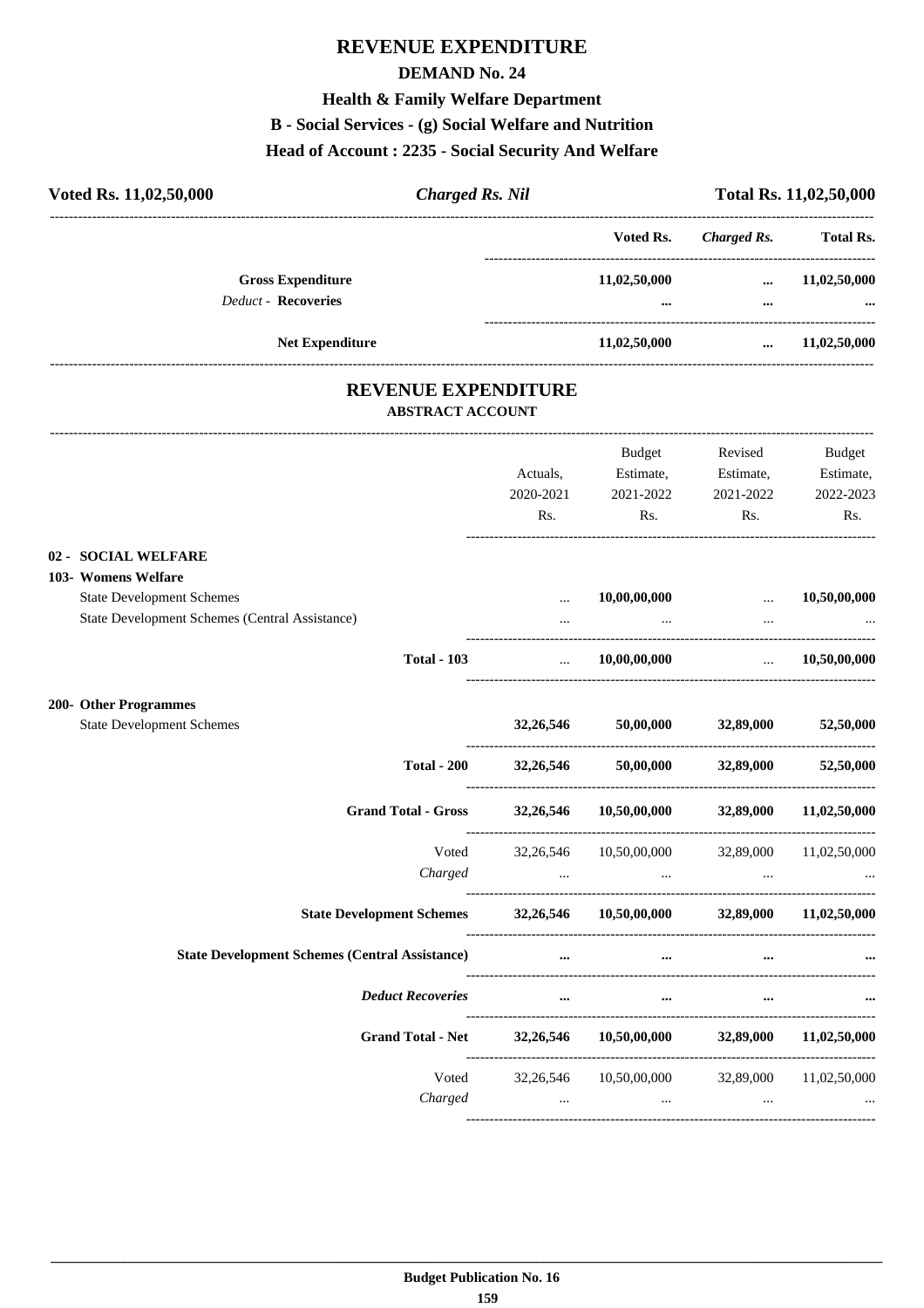|                                                                                                                                                                         | Actuals,<br>2020-2021<br>Rs. | Budget<br>Estimate,<br>2021-2022<br>Rs. | Revised<br>Estimate,<br>2021-2022<br>Rs.     | Budget<br>Estimate,<br>2022-2023<br>Rs. |
|-------------------------------------------------------------------------------------------------------------------------------------------------------------------------|------------------------------|-----------------------------------------|----------------------------------------------|-----------------------------------------|
| DETAILED ACCOUNT NO. 2235-02-103 - WOMENS WELFARE                                                                                                                       |                              |                                         |                                              |                                         |
| 02 - SOCIAL WELFARE                                                                                                                                                     |                              |                                         |                                              |                                         |
| 103- Womens Welfare                                                                                                                                                     |                              |                                         |                                              |                                         |
| <b>State Development Schemes</b>                                                                                                                                        |                              |                                         |                                              |                                         |
| 067- Pradhan Mantri Matru Vandana Yojana (PMMVY) (State Share)<br>(OCASPS) [HF]                                                                                         |                              |                                         |                                              |                                         |
| 31- Grants-in-aid-GENERAL                                                                                                                                               |                              |                                         |                                              |                                         |
| 02-Other Grants                                                                                                                                                         | $\cdots$                     | 10,00,00,000                            | $\mathbf{r}$                                 | 10,50,00,000                            |
| Total - 2235-02-103-067                                                                                                                                                 | $\cdots$                     | 10,00,00,000                            | ----------------------------------           | $\ldots$ 10,50,00,000                   |
| 082- Pradhan Mantri Matru Vandana Yojana (PMMVY)under<br>SAMARTHYA(State Share) (OCASPS) [HF]<br>31- Grants-in-aid-GENERAL                                              |                              |                                         |                                              |                                         |
| 02-Other Grants                                                                                                                                                         |                              | $\cdots$                                |                                              |                                         |
| <b>Total - State Development Schemes</b>                                                                                                                                |                              | $\ldots$ 10,00,00,000                   | $\mathbf{r}$ , and the state of $\mathbf{r}$ | 10,50,00,000                            |
| <b>State Development Schemes (Central Assistance)</b><br>071- Pradhan Mantri Matru Vandana Yojana (PMMVY) (Central<br>Share) (OCASPS) [HF]<br>31- Grants-in-aid-GENERAL |                              |                                         |                                              |                                         |
| 02-Other Grants<br>081- Pradhan Mantri Matru Vandana Yojana (PMMVY)under<br>SAMARTHYA(Central Share) (OCASPS) [HF]<br>31- Grants-in-aid-GENERAL                         |                              |                                         |                                              |                                         |
| 02-Other Grants                                                                                                                                                         |                              |                                         |                                              |                                         |
| Total - 2235-02-103                                                                                                                                                     |                              | $\ddotsc$<br>10,00,00,000               | $\ddotsc$                                    | 10,50,00,000                            |
| Voted                                                                                                                                                                   |                              | 10,00,00,000                            |                                              | 10,50,00,000                            |
| Charged                                                                                                                                                                 |                              |                                         |                                              |                                         |
|                                                                                                                                                                         |                              |                                         |                                              |                                         |

#### **DETAILED ACCOUNT NO. 2235-02-200 - OTHER PROGRAMMES .**

#### **02 - SOCIAL WELFARE**

#### **200- Other Programmes**

#### **State Development Schemes**

- 038- Pathbandhu [HF]
- 50- Other Charges
- 

|                      | Total - 2235-02-200                      | 32, 26, 546 | 50,00,000 | 32,89,000 | 52,50,000 |
|----------------------|------------------------------------------|-------------|-----------|-----------|-----------|
|                      | <b>Total - State Development Schemes</b> | 32, 26, 546 | 50,00,000 | 32,89,000 | 52,50,000 |
| 98- Training         |                                          | 1.66.140    | 10,00,000 | 3,33,000  | 10,50,000 |
| 50- Other Charges    |                                          | 30.60.406   | 40,00,000 | 29,56,000 | 42,00,000 |
| 038- Pathbandhu [HF] |                                          |             |           |           |           |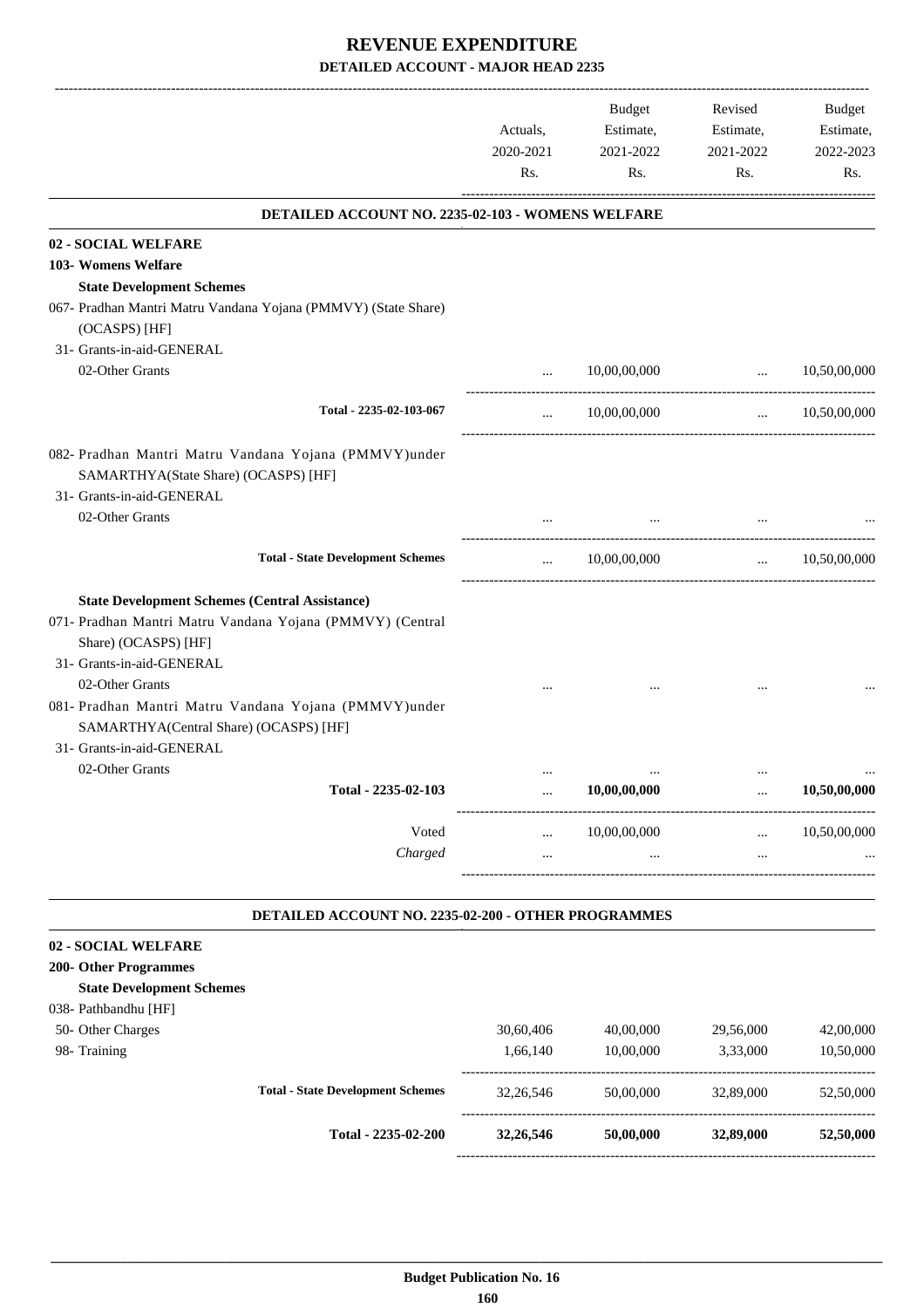|         |             | <b>Budget</b> | Revised   | <b>Budget</b> |
|---------|-------------|---------------|-----------|---------------|
|         | Actuals.    | Estimate,     | Estimate, | Estimate,     |
|         | 2020-2021   | 2021-2022     | 2021-2022 | 2022-2023     |
|         | Rs.         | Rs.           | Rs.       | Rs.           |
| Voted   | 32, 26, 546 | 50,00,000     | 32,89,000 | 52,50,000     |
| Charged |             |               | $\cdots$  | $\cdots$      |
|         |             |               |           |               |

**--------------------------------------------------------------------------------------------------------------------------------------------------------------------------------**

#### **DETAILED ACCOUNT NO. 2235 - DEDUCT RECOVERIES IN REDUCTION OF EXPENDITURE**

| 02 - SOCIAL WELFARE                                          |          |          |          |          |
|--------------------------------------------------------------|----------|----------|----------|----------|
| 103- Womens Welfare                                          |          |          |          |          |
| <b>State Development Schemes</b>                             |          |          |          |          |
| 075-Refund of Unutilised Fund of CSS Schemes (State Share)   |          |          |          |          |
| (CSSREFUND) [HF]                                             |          |          |          |          |
| 70-Deduct Recoveries                                         |          |          |          |          |
| 01-Others                                                    | $\cdots$ | $\cdots$ | $\cdots$ | $\cdots$ |
| State Development Schemes (Central Assistance)               |          |          |          |          |
| 074-Refund of Unutilised Fund of CSS Schemes (Central Share) |          |          |          |          |
| (CSSREFUND) [HF]                                             |          |          |          |          |
| 70-Deduct Recoveries                                         |          |          |          |          |
| 01-Others                                                    | $\cdots$ | $\cdots$ | $\cdots$ | $\cdots$ |
|                                                              |          |          |          |          |
| Total - 103 - Deduct - Recoveries                            | $\cdots$ | $\cdots$ | $\cdots$ | $\cdots$ |
|                                                              |          |          |          |          |
| Total - 2235 - Deduct - Recoveries                           | $\cdots$ | $\cdots$ | $\cdots$ | $\cdots$ |
|                                                              |          |          |          |          |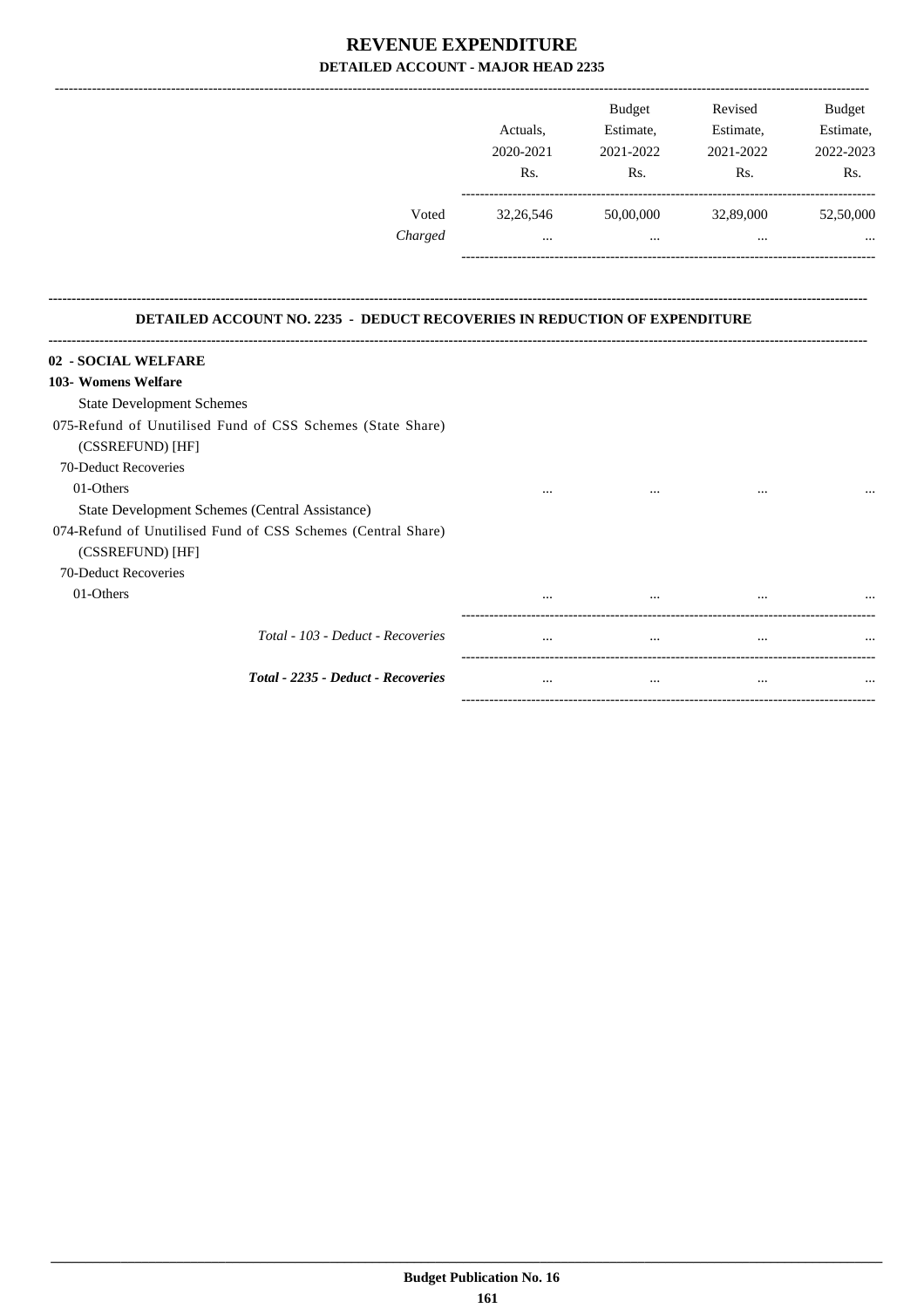# **REVENUE EXPENDITURE DEMAND No. 24 Health & Family Welfare Department B - Social Services - (g) Social Welfare and Nutrition Head of Account : 2236 - Nutrition**

| Voted Rs. 5,06,000                                                                     | <b>Charged Rs. Nil</b>                                |                            |                            |                                                              | <b>Total Rs. 5,06,000</b> |
|----------------------------------------------------------------------------------------|-------------------------------------------------------|----------------------------|----------------------------|--------------------------------------------------------------|---------------------------|
|                                                                                        |                                                       |                            | Voted Rs.                  | <b>Charged Rs.</b><br>-------------------------------------- | <b>Total Rs.</b>          |
|                                                                                        | <b>Gross Expenditure</b>                              |                            | 5,06,000                   | $\cdots$                                                     | 5,06,000                  |
|                                                                                        | Deduct - Recoveries                                   |                            | $-1,000$                   | $\cdots$                                                     | $-1,000$                  |
|                                                                                        | Net Expenditure                                       |                            | 5,05,000                   | $\cdots$                                                     | 5,05,000                  |
|                                                                                        | <b>REVENUE EXPENDITURE</b><br><b>ABSTRACT ACCOUNT</b> |                            |                            |                                                              |                           |
|                                                                                        |                                                       |                            | Budget                     | Revised                                                      | <b>Budget</b>             |
|                                                                                        |                                                       | Actuals,                   | Estimate,                  | Estimate,                                                    | Estimate,                 |
|                                                                                        |                                                       | 2020-2021                  | 2021-2022                  | 2021-2022                                                    | 2022-2023                 |
|                                                                                        |                                                       | Rs.                        | Rs.                        | Rs.                                                          | Rs.                       |
| 02 - DISTRIBUTION OF NUTRITIOUS FOOD AND BEVERAGES<br>101- Special Nutrition Programme |                                                       |                            |                            |                                                              |                           |
| Administrative Expenditure                                                             |                                                       | 4,66,824                   | 7,19,000 4,82,000          |                                                              | 5,06,000                  |
|                                                                                        | <b>Total - 101</b>                                    |                            | 4,66,824 7,19,000 4,82,000 |                                                              | 5,06,000                  |
|                                                                                        | <b>Grand Total - Gross</b>                            | 4,66,824 7,19,000 4,82,000 |                            |                                                              | 5,06,000                  |
|                                                                                        | Voted                                                 |                            | 4,66,824 7,19,000          | 4,82,000                                                     | 5,06,000                  |
|                                                                                        | Charged                                               | <b>Contract Contract</b>   | $\cdots$                   |                                                              |                           |
|                                                                                        | <b>Administrative Expenditure</b>                     | 4,66,824 7,19,000 4,82,000 |                            |                                                              | 5,06,000                  |
|                                                                                        | <b>Deduct Recoveries</b>                              | $\cdots$                   |                            | $-1,000$ $-1,000$                                            | $-1,000$                  |
|                                                                                        | <b>Grand Total - Net</b>                              |                            | 4,66,824 7,18,000          | 4,81,000                                                     | 5,05,000                  |
|                                                                                        | Voted                                                 | 4,66,824                   | 7,18,000                   | 4,81,000                                                     | 5,05,000                  |
|                                                                                        | Charged                                               | $\cdots$                   | $\cdots$                   | $\cdots$                                                     |                           |

----------------------------------------------------------------------------------------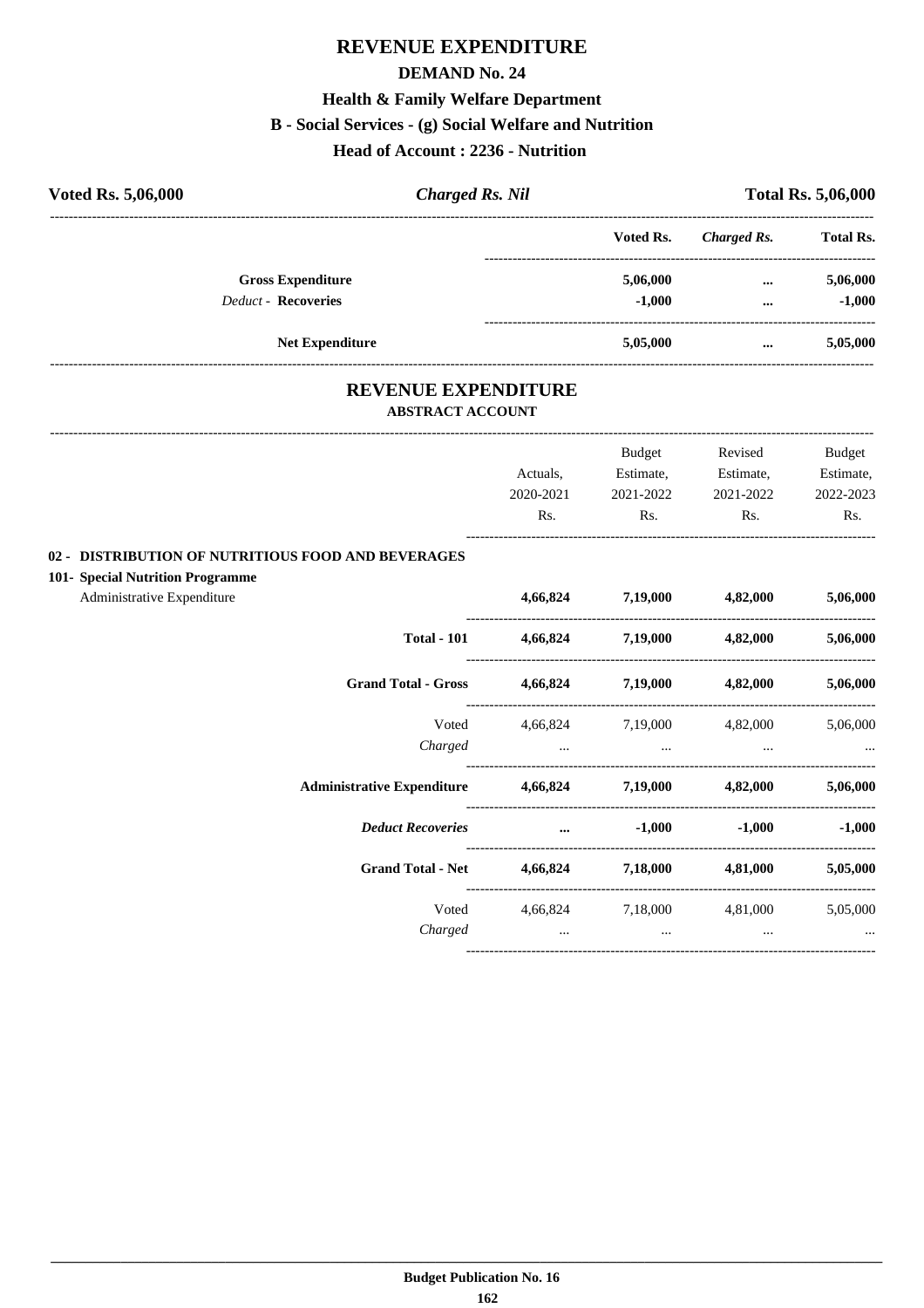|                                                                                                                                                                                                                                                                   | Actuals,<br>2020-2021<br>Rs. | <b>Budget</b><br>Estimate,<br>2021-2022<br>Rs. | Revised<br>Estimate,<br>2021-2022<br>Rs. | Budget<br>Estimate,<br>2022-2023<br>Rs. |
|-------------------------------------------------------------------------------------------------------------------------------------------------------------------------------------------------------------------------------------------------------------------|------------------------------|------------------------------------------------|------------------------------------------|-----------------------------------------|
| DETAILED ACCOUNT NO. 2236-02-101 - SPECIAL NUTRITION PROGRAMME                                                                                                                                                                                                    |                              |                                                |                                          |                                         |
| 02 - DISTRIBUTION OF NUTRITIOUS FOOD AND                                                                                                                                                                                                                          |                              |                                                |                                          |                                         |
| <b>BEVERAGES</b>                                                                                                                                                                                                                                                  |                              |                                                |                                          |                                         |
| 101- Special Nutrition Programme                                                                                                                                                                                                                                  |                              |                                                |                                          |                                         |
| <b>Administrative Expenditure</b>                                                                                                                                                                                                                                 |                              |                                                |                                          |                                         |
| 003- Other Health Schemes [HF]                                                                                                                                                                                                                                    |                              |                                                |                                          |                                         |
| 01- Salaries                                                                                                                                                                                                                                                      |                              |                                                |                                          |                                         |
| 01-Pay                                                                                                                                                                                                                                                            | 4,17,000                     | 6,20,000                                       | 4,25,000                                 | 4,38,000                                |
| 14-Grade Pay                                                                                                                                                                                                                                                      | $\cdots$                     | $\cdots$                                       | $\cdots$                                 |                                         |
| 02-Dearness Allowance                                                                                                                                                                                                                                             | $\cdots$                     | 19,000                                         | 17,000                                   | 26,000                                  |
| 03-House Rent Allowance                                                                                                                                                                                                                                           | 49,824                       | 59,000                                         | 40,000                                   | 42,000                                  |
| 04-Ad hoc Bonus                                                                                                                                                                                                                                                   | $\ddotsc$                    | $\cdots$                                       | $\cdots$                                 |                                         |
| 07-Other Allowances                                                                                                                                                                                                                                               | $\ddotsc$                    | $\cdots$                                       | $\cdots$                                 |                                         |
| 12-Medical Allowance                                                                                                                                                                                                                                              |                              | $\cdots$                                       |                                          |                                         |
|                                                                                                                                                                                                                                                                   |                              |                                                |                                          |                                         |
| Total - 2236-02-101-003-01                                                                                                                                                                                                                                        | 4,66,824                     |                                                | 6,98,000 4,82,000                        | 5,06,000                                |
| 07- Medical Reimbursements                                                                                                                                                                                                                                        | $\cdots$                     | $\cdots$                                       | $\cdots$                                 |                                         |
| 11- Travel Expenses                                                                                                                                                                                                                                               | $\ddotsc$                    | $\cdots$                                       | $\cdots$                                 |                                         |
| 12- Medical Reimbursements under WBHS 2008                                                                                                                                                                                                                        |                              |                                                |                                          |                                         |
| 13- Office Expenses                                                                                                                                                                                                                                               |                              |                                                |                                          |                                         |
| 04-Other Office Expenses                                                                                                                                                                                                                                          |                              | $\cdots$                                       |                                          |                                         |
| 50- Other Charges                                                                                                                                                                                                                                                 |                              | 7,000                                          |                                          |                                         |
| 77- Computerisation                                                                                                                                                                                                                                               |                              | 14,000                                         |                                          |                                         |
| <b>Total - Administrative Expenditure</b>                                                                                                                                                                                                                         | 4,66,824                     |                                                | 7,19,000 4,82,000                        | 5,06,000                                |
| Total - 2236-02-101                                                                                                                                                                                                                                               | 4,66,824                     | 7,19,000                                       | 4,82,000                                 | 5,06,000                                |
| Voted                                                                                                                                                                                                                                                             |                              | 4,66,824 7,19,000                              | 4,82,000                                 | 5,06,000                                |
| Charged                                                                                                                                                                                                                                                           | $\cdots$                     | $\cdots$                                       | $\cdots$                                 |                                         |
| <b>DETAILED ACCOUNT NO. 2236 - DEDUCT RECOVERIES IN REDUCTION OF EXPENDITURE</b><br>02 - DISTRIBUTION OF NUTRITIOUS FOOD AND BEVERAGES<br>101- Special Nutrition Programme<br>Administrative Expenditure<br>003-Other Health Schemes [HF]<br>70-Deduct Recoveries |                              |                                                |                                          |                                         |
|                                                                                                                                                                                                                                                                   |                              |                                                |                                          |                                         |
| 01-Others                                                                                                                                                                                                                                                         | $\cdots$                     | $-1,000$                                       | $-1,000$                                 | $-1,000$                                |

02-W.B.H.S. 2008 ... ... ... ...

----------------------------------------------------------------------------------------- *Total - 101 - Deduct - Recoveries* ... -1,000 -1,000 -1,000 -----------------------------------------------------------------------------------------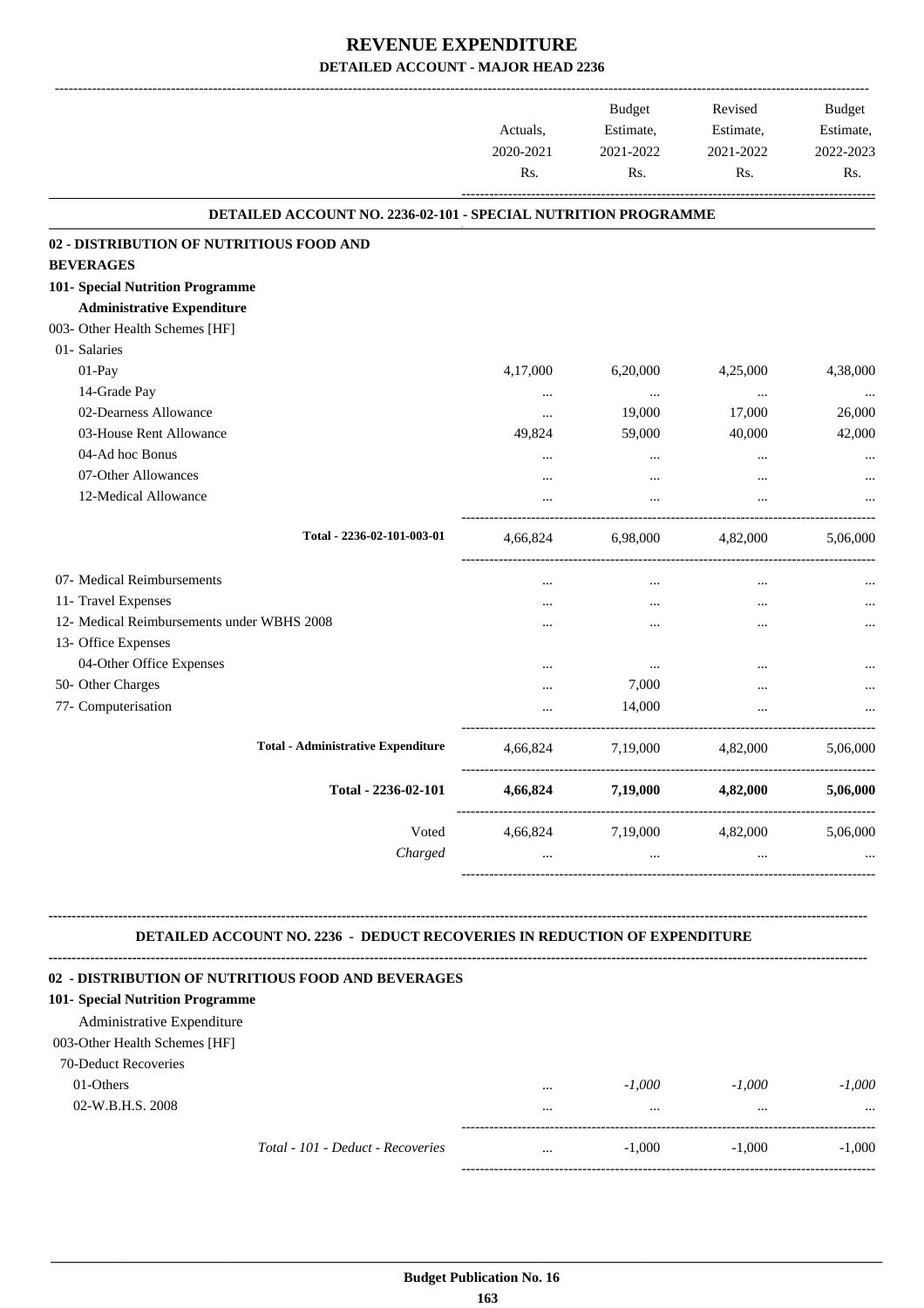--------------

|                                    | Actuals,<br>2020-2021<br>Rs. | <b>Budget</b><br>Estimate,<br>2021-2022<br>Rs. | Revised<br>Estimate,<br>2021-2022<br>Rs. | <b>Budget</b><br>Estimate,<br>2022-2023<br>Rs. |
|------------------------------------|------------------------------|------------------------------------------------|------------------------------------------|------------------------------------------------|
| Total - 2236 - Deduct - Recoveries | $\cdots$                     | $-1,000$                                       | $-1.000$                                 | $-1,000$                                       |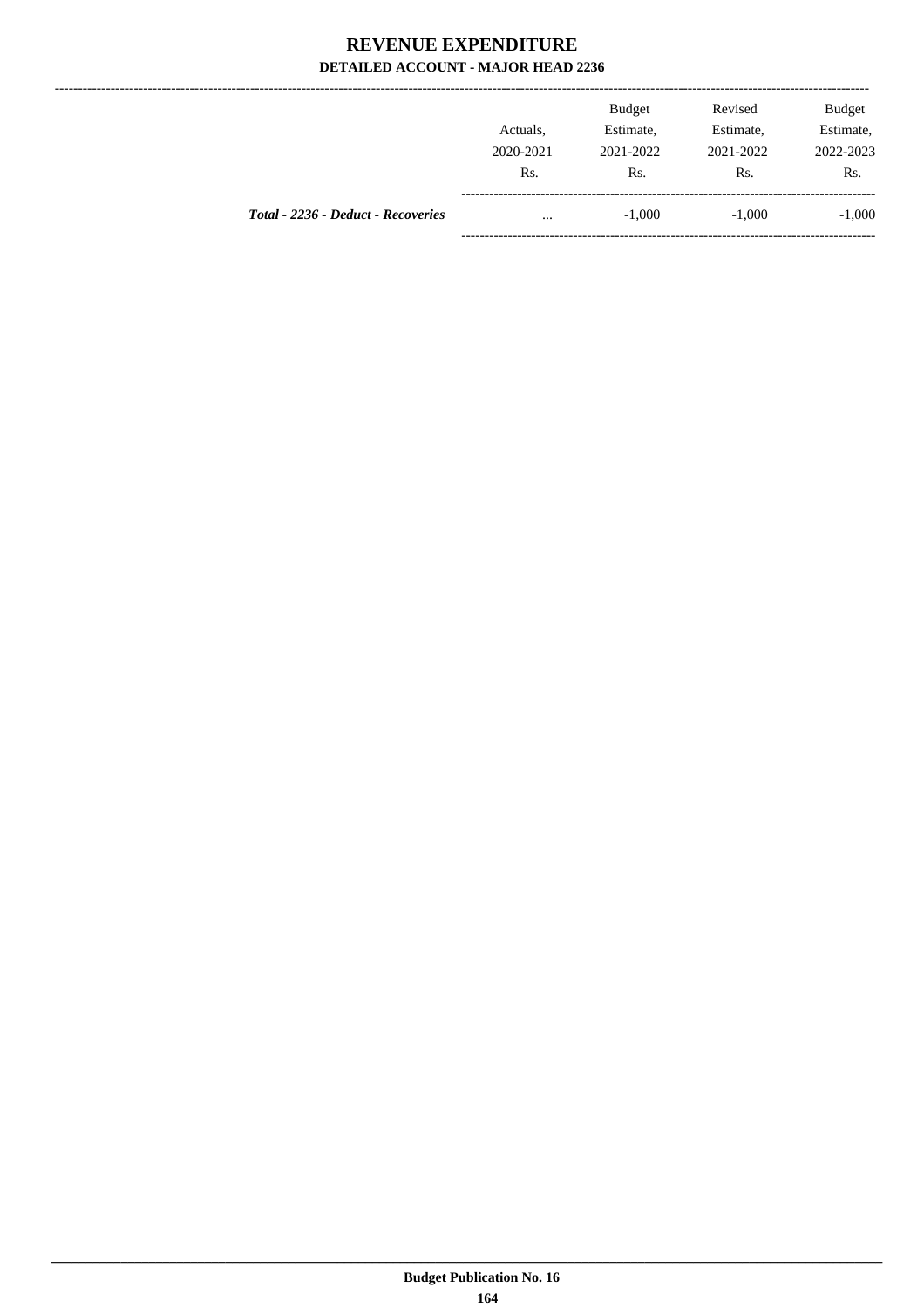### **REVENUE EXPENDITURE**

#### **DEMAND No. 24**

# **Health & Family Welfare Department**

**B** - Social Services - (h) Others

# Head of Account: 2250 - Other Social Services

| <b>Voted Rs. 3,71,000</b>  | Charged Rs. Nil |           |             |                  |
|----------------------------|-----------------|-----------|-------------|------------------|
|                            |                 | Voted Rs. | Charged Rs. | <b>Total Rs.</b> |
| <b>Gross Expenditure</b>   |                 | 3,71,000  | $\cdots$    | 3,71,000         |
| <b>Deduct - Recoveries</b> |                 | $-1.000$  | $\cdots$    | $-1,000$         |
| <b>Net Expenditure</b>     |                 | 3,70,000  | $\cdots$    | 3,70,000         |

#### REVENUE EXPENDITURE **ABSTRACT ACCOUNT**

|                                                      |                                                                | Actuals,<br>2020-2021<br>Rs. | Budget<br>Estimate,<br>2021-2022<br>Rs.                                                                                                    | Revised<br>Estimate,<br>2021-2022<br>Rs. | <b>Budget</b><br>Estimate,<br>2022-2023<br>Rs. |
|------------------------------------------------------|----------------------------------------------------------------|------------------------------|--------------------------------------------------------------------------------------------------------------------------------------------|------------------------------------------|------------------------------------------------|
| 800- Other Expenditure<br>Administrative Expenditure |                                                                |                              | 2,32,621 3,94,000 3,63,000 3,71,000                                                                                                        |                                          |                                                |
|                                                      |                                                                |                              | Total - 800 2,32,621 3,94,000 3,63,000 3,71,000                                                                                            |                                          |                                                |
|                                                      | Grand Total - Gross 2,32,621 3,94,000 3,63,000 3,71,000        |                              |                                                                                                                                            |                                          |                                                |
|                                                      | Voted<br>Charged                                               |                              | 2,32,621 3,94,000 3,63,000 3,71,000<br>the contract of the contract of the contract of the contract of the contract of the contract of the |                                          |                                                |
|                                                      | Administrative Expenditure 2,32,621 3,94,000 3,63,000 3,71,000 |                              |                                                                                                                                            |                                          |                                                |
|                                                      | <b>Deduct Recoveries</b>                                       |                              | $\dots$ -1,000                                                                                                                             |                                          | $-1,000$ $-1,000$                              |
|                                                      | Grand Total - Net 2,32,621 3,93,000 3,62,000 3,70,000          |                              |                                                                                                                                            |                                          |                                                |
|                                                      | Charged                                                        | $\cdots$                     | Voted 2,32,621 3,93,000 3,62,000 3,70,000<br>$\cdots$                                                                                      | $\cdots$                                 |                                                |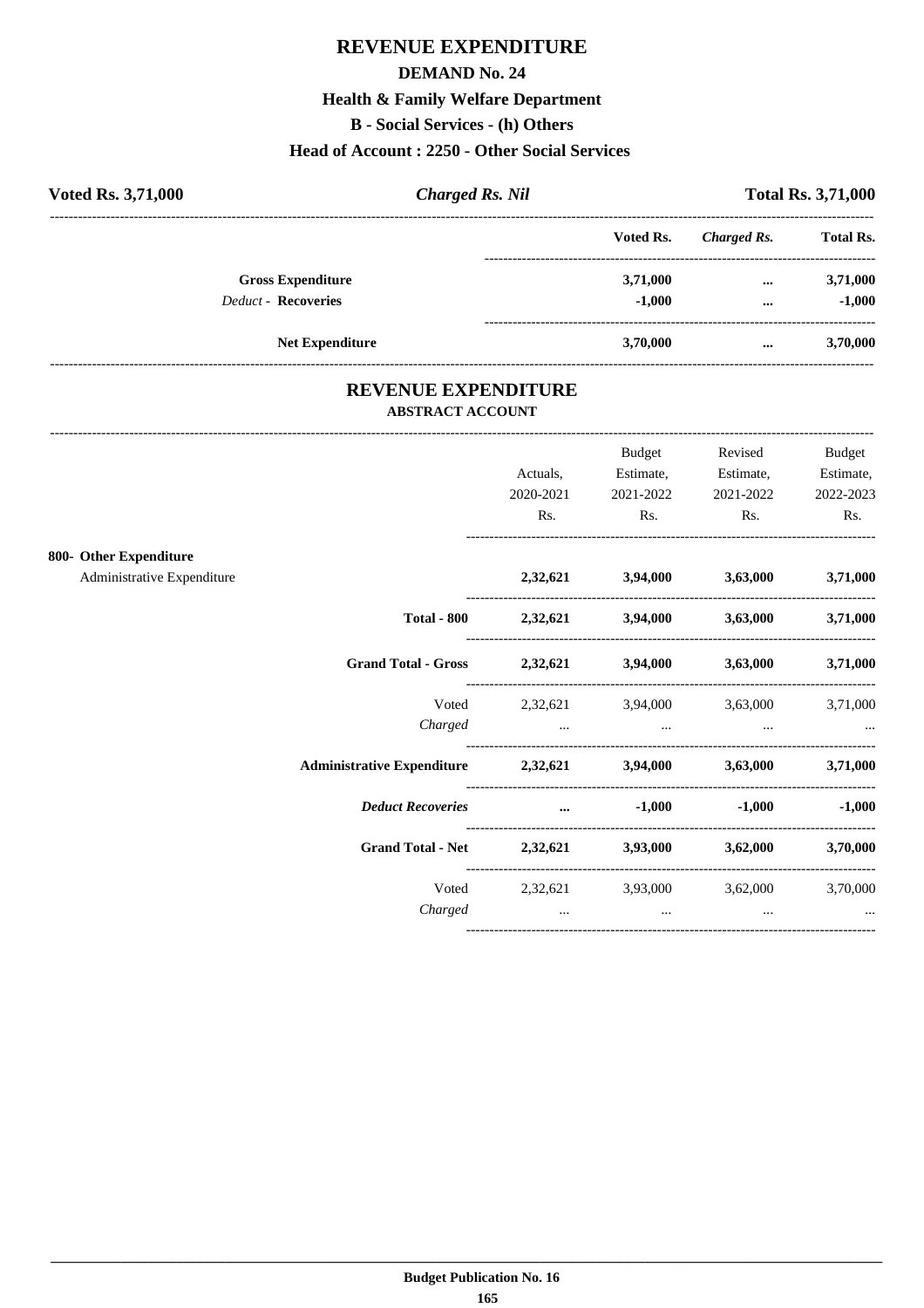|                                                                                  | Actuals,<br>2020-2021 | <b>Budget</b><br>Estimate,<br>2021-2022 | Revised<br>Estimate,<br>2021-2022 | <b>Budget</b><br>Estimate,<br>2022-2023 |
|----------------------------------------------------------------------------------|-----------------------|-----------------------------------------|-----------------------------------|-----------------------------------------|
|                                                                                  | Rs.                   | Rs.                                     | Rs.                               | Rs.                                     |
| DETAILED ACCOUNT NO. 2250-00-800 - OTHER EXPENDITURE                             |                       |                                         |                                   |                                         |
| 800- Other Expenditure                                                           |                       |                                         |                                   |                                         |
| <b>Administrative Expenditure</b>                                                |                       |                                         |                                   |                                         |
| 037- Expenditure in running of the Morgues [HF]                                  |                       |                                         |                                   |                                         |
| 13- Office Expenses                                                              |                       |                                         |                                   |                                         |
| 01-Electricity                                                                   | 2,32,621              | 3,43,000                                | 3,43,000                          | 3,50,000                                |
| 50- Other Charges                                                                | $\cdots$              | 51,000                                  | 20,000                            | 21,000                                  |
| <b>Total - Administrative Expenditure</b>                                        | 2,32,621              | 3,94,000                                | 3,63,000                          | 3,71,000                                |
| Total - 2250-00-800                                                              | 2,32,621              | 3,94,000                                | 3,63,000                          | 3,71,000                                |
| Voted                                                                            | 2,32,621              | 3,94,000                                | 3,63,000                          | 3,71,000                                |
| Charged                                                                          |                       |                                         |                                   |                                         |
| <b>DETAILED ACCOUNT NO. 2250 - DEDUCT RECOVERIES IN REDUCTION OF EXPENDITURE</b> |                       |                                         |                                   |                                         |
| 800- Other Expenditure                                                           |                       |                                         |                                   |                                         |
| Administrative Expenditure                                                       |                       |                                         |                                   |                                         |
| 009-Grants towards marketing facilities/market promotion [HF]                    |                       |                                         |                                   |                                         |
| 70-Deduct Recoveries                                                             |                       |                                         |                                   |                                         |
| 01-Others                                                                        | $\cdots$              | $-1,000$                                | $-1,000$                          | $-1,000$                                |
| 02-W.B.H.S. 2008                                                                 |                       | $\ddots$                                | $\ldots$                          |                                         |
| Total - 800 - Deduct - Recoveries                                                | $\cdots$              | $-1,000$                                | $-1,000$                          | $-1,000$                                |
| Total - 2250 - Deduct - Recoveries                                               | $\cdots$              | $-1,000$                                | $-1,000$                          | $-1,000$                                |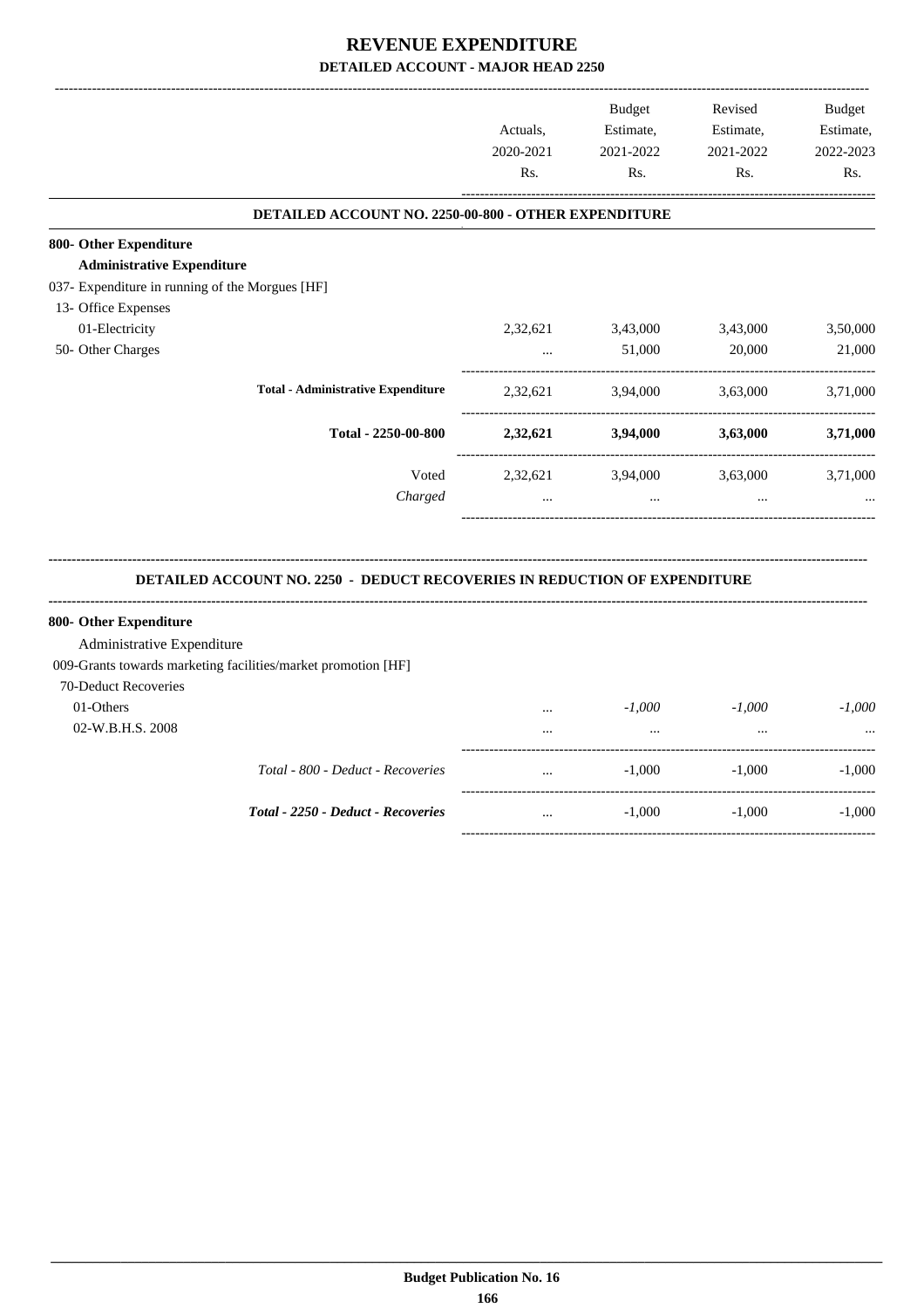# **REVENUE EXPENDITURE**

#### **DEMAND No. 24**

# **Health & Family Welfare Department**

**B - Social Services - (h) Others**

#### **Head of Account : 2251 - Secretariat--Social Services**

| <b>Charged Rs. Nil</b> |              |             | Total Rs. 22,65,24,000 |
|------------------------|--------------|-------------|------------------------|
|                        | Voted Rs.    | Charged Rs. | <b>Total Rs.</b>       |
|                        | 22,65,24,000 | $\cdots$    | 22,65,24,000           |
|                        | $-52,000$    | $\cdots$    | $-52,000$              |
|                        | 22,64,72,000 |             | 22,64,72,000           |
|                        |              |             |                        |

#### **REVENUE EXPENDITURE ABSTRACT ACCOUNT**

---------------------------------------------------------------------------------------------------------------------------------------------------------------------------------

|                                                 | Actuals,<br>2020-2021               | <b>Budget</b><br>Estimate,<br>2021-2022 | Revised                      | <b>Budget</b><br>Estimate,<br>2022-2023                                                                                                                                                                                                                                                                                                                                                                                                                                                                                                                                                                                                                                                                                                                                                                                                                                            |
|-------------------------------------------------|-------------------------------------|-----------------------------------------|------------------------------|------------------------------------------------------------------------------------------------------------------------------------------------------------------------------------------------------------------------------------------------------------------------------------------------------------------------------------------------------------------------------------------------------------------------------------------------------------------------------------------------------------------------------------------------------------------------------------------------------------------------------------------------------------------------------------------------------------------------------------------------------------------------------------------------------------------------------------------------------------------------------------|
|                                                 | Rs.                                 |                                         |                              | Rs.                                                                                                                                                                                                                                                                                                                                                                                                                                                                                                                                                                                                                                                                                                                                                                                                                                                                                |
|                                                 |                                     |                                         |                              |                                                                                                                                                                                                                                                                                                                                                                                                                                                                                                                                                                                                                                                                                                                                                                                                                                                                                    |
|                                                 |                                     |                                         |                              |                                                                                                                                                                                                                                                                                                                                                                                                                                                                                                                                                                                                                                                                                                                                                                                                                                                                                    |
|                                                 |                                     |                                         |                              |                                                                                                                                                                                                                                                                                                                                                                                                                                                                                                                                                                                                                                                                                                                                                                                                                                                                                    |
|                                                 |                                     |                                         |                              |                                                                                                                                                                                                                                                                                                                                                                                                                                                                                                                                                                                                                                                                                                                                                                                                                                                                                    |
| Voted<br>Charged                                |                                     |                                         |                              |                                                                                                                                                                                                                                                                                                                                                                                                                                                                                                                                                                                                                                                                                                                                                                                                                                                                                    |
|                                                 |                                     |                                         |                              |                                                                                                                                                                                                                                                                                                                                                                                                                                                                                                                                                                                                                                                                                                                                                                                                                                                                                    |
|                                                 |                                     |                                         |                              | $-52,000$ $-52,000$                                                                                                                                                                                                                                                                                                                                                                                                                                                                                                                                                                                                                                                                                                                                                                                                                                                                |
|                                                 |                                     |                                         |                              |                                                                                                                                                                                                                                                                                                                                                                                                                                                                                                                                                                                                                                                                                                                                                                                                                                                                                    |
| Voted<br>Charged                                | and the contract of the contract of |                                         | $\cdots$                     |                                                                                                                                                                                                                                                                                                                                                                                                                                                                                                                                                                                                                                                                                                                                                                                                                                                                                    |
| 090- Secretariate<br>Administrative Expenditure |                                     |                                         | and the contract of the con- | Estimate,<br>2021-2022<br>Rs.<br>$\mathbf{Rs.}$<br>20,43,89,647 18,81,39,000 23,61,53,000 22,65,24,000<br>Total - 090 20,43,89,647 18,81,39,000 23,61,53,000 22,65,24,000<br>Grand Total - Gross 20,43,89,647 18,81,39,000 23,61,53,000 22,65,24,000<br>20,43,89,647 18,81,39,000 23,61,53,000 22,65,24,000<br>the contract of the contract of the contract of the contract of the contract of the contract of the contract of<br>Administrative Expenditure 20,43,89,647 18,81,39,000 23,61,53,000 22,65,24,000<br>Deduct Recoveries and the settlement of the settlement of the settlement of the settlement of the settlement of the settlement of the settlement of the settlement of the settlement of the settlement of the settlement of th<br>Grand Total - Net 20,43,89,647 18,80,85,000 23,61,01,000 22,64,72,000<br>20,43,89,647 18,80,85,000 23,61,01,000 22,64,72,000 |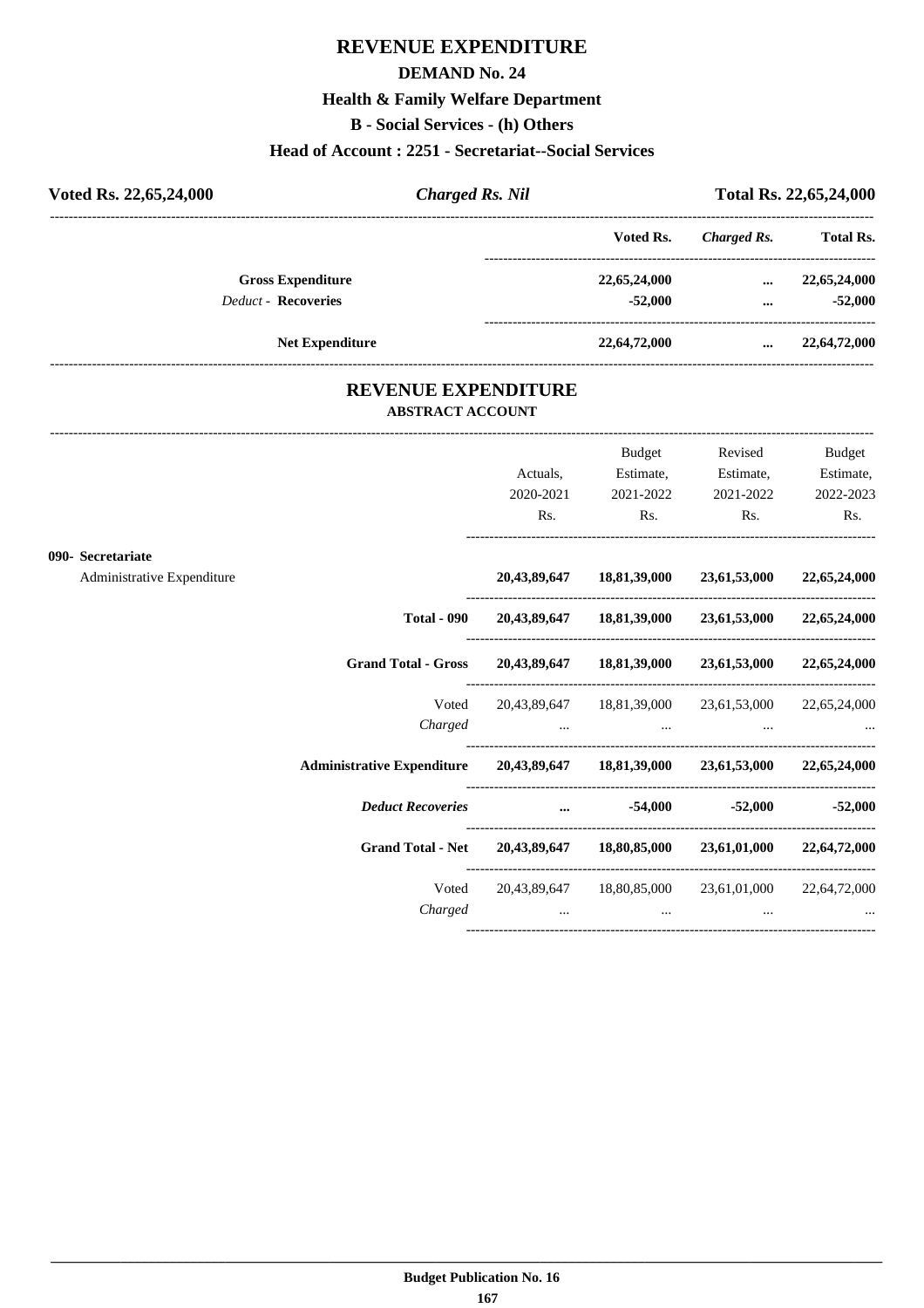|                                                                   | Actuals,<br>2020-2021<br>Rs. | Budget<br>Estimate,<br>2021-2022<br>Rs. | Revised<br>Estimate,<br>2021-2022<br>Rs.            | Budget<br>Estimate,<br>2022-2023<br>Rs. |
|-------------------------------------------------------------------|------------------------------|-----------------------------------------|-----------------------------------------------------|-----------------------------------------|
|                                                                   |                              |                                         |                                                     |                                         |
| DETAILED ACCOUNT NO. 2251-00-090 - SECRETARIATE                   |                              |                                         |                                                     |                                         |
| 090- Secretariate                                                 |                              |                                         |                                                     |                                         |
| <b>Administrative Expenditure</b>                                 |                              |                                         |                                                     |                                         |
| 001- Department of Health and Family Welfare [HF]<br>01- Salaries |                              |                                         |                                                     |                                         |
| 01-Pay                                                            | 14, 13, 32, 654              | 15,25,00,000                            | 14,41,59,000                                        |                                         |
| 14-Grade Pay                                                      | 1,16,323                     | 20,000                                  | 10,000                                              | 14,84,84,000<br>10,000                  |
| 02-Dearness Allowance                                             | 49,76,783                    | 45,75,000                               | 1,05,00,000                                         | 1,08,15,000                             |
| 03-House Rent Allowance                                           | 1,32,86,223                  | 1,44,88,000                             | 1,48,02,000                                         |                                         |
| 04-Ad hoc Bonus                                                   | 3,78,000                     | 3,95,000                                | 3,86,000                                            | 1,52,47,000<br>3,94,000                 |
| 05-Interim Relief                                                 | 2,22,084                     | 10,000                                  | 2,33,000                                            | 2,33,000                                |
| 07-Other Allowances                                               | 8,97,940                     | 7,94,000                                | 8,00,000                                            | 8,16,000                                |
| 12-Medical Allowance                                              | 60,398                       | 62,000                                  | 61,000                                              | 62,000                                  |
|                                                                   |                              |                                         |                                                     |                                         |
| Total - 2251-00-090-001-01                                        | 16, 12, 70, 405              | 17,28,44,000                            | 17,09,51,000                                        | 17.60.61.000                            |
| 02- Wages                                                         | 19,88,596                    | 20,38,000                               | 96,50,000                                           | 99,40,000                               |
| 07- Medical Reimbursements                                        | 6,40,830                     | 2,50,000                                | 6,91,000                                            | 7,05,000                                |
| 11- Travel Expenses                                               | 98,371                       | 1,36,000                                | 1,36,000                                            | 1,39,000                                |
| 12- Medical Reimbursements under WBHS 2008                        | 10,59,113                    | 8,90,000                                | 18,00,000                                           | 15,00,000                               |
| 13- Office Expenses                                               |                              |                                         |                                                     |                                         |
| 01-Electricity                                                    | $\cdots$                     |                                         |                                                     |                                         |
| 02-Telephone                                                      | 1,24,631                     | 1,32,000                                | 1,32,000                                            | 1,35,000                                |
| 03-Maintenance / P.O.L. for Office Vehicles                       | $\cdots$                     | 3,60,000                                | 1,50,000                                            | 1,53,000                                |
| 04-Other Office Expenses                                          | 48,07,131                    | 38,30,000                               | 38,30,000                                           | 39,07,000                               |
| Total - 2251-00-090-001-13                                        | 49, 31, 762                  | 43,22,000                               | 41,12,000                                           | 41,95,000                               |
| 19- Maintenance                                                   | 35,99,557                    | 36,00,000                               | 36,00,000                                           | 36,72,000                               |
| 26- Advertising and Publicity Expenses                            | 1,68,99,885                  | 38,000                                  | 3,00,00,000                                         | 1,50,00,000                             |
| 27- Minor Works/ Maintenance                                      | $\ldots$                     | $\cdots$                                | 1,34,000                                            | 1,37,000                                |
| 28- Payment of Professional and Special Services                  |                              |                                         |                                                     |                                         |
| 02-Other charges                                                  | 49,09,887                    | 35,00,000                               | 8,00,000                                            | 8,16,000                                |
| 50- Other Charges                                                 | 13,155                       | 5,10,000                                | 4,50,000                                            | 4,59,000                                |
| 77- Computerisation                                               | $\cdots$                     | 11,000                                  | $\cdots$                                            |                                         |
| 78- Outsourcing of Services                                       | 89,78,086                    | $\cdots$                                | 1,38,29,000                                         | 1,39,00,000                             |
| <b>Total - Administrative Expenditure</b>                         |                              |                                         | 20,43,89,647 18,81,39,000 23,61,53,000 22,65,24,000 |                                         |
| Total - 2251-00-090                                               |                              |                                         | 20,43,89,647 18,81,39,000 23,61,53,000 22,65,24,000 |                                         |
| Voted                                                             |                              |                                         | 20,43,89,647 18,81,39,000 23,61,53,000              | 22,65,24,000                            |
| Charged                                                           |                              | $\cdots$                                |                                                     |                                         |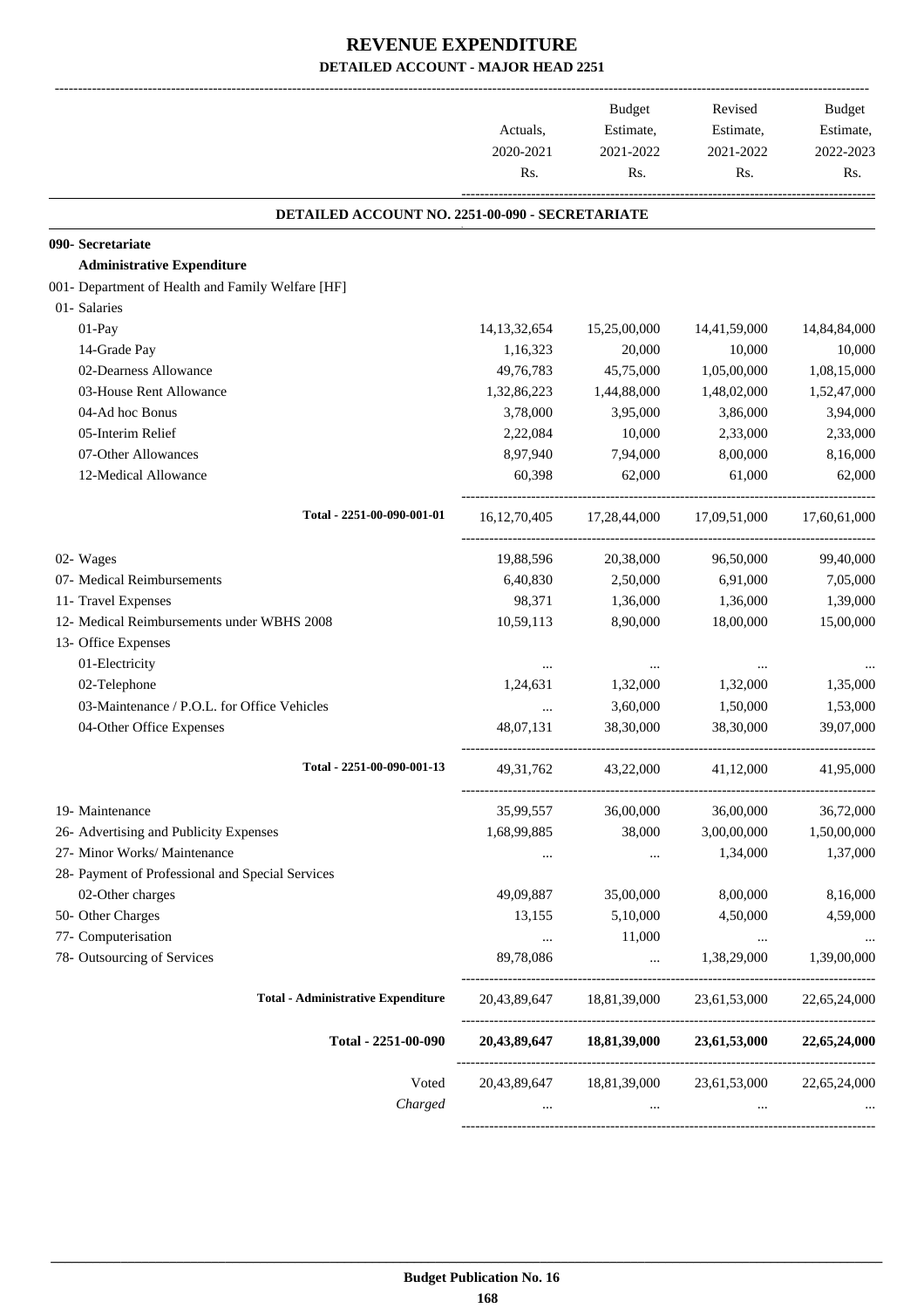|                                                                                  | Actuals,<br>2020-2021<br>Rs. | Estimate,<br>2021-2022<br>Rs. | Revised<br>Estimate,<br>2021-2022<br>Rs. | <b>Budget</b><br>Estimate,<br>2022-2023<br>Rs. |
|----------------------------------------------------------------------------------|------------------------------|-------------------------------|------------------------------------------|------------------------------------------------|
| <b>DETAILED ACCOUNT NO. 2251 - DEDUCT RECOVERIES IN REDUCTION OF EXPENDITURE</b> |                              |                               |                                          |                                                |
| 090- Secretariate                                                                |                              |                               |                                          |                                                |
| Administrative Expenditure                                                       |                              |                               |                                          |                                                |
| 001-Department of Health and Family Welfare [HF]                                 |                              |                               |                                          |                                                |
| 70-Deduct Recoveries                                                             |                              |                               |                                          |                                                |
| 01-Others                                                                        |                              | $-50,000$                     | $-50,000$                                | $-50,000$                                      |
| 02-W.B.H.S. 2008                                                                 | $\ddotsc$                    | $-1,000$                      | $\cdots$                                 |                                                |
| 002-Establishment of West Bengal Health Recruitment<br>Board(WBHRB) [HF]         |                              |                               |                                          |                                                |
| 70-Deduct Recoveries                                                             |                              |                               |                                          |                                                |
| 01-Others                                                                        | $\cdots$                     | $-1,000$                      | $-1,000$                                 | $-1,000$                                       |
| 02-W.B.H.S. 2008                                                                 |                              | $\cdots$                      | $\ddotsc$                                |                                                |
| Total - 090 - Deduct - Recoveries                                                | $\ddotsc$                    | $-52,000$                     | $-51,000$                                | $-51,000$                                      |
| 911- Deduct Recoveries of Overpayments                                           |                              |                               |                                          |                                                |
| Administrative Expenditure                                                       |                              |                               |                                          |                                                |
| 001-Department of Health and Family Welfare [HF]                                 |                              |                               |                                          |                                                |
| 70-Deduct Recoveries                                                             |                              |                               |                                          |                                                |
| 01-Others                                                                        | $\cdots$                     | $-1,000$                      | $-1.000$                                 | $-1.000$                                       |
| 02-W.B.H.S. 2008                                                                 |                              | $-1,000$                      | $\cdots$                                 |                                                |
| Total - 911 - Deduct - Recoveries                                                | $\cdots$                     | $-2,000$                      | $-1,000$                                 | $-1,000$                                       |
| Total - 2251 - Deduct - Recoveries                                               | $\ddotsc$                    | $-54,000$                     | $-52,000$                                | $-52,000$                                      |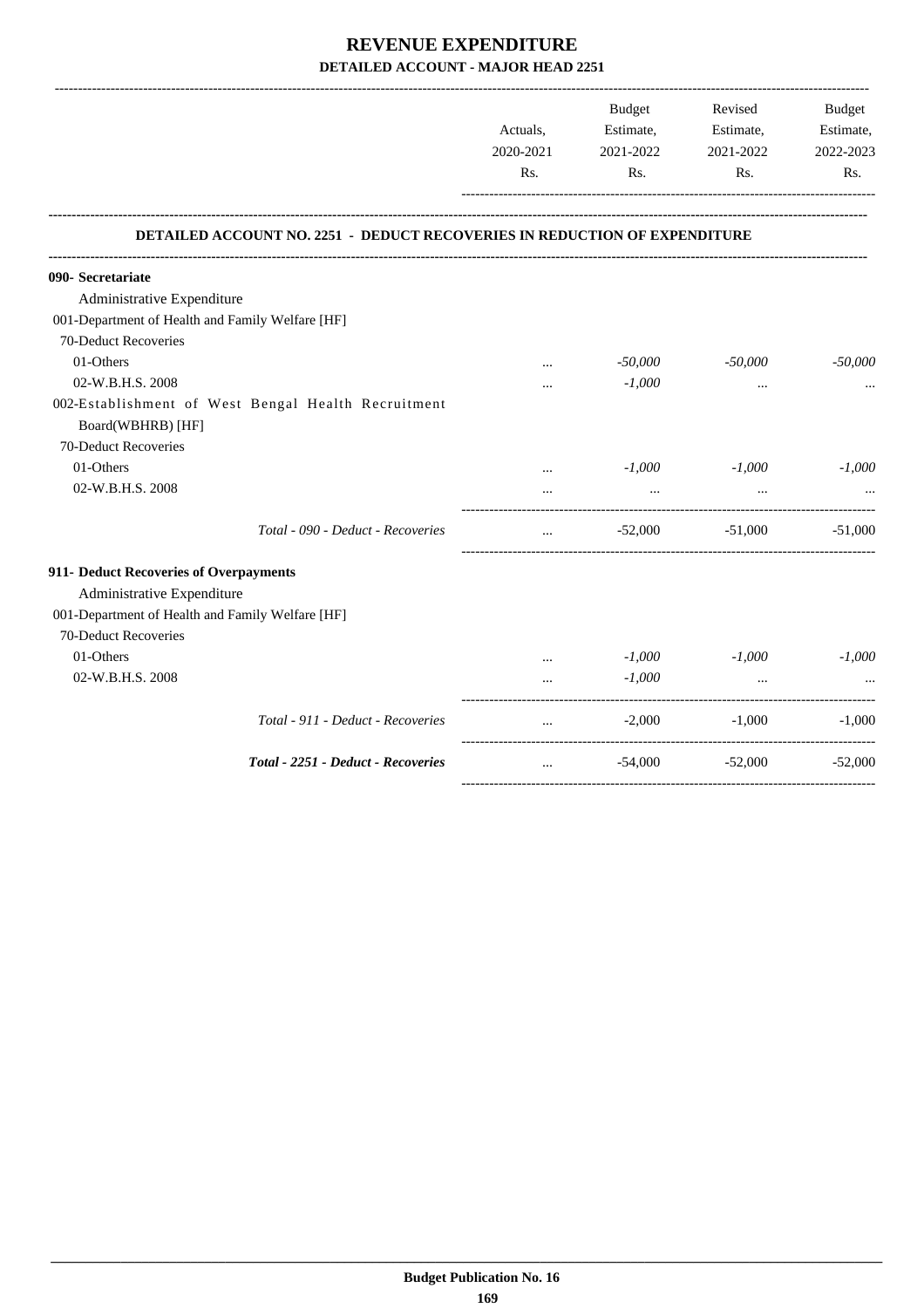### **REVENUE EXPENDITURE**

#### **DEMAND No. 24**

#### **Health & Family Welfare Department**

#### **C - Economic Services - (b) Rural Development**

# **Head of Account : 2515 - Other Rural Development Programmes**

| Voted Rs. 4,86,82,000      | <b>Charged Rs. Nil</b> |             | <b>Total Rs. 4,86,82,000</b> |                  |  |
|----------------------------|------------------------|-------------|------------------------------|------------------|--|
|                            |                        | Voted Rs.   | Charged Rs.                  | <b>Total Rs.</b> |  |
| <b>Gross Expenditure</b>   |                        | 4,86,82,000 |                              | 4,86,82,000      |  |
| <b>Deduct - Recoveries</b> |                        | $-1,000$    | $\cdots$                     | $-1,000$         |  |
|                            | <b>Net Expenditure</b> | 4,86,81,000 |                              | 4,86,81,000      |  |

#### **REVENUE EXPENDITURE ABSTRACT ACCOUNT**

---------------------------------------------------------------------------------------------------------------------------------------------------------------------------------

|                                                                            |                                                                                 | Budget    | Revised                                         | Budget            |
|----------------------------------------------------------------------------|---------------------------------------------------------------------------------|-----------|-------------------------------------------------|-------------------|
|                                                                            | Actuals,                                                                        | Estimate, | Estimate,                                       | Estimate,         |
|                                                                            | 2020-2021                                                                       | 2021-2022 | 2021-2022                                       | 2022-2023         |
|                                                                            | Rs.                                                                             | Rs.       | Rs.                                             | Rs.               |
| 102- Community Development                                                 |                                                                                 |           |                                                 |                   |
| Administrative Expenditure                                                 |                                                                                 |           | 4,51,73,257 4,51,61,000 4,72,69,000 4,86,82,000 |                   |
|                                                                            | Total - 102 4,51,73,257 4,51,61,000 4,72,69,000 4,86,82,000                     |           |                                                 |                   |
| Grand Total - Gross 4,51,73,257 4,51,61,000 4,72,69,000 4,86,82,000        |                                                                                 |           |                                                 |                   |
| Voted                                                                      |                                                                                 |           | 4,51,73,257 4,51,61,000 4,72,69,000 4,86,82,000 |                   |
| Charged                                                                    | the contract of the contract of the contract of the contract of the contract of |           |                                                 |                   |
| Administrative Expenditure 4,51,73,257 4,51,61,000 4,72,69,000 4,86,82,000 |                                                                                 |           |                                                 |                   |
| Deduct Recoveries  2,000                                                   |                                                                                 |           |                                                 | $-1,000$ $-1,000$ |
| Grand Total - Net 4,51,73,257 4,51,59,000 4,72,68,000 4,86,81,000          |                                                                                 |           |                                                 |                   |
| Voted                                                                      |                                                                                 |           | 4,51,73,257 4,51,59,000 4,72,68,000 4,86,81,000 |                   |
| Charged                                                                    | $\cdots$                                                                        | $\cdots$  | $\cdots$                                        |                   |
|                                                                            |                                                                                 |           |                                                 |                   |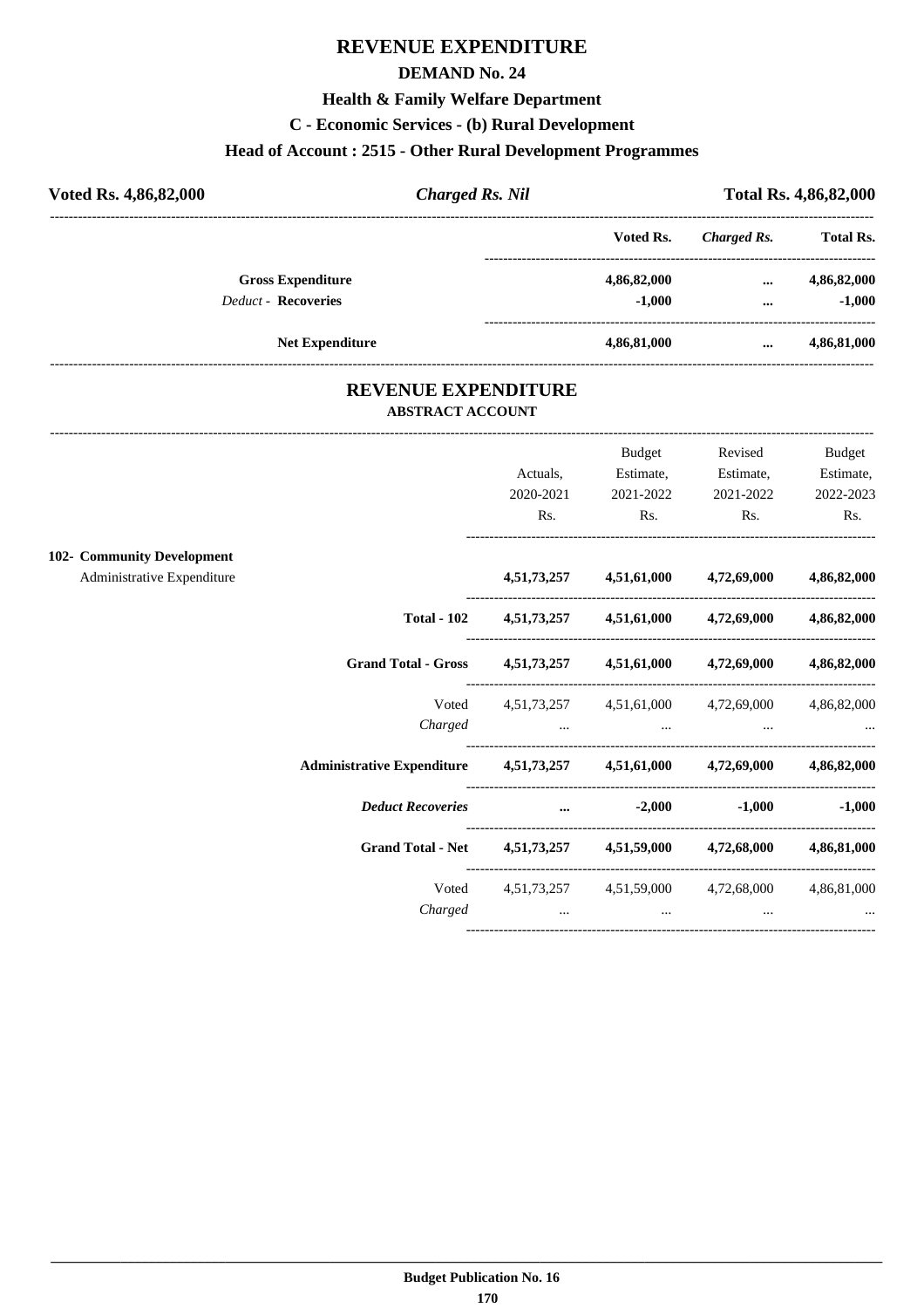|                                                                            | Actuals,       | <b>Budget</b><br>Estimate, | Revised<br>Estimate,                | <b>Budget</b><br>Estimate, |
|----------------------------------------------------------------------------|----------------|----------------------------|-------------------------------------|----------------------------|
|                                                                            | 2020-2021      | 2021-2022                  | 2021-2022                           | 2022-2023                  |
|                                                                            | Rs.            | Rs.                        | Rs.                                 | Rs.                        |
| DETAILED ACCOUNT NO. 2515-00-102 - COMMUNITY DEVELOPMENT                   |                |                            |                                     |                            |
| 102- Community Development                                                 |                |                            |                                     |                            |
| <b>Administrative Expenditure</b>                                          |                |                            |                                     |                            |
| 009- Maintenance of Health Centres established under C.D.P. Blocks<br>[HF] |                |                            |                                     |                            |
| 01-Salaries                                                                |                |                            |                                     |                            |
| 01-Pay                                                                     | 4,00,98,292    | 3,92,38,000                | 4,09,00,000                         | 4,21,27,000                |
| 14-Grade Pay                                                               |                |                            |                                     |                            |
| 02-Dearness Allowance                                                      | 2,17,965       | 11,78,000                  | 12,50,000                           | 12,88,000                  |
| 03-House Rent Allowance                                                    | 39,59,634      | 37,28,000                  | 39,83,000                           | 41,03,000                  |
| 04-Ad hoc Bonus                                                            | 1,89,000       | 1,95,000                   | 1,93,000                            | 1,97,000                   |
| 07-Other Allowances                                                        | 1,85,137       | 1,76,000                   | 1,91,000                            | 1,97,000                   |
| 12-Medical Allowance                                                       | 4,07,538       | 3,86,000                   | 4,08,000                            | 4,13,000                   |
| Total - 2515-00-102-009-01                                                 | 4,50,57,566    | 4,49,01,000                | 4,69,25,000                         | 4,83,25,000                |
| 07- Medical Reimbursements                                                 | $\cdots$       | $\cdots$                   | $\cdots$                            |                            |
| 11- Travel Expenses                                                        | $\cdots$       | 18,000                     | 18,000                              | 18,000                     |
| 12- Medical Reimbursements under WBHS 2008                                 | 36,788         | 37,000                     | 1,00,000                            | 1,02,000                   |
| 13- Office Expenses                                                        |                |                            |                                     |                            |
| 01-Electricity                                                             | 9,344          | 20,000                     | 20,000                              | 20,000                     |
| 02-Telephone                                                               |                | 6,000                      | 6,000                               | 6,000                      |
| 03-Maintenance / P.O.L. for Office Vehicles                                |                | 6,000                      | $\ldots$                            |                            |
| 04-Other Office Expenses                                                   |                | 96,000                     | 50,000                              | 51,000                     |
| Total - 2515-00-102-009-13                                                 | 9,344          | 1,28,000                   | 76,000                              | 77,000                     |
| 21- Materials and Supplies/Stores and Equipment                            |                |                            |                                     |                            |
| 01-Diet                                                                    | 69,559         | 60,000                     | 1,50,000                            | 1,60,000                   |
| 50- Other Charges                                                          |                | 17,000                     | $\cdots$                            |                            |
| <b>Total - Administrative Expenditure</b>                                  | 4, 51, 73, 257 | 4,51,61,000                | 4,72,69,000                         | 4,86,82,000                |
| Total - 2515-00-102                                                        | 4,51,73,257    | 4,51,61,000                | 4,72,69,000                         | 4,86,82,000                |
| Voted                                                                      |                |                            | 4,51,73,257 4,51,61,000 4,72,69,000 | 4,86,82,000                |
| Charged                                                                    |                | $\cdots$                   | $\cdots$                            |                            |

#### **DETAILED ACCOUNT NO. 2515 - DEDUCT RECOVERIES IN REDUCTION OF EXPENDITURE**

**--------------------------------------------------------------------------------------------------------------------------------------------------------------------------------**

#### **-------------------------------------------------------------------------------------------------------------------------------------------------------------------------------- 102- Community Development**

Administrative Expenditure

009-Maintenance of Health Centres established under C.D.P. Blocks

[HF]

70-Deduct Recoveries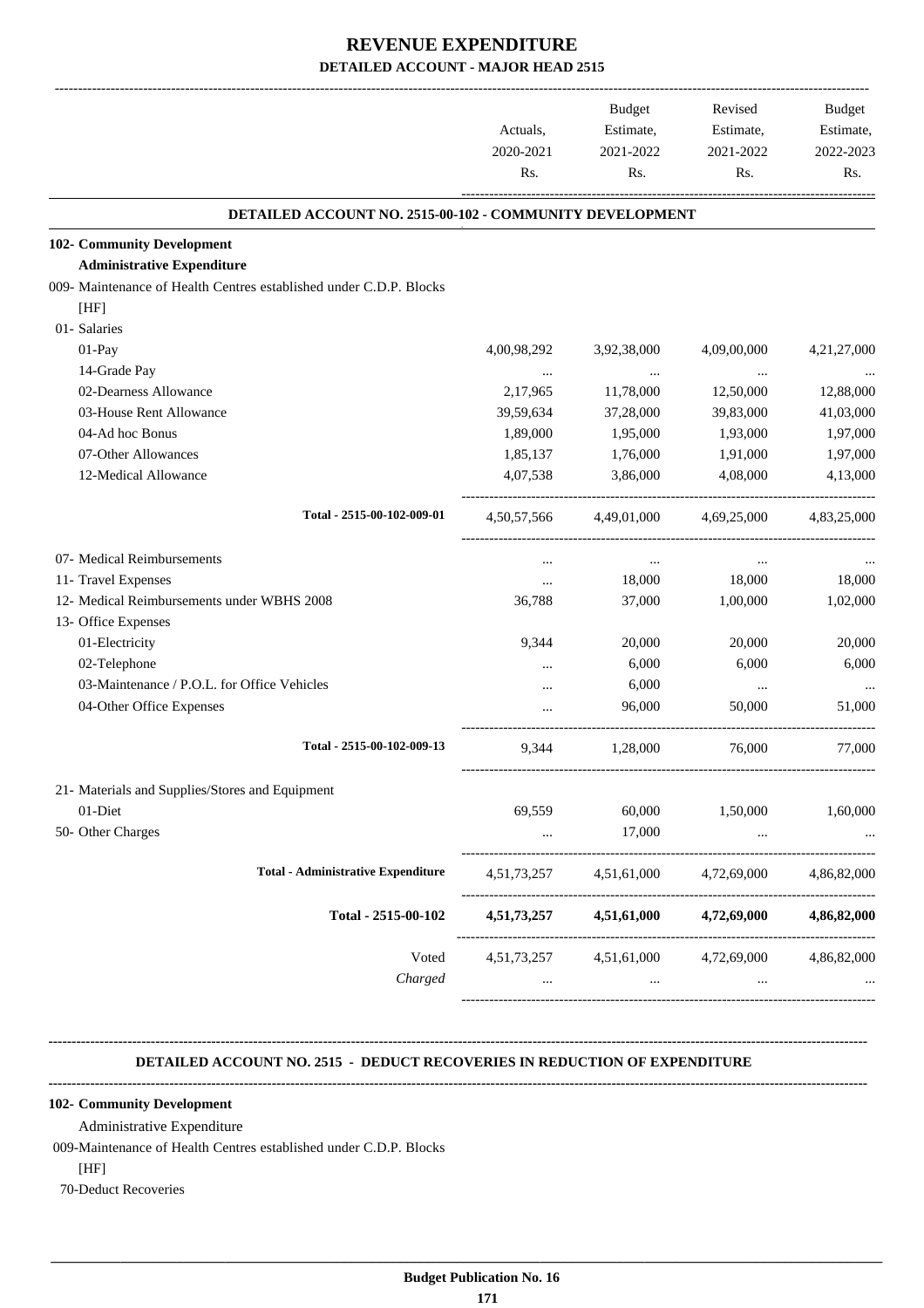|                               |                                    | Actuals.<br>2020-2021<br>Rs. | <b>Budget</b><br>Estimate,<br>2021-2022<br>Rs. | Revised<br>Estimate,<br>2021-2022<br>Rs. | Budget<br>Estimate,<br>2022-2023<br>Rs. |
|-------------------------------|------------------------------------|------------------------------|------------------------------------------------|------------------------------------------|-----------------------------------------|
| 01-Others<br>02-W.B.H.S. 2008 |                                    | $\cdots$<br>$\cdots$         | $-1,000$<br>$-1,000$                           | $-1.000$<br>$\cdots$                     | $-1,000$<br>$\cdots$                    |
|                               | Total - 102 - Deduct - Recoveries  | $\cdots$                     | $-2,000$                                       | $-1.000$                                 | $-1,000$                                |
|                               | Total - 2515 - Deduct - Recoveries | $\cdots$                     | $-2,000$                                       | $-1,000$                                 | $-1,000$                                |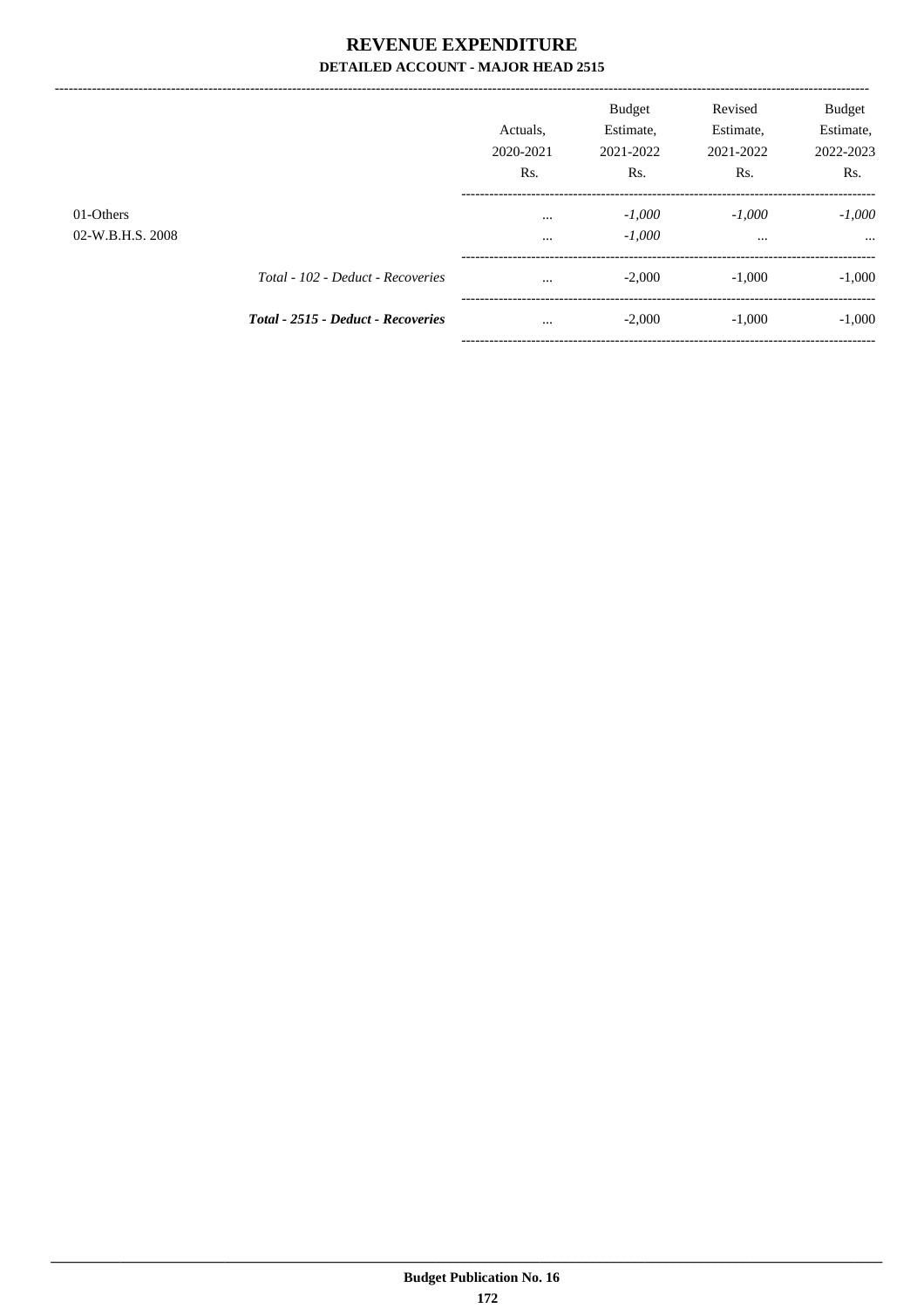# REVENUE EXPENDITURE **DEMAND No. 24 Health & Family Welfare Department** C - Economic Services - (c) Special Areas Programmes Head of Account: 2551 - Hill Areas

| Voted Rs. 1,80,000 |                            | <b>Charged Rs. Nil</b>                                | <b>Total Rs. 1,80,000</b> |             |                  |
|--------------------|----------------------------|-------------------------------------------------------|---------------------------|-------------|------------------|
|                    |                            |                                                       | Voted Rs.                 | Charged Rs. | <b>Total Rs.</b> |
|                    | <b>Gross Expenditure</b>   |                                                       | 1,80,000                  | $\cdots$    | 1,80,000         |
|                    | <b>Deduct - Recoveries</b> |                                                       | $\cdots$                  | $\cdots$    | $\cdots$         |
|                    | <b>Net Expenditure</b>     |                                                       | 1,80,000                  | $\cdots$    | 1,80,000         |
|                    |                            | <b>REVENUE EXPENDITURE</b><br><b>ABSTRACT ACCOUNT</b> |                           |             |                  |
|                    |                            |                                                       | <b>Budget</b>             | Revised     | Budget           |
|                    |                            | Actuals.                                              | Estimate,                 | Estimate,   | Estimate,        |

| <b>60 - OTHER HILL AREAS</b>                    |
|-------------------------------------------------|
| 191- Assistance to the Darjeeling Gorkha Autono |

| 191- Assistance to the Darjeeling Gorkha Autonomous Hill Council |          |          |          |          |
|------------------------------------------------------------------|----------|----------|----------|----------|
| Administrative Expenditure                                       | $\cdots$ | $\cdots$ | $\cdots$ | $\cdots$ |
| <b>State Development Schemes</b>                                 |          | $\cdots$ | $\cdots$ | $\cdots$ |
|                                                                  |          |          |          |          |
| <b>Total - 191</b>                                               | $\cdots$ | $\cdots$ | $\cdots$ | $\cdots$ |

# 193- Assistance to Nagar Panchayats/Notified Area Committees or

| equivalent thereof               |
|----------------------------------|
| <b>State Development Schemes</b> |

|                                   | $\cdots$                                                                                                                                                                                                                             |                                                                                                                  | $1,71,000$ $57,000$                                                                                                                                                                                                                  | 1,80,000 |
|-----------------------------------|--------------------------------------------------------------------------------------------------------------------------------------------------------------------------------------------------------------------------------------|------------------------------------------------------------------------------------------------------------------|--------------------------------------------------------------------------------------------------------------------------------------------------------------------------------------------------------------------------------------|----------|
| <b>Total - 193</b>                |                                                                                                                                                                                                                                      |                                                                                                                  | $1,71,000$ 57,000                                                                                                                                                                                                                    | 1,80,000 |
| <b>Grand Total - Gross</b>        | and the contract of the contract of the contract of the contract of the contract of the contract of the contract of                                                                                                                  |                                                                                                                  | $1,71,000$ $57,000$                                                                                                                                                                                                                  | 1,80,000 |
| Voted                             |                                                                                                                                                                                                                                      | $\ldots$ 1,71,000 57,000 1,80,000                                                                                |                                                                                                                                                                                                                                      |          |
| Charged                           |                                                                                                                                                                                                                                      | and the control of the control of the control of the control of the control of the control of the control of the |                                                                                                                                                                                                                                      |          |
| <b>Administrative Expenditure</b> | <u>and the community of the community of the community of the community of the community of the community of the community of the community of the community of the community of the community of the community of the community</u> | and the contract of the contract of the                                                                          | <u>and the company of the company of the company of the company of the company of the company of the company of the company of the company of the company of the company of the company of the company of the company of the com</u> |          |
|                                   |                                                                                                                                                                                                                                      |                                                                                                                  | $1,71,000$ $57,000$                                                                                                                                                                                                                  | 1,80,000 |
| <b>Deduct Recoveries</b>          | $\sim$ $\sim$ $\sim$ $\sim$ $\sim$                                                                                                                                                                                                   | the contract of the contract of the contract of the                                                              |                                                                                                                                                                                                                                      |          |
| <b>Grand Total - Net</b>          | $\mathbf{r} = \mathbf{r} \cdot \mathbf{r}$                                                                                                                                                                                           |                                                                                                                  | $1,71,000$ $57,000$                                                                                                                                                                                                                  | 1,80,000 |
| Voted                             |                                                                                                                                                                                                                                      | $1,71,000$ $57,000$ $1,80,000$                                                                                   |                                                                                                                                                                                                                                      |          |
| Charged                           | $\cdots$                                                                                                                                                                                                                             | $\cdots$                                                                                                         | $\cdots$                                                                                                                                                                                                                             |          |

2021-2022

Rs.

-------------

2021-2022

Rs.

2022-2023

--------------------------

Rs.

2020-2021

Rs.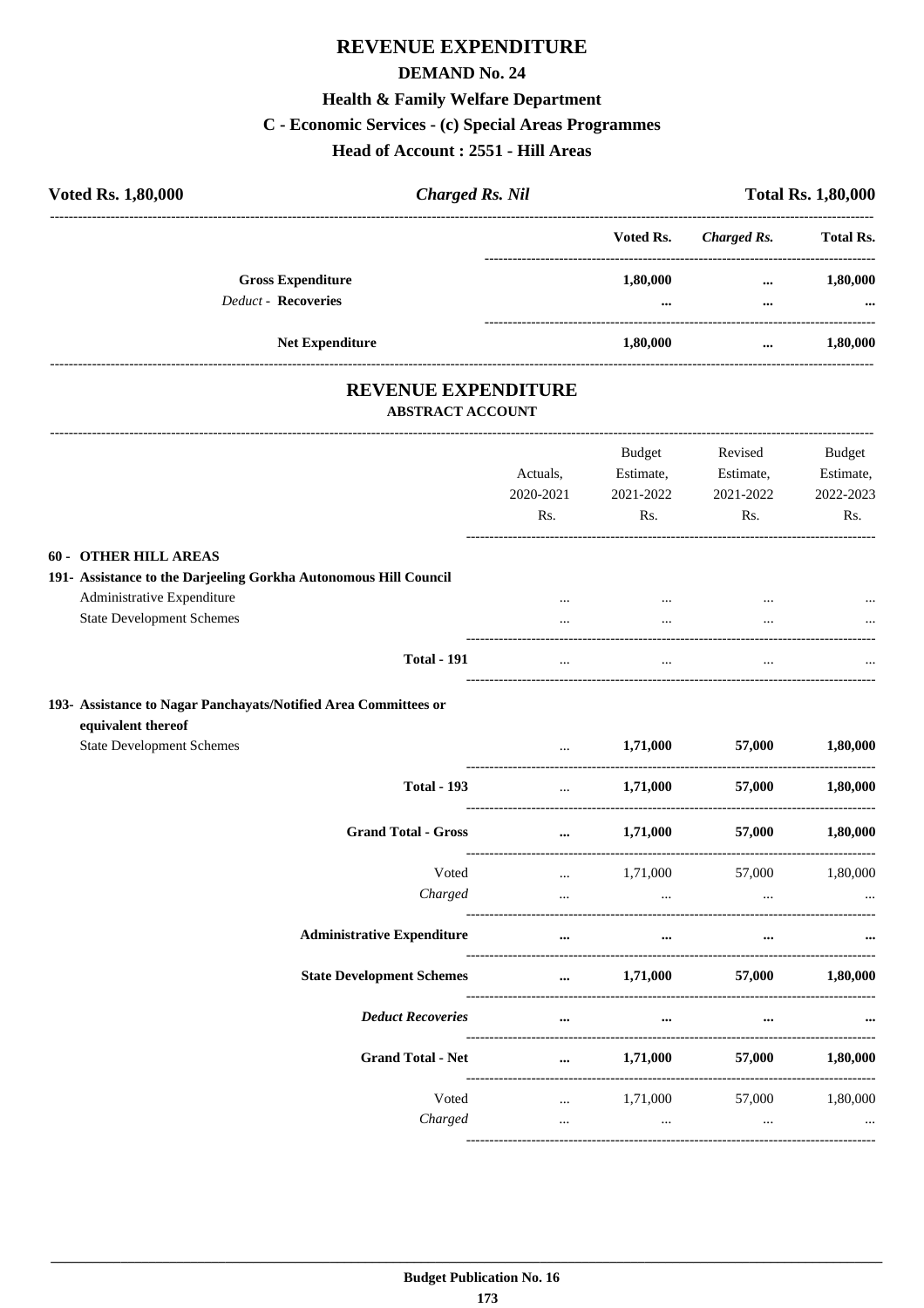-------------------------------------------------------------------------------------------------------------------------------------------------------------------------------

|                                                                                                |                           |           | <b>Budget</b> | Revised   | <b>Budget</b> |
|------------------------------------------------------------------------------------------------|---------------------------|-----------|---------------|-----------|---------------|
|                                                                                                |                           | Actuals.  | Estimate,     | Estimate, | Estimate,     |
|                                                                                                |                           | 2020-2021 | 2021-2022     | 2021-2022 | 2022-2023     |
|                                                                                                |                           | Rs.       | Rs.           | Rs.       | Rs.           |
| DETAILED ACCOUNT NO. 2551-60-191 - ASSISTANCE TO THE DARJEELING GORKHA AUTONOMOUS HILL COUNCIL |                           |           |               |           |               |
| <b>60 - OTHER HILL AREAS</b>                                                                   |                           |           |               |           |               |
| 191- Assistance to the Darjeeling Gorkha Autonomous Hill                                       |                           |           |               |           |               |
| Council                                                                                        |                           |           |               |           |               |
| <b>Administrative Expenditure</b>                                                              |                           |           |               |           |               |
| 027- Health & Family Welfare Sector [HF]                                                       |                           |           |               |           |               |
| 31- Grants-in-aid-GENERAL                                                                      |                           |           |               |           |               |
| 02-Other Grants                                                                                |                           |           |               |           |               |
|                                                                                                | Total - 2551-60-191       |           |               |           |               |
|                                                                                                | Voted                     | $\cdots$  | $\cdots$      | $\cdots$  |               |
|                                                                                                | Charged                   |           |               |           |               |
| DETAILED ACCOUNT NO. 2551-60-193 - ASSISTANCE TO NAGAR PANCHAYATS/NOTIFIED AREA COMMITTEES OR  | <b>EQUIVALENT THEREOF</b> |           |               |           |               |
| <b>60 - OTHER HILL AREAS</b>                                                                   |                           |           |               |           |               |
| 193- Assistance to Nagar Panchayats/Notified Area Committees or                                |                           |           |               |           |               |
| equivalent thereof                                                                             |                           |           |               |           |               |
| <b>State Development Schemes</b>                                                               |                           |           |               |           |               |

- 002- Medical & Public Health Sector (Family Welfare) [HF]
- 31- Grants-in-aid-GENERAL

02-Other Grants

|                                          | $\cdots$ | 1,71,000 | 57,000   | 1,80,000 |
|------------------------------------------|----------|----------|----------|----------|
| <b>Total - State Development Schemes</b> | $\cdots$ | 1,71,000 | 57,000   | 1,80,000 |
| Total - 2551-60-193                      | $\cdots$ | 1,71,000 | 57,000   | 1,80,000 |
| Voted                                    | $\cdots$ | 1,71,000 | 57,000   | 1,80,000 |
| Charged                                  | $\cdots$ | $\cdots$ | $\cdots$ | $\cdots$ |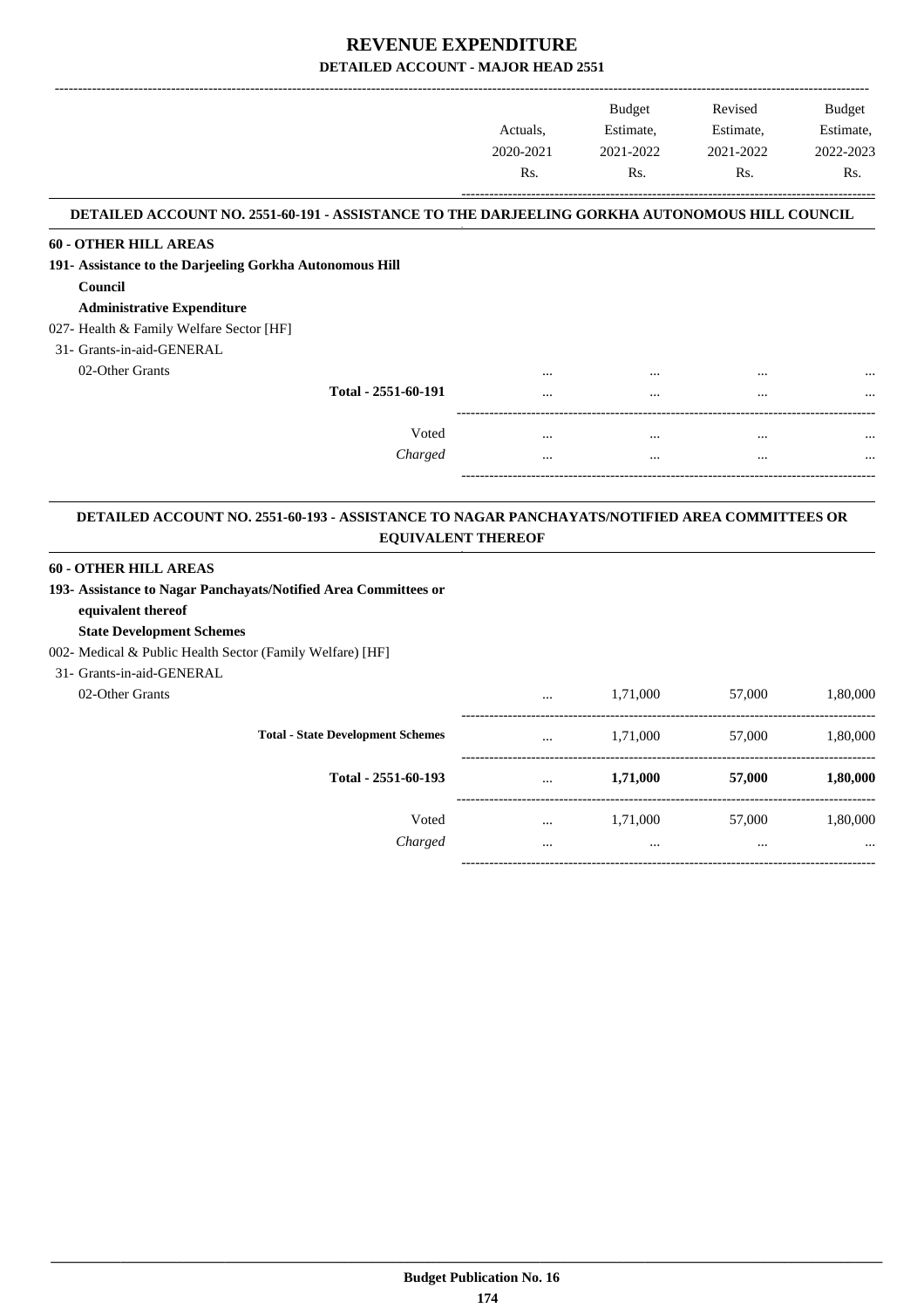# **CAPITAL EXPENDITURE**

#### **DEMAND No. 24**

#### **Health & Family Welfare Department**

# **B. Capital Account of Social Services - (b) Capital Account of Health and Family Welfare**

# **Head of Account : 4210 - Capital Outlay on Medical and Public Health**

| Voted Rs. 2263,48,98,000   | <b>Charged Rs. Nil</b>                                |                  | Total Rs. 2263,48,98,000 |                    |                         |
|----------------------------|-------------------------------------------------------|------------------|--------------------------|--------------------|-------------------------|
|                            |                                                       |                  | Voted Rs.                | <b>Charged Rs.</b> | <b>Total Rs.</b>        |
| <b>Gross Expenditure</b>   |                                                       |                  | 2263,48,98,000           | $\cdots$           | 2263,48,98,000          |
| <b>Deduct - Recoveries</b> |                                                       |                  | $-20,00,00,000$          | $\cdots$           | $-20,00,00,000$         |
| <b>Net Expenditure</b>     |                                                       |                  | 2243,48,98,000           |                    | $\ldots$ 2243,48,98,000 |
|                            | <b>CAPITAL EXPENDITURE</b><br><b>ABSTRACT ACCOUNT</b> |                  |                          |                    |                         |
|                            |                                                       |                  | <b>Budget</b>            | Revised            | Budget                  |
|                            |                                                       | Actuals.         | Estimate,                | Estimate,          | Estimate,               |
|                            |                                                       | 2020-2021        | 2021-2022                | 2021-2022          | 2022-2023               |
|                            |                                                       | R <sub>s</sub> . | Rs.                      | Rs.                | Rs.                     |

----------------------------------------------------------------------------------------

#### **01 - URBAN HEALTH SERVICES**

| 110- Hospitals and Dispensaries<br>Administrative Expenditure<br><b>State Development Schemes</b> |                    | 46,23,83,638<br>277,59,28,286 | 62,00,00,000<br>393,19,03,000 | 50,00,00,000<br>346,25,64,000                           | 55,00,00,000<br>474,44,98,000 |
|---------------------------------------------------------------------------------------------------|--------------------|-------------------------------|-------------------------------|---------------------------------------------------------|-------------------------------|
| <b>State Development Schemes (Central Assistance)</b>                                             |                    | $\ddotsc$                     | 8,00,00,000                   | 18,70,00,000                                            | 27,00,00,000                  |
|                                                                                                   | <b>Total - 110</b> |                               |                               | 323,83,11,924 463,19,03,000 414,95,64,000               | 556,44,98,000                 |
| 789- Special Component Plan for Scheduled Castes                                                  |                    |                               |                               |                                                         |                               |
| <b>State Development Schemes</b><br><b>State Development Schemes (Central Assistance)</b>         |                    | 109,93,30,145                 | 200,60,00,000<br>60,00,000    | 101,04,66,000<br>1,00,00,000                            | 253,50,00,000<br>3,00,00,000  |
|                                                                                                   | <b>Total - 789</b> | 109,93,30,145                 |                               | 201,20,00,000 102,04,66,000                             | 256,50,00,000                 |
| 796- Tribal Areas Sub-Plan                                                                        |                    |                               |                               |                                                         |                               |
| <b>State Development Schemes</b><br>State Development Schemes (Central Assistance)                |                    | $\cdots$                      | 60,00,000<br>60,00,000        | 1,00,00,000<br>55,13,000                                | 1,00,00,000<br>63,00,000      |
|                                                                                                   |                    |                               |                               |                                                         |                               |
|                                                                                                   | <b>Total - 796</b> |                               |                               | $1,20,00,000$ $1,55,13,000$ $1,63,00,000$               |                               |
| 800- Other Expenditure                                                                            |                    |                               |                               |                                                         |                               |
| <b>State Development Schemes</b>                                                                  |                    | 41,53,85,894                  | 65,07,00,000                  | 51,59,75,000                                            | 68, 32, 35, 000               |
|                                                                                                   | <b>Total - 800</b> | 41,53,85,894                  |                               | $65,07,00,000$ $51,59,75,000$                           | 68, 32, 35, 000               |
|                                                                                                   | Total - 01         |                               |                               | 475,30,27,963 730,66,03,000 570,15,18,000 882,90,33,000 |                               |
| 02 - RURAL HEALTH SERVICES<br>110- Hospital & Dispensaries                                        |                    |                               |                               |                                                         |                               |
| Administrative Expenditure<br><b>State Development Schemes</b>                                    |                    | 61,80,684                     | 1,01,69,000                   | 70,00,000<br>$\cdots$                                   | 1,00,00,000                   |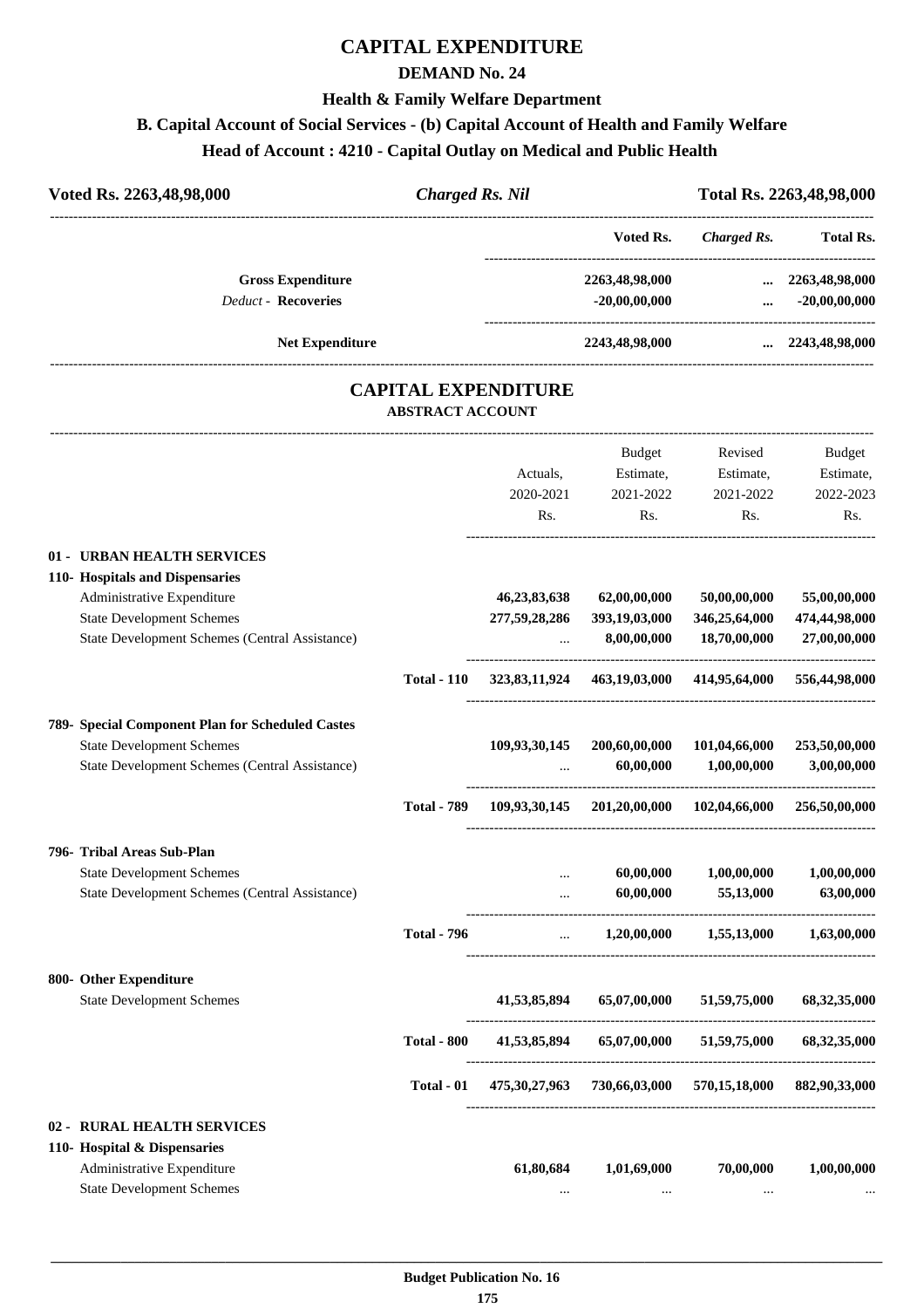#### **CAPITAL EXPENDITURE ABSTRACT ACCOUNT**

|                                                                         |                    |                           | Budget                                                   | Revised                   | Budget                    |
|-------------------------------------------------------------------------|--------------------|---------------------------|----------------------------------------------------------|---------------------------|---------------------------|
|                                                                         |                    | Actuals,                  | Estimate,                                                | Estimate,                 | Estimate,                 |
|                                                                         |                    | 2020-2021                 | 2021-2022                                                | 2021-2022                 | 2022-2023                 |
|                                                                         |                    | Rs.                       | Rs.                                                      | Rs.                       | Rs.                       |
| State Development Schemes (Central Assistance)                          |                    | $\cdots$                  | $\cdots$                                                 |                           |                           |
|                                                                         | <b>Total - 110</b> |                           | $61,80,684$ $1,01,69,000$ $70,00,000$                    |                           | 1,00,00,000               |
|                                                                         |                    |                           |                                                          |                           |                           |
|                                                                         | Total - 02         |                           | $61,80,684$ $1,01,69,000$ $70,00,000$                    |                           | 1,00,00,000               |
| 03 - MEDICAL EDUCATION, TRAINING AND RESEARCH                           |                    |                           |                                                          |                           |                           |
| 105- Allopathy                                                          |                    |                           |                                                          |                           |                           |
| Administrative Expenditure                                              |                    |                           | 2,49,07,019 8,75,00,000                                  | 4,00,00,000               | 5,00,00,000               |
| <b>State Development Schemes</b>                                        |                    | 281,95,66,143             | 559,75,00,000                                            | 350,77,59,000             | 779,48,75,000             |
| State Development Schemes (Central Assistance)<br>Central Sector Scheme |                    | 107,98,81,051<br>$\cdots$ | 185,22,00,000<br>$\cdots$                                | 143,73,25,000<br>$\cdots$ | 400,20,00,000             |
|                                                                         | <b>Total - 105</b> |                           | 392,43,54,213 753,72,00,000 498,50,84,000 1184,68,75,000 |                           |                           |
| 789- Special Component Plan for Scheduled Castes                        |                    |                           |                                                          |                           |                           |
| <b>State Development Schemes</b>                                        |                    | 24,42,62,242              |                                                          | 59,10,00,000 24,85,40,000 | 62,05,50,000              |
|                                                                         | <b>Total - 789</b> |                           | 24,42,62,242 59,10,00,000                                |                           | 24,85,40,000 62,05,50,000 |
| 796- Tribal Areas Sub-Plan                                              |                    |                           |                                                          |                           |                           |
| <b>State Development Schemes</b>                                        |                    |                           | 12,68,42,786 27,53,00,000 18,45,85,000                   |                           | 28,90,65,000              |
|                                                                         | <b>Total - 796</b> |                           | 12,68,42,786 27,53,00,000 18,45,85,000                   |                           | 28,90,65,000              |
|                                                                         | Total $-03$        |                           | 429,54,59,241 840,35,00,000 541,82,09,000 1275,64,90,000 |                           |                           |
| 04 - PUBLIC HEALTH                                                      |                    |                           |                                                          |                           |                           |
| 107- Public Health Laboratories                                         |                    |                           |                                                          |                           |                           |
| Administrative Expenditure                                              |                    |                           | 32,00,000                                                |                           | $\cdots$                  |
| <b>State Development Schemes</b>                                        |                    |                           | 75,00,000                                                | 25,00,000                 | 78,75,000                 |
|                                                                         | <b>Total - 107</b> | $\cdots$                  | 1,07,00,000                                              | 25,00,000                 | 78,75,000                 |
| 200- Other Programmes                                                   |                    |                           |                                                          |                           |                           |
| <b>State Development Schemes</b>                                        |                    | 69,32,321                 | 5,00,00,000                                              | 75,52,000                 |                           |
| State Development Schemes (Central Assistance)                          |                    | $\cdots$                  | 10,00,00,000                                             | $\ldots$                  |                           |
|                                                                         | <b>Total - 200</b> | 69,32,321                 |                                                          | 15,00,00,000 75,52,000    |                           |
|                                                                         | Total - 04         | 69,32,321                 | 16,07,00,000                                             | 1,00,52,000               | 78,75,000                 |
| 06 - PUBLIC HEALTH                                                      |                    |                           |                                                          |                           |                           |
| 200- Other Programmes                                                   |                    |                           |                                                          |                           |                           |
| <b>State Development Schemes</b>                                        |                    | 50,37,280                 | 2,00,00,000                                              | 66,66,000                 | 2,10,00,000               |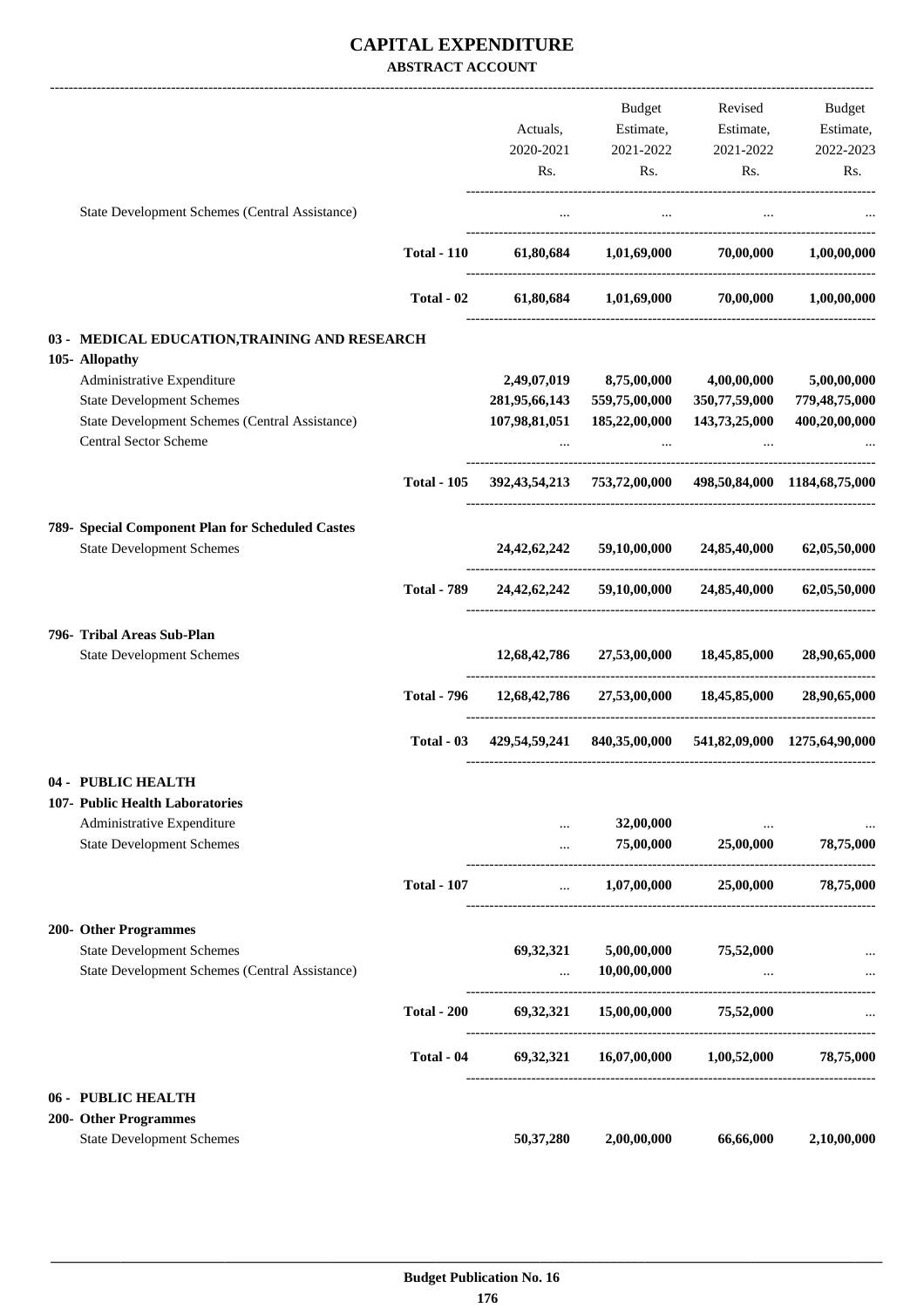#### **CAPITAL EXPENDITURE ABSTRACT ACCOUNT**

|  |                                                                                                        |                                                                                     |                          | Budget                                                     | Revised                                                                   | Budget                     |
|--|--------------------------------------------------------------------------------------------------------|-------------------------------------------------------------------------------------|--------------------------|------------------------------------------------------------|---------------------------------------------------------------------------|----------------------------|
|  |                                                                                                        |                                                                                     | Actuals,                 | Estimate,                                                  | Estimate,                                                                 | Estimate,                  |
|  |                                                                                                        |                                                                                     | 2020-2021                | 2021-2022                                                  | 2021-2022                                                                 | 2022-2023                  |
|  |                                                                                                        |                                                                                     | Rs.                      | Rs.                                                        | Rs.                                                                       | Rs.                        |
|  |                                                                                                        |                                                                                     |                          |                                                            |                                                                           |                            |
|  |                                                                                                        | <b>Total - 200</b>                                                                  | 50,37,280                |                                                            | 2,00,00,000 66,66,000                                                     | 2,10,00,000                |
|  | 800- Other Expenditure                                                                                 |                                                                                     |                          |                                                            |                                                                           |                            |
|  | <b>State Development Schemes</b>                                                                       |                                                                                     | 7,74,344                 | 1,00,00,000                                                | 33,33,000                                                                 | 1,05,00,000                |
|  |                                                                                                        | <b>Total - 800</b>                                                                  |                          | 7,74,344 1,00,00,000 33,33,000 1,05,00,000                 |                                                                           |                            |
|  |                                                                                                        | Total - 06                                                                          | 58,11,624                |                                                            | 3,00,00,000 99,99,000                                                     | 3,15,00,000                |
|  | 80 - GENERAL                                                                                           |                                                                                     |                          |                                                            |                                                                           |                            |
|  | 001- Direction and Administration<br><b>State Development Schemes</b>                                  |                                                                                     |                          | $\mathbf{r}$ , and $\mathbf{r}$                            | 28,00,00,000                                                              | 70,00,00,000               |
|  |                                                                                                        |                                                                                     |                          |                                                            |                                                                           |                            |
|  |                                                                                                        | <b>Total - 001</b>                                                                  | $\cdots$                 | $\sim$ $\sim$ $\sim$                                       | 28,00,00,000                                                              | 70,00,00,000               |
|  | 190- Investments in Public Sector and other Undertakings                                               |                                                                                     |                          |                                                            |                                                                           |                            |
|  | <b>State Development Schemes</b>                                                                       |                                                                                     |                          |                                                            |                                                                           |                            |
|  |                                                                                                        | <b>Total - 190</b>                                                                  | $\cdots$                 | $\cdots$                                                   |                                                                           |                            |
|  | 789- Special Component Plan for Scheduled Castes                                                       |                                                                                     |                          |                                                            |                                                                           |                            |
|  | <b>State Development Schemes</b>                                                                       |                                                                                     |                          | the contract of the contract of the                        | 10,00,00,000                                                              | 24,00,00,000               |
|  |                                                                                                        | <b>Total - 789</b>                                                                  | $\cdots$                 | $\mathbf{r}$                                               | 10,00,00,000                                                              | 24,00,00,000               |
|  | 796- Tribal Areas Sub-Plan                                                                             |                                                                                     |                          |                                                            |                                                                           |                            |
|  | <b>State Development Schemes</b>                                                                       |                                                                                     | -----------------        | $\mathbf{r}$ and $\mathbf{r}$                              | 3,00,00,000                                                               | 6,00,00,000                |
|  |                                                                                                        | <b>Total - 796</b>                                                                  |                          | <b>The Committee Committee</b>                             | $\ldots$ 3,00,00,000                                                      | 6,00,00,000                |
|  |                                                                                                        | Total - 80                                                                          | <b>Contract Contract</b> | <b>Contract Contract Contract</b>                          |                                                                           | 41,00,00,000 100,00,00,000 |
|  |                                                                                                        | <b>Grand Total - Gross</b>                                                          |                          | 906,74,11,833 1591,09,72,000 1155,67,78,000 2263,48,98,000 |                                                                           |                            |
|  |                                                                                                        | Voted                                                                               |                          | 906,74,11,833 1591,09,72,000 1155,67,78,000 2263,48,98,000 |                                                                           |                            |
|  |                                                                                                        | Charged                                                                             |                          | and the contract of the                                    | $\sim 100$ km s $^{-1}$ , $\sim 100$ km s $^{-1}$<br>and the state of the |                            |
|  |                                                                                                        | Administrative Expenditure 49,34,71,341 72,08,69,000 54,70,00,000 61,00,00,000      |                          |                                                            |                                                                           |                            |
|  |                                                                                                        | State Development Schemes 749,40,59,441 1314,59,03,000 936,99,40,000 1771,65,98,000 |                          |                                                            |                                                                           |                            |
|  | State Development Schemes (Central Assistance) 107,98,81,051 204,42,00,000 163,98,38,000 430,83,00,000 |                                                                                     |                          |                                                            |                                                                           |                            |
|  |                                                                                                        | Deduct Recoveries -12,54,20,381 -15,00,00,000 -15,00,00,000                         |                          |                                                            |                                                                           | $-20,00,00,000$            |
|  |                                                                                                        |                                                                                     |                          |                                                            |                                                                           |                            |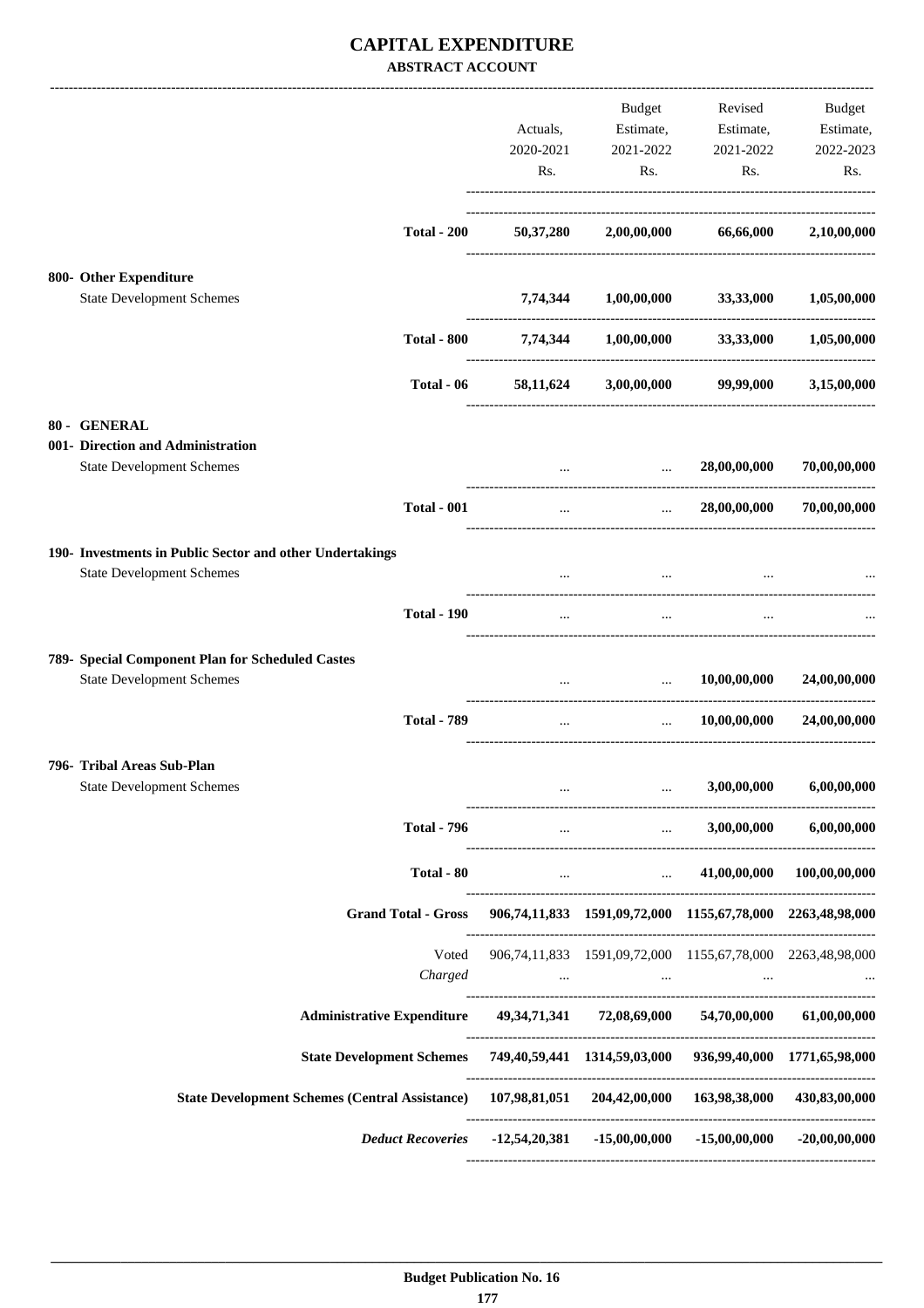## **CAPITAL EXPENDITURE ABSTRACT ACCOUNT**

|                          | Actuals,<br>2020-2021<br>Rs. | <b>Budget</b><br>Estimate,<br>2021-2022<br>Rs.           | Revised<br>Estimate,<br>2021-2022<br>Rs. | <b>Budget</b><br>Estimate,<br>2022-2023<br>Rs. |
|--------------------------|------------------------------|----------------------------------------------------------|------------------------------------------|------------------------------------------------|
| <b>Grand Total - Net</b> |                              | 894, 19, 91, 452 1576, 09, 72, 000 1140, 67, 78, 000     |                                          | 2243,48,98,000                                 |
| Voted<br>Charged         | $\cdots$                     | 894, 19, 91, 452 1576, 09, 72, 000 1140, 67, 78, 000<br> | $\cdots$                                 | 2243.48.98.000<br>$\cdots$                     |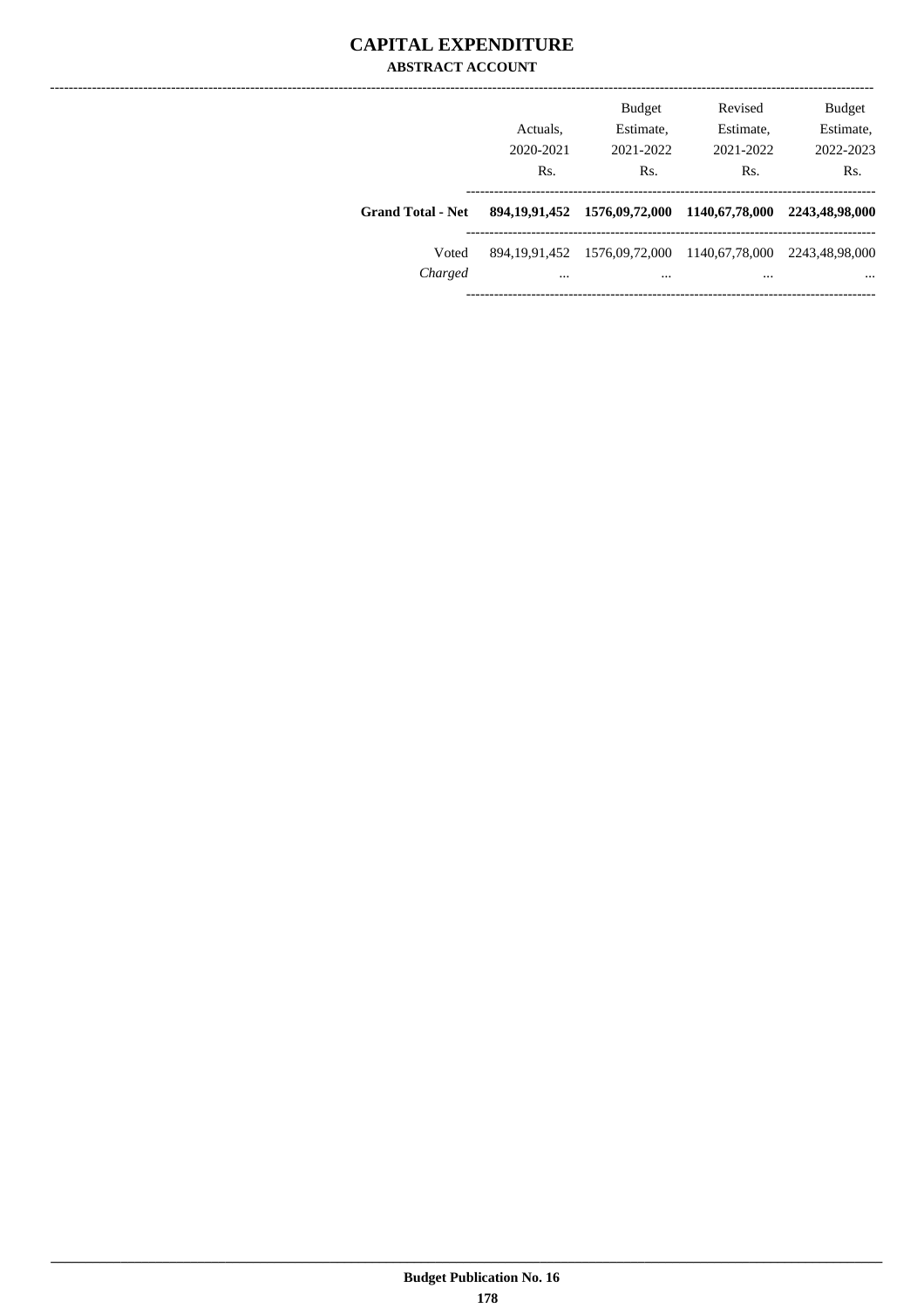-------------------------------------------------------------------------------------------------------------------------------------------------------------------------------

|                                                                                                                                                                         | Actuals,<br>2020-2021<br>Rs. | <b>Budget</b><br>Estimate,<br>2021-2022<br>Rs. | Revised<br>Estimate,<br>2021-2022<br>Rs. | <b>Budget</b><br>Estimate,<br>2022-2023<br>Rs. |
|-------------------------------------------------------------------------------------------------------------------------------------------------------------------------|------------------------------|------------------------------------------------|------------------------------------------|------------------------------------------------|
| <b>DETAILED ACCOUNT NO. 4210-01-110 - HOSPITALS AND DISPENSARIES</b>                                                                                                    |                              |                                                |                                          |                                                |
| 01 - URBAN HEALTH SERVICES                                                                                                                                              |                              |                                                |                                          |                                                |
| 110- Hospitals and Dispensaries                                                                                                                                         |                              |                                                |                                          |                                                |
| <b>Administrative Expenditure</b>                                                                                                                                       |                              |                                                |                                          |                                                |
| 001- Machinery & Equipments for Hospitals in Urban Area [HF]                                                                                                            |                              |                                                |                                          |                                                |
| 52- Machinery and Equipment/Tools and Plants                                                                                                                            | 46, 23, 83, 638              | 62,00,00,000                                   | 50,00,00,000                             | 55,00,00,000                                   |
| <b>Total - Administrative Expenditure</b>                                                                                                                               | 46, 23, 83, 638              | 62,00,00,000                                   | 50,00,00,000                             | 55,00,00,000                                   |
| <b>State Development Schemes</b>                                                                                                                                        |                              |                                                |                                          |                                                |
| 002- Development of Acupuncture Redearch Centre. [HF]                                                                                                                   |                              |                                                |                                          |                                                |
| 53- Major Works / Land and Buildings                                                                                                                                    | $\ddotsc$                    | 19,03,000                                      | 6,35,000                                 | 19.98.000                                      |
| Total - 4210-01-110-002                                                                                                                                                 | $\cdots$                     | 19,03,000                                      | 6,35,000                                 | 19,98,000                                      |
| 013- Medical Care Facilities for Urban Population [HF]                                                                                                                  |                              |                                                |                                          |                                                |
| 52- Machinery and Equipment/Tools and Plants                                                                                                                            |                              |                                                |                                          |                                                |
| 014- District, Sub-Division and other Urban Hospitals [HF]                                                                                                              |                              |                                                |                                          |                                                |
| 52- Machinery and Equipment/Tools and Plants                                                                                                                            | 234, 30, 67, 322             | 325,00,00,000                                  | 310,02,62,000                            | 401,25,00,000                                  |
| 53- Major Works / Land and Buildings                                                                                                                                    | 33,28,61,702                 | 60,00,00,000                                   | 26,66,67,000                             | 63,00,00,000                                   |
| Total - 4210-01-110-014                                                                                                                                                 | 267,59,29,024                | 385,00,00,000                                  | 336,69,29,000                            | 464,25,00,000                                  |
| <b>Total - State Development Schemes</b>                                                                                                                                | 267, 59, 29, 024             | 385,19,03,000                                  | 336,75,64,000                            | 464,44,98,000                                  |
| <b>State Development Schemes</b>                                                                                                                                        |                              |                                                |                                          |                                                |
| 005- Backward Region Grants (Special) funded by the State<br>(BRGFSW) [HF]                                                                                              |                              |                                                |                                          |                                                |
| 53- Major Works / Land and Buildings                                                                                                                                    |                              |                                                |                                          |                                                |
| <b>State Development Schemes</b>                                                                                                                                        |                              |                                                |                                          |                                                |
| 016- National Mental Health Programme under Tertiary Care                                                                                                               |                              |                                                |                                          |                                                |
| Programs(State Share) (OCASPS) [HF]                                                                                                                                     |                              |                                                |                                          |                                                |
| 52- Machinery and Equipment/Tools and Plants                                                                                                                            |                              | 9,99,99,262 8,00,00,000 50,00,000              |                                          |                                                |
| 53- Major Works / Land and Buildings                                                                                                                                    |                              |                                                |                                          | 2,00,00,000                                    |
| Total - 4210-01-110-016                                                                                                                                                 | 9,99,99,262                  | 8,00,00,000                                    | 50,00,000                                | 2,00,00,000                                    |
| 018- Capacity Building for Developing Trauma Care Facilities in<br>Government Hospitals on National Highway under Tertiary Care<br>Programs (State Share) (OCASPS) [HF] |                              |                                                |                                          |                                                |
| 52- Machinery and Equipment/Tools and Plants                                                                                                                            |                              |                                                | 4,00,00,000                              | 5,00,00,000                                    |
| 53- Major Works / Land and Buildings                                                                                                                                    | $\cdots$                     | $\cdots$                                       | 1,00,00,000                              | 1,00,00,000                                    |
| Total - 4210-01-110-018                                                                                                                                                 | $\cdots$                     | $\cdots$                                       | 5,00,00,000                              | 6,00,00,000                                    |
|                                                                                                                                                                         |                              |                                                |                                          |                                                |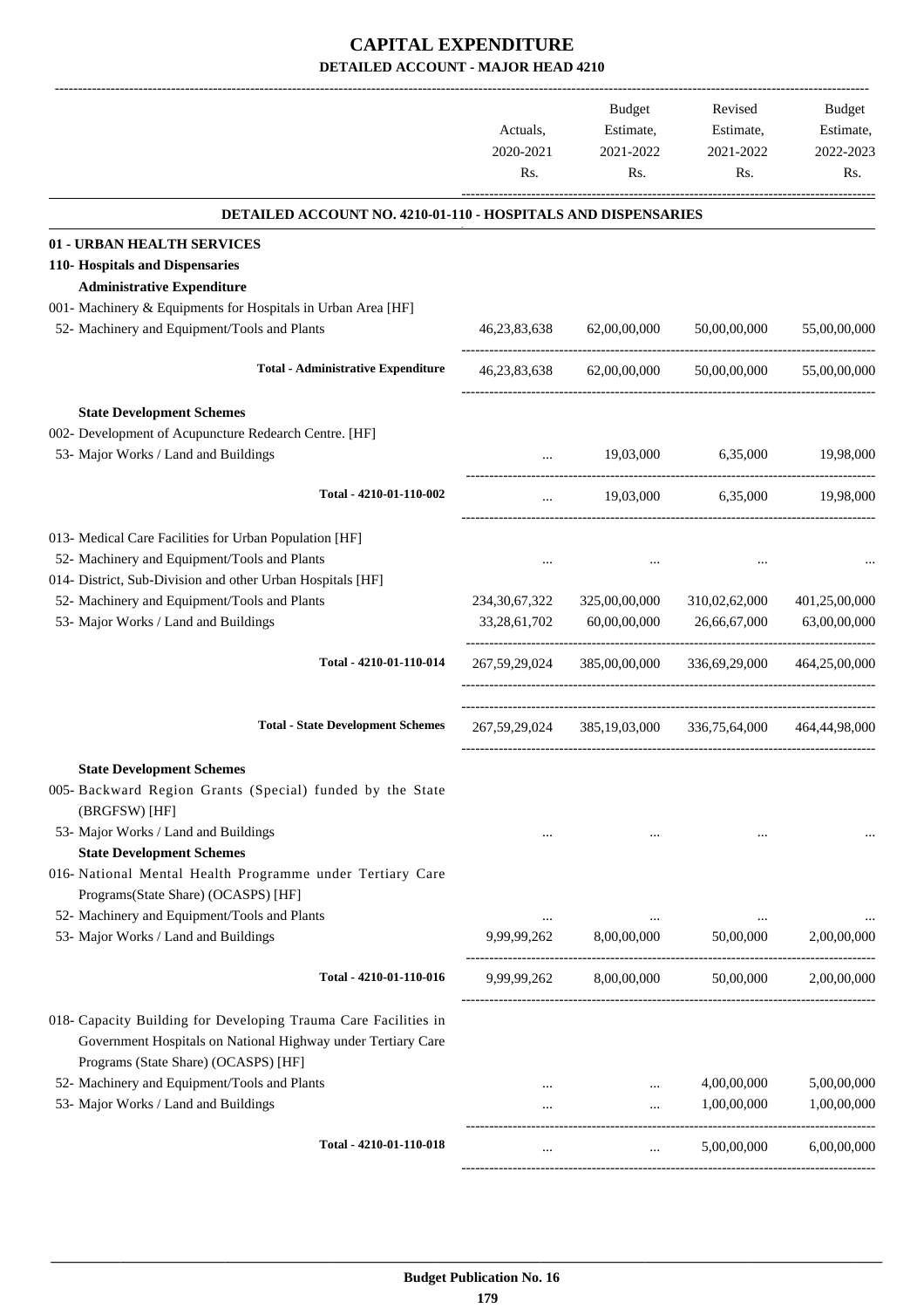|                                                                                                                                                                                                                                 | Actuals,<br>2020-2021<br>Rs. | <b>Budget</b><br>Estimate,<br>2021-2022<br>Rs. | Revised<br>Estimate,<br>2021-2022<br>Rs. | Budget<br>Estimate,<br>2022-2023<br>Rs. |
|---------------------------------------------------------------------------------------------------------------------------------------------------------------------------------------------------------------------------------|------------------------------|------------------------------------------------|------------------------------------------|-----------------------------------------|
| 020- National Programme for Prevention & Management of Burn<br>Injuries (NPPMBI) under Tertiary Care Programs (State Share)                                                                                                     |                              |                                                |                                          |                                         |
| (OCASPS) [HF]                                                                                                                                                                                                                   |                              |                                                |                                          |                                         |
| 52- Machinery and Equipment/Tools and Plants                                                                                                                                                                                    |                              | $\cdots$                                       | 1,50,00,000                              | 50,00,000                               |
| 53- Major Works / Land and Buildings                                                                                                                                                                                            |                              |                                                | 2,50,00,000                              | 1,50,00,000                             |
| Total - 4210-01-110-020                                                                                                                                                                                                         |                              | $\cdots$                                       | 4,00,00,000                              | 2,00,00,000                             |
| 022- National Mission on Ayush including Mission on Medicinal<br>Plants (State Share) (OCASPS) [HF]                                                                                                                             |                              |                                                |                                          |                                         |
| 52- Machinery and Equipment/Tools and Plants                                                                                                                                                                                    |                              |                                                |                                          |                                         |
| 53- Major Works / Land and Buildings                                                                                                                                                                                            |                              |                                                |                                          |                                         |
| 60- Other Capital Expenditure                                                                                                                                                                                                   |                              |                                                |                                          |                                         |
| <b>Total - State Development Schemes</b>                                                                                                                                                                                        | 9,99,99,262                  | 8,00,00,000                                    | 9,50,00,000                              | 10,00,00,000                            |
| <b>State Development Schemes (Central Assistance)</b><br>004- Development of Infrastructure of District, Sub-Divisional and<br>Other Hospitals under BRGFS (Central Share) (BRGFS) [HF]<br>53- Major Works / Land and Buildings |                              |                                                |                                          |                                         |
| 015- National Mental Health Programme under Tertiary Care<br>Programs(Central Share) (OCASPS) [HF]                                                                                                                              |                              |                                                |                                          |                                         |
| 52- Machinery and Equipment/Tools and Plants                                                                                                                                                                                    |                              |                                                | 20,00,000                                | 50,00,000                               |
| 53- Major Works / Land and Buildings                                                                                                                                                                                            |                              | 4,00,00,000                                    | 4,00,00,000                              | 5,50,00,000                             |
| Total - 4210-01-110-015                                                                                                                                                                                                         |                              | 4,00,00,000                                    | 4,20,00,000                              | 6.00.00.000                             |
| 017- Capacity Building for Developing Trauma Care Facilities in<br>Government Hospitals on National Highway under Tertiary Care<br>Programs (Central Share) (OCASPS) [HF]                                                       |                              |                                                |                                          |                                         |
| 52- Machinery and Equipment/Tools and Plants                                                                                                                                                                                    |                              | 1,00,00,000                                    | 8,00,00,000                              | 11,00,00,000                            |
| 53- Major Works / Land and Buildings                                                                                                                                                                                            |                              | 1,00,00,000                                    | 1,00,00,000                              | 2,00,00,000                             |
| Total - 4210-01-110-017                                                                                                                                                                                                         |                              | 2,00,00,000                                    | 9,00,00,000                              | 13,00,00,000                            |
| 019- National Programme for Prevention & Management of Burn<br>Injuries (NPPMBI) under Tertiary Care Programs (Central<br>Share) (OCASPS) [HF]                                                                                  |                              |                                                |                                          |                                         |
| 52- Machinery and Equipment/Tools and Plants                                                                                                                                                                                    | $\cdots$                     | 1,00,00,000                                    | 2,50,00,000                              | 3,00,00,000                             |
| 53- Major Works / Land and Buildings                                                                                                                                                                                            |                              | 1,00,00,000                                    | 3,00,00,000                              | 5,00,00,000                             |
| Total - 4210-01-110-019                                                                                                                                                                                                         | $\cdots$                     | 2,00,00,000                                    | 5,50,00,000                              | 8,00,00,000                             |
| 021- National Mission on Ayush including Mission on Medicinal<br>Plants (Central Share) (OCASPS) [HF]                                                                                                                           |                              |                                                |                                          |                                         |
| 52- Machinery and Equipment/Tools and Plants                                                                                                                                                                                    |                              | $\cdots$                                       |                                          |                                         |
| 53- Major Works / Land and Buildings                                                                                                                                                                                            | $\cdots$                     |                                                | $\cdots$                                 |                                         |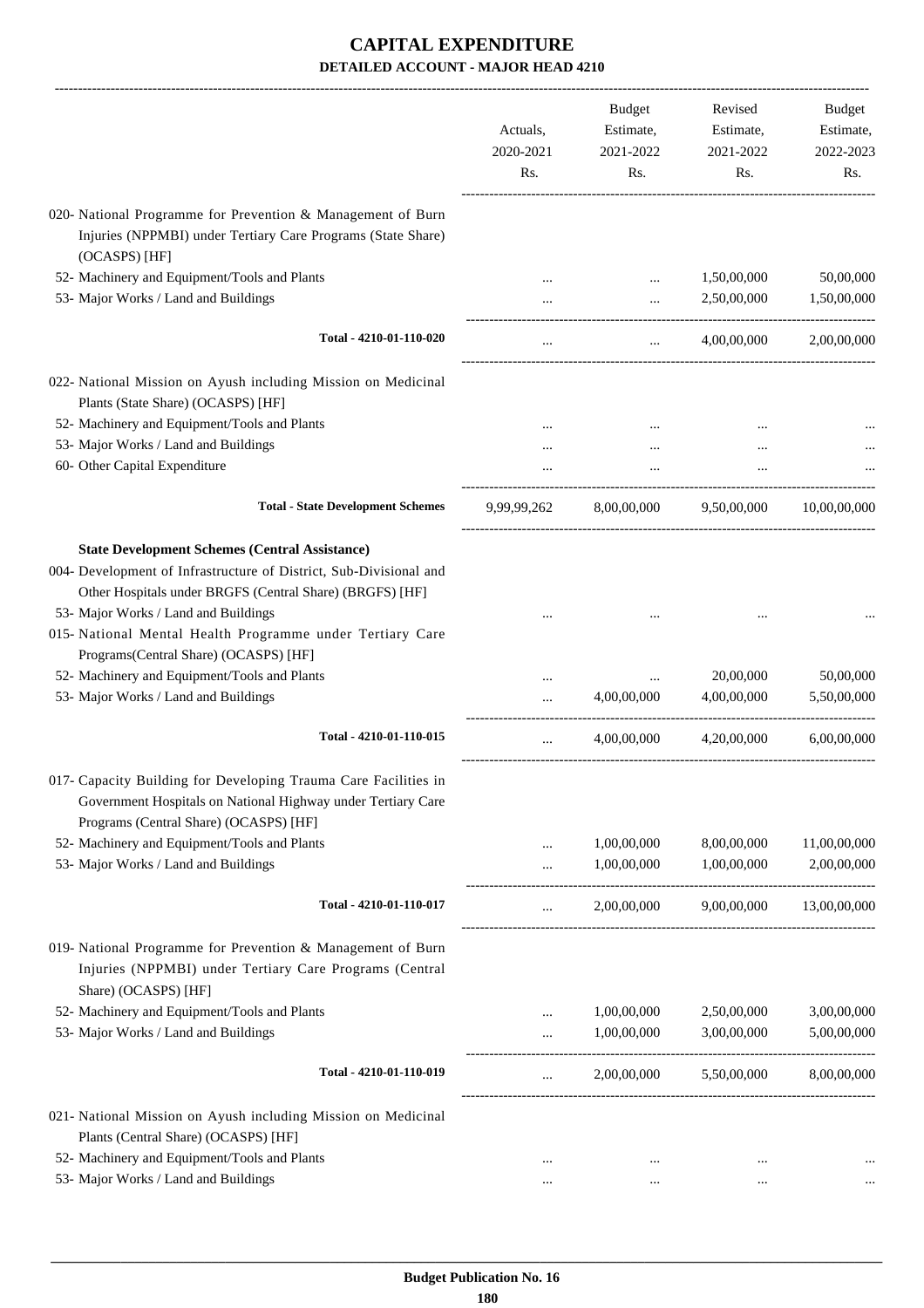|                                                                                |               | Budget                      | Revised                                                 | Budget                      |
|--------------------------------------------------------------------------------|---------------|-----------------------------|---------------------------------------------------------|-----------------------------|
|                                                                                | Actuals,      | Estimate,                   | Estimate,                                               | Estimate,                   |
|                                                                                | 2020-2021     | 2021-2022                   | 2021-2022                                               | 2022-2023                   |
|                                                                                | Rs.           | Rs.                         | Rs.                                                     | Rs.                         |
| 60- Other Capital Expenditure                                                  | $\cdots$      | $\ldots$                    |                                                         |                             |
|                                                                                |               |                             |                                                         |                             |
| <b>Total - State Development Schemes (Central Assistance)</b>                  | $\cdots$      |                             | 8,00,00,000 18,70,00,000                                | 27,00,00,000                |
| Total - 4210-01-110                                                            |               | 323,83,11,924 463,19,03,000 |                                                         | 414,95,64,000 556,44,98,000 |
| Voted                                                                          |               |                             | 323,83,11,924 463,19,03,000 414,95,64,000 556,44,98,000 |                             |
| Charged                                                                        |               | $\cdots$                    |                                                         |                             |
| DETAILED ACCOUNT NO. 4210-01-789 - SPECIAL COMPONENT PLAN FOR SCHEDULED CASTES |               |                             |                                                         |                             |
| 01 - URBAN HEALTH SERVICES                                                     |               |                             |                                                         |                             |
| 789- Special Component Plan for Scheduled Castes                               |               |                             |                                                         |                             |
| <b>State Development Schemes</b>                                               |               |                             |                                                         |                             |
| 002- District, Sub-Divisional and Other Urban Hospitals [HF]                   |               |                             |                                                         |                             |
| 53- Major Works / Land and Buildings                                           | 109,93,30,145 | 200,00,00,000               | 100,00,00,000                                           | 252,00,00,000               |
| <b>Total - State Development Schemes</b>                                       |               |                             | $109,93,30,145$ $200,00,00,000$ $100,00,00,000$         | 252,00,00,000               |
| <b>State Development Schemes</b>                                               |               |                             |                                                         |                             |
| 006- Backward Region Grants (Special) funded by the State<br>(BRGFSW) [HF]     |               |                             |                                                         |                             |
| 53- Major Works / Land and Buildings                                           |               |                             |                                                         |                             |
| <b>State Development Schemes</b>                                               |               |                             |                                                         |                             |
| 008- National Mission on Ayush including Mission on Medicinal                  |               |                             |                                                         |                             |
| Plants (State Share) (OCASPS) [HF]                                             |               |                             |                                                         |                             |
| 52- Machinery and Equipment/Tools and Plants                                   |               | 10,00,000                   |                                                         | 20,00,000                   |
| 53- Major Works / Land and Buildings                                           |               | 30,00,000                   | 36,76,000                                               | 1,00,00,000                 |
| 60- Other Capital Expenditure                                                  |               | 20,00,000                   | 67,90,000                                               | 30,00,000                   |
| <b>Total - State Development Schemes</b>                                       |               | 60,00,000                   | 1,04,66,000                                             | 1,50,00,000                 |
| <b>State Development Schemes (Central Assistance)</b>                          |               |                             |                                                         |                             |
| 005- Development of Infrastructure of District, Sub-Divisional and             |               |                             |                                                         |                             |
| Other Hospitals under BRGFS (Central Share) (BRGFS) [HF]                       |               |                             |                                                         |                             |
| 53- Major Works / Land and Buildings                                           | $\cdots$      |                             |                                                         |                             |
| 007- National Mission on Ayush including Mission on Medicinal                  |               |                             |                                                         |                             |
| Plants (Central Share) (OCASPS) [HF]                                           |               |                             |                                                         |                             |
| 52- Machinery and Equipment/Tools and Plants                                   |               | 5,00,000                    | 10,00,000                                               | 50,00,000                   |
| 53- Major Works / Land and Buildings                                           |               | 10,00,000                   | 20,00,000                                               | 1,00,00,000                 |
| 60- Other Capital Expenditure                                                  | $\cdots$      | 45,00,000                   | 70,00,000                                               | 1,50,00,000                 |
| Total - 4210-01-789-007                                                        |               | 60,00,000                   | 1,00,00,000                                             | 3,00,00,000                 |
| <b>Total - State Development Schemes (Central Assistance)</b>                  |               | 60,00,000                   | 1,00,00,000                                             | 3,00,00,000                 |
|                                                                                |               |                             |                                                         |                             |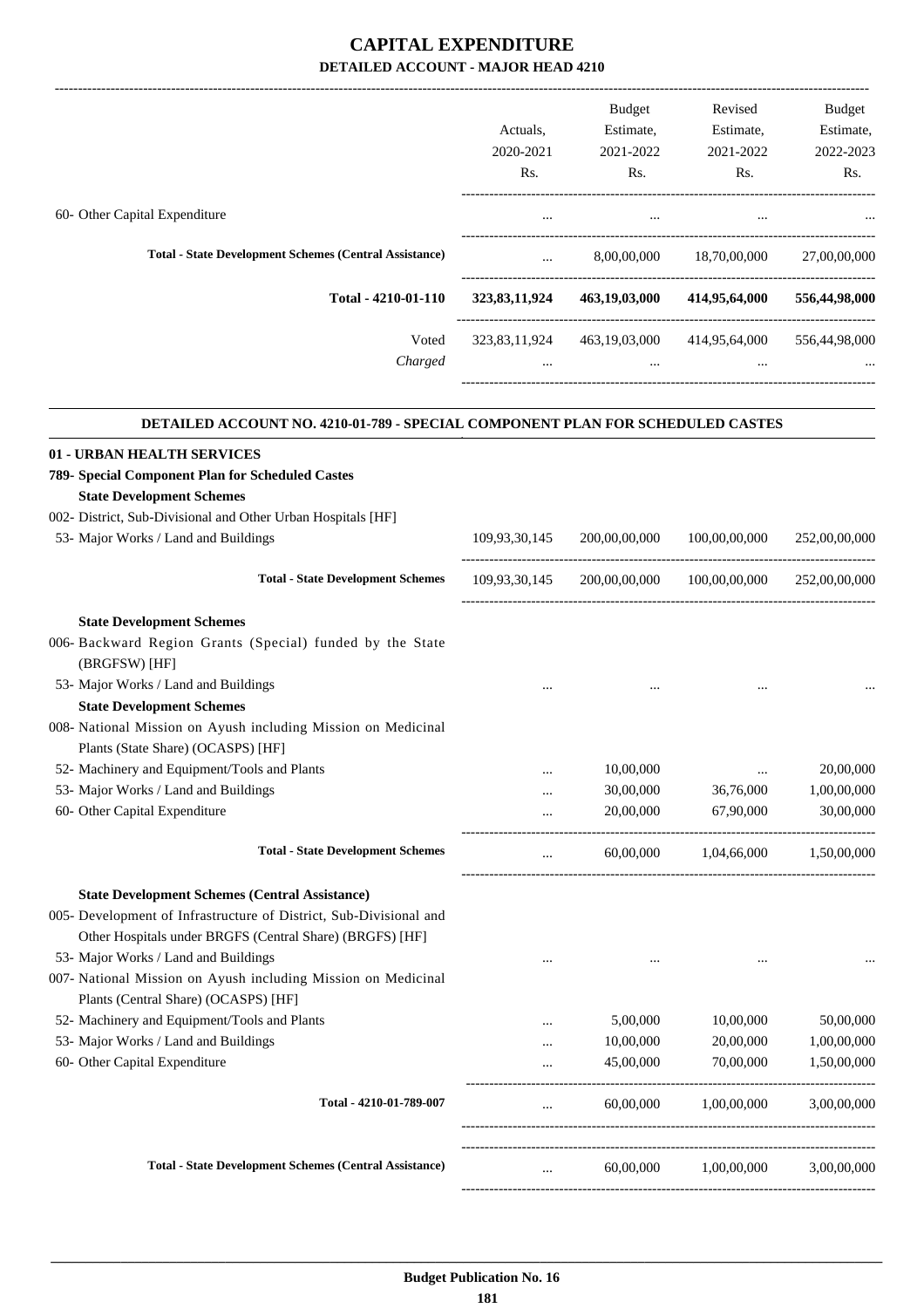|                     |               | <b>Budget</b> | Revised       | <b>Budget</b> |
|---------------------|---------------|---------------|---------------|---------------|
|                     | Actuals.      | Estimate,     | Estimate,     | Estimate,     |
|                     | 2020-2021     | 2021-2022     | 2021-2022     | 2022-2023     |
|                     | Rs.           | Rs.           | Rs.           | Rs.           |
| Total - 4210-01-789 | 109,93,30,145 | 201,20,00,000 | 102,04,66,000 | 256,50,00,000 |
| Voted               | 109,93,30,145 | 201,20,00,000 | 102,04,66,000 | 256,50,00,000 |
| Charged             | $\cdots$      | $\cdots$      | $\cdots$      | $\cdots$      |
|                     |               |               |               |               |
|                     |               |               |               |               |

.

.

| <b>DETAILED ACCOUNT NO. 4210-01-796 - TRIBAL AREAS SUB-PLAN</b>    |           |             |                               |             |
|--------------------------------------------------------------------|-----------|-------------|-------------------------------|-------------|
| 01 - URBAN HEALTH SERVICES                                         |           |             |                               |             |
| 796- Tribal Areas Sub-Plan                                         |           |             |                               |             |
| <b>State Development Schemes</b>                                   |           |             |                               |             |
| 006- Backward Region Grants (Special) funded by the State          |           |             |                               |             |
| (BRGFSW) [HF]                                                      |           |             |                               |             |
| 53- Major Works / Land and Buildings                               |           |             |                               |             |
| <b>State Development Schemes</b>                                   |           |             |                               |             |
| 008- National Mission on Ayush including Mission on Medicinal      |           |             |                               |             |
| Plants (State Share) (OCASPS) [HF]                                 |           |             |                               |             |
| 52- Machinery and Equipment/Tools and Plants                       | $\ddotsc$ | 10,00,000   | 20,00,000                     | 20,00,000   |
| 53- Major Works / Land and Buildings                               |           | 20,00,000   | 30,00,000                     | 30,00,000   |
| 60- Other Capital Expenditure                                      |           | 30,00,000   | 50,00,000                     | 50,00,000   |
| <b>Total - State Development Schemes</b>                           |           | 60,00,000   | 1,00,00,000                   | 1.00.00.000 |
| <b>State Development Schemes (Central Assistance)</b>              |           |             |                               |             |
| 005- Development of Infrastructure of District, Sub-Divisional and |           |             |                               |             |
| Other Hospitals under BRGFS (Central Share) (BRGFS) [HF]           |           |             |                               |             |
| 53- Major Works / Land and Buildings                               |           |             |                               |             |
| 007- National Mission on Ayush including Mission on Medicinal      |           |             |                               |             |
| Plants (Central Share) (OCASPS) [HF]                               |           |             |                               |             |
| 52- Machinery and Equipment/Tools and Plants                       |           | 5,00,000    |                               | 5,25,000    |
| 53- Major Works / Land and Buildings                               | $\ddotsc$ | 10,00,000   | $\cdots$                      | 10,50,000   |
| 60- Other Capital Expenditure                                      |           | 45,00,000   | 55,13,000                     | 47,25,000   |
| Total - 4210-01-796-007                                            | $\cdots$  | 60,00,000   | 55,13,000                     | 63,00,000   |
| <b>Total - State Development Schemes (Central Assistance)</b>      | $\cdots$  |             | 60,00,000 55,13,000 63,00,000 |             |
| Total - 4210-01-796                                                | $\cdots$  | 1,20,00,000 | 1,55,13,000                   | 1,63,00,000 |
|                                                                    |           |             |                               |             |
| Voted                                                              | $\cdots$  |             | $1,20,00,000$ $1,55,13,000$   | 1,63,00,000 |
| Charged                                                            |           |             |                               |             |
|                                                                    |           |             |                               |             |

#### **DETAILED ACCOUNT NO. 4210-01-800 - OTHER EXPENDITURE .**

**01 - URBAN HEALTH SERVICES 800- Other Expenditure**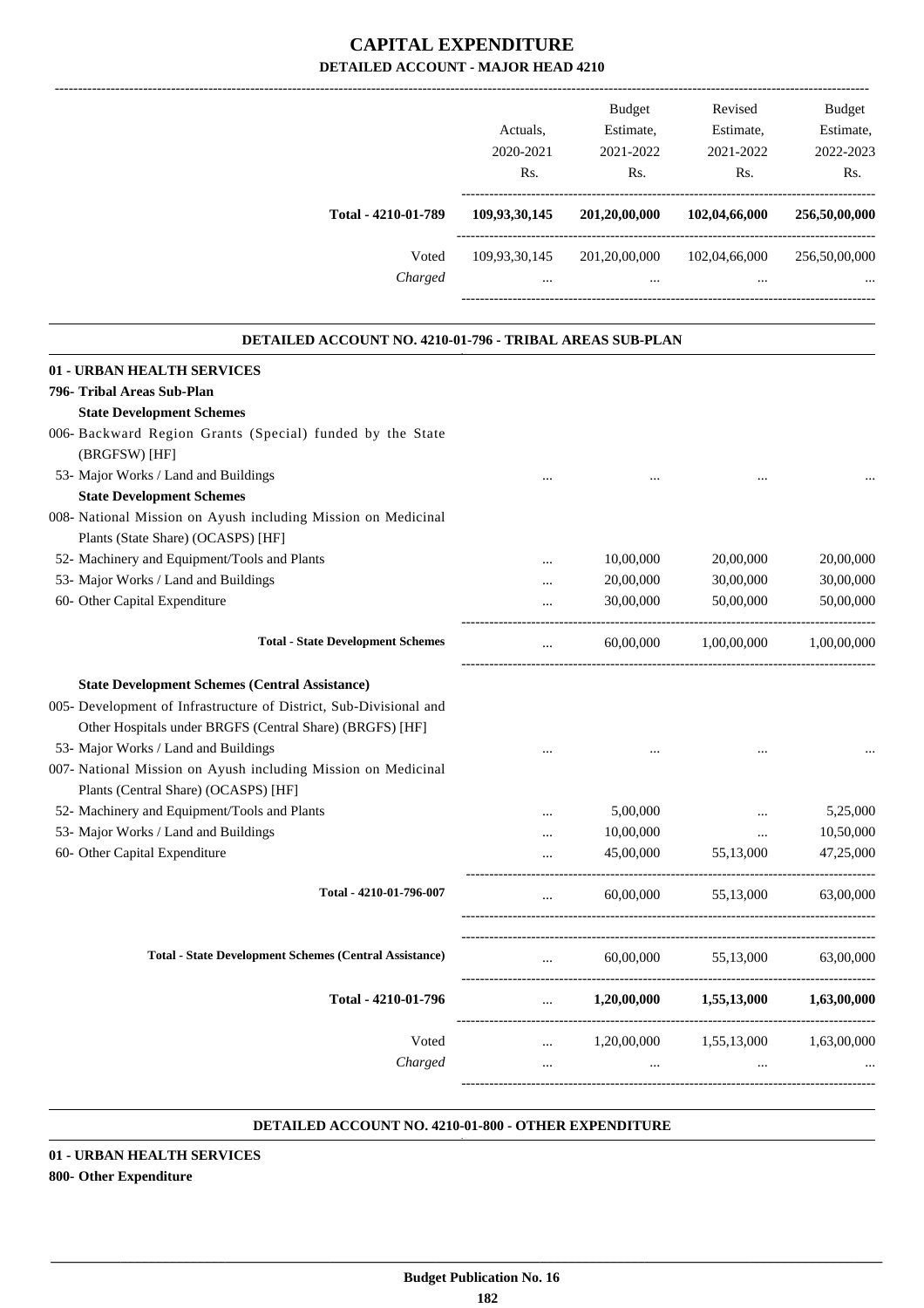|                                                                                                                     |                                          | Actuals,<br>2020-2021 | <b>Budget</b><br>Estimate,<br>2021-2022 | Revised<br>Estimate,<br>2021-2022                                                                                     | Budget<br>Estimate,<br>2022-2023 |
|---------------------------------------------------------------------------------------------------------------------|------------------------------------------|-----------------------|-----------------------------------------|-----------------------------------------------------------------------------------------------------------------------|----------------------------------|
|                                                                                                                     |                                          | Rs.                   | Rs.                                     | Rs.                                                                                                                   | Rs.                              |
| <b>State Development Schemes</b>                                                                                    |                                          |                       |                                         |                                                                                                                       |                                  |
| 004- Improvement of State Health Organisation [HF]                                                                  |                                          |                       |                                         |                                                                                                                       |                                  |
| 53- Major Works / Land and Buildings                                                                                |                                          | $\cdots$              | 50,00,000                               | 16,67,000                                                                                                             | 52,50,000                        |
|                                                                                                                     | Total - 4210-01-800-004                  | $\cdots$              |                                         | 50,00,000 16,67,000                                                                                                   | 52,50,000                        |
|                                                                                                                     |                                          |                       |                                         |                                                                                                                       |                                  |
| 021- Mental Hospitals [HF]                                                                                          |                                          |                       |                                         |                                                                                                                       |                                  |
| 53- Major Works / Land and Buildings                                                                                |                                          |                       | 5,03,94,024 10,00,00,000 7,11,05,000    |                                                                                                                       | 10,50,00,000                     |
|                                                                                                                     | Total - 4210-01-800-021                  | 5,03,94,024           |                                         | $10,00,00,000$ $7,11,05,000$ $10,50,00,000$                                                                           |                                  |
| 022- Improvement of District Level Health Administration [HF]                                                       |                                          |                       |                                         |                                                                                                                       |                                  |
| 53- Major Works / Land and Buildings                                                                                |                                          |                       |                                         | 2,47,20,060 10,00,00,000 3,33,33,000 10,50,00,000                                                                     |                                  |
|                                                                                                                     | Total - 4210-01-800-022                  |                       |                                         | 2,47,20,060 10,00,00,000 3,33,33,000 10,50,00,000                                                                     |                                  |
| 036- District Sub-Divisional and Other Urban Hospital [HF]                                                          |                                          |                       |                                         |                                                                                                                       |                                  |
| 52- Machinery and Equipment/Tools and Plants                                                                        |                                          |                       |                                         |                                                                                                                       |                                  |
| 53- Major Works / Land and Buildings                                                                                |                                          |                       |                                         |                                                                                                                       |                                  |
| 037- Setting up of Second Campus of CNCI at New Town, Rajarhat<br>[HF]                                              |                                          |                       |                                         |                                                                                                                       |                                  |
| 53- Major Works / Land and Buildings                                                                                |                                          |                       |                                         |                                                                                                                       |                                  |
| 038- Improvement of Homoeopathic Institution. [HF]                                                                  |                                          |                       |                                         |                                                                                                                       |                                  |
| 52- Machinery and Equipment/Tools and Plants                                                                        |                                          | $\cdots$              | 90,00,000                               | 30,00,000                                                                                                             | 94,50,000                        |
| 53- Major Works / Land and Buildings                                                                                |                                          | 1,36,20,164           | 7,00,00,000                             | 3,18,19,000                                                                                                           | 7,35,00,000                      |
|                                                                                                                     | Total - 4210-01-800-038                  | 1,36,20,164           | 7,90,00,000                             | 3,48,19,000                                                                                                           | 8,29,50,000                      |
| 039- Improvement of Ayurvedic Institution. [HF]                                                                     |                                          |                       |                                         |                                                                                                                       |                                  |
| 52- Machinery and Equipment/Tools and Plants                                                                        |                                          |                       | 24,01,352 1,47,00,000                   | 49,00,000                                                                                                             | 1,54,35,000                      |
| 53- Major Works / Land and Buildings                                                                                |                                          |                       | 12,42,50,294 25,00,00,000               | 8,33,33,000                                                                                                           | 26,25,00,000                     |
|                                                                                                                     | Total - 4210-01-800-039                  |                       |                                         | 12,66,51,646  26,47,00,000  8,82,33,000  27,79,35,000                                                                 |                                  |
|                                                                                                                     | <b>Total - State Development Schemes</b> |                       |                                         | 21,53,85,894 54,87,00,000 22,91,57,000                                                                                | 57,61,35,000                     |
|                                                                                                                     |                                          |                       |                                         |                                                                                                                       |                                  |
| <b>State Development Schemes</b><br>002- Setting Up Of Second Campus of CNCI at New Town, Rajarhat.<br>(OTHER) [HF] |                                          |                       |                                         |                                                                                                                       |                                  |
| 52- Machinery and Equipment/Tools and Plants                                                                        |                                          | 20,00,00,000          | 20,00,000                               | 28,68,18,000                                                                                                          | 21,00,000                        |
| 53- Major Works / Land and Buildings                                                                                |                                          | $\cdots$              | 10,00,00,000                            | <u>and the community of the community of the community of the community of the community of the community of the </u> | 10,50,00,000                     |
|                                                                                                                     | <b>Total - State Development Schemes</b> |                       |                                         | 20,00,00,000 10,20,00,000 28,68,18,000 10,71,00,000                                                                   |                                  |
|                                                                                                                     | Total - 4210-01-800                      |                       |                                         | 41,53,85,894 65,07,00,000 51,59,75,000 68,32,35,000                                                                   |                                  |
|                                                                                                                     |                                          |                       |                                         |                                                                                                                       |                                  |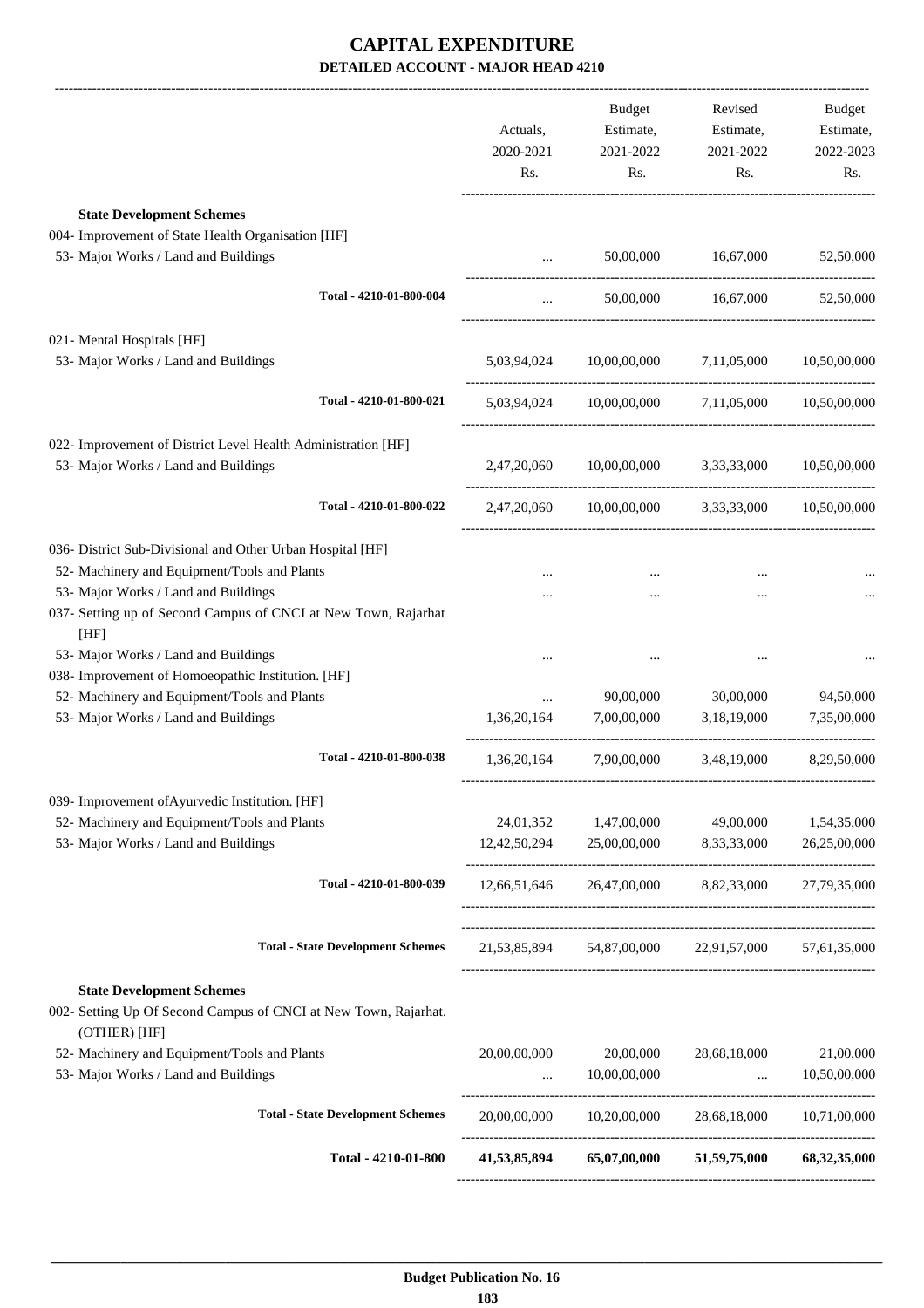|                                                               | Actuals,<br>2020-2021<br>Rs. | Budget<br>Estimate,<br>2021-2022<br>Rs.         | Revised<br>Estimate,<br>2021-2022<br>Rs. | <b>Budget</b><br>Estimate,<br>2022-2023<br>Rs. |
|---------------------------------------------------------------|------------------------------|-------------------------------------------------|------------------------------------------|------------------------------------------------|
| Voted<br>Charged                                              | 41,53,85,894                 | 65,07,00,000<br>$\cdots$                        | 51,59,75,000                             | 68, 32, 35, 000                                |
|                                                               |                              |                                                 |                                          |                                                |
| DETAILED ACCOUNT NO. 4210-02-110 - HOSPITAL & DISPENSARIES    |                              |                                                 |                                          |                                                |
| 02 - RURAL HEALTH SERVICES                                    |                              |                                                 |                                          |                                                |
| 110- Hospital & Dispensaries                                  |                              |                                                 |                                          |                                                |
| <b>Administrative Expenditure</b>                             |                              |                                                 |                                          |                                                |
| 006- Machinery & Equipments in Hospitals in Rural Area [HF]   |                              |                                                 |                                          |                                                |
| 52- Machinery and Equipment/Tools and Plants                  | 61,80,684                    | 1,01,69,000                                     | 70,00,000                                | 1.00.00.000                                    |
| <b>Total - Administrative Expenditure</b>                     | 61,80,684                    | 1,01,69,000                                     | 70,00,000                                | 1,00,00,000                                    |
| <b>State Development Schemes</b>                              |                              |                                                 |                                          |                                                |
| 005- Establishment of Cancer Treatment Centres [HF]           |                              |                                                 |                                          |                                                |
| 52- Machinery and Equipment/Tools and Plants                  |                              |                                                 |                                          |                                                |
| <b>State Development Schemes (Central Assistance)</b>         |                              |                                                 |                                          |                                                |
| 002- Special Programme under National Rural Health            |                              |                                                 |                                          |                                                |
| Mission(NRHM)- (Central Share) (OCASPS) [HF]                  |                              |                                                 |                                          |                                                |
| 52- Machinery and Equipment/Tools and Plants                  |                              |                                                 |                                          |                                                |
| Total - 4210-02-110                                           | 61,80,684                    | 1,01,69,000                                     | 70,00,000                                | 1,00,00,000                                    |
| Voted                                                         |                              | 61,80,684 1,01,69,000                           | 70,00,000                                | 1,00,00,000                                    |
| Charged                                                       |                              |                                                 |                                          |                                                |
|                                                               |                              |                                                 |                                          |                                                |
| DETAILED ACCOUNT NO. 4210-03-105 - ALLOPATHY                  |                              |                                                 |                                          |                                                |
| 03 - MEDICAL EDUCATION, TRAINING AND RESEARCH                 |                              |                                                 |                                          |                                                |
| 105- Allopathy                                                |                              |                                                 |                                          |                                                |
| <b>Administrative Expenditure</b>                             |                              |                                                 |                                          |                                                |
| 030- Training of Nurses [HF]                                  |                              |                                                 |                                          |                                                |
| 51- Motor Vehicles                                            |                              |                                                 |                                          |                                                |
| 031- Machinery & Equipments for Medical Education, Training & |                              |                                                 |                                          |                                                |
| Research [HF]                                                 |                              |                                                 |                                          |                                                |
| 52- Machinery and Equipment/Tools and Plants                  | 2,49,07,019                  | 8,75,00,000                                     | 4,00,00,000                              | 5,00,00,000                                    |
| Total - 4210-03-105-031                                       |                              | 2,49,07,019 8,75,00,000 4,00,00,000 5,00,00,000 |                                          |                                                |
|                                                               |                              |                                                 |                                          |                                                |
| <b>Total - Administrative Expenditure</b>                     |                              | 2,49,07,019 8,75,00,000 4,00,00,000 5,00,00,000 |                                          |                                                |
| <b>State Development Schemes</b>                              |                              |                                                 |                                          |                                                |
| 005- Dental Education [HF]                                    |                              |                                                 |                                          |                                                |
| 52- Machinery and Equipment/Tools and Plants                  | 62,01,413                    | 2,00,00,000                                     | 66,67,000                                | 2,10,00,000                                    |
| 53- Major Works / Land and Buildings                          | 2,16,50,264                  | 10,00,00,000                                    | 3,45,22,000                              | 10,50,00,000                                   |

 **Budget Publication No. 16 184**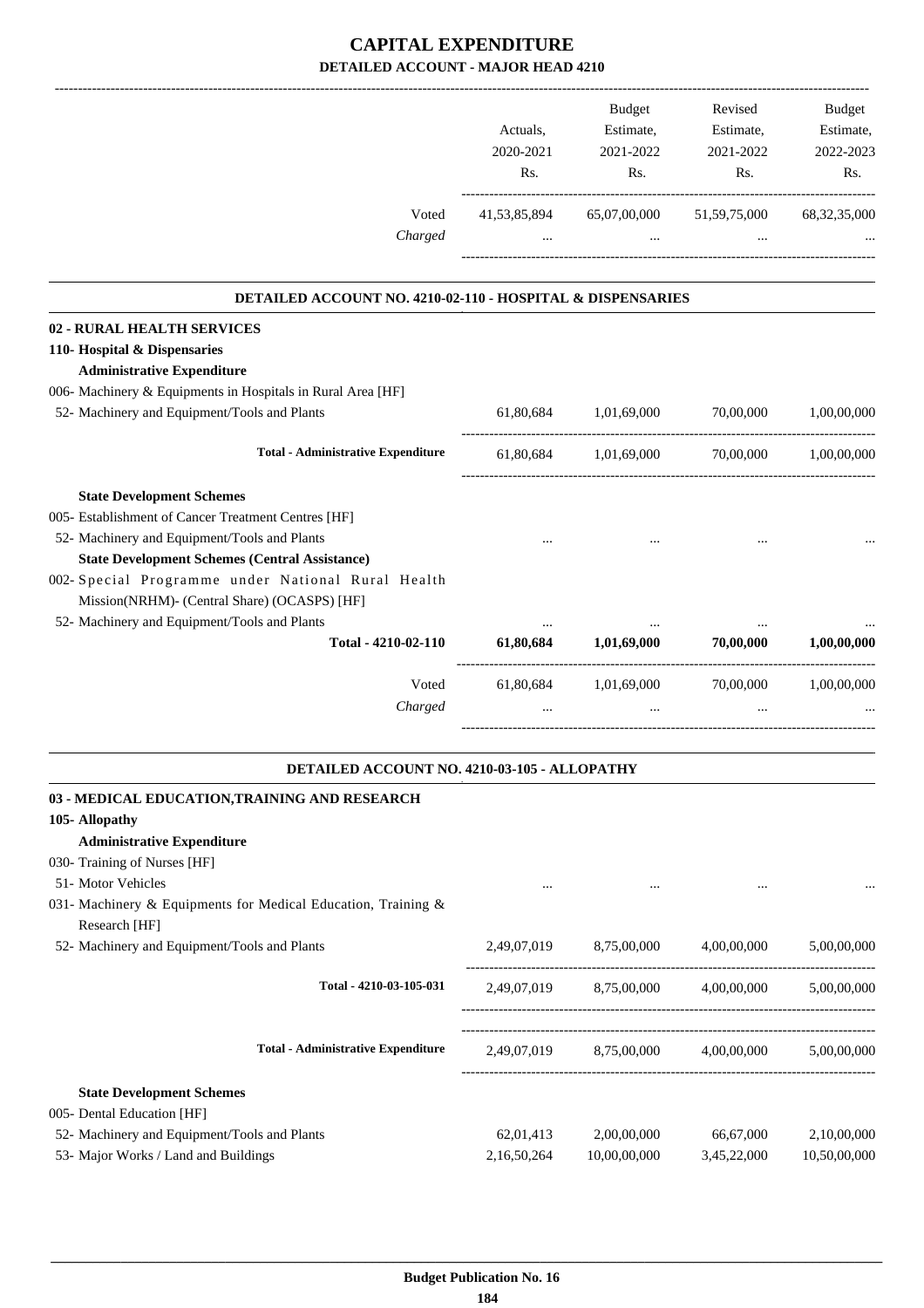|                                                                                                                                               |                                          | Actuals,<br>2020-2021<br>Rs. | Budget<br>Estimate,<br>2021-2022<br>Rs.            | Revised<br>Estimate,<br>2021-2022<br>Rs. | Budget<br>Estimate,<br>2022-2023<br>Rs. |
|-----------------------------------------------------------------------------------------------------------------------------------------------|------------------------------------------|------------------------------|----------------------------------------------------|------------------------------------------|-----------------------------------------|
|                                                                                                                                               | Total - 4210-03-105-005                  |                              | 2,78,51,677 12,00,00,000 4,11,89,000 12,60,00,000  |                                          |                                         |
| 013- Medical Education. [HF]                                                                                                                  |                                          |                              |                                                    |                                          |                                         |
| 52- Machinery and Equipment/Tools and Plants                                                                                                  |                                          | 36, 25, 57, 229              | 60,00,00,000                                       | 53, 33, 33, 000                          | 63,00,00,000                            |
| 53- Major Works / Land and Buildings                                                                                                          |                                          | 81, 10, 43, 677              | 220,00,00,000                                      | 73, 33, 33, 000                          | 281,00,00,000                           |
| 60- Other Capital Expenditure                                                                                                                 |                                          | 1,97,42,679                  | 7,00,00,000                                        | 2,33,33,000                              | 7,35,00,000                             |
|                                                                                                                                               | Total - 4210-03-105-013                  | 119,33,43,585                | 287,00,00,000                                      | 128,99,99,000                            | 351,35,00,000                           |
| 014- Nursing Education. [HF]                                                                                                                  |                                          |                              |                                                    |                                          |                                         |
| 53- Major Works / Land and Buildings                                                                                                          |                                          | 8,97,12,234                  |                                                    | 35,75,00,000 15,87,94,000 47,53,75,000   |                                         |
|                                                                                                                                               | Total - 4210-03-105-014                  |                              | 8,97,12,234 35,75,00,000 15,87,94,000 47,53,75,000 |                                          |                                         |
| 016- Setting up of New Medical Colleges. [HF]                                                                                                 |                                          |                              |                                                    |                                          |                                         |
| 52- Machinery and Equipment/Tools and Plants                                                                                                  |                                          | 7,50,00,000                  | 30,00,00,000                                       | 10,00,00,000                             | 31,50,00,000                            |
| 53- Major Works / Land and Buildings                                                                                                          |                                          | 50, 33, 33, 981              | 130,00,00,000                                      | 43, 33, 33, 000                          | 136,50,00,000                           |
|                                                                                                                                               | Total - 4210-03-105-016                  |                              | 57,83,33,981 160,00,00,000                         |                                          | 53, 33, 33, 000 168, 00, 00, 000        |
| 018- Upgradation/ Strengthening of Nursing Service [HF]<br>53- Major Works / Land and Buildings                                               |                                          | $\cdots$                     | $\cdots$                                           |                                          |                                         |
|                                                                                                                                               | <b>Total - State Development Schemes</b> |                              | 188,92,41,477 494,75,00,000                        | 202, 33, 15, 000                         | 579,48,75,000                           |
| <b>State Development Schemes</b>                                                                                                              |                                          |                              |                                                    |                                          |                                         |
| 015- Setting up of a Super-speciality Hospital in the campus of<br>Medical College, Kolkata under PMSSY scheme (State Share).<br>(OTHER) [HF] |                                          |                              |                                                    |                                          |                                         |
| 52- Machinery and Equipment/Tools and Plants                                                                                                  |                                          | $\cdots$                     | $\cdots$                                           | $\ddotsc$                                |                                         |
| 53- Major Works / Land and Buildings                                                                                                          |                                          | 2,36,58,000                  | $\cdots$                                           |                                          |                                         |
|                                                                                                                                               | Total - 4210-03-105-015                  | 2,36,58,000                  | $\cdots$                                           |                                          |                                         |
| 020- Up-gradation of Malda Medical College, Malda under PMSSY-<br>III (State Share) (OTHER) [HF]                                              |                                          |                              |                                                    |                                          |                                         |
| 52- Machinery and Equipment/Tools and Plants                                                                                                  |                                          | $\cdots$                     | $\cdots$                                           |                                          |                                         |
| 53- Major Works / Land and Buildings                                                                                                          |                                          | $\cdots$                     | $\cdots$                                           | $\cdots$                                 | $\cdots$                                |
| 021- Up-gradation of North Bengal Medical College, Darjeeling under<br>PMSSY-III (State Share) (OTHER) [HF]                                   |                                          |                              |                                                    |                                          |                                         |
| 52- Machinery and Equipment/Tools and Plants                                                                                                  |                                          |                              |                                                    |                                          |                                         |
| 53- Major Works / Land and Buildings                                                                                                          |                                          | $\cdots$<br>$\cdots$         | $\cdots$<br>$\cdots$                               | $\cdots$<br>$\cdots$                     | $\cdots$                                |
| 022- Up-gradation of Bankura Sammilani Medical College, Bankura<br>under PMSSY-III (State Share) (OTHER) [HF]                                 |                                          |                              |                                                    |                                          |                                         |
| 52- Machinery and Equipment/Tools and Plants                                                                                                  |                                          | $\ddotsc$                    | $\cdots$                                           | $\cdots$                                 |                                         |
| 53- Major Works / Land and Buildings                                                                                                          |                                          | $\cdots$                     |                                                    | $\cdots$                                 |                                         |
|                                                                                                                                               |                                          |                              |                                                    |                                          |                                         |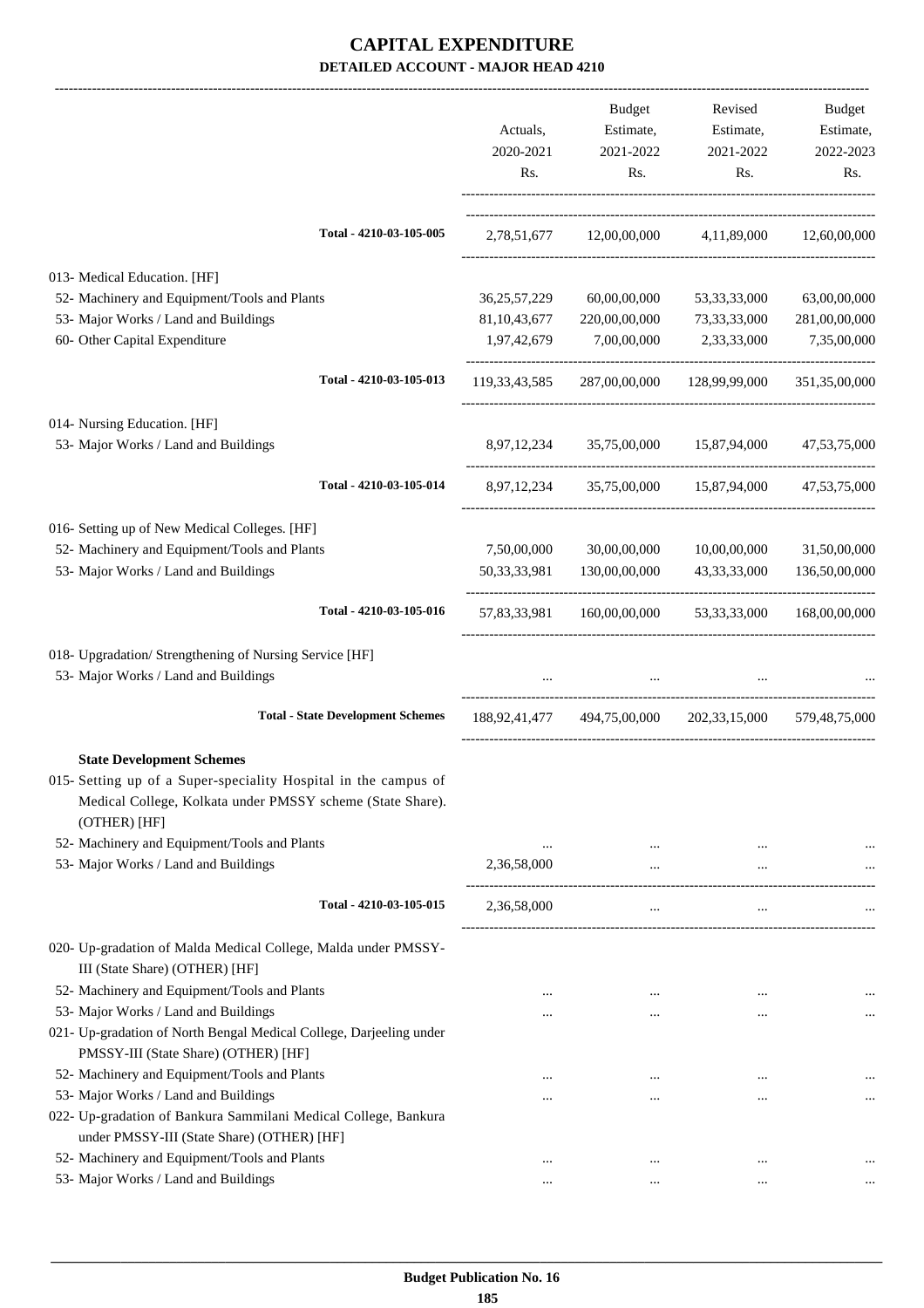|                                                                                                                                                                                                       | Actuals,<br>2020-2021<br>Rs. | Budget<br>Estimate,<br>2021-2022<br>Rs.             | Revised<br>Estimate,<br>2021-2022<br>Rs.                | Budget<br>Estimate,<br>2022-2023<br>Rs. |
|-------------------------------------------------------------------------------------------------------------------------------------------------------------------------------------------------------|------------------------------|-----------------------------------------------------|---------------------------------------------------------|-----------------------------------------|
| 033- Establishment of New Medical Colleges attached with<br>District/Referral Hospitals (OCASPS) [HF]                                                                                                 |                              |                                                     |                                                         |                                         |
| 52- Machinery and Equipment/Tools and Plants                                                                                                                                                          |                              |                                                     |                                                         |                                         |
| 53- Major Works / Land and Buildings                                                                                                                                                                  | 90,66,66,666                 | 63,00,00,000                                        | 148,44,44,000                                           | 195,00,00,000                           |
| 60- Other Capital Expenditure                                                                                                                                                                         |                              | $\cdots$                                            |                                                         |                                         |
| Total - 4210-03-105-033                                                                                                                                                                               | 90,66,66,666                 |                                                     | 63,00,00,000 148,44,44,000 195,00,00,000                |                                         |
| 034- Upgradation/Strengthening of Nursing Services under Human<br>Resources in Health and Medical Education(State Share)<br>(OCASPS) [HF]                                                             |                              |                                                     |                                                         |                                         |
| 52- Machinery and Equipment/Tools and Plants                                                                                                                                                          | $\cdots$                     | 1,00,00,000                                         | $\cdots$                                                | 2,50,00,000                             |
| 53- Major Works / Land and Buildings                                                                                                                                                                  |                              | 1,00,00,000                                         | $\cdots$                                                | 2,50,00,000                             |
| Total - 4210-03-105-034                                                                                                                                                                               | $\cdots$                     | 2,00,00,000                                         | $\mathbf{r}$ . The state $\mathbf{r}$                   | 5,00,00,000                             |
| <b>Total - State Development Schemes</b>                                                                                                                                                              |                              |                                                     | 93,03,24,666 65,00,00,000 148,44,44,000                 | 200,00,00,000                           |
| <b>State Development Schemes (Central Assistance)</b><br>023- Upgradation/Strengthening of Nursing Services under Human<br>Resources in Health and Medical Education (Central Share)<br>(OCASPS) [HF] |                              |                                                     |                                                         |                                         |
| 52- Machinery and Equipment/Tools and Plants<br>53- Major Works / Land and Buildings                                                                                                                  | 2,98,81,051<br>$\ddots$      | 2,00,00,000<br>2,00,00,000                          | 1,74,92,000<br>1,78,33,000                              | 2,00,00,000<br>8,00,00,000              |
| Total - 4210-03-105-023                                                                                                                                                                               | 2.98.81.051                  | 4,00,00,000                                         | 3,53,25,000                                             | 10,00,00,000                            |
| 032- Establishment of New Medical Colleges attached with<br>District/Referral Hospitals (OCASPS) [HF]                                                                                                 |                              |                                                     |                                                         |                                         |
| 52- Machinery and Equipment/Tools and Plants                                                                                                                                                          |                              | the contract of the contract of the contract of the | $\cdots$                                                | $\cdots$                                |
| 53- Major Works / Land and Buildings                                                                                                                                                                  |                              |                                                     | 105,00,00,000 181,22,00,000 140,00,00,000               | 390,00,00,000                           |
| 60- Other Capital Expenditure                                                                                                                                                                         |                              |                                                     | and the state of the state<br>$\cdots$                  |                                         |
| Total - 4210-03-105-032                                                                                                                                                                               |                              |                                                     | 105,00,00,000 181,22,00,000 140,00,00,000 390,00,00,000 |                                         |
| 035- State Organ & Tissue Transplantation Organization under<br>NOTTO under Tertiary Care Programs (Central Share)<br>(OCASPS) [HF]                                                                   |                              |                                                     |                                                         |                                         |
| 53- Major Works / Land and Buildings                                                                                                                                                                  |                              | and the company of the                              | 20,00,000                                               | 20,00,000                               |
| Total - 4210-03-105-035                                                                                                                                                                               |                              | and the state of the state                          |                                                         | 20,00,000 20,00,000                     |
| <b>Total - State Development Schemes (Central Assistance)</b>                                                                                                                                         |                              |                                                     | 107,98,81,051  185,22,00,000  143,73,25,000             | 400,20,00,000                           |
|                                                                                                                                                                                                       |                              |                                                     |                                                         |                                         |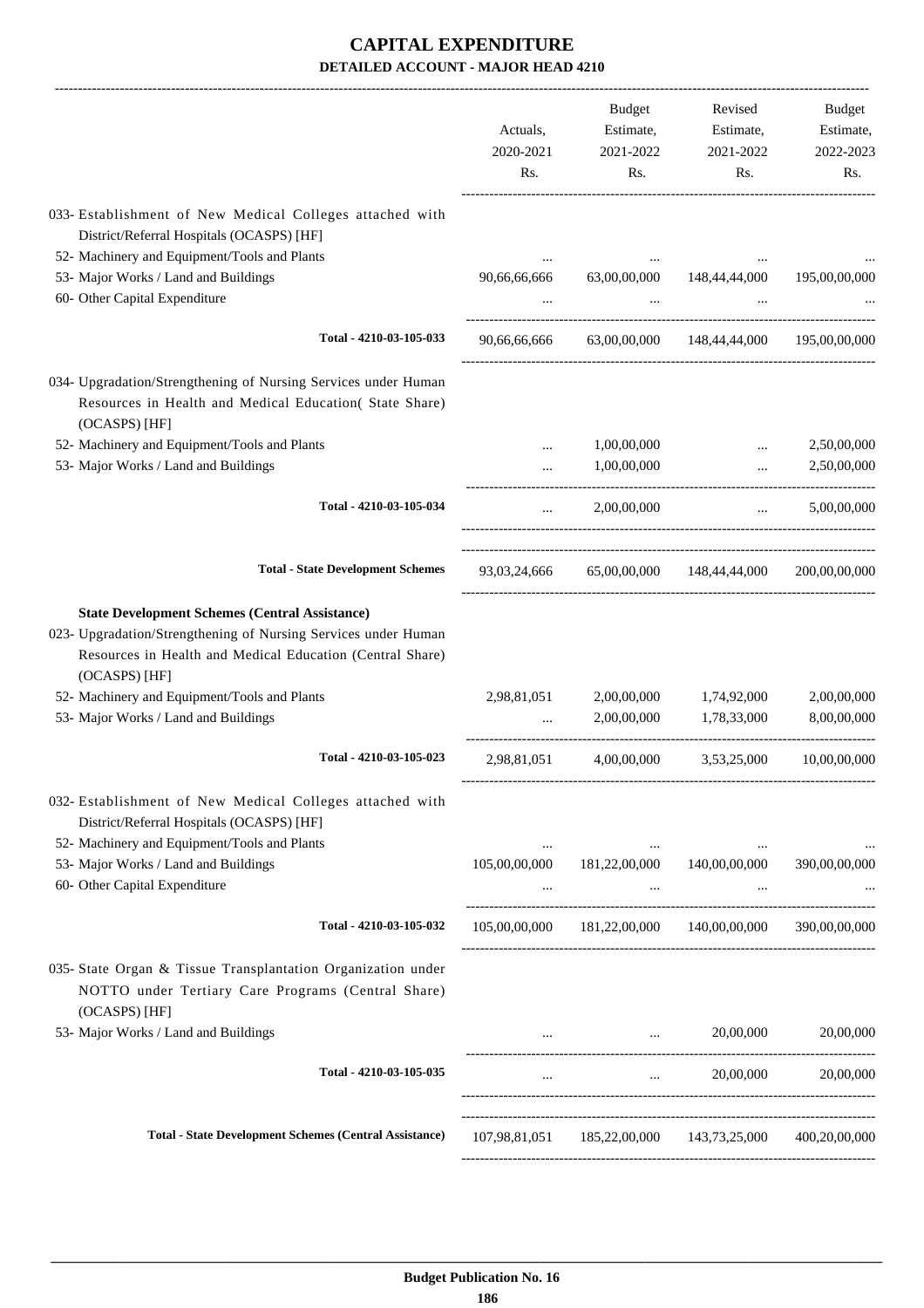|                                                                                |                  | <b>Budget</b> | Revised                  | <b>Budget</b>     |
|--------------------------------------------------------------------------------|------------------|---------------|--------------------------|-------------------|
|                                                                                | Actuals,         | Estimate,     | Estimate,                | Estimate,         |
|                                                                                | 2020-2021        | 2021-2022     | 2021-2022                | 2022-2023         |
|                                                                                | Rs.              | Rs.           | Rs.                      | Rs.               |
| Total - 4210-03-105                                                            | 392, 43, 54, 213 | 753,72,00,000 | 498,50,84,000            | 1184, 68, 75, 000 |
| Voted<br>Charged                                                               | 392, 43, 54, 213 | 753,72,00,000 | 498,50,84,000            | 1184,68,75,000    |
| DETAILED ACCOUNT NO. 4210-03-789 - SPECIAL COMPONENT PLAN FOR SCHEDULED CASTES |                  |               |                          |                   |
| 03 - MEDICAL EDUCATION, TRAINING AND RESEARCH                                  |                  |               |                          |                   |
| 789- Special Component Plan for Scheduled Castes                               |                  |               |                          |                   |
| <b>State Development Schemes</b>                                               |                  |               |                          |                   |
| 010- Medical Education. [HF]                                                   |                  |               |                          |                   |
| 52- Machinery and Equipment/Tools and Plants                                   | 38,82,162        | 7,00,00,000   | 5,66,67,000              | 7,35,00,000       |
| 53- Major Works / Land and Buildings                                           | 20, 16, 18, 022  | 40,00,00,000  | 13,33,33,000             | 42,00,00,000      |
| Total - 4210-03-789-010                                                        | 20,55,00,184     | 47,00,00,000  | 19,00,00,000             | 49,35,00,000      |
| 011- Nursing Education. [HF]                                                   |                  |               |                          |                   |
| 53- Major Works / Land and Buildings                                           | 3,87,62,058      | 12,10,00,000  | 5,85,40,000              | 12,70,50,000      |
| Total - 4210-03-789-011                                                        | 3,87,62,058      |               | 12,10,00,000 5,85,40,000 | 12.70.50.000      |
| 012- Upgradation/ Strengthening of Nursing Service [HF]                        |                  |               |                          |                   |
| 53- Major Works / Land and Buildings                                           |                  |               |                          |                   |
| <b>Total - State Development Schemes</b>                                       | 24, 42, 62, 242  | 59,10,00,000  | 24,85,40,000             | 62,05,50,000      |
| Total - 4210-03-789                                                            | 24, 42, 62, 242  | 59,10,00,000  | 24,85,40,000             | 62,05,50,000      |
| Voted                                                                          | 24, 42, 62, 242  | 59,10,00,000  | 24,85,40,000             | 62,05,50,000      |
| Charged                                                                        |                  |               |                          |                   |
|                                                                                |                  |               |                          |                   |

| <b>DETAILED ACCOUNT NO. 4210-03-796 - TRIBAL AREAS SUB-PLAN</b> |
|-----------------------------------------------------------------|
|-----------------------------------------------------------------|

| 03 - MEDICAL EDUCATION, TRAINING AND RESEARCH                        |                |              |              |              |
|----------------------------------------------------------------------|----------------|--------------|--------------|--------------|
| 796- Tribal Areas Sub-Plan                                           |                |              |              |              |
| <b>State Development Schemes</b>                                     |                |              |              |              |
| 001- Medical Education. [HF]                                         |                |              |              |              |
| 52- Machinery and Equipment/Tools and Plants                         | 1.84.76.542    | 3.90.00.000  | 3.30.00.000  | 4.09.50.000  |
| 53- Major Works / Land and Buildings                                 | 7,63,10,769    | 20,00,00,000 | 13.94.85.000 | 21,00,00,000 |
| Total - 4210-03-796-001                                              | 9,47,87,311    | 23,90,00,000 | 17.24.85.000 | 25,09,50,000 |
| 002- Nursing Education. [HF]<br>53- Major Works / Land and Buildings | 3, 20, 55, 475 | 3.63,00,000  | 1.21.00.000  | 3.81.15.000  |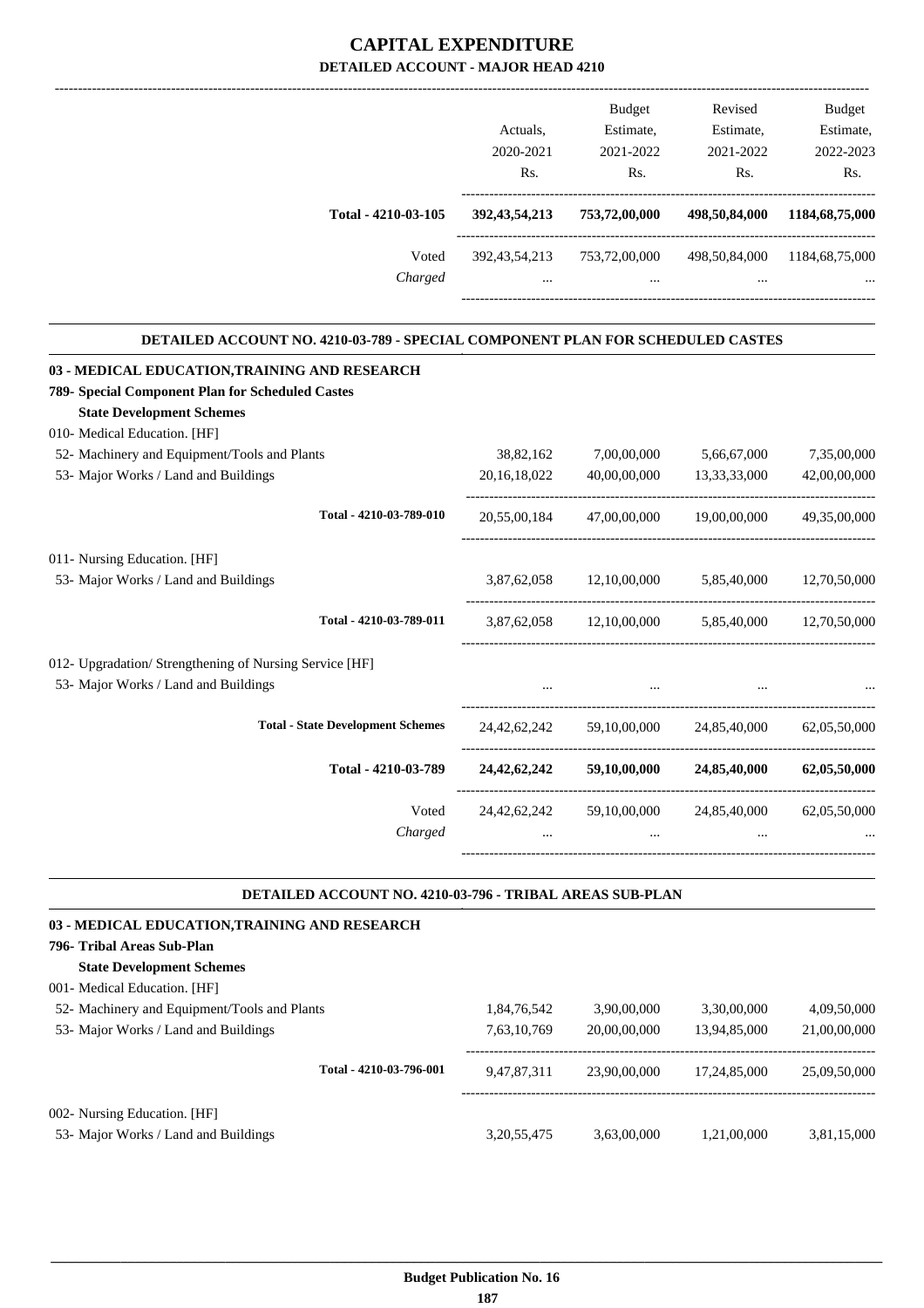|                                                         | Actuals.<br>2020-2021<br>Rs. | <b>Budget</b><br>Estimate,<br>2021-2022<br>Rs. | Revised<br>Estimate,<br>2021-2022<br>Rs. | Budget<br>Estimate,<br>2022-2023<br>Rs. |
|---------------------------------------------------------|------------------------------|------------------------------------------------|------------------------------------------|-----------------------------------------|
| Total - 4210-03-796-002                                 | 3, 20, 55, 475               |                                                | 3,63,00,000 1,21,00,000                  | 3,81,15,000                             |
| 010- Medica Education [HF]                              |                              |                                                |                                          |                                         |
| 52- Machinery and Equipment/Tools and Plants            | $\cdots$                     |                                                | $\cdots$                                 |                                         |
| 53- Major Works / Land and Buildings                    |                              |                                                | $\cdots$                                 |                                         |
| 011- Nursing Education [HF]                             |                              |                                                |                                          |                                         |
| 53- Major Works / Land and Buildings                    | $\cdots$                     |                                                | $\cdots$                                 |                                         |
| 018- Upgradation/ Strengthening of Nursing Service [HF] |                              |                                                |                                          |                                         |
| 53- Major Works / Land and Buildings                    |                              |                                                |                                          |                                         |
| <b>Total - State Development Schemes</b>                |                              |                                                | 12,68,42,786 27,53,00,000 18,45,85,000   | 28,90,65,000                            |
| Total - 4210-03-796                                     | 12,68,42,786                 |                                                | 27,53,00,000 18,45,85,000                | 28,90,65,000                            |
| Voted                                                   |                              | 12,68,42,786 27,53,00,000                      | 18,45,85,000                             | 28,90,65,000                            |
| Charged                                                 |                              |                                                | $\cdots$                                 |                                         |

### **DETAILED ACCOUNT NO. 4210-04-107 - PUBLIC HEALTH LABORATORIES**

.

.

| 04 - PUBLIC HEALTH                                              |          |             |           |           |
|-----------------------------------------------------------------|----------|-------------|-----------|-----------|
| 107- Public Health Laboratories                                 |          |             |           |           |
| <b>Administrative Expenditure</b>                               |          |             |           |           |
| 002- Machinery & Equipments for Public Health Laboratories [HF] |          |             |           |           |
| 52- Machinery and Equipment/Tools and Plants                    |          | 32,00,000   |           |           |
| <b>Total - Administrative Expenditure</b>                       | $\cdots$ | 32,00,000   | $\cdots$  |           |
| <b>State Development Schemes</b>                                |          |             |           |           |
| 001- Improvement of State Drug and Research Laboratories. [HF]  |          |             |           |           |
| 52- Machinery and Equipment/Tools and Plants                    | $\cdots$ | 50,00,000   | 16,67,000 | 52,50,000 |
| 53- Major Works / Land and Buildings                            | $\cdots$ | 25,00,000   | 8,33,000  | 26,25,000 |
| <b>Total - State Development Schemes</b>                        | $\cdots$ | 75,00,000   | 25,00,000 | 78,75,000 |
| Total - 4210-04-107                                             | $\cdots$ | 1,07,00,000 | 25,00,000 | 78,75,000 |
| Voted                                                           | $\cdots$ | 1,07,00,000 | 25,00,000 | 78,75,000 |
| Charged                                                         | $\cdots$ | $\cdots$    | $\cdots$  |           |
|                                                                 |          |             |           |           |

#### **DETAILED ACCOUNT NO. 4210-04-200 - OTHER PROGRAMMES .**

**04 - PUBLIC HEALTH**

**200- Other Programmes**

#### **State Development Schemes**

004- Blood Collection and Transportation Van (BCTV) [HF]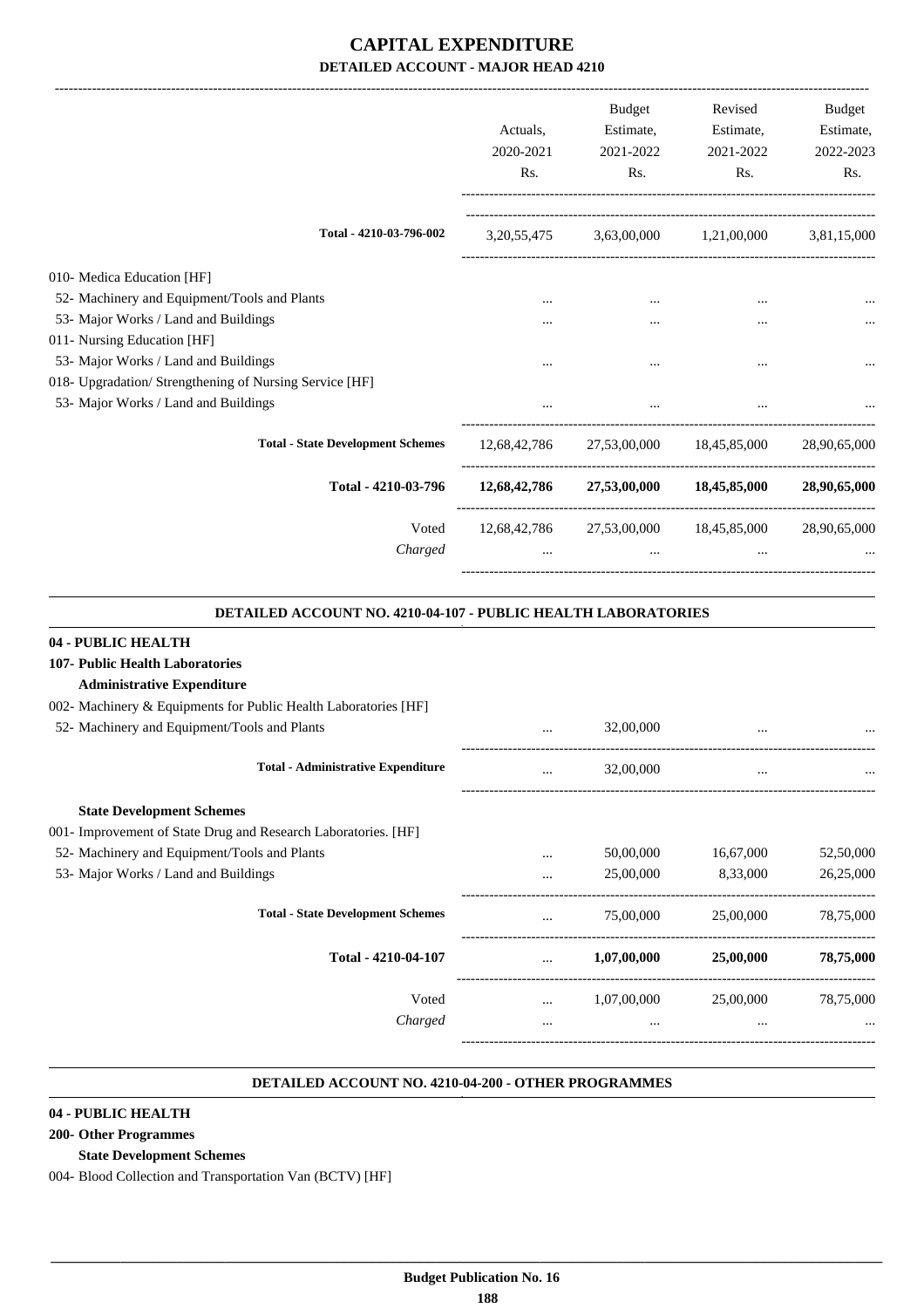|                                                                                                                                                                                                                                      | Actuals,<br>2020-2021<br>Rs. | Budget<br>Estimate,<br>2021-2022<br>Rs. | Revised<br>Estimate,<br>2021-2022<br>Rs. | Budget<br>Estimate,<br>2022-2023<br>Rs. |
|--------------------------------------------------------------------------------------------------------------------------------------------------------------------------------------------------------------------------------------|------------------------------|-----------------------------------------|------------------------------------------|-----------------------------------------|
| 51- Motor Vehicles                                                                                                                                                                                                                   | 69, 32, 321                  | $\cdots$                                | 75,52,000                                |                                         |
| <b>Total - State Development Schemes</b>                                                                                                                                                                                             | 69, 32, 321                  |                                         | $\ldots$ 75,52,000                       |                                         |
| <b>State Development Schemes</b>                                                                                                                                                                                                     |                              |                                         |                                          |                                         |
| 006- Equipments for Wards for Care Services for Elderly and<br>Disabled under Strengthening the Social Protection System<br>funded by World Bank (StateShare) (EAP) [HF]                                                             |                              |                                         |                                          |                                         |
| 52- Machinery and Equipment/Tools and Plants                                                                                                                                                                                         | $\ddots$                     | 5,00,00,000                             |                                          |                                         |
| <b>Total - State Development Schemes</b>                                                                                                                                                                                             | $\cdots$                     | 5,00,00,000                             | $\cdots$                                 |                                         |
| <b>State Development Schemes (Central Assistance)</b><br>005- Equipments for Wards for Care Services for Elderly and<br>Disabled under Strengthening the Social Protection System<br>funded by World Bank (Central Share) (EAP) [HF] |                              |                                         |                                          |                                         |
| 52- Machinery and Equipment/Tools and Plants                                                                                                                                                                                         | $\cdots$                     | 10,00,00,000                            |                                          |                                         |
| <b>Total - State Development Schemes (Central Assistance)</b>                                                                                                                                                                        | $\cdots$                     | 10,00,00,000                            |                                          |                                         |
| Total - 4210-04-200                                                                                                                                                                                                                  |                              | 69,32,321 15,00,00,000 75,52,000        |                                          |                                         |
| Voted<br>Charged                                                                                                                                                                                                                     |                              | 69,32,321 15,00,00,000<br>$\cdots$      | 75,52,000                                |                                         |
| DETAILED ACCOUNT NO. 4210-06-200 - OTHER PROGRAMMES                                                                                                                                                                                  |                              |                                         |                                          |                                         |
| 06 - PUBLIC HEALTH                                                                                                                                                                                                                   |                              |                                         |                                          |                                         |
| <b>200- Other Programmes</b><br><b>State Development Schemes</b>                                                                                                                                                                     |                              |                                         |                                          |                                         |
| 003- Improvement of Public Health Laboratories. [HF]                                                                                                                                                                                 |                              |                                         |                                          |                                         |
| 52- Machinery and Equipment/Tools and Plants                                                                                                                                                                                         | 13,39,441                    | 1,00,00,000                             | 33,33,000                                | 1,05,00,000                             |
| 53- Major Works / Land and Buildings                                                                                                                                                                                                 | 36,97,839                    | 1,00,00,000                             | 33,33,000                                | 1,05,00,000                             |
| <b>Total - State Development Schemes</b>                                                                                                                                                                                             | 50,37,280                    | 2,00,00,000                             | 66,66,000                                | 2,10,00,000                             |
| Total - 4210-06-200                                                                                                                                                                                                                  | 50,37,280                    | 2,00,00,000                             | 66,66,000                                | 2,10,00,000                             |
| Voted<br>Charged                                                                                                                                                                                                                     | 50, 37, 280<br>              | 2,00,00,000                             | 66,66,000                                | 2,10,00,000                             |
|                                                                                                                                                                                                                                      |                              |                                         |                                          |                                         |

#### **DETAILED ACCOUNT NO. 4210-06-800 - OTHER EXPENDITURE .**

.

### **06 - PUBLIC HEALTH**

## **800- Other Expenditure**

**State Development Schemes**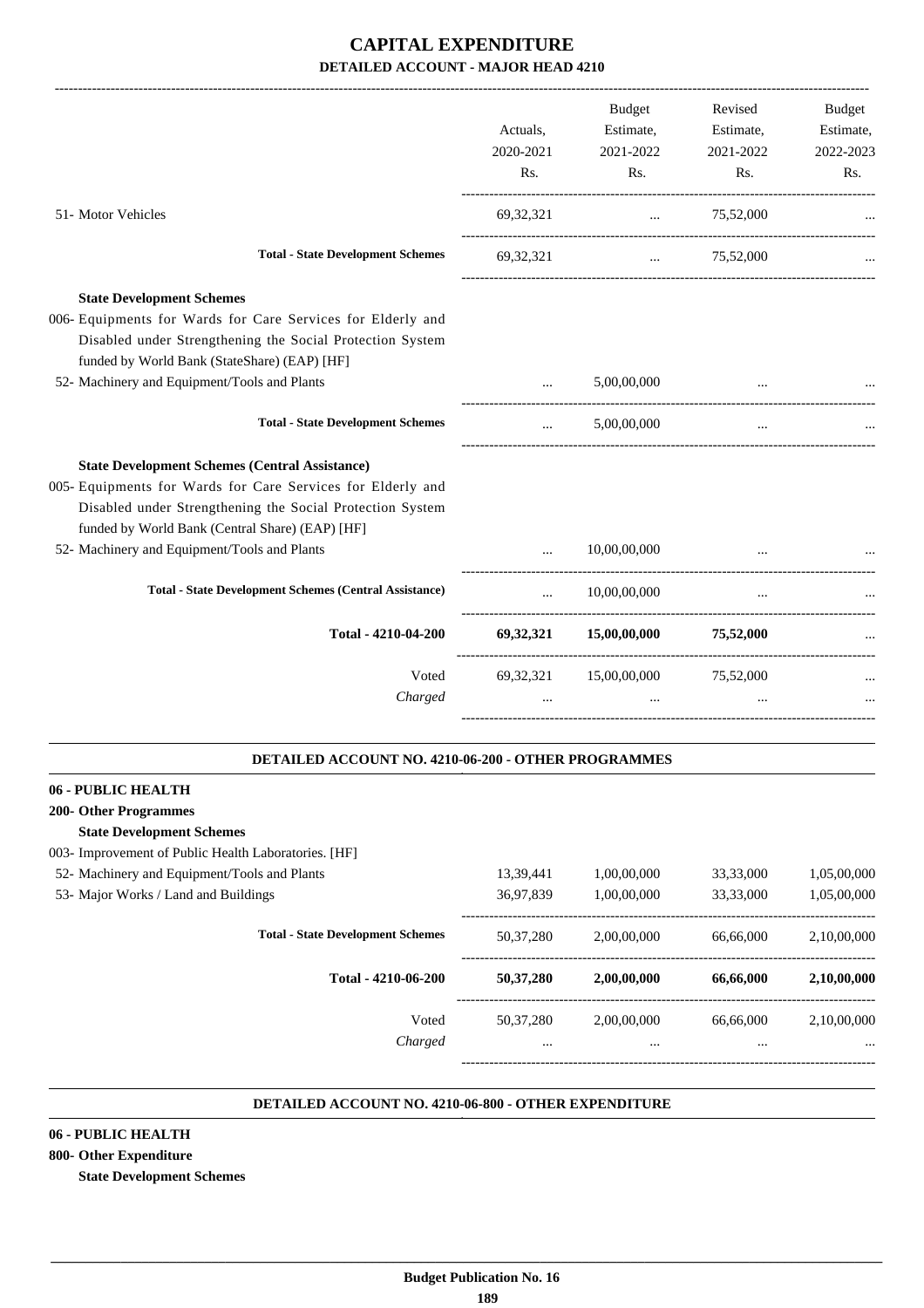| <b>Budget</b><br>Estimate,<br>Estimate,<br>2021-2022<br>2022-2023<br>Rs.<br>33,33,000<br>1,05,00,000 |
|------------------------------------------------------------------------------------------------------|
|                                                                                                      |
|                                                                                                      |
|                                                                                                      |
|                                                                                                      |
|                                                                                                      |
|                                                                                                      |
| 33,33,000<br>1,05,00,000                                                                             |
| 33,33,000<br>1,05,00,000                                                                             |
| 33,33,000<br>1,05,00,000                                                                             |
|                                                                                                      |
|                                                                                                      |
|                                                                                                      |
|                                                                                                      |
|                                                                                                      |
|                                                                                                      |
| 28,00,00,000<br>70,00,00,000                                                                         |
| 28,00,00,000<br>70,00,00,000                                                                         |
| 28,00,00,000<br>70,00,00,000                                                                         |
| 28,00,00,000<br>70,00,00,000                                                                         |
|                                                                                                      |
|                                                                                                      |
|                                                                                                      |

#### **DETAILED ACCOUNT NO. 4210-80-190 - INVESTMENTS IN PUBLIC SECTOR AND OTHER UNDERTAKINGS .**

| 80 - GENERAL |
|--------------|
|--------------|

| 190- Investments in Public Sector and other Undertakings |  |  |  |
|----------------------------------------------------------|--|--|--|
|                                                          |  |  |  |

## **State Development Schemes**

- 001- Establishment of West Bengal Medical Services Corporation
- Ltd. [HF]
- 
- 002- Gluconate Health Ltd [H
- 

| 54- Investment                 |                     | $\cdots$ | <br> | $\cdots$ |
|--------------------------------|---------------------|----------|------|----------|
| 002- Gluconate Health Ltd [HF] |                     |          |      |          |
| 54- Investment                 |                     | $\cdots$ | <br> | $\cdots$ |
|                                | Total - 4210-80-190 | $\cdots$ | <br> | $\cdots$ |
|                                |                     |          |      |          |
|                                | Voted               | $\cdots$ | <br> |          |
|                                | Charged             | $\cdots$ | <br> | $\cdots$ |
|                                |                     | ----     |      |          |

.

#### **DETAILED ACCOUNT NO. 4210-80-789 - SPECIAL COMPONENT PLAN FOR SCHEDULED CASTES .**

### **80 - GENERAL**

**789- Special Component Plan for Scheduled Castes**

## **State Development Schemes**

003- Implementation of Schemes under RIDF (RIDF) [HF]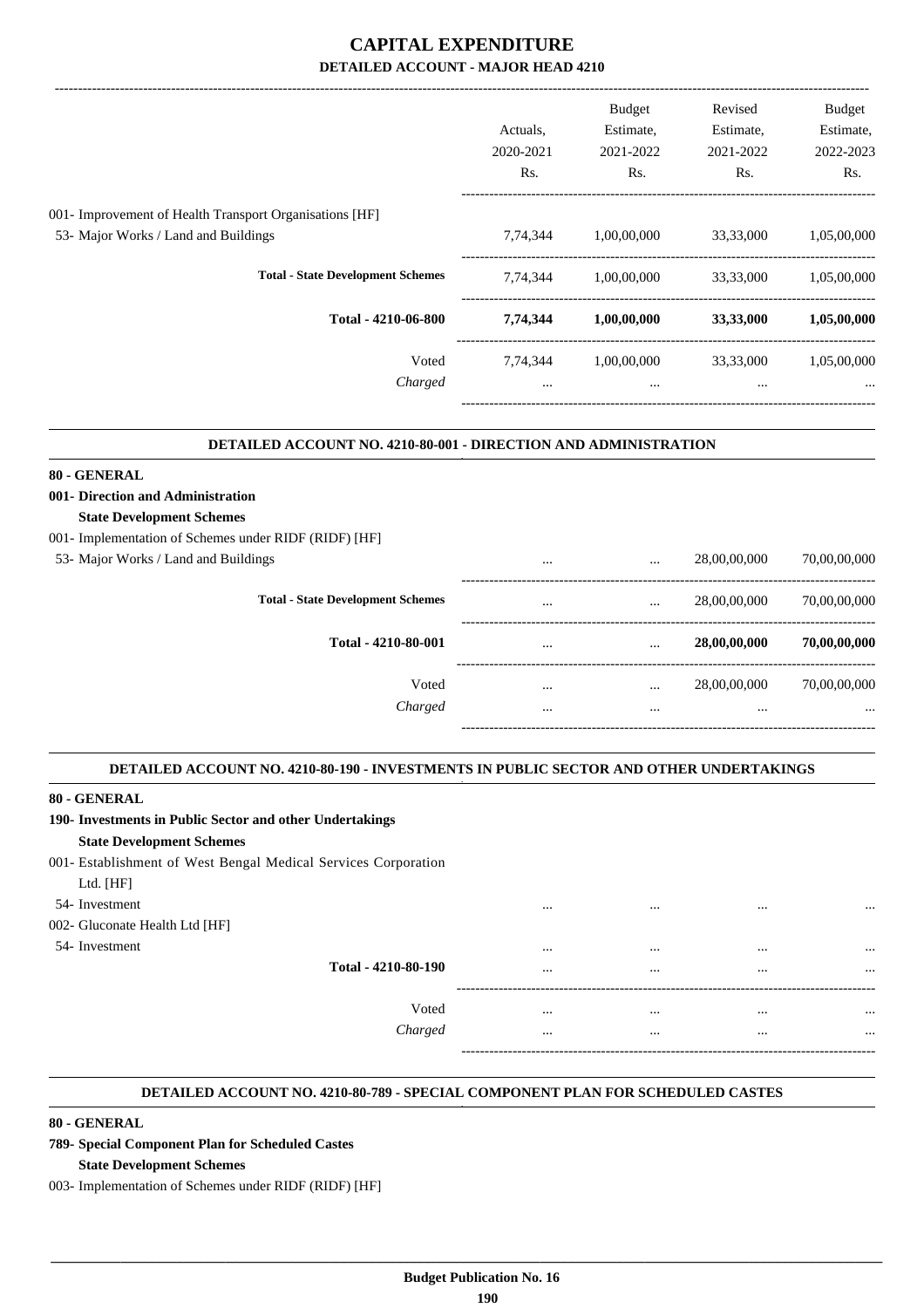|                                          |           | <b>Budget</b> | Revised      | Budget       |
|------------------------------------------|-----------|---------------|--------------|--------------|
|                                          | Actuals.  | Estimate,     | Estimate,    | Estimate,    |
|                                          | 2020-2021 | 2021-2022     | 2021-2022    | 2022-2023    |
|                                          | Rs.       | Rs.           | Rs.          | Rs.          |
| 53- Major Works / Land and Buildings     | $\cdots$  | $\cdots$      | 10,00,00,000 | 24,00,00,000 |
| <b>Total - State Development Schemes</b> | $\cdots$  | $\cdots$      | 10,00,00,000 | 24,00,00,000 |
| Total - 4210-80-789                      | $\cdots$  | $\cdots$      | 10,00,00,000 | 24,00,00,000 |
| Voted                                    | $\cdots$  | $\cdots$      | 10,00,00,000 | 24,00,00,000 |
| Charged                                  | $\cdots$  | $\cdots$      | $\cdots$     | $\cdots$     |
|                                          |           |               |              |              |

#### **DETAILED ACCOUNT NO. 4210-80-796 - TRIBAL AREAS SUB-PLAN .**

.

### **80 - GENERAL**

**796- Tribal Areas Sub-Plan**

### **State Development Schemes**

002- Implementation of Schemes under RIDF (RIDF) [HF]

| 53- Major Works / Land and Buildings     | $\cdots$             | $\cdots$             | 3,00,00,000             | 6,00,00,000             |
|------------------------------------------|----------------------|----------------------|-------------------------|-------------------------|
| <b>Total - State Development Schemes</b> | $\cdots$             | $\cdots$             | 3,00,00,000             | 6,00,00,000             |
| Total - 4210-80-796                      | $\cdots$             | $\cdots$             | 3,00,00,000             | 6,00,00,000             |
| Voted<br>Charged                         | $\cdots$<br>$\cdots$ | $\cdots$<br>$\cdots$ | 3,00,00,000<br>$\cdots$ | 6,00,00,000<br>$\cdots$ |
|                                          |                      |                      |                         |                         |

## **DETAILED ACCOUNT NO. 4210 - DEDUCT RECOVERIES IN REDUCTION OF EXPENDITURE**

**--------------------------------------------------------------------------------------------------------------------------------------------------------------------------------**

| 01 - URBAN HEALTH SERVICES                                  |                                   |                |                 |                 |                 |
|-------------------------------------------------------------|-----------------------------------|----------------|-----------------|-----------------|-----------------|
| 110- Hospitals and Dispensaries                             |                                   |                |                 |                 |                 |
| Administrative Expenditure                                  |                                   |                |                 |                 |                 |
| 901-Deduct Recoveries on Capital                            |                                   |                |                 |                 |                 |
| Accounts [HF]                                               |                                   |                |                 |                 |                 |
| 70-Deduct Recoveries                                        |                                   |                |                 |                 |                 |
| 01-Others                                                   |                                   | $-3,25,34,369$ | $-15,00,00,000$ | $-15,00,00,000$ | $-20,00,00,000$ |
|                                                             |                                   |                |                 |                 |                 |
|                                                             | Total - 110 - Deduct - Recoveries | $-3,25,34,369$ | $-15,00,00,000$ | $-15,00,00,000$ | $-20,00,00,000$ |
| 789- Special Component Plan for Scheduled Castes            |                                   |                |                 |                 |                 |
| <b>State Development Schemes</b>                            |                                   |                |                 |                 |                 |
| 002-District, Sub-Divisional and Other Urban Hospitals [HF] |                                   |                |                 |                 |                 |
| 70-Deduct Recoveries                                        |                                   |                |                 |                 |                 |
| 01-Others                                                   |                                   | $\cdots$       | $\cdots$        | $\cdots$        | $\ddotsc$       |
| 901-Deduct Receipts and Recoveries on Capital Account [HF]  |                                   |                |                 |                 |                 |
| 70-Deduct Recoveries                                        |                                   |                |                 |                 |                 |
| 01-Others                                                   |                                   | $-6,21,38,378$ | $\cdots$        | $\cdots$        | $\ddotsc$       |
|                                                             |                                   |                |                 |                 |                 |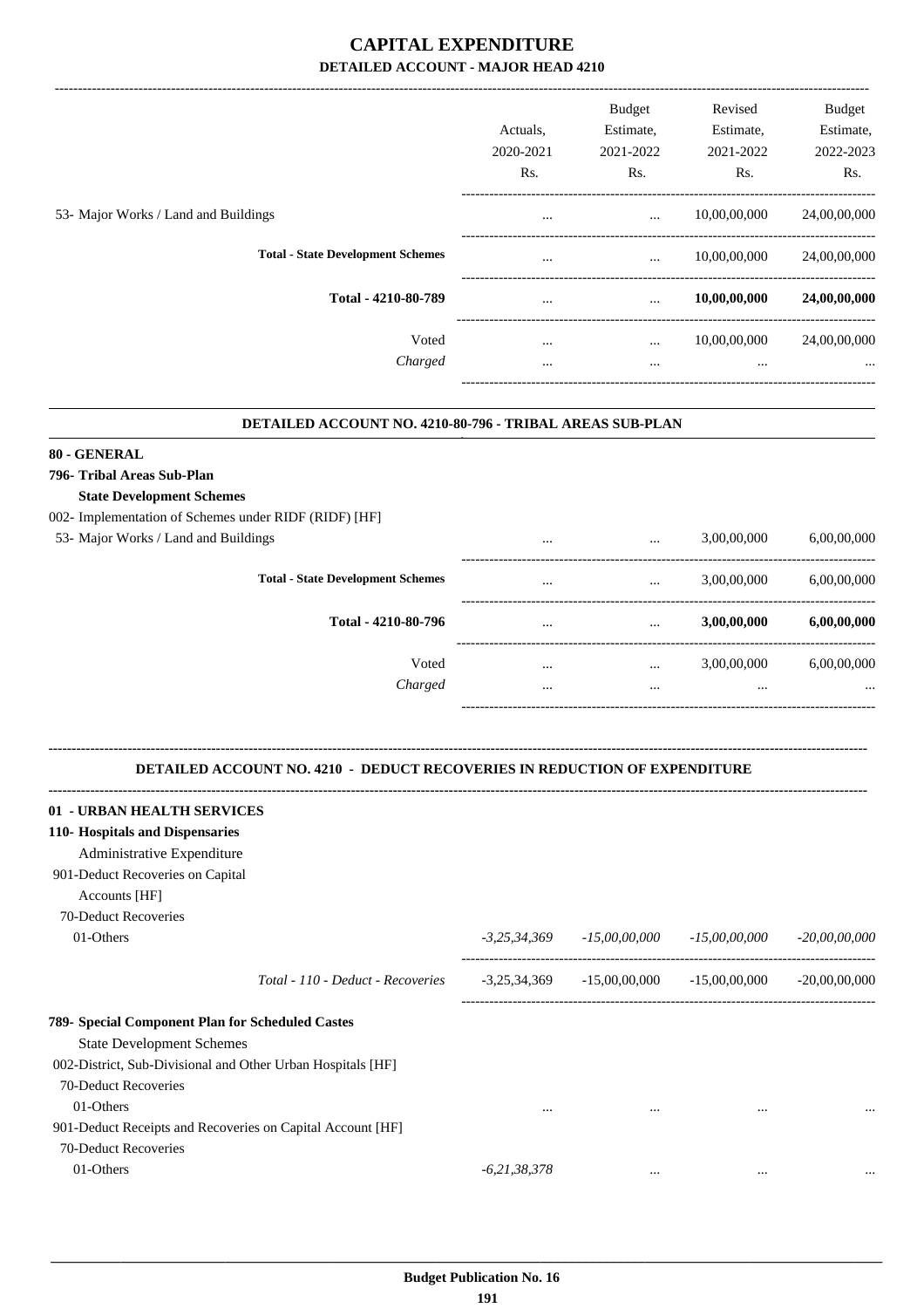|                                                                                                                                                                                                                                                                                                                                                                                                                                                                                                                                                             | Actuals,<br>2020-2021<br>Rs. | Budget<br>Estimate,<br>2021-2022<br>Rs. | Revised<br>Estimate,<br>2021-2022<br>Rs. | Budget<br>Estimate,<br>2022-2023<br>Rs. |
|-------------------------------------------------------------------------------------------------------------------------------------------------------------------------------------------------------------------------------------------------------------------------------------------------------------------------------------------------------------------------------------------------------------------------------------------------------------------------------------------------------------------------------------------------------------|------------------------------|-----------------------------------------|------------------------------------------|-----------------------------------------|
| Total - 789 - Deduct - Recoveries                                                                                                                                                                                                                                                                                                                                                                                                                                                                                                                           | $-6,21,38,378$               | $\cdots$                                | $\cdots$                                 |                                         |
| 796- Tribal Areas Sub-Plan<br><b>State Development Schemes</b><br>901-Deduct Receipts and Recoveries on Capital Account [HF]                                                                                                                                                                                                                                                                                                                                                                                                                                |                              |                                         |                                          |                                         |
| 70-Deduct Recoveries<br>01-Others<br><b>State Development Schemes</b>                                                                                                                                                                                                                                                                                                                                                                                                                                                                                       | $\cdots$                     | $\cdots$                                |                                          |                                         |
| 006-Backward Region Grants (Special) funded by the State<br>(BRGFSW) [HF]                                                                                                                                                                                                                                                                                                                                                                                                                                                                                   |                              |                                         |                                          |                                         |
| 70-Deduct Recoveries<br>01-Others                                                                                                                                                                                                                                                                                                                                                                                                                                                                                                                           |                              |                                         |                                          |                                         |
| Total - 796 - Deduct - Recoveries                                                                                                                                                                                                                                                                                                                                                                                                                                                                                                                           | $\cdots$                     | $\ddotsc$                               | $\cdots$                                 |                                         |
| 800- Other Expenditure<br><b>State Development Schemes</b><br>004-Improvement of State Health Organisation [HF]<br>70-Deduct Recoveries<br>01-Others<br>036-District Sub-Divisional and Other Urban Hospital [HF]<br>70-Deduct Recoveries<br>01-Others<br>901-Deduct Receipts and Recoveries on Capital Account [HF]<br>70-Deduct Recoveries<br>01-Others<br>Total - 800 - Deduct - Recoveries<br>901- Deduct Receipts and Recoveries on Capital Account<br><b>State Development Schemes</b><br>002-District, Sub-Divisional and Other Urban Hospitals [HF] | <br>$\cdots$<br><br>$\cdots$ | <br><br>$\cdots$                        | <br>$\cdots$<br>$\cdots$<br>$\cdots$     |                                         |
| 70-Deduct Recoveries<br>01-Others                                                                                                                                                                                                                                                                                                                                                                                                                                                                                                                           | $\cdots$                     | $\cdots$                                | $\cdots$                                 |                                         |
| Total - 901 - Deduct - Recoveries                                                                                                                                                                                                                                                                                                                                                                                                                                                                                                                           | $\cdots$                     | $\cdots$                                | $\cdots$                                 |                                         |
| 911- Deduct Recoveries of Overpayments<br><b>State Development Schemes</b><br>002-District, Sub-Divisional and Other Urban Hospitals [HF]<br>70-Deduct Recoveries<br>01-Others<br>022-Improvement of District Level Health Administration [HF]<br>70-Deduct Recoveries<br>01-Others                                                                                                                                                                                                                                                                         | $\cdots$<br>$\cdots$         | $\cdots$<br>$\cdots$                    | $\cdots$<br>$\cdots$                     |                                         |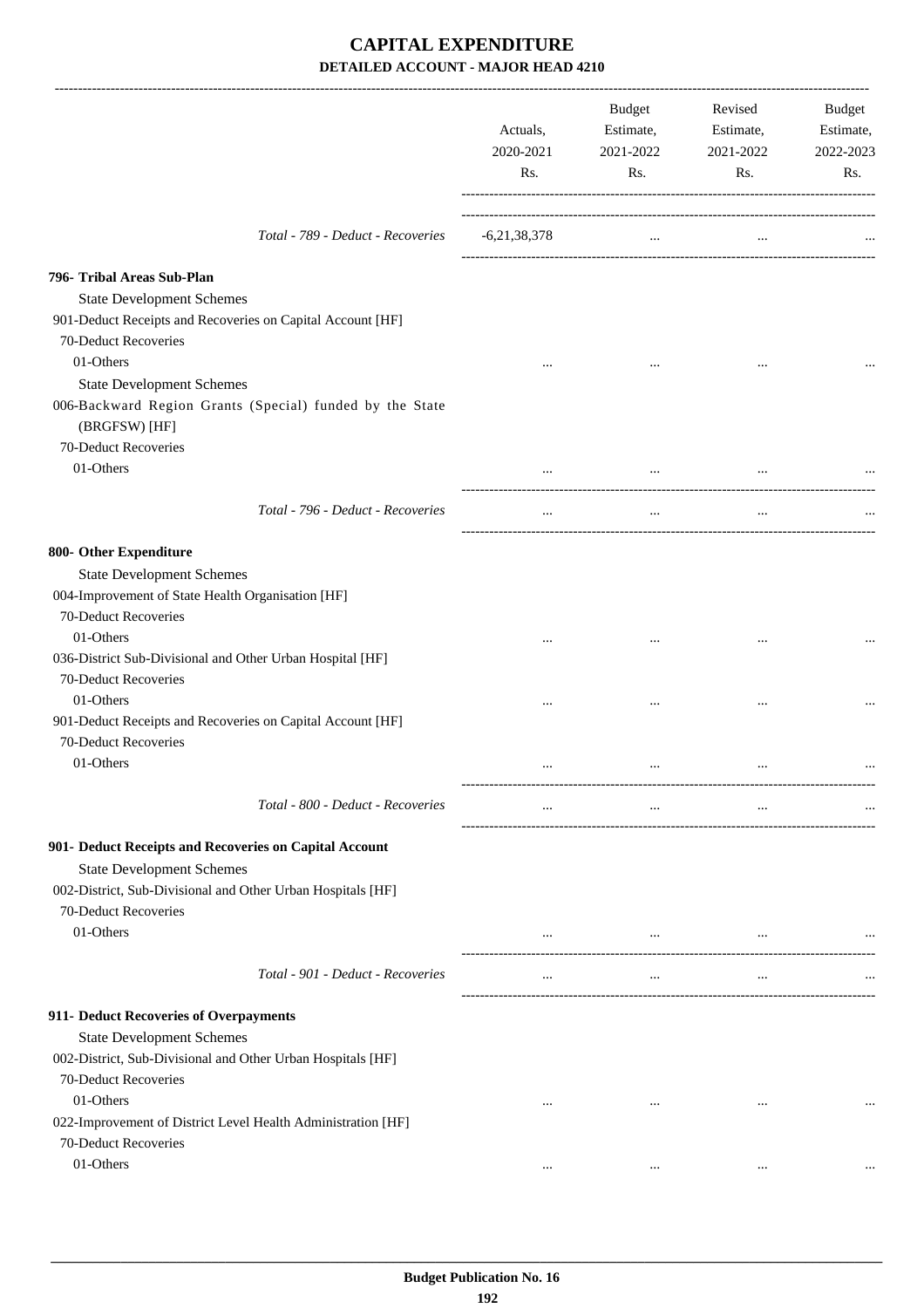|                                                                | Actuals,<br>2020-2021<br>Rs. | Budget<br>Estimate,<br>2021-2022<br>Rs. | Revised<br>Estimate,<br>2021-2022<br>Rs. | Budget<br>Estimate,<br>2022-2023<br>Rs. |
|----------------------------------------------------------------|------------------------------|-----------------------------------------|------------------------------------------|-----------------------------------------|
| Total - 911 - Deduct - Recoveries                              | $\cdots$                     | $\cdots$                                | $\cdots$                                 |                                         |
| 03- MEDICAL EDUCATION, TRAINING AND RESEARCH                   |                              |                                         |                                          |                                         |
| 105- Allopathy                                                 |                              |                                         |                                          |                                         |
| <b>State Development Schemes</b>                               |                              |                                         |                                          |                                         |
| 013-Medical Education. [HF]                                    |                              |                                         |                                          |                                         |
| 70-Deduct Recoveries                                           |                              |                                         |                                          |                                         |
| 01-Others                                                      |                              |                                         |                                          |                                         |
| 02-W.B.H.S. 2008                                               |                              |                                         |                                          |                                         |
| 901-Deduct Receipts and Recoveries on Capital Account [HF]     |                              |                                         |                                          |                                         |
| 70-Deduct Recoveries                                           |                              |                                         |                                          |                                         |
| 01-Others                                                      | $-3,07,47,634$               |                                         |                                          |                                         |
| 02-W.B.H.S. 2008                                               | $\cdots$                     | $\cdots$                                | $\cdots$                                 |                                         |
| Total - 105 - Deduct - Recoveries                              | $-3,07,47,634$               | $\cdots$                                | $\ldots$                                 |                                         |
| 789- Special Component Plan for Scheduled Castes               |                              |                                         |                                          |                                         |
| <b>State Development Schemes</b>                               |                              |                                         |                                          |                                         |
| 010-Medical Education. [HF]                                    |                              |                                         |                                          |                                         |
| 70-Deduct Recoveries                                           |                              |                                         |                                          |                                         |
| 01-Others                                                      | $\cdots$                     |                                         |                                          |                                         |
| 901-Deduct-Receipts and Recoveries on Capital Account [HF]     |                              |                                         |                                          |                                         |
| 70-Deduct Recoveries                                           |                              |                                         |                                          |                                         |
| 01-Others                                                      |                              |                                         |                                          |                                         |
| Total - 789 - Deduct - Recoveries                              | $\cdots$                     | $\ddotsc$                               | $\cdots$                                 |                                         |
|                                                                |                              |                                         |                                          |                                         |
| 796- Tribal Areas Sub-Plan                                     |                              |                                         |                                          |                                         |
| <b>State Development Schemes</b><br>011-Nursing Education [HF] |                              |                                         |                                          |                                         |
| 70-Deduct Recoveries                                           |                              |                                         |                                          |                                         |
| 01-Others                                                      | $\cdots$                     | $\cdots$                                | $\ddotsc$                                |                                         |
| 901-Deduct Receipts and Recoveries on Capital Account [HF]     |                              |                                         |                                          |                                         |
| 70-Deduct Recoveries                                           |                              |                                         |                                          |                                         |
| 01-Others                                                      | $\cdots$                     | $\cdots$                                | $\cdots$                                 |                                         |
|                                                                |                              |                                         |                                          |                                         |
| Total - 796 - Deduct - Recoveries                              |                              | $\cdots$                                | $\cdots$                                 |                                         |
| 800- Other Expenditure                                         |                              |                                         |                                          |                                         |
| <b>State Development Schemes</b>                               |                              |                                         |                                          |                                         |
| 901-Deduct Receipts and Recoveries on Capital Account [HF]     |                              |                                         |                                          |                                         |
| 70-Deduct Recoveries                                           |                              |                                         |                                          |                                         |
| 01-Others                                                      | $\cdots$                     | $\cdots$                                | $\cdots$                                 |                                         |
|                                                                |                              |                                         |                                          |                                         |
| Total - 800 - Deduct - Recoveries                              | $\cdots$                     | $\ddotsc$                               | $\cdots$                                 |                                         |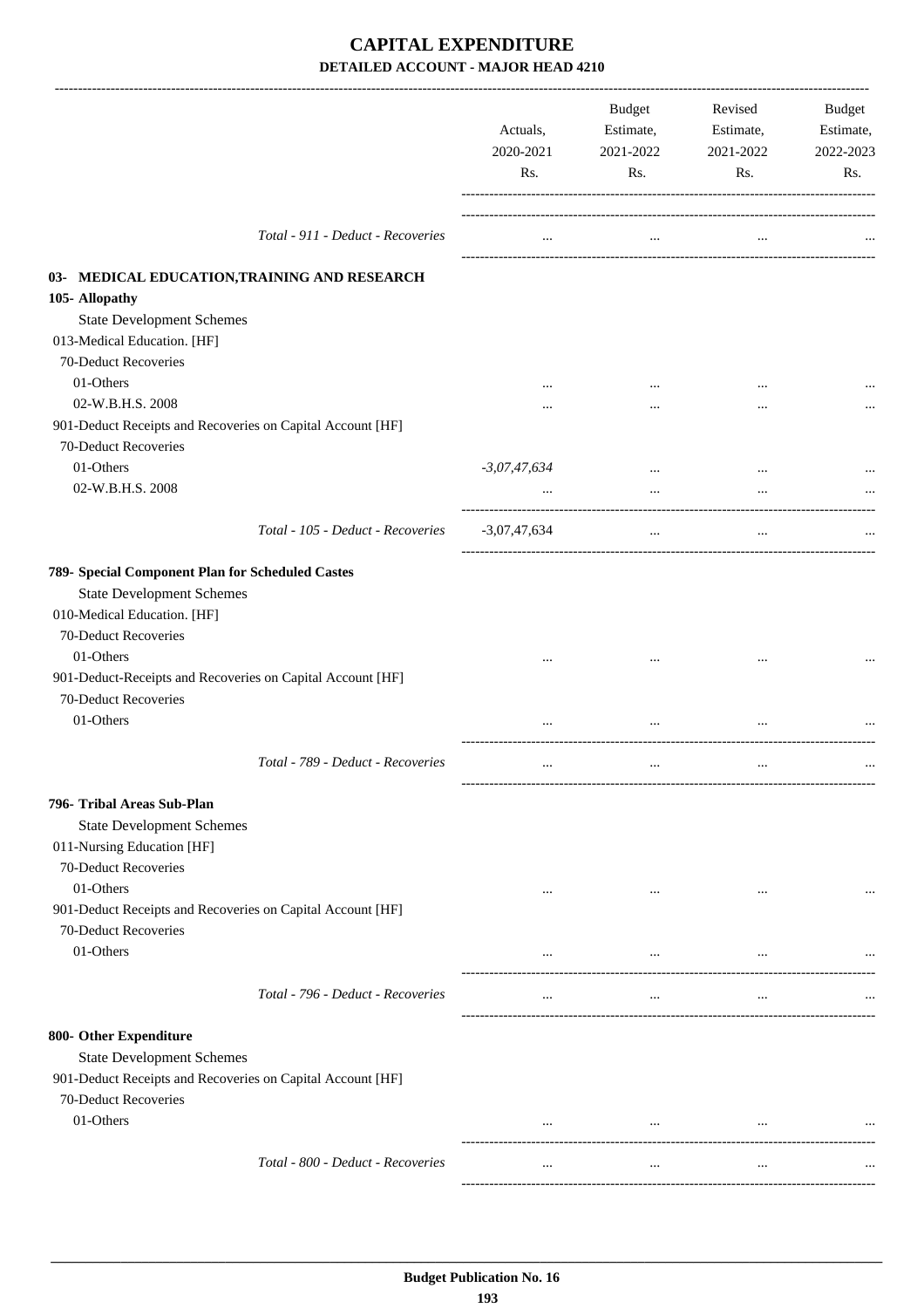|                                                                                                                                    | Actuals,<br>2020-2021<br>Rs. | <b>Budget</b><br>Estimate,<br>2021-2022<br>Rs.  | Revised<br>Estimate,<br>2021-2022<br>Rs. | <b>Budget</b><br>Estimate,<br>2022-2023<br>Rs. |
|------------------------------------------------------------------------------------------------------------------------------------|------------------------------|-------------------------------------------------|------------------------------------------|------------------------------------------------|
| 911- Deduct Recoveries of Overpayments                                                                                             |                              |                                                 |                                          |                                                |
| <b>State Development Schemes</b>                                                                                                   |                              |                                                 |                                          |                                                |
| 001-Primary Health Care Service in Tribal Areas in MNP [HF]                                                                        |                              |                                                 |                                          |                                                |
| 70-Deduct Recoveries                                                                                                               |                              |                                                 |                                          |                                                |
| 01-Others                                                                                                                          | $\cdots$                     |                                                 | $\cdots$                                 |                                                |
| 010-Medical Education [HF]                                                                                                         |                              |                                                 |                                          |                                                |
| 70-Deduct Recoveries                                                                                                               |                              |                                                 |                                          |                                                |
| 01-Others                                                                                                                          |                              |                                                 |                                          |                                                |
| 013-Medical Education [HF]                                                                                                         |                              |                                                 |                                          |                                                |
| 70-Deduct Recoveries                                                                                                               |                              |                                                 |                                          |                                                |
| 01-Others                                                                                                                          |                              | $\cdots$                                        | $\cdots$                                 |                                                |
| Total - 911 - Deduct - Recoveries                                                                                                  |                              | $\cdots$                                        |                                          |                                                |
| 80- GENERAL                                                                                                                        |                              |                                                 |                                          |                                                |
| 800- Other Expenditure                                                                                                             |                              |                                                 |                                          |                                                |
| <b>State Development Schemes</b>                                                                                                   |                              |                                                 |                                          |                                                |
| 007-Refund of Unutilized Fund of CSS Schemes (State Share)<br>(CSSREFUND) [HF]                                                     |                              |                                                 |                                          |                                                |
| 70-Deduct Recoveries                                                                                                               |                              |                                                 |                                          |                                                |
| 01-Others                                                                                                                          | $\cdot \cdot$                |                                                 | $\cdots$                                 |                                                |
| State Development Schemes (Central Assistance)<br>006-Refund of Unutilized Fund of CSS Schemes (Central Share)<br>(CSSREFUND) [HF] |                              |                                                 |                                          |                                                |
| 70-Deduct Recoveries                                                                                                               |                              |                                                 |                                          |                                                |
| 01-Others                                                                                                                          |                              | $\cdots$                                        |                                          |                                                |
| Total - 800 - Deduct - Recoveries                                                                                                  | $\cdots$                     | $\cdots$                                        | $\cdots$                                 |                                                |
| Total - 4210 - Deduct - Recoveries                                                                                                 |                              | $-12,54,20,381$ $-15,00,00,000$ $-15,00,00,000$ |                                          | $-20,00,00,000$                                |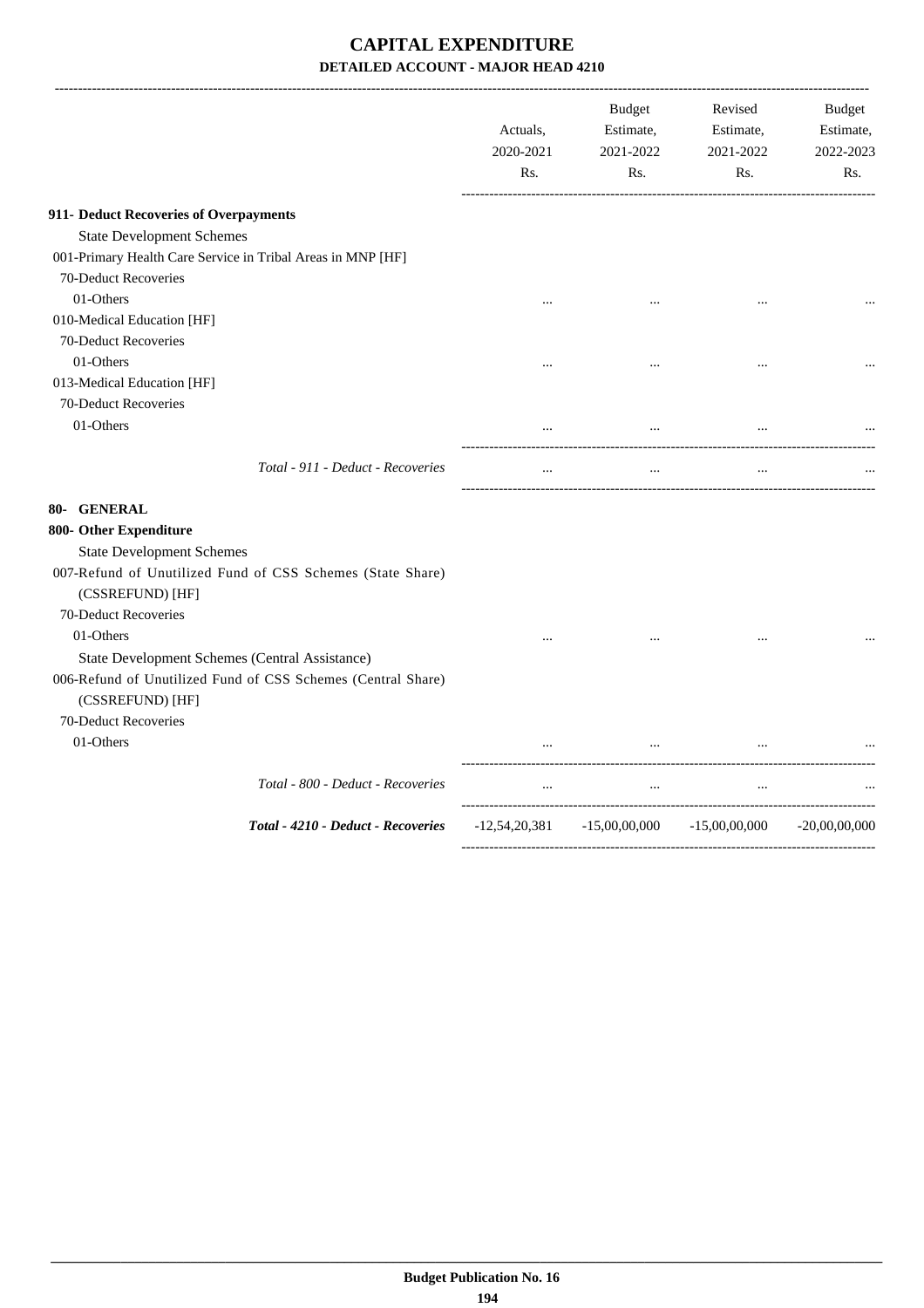# **LOAN EXPENDITURE**

## **DEMAND No. 24**

## **Health & Family Welfare Department**

**F. Loans and Advances -**

### **Head of Account : 6210 - Loans for Medical and Public Health**

| Voted Rs. 50,00,000 | <b>Charged Rs. Nil</b>                                 |  | <b>Total Rs. 50,00,000</b>           |                      |                       |
|---------------------|--------------------------------------------------------|--|--------------------------------------|----------------------|-----------------------|
|                     |                                                        |  | Voted Rs.                            | Charged Rs.          | <b>Total Rs.</b>      |
|                     | <b>Gross Expenditure</b><br><b>Deduct - Recoveries</b> |  | 50,00,000<br>$\bullet\bullet\bullet$ | $\cdots$<br>$\cdots$ | 50,00,000<br>$\cdots$ |
|                     | <b>Net Expenditure</b>                                 |  | 50,00,000                            | $\cdots$             | 50,00,000             |

## **LOAN EXPENDITURE ABSTRACT ACCOUNT**

|                                                          |                                                                                     | <b>Budget</b>                      | Revised                                         | <b>Budget</b>                                                                                                                                                                                                                    |
|----------------------------------------------------------|-------------------------------------------------------------------------------------|------------------------------------|-------------------------------------------------|----------------------------------------------------------------------------------------------------------------------------------------------------------------------------------------------------------------------------------|
|                                                          | Actuals,                                                                            | Estimate,                          | Estimate,                                       | Estimate,                                                                                                                                                                                                                        |
|                                                          | 2020-2021                                                                           | 2021-2022                          | 2021-2022                                       | 2022-2023                                                                                                                                                                                                                        |
|                                                          | Rs.                                                                                 | $\mathbf{Rs.}$                     | Rs.                                             | Rs.                                                                                                                                                                                                                              |
| 80 - GENERAL                                             |                                                                                     |                                    |                                                 |                                                                                                                                                                                                                                  |
| 190- Loans To Public Sector And Other Undertakings       |                                                                                     |                                    |                                                 |                                                                                                                                                                                                                                  |
| Administrative Expenditure                               |                                                                                     |                                    | $22,68,000$ $50,00,000$ $50,00,000$ $50,00,000$ |                                                                                                                                                                                                                                  |
| <b>State Development Schemes</b>                         |                                                                                     |                                    |                                                 |                                                                                                                                                                                                                                  |
| <b>Total - 190</b>                                       |                                                                                     |                                    | 22,68,000 50,00,000 50,00,000 50,00,000         |                                                                                                                                                                                                                                  |
| <b>Grand Total - Gross</b>                               |                                                                                     |                                    | $22,68,000$ $50,00,000$ $50,00,000$             | 50,00,000                                                                                                                                                                                                                        |
| Voted                                                    |                                                                                     |                                    | 22,68,000 50,00,000 50,00,000 50,00,000         |                                                                                                                                                                                                                                  |
| Charged                                                  |                                                                                     |                                    |                                                 |                                                                                                                                                                                                                                  |
| Administrative Expenditure 22,68,000 50,00,000 50,00,000 |                                                                                     |                                    |                                                 | 50,00,000                                                                                                                                                                                                                        |
| <b>State Development Schemes</b>                         |                                                                                     | $\cdots$ and $\cdots$ are $\cdots$ |                                                 |                                                                                                                                                                                                                                  |
| <b>Deduct Recoveries</b>                                 | $\cdots$                                                                            | $\cdots$                           |                                                 |                                                                                                                                                                                                                                  |
| Grand Total - Net 22,68,000 50,00,000 50,00,000          |                                                                                     |                                    |                                                 | 50,00,000                                                                                                                                                                                                                        |
|                                                          |                                                                                     |                                    | Voted 22,68,000 50,00,000 50,00,000 50,00,000   |                                                                                                                                                                                                                                  |
| Charged                                                  | the contract of the contract of the contract of the contract of the contract of the |                                    |                                                 | $\mathbf{r}$ , and the set of the set of the set of the set of the set of the set of the set of the set of the set of the set of the set of the set of the set of the set of the set of the set of the set of the set of the set |
|                                                          |                                                                                     |                                    |                                                 |                                                                                                                                                                                                                                  |